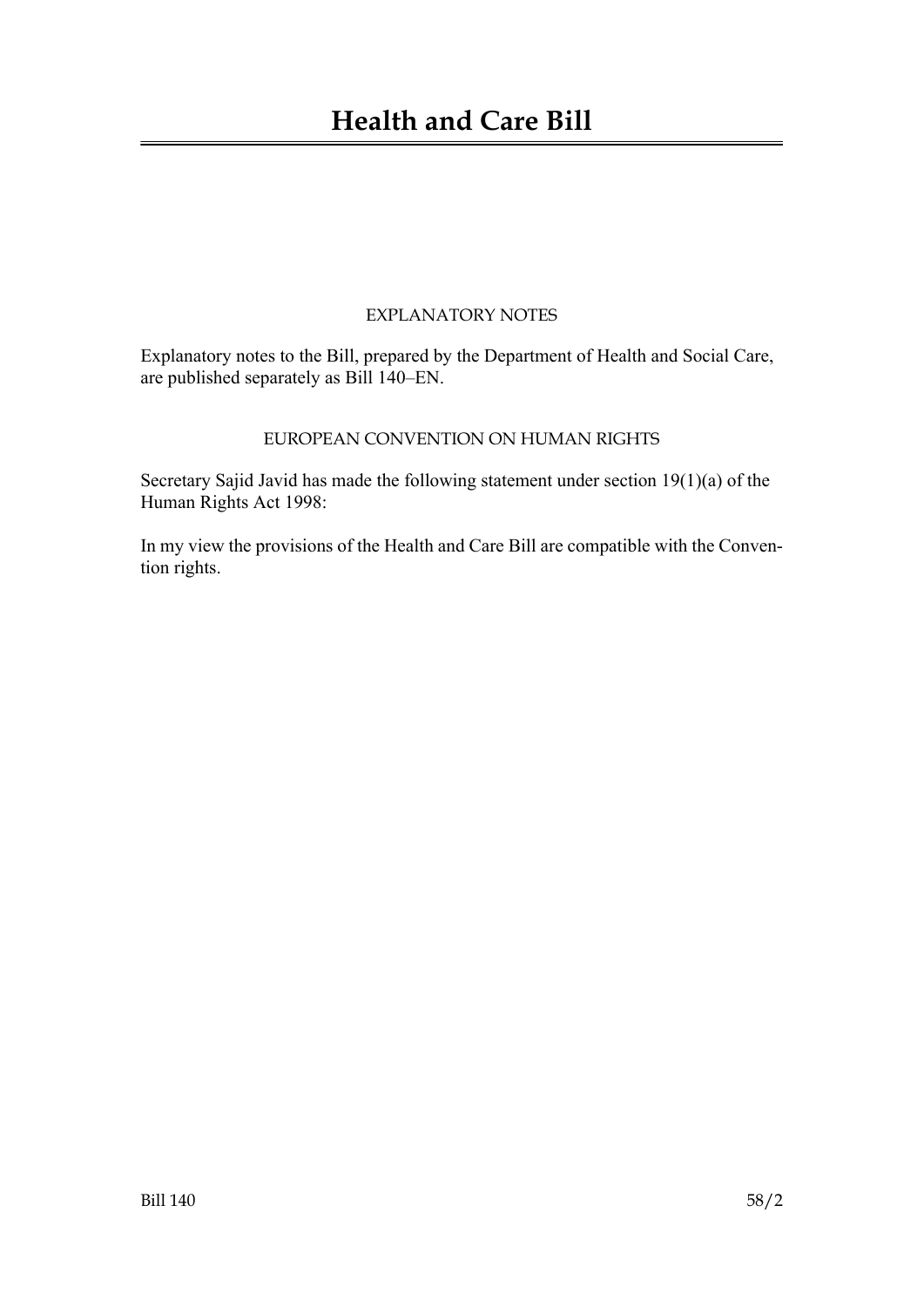# **CONTENTS**

## **PART 1**

HEALTH SERVICE IN ENGLAND: INTEGRATION, COLLABORATION AND OTHER CHANGES

## *NHS England*

- 1 NHS Commissioning Board renamed NHS England
- 2 Power to require commissioning of specialised services
- 3 NHS England mandate
- 4 NHS England: wider effect of decisions
- 5 Public involvement: carers and representatives
- 6 Support and assistance by NHS England
- 7 Exercise of functions relating to provision of services
- 8 Preparation of consolidated accounts for providers
- 9 Funding for service integration
- 10 Payments in respect of quality
- 11 Secondments to NHS England

## *Integrated care boards*

- 12 Role of integrated care boards
- 13 Establishment of integrated care boards
- 14 People for whom integrated care boards have responsibility

## *Integrated care boards: functions*

- 15 Commissioning hospital and other health services
- 16 Commissioning primary care services etc
- 17 Transfer schemes in connection with transfer of primary care functions
- 18 Commissioning arrangements: conferral of discretions
- 19 General functions

## *Integrated care partnerships*

20 Integrated care partnerships and strategies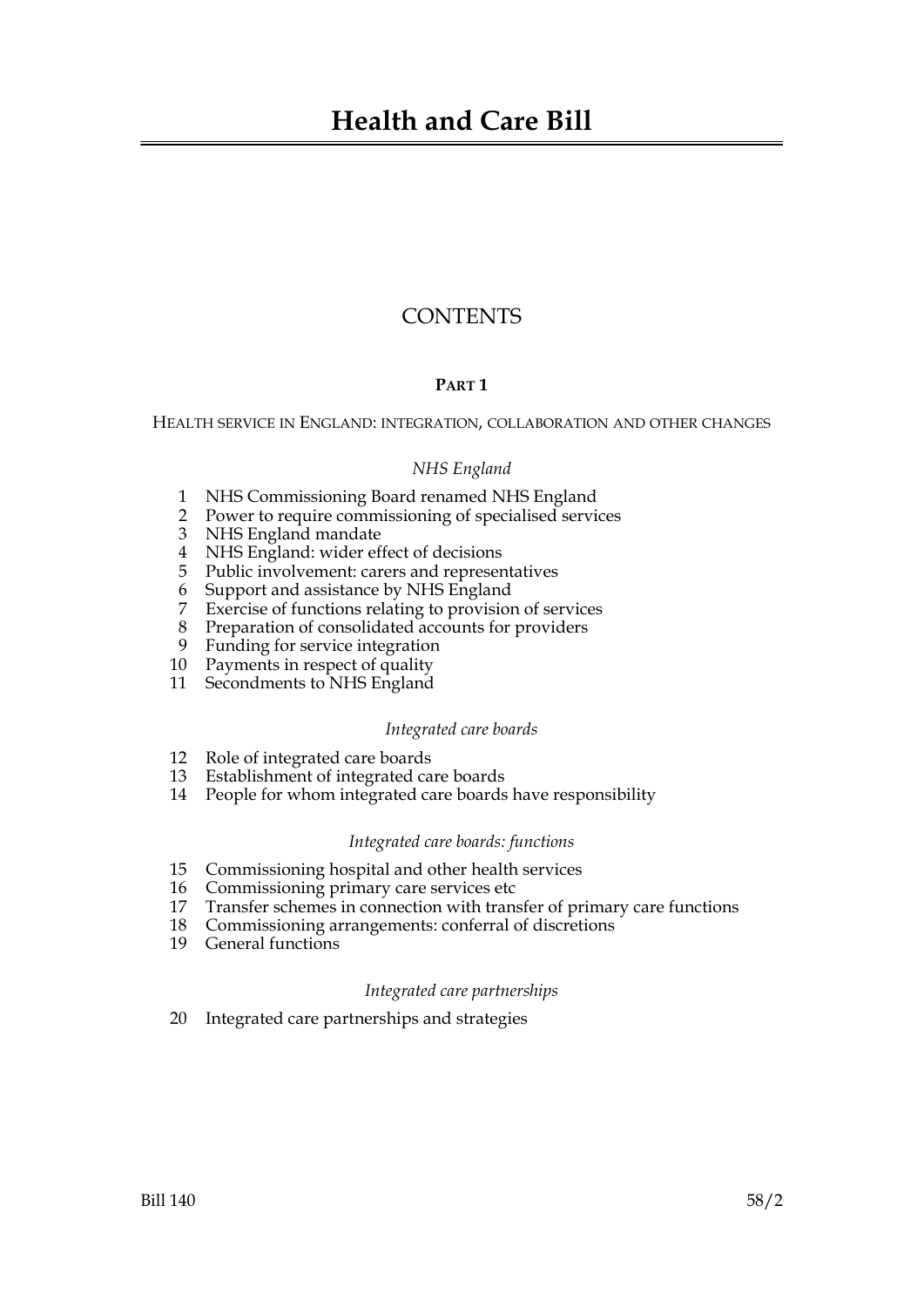#### *Integrated care system: financial controls*

- 21 NHS England's financial responsibilities
- 22 Expansion of NHS England's duties in respect of expenditure
- 23 Financial responsibilities of integrated care boards and their partners
- 24 Expansion of financial duties of integrated care boards and their partners

#### *Integrated care system: further amendments*

25 Integrated care system: further amendments

#### *Merger of NHS bodies etc*

- 26 Abolition of Monitor and transfer of functions to NHS England
- 27 Exercise by NHS England of new regulatory functions
- 28 Modification of standard licence conditions
- 29 Abolition of NHS Trust Development Authority
- 30 Merger of bodies: consequential amendment
- 31 Transfer schemes in connection with abolished bodies
- 32 Transfer schemes under section 31: taxation

#### *Secretary of State's functions*

- 33 Report on assessing and meeting workforce needs
- 34 Arrangements for exercise of public health functions
- 35 Power of direction: public health functions
- 36 Power of direction: investigation functions
- 37 General power to direct NHS England
- 38 Reconfiguration of services: intervention powers

#### *NHS trusts*

- 39 NHS trusts in England
- 40 Removal of power to appoint trust funds and trustees
- 41 Sections 39 and 40: consequential amendments
- 42 Licensing of NHS trusts
- 43 NHS trusts: wider effect of decisions
- 44 Oversight and support of NHS trusts<br>45 Directions to NHS trusts
- Directions to NHS trusts
- 46 Recommendations about restructuring of NHS trusts
- 47 Intervention in NHS trusts
- 48 NHS trusts: conversion to NHS foundation trusts and dissolution
- 49 Appointment of chair of NHS trusts
- 50 Financial objectives for NHS trusts

#### *NHS foundation trusts*

- 51 Licensing of NHS foundation trusts
- 52 Capital spending limits for NHS foundation trusts
- 53 Accounts, reports and forward plans
- 54 NHS foundation trusts: joint exercise of functions
- 55 NHS foundation trusts: mergers, acquisitions and separations
- 56 Transfers on dissolution of NHS foundation trusts
- 57 NHS foundation trusts: wider effect of decisions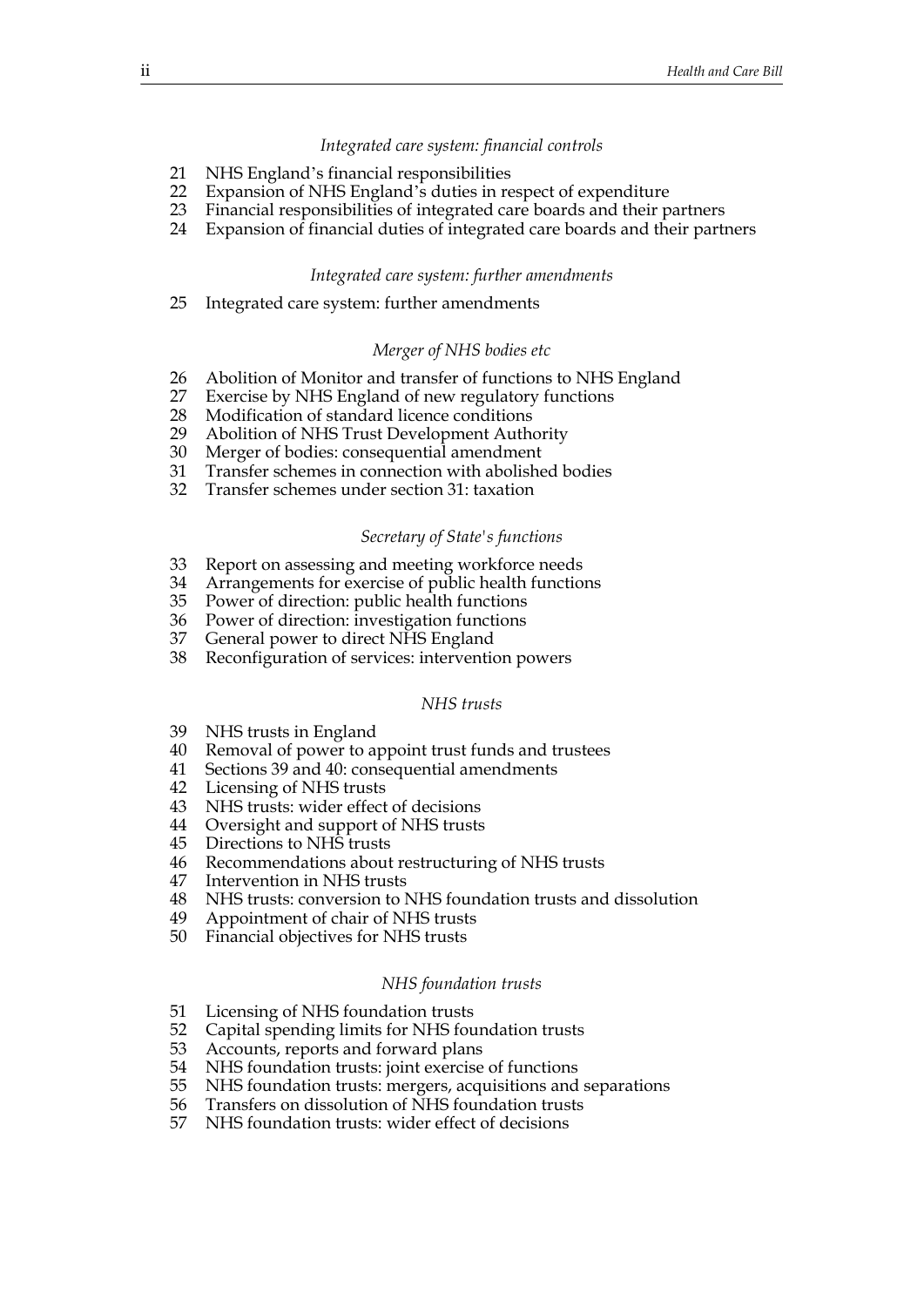## *NHS trusts and NHS foundation trusts*

- 58 Transfer schemes between trusts
- 59 Trust special administrators

## *Joint working and delegation of functions*

- 60 Joint working and delegation arrangements
- 61 References to functions: treatment of delegation arrangements etc

## *Collaborative working*

- 62 Repeal of duties to promote autonomy
- 63 Guidance about joint appointments
- 64 Co-operation by NHS bodies etc
- 65 Wider effect of decisions: licensing of health care providers

#### *NHS payment scheme*

66 The NHS payment scheme

#### *Patient choice and provider selection*

- 67 Regulations as to patient choice
- 68 Procurement regulations
- 69 Procurement and patient choice: consequential amendments etc

#### *Competition*

- 70 Duty to provide assistance to the CMA
- 71 Mergers of providers: removal of CMA powers
- 72 Removal of functions relating to competition etc
- 73 Removal of CMA's involvement in licensing etc

#### *Miscellaneous*

- 74 Special Health Authorities: removal of 3 year limit
- 75 Tidying up etc provisions about accounts of certain NHS bodies
- 76 Repeal of spent powers to make transfer schemes etc
- 77 Abolition of Local Education and Training Boards
- 78 Hospital patients with care and support needs: repeals etc

#### **PART 2**

#### HEALTH AND ADULT SOCIAL CARE: INFORMATION

- 79 Information standards
- 80 Sharing anonymous health and social care information
- 81 General duties of the Health and Social Care Information Centre etc
- 82 Collection of information from private health care providers
- 83 Collection of information about adult social care
- 84 Enforcement of duties against private providers
- 85 Medicine information systems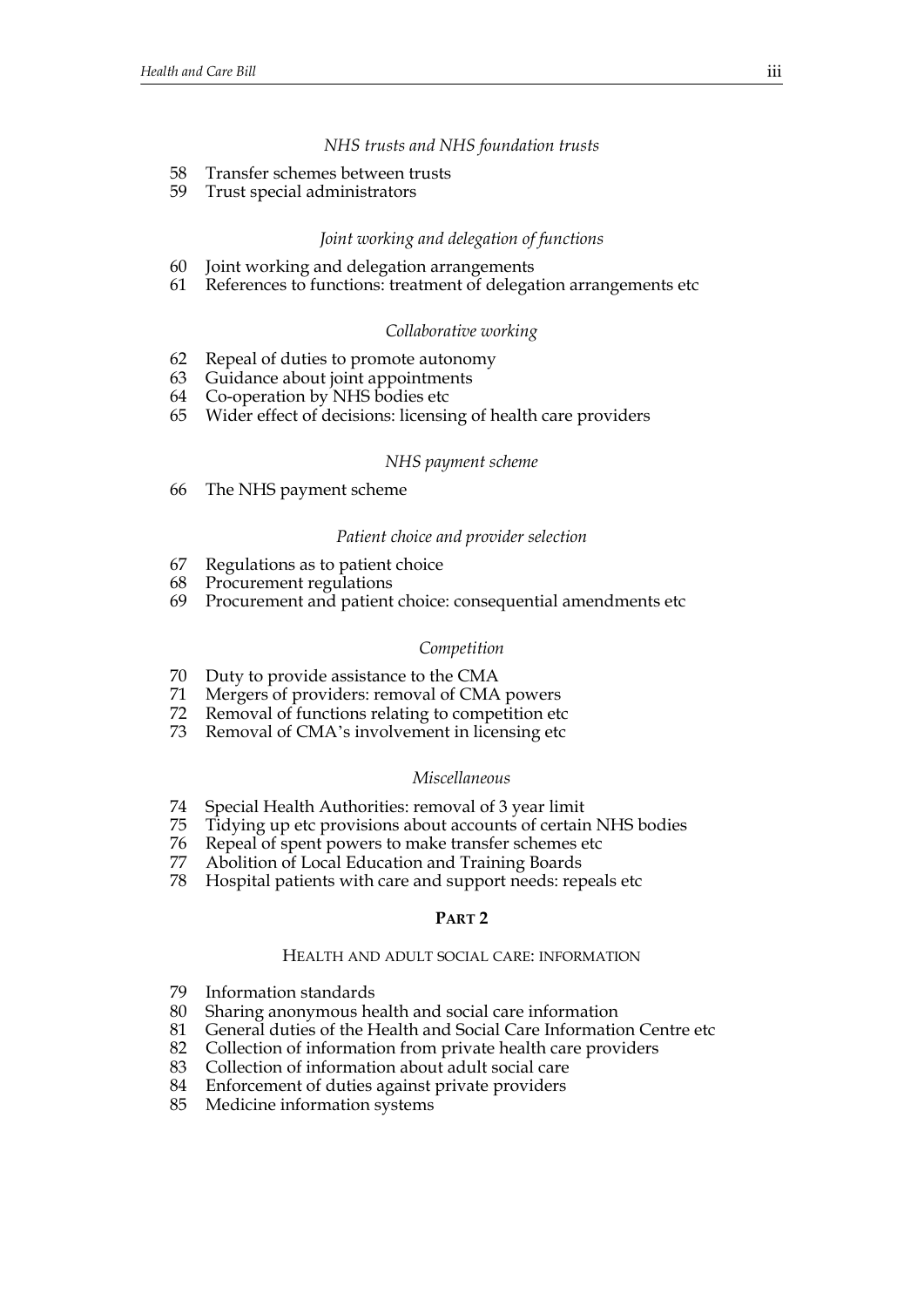## **PART 3**

#### SECRETARY OF STATE'S POWERS TO TRANSFER OR DELEGATE FUNCTIONS

- 86 Relevant bodies
- 87 Power to transfer functions between bodies
- 88 Power to provide for exercise of functions of Secretary of State
- 89 Scope of powers
- 90 Transfer schemes in connection with regulations
- 91 Transfer schemes: taxation
- 92 Consultation on draft regulations

#### **PART 4**

#### THE HEALTH SERVICES SAFETY INVESTIGATIONS BODY

#### *Introductory*

93 Establishment of the HSSIB

#### *Investigations*

- 94 Investigation of incidents with safety implications
- 95 Deciding which incidents to investigate
- 96 Criteria, principles and processes

#### *Reports*

- 97 Final reports
- 98 Interim reports<br>99 Draft reports
- Draft reports
- 100 Response to reports
- 101 Admissibility of reports

#### *Investigatory powers etc*

- 102 Powers of entry, inspection and seizure
- 103 Powers to require information etc
- 104 Voluntary provision of information etc
- 105 Offences relating to investigations

#### *Protection of material held by the HSSIB*

- 106 Prohibition on disclosure of HSSIB material
- 107 Exceptions to prohibition on disclosure
- 108 Offences of unlawful disclosure
- 109 Restriction of statutory powers requiring disclosure

#### *Relationship with other bodies*

- 110 Co-operation
- 111 Assistance of NHS bodies
- 112 Investigations relating to Wales and Northern Ireland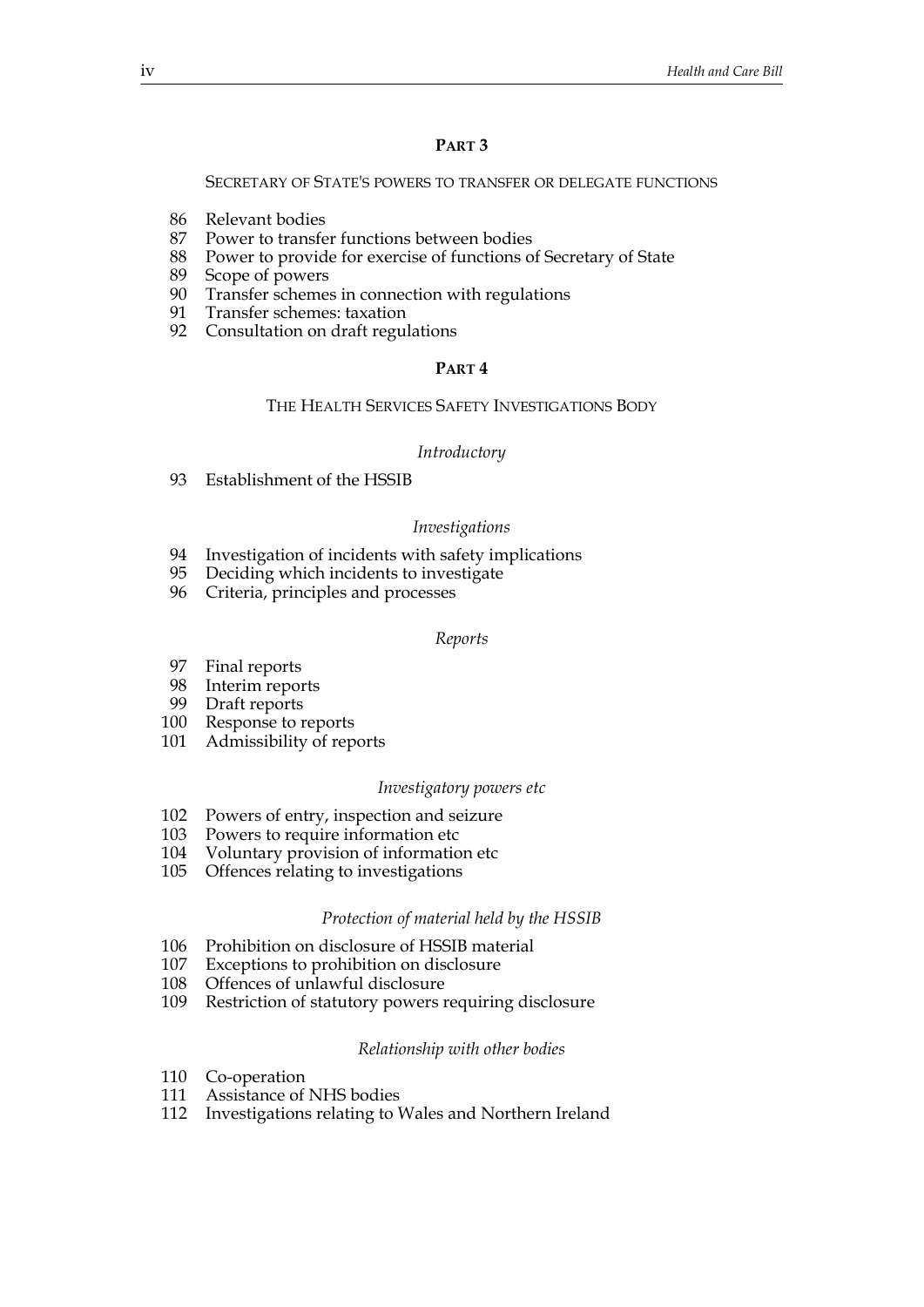## *Oversight of functions*

- 113 Failure to exercise functions
- 114 Review

## *Offences: supplementary*

- 115 Offences by bodies corporate
- 116 Offences by partnerships

## *Supplementary*

- 117 Obligations of confidence etc
- 118 Consequential amendments relating to Part 4
- 119 Interpretation of Part 4

## **PART 5**

#### **MISCELLANEOUS**

## *International healthcare*

120 International healthcare arrangements

## *Social care: regulation and financial assistance*

- 121 Regulation of local authority functions relating to adult social care
- 122 Provision of social care services: financial assistance

## *Professional regulation*

123 Regulation of health care and associated professions

## *Medical examiners*

124 Medical examiners

## *Food and drink*

- 125 Advertising of less healthy food and drink<br>126 Hospital food standards
- Hospital food standards
- 127 Food information for consumers: power to amend retained EU law

## *Fluoridation of water supplies*

- 128 Fluoridation of water supplies
- 129 Fluoridation of water supplies: transitional provision

## **PART 6**

#### **GENERAL**

- 130 Power to make consequential provision
- 131 Regulations
- 132 Financial provision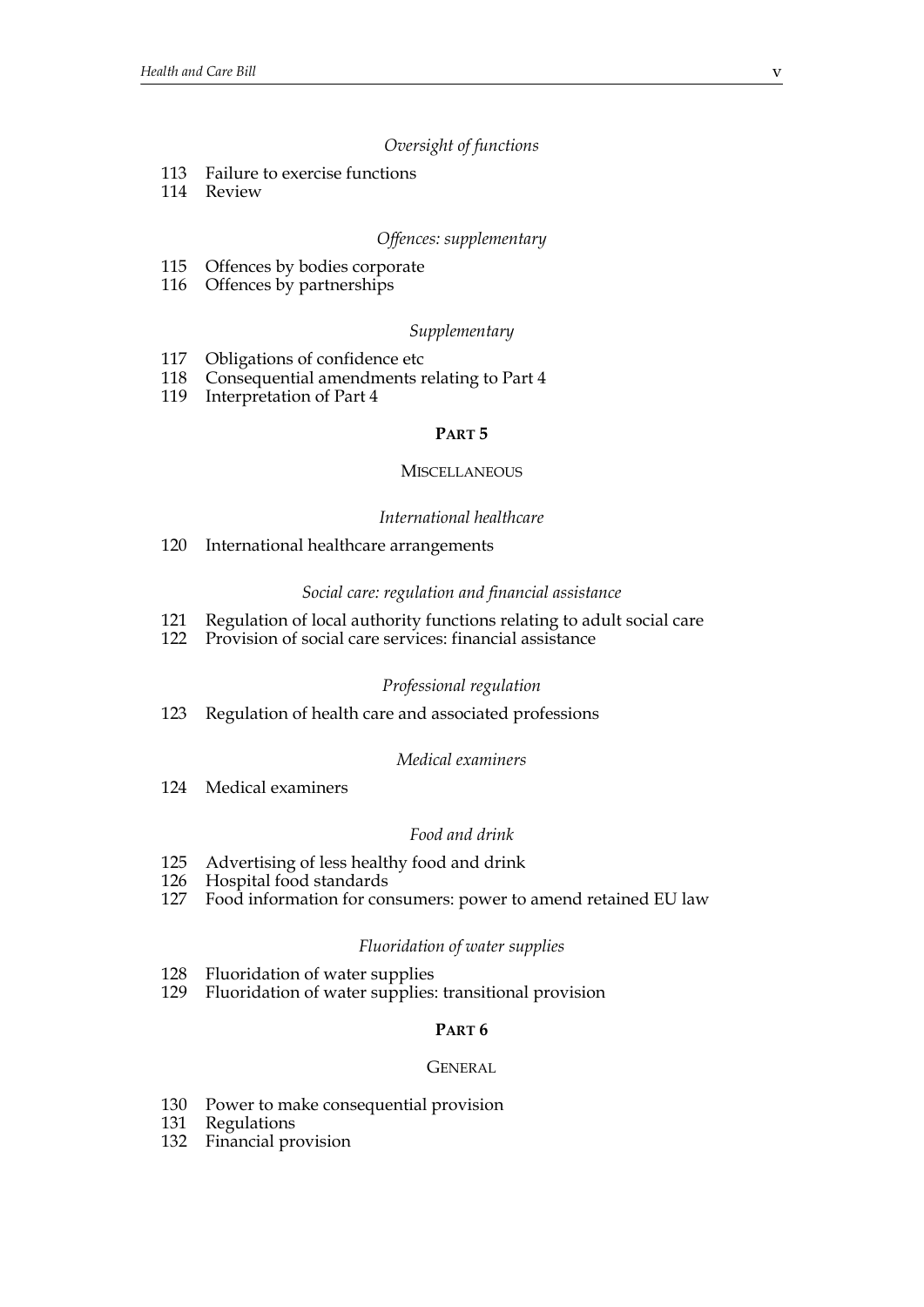- 133 Extent
- 134 Commencement
- 135 Short title
	- Schedule 1 Renaming of NHS Commissioning Board
	- Schedule 2 Integrated care boards: constitution etc
	- Schedule 3 Conferral of primary care functions on integrated care boards etc
		- Part 1 Conferral of functions etc
		- Part 2 Consequential amendments
	- Schedule 4 Integrated care system: minor and consequential amendments
	- Schedule 5 Abolition of Monitor and transfer of its functions
	- Schedule 6 Intervention powers over the reconfiguration of NHS services
	- Schedule 7 NHS trusts in England and removal of power to appoint trustees: consequential amendments
	- Schedule 8 Trust special administrators: NHS trusts and NHS foundation trusts
		- Part 1 Amendments about trust special administrators
		- Part 2 Consequential amendments
	- Schedule 9 References to functions: treatment of delegation arrangements etc
	- Schedule 10 The NHS payment scheme
	- Schedule 11 Patient choice: undertakings by integrated care boards
	- Schedule 12 Removal of functions relating to competition etc
	- Schedule 13 The Health Services Safety Investigations Body
		- Part 1 Constitution
			- Part 2 Transfer schemes
	- Schedule 14 Prohibition on disclosure of HSSIB material: exceptions
	- Schedule 15 Consequential amendments relating to Part 4

Schedule 16 — Advertising of less healthy food and drink

- Part 1 Programme services: watershed
- Part 2 Online services: prohibition
- Part 3 Consequential amendments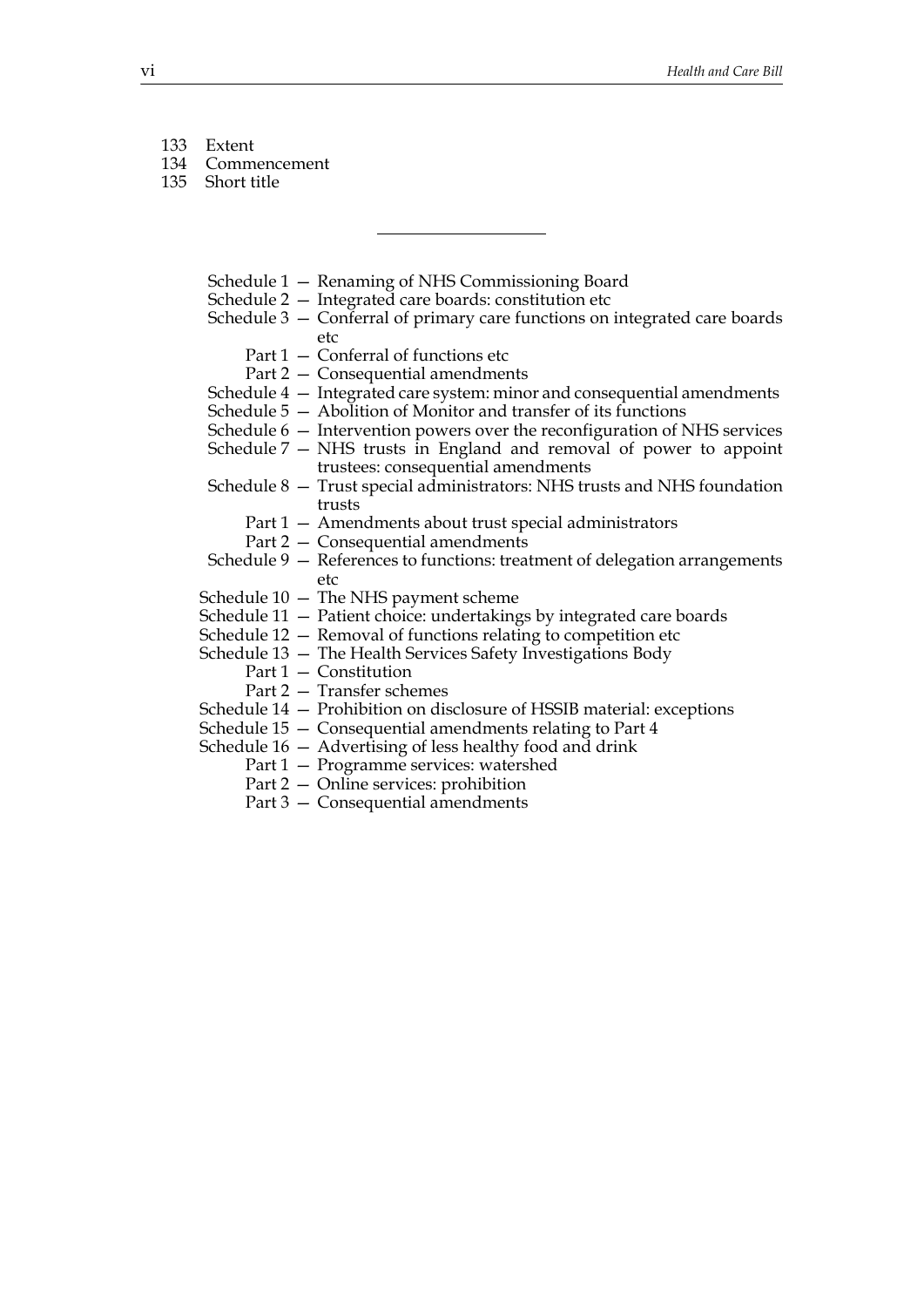# A **BILL**

#### TO

Make provision about health and social care.

E IT ENACTED by the Queen's most Excellent Majesty, by and with the advice and consent of the Lords Spiritual and Temporal, and Commons, in this present **B** EIT ENACTED by the Queen's most Excellent Majesty, by and with consent of the Lords Spiritual and Temporal, and Commons, Parliament assembled, and by the authority of the same, as follows:  $-$ 

## **PART 1**

HEALTH SERVICE IN ENGLAND: INTEGRATION, COLLABORATION AND OTHER CHANGES

*NHS England*

## **1 NHS Commissioning Board renamed NHS England**

- (1) The National Health Service Commissioning Board is renamed NHS England. *5*
- (2) Schedule 1 contains consequential amendments.

#### **2 Power to require commissioning of specialised services**

- (1) Section 3B of the National Health Service Act 2006 (Secretary of State's power to require commissioning of services) is amended as follows.
- (2) For subsection (2) substitute—
	- "(2) A service or facility may be prescribed under subsection  $(1)(d)$  only if the Secretary of State considers that it would be appropriate for NHS England to arrange for the provision of that service or facility (whether by NHS England making arrangements itself or by giving directions under section 13YB or making arrangements under section 65Z5)."
- (3) In subsection (3), omit paragraph (d).
- (4) After subsection (4) insert—
	- "(4A) If the Secretary of State refuses a request by NHS England to revoke provision made by regulations under subsection (1)(d) prescribing a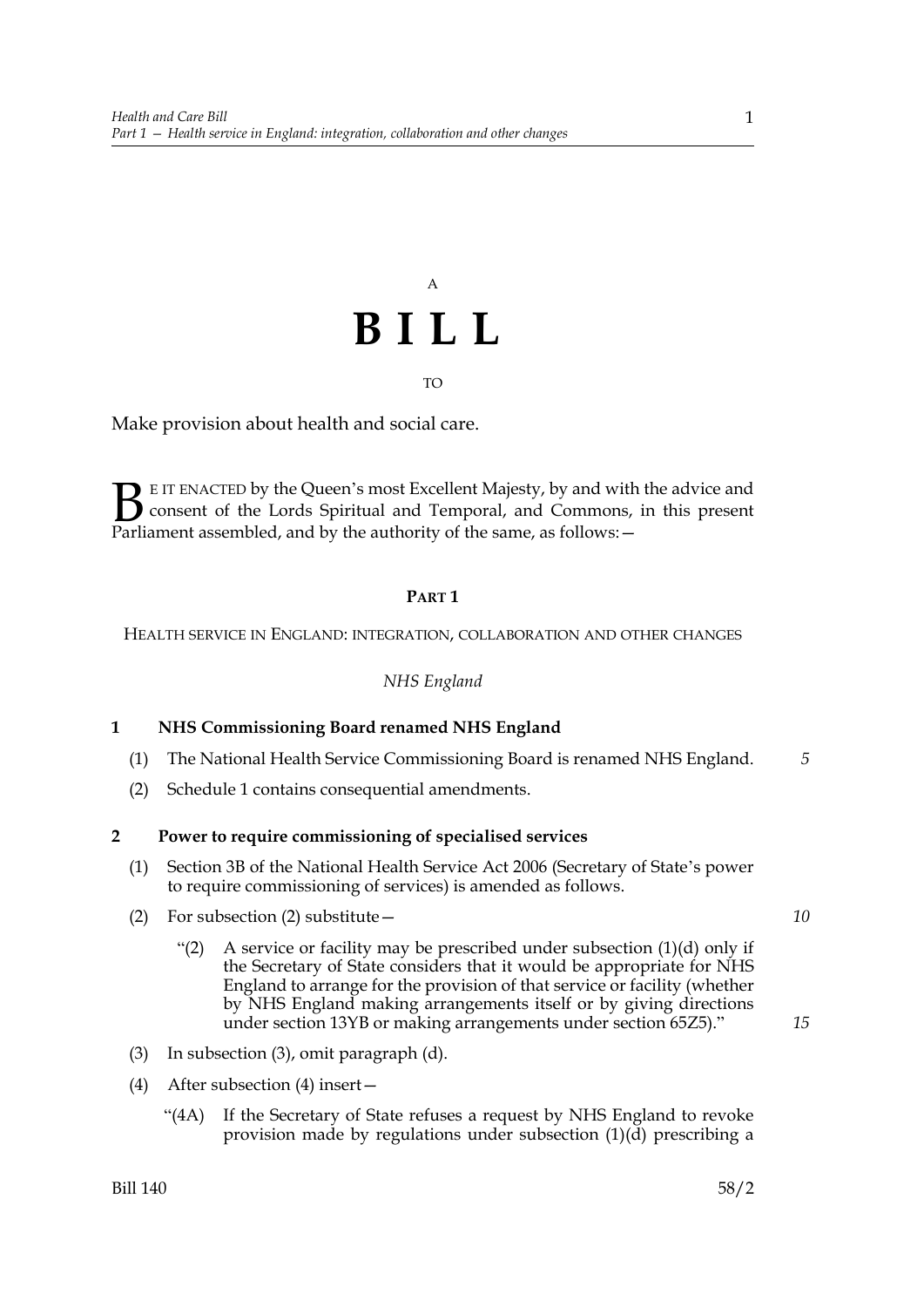*5*

*20*

*30*

service or facility, the Secretary of State must explain why to NHS England."

## **3 NHS England mandate**

- (1) The National Health Service Act 2006 is amended as follows.
- (2) In section 13A (mandate)—
	- (a) in subsection (1), omit "Before the start of each financial year,";
	- (b) in subsection (2), in paragraph (a), omit from "during that financial year" to the end of that paragraph (but not the final "and");
	- (c) omit subsections (3) and (4);
	- (d) in subsection (5), omit "in relation to the first financial year to which the mandate relates"; *10*
	- (e) after subsection (6) insert—
		- "(6A) The Secretary of State may revise the mandate.
			- (6B) If the Secretary of State revises the mandate, the Secretary of State must publish and lay before Parliament the mandate as revised." *15*
- (3) In section 13B (the mandate: supplementary provision)—
	- (a) for the heading substitute "Review of NHS England's performance in implementing the mandate";
	- (b) omit subsections (2) to (5).
- (4) In section 13T (business plan)—
	- (a) in subsection (3), omit "for the first financial year to which the plan relates";
	- (b) after subsection (3) insert—
		- "(3A) The fact that the mandate is revised during the period to which a business plan relates does not require NHS England to revise the plan." *25*
- (5) In section 13U (annual report), in subsection (2), for paragraph (a) substitute  $-$ "(a) the extent to which, in that year, it met any objectives or requirements specified in the mandate,".

## **4 NHS England: wider effect of decisions**

After section 13N of the National Health Service Act 2006 insert—

*"Duty to have regard to wider effect of decisions*

## **13NA Duty to have regard to wider effect of decisions**

- (1) In making a decision about the exercise of its functions, NHS England must have regard to all likely effects of the decision in relation to— *35*
	- (a) the health and well-being of the people of England;
	- (b) the quality of services provided to individuals—
		- (i) by relevant bodies, or
		- (ii) in pursuance of arrangements made by relevant bodies, *40*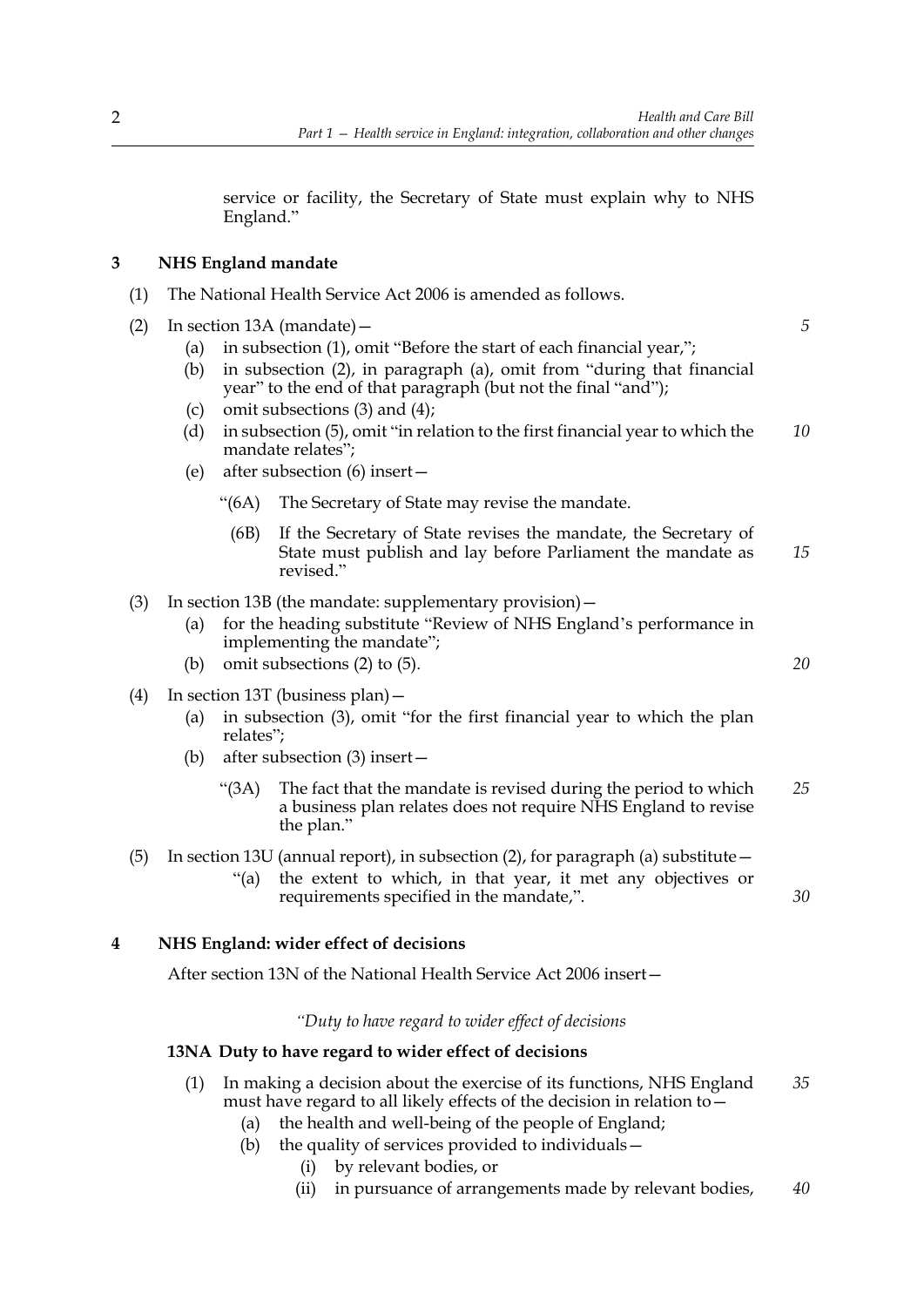for or in connection with the prevention, diagnosis or treatment of illness, as part of the health service in England;

- (c) efficiency and sustainability in relation to the use of resources by relevant bodies for the purposes of the health service in England.
- (2) The reference in subsection (1) to a decision does not include a reference to a decision about the services to be provided to a particular individual for or in connection with the prevention, diagnosis or treatment of illness.
- (3) In discharging the duty under this section, NHS England must have regard to guidance published by it under section 13NB. *10*
- (4) In this section "relevant bodies" means—
	- (a) NHS England,
	- (b) integrated care boards,
	- (c) NHS trusts established under section 25, and
	- (d) NHS foundation trusts.

#### **13NB Guidance about discharge of duty**

- (1) NHS England may publish guidance about the discharge of—
	- (a) the duty imposed on it by section 13NA;
	- (b) the duty imposed on integrated care boards by section 14Z43; *20*
	- (c) the duty imposed on NHS trusts by section 26A;
	- (d) the duty imposed on NHS foundation trusts by section 63A.
- (2) NHS England must consult any persons NHS England considers it appropriate to consult—
	- (a) before first publishing guidance under this section, and
	- (b) before publishing any revised guidance containing changes that are, in the opinion of NHS England, significant."

#### **5 Public involvement: carers and representatives**

In section 13Q of the National Health Service Act 2006 (public involvement and consultation), in subsection (2), after "individuals to whom the services are being or may be provided" insert ", and their carers and representatives (if any $)$ . *30*

## **6 Support and assistance by NHS England**

After section 13Y of the National Health Service Act 2006 insert—

#### *"Assistance and support*

*35*

#### **13YA Power of NHS England to provide assistance and support**

- (1) NHS England may provide assistance or support to—
	- (a) any person providing or proposing to provide services as part of the health service;
	- (b) any person, not within paragraph (a), exercising functions in relation to the health service. *40*

*5*

*15*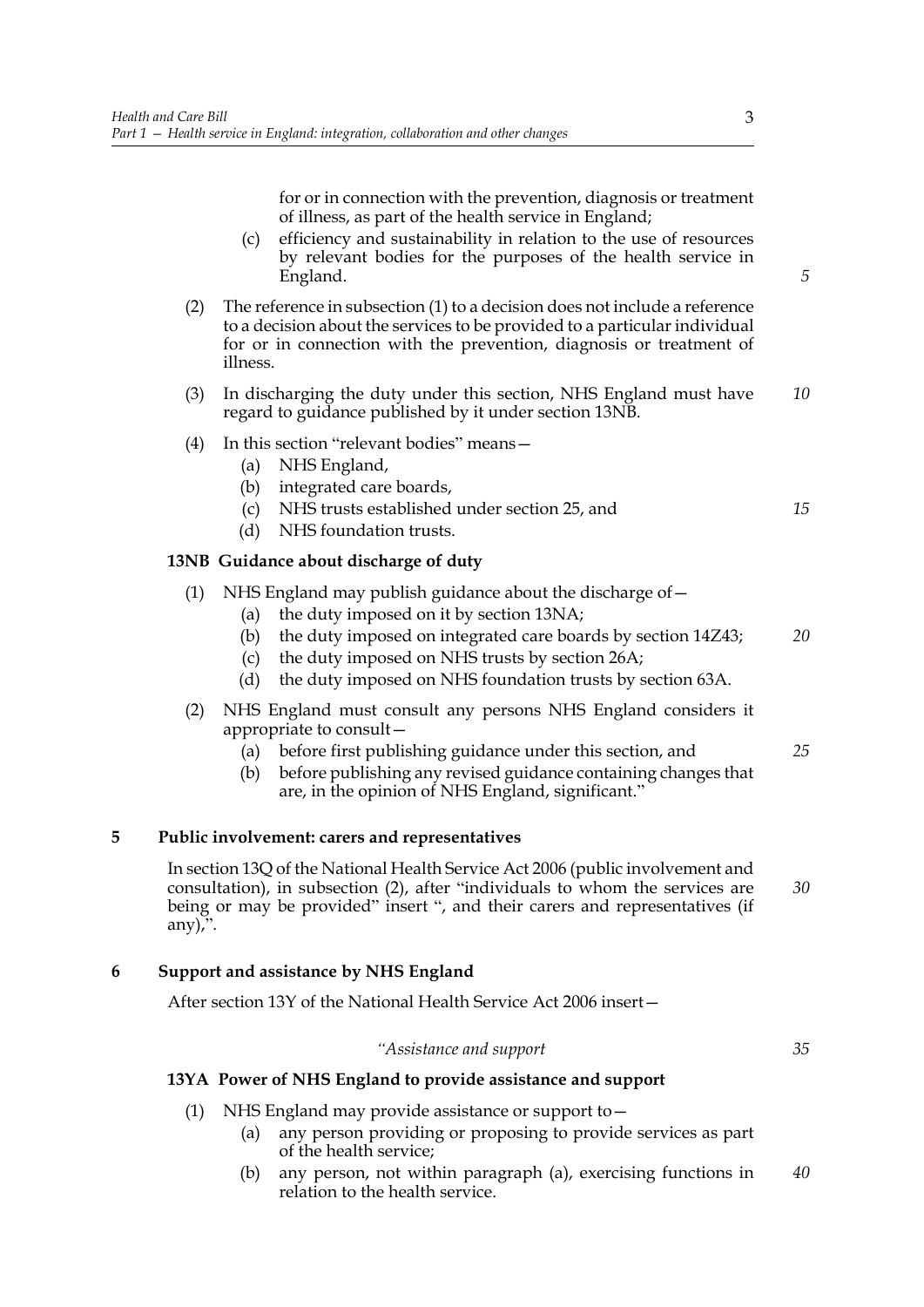- (2) The assistance that may be provided under subsection  $(1)(a)$  or  $(b)$ includes making available the services of NHS England's employees or any other resources of NHS England.
- *(3) The assistance that may be provided under subsection (1)(a), or that may be provided under subsection (1)(b) to integrated care boards, also includes financial assistance.*
- (4) Assistance or support provided under this section may be provided on such terms, including terms as to payment, as NHS England considers appropriate."

## **7 Exercise of functions relating to provision of services**

*10*

*5*

- (1) The National Health Services Act 2006 is amended as follows.
- (2) After section 13YA (inserted by section 6 of this Act) insert—

## *"Discharge of functions*

## **13YB Directions in respect of functions relating to provision of services**

- (1) NHS England may by direction provide for any of its relevant functions to be exercised by one or more integrated care boards. *15*
- (2) In this section "relevant function" means—
	- (a) any function of NHS England under section 3B(1) (commissioning functions);
	- (b) any function of NHS England, not within paragraph (a), that relates to the provision of— *20*
		- (i) primary medical services,
		- (ii) primary dental services,
		- (iii) primary ophthalmic services, or
		- (iv) services that may be provided as pharmaceutical services, or as local pharmaceutical services, under Part 7; *25*
	- (c) any function of NHS England by virtue of section 7A or 7B (exercise of Secretary of State's public health functions);
	- (d) any other functions of NHS England so far as exercisable in connection with any functions within paragraphs (a) to (c). *30*
- (3) Regulations may—
	- (a) provide that the power in subsection (1) does not apply, or applies only to a prescribed extent, in relation to a prescribed function;
	- (b) impose conditions on the exercise of the power.
- (4) A direction under subsection (1) may include provision prohibiting or restricting the integrated care board from making delegation arrangements in relation to a function that is exercisable by it by virtue of the direction.
- (5) In subsection (4) "delegation arrangements" means arrangements made by a person for the exercise of a function by someone else.

*40*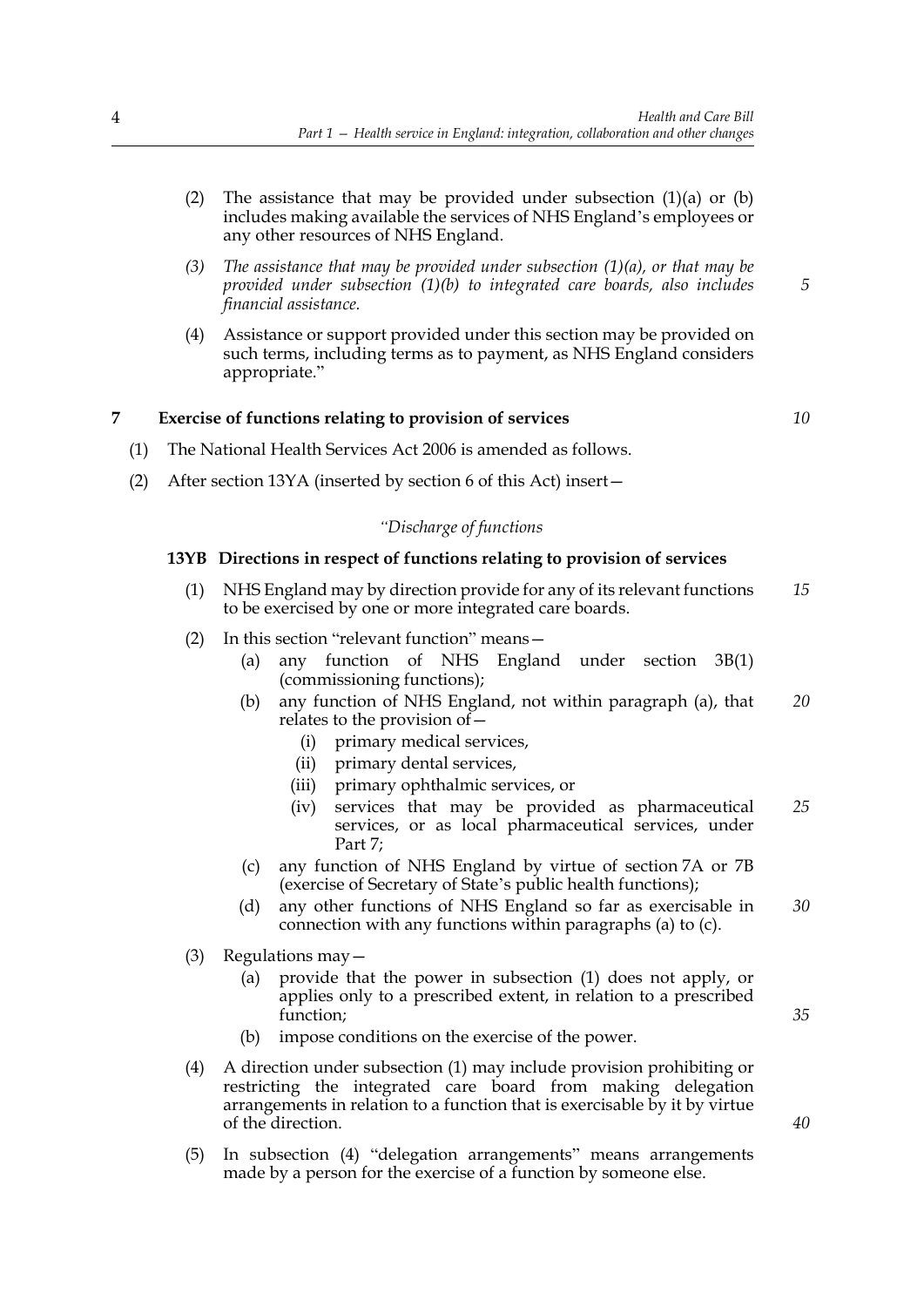- (6) NHS England may make payments to an integrated care board in respect of the exercise by it of a function by virtue of a direction under subsection (1).
- (7) NHS England may give directions to an integrated care board as to the exercise by it of any functions in pursuance of a direction under subsection (1).
- (8) As soon as reasonably practicable after giving a direction under subsection (1), NHS England must publish it.
- (9) Any rights acquired, or liabilities (including liabilities in tort) incurred, in respect of the exercise by an integrated care board of any function by virtue of this section are enforceable by or against it (and no other person)." *10*
- (3) In section 73 (directions and regulations under Part 2), in subsection (1), after paragraph (b) insert—
	- "(ba) section 13YB,".

## **8 Preparation of consolidated accounts for providers**

Before section 66 of the National Health Service Act 2006 (and the italic heading before it) insert—

## *"Consolidated accounts*

|     | 65Z4 Consolidated accounts for NHS trusts and NHS foundation trusts                                                                                                                                                          | 20 |
|-----|------------------------------------------------------------------------------------------------------------------------------------------------------------------------------------------------------------------------------|----|
| (1) | NHS England must, in respect of each financial year, prepare a set of<br>accounts that consolidates the annual accounts of -<br>all NHS trusts established under section 25, and<br>(a)<br>all NHS foundation trusts.<br>(b) |    |
| (2) | The Secretary of State may give NHS England directions as to -<br>the content and form of the consolidated accounts, and<br>(a)<br>the methods and principles to be applied in preparing them.<br>(b)                        | 25 |
| (3) | NHS England must, within such period as the Secretary of State may<br>direct, send a copy of the consolidated accounts to -<br>the Secretary of State, and<br>(a)<br>the Comptroller and Auditor General.<br>(b)             | 30 |
| (4) | The accounts must be accompanied by such reports or other<br>information as the Secretary of State may direct.                                                                                                               |    |
| (5) | The Comptroller and Auditor General must-<br>examine, certify and report on the consolidated accounts, and<br>(a)<br>send a copy of the report to the Secretary of State and NHS<br>(b)<br>England.                          | 35 |
| (6) | NHS England must lay before Parliament a copy of -<br>the consolidated accounts, and<br>(a)<br>the Comptroller and Auditor General's report on them."<br>(b)                                                                 | 40 |

*15*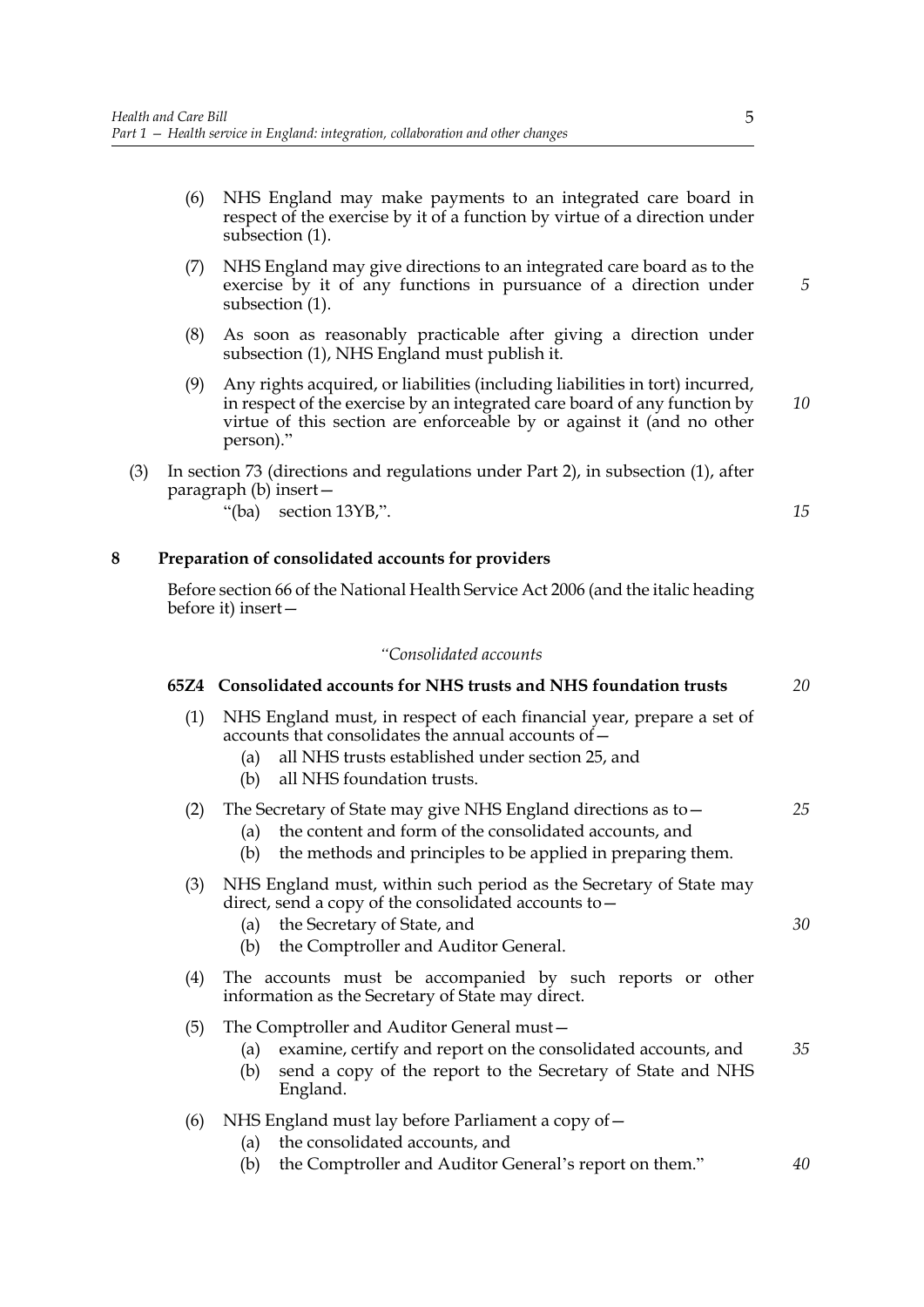## **9 Funding for service integration**

- (1) The National Health Service Act 2006 is amended as follows.
- (2) In section 223B (funding of NHS England)—
	- (a) for subsection  $(6)$  substitute  $-$ 
		- "(6) The Secretary of State may direct NHS England—
			- (a) that an amount of the sums paid to it under this section in respect of a financial year is to be used for purposes relating to service integration;
			- (b) about the use by NHS England of that amount for those purposes.";
	- (b) in subsection  $(7)$ 
		- (i) for "subsection  $(6)$ " substitute "subsection  $(6)(a)$ ";
		- (ii) in paragraph (b), for "mandate" substitute "direction";
	- (c) after subsection (7) insert—
		- "(7A) The power under subsection (6)(b) includes power to give NHS England directions about the exercise of any of its functions under or by virtue of section 223GA (including directions requiring consultation with the Secretary of State or other specified persons). *15*
			- (7B) The Secretary of State must publish any direction under subsection (6)." *20*
- (3) In section 223GA (expenditure on integration)—
	- (a) for subsections (1) and (2) substitute  $-$ 
		- "(1) Where the Secretary of State has given NHS England a direction under section 223B(6)(a) about sums paid to it in respect of a financial year, NHS England may direct an integrated care board that an amount (a "designated amount") of the sums paid to the board under section 223G in respect of that year is to be used for purposes relating to service integration. *25*
		- (2) The designated amount—
			- (a) is to be determined in such manner as NHS England considers appropriate, and
			- (b) must be specified in the direction under subsection (1).";
	- (b) in subsection (6), for paragraph (a) (but not the "and" at the end) substitute—
		- "(a) it may use the amount for any purposes relating to service integration,";
	- (c) omit subsection (7).

#### **10 Payments in respect of quality**

In section 223K of the National Health Service Act 2006, omit subsections (4) and (5) (power of Secretary of State to make regulations about payments by NHS England in respect of quality). *40*

*35*

*30*

*5*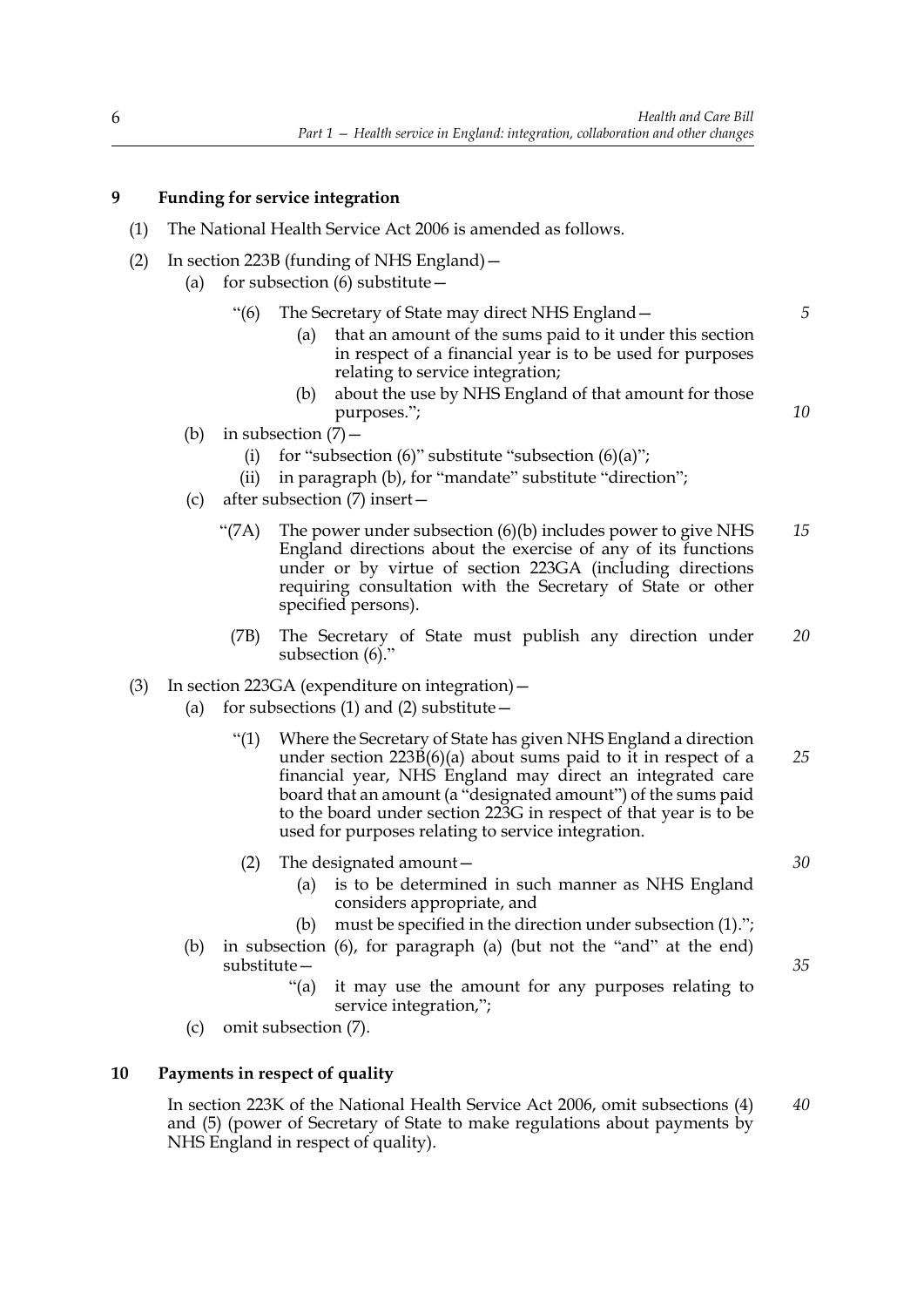## **11 Secondments to NHS England**

- (1) The National Health Service Act 2006 is amended as follows.
- (2) In section 272 (orders, regulations, rules and directions), in subsection  $(6)$  -
	- (a) omit the "or" at the end of paragraph (b);
	- (b) after paragraph (c) insert—
		- "(d) regulations under paragraph 9A(5) of Schedule A1, or".
- (3) In Schedule A1 (constitution of NHS England), after paragraph 9 insert—
	- "9A (1) NHS England may make arrangements for a person to be seconded to NHS England to serve as a member of NHS England's staff.
		- (2) A period of secondment to NHS England does not affect the continuity of a person's employment with the employer from whose service the person is seconded. *10*
		- (3) In paragraphs 9, 10, and 13 a reference to an employee of NHS England includes a person seconded to NHS England.
		- (4) In paragraph 3(3) the reference to an employee of NHS England includes any of the following seconded to NHS England— *15*
			- (a) a person employed in the civil service of the State, or
			- (b) a person employed by  $-$ 
				- (i) an integrated care board, (ii) an NHS trust established under section 25,
				- (iii) an NHS foundation trust,
				- (iv) a Special Health Authority performing functions only or mainly in respect of England,
				- (v) the Care Quality Commission,
				- (vi) the Health and Social Care Information Centre, *25*
				- (vii) the Health Services Safety Investigations Body,
				- (viii) the Human Tissue Authority,
				- (ix) the Human Fertilisation and Embryology Authority, or
				- (x) NICE. *30*
		- (5) The Secretary of State may by regulations amend this paragraph so as to provide that other references in this Act to an employee of NHS England include persons, or persons of a prescribed description, seconded to NHS England."

*Integrated care boards*

## **12 Role of integrated care boards**

For section 1I of the National Health Service Act 2006 and the italic heading

*5*

*20*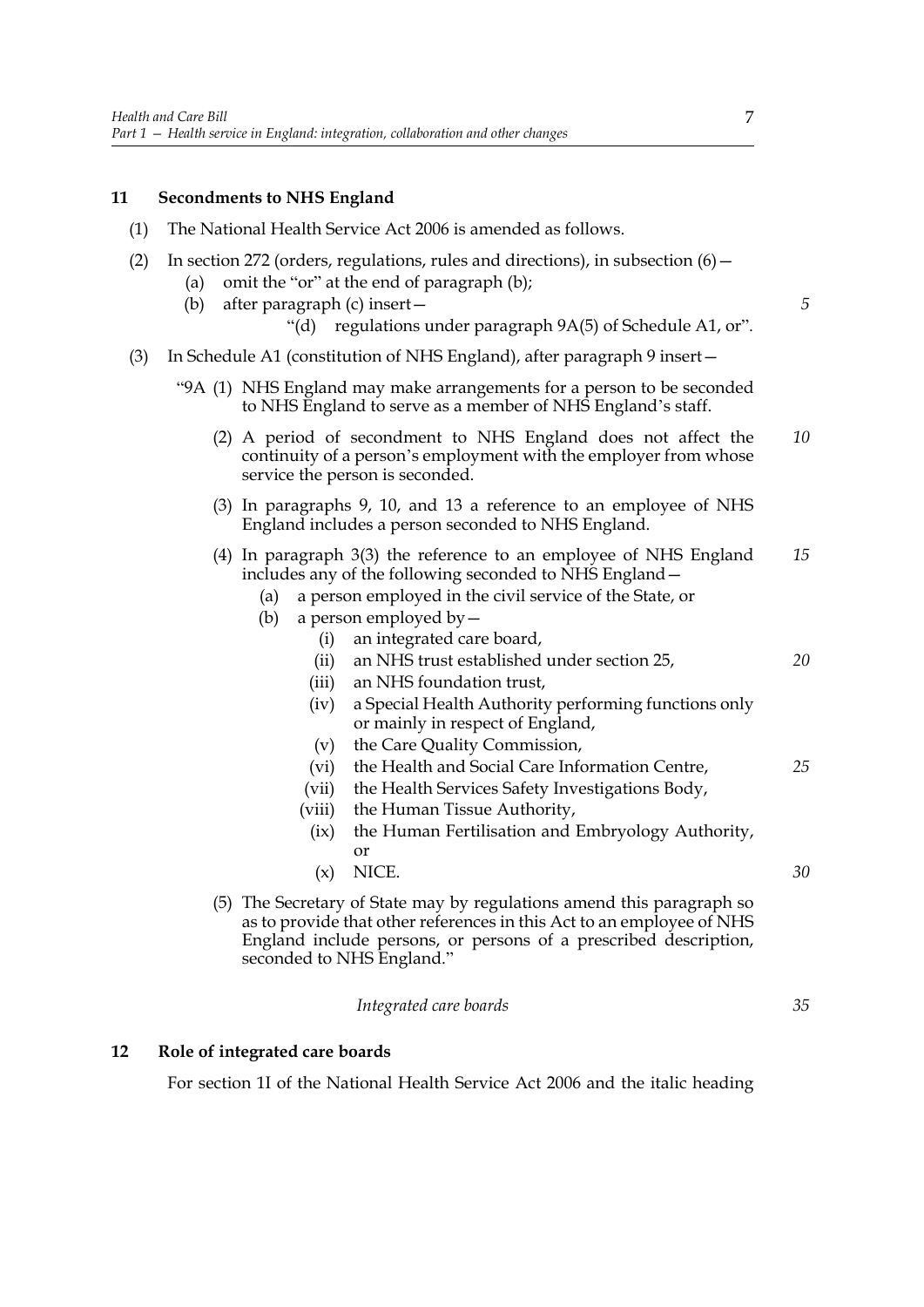before it substitute—

*"Role of integrated care boards in the health service in England*

## **1I General functions of integrated care boards**

An integrated care board established under Chapter A3 of Part 2 has the function of arranging for the provision of services for the purposes of the health service in England in accordance with this Act."

## **13 Establishment of integrated care boards**

- (1) The National Health Service Act 2006 is amended as follows.
- (2) In Part 2, after Chapter A2 insert—

#### **"CHAPTER A3**

#### INTEGRATED CARE BOARDS

*Establishment of integrated care boards (including by re-purposing clinical commissioning groups)*

## **14Z25 Duty to establish integrated care boards**

- *(1) NHS England must establish bodies called integrated care boards in accordance with this Chapter. 15*
- (2) Each integrated care board is to be established by order made by NHS England for an area within England.
- (3) The area for which an integrated care board is established must not coincide or overlap with the area of any other integrated care board.
- (4) NHS England must ensure that, at all times on and after the appointed day, the areas of integrated care boards together cover the whole of England.
- (5) An order establishing an integrated care board must provide for the constitution of the board, either by setting out the constitution or by making provision by reference to a published document where it is set out.
- (6) In Schedule 1B—
	- (a) Part 1 is about the constitution of an integrated care board (including its area);
	- (b) Part 2 is about the status and powers of an integrated care board and its accounts.
- (7) Before varying or revoking an order under this section NHS England must consult any integrated care board that it considers likely to be affected.
- (8) NHS England must publish orders under this section.
- (9) In this section "the appointed day" means a day appointed under this subsection by regulations made by the Secretary of State.

*30*

*35*

*20*

*25*

*5*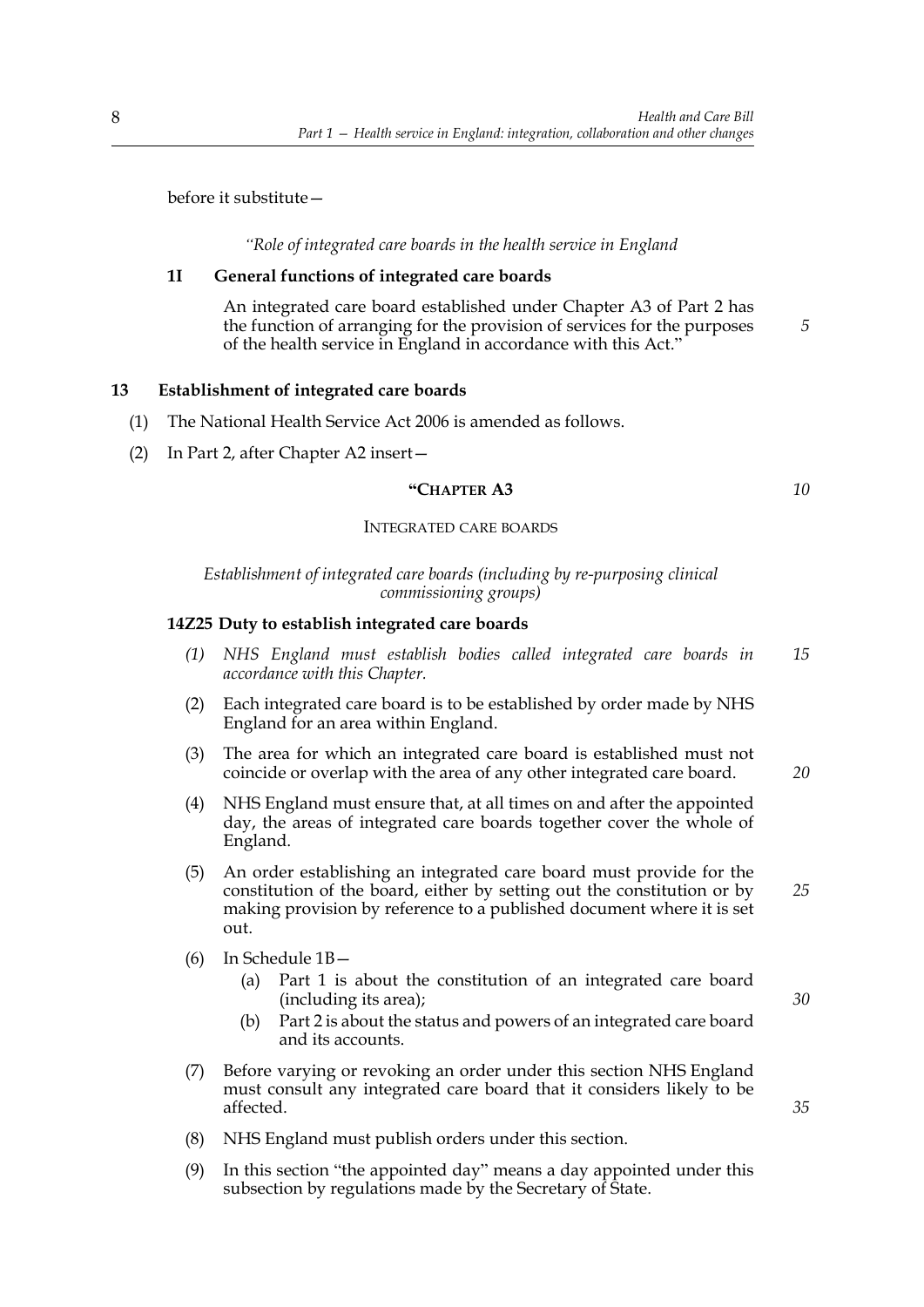## **14Z26 Process for establishing initial integrated care boards**

- (1) NHS England must publish a list of the initial areas for which integrated care boards are to be established (each of which is referred to in this section as an "initial area").
- (2) The relevant clinical commissioning group or groups for an initial area must propose the constitution of the first integrated care board to be established for that area. *5*
- (3) Before making a proposal under subsection (2), the relevant clinical commissioning group or groups must consult any persons they consider it appropriate to consult (and it is immaterial for this purpose whether the consultation is carried out before or after this section comes into force).
- (4) When establishing the first integrated care board under section 14Z25 for an initial area, NHS England must give effect to any proposal under subsection (2) unless it considers that—
	- (a) the proposal is inappropriate, or
	- (b) the relevant clinical commissioning group or groups have not carried out an appropriate consultation under subsection (3),

and in that case NHS England must determine the terms of the constitution itself.

- (5) Nothing in this section—
	- (a) prevents NHS England from establishing the first integrated care board for an initial area in a case where the relevant clinical commissioning group or groups have failed within a reasonable period to make a proposal under subsection (2), or
	- (b) limits the re-exercise of the power in section 14Z25.
- (6) NHS England may publish guidance for clinical commissioning groups about the exercise of their functions under this section.
- (7) A clinical commissioning group must have regard to guidance published under this section.
- (8) In this section "the relevant clinical commissioning group or groups" means—
	- (a) in relation to an area that coincides with the area of a clinical commissioning group, that group;
	- (b) in relation to an area that includes the whole or part of the area of more than one clinical commissioning group, those groups acting jointly. *35*

#### **14Z27 Abolition of clinical commissioning groups**

- (1) Any clinical commissioning group in existence immediately before the appointed day is abolished at the beginning of that day.
- (2) In this section "the appointed day" has the same meaning as in section 14Z25.

#### **14Z28 Transfer schemes in connection with integrated care boards**

(1) NHS England may make a transfer scheme in connection with—

*25*

*10*

*15*

*20*

*30*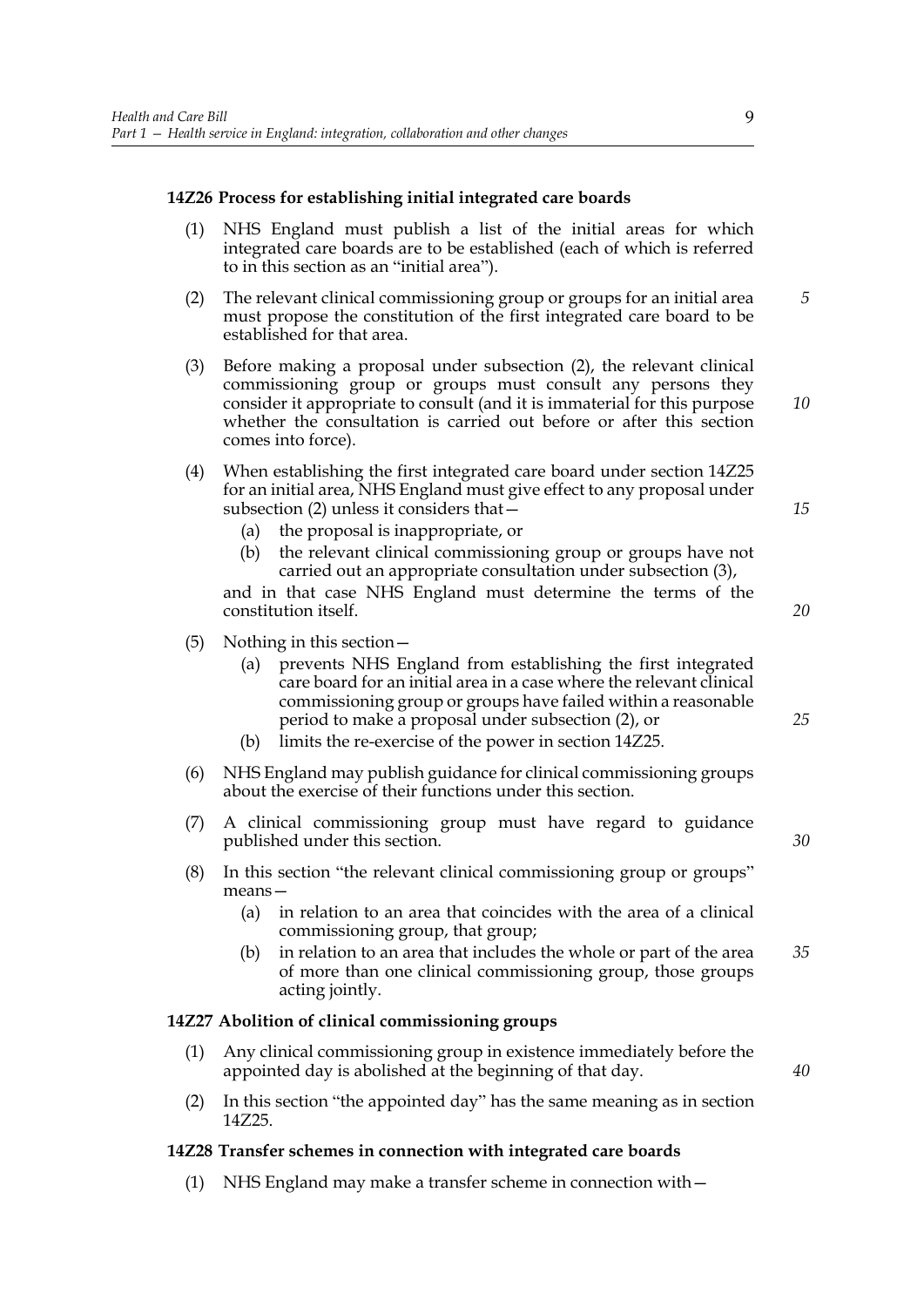- (a) the variation of the constitution of an integrated care board by order under section 14Z25 or under provision included in its constitution by virtue of paragraph 14 of Schedule 1B,
- (b) the abolition of an integrated care board by order under section 14Z25, or
- (c) the abolition of a clinical commissioning group under section 14Z27.
- (2) A transfer scheme is a scheme for the transfer of property, rights or liabilities from the integrated care board or clinical commissioning group to—
	- (a) an integrated care board, or
	- (b) NHS England.
- (3) NHS England must exercise its powers under subsection (1) so as to ensure that—
	- (a) on the abolition of a clinical commissioning group whose area coincides with that of an integrated care board, all of the group's property, rights and liabilities (other than criminal liabilities) are transferred to that board; *15*
	- (b) on the abolition of a clinical commissioning group whose area does not coincide with that of an integrated care board, all of the group's property, rights and liabilities (other than criminal liabilities) are transferred to one or more integrated care boards;
	- (c) on the abolition of an integrated care board, all of the board's liabilities (other than criminal liabilities) are transferred.
- (4) The things that may be transferred under a transfer scheme include—
	- (a) property, rights and liabilities that could not otherwise be transferred;
	- (b) property acquired, and rights and liabilities arising, after the making of the scheme;
	- (c) criminal liabilities.
- (5) A transfer scheme may—
	- (a) create rights, or impose liabilities, in relation to property or rights transferred;
	- (b) make provision about the continuing effect of things done by, on behalf of or in relation to the transferor in respect of anything transferred; *35*
	- (c) make provision about the continuation of things (including legal proceedings) in the process of being done by, on behalf of or in relation to the transferor in respect of anything transferred;
	- (d) make provision for references to the transferor in an instrument or other document in respect of anything transferred to be treated as references to the transferee;
	- (e) make provision for the shared ownership or use of property;
	- (f) make provision which is the same as or similar to the TUPE regulations;
	- (g) make other consequential, supplementary, incidental or transitional provision.
- (6) A transfer scheme may provide—
	- (a) for modifications by agreement;

*5*

*10*

*25*

*20*

*30*

*40*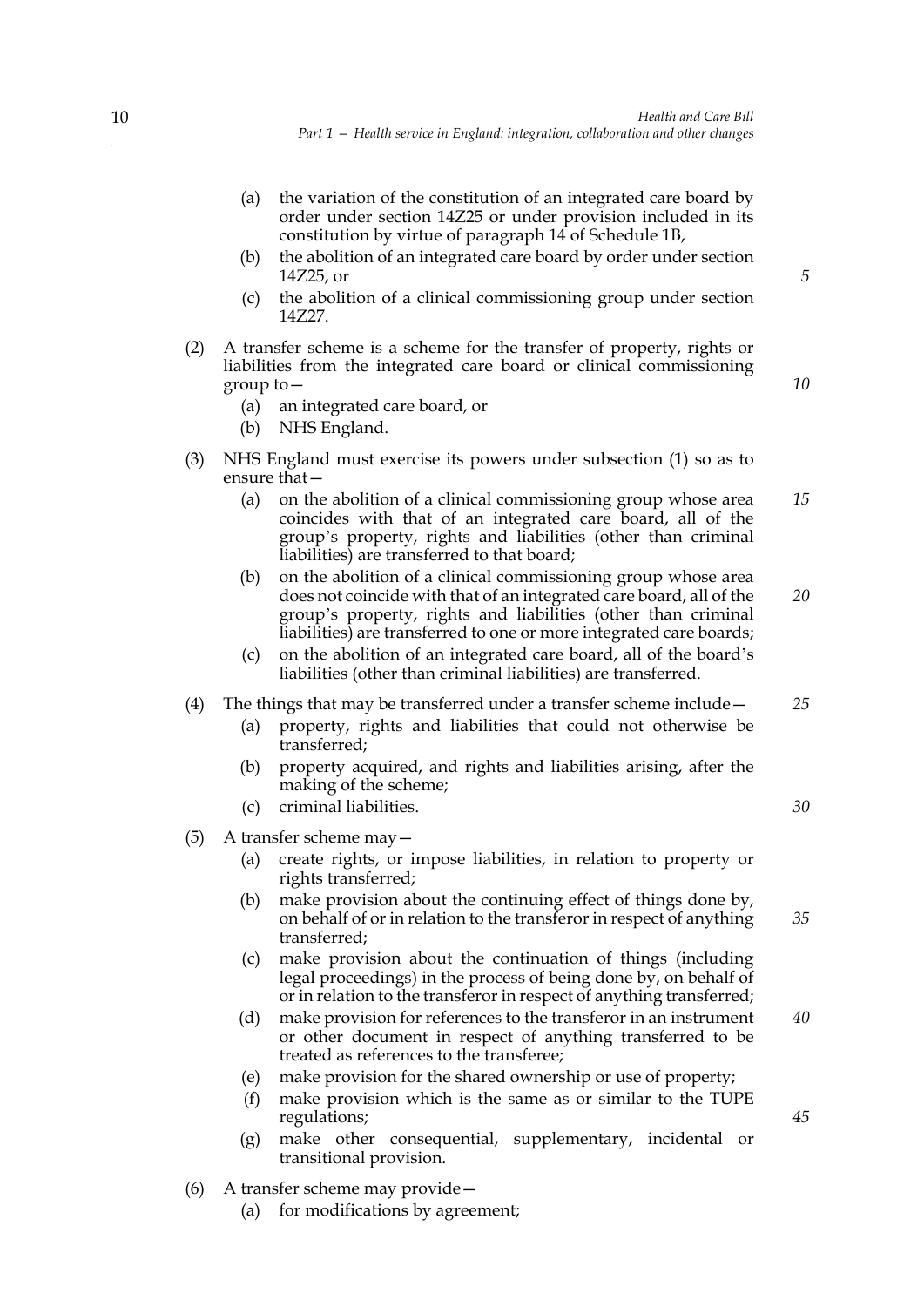- (b) for modifications to have effect from the date when the original scheme came into effect.
- (7) In subsection  $(5)(f)$ , "the TUPE regulations" means the Transfer of Undertakings (Protection of Employment) Regulations 2006 (S.I. 2006/ 246).
- (8) In this section—
	- (a) references to rights and liabilities include rights and liabilities relating to a contract of employment;
	- (b) references to the transfer of property include the grant of a lease.

*10*

*15*

*20*

*25*

*5*

#### *Constitution: publication*

## **14Z29 Duty for integrated care board to publish constitution**

 Each integrated care board must publish its constitution (as varied from time to time by order under section 14Z25 or under provision included in its constitution by virtue of paragraph 14 of Schedule 1B).

## *Conflicts of interest*

#### **14Z30 Register of interests and management of conflicts of interests**

- (1) Each integrated care board must maintain one or more registers of the interests of—
	- (a) members of the board,
	- (b) members of its committees or sub-committees, and
	- (c) its employees.
- (2) Each integrated care board must publish the registers maintained under subsection (1) or make arrangements to ensure that members of the public have access to the registers on request.
- (3) Each integrated care board must make arrangements to ensure—
	- (a) that a person mentioned in subsection (1) declares any conflict or potential conflict of interest that the person has in relation to a decision to be made in the exercise of the commissioning functions of the integrated care board,
	- (b) that any such declaration is made as soon as practicable after the person becomes aware of the conflict or potential conflict and, in any event, within 28 days of the person becoming aware, and
	- (c) that any such declaration is included in the registers maintained under subsection (1).
- (4) Each integrated care board must make arrangements for managing conflicts and potential conflicts of interest in such a way as to ensure that they do not, and do not appear to, affect the integrity of the board's decision-making processes.
- (5) For the purposes of this section, the commissioning functions of an integrated care board are the functions of the board in arranging for the provision of services as part of the health service." *40*
- (3) In section 272 (orders, regulations, rules and directions), in subsection (1),

*30*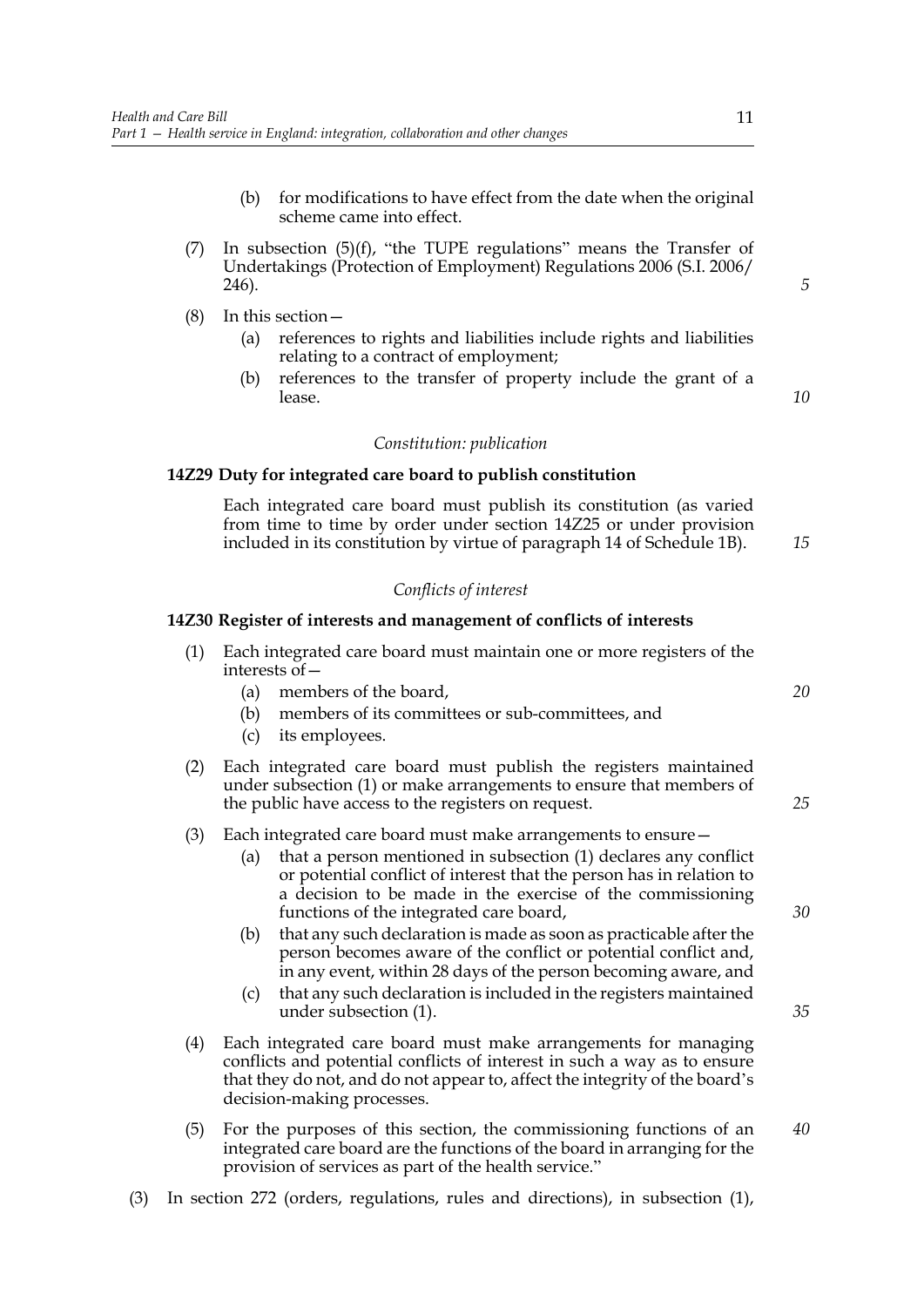before paragraph (a) insert— "(za) section  $14Z25(2)$ ,".

(4) Schedule 2 inserts into the National Health Service Act 2006 a new Schedule 1B (integrated care boards: constitution etc) and contains a consequential amendment.

## **14 People for whom integrated care boards have responsibility**

- (1) The National Health Service Act 2006 is amended as follows.
- (2) After section 14Z30 (inserted by section 13 of this Act) insert—

*"People for whom integrated care board has responsibility*

## **14Z31 People for whom integrated care board has responsibility**

- (1) NHS England must from time to time publish rules for determining the group of people for whom each integrated care board has core responsibility.
- (2) The rules must ensure that the following are allocated to at least one group—
	- (a) everyone who is provided with NHS primary medical services, and
	- (b) everyone who is usually resident in England and is not provided with NHS primary medical services.
- (3) Regulations may create exceptions to subsection (2) in relation to people of a prescribed description (which may include a description framed by reference to the primary medical services with which the people are provided). *20*
- (4) References in this Act to the group of people for whom an integrated care board has core responsibility are to be read in accordance with this section. *25*
- (5) In this section, "NHS primary medical services" means services provided by a person, other than NHS England or an integrated care board, in pursuance of—
	- (a) a general medical services contract to provide primary medical services of a prescribed description, *30*
	- (b) arrangements under section 83(2) for the provision of primary medical services of a prescribed description, or
	- (c) section 92 arrangements for the provision of primary medical services of a prescribed description."
- (3) In section 272 (orders, regulations, rules and directions)—
	- (a) in subsection (1), after paragraph (za) (inserted by section 13 of this Act) insert—

"(zb) section  $14Z31(1)$ ";

- (b) in subsection (6), after paragraph  $(zb)$  insert  $-$ 
	- "(zba) regulations under section 14Z31(3),".
- (4) The Secretary of State may by regulations—
	- (a) substitute the following section for section 14Z31 of the National

*10*

*15*

*35*

*40*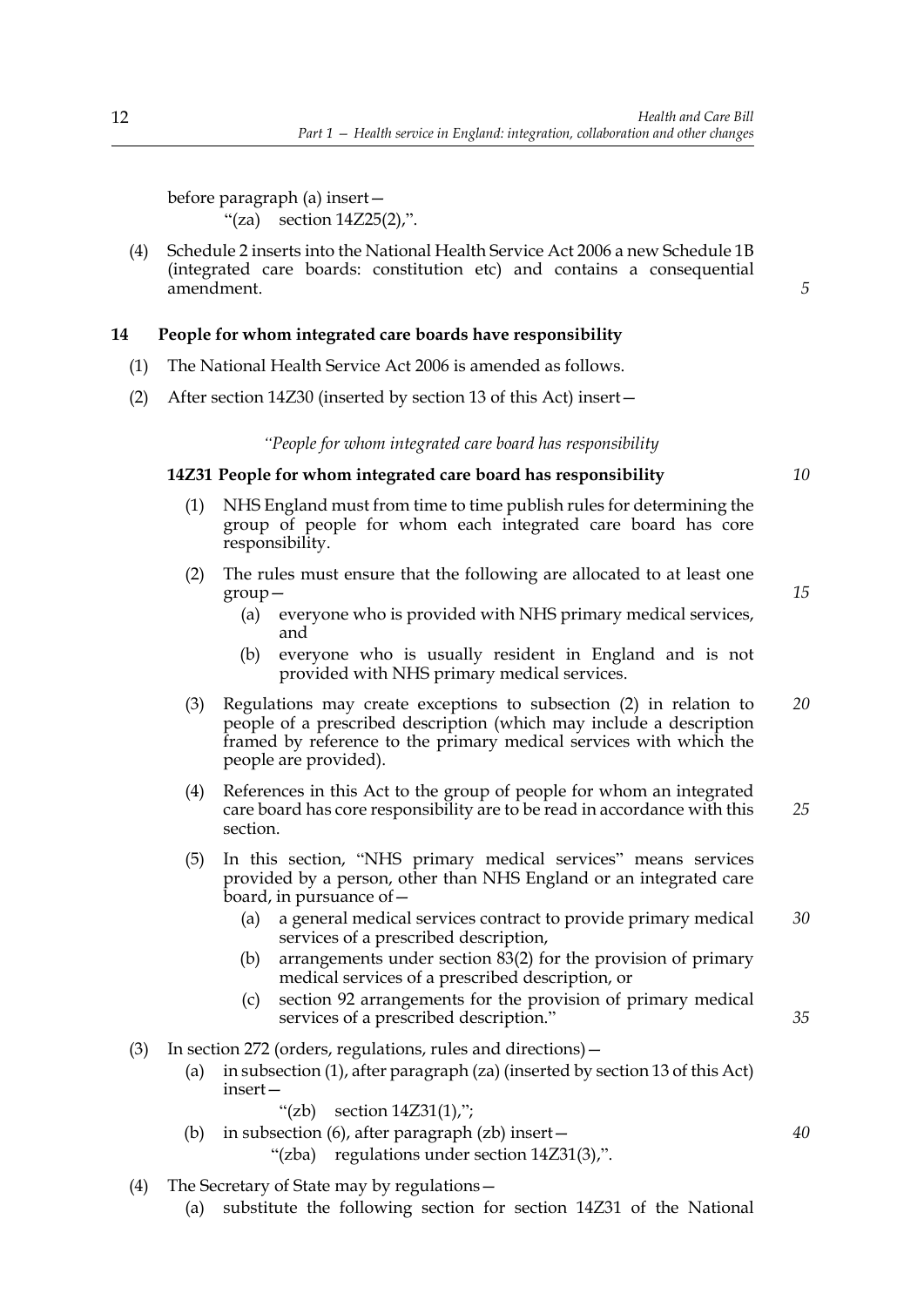Health Service Act 2006 (as inserted by subsection (1) of this section)—

## **"14Z31 People for whom integrated care board has responsibility**

- (1) References in this Act to the group of people for whom an integrated care board has core responsibility are to the people who usually reside in its area.
- (2) Regulations may create exceptions to subsection (1) in relation to people of a prescribed description.",
- (b) repeal section  $272(1)(zb)$  of that Act (as inserted by subsection (2) of this section), and
- (c) amend section 272(6)(zba) of that Act (as inserted by subsection (2) of this section), so as to substitute "14Z31(2)" for "14Z31(3)". *10*

*Integrated care boards: functions*

## **15 Commissioning hospital and other health services**

For sections 3 and 3A of the National Health Service Act 2006 substitute—

#### **"3 Duties of integrated care boards as to commissioning certain health services** *15*

| (1) An integrated care board must arrange for the provision of the     |  |  |  |  |  |
|------------------------------------------------------------------------|--|--|--|--|--|
| following to such extent as it considers necessary to meet the         |  |  |  |  |  |
| reasonable requirements of the people for whom it has responsibility - |  |  |  |  |  |

- (a) hospital accommodation,
- (b) other accommodation for the purpose of any service provided under this Act,
- (c) dental services other than primary dental services (for primary dental services, see Part 5),
- (d) nursing and ambulance services,
- (e) such other services or facilities for the care of pregnant women, women who are breastfeeding and young children as the board considers are appropriate as part of the health service,
- (f) such other services or facilities for the prevention of illness, the care of persons suffering from illness and the after-care of persons who have suffered from illness as the board considers are appropriate as part of the health service, and
- (g) such other services or facilities as are required for the diagnosis and treatment of illness.
- (2) For the purposes of this section an integrated care board has responsibility for— *35*
	- (a) the group of people for whom it has core responsibility (see section 14Z31), and
	- (b) such other people as may be prescribed (whether generally or in relation to a prescribed service or facility).
- (3) The duty imposed on an integrated care board by subsection (1) to arrange for the provision of services or facilities does not apply to the extent that—
	- (a) NHS England has a duty to arrange for their provision;

*20*

*5*

*25*

*30*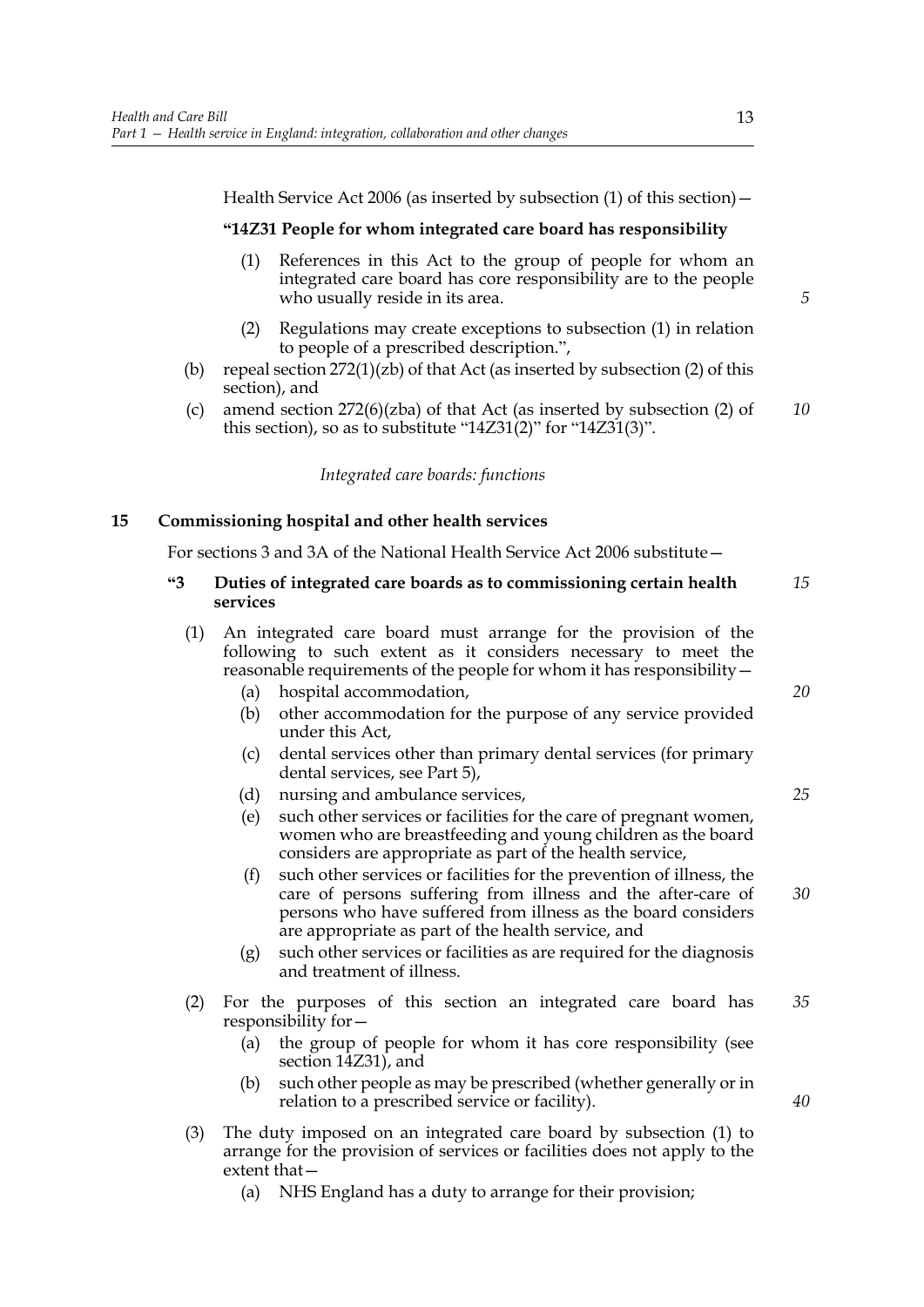- (b) another integrated care board has a duty to arrange for their provision by virtue of subsection (2)(b).
- (4) In exercising its functions under this section, an integrated care board must act consistently with—
	- (a) the discharge by the Secretary of State and NHS England of their duty under section 1(1) (duty to promote a comprehensive health service), and *5*
	- (b) the objectives and requirements for the time being specified in the mandate published under section 13A.

#### **3A Power of integrated care boards to commission certain health services** *10*

- (1) Each integrated care board may arrange for the provision of such services or facilities as it considers appropriate for the purposes of the health service that relate to securing improvement—
	- (a) in the physical and mental health of the people for whom it has responsibility, or
	- (b) in the prevention, diagnosis and treatment of illness in those people.
- (2) For the purposes of this section an integrated care board has responsibility for—
	- (a) the group of people for whom it has core responsibility (see section 14Z31), and *20*
	- (b) such other people as may be prescribed (whether generally or in relation to a prescribed service or facility).
- (3) An integrated care board may not arrange for the provision of a service or facility under subsection (1) if NHS England has a duty to arrange for its provision by virtue of section 3B or 4. *25*
- (4) In exercising its functions under this section, an integrated care board must act consistently with—
	- (a) the discharge by the Secretary of State and NHS England of their duty under section  $1(1)$  (duty to promote a comprehensive health service), and *30*
	- (b) the objectives and requirements for the time being specified in the mandate published under section 13A."

## **16 Commissioning primary care services etc**

Schedule 3 confers functions on integrated care boards in relation to primary care services and contains other amendments relating to primary care services. *35*

## **17 Transfer schemes in connection with transfer of primary care functions**

(1) NHS England may, in connection with the amendments made by Schedule 3, make one or more schemes for the transfer of its property, rights and liabilities to an integrated care board.

(2) The things that may be transferred under a transfer scheme include—

- (a) property, rights and liabilities that could not otherwise be transferred;
- (b) property acquired, and rights and liabilities arising, after the making of the scheme;

*15*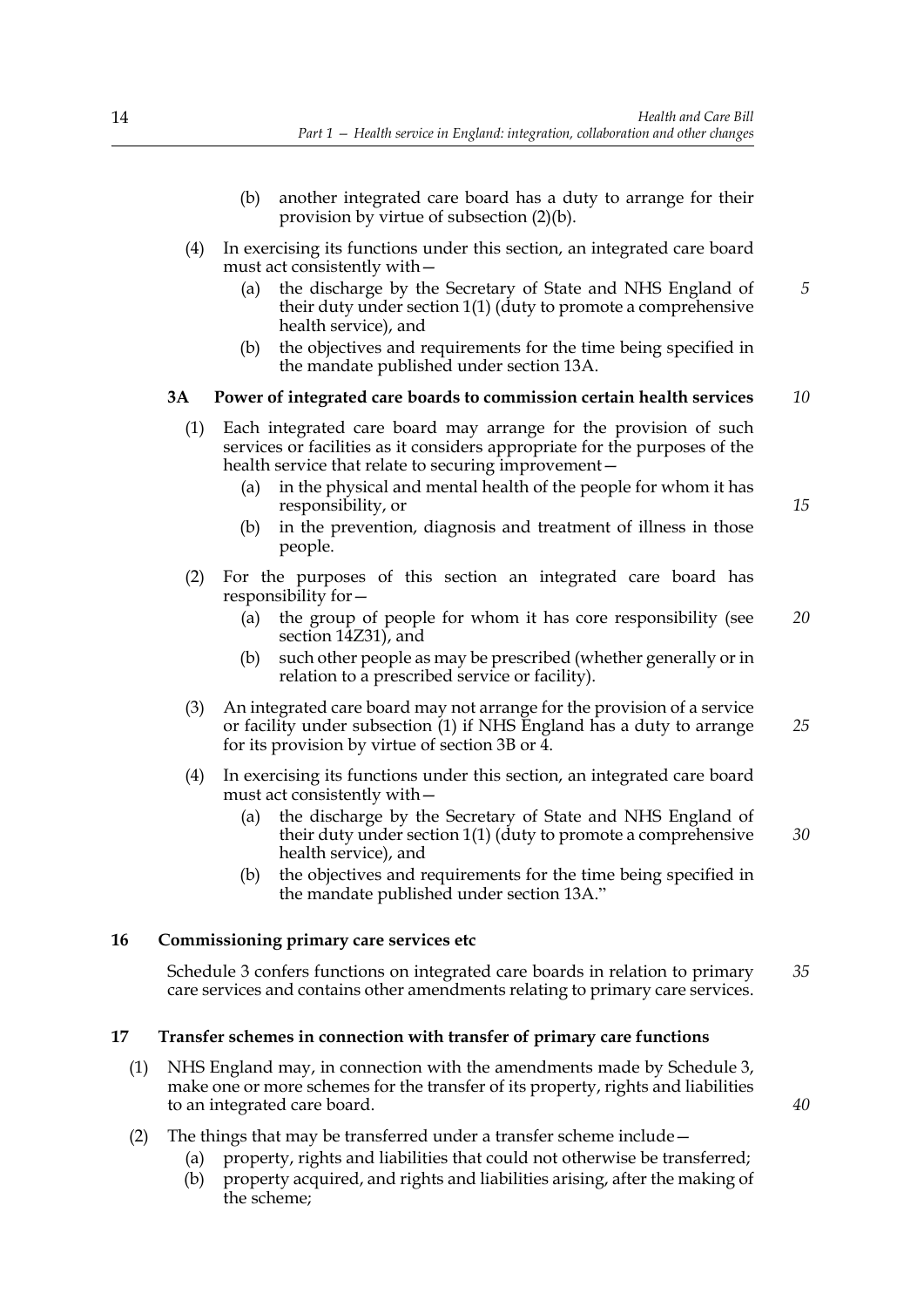- (c) criminal liabilities.
- (3) A transfer scheme may—
	- (a) create rights, or impose liabilities, in relation to property or rights transferred;
	- (b) make provision about the continuing effect of things done by, on behalf of or in relation to the transferor in respect of anything transferred; *5*
	- (c) make provision about the continuation of things (including legal proceedings) in the process of being done by, on behalf of or in relation to the transferor in respect of anything transferred;
	- (d) make provision for references to the transferor in an instrument or other document in respect of anything transferred to be treated as references to the transferee; *10*
	- (e) make provision for the shared ownership or use of property;
	- (f) make provision which is the same as or similar to the TUPE regulations;
	- (g) make other consequential, supplementary, incidental or transitional provision. *15*
- (4) A transfer scheme may provide—
	- (a) for modifications by agreement;
	- (b) for modifications to have effect from the date when the original scheme came into effect.
- (5) In subsection (3)(f), "the TUPE regulations" means the Transfer of Undertakings (Protection of Employment) Regulations 2006 (S.I. 2006/246).
- (6) For the purposes of this section—
	- (a) references to rights and liabilities include rights and liabilities relating to a contract of employment;
	- (b) references to the transfer of property include the grant of a lease.

## **18 Commissioning arrangements: conferral of discretions**

In section 12ZA of the National Health Service Act 2006 (commissioning arrangements by NHS England and integrated care boards), after subsection (2) insert—

"(2A) The arrangements may confer discretions on a person with whom they are made in relation to anything to be provided under the arrangements."

## **19 General functions**

- (1) The National Health Service Act 2006 is amended as follows. *35*
- (2) After section 14Z31 (inserted by section 14 of this Act) insert—

## *"General duties of integrated care boards*

## **14Z32 Duty to promote NHS Constitution**

- (1) Each integrated care board must, in the exercise of its functions—
	- (a) act with a view to securing that health services are provided in a way which promotes the NHS Constitution, and *40*

*20*

*25*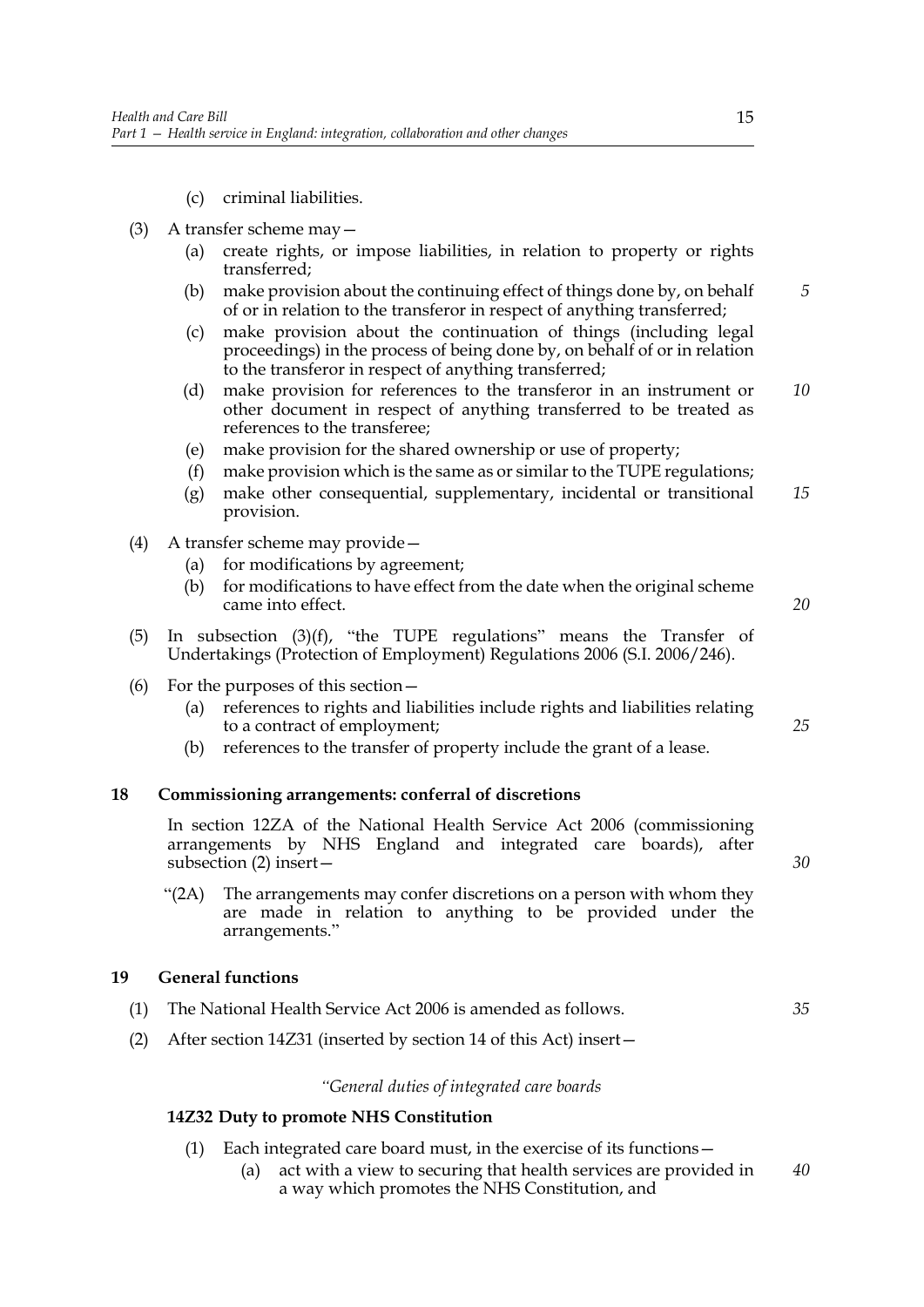- (b) promote awareness of the NHS Constitution among patients, staff and members of the public.
- (2) In this section, "patients" and "staff" have the same meaning as in Chapter 1 of Part 1 of the Health Act 2009 (see section 3(7) of that Act).

## **14Z33 Duty as to effectiveness, efficiency etc**

Each integrated care board must exercise its functions effectively, efficiently and economically.

#### **14Z34 Duty as to improvement in quality of services**

- (1) Each integrated care board must exercise its functions with a view to securing continuous improvement in the quality of services provided to individuals for or in connection with the prevention, diagnosis or treatment of illness. *10*
- (2) In discharging its duty under subsection (1), an integrated care board must, in particular, act with a view to securing continuous improvement in the outcomes that are achieved from the provision of the services. *15*
- (3) The outcomes relevant for the purposes of subsection (2) include, in particular, outcomes which show—
	- (a) the effectiveness of the services,
	- (b) the safety of the services, and
	- (c) the quality of the experience undergone by patients.

#### **14Z35 Duties as to reducing inequalities**

Each integrated care board must, in the exercise of its functions, have regard to the need to  $-$ 

- (a) reduce inequalities between patients with respect to their ability to access health services, and *25*
- (b) reduce inequalities between patients with respect to the outcomes achieved for them by the provision of health services.

## **14Z36 Duty to promote involvement of each patient**

Each integrated care board must, in the exercise of its functions, promote the involvement of patients, and their carers and representatives (if any), in decisions which relate to— *30*

- (a) the prevention or diagnosis of illness in the patients, or
- (b) their care or treatment.

#### **14Z37 Duty as to patient choice**

Each integrated care board must, in the exercise of its functions, act with a view to enabling patients to make choices with respect to aspects of health services provided to them.

#### **14Z38 Duty to obtain appropriate advice**

Each integrated care board must obtain advice appropriate for enabling it effectively to discharge its functions from persons who (taken together) have a broad range of professional expertise in—

- (a) the prevention, diagnosis or treatment of illness, and
- (b) the protection or improvement of public health.

*5*

*20*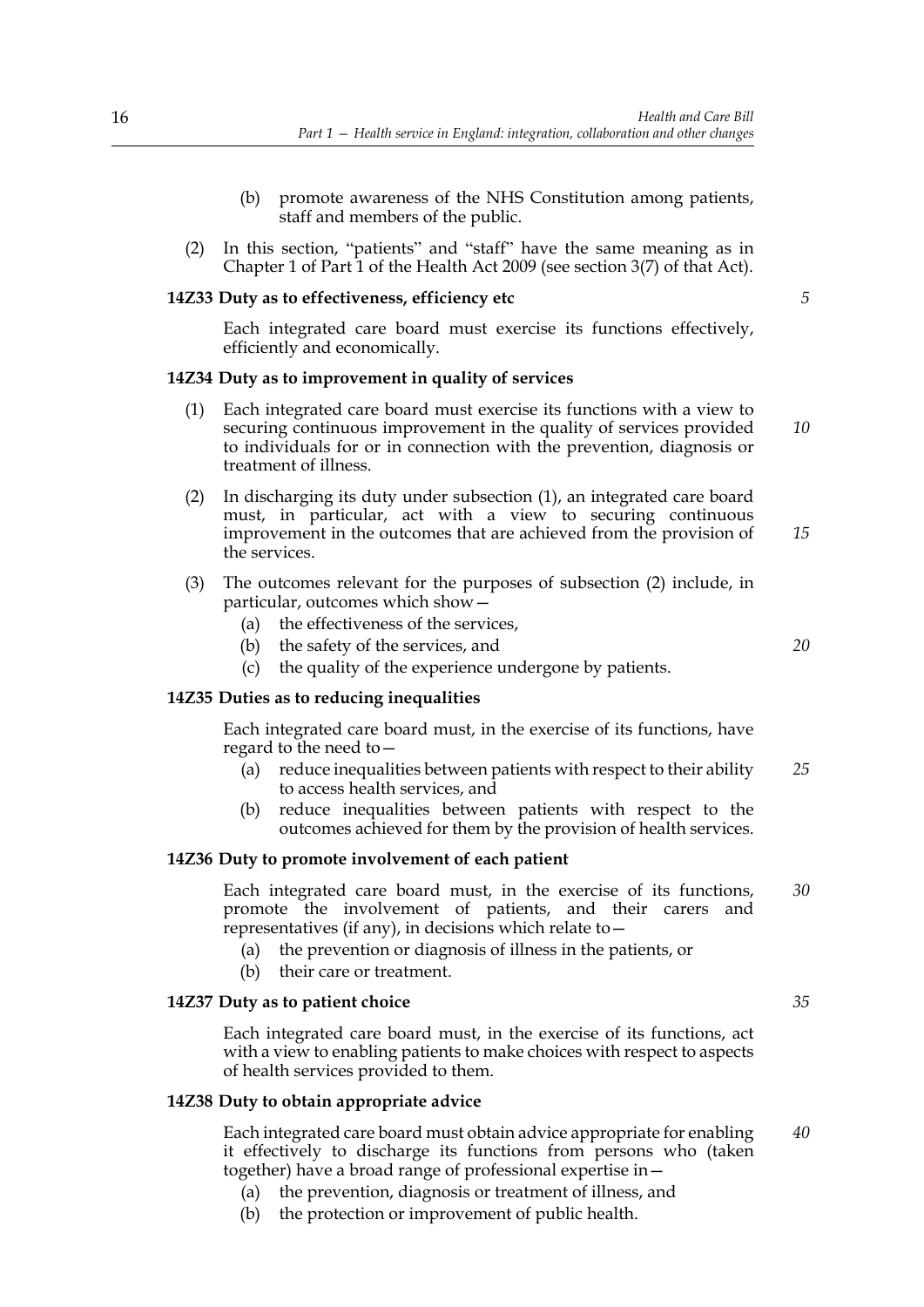#### **14Z39 Duty to promote innovation**

Each integrated care board must, in the exercise of its functions, promote innovation in the provision of health services (including innovation in the arrangements made for their provision).

#### **14Z40 Duty in respect of research**

Each integrated care board must, in the exercise of its functions, promote—

- (a) research on matters relevant to the health service, and
- (b) the use in the health service of evidence obtained from research.

#### **14Z41 Duty to promote education and training**

Each integrated care board must, in exercising its functions, have regard to the need to promote education and training for the persons mentioned in section 1F(1) so as to assist the Secretary of State and Health Education England in the discharge of the duty under that section.

## **14Z42 Duty to promote integration**

- (1) Each integrated care board must exercise its functions with a view to securing that health services are provided in an integrated way where it considers that this would—
	- (a) improve the quality of those services (including the outcomes that are achieved from their provision), *20*
	- (b) reduce inequalities between persons with respect to their ability to access those services, or
	- (c) reduce inequalities between persons with respect to the outcomes achieved for them by the provision of those services.
- (2) Each integrated care board must exercise its functions with a view to securing that the provision of health services is integrated with the provision of health-related services or social care services where it considers that this would—
	- (a) improve the quality of the health services (including the outcomes that are achieved from the provision of those services), *30*
	- (b) reduce inequalities between persons with respect to their ability to access those services, or
	- (c) reduce inequalities between persons with respect to the outcomes achieved for them by the provision of those services. *35*
- (3) In this section—
	- "health-related services" means services that may have an effect on the health of individuals but are not health services or social care services;
	- "social care services" means services that are provided in pursuance of the social services functions of local authorities (within the meaning of the Local Authority Social Services Act 1970 or for the purposes of the Social Services and Well-being (Wales) Act 2014).
- (4) For the purposes of this section, the provision of housing accommodation is a health-related service.

*5*

*10*

*15*

*25*

*40*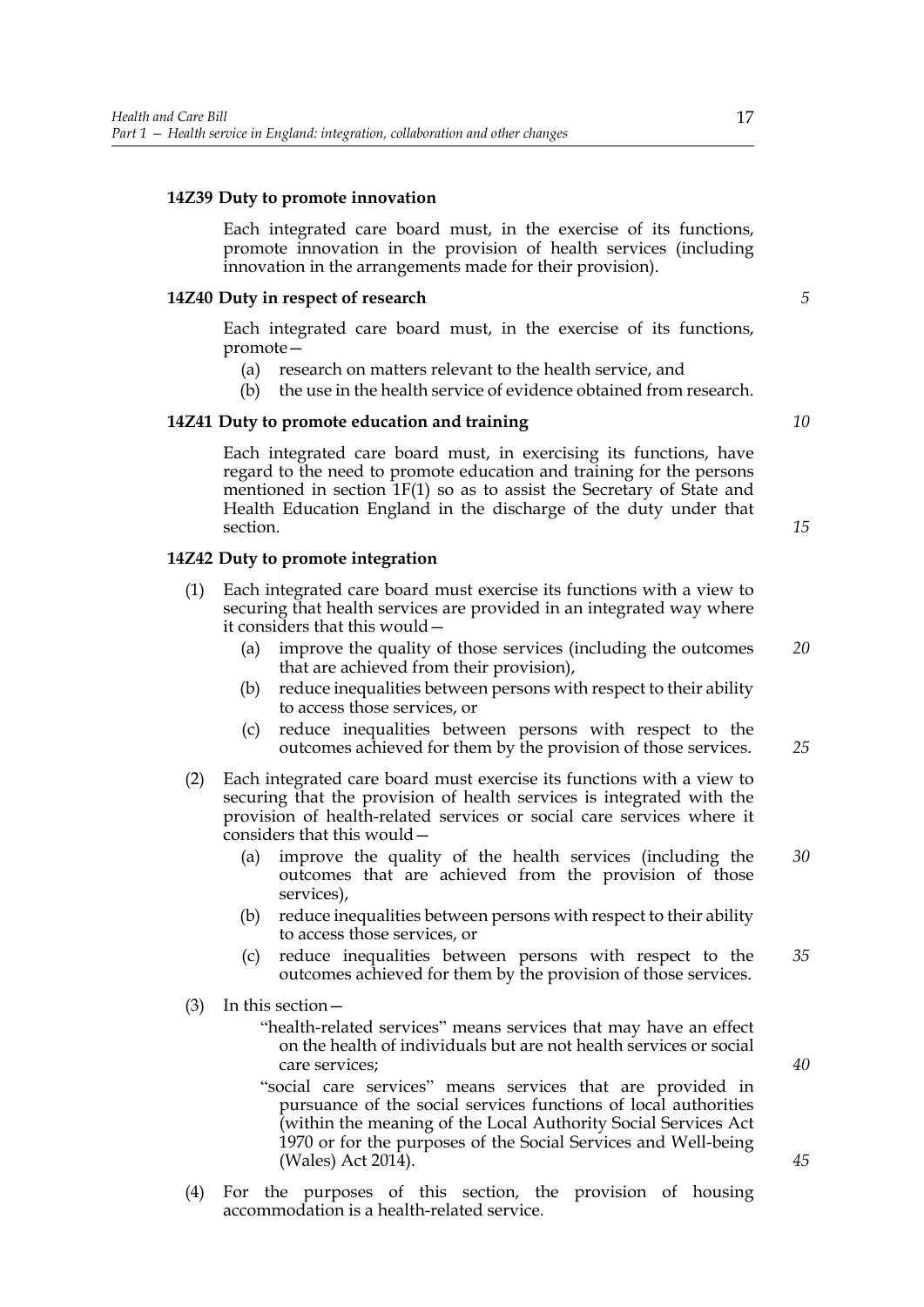## **14Z43 Duty to have regard to wider effect of decisions**

- In making a decision about the exercise of its functions, an integrated care board must have regard to all likely effects of the decision in relation to—
	- (a) the health and well-being of the people of England;
	- (b) the quality of services provided to individuals—
		- (i) by relevant bodies, or

(ii) in pursuance of arrangements made by relevant bodies, for or in connection with the prevention, diagnosis or treatment of illness, as part of the health service in England;

- (c) efficiency and sustainability in relation to the use of resources by relevant bodies for the purposes of the health service in England.
- (2) The reference in subsection (1) to a decision does not include a reference to a decision about the services to be provided to a particular individual for or in connection with the prevention, diagnosis or treatment of illness. *15*
- (3) In discharging the duty under this section, integrated care boards must have regard to guidance published by NHS England under section 13NB.
- (4) In this section "relevant bodies" means—
	- (a) NHS England,
	- (b) integrated care boards,
	- (c) NHS trusts established under section 25, and
	- (d) NHS foundation trusts.

## *Involvement of the public*

#### **14Z44 Public involvement and consultation by integrated care boards**

- (1) This section applies in relation to any health services which are, or are to be, provided pursuant to arrangements made by an integrated care board in the exercise of its functions ("commissioning arrangements").
- (2) The integrated care board must make arrangements to secure that individuals to whom the services are being or may be provided, and their carers and representatives (if any), are involved (whether by being consulted or provided with information or in other ways)—
	- (a) in the planning of the commissioning arrangements by the integrated care board, *35*
	- (b) in the development and consideration of proposals by the integrated care board for changes in the commissioning arrangements where the implementation of the proposals would have an impact on—
		- (i) the manner in which the services are delivered to the individuals (at the point when the service is received by them), or
		- (ii) the range of health services available to them, and

*40*

*10*

*5*

*20*

*25*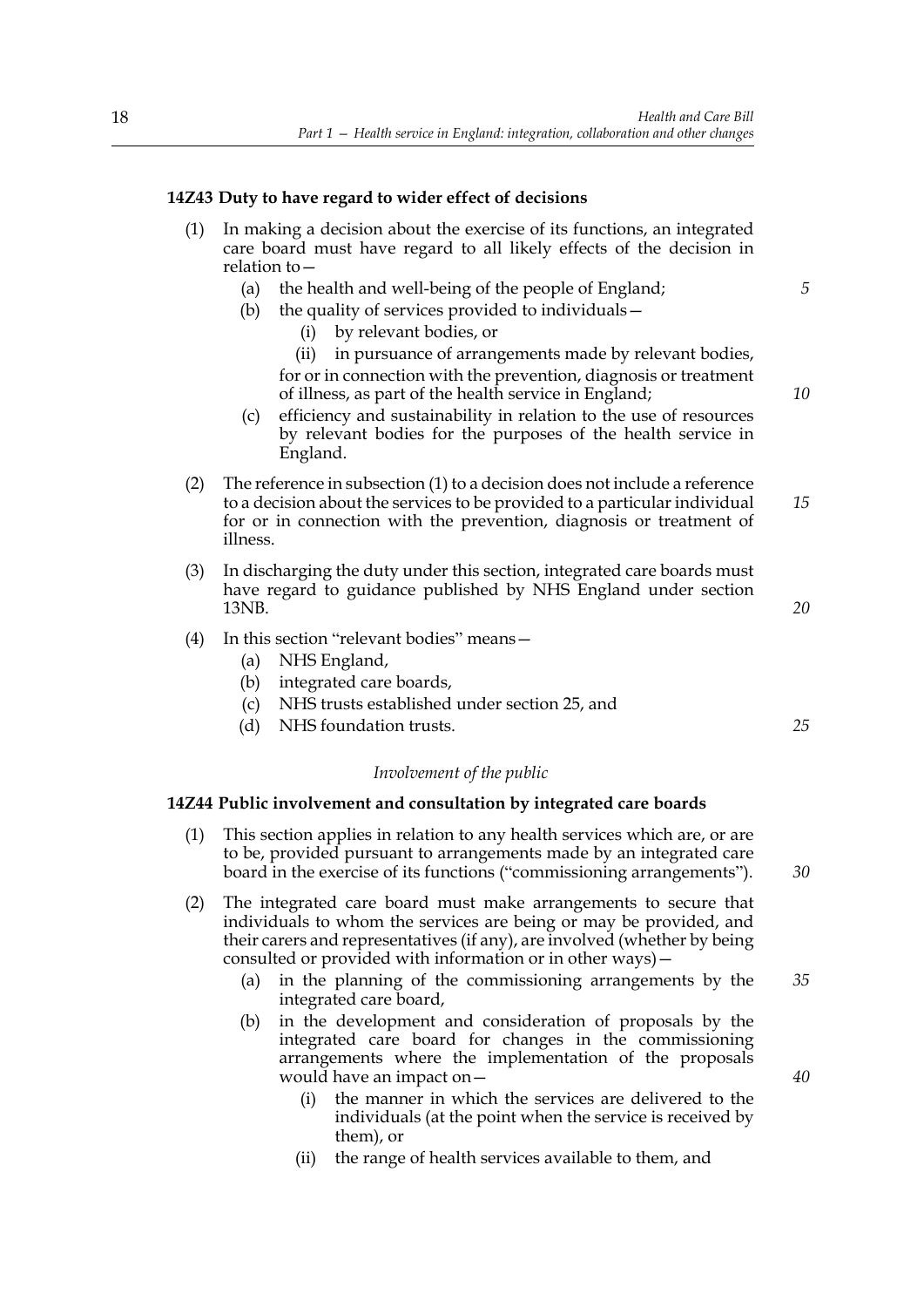- (c) in decisions of the integrated care board affecting the operation of the commissioning arrangements where the implementation of the decisions would (if made) have such an impact.
- (3) This section does not require an integrated care board to make arrangements in relation to matters to which a trust special administrator's draft or final report under section 65F or 65I relates before—
	- (a) in a case where the administrator's report relates to an NHS trust, NHS England and the Secretary of State have made their decisions under section 65K(1) and (2), or
	- (b) in a case where the administrator's report relates to an NHS foundation trust, the Secretary of State is satisfied as mentioned in section 65KB(1) or 65KD(1) or makes a decision under section 65KD(9).

#### *Joint exercise of functions with Local Health Boards*

## **14Z45 Joint exercise of functions with Local Health Boards**

- (1) Regulations may provide for any prescribed functions of an integrated care board to be exercised jointly with a Local Health Board.
- (2) The regulations may permit or require any functions that are exercisable jointly by an integrated care board and a Local Health Board by virtue of the regulations to be exercised by a joint committee of those bodies. *20*
- (3) Arrangements made by virtue of this section do not affect the liability of an integrated care board for the exercise of any of its functions.

#### *Additional powers of integrated care boards*

## **14Z46 Raising additional income**

- (1) An integrated care board has power to do anything specified in section 7(2)(a), (b) and (e) to (h) of the Health and Medicines Act 1988 (provision of goods etc) for the purpose of making additional income available for improving the health service.
- (2) An integrated care board may exercise a power conferred by subsection (1) only to the extent that its exercise does not to any significant extent interfere with the exercise by the board of its other functions.

#### **14Z47 Power to make grants**

- *(1) An integrated care board may make payments—*
	- *(a) by way of grant to any of its partner NHS trusts or NHS foundation trusts;*
	- *(b) by way of grant or loan to a voluntary organisation which provides or arranges for the provision of services which are similar to the services in respect of which the integrated care board has functions.*
- (2) The payments may be made subject to such terms as the integrated care board considers appropriate.

*5*

*10*

*15*

*30*

*25*

#### *35*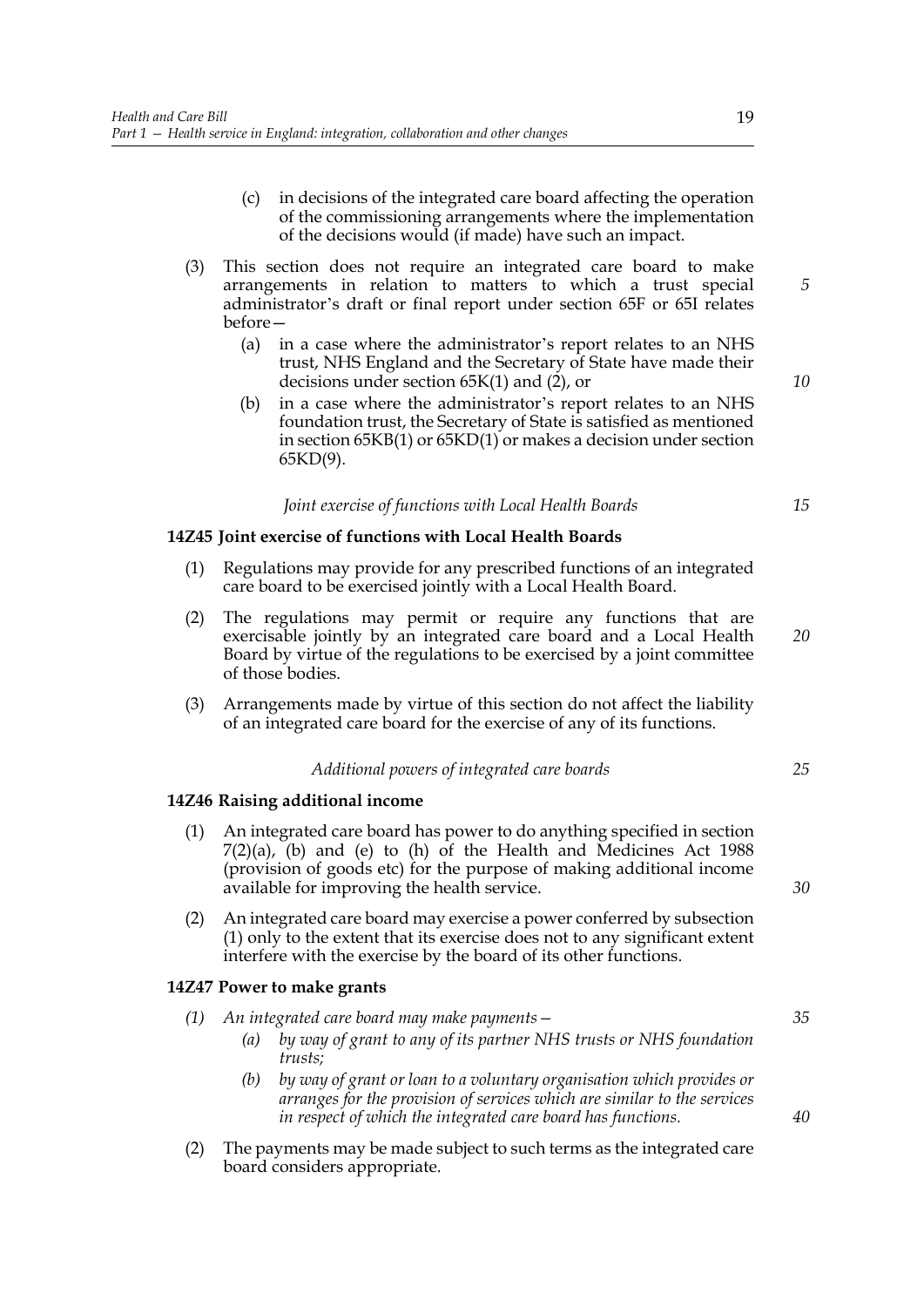- (3) For the purposes of this Act an NHS trust or NHS foundation trust is a "partner" of an integrated care board if the trust—
	- (a) provides services for the purposes of the health service within the integrated care board's area, and
	- (b) has the function, under the integrated care board's constitution, of participating in the nomination of members as a result of falling within a description prescribed for the purposes paragraph 7(2)(a) of Schedule 1B. *5*

#### *NHS England's functions in relation to integrated care boards*

## **14Z48 Responsibility for payments to providers**

*10*

- (1) NHS England may publish a document specifying—
	- (a) circumstances in which an integrated care board is liable to make a payment to a person in respect of services provided by that person in pursuance of arrangements made by another integrated care board in the discharge of commissioning functions, and *15*
	- (b) how the amount of any such payment is to be determined.
- (2) An integrated care board is required to make payments in accordance with any document published under subsection (1).
- (3) Where an integrated care board is required to make a payment by virtue of subsection (2), no other integrated care board is liable to make it. *20*
- (4) Accordingly, any obligation of another integrated care board to make the payment ceases to have effect.
- (5) Any sums payable by virtue of subsection (2) may be recovered summarily as a civil debt (but this does not affect any other method of recovery). *25*
- (6) NHS England may publish guidance for integrated care boards for the purpose of assisting them in understanding and applying any document published under subsection (1).
- (7) In this section "commissioning functions" means the functions of integrated care boards in arranging for the provision of services as part of the health service.

## **14Z49 Guidance by NHS England**

- (1) NHS England must publish guidance for integrated care boards on the discharge of their functions. *35*
- (2) Each integrated care board must have regard to guidance under this section.

## *Forward planning and reports*

## **14Z50 Joint forward plans for integrated care board and its partners**

(1) Before the start of each financial year, an integrated care board and its partner NHS trusts and NHS foundation trusts must prepare a plan *40*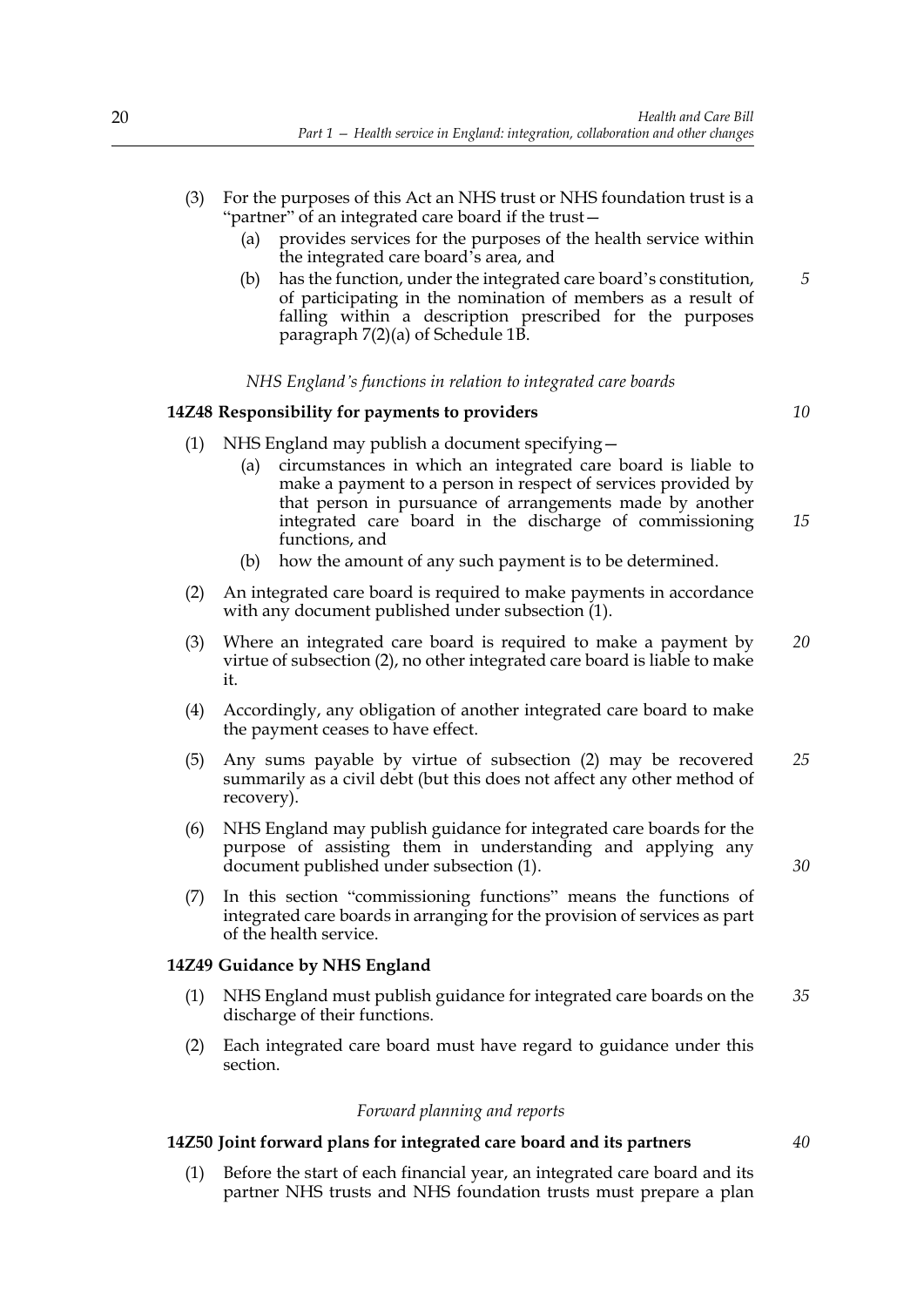setting out how they propose to exercise their functions in the next five years.

- (2) The plan must, in particular—
	- (a) explain how the integrated care board proposes to discharge its duties under—

 section 14Z34 (improvement in quality of services), section 14Z35 (reducing inequalities), section 14Z43 (duty to have regard to effect of decisions),

 section 14Z44 (public involvement and consultation), and *10*

sections 223GB to 223N (financial duties);

- (b) set out any steps that the integrated care board proposes to take to implement any joint local health and wellbeing strategy to which it is required to have regard under section 116B(1) of the Local Government and Public Involvement in Health Act 2007.
- (3) The integrated care board and its partner NHS trusts and NHS foundation trusts must publish the plan.
- (4) The integrated care board and its partner NHS trusts and NHS foundation trusts must give a copy of the plan to—
	- (a) the integrated care partnership for the board's area,
	- (b) each relevant Health and Wellbeing Board, and
	- (c) NHS England.
- (5) NHS England may give a direction as to the date by which subsection (4) must be complied with.
- (6) An integrated care board and its partner NHS trusts and NHS foundation trusts must have regard to the plan under subsection (1).
- (7) In this Chapter "relevant Health and Wellbeing Board", in relation to an integrated care board (or an integrated care board and its partner NHS trusts and NHS foundation trusts), means a Health and Wellbeing Board established by a local authority whose area coincides with, or includes the whole or any part of, the area of the integrated care board.
- (8) In this Act "financial year", in relation to an integrated care board, means—
	- (a) the period beginning with the date on which the integrated care board is established and ending with the 31 March following that date, and *35*
	- (b) each successive period of twelve months.

## **14Z51 Revision of forward plans**

- (1) An integrated care board and its partner NHS trusts and NHS foundation trusts may revise a plan published under section 14Z50. *40*
- (2) If the integrated care board and its partner NHS trusts and NHS foundation trusts revise the plan in a way that they consider to be significant, section 14Z50(3) and (4) apply in relation to the revised plan as they applied in relation to the original plan.

*25*

*30*

*20*

*5*

*15*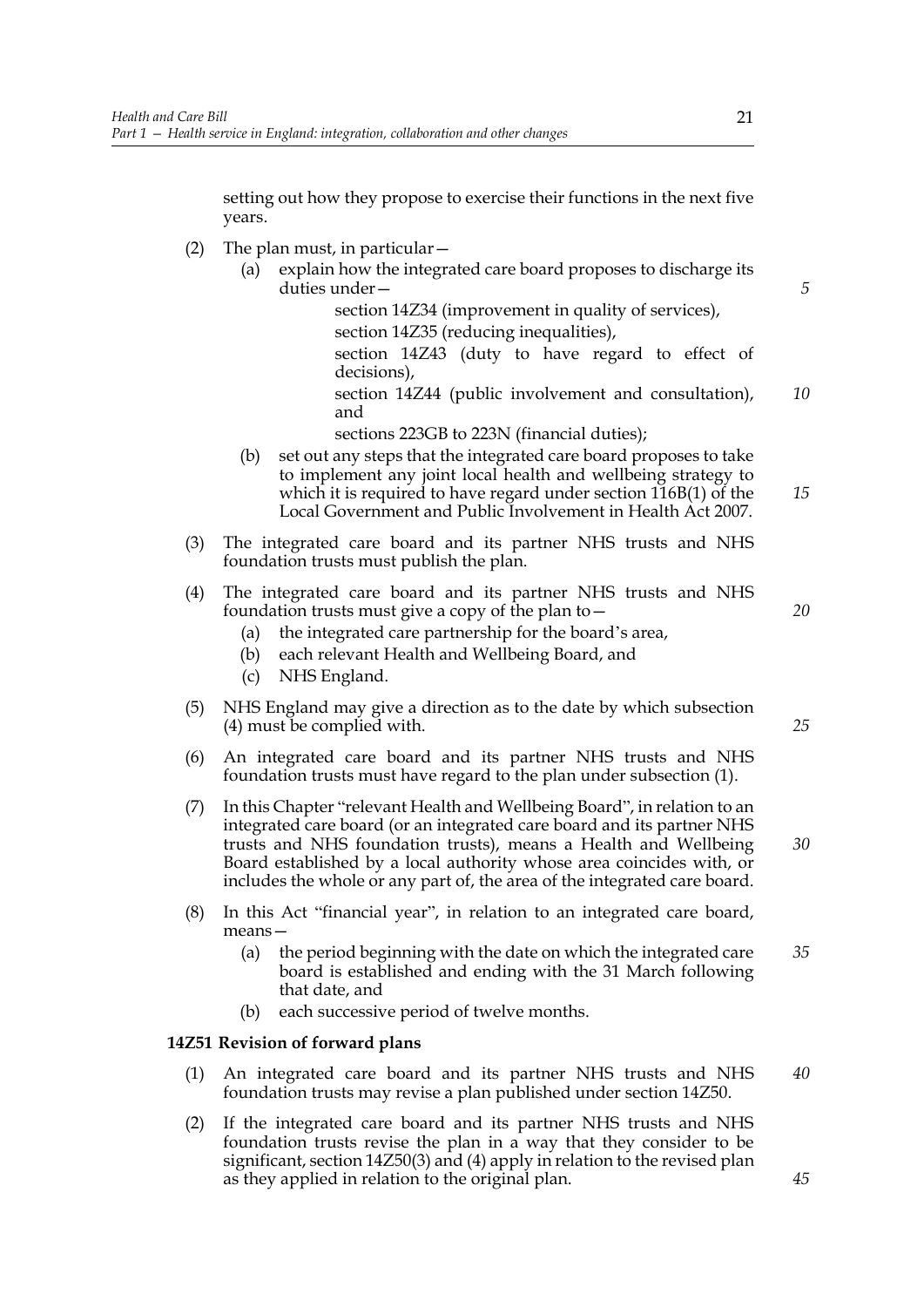- (3) If the integrated care board and its partner NHS trusts and NHS foundation trusts revise the plan in any other way they must—
	- (a) publish a document setting out the changes, and
	- (b) give a copy of the document to  $-$ 
		- (i) the integrated care partnership for the board's area,
		- (ii) each relevant Health and Wellbeing Board, and
		- (iii) NHS England.

## **14Z52 Consultation about forward plans**

- (1) This section applies where an integrated care board and its partner NHS trusts and NHS foundation trusts are—
	- (a) preparing a plan under section 14Z50, or
	- (b) revising a plan under section 14Z51 in a way that they consider to be significant.
- (2) The integrated care board and its partner NHS trusts and NHS foundation trusts must consult—
	- (a) the group of people for whom the integrated care board has core responsibility, and
	- (b) any other persons they consider it appropriate to consult.
- (3) The integrated care board and its partner NHS trusts and NHS foundation trusts must involve each relevant Health and Wellbeing Board in preparing or revising the plan. *20*
- (4) The integrated care board and its partner NHS trusts and NHS foundation trusts must, in particular—
	- (a) give each relevant Health and Wellbeing Board a draft of the plan or (as the case may be) the plan as revised, and
	- (b) consult each relevant Health and Wellbeing Board on whether the draft takes proper account of each joint local health and wellbeing strategy published by it which relates to the period (or any part of the period) to which the plan relates.
- (5) Where a Health and Wellbeing Board is consulted under subsection  $(4)(b)$  — *30*
	- (a) it must respond with its opinion on the matter mentioned there;
	- (b) it may also give that opinion to NHS England.
- (6) Where a Health and Wellbeing Board gives its opinion to NHS England under subsection (5)(b) it must inform the integrated care board and its partner NHS trusts and NHS foundation trusts that it has done so (unless it informed them, in advance, that it was planning to do so).
- (7) If an integrated care board and its partner NHS trusts and NHS foundation trusts revise or further revise a draft after it has been given to each relevant Health and Wellbeing Board under subsection (4), subsections (4) and (5) apply in relation to the revised draft as they applied in relation to the original draft.
- (8) An integrated care board and its partner NHS trusts and NHS foundation trusts must include in a plan published under section  $14Z50(3)$  –
	- (a) a summary of the views expressed by anyone consulted under subsection (2),

*10*

*15*

*5*

*25*

*35*

*40*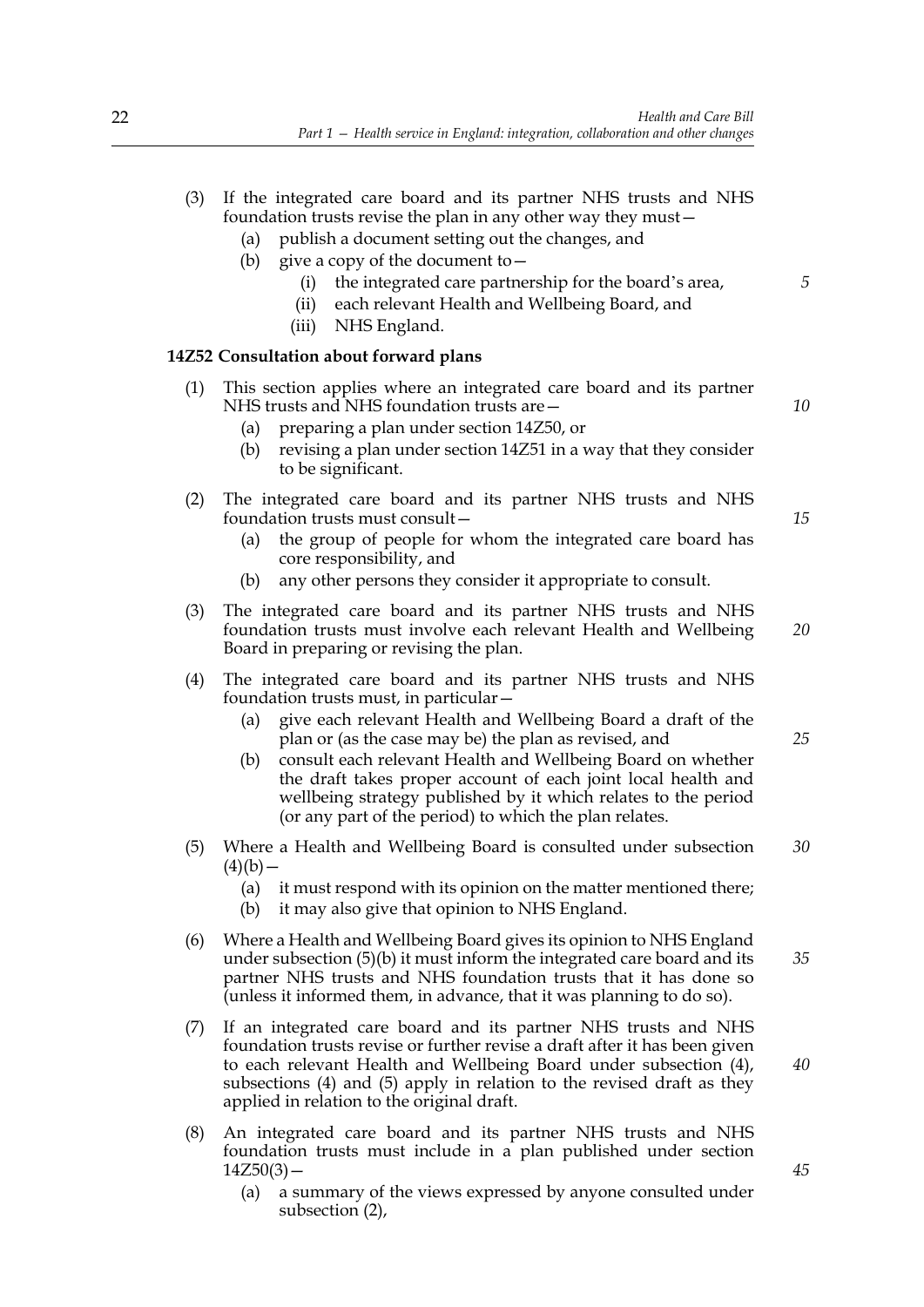- (b) an explanation of how they took account of those views, and
- (c) a statement of the final opinion of each relevant Health and Wellbeing Board consulted in relation to the plan under subsection (4).
- (9) In this section, "joint local health and wellbeing strategy" means a strategy under section 116A of the Local Government and Public Involvement in Health Act 2007. *5*

## **14Z53 Opinion of Health and Wellbeing Boards on forward plan**

- (1) A relevant Health and Wellbeing Board—
	- (a) may give NHS England its opinion on whether a plan published by an integrated care board and its partner NHS trusts and NHS foundation trusts under section 14Z50(3) takes proper account of each joint local health and wellbeing strategy published by the Health and Wellbeing Board which relates to the period (or any part of the period) to which the plan relates, and *10 15*
	- (b) if it does so, must give the integrated care board and its partner NHS trusts and NHS foundation trusts a copy of its opinion.
- (2) In this section, "joint local health and wellbeing strategy" has the same meaning as in section 14Z52(9).

## **14Z54 Joint capital resource use plan for integrated care board and its partners**

- (1) Before the start of each financial year, an integrated care board and its partner NHS trusts and NHS foundation trusts must prepare a plan setting out their planned capital resource use.
- (2) The plan must relate to such period as may be specified in a direction by the Secretary of State. *25*
- (3) The Secretary of State must publish any direction under subsection (2).
- (4) The integrated care board and its partner NHS trusts and NHS foundation trusts must publish the plan.
- (5) The integrated care board and its partner NHS trusts and NHS foundation trusts must give a copy of the plan to— *30*
	- (a) the integrated care partnership for the board's area,
	- (b) each relevant Health and Wellbeing Board, and
	- (c) NHS England.
- (6) NHS England may give a direction as to the date by which subsection (5) must be complied with. *35*
- (7) NHS England may publish guidance about the discharge by an integrated care board and its partner NHS trusts and NHS foundation trusts of their functions under this section.
- (8) An integrated care board and its partner NHS trusts and NHS foundation trusts must have regard to any guidance published under subsection (7). *40*
- (9) NHS England may give directions, in relation to a financial year—
	- (a) specifying descriptions of resources which must, or must not, be treated as capital resources for the purposes of this section;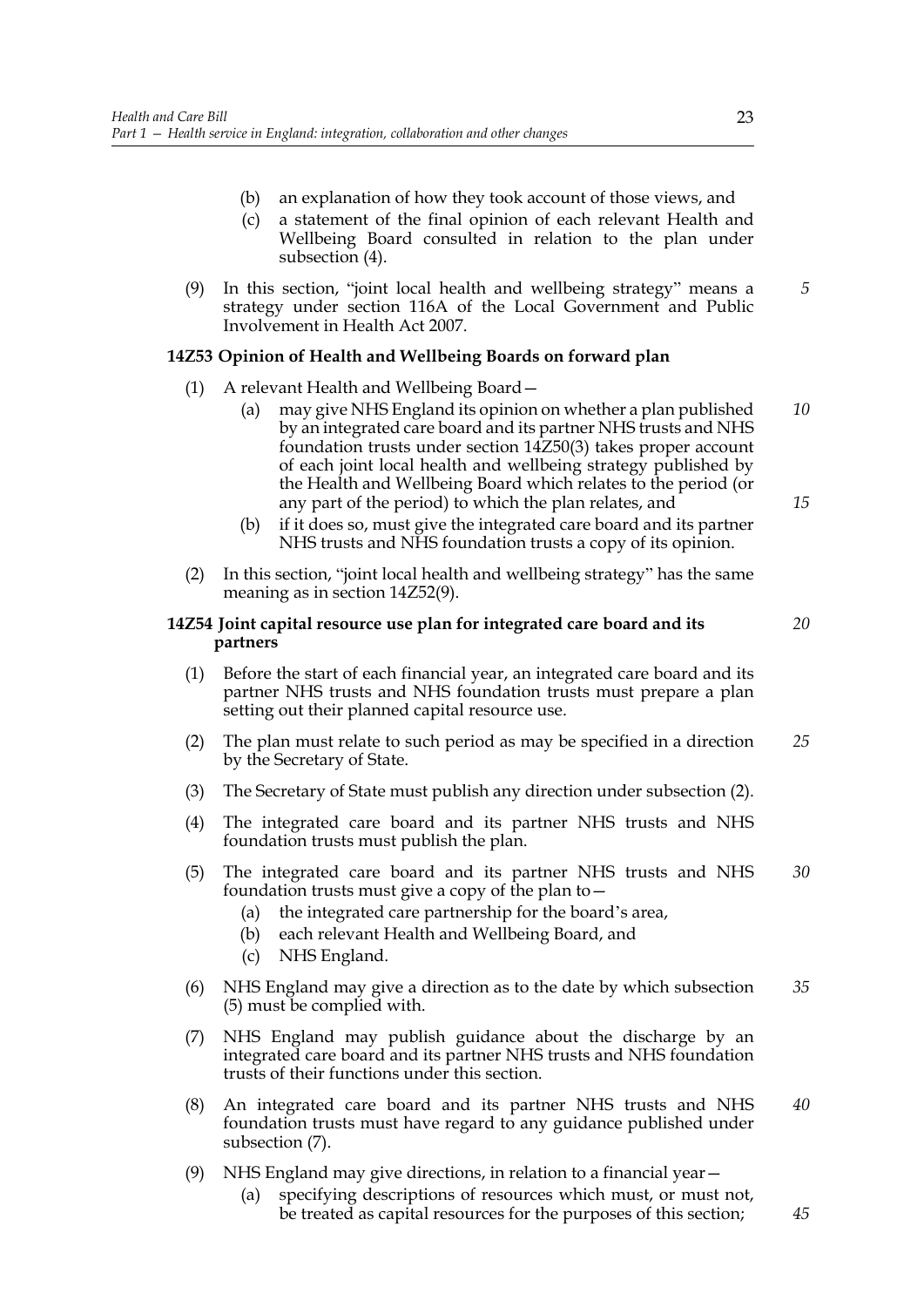- (b) specifying uses of capital resources which must, or must not, be taken into account for the purposes of this section.
- (10) The reference in subsection (1) to the use of capital resources is a reference to its expenditure, consumption or reduction in value.

#### **14Z55 Revision of joint capital resource use plans**

- (1) An integrated care board and its partner NHS trusts and NHS foundation trusts may revise a plan published under section 14Z54.
- (2) If the integrated care board and its partner NHS trusts and NHS foundation trusts revise the plan in a way that they consider to be significant, section 14Z54(4) and (5) apply in relation to the revised plan as they applied in relation to the original plan.

| (3) If the integrated care board and its partner NHS trusts and NHS |
|---------------------------------------------------------------------|
| foundation trusts revise the plan in any other way, they must –     |

- (a) publish a document setting out the changes, and
- (b) give a copy of the document to  $-$ 
	- (i) the integrated care partnership for the board's area,
	- (ii) each relevant Health and Wellbeing Board, and
	- (iii) NHS England.

#### **14Z56 Annual report**

(1) An integrated care board must, in each financial year, prepare a report (an "annual report") on how it has discharged its functions in the previous financial year. *20*

#### (2) An annual report must, in particular—

(a) explain how the integrated care board has discharged its duties under—

> section 14Z34 (improvement in quality of services), section 14Z35 (reducing inequalities), section 14Z43 (duty to have regard to effect of

> decisions), and

section 14Z44 (public involvement and consultation),

(b) review the extent to which the board has exercised its functions in accordance with the plans published under—

section 14Z50 (forward plan), and

section 14Z54 (capital resource use plan), and

- (c) review any steps that the board has taken to implement any joint local health and wellbeing strategy to which it was required to have regard under section 116B(1) of the Local Government and Public Involvement in Health Act 2007. *35*
- (3) In undertaking the review required by subsection  $(2)(c)$ , an integrated care board must consult each relevant Health and Wellbeing Board.
- (4) NHS England may give directions to integrated care boards as to the form and content of an annual report.
- (5) An integrated care board must—
	- (a) give a copy of its annual report to NHS England before the date specified by NHS England in a direction, and

*5*

*15*

*25*

*30*

*40*

*45*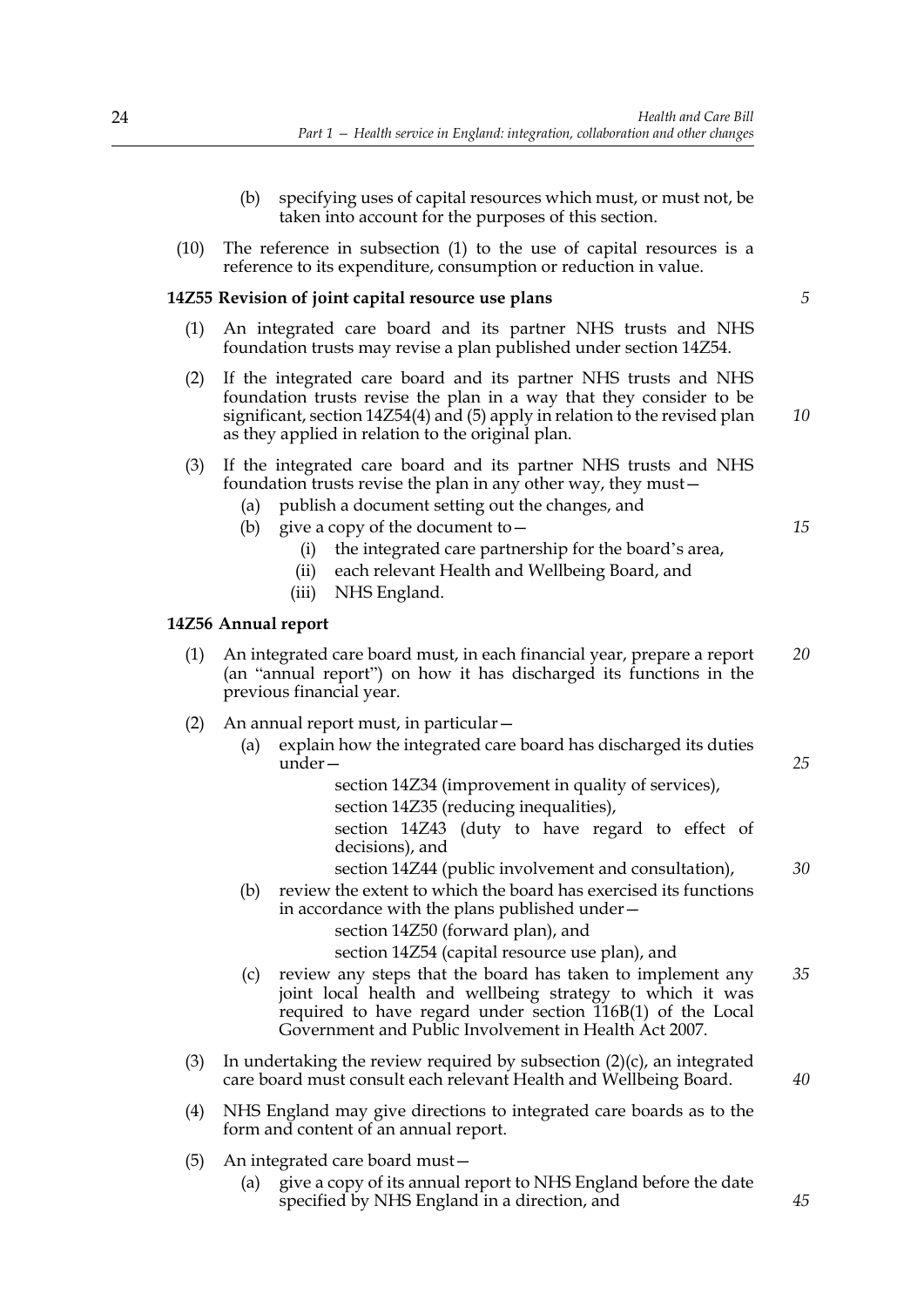## (b) publish a copy of the annual report.

#### *Performance assessment of integrated care boards*

#### **14Z57 Performance assessment of integrated care boards**

- (1) NHS England must conduct a performance assessment of each integrated care board in respect of each financial year.
- (2) A performance assessment is an assessment of how well the integrated care board has discharged its functions during that year.

#### (3) The assessment must, in particular, include an assessment of how well the integrated care board has discharged its duties under—

- (a) section 14Z34 (improvement in quality of services),
- (b) section 14Z35 (reducing inequalities),
- (c) section 14Z38 (obtaining appropriate advice),
- (d) section 14Z43 (duty to have regard to effect of decisions),
- (e) section 14Z44 (public involvement and consultation),
- (f) sections 223GB to 223N (financial duties), and
- (g) section 116B(1) of the Local Government and Public Involvement in Health Act 2007 (duty to have regard to assessments and strategies).
- (4) In conducting a performance assessment, NHS England must consult each relevant Health and Wellbeing Board as to its views on any steps that the board has taken to implement any joint local health and wellbeing strategy to which the board was required to have regard under section 116B(1) of that Act of 2007. *20*
- (5) In conducting a performance assessment, NHS England must, in particular, have regard to—
	- (a) any guidance published by the Secretary of State for the purposes of this section, and
	- (b) any guidance published under section 14Z49.
- (6) NHS England must publish a report in respect of each financial year containing a summary of the results of each performance assessment conducted by NHS England in respect of that year. *30*

#### *Power of NHS England to obtain information*

#### **14Z58 Power of NHS England to obtain information**

- (1) NHS England may require an integrated care board to provide NHS England with information.
- (2) The information must be provided in such form, and at such time or within such period, as NHS England may require.

#### *Intervention powers*

#### **14Z59 Power to give directions to integrated care boards**

(1) This section applies if NHS England is satisfied that— *40*

*5*

*10*

*15*

*25*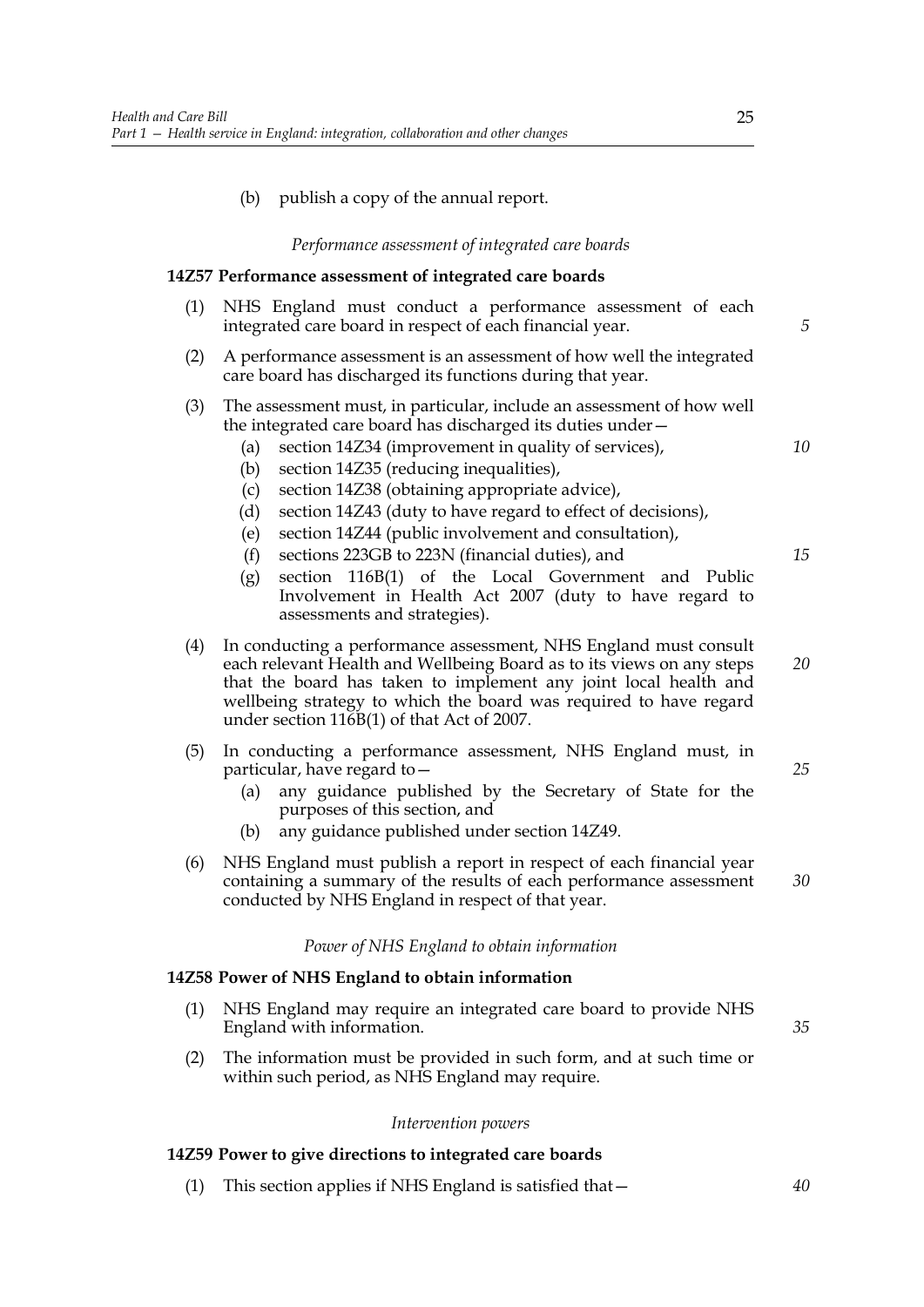- (a) an integrated care board is failing or has failed to discharge any of its functions, or
- (b) there is a significant risk that an integrated care board will fail to do so.
- (2) NHS England may direct the integrated care board to discharge such of those functions in such manner and within such period or periods as may be specified in the direction. *5*
- (3) NHS England may direct—
	- (a) the integrated care board, or
	- (b) the chief executive of the integrated care board,

to cease to perform any functions for such period or periods as may be specified in the direction.

- (4) NHS England may—
	- (a) terminate the appointment of the integrated care board's chief executive, and
	- (b) direct the chair of the board as to which individual to appoint as a replacement and on what terms.

## (5) Where a direction is given under subsection  $(3)(a)$  NHS England may  $-$

- (a) exercise, on behalf of the integrated care board, any of the functions that are the subject of the direction;
- (b) direct another integrated care board to perform any of those functions on behalf of the integrated care board, in such manner and within such period or periods as may be specified in the direction.
- (6) A direction under subsection (5)(b) may include provision prohibiting or restricting the integrated care board from making delegation arrangements in relation to a function that is exercisable by it by virtue of the direction. *25*
- (7) In subsection (6) "delegation arrangements" means arrangements made by a person for the exercise of a function by someone else.
- (8) Where a direction is given under subsection (3)(b) NHS England may  $-$ 
	- (a) exercise, on behalf of the chief executive, any of the functions that are the subject of the direction;
		- (b) direct the chief executive of another integrated care board to perform any of those functions on behalf of the chief executive, in such manner and within such period or periods as may be specified in the direction.
- (9) For the purposes of this section—
	- (a) a failure to discharge a function includes a failure to discharge it properly, and
	- (b) a failure to discharge a function properly includes a failure to discharge it consistently with what NHS England considers to be the interests of the health service.

## **14Z60 Section 14Z59 directions: consultation and cooperation**

(1) Before exercising the power conferred by section 14Z59(5)(b) or (8)(b) NHS England must consult the integrated care board to which it is *45*

*10*

*15*

*20*

*30*

*35*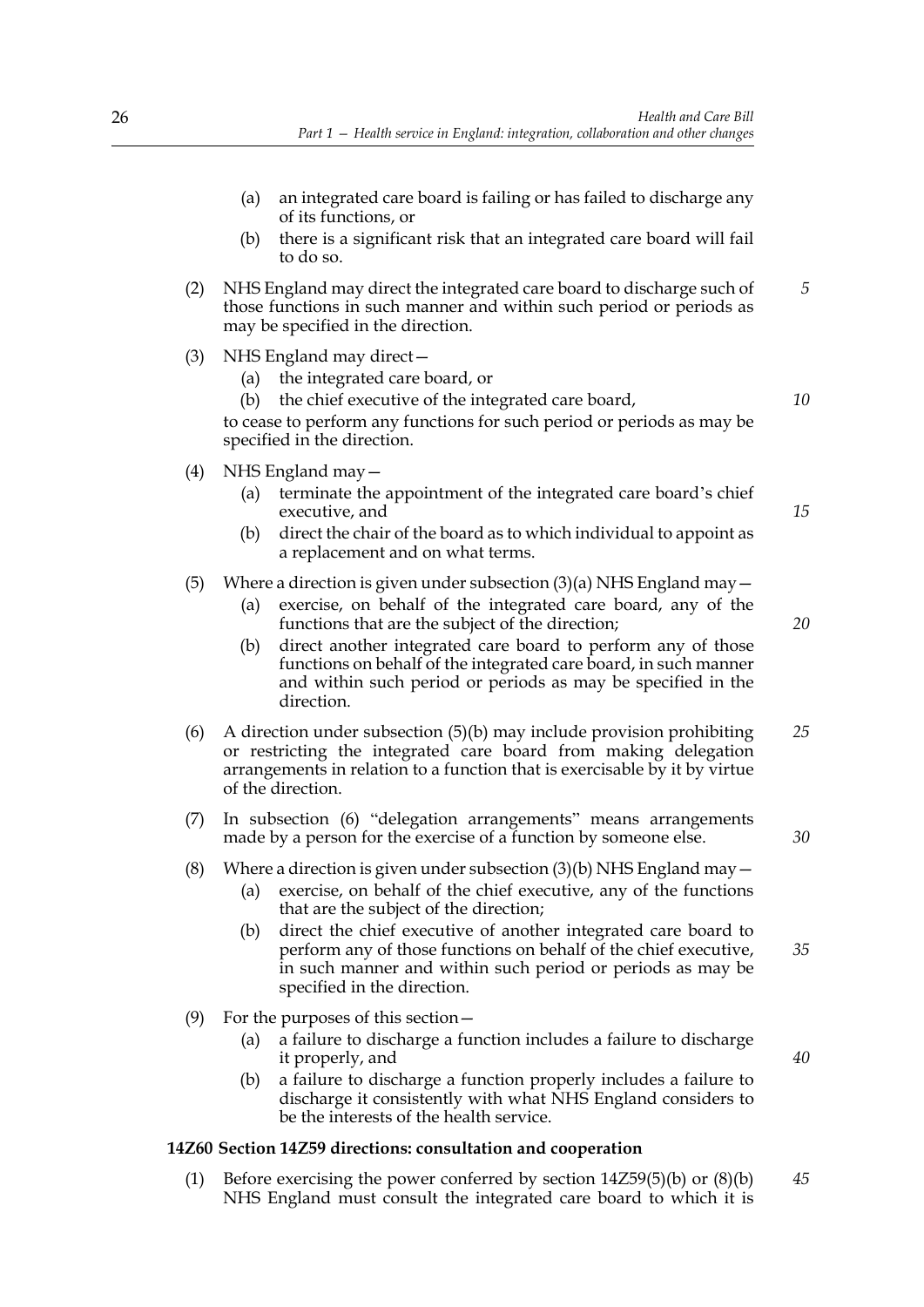proposing to give the direction or to whose chief executive it is proposing to give the direction.

(2) Where a direction is given under section 14Z59(3)(b) to the chief executive of an integrated care board, that board must co-operate with any chief executive to whom a direction is given under subsection  $(8)(b).$ 

#### *Disclosure of information*

#### **14Z61 Permitted disclosures of information**

- (1) An integrated care board may disclose information obtained by it in the exercise of its functions if— (a) the information has previously been lawfully disclosed to the *10*
	- public, (b) the disclosure is made under or pursuant to regulations under section 113 or 114 of the Health and Social Care (Community Health and Standards) Act 2003 (complaints about health care or social services), *15*
	- (c) the disclosure is made in accordance with any enactment or court order,
	- (d) the disclosure is necessary or expedient for the purposes of protecting the welfare of any individual,
	- (e) the disclosure is made to any person in circumstances where it is necessary or expedient for the person to have the information for the purpose of exercising functions of that person under any enactment,
	- (f) the disclosure is made for the purpose of facilitating the exercise of any of the integrated care board's functions, *25*
	- (g) the disclosure is made in connection with the investigation of a criminal offence (whether or not in the United Kingdom), or
	- (h) the disclosure is made for the purpose of criminal proceedings (whether or not in the United Kingdom).
	- (2) Subsection (1)(a) to (c) and (h) have effect notwithstanding any rule of common law which would otherwise prohibit or restrict the disclosure.

#### *Interpretation*

#### **14Z62 Interpretation**

| In this Chapter —                                                                                                                                | 35 |
|--------------------------------------------------------------------------------------------------------------------------------------------------|----|
| "the health service" means the health service in England;                                                                                        |    |
| "health services" means services provided as part of the health                                                                                  |    |
| service;                                                                                                                                         |    |
| "integrated care partnership" has the meaning given by section<br>116ZA(1) of the Local Government and Public Involvement in<br>Health Act 2007; | 40 |
| "relevant Health and Wellbeing Board", in relation to an<br>integrated care board, has the meaning given by section<br>$14Z50(7)$ ."             |    |

(3) In section 48 (power to obtain information from NHS foundation trust)—

*5*

*20*

*30*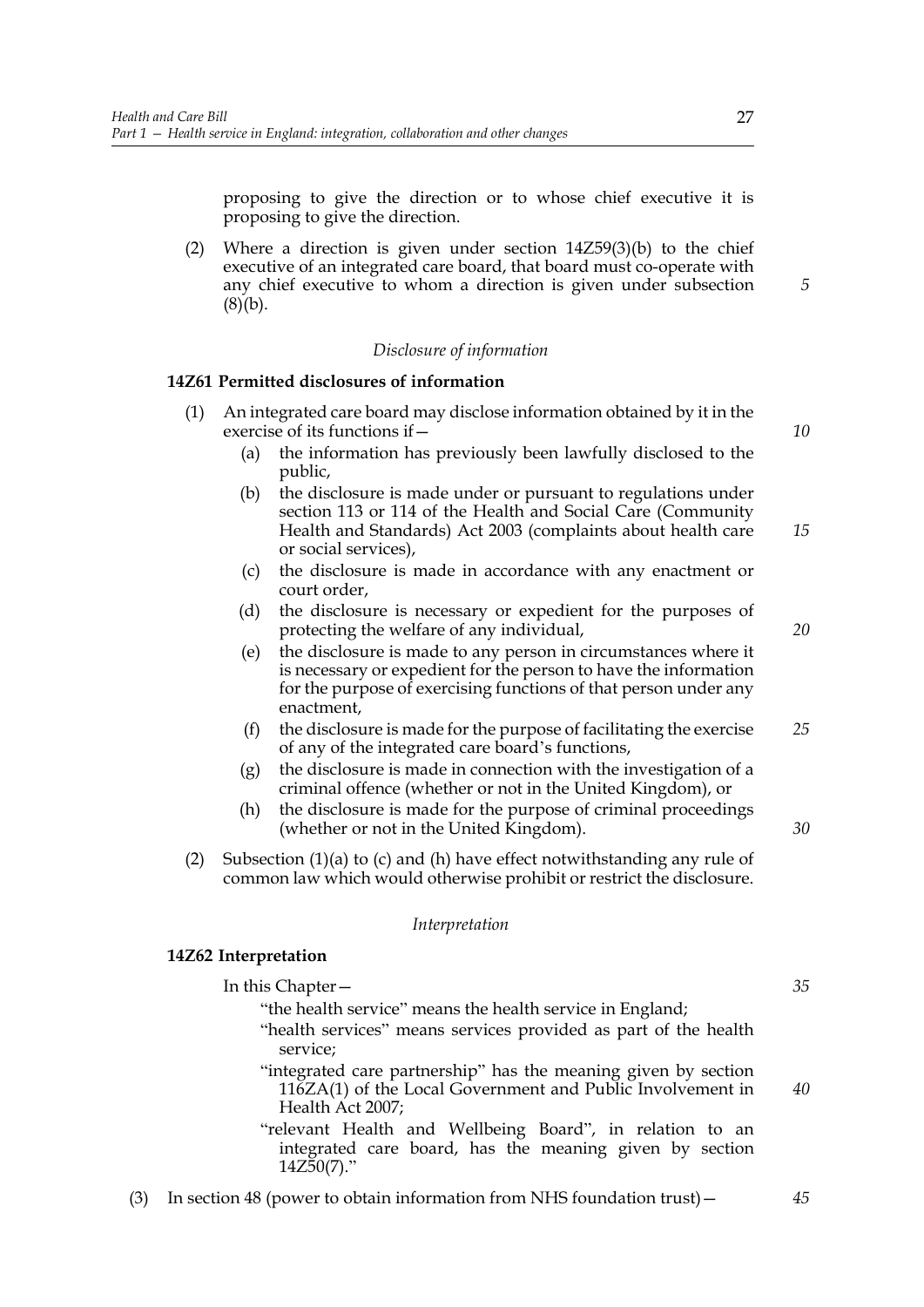- (a) After subsection (1) insert—
	- "(1A) An integrated care board may require any of its partner NHS foundation trusts to provide it with any information that it requires.";
- (b) For subsection (2), substitute—
	- "(2) Information required under this section must be provided in such form, and at such time or within such period, as may be specified by the person imposing the requirement."

## (4) In Schedule 4 (NHS trusts: constitution etc), in paragraph 13—

- (a) the existing provision becomes sub-paragraph (1);
- (b) after that sub-paragraph insert—
	- "(2) An integrated care board may require any of its partner NHS trusts to provide it with any information that it requires.
	- (3) Information required under sub-paragraph (2) must be provided in such form, and at such time or within such period, as may be specified by the integrated care board." *15*

*Integrated care partnerships*

## **20 Integrated care partnerships and strategies**

- (1) The Local Government and Public Involvement in Health Act 2007 is amended in accordance with subsections (2) to (6).
- (2) In section 104 (interpretation: partner authorities), in subsection (2), for paragraph (ja) substitute—
	- "(ja) an integrated care board;".

## (3) In section 116 (health and social care: joint strategic needs assessments)—

- (a) in subsection (4), for paragraph (b) substitute  $-$ 
	- "(b) each of its partner integrated care boards,";
- (b) after subsection (5) insert—
	- "(5A) The responsible local authority must give a copy of each assessment of relevant needs prepared under this section to any integrated care partnership established under section 16ZA whose area coincides with or includes the whole or part of the area of the responsible local authority.";
- (c) in subsections (6) and (7), for "clinical commissioning group", in each place it occurs, substitute "integrated care board";
- (d) in subsection (8), for "clinical commissioning groups" substitute "integrated care boards"; *35*
- (e) in subsections (8A) and (9), for "clinical commissioning group", in each place it occurs, substitute "integrated care board".
- (4) After section 116 insert—

## **"116ZA Integrated care partnerships**

(1) An integrated care board and each responsible local authority whose area coincides with or falls wholly or partly within the board's area

*20*

*5*

*10*

*25*

*30*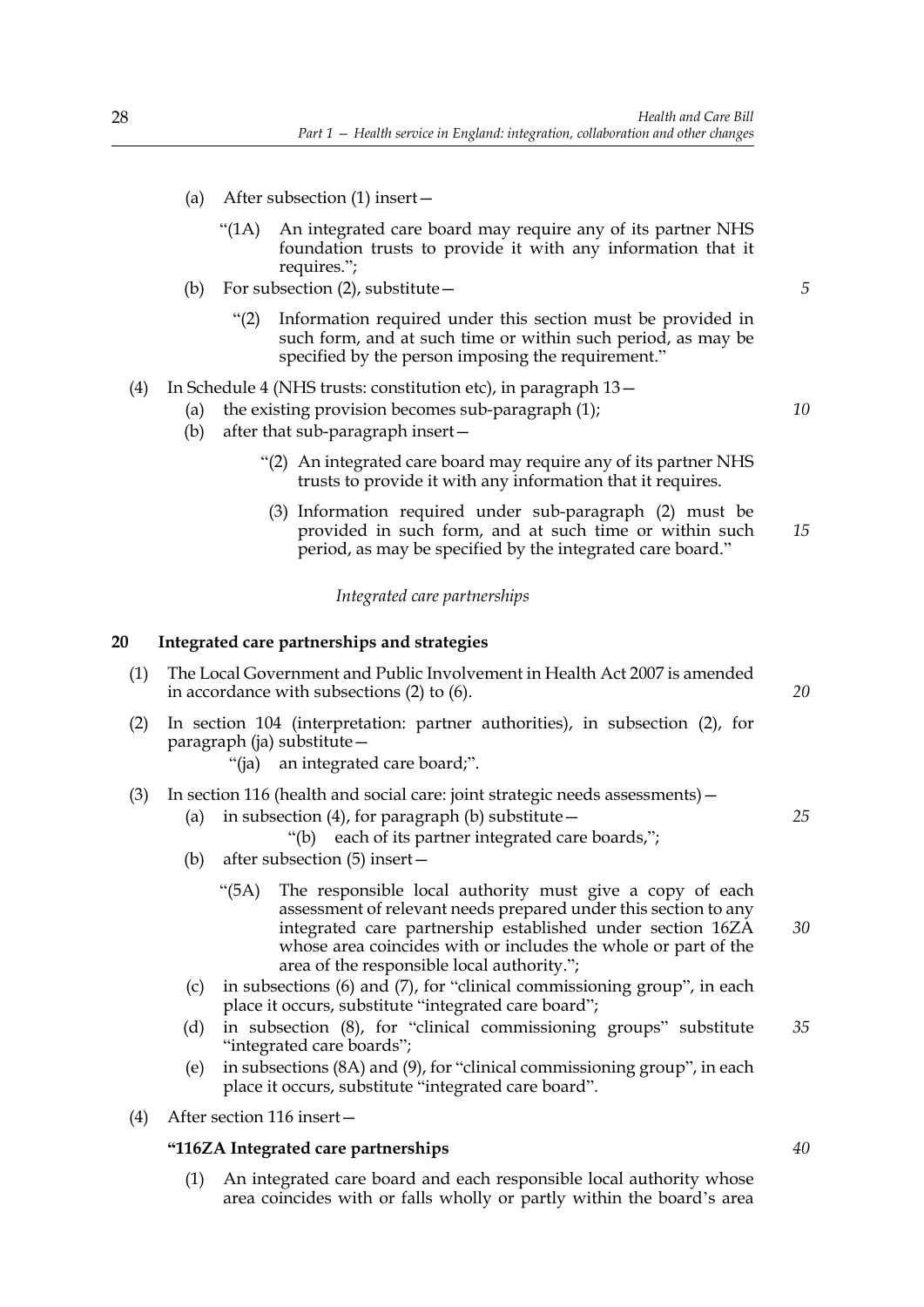must establish a joint committee for the board's area (an "integrated care partnership").

- (2) The integrated care partnership for an area is to consist of  $-$ 
	- (a) one member appointed by the integrated care board,
	- (b) one member appointed by each of the responsible local authorities, and *5*
	- (c) any members appointed by the integrated care partnership.
- (3) An integrated care partnership may determine its own procedure (including quorum).

#### **116ZB Integrated care strategies**

- (1) An integrated care partnership must prepare a strategy (an "integrated care strategy") setting out how the assessed needs in relation to its area are to be met by the exercise of functions of—
	- (a) the integrated care board for its area,
	- (b) NHS England, or
	- (c) the responsible local authorities whose areas coincide with or fall wholly or partly within its area.
- (2) In preparing a strategy under this section, an integrated care partnership must, in particular, consider the extent to which the needs could be met more effectively by the making of arrangements under section 75 of the National Health Service Act 2006 (rather than in any other way). *20*
- (3) In preparing a strategy under this section, an integrated care partnership must have regard to—
	- (a) the mandate published by the Secretary of State under section 13A of the National Health Service Act 2006, and *25*
	- (b) any guidance issued by the Secretary of State.
- (4) In preparing a strategy under this section, an integrated care partnership must—
	- (a) involve the Local Healthwatch organisations whose areas coincide with or fall wholly or partly within its area, and *30*
	- (b) involve the people who live or work in that area.
- (5) An integrated care partnership may include in a strategy under this section a statement of its views on how arrangements for the provision of health-related services in its area could be more closely integrated with arrangements for the provision of health services and social care services in that area.
- (6) Each time that an integrated care partnership receives an assessment of relevant needs under section 116(5A) it must—
	- (a) consider whether the current integrated care strategy should be revised, and *40*
	- (b) if so, prepare a revised integrated care strategy under subsection  $(1)$ .
- (7) An integrated care partnership must—
	- (a) publish each integrated care strategy, and
	- (b) give a copy of each integrated care strategy to—

*35*

*15*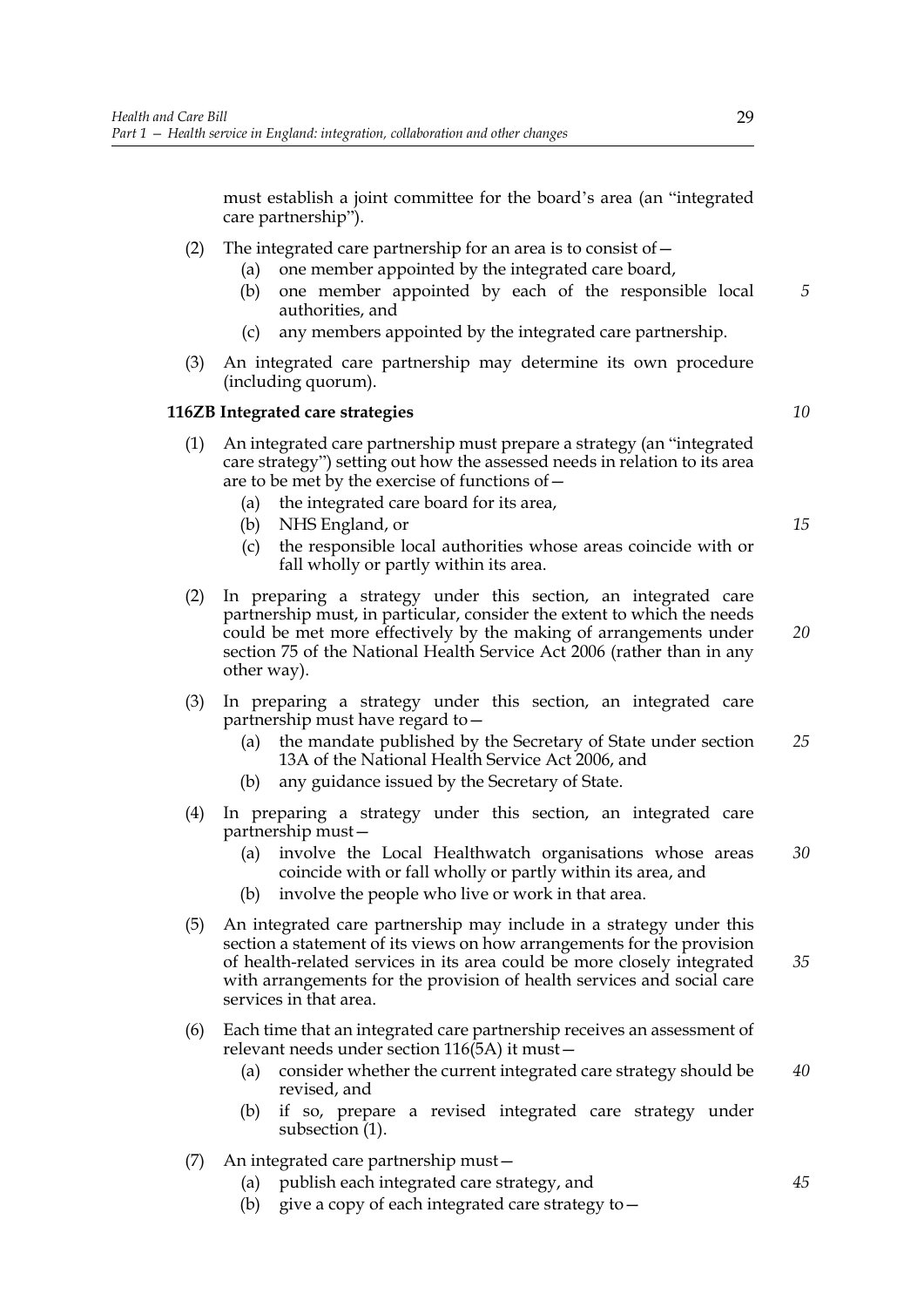- (i) each responsible local authority whose area coincides with or falls wholly or partly within its area, and
- (ii) each partner integrated care board of those responsible local authorities.
- (8) In this section—
	- (a) "assessed needs", in relation to the area of an integrated care partnership, means the needs assessed under section 116 in relation to the areas of the responsible local authorities so far as those needs relate to the integrated care partnership's area;
	- (b) "partner integrated care board", in relation to a responsible local authority, has the same meaning as in section 116; *10*
	- (c) "health services", "health-related services" and "social care services" have the same meaning as in section 195 of the Health and Social Care Act 2012."
- (5) In section 116A (health and social care: joint health and wellbeing strategies)— *15*
	- (a) in the heading, after "joint" insert "local";
	- (b) for subsections (1) and (2) substitute  $-$ 
		- "(1) This section applies where a responsible local authority and each of its partner integrated care boards receive an integrated care strategy under section 116ZB(7)(b).
		- (2) The responsible local authority and each of its partner integrated care boards must prepare a strategy ("a joint local health and wellbeing strategy") setting out how the assessed needs in relation to the responsible local authority's area are to be met by the exercise of functions of—
			- (a) the responsible local authority,
			- (b) its partner integrated care boards, or
			- (c) NHS England.
		- (2A) But the responsible local authority and its partner integrated care boards need not prepare a new joint local health and wellbeing strategy if, having considered the integrated care strategy, they consider that the existing joint local health and wellbeing strategy is sufficient."; *30*
	- (c) in subsection  $(3)$ 
		- (i) for "clinical commissioning groups" substitute "integrated care boards"; *35*
		- (ii) after "the extent to which the" insert "assessed";
	- (d) in subsection  $(4)$ 
		- (i) for "clinical commissioning groups" substitute "integrated care boards";
		- (ii) before paragraph (a) insert— "(za) the integrated care strategy prepared under section 116ZB,";
	- (e) in subsections (5) and (7), for "clinical commissioning groups" substitute "integrated care boards";
	- (f) in subsection (8), for paragraph (a) (including the "and" at the end)

*45*

*40*

*5*

*20*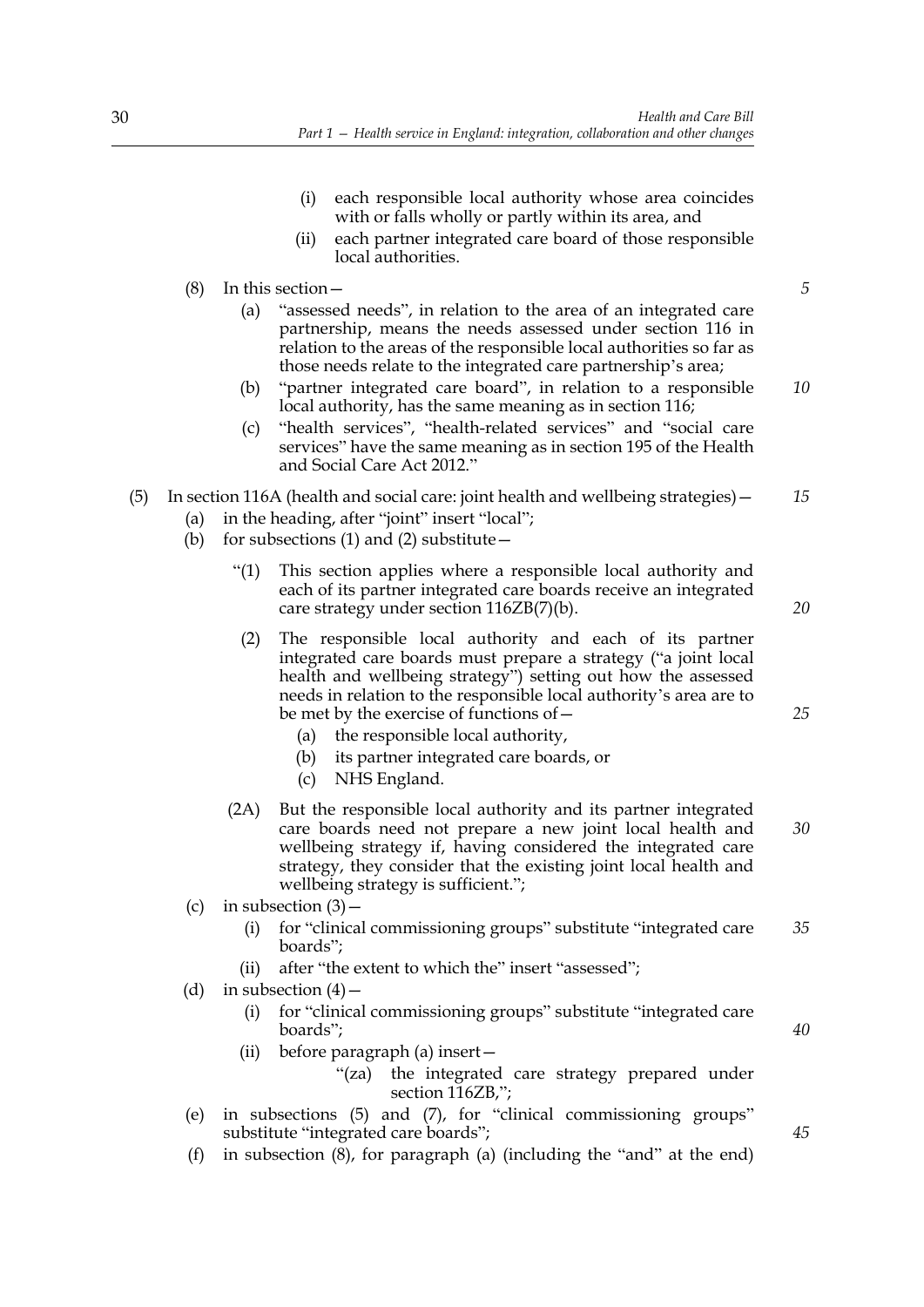## substitute—

- "(a) "partner integrated care board", in relation to a responsible local authority, has the same meaning as in section 116,
- (aa) "assessed needs", in relation to the area of a local authority, means the needs assessed in relation to its area under section 116, and".
- (6) For section 116B substitute—

## **"116B Duty to have regard to assessments and strategies**

- (1) A responsible local authority and each of its partner integrated care boards must, in exercising any functions, have regard to the following so far as relevant— *10*
	- (a) any assessment of relevant needs prepared under section 116 in relation to the responsible local authority's area,
	- (b) any integrated care strategy prepared under section 116ZB in relation to an area that coincides with or includes the whole or part of the responsible local authority's area, and *15*
	- (c) any joint local health and wellbeing strategy prepared under section 116A by the responsible local authority and its partner integrated care boards.
- (2) NHS England must, in exercising any functions in arranging for the provision of health services in relation to the area of a responsible local authority, have regard to the following so far as relevant—
	- (a) any assessment of relevant needs prepared under section 116 in relation to that area, and
	- (b) any integrated care strategy prepared under section 116ZB in relation to an area that coincides with or includes the whole or part of that area,
	- (c) any joint local health and wellbeing strategy prepared under section 116A by the responsible local authority and its partner integrated care boards." *30*
- (7) In the following provisions after "joint" insert "local"—
	- (a) section 17(6)(g) and (h) of the National Health Service (Wales) Act 2006;
	- (b) sections 26(7) and 27(4) of the Children and Families Act 2014.

*Integrated care system: financial controls*

*35*

*40*

## **21 NHS England's financial responsibilities**

For sections 223C to 223E of the National Health Service Act 2006 substitute—

## **"223C Financial duties of NHS England: expenditure**

- (1) NHS England must exercise its functions with a view to ensuring that expenditure incurred by the following bodies in a financial year (taken together) does not exceed the aggregate of any sums received by them in the year—
	- (a) NHS England;
	- (b) integrated care boards.

*5*

*20*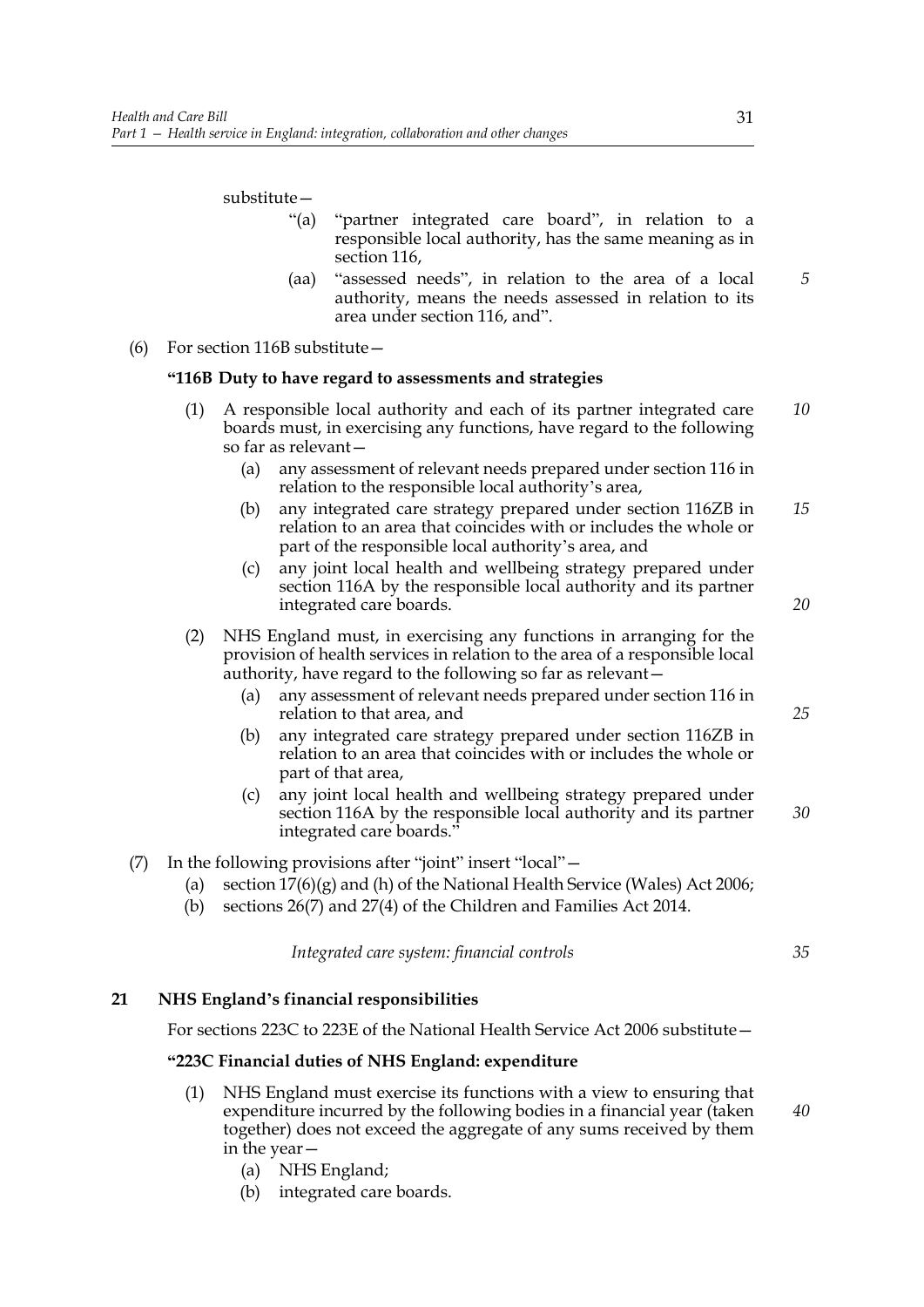- (2) The Secretary of State may by direction—
	- (a) specify descriptions of expenditure that are, or are not, to be treated for the purposes of this section as expenditure incurred by a body, or expenditure incurred by it in a particular financial year;
	- (b) specify descriptions of sums that are, or are not, to be treated for the purposes of this section as having been received by a body, or as having been received by it in a particular financial year;
	- (c) provide for sums received by NHS England under section 223B in a year but not spent to be treated for the purposes of this section as expenditure incurred by it in a particular financial year;
	- (d) provide for sums received by an integrated care board under section 223G in a year but not spent to be treated for the purposes of this section as expenditure incurred by it in a particular financial year.
- (3) For the purposes of this section any sum allotted to NHS England for a year under section 223B is to be treated as received by it in that year (subject to any direction under subsection (2)(b)).

## **223CA NHS England: banking facilities**

The Secretary of State may by direction require NHS England to use banking facilities specified in the direction for any purposes so specified.

## **223D Financial duties of NHS England: controls on total resource use**

- (1) NHS England must exercise its functions with a view to ensuring that, in respect of each financial year— *25*
	- (a) total capital resource use does not exceed the limit specified in a direction by the Secretary of State;
	- (b) total revenue resource use does not exceed the limit specified in a direction by the Secretary of State
- (2) In subsection (1) "total capital resource use" and "total revenue resource use" means the use of capital resources or (as the case may be) revenue resources by relevant NHS bodies, other than use that consists of the transfer of resources between relevant NHS bodies.

## (3) In subsection (2) "relevant NHS bodies" means—

- (a) NHS England,
- (b) integrated care boards,
- (c) NHS trusts established under section 25, and
- (d) NHS foundation trusts.

#### (4) A direction under subsection (1)(a) or (b) specifying a limit in relation to a financial year may be varied by a subsequent direction only if— *40*

- (a) NHS England agrees to the change,
- (b) a parliamentary general election takes place, or
- (c) the Secretary of State considers that there are exceptional circumstances which make the variation necessary.
- (5) The Secretary of State must publish and lay before Parliament any directions under this section.

*20*

*5*

*10*

*15*

*30*

*35*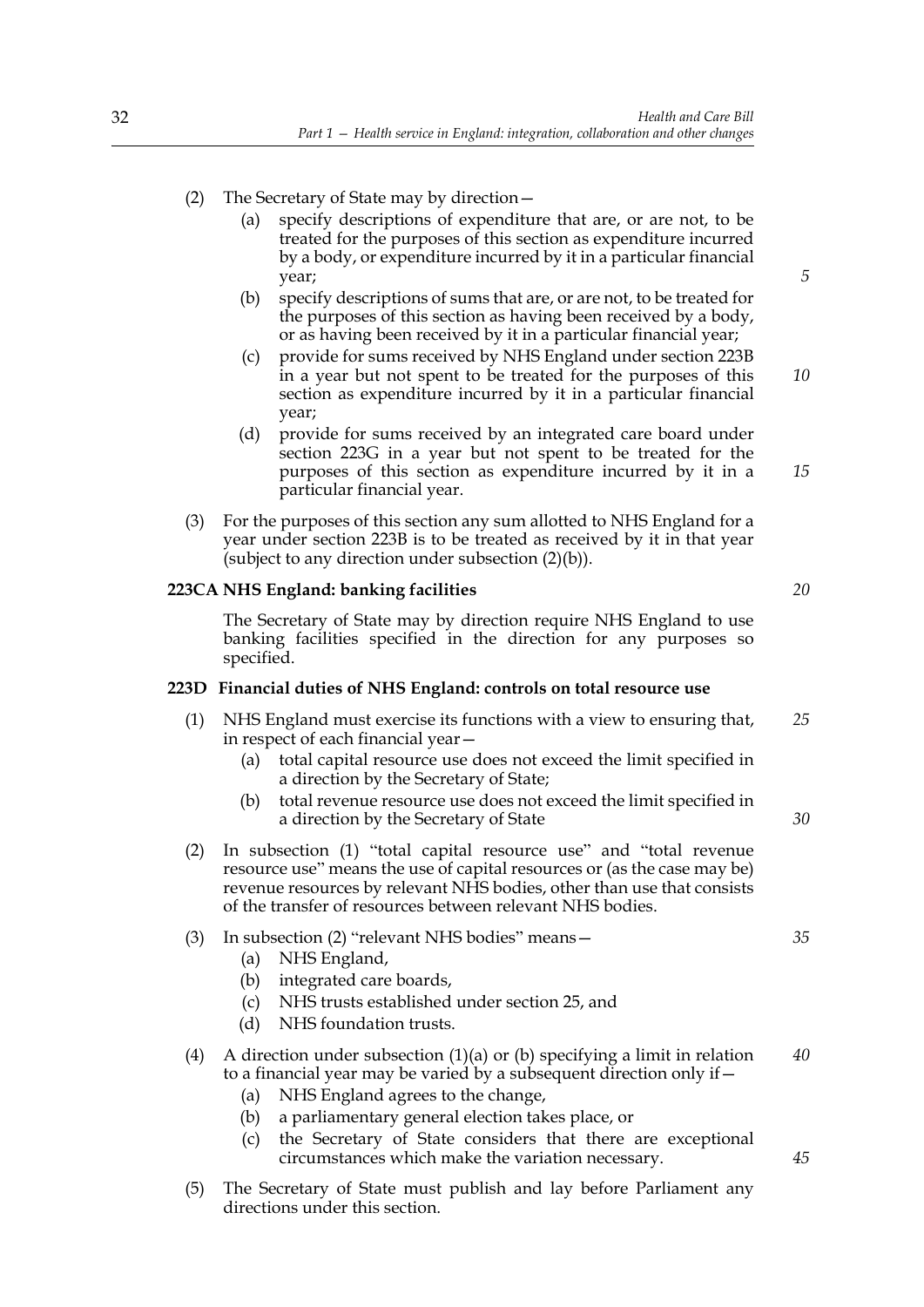(6) Any reference in this Chapter to the use of capital resources or revenue resources is a reference to their expenditure, consumption or reduction in value.

## **223E Financial duties of NHS England: additional controls on resource use**

- (1) The Secretary of State may direct NHS England to ensure—
	- (a) that relevant capital resource in a financial year which is attributable to matters specified in the direction does not exceed an amount so specified;
	- (b) that relevant revenue resource use in a financial year which is attributable to matters specified in the direction does not exceed an amount so specified.
- (2) In subsection (1) "relevant capital resource use" and "relevant revenue resource use" means the use of capital resources or (as the case may be) revenue resources by NHS England and integrated care boards.
- (3) The Secretary of State may direct NHS England to ensure that NHS England's use of revenue resources in a financial year which is attributable to such matters relating to administration as are specified in the direction does not exceed an amount so specified." *15*

## **22 Expansion of NHS England's duties in respect of expenditure**

In section 223C of the National Health Service Act 2006 (as substituted by section 21 of this Act), in subsection (1), after paragraph (b) insert— *20*

- "(c) NHS trusts established under section 25;
- (d) NHS foundation trusts."

#### **23 Financial responsibilities of integrated care boards and their partners**

- (1) The National Health Service Act 2006 is amended as follows.
- (2) For the italic heading before section 223G substitute—

## *"Integrated care boards".*

(3) After section 223GA insert—

## **"223GB Power to impose financial requirements on integrated care boards**

- (1) NHS England may give integrated care boards directions about their management or use of financial or other resources. *30*
- (2) The directions that may be given include a direction imposing limits on expenditure or resource use by integrated care boards.
- (3) NHS England must publish any directions under this section.

#### **223GC Financial duties of integrated care boards: expenditure limits**

- (1) An integrated care board must exercise its functions with a view to ensuring that expenditure incurred by the board in a financial year does not exceed the sums received by it in that year.
- (2) NHS England may by direction—

*25*

*5*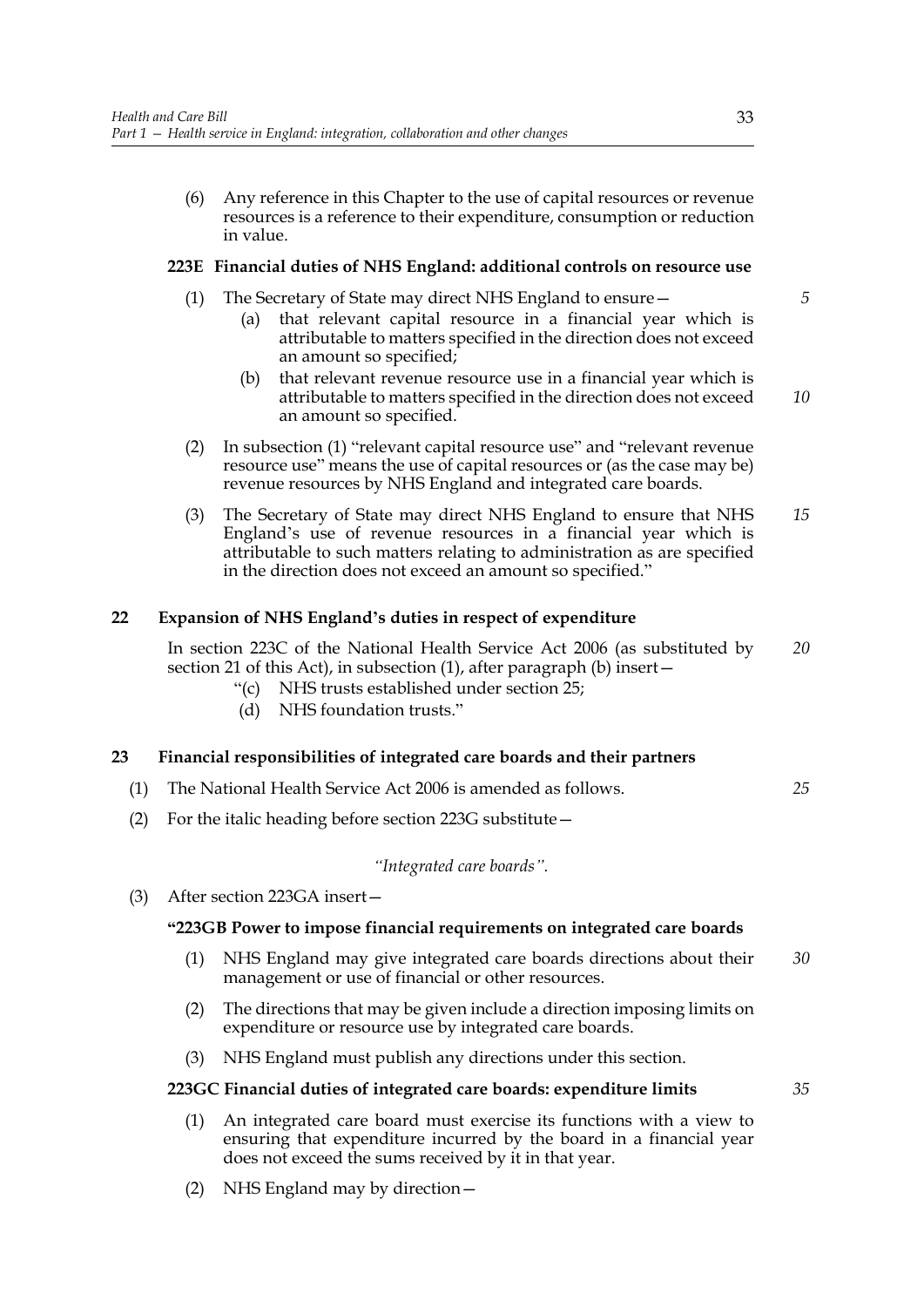- (a) specify descriptions of expenditure that are, or are not, to be treated for the purposes of this section as expenditure incurred by an integrated care board, or expenditure incurred by it in a particular financial year;
- (b) specify descriptions of sums that are, or are not, to be treated for the purposes of this section as having been received by an integrated care board, or as having been received by it in a particular financial year; *5*
- (c) provide for sums received by an integrated care board under section 223G in a year but not spent to be treated for the purposes of this section as expenditure incurred by it in a particular financial year. *10*
- (3) For the purposes of this section any sum allotted to an integrated care board for a year under section 223G is to be treated as received by it in that year (subject to any direction under subsection (2)(b)).

## **223GD Integrated care boards: banking facilities**

 The Secretary of State may give integrated care boards directions requiring them to use specified banking facilities for any specified purposes."

- (4) Omit sections 223H to 223J (financial duties of clinical commissioning groups). *20*
- (5) After section 223K insert—

*"Joint duties of an integrated care board and its partner NHS trusts and NHS foundation trusts*

#### **223L Joint financial objectives for integrated care boards etc**

- (1) NHS England may set joint financial objectives for integrated care boards and their partner NHS trusts and NHS foundation trusts. *25*
- (2) An integrated care board and its partner NHS trusts and NHS foundation trusts must seek to achieve any financial objectives set under this section.
- (3) Financial objectives under this section may apply to—
	- (a) integrated care boards and their partner NHS trusts and NHS foundation trusts generally,
	- (b) a particular integrated care board and its partner NHS trusts and NHS foundation trusts, or
	- (c) an integrated care board of a particular description and its partner NHS trusts and NHS foundation trusts. *35*

## **223M Financial duties of integrated care boards etc: use of resources**

- (1) Each integrated care board and its partner NHS trusts and NHS foundation trusts must exercise their functions with a view to ensuring that, in respect of each financial year—
	- (a) local capital resource use does not exceed the limit specified in a direction by NHS England;
	- (b) local revenue resource use does not exceed the limit specified in a direction by NHS England.

*30*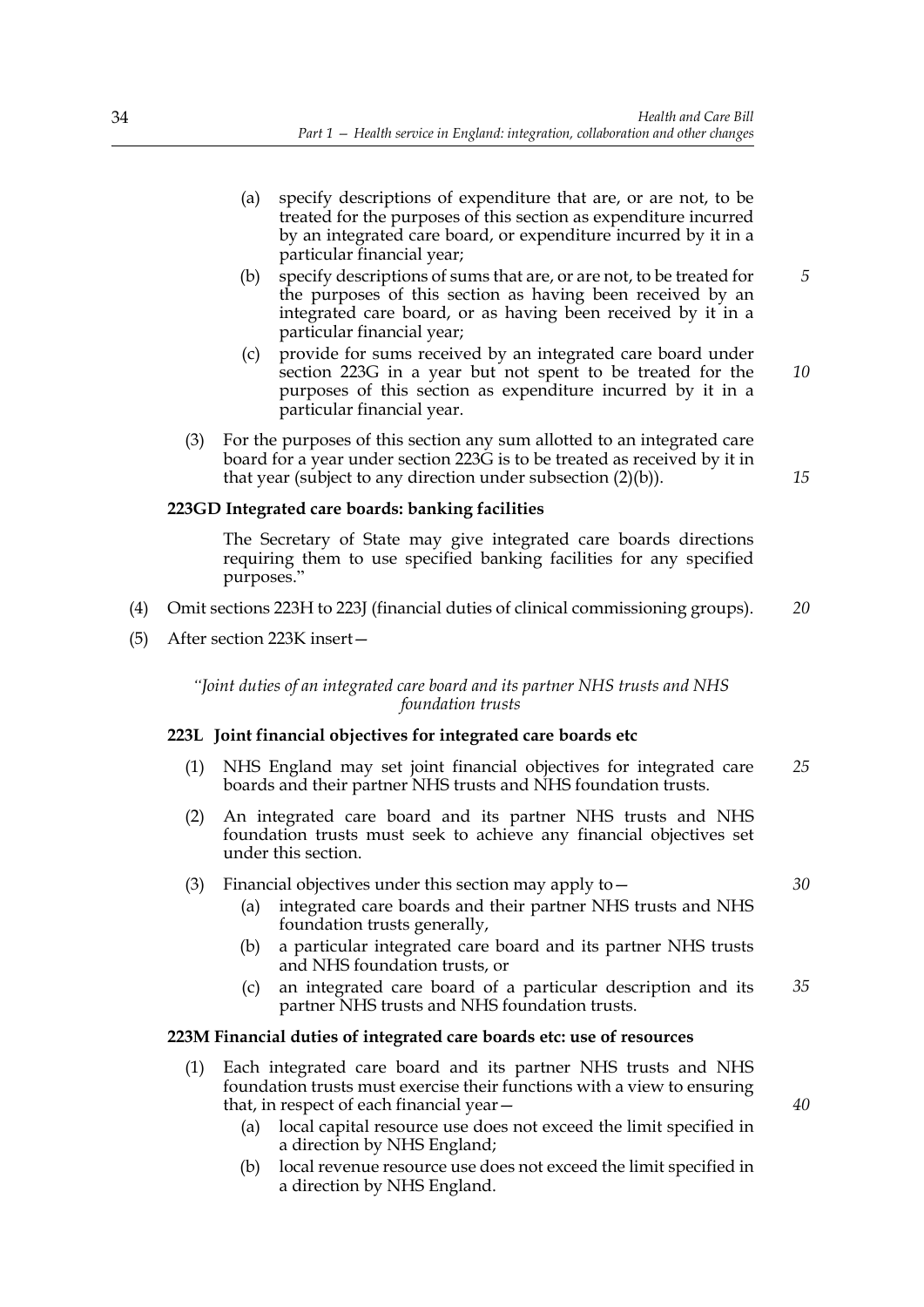- (2) In this section "local capital resource use" and "local revenue resource use" means the use of capital resources or (as the case may be) revenue resources by the integrated care board and its partner NHS trusts and NHS foundation trusts, other than use that consists of the transfer of resources between those bodies.
- (3) Where an NHS trust or NHS foundation trust is the partner of more than one integrated care board, its use of capital resources or revenue resources is to be apportioned for the purposes of this section to one or more of the integrated care boards in such manner as may be provided for in a direction by NHS England.
- (4) NHS England may by direction make provision for determining to which integrated care board, NHS trust or NHS foundation trust a use of capital resources or revenue resources is to be attributed for the purposes of this section.

#### **223N Financial duties of integrated care boards etc: additional controls on resource use** *15*

- (1) NHS England may direct an integrated care board and its partner NHS trusts and NHS foundation trusts to exercise their functions with a view to—
	- (a) ensuring that local capital resource use in a financial year which is attributable to matters specified in the direction does not exceed an amount so specified; *20*
	- (b) ensuring that local revenue resource use in a financial year which is attributable to matters specified in the direction does not exceed an amount so specified.
- (2) A direction under subsection  $(1)$  may  $-$ 
	- (a) specify descriptions of resources which must, or must not, be treated as local capital resources or local revenue resources for the purposes of the direction;
	- (b) specify uses of local capital resources or local revenue resources which must, or must not, be taken into account for the purposes of the direction. *30*
- (3) Any directions given under section 223M(3) or (4) apply for the purposes of this section as they apply for the purposes of section 223M.
- (4) In this section "local capital resource use" and "local revenue resource use" have the meaning given by section 223M(2). *35*

## *Directions about resources etc to be taken into account*

#### **223O Resources etc relevant to section 223D, 223E or 223M**

The Secretary of State may give directions, in relation to a financial year—

- (a) specifying descriptions of resources which must, or must not, be treated as capital resources or revenue resources for the purposes of section 223D, 223E or 223M;
- (b) specifying uses of capital resources or revenue resources which must, or must not, be taken into account for the purposes of section 223D, 223E or 223M." *45*

*5*

*10*

*25*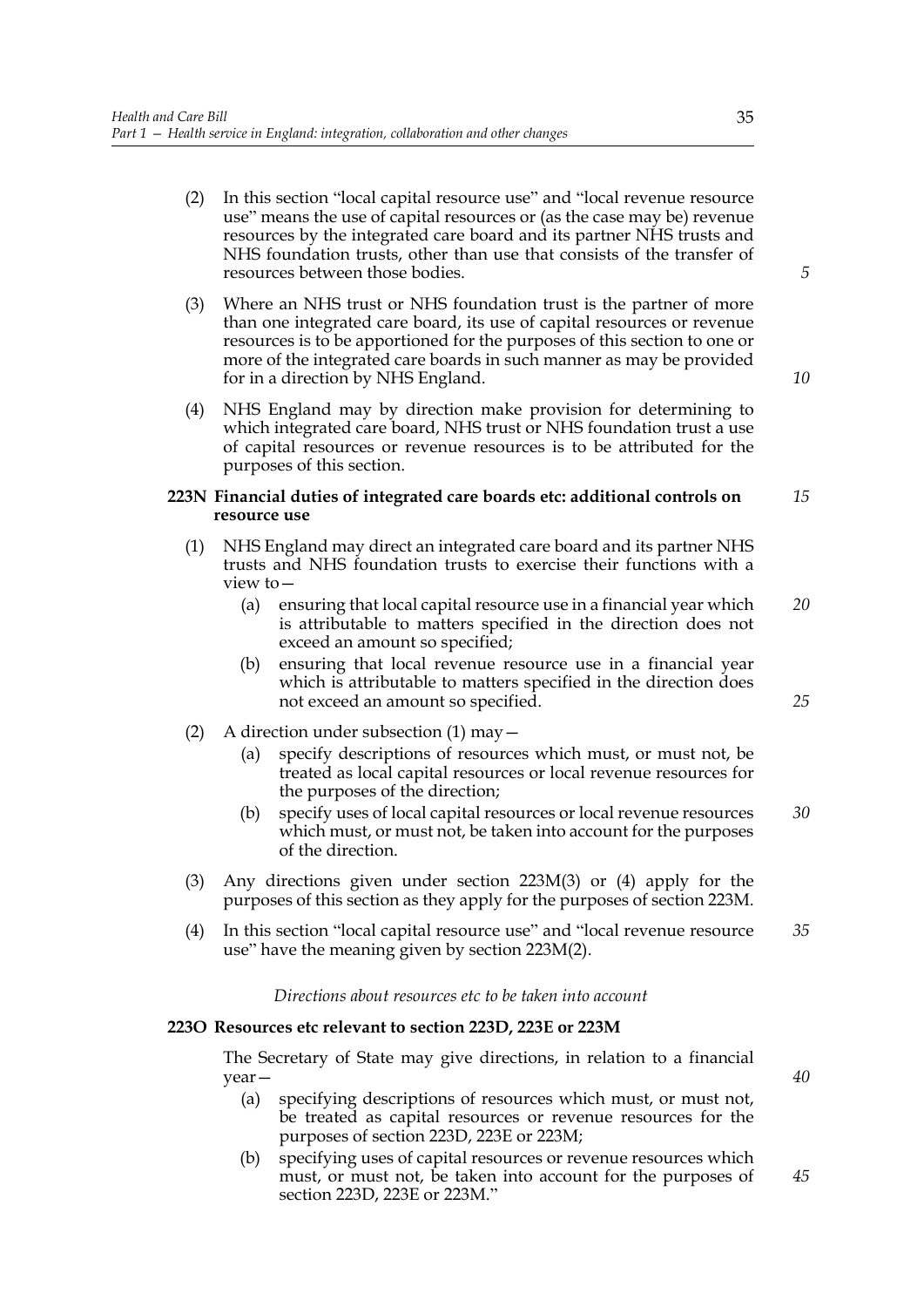# **24 Expansion of financial duties of integrated care boards and their partners**

- (1) The National Health Service Act 2006 is amended as follows.
- (2) Omit section 223GC (inserted by section 23 of this Act).
- (3) After section 223L (inserted by section 23 of this Act) insert—

## **"223LA Financial duties of integrated care boards etc: expenditure limits**

- (1) An integrated care board and its partner NHS trusts and NHS foundation trusts must exercise their functions with a view to ensuring that their expenditure in a financial year (taken together) does not exceed the aggregate of any sums received by them in the year.
- (2) Where an NHS trust or NHS foundation trust is the partner of more than one integrated care board its receipts and expenditure are to be apportioned for the purposes of this section to one or more of the integrated care boards in such manner as may be provided for in a direction by NHS England. *10*
- (3) NHS England may by direction—
	- (a) specify descriptions of expenditure that are, or are not, to be treated for the purposes of this section as expenditure incurred by a body, or expenditure incurred by it in a particular financial year;
	- (b) specify descriptions of sums that are, or are not, to be treated for the purposes of this section as having been received by a body, or as having been received by it in a particular financial year; *20*
	- (c) provide for sums received by an integrated care board under section 223G in a year but not spent to be treated for the purposes of this section as expenditure by it in a particular financial year. *25*
- (4) For the purposes of this section any sum allotted to an integrated care board for a year under section 223G is to be treated as received by it in that year (subject to any direction under subsection (3)(b))."

*Integrated care system: further amendments*

*30*

*35*

*5*

*15*

## **25 Integrated care system: further amendments**

Schedule 4 contains minor and consequential amendments.

*Merger of NHS bodies etc*

## **26 Abolition of Monitor and transfer of functions to NHS England**

- (1) Monitor is abolished.
- (2) Schedule 5 contains amendments to transfer Monitor's functions to NHS England and related amendments.

## **27 Exercise by NHS England of new regulatory functions**

(1) The National Heath Service Act 2006 is amended as follows.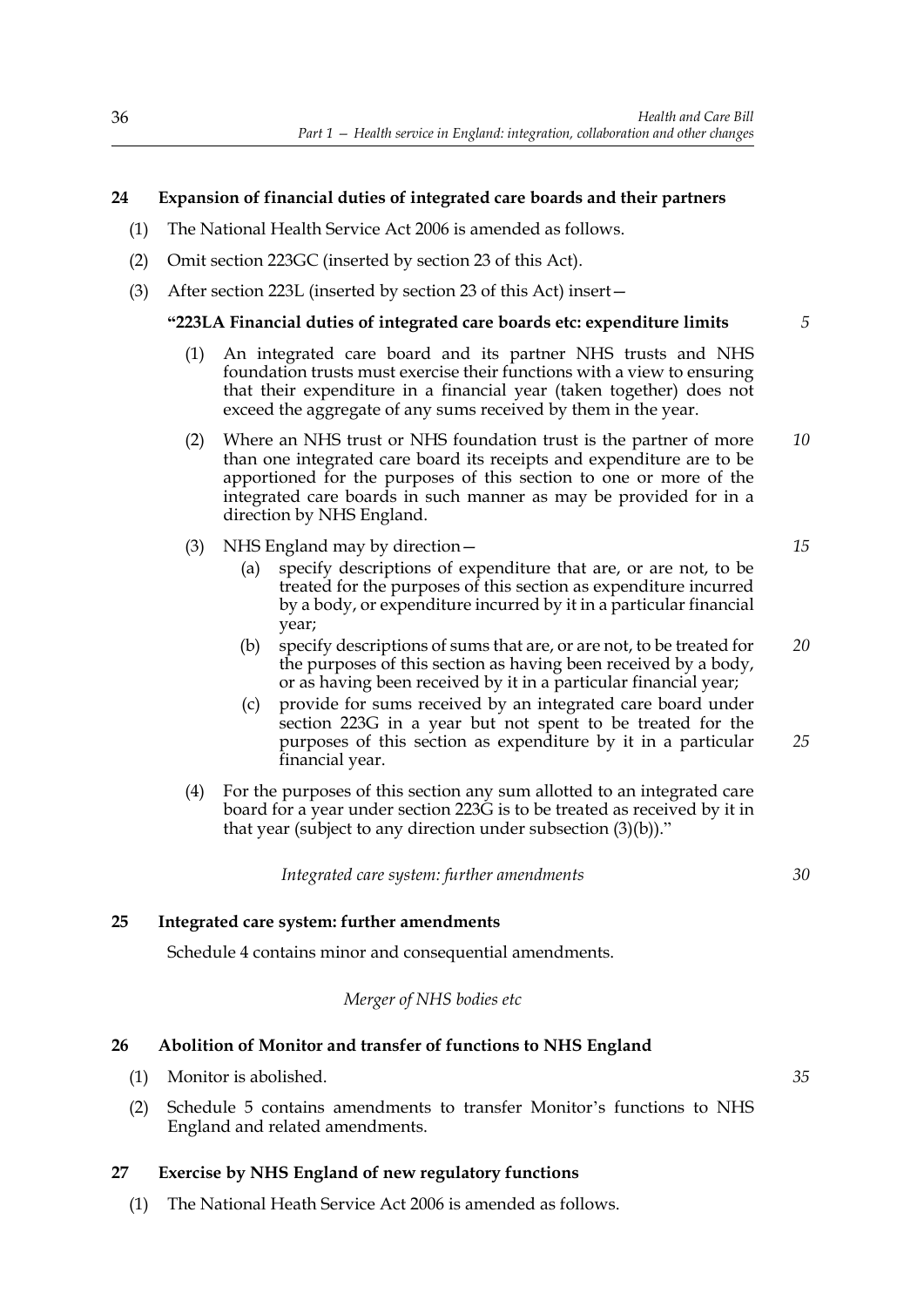(2) After section 13S insert—

#### *"Regulatory functions*

#### **13SA Minimising conflicts between regulatory and other functions**

- (1) NHS England must make arrangements for—
	- (a) minimising the risk of conflicts between the exercise of its regulatory functions and its other functions; *5*
	- (b) managing any conflicts that arise.

## (2) In this Act "regulatory functions", in relation to NHS England, means  $-$

- (a) its functions under the provisions listed in subsection (3),
- (b) its functions under Chapter 5A of Part 2 (trust special administrators) in relation to NHS foundation trusts, except for any functions that are conferred on it under section 65DA, 65F or 65G as a commissioner, and *10*
- (c) any other functions of NHS England so far as exercisable in connection with functions within paragraph (a) or (b). *15*
- (3) Those provisions are—
	- (a) in Part 2 of this Act, Chapter 5 (NHS foundation trusts);
	- (b) in Part 3 of the Health and Social Care Act 2012—
		- (i) Chapter 3 (licensing);
		- (ii) Chapter 4 (NHS payment scheme);
		- (iii) Chapter 5 (health special administration);
		- (iv) Chapter 6 (financial assistance in special administration cases)."
- (3) In section 13U (annual report), after subsection (2) insert—
	- "(2A) The annual report must also include a statement explaining what NHS England has done, during the financial year, to comply with its duties under section 13SA." *25*
- (4) In section 275 (interpretation), in subsection (1), at the appropriate place insert—

""regulatory functions", in relation to NHS England, has the meaning given by section 13SA,". *30*

## **28 Modification of standard licence conditions**

- (1) Section 100 of the Health and Social Care Act 2012 (modification of standard conditions) is amended as follows.
- (2) After subsection (1) insert—
	- "(1A) Before making modifications under subsection (1) that NHS England consider to be a major change, NHS England must—
		- (a) carry out an assessment of the likely impact of the modifications, or
		- (b) publish a statement setting out its reasons for concluding that such assessment is not needed." *40*

*35*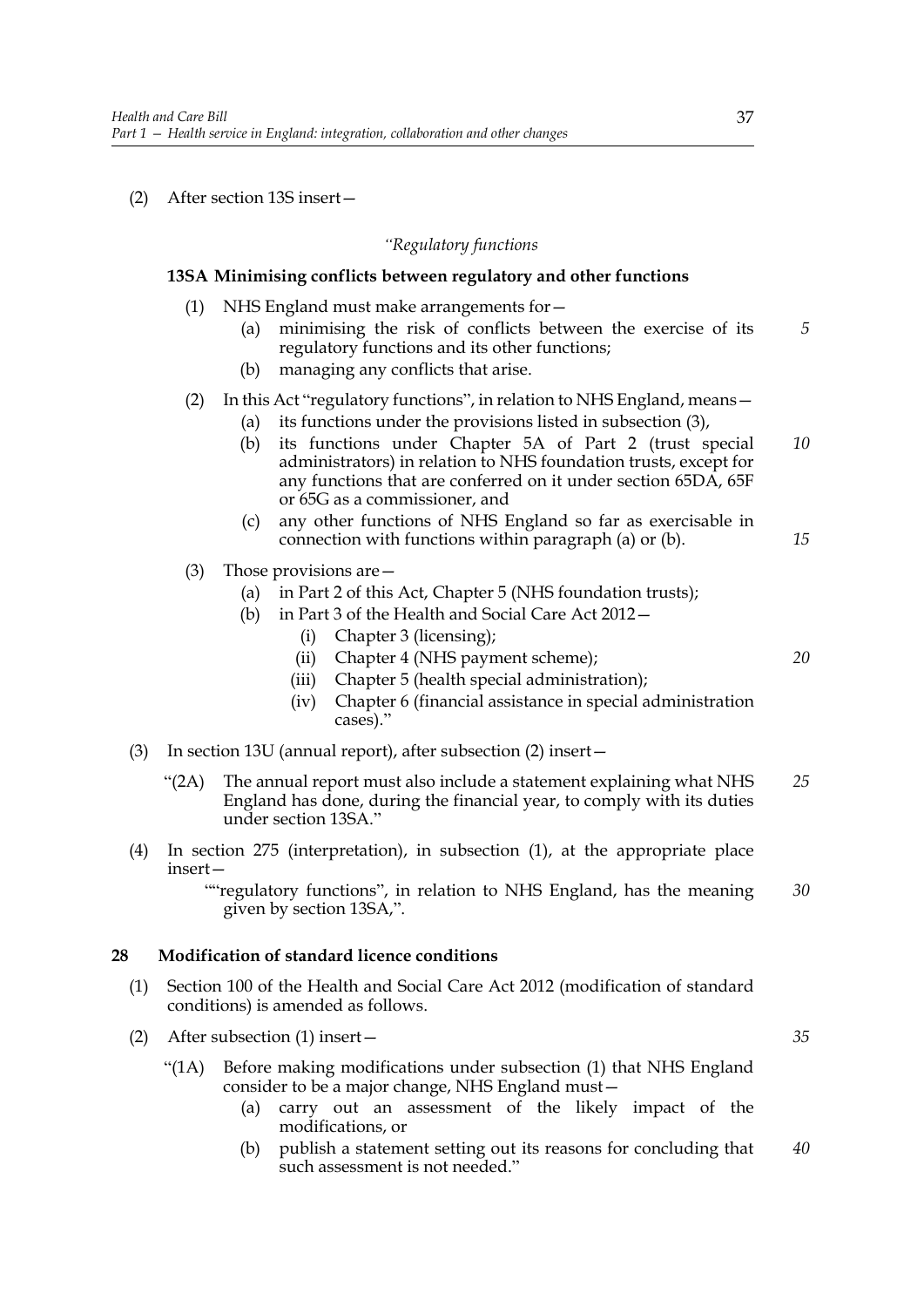- (3) In subsection (2), for "such modifications" substitute "modifications under subsection (1)".
- (4) In subsection (4), after paragraph (b) insert—
	- "(ba) set out any impact assessment carried out by NHS England under subsection (1A)(a),".

## **29 Abolition of NHS Trust Development Authority**

- (1) The Special Health Authority called the National Health Service Trust Development Authority is abolished.
- (2) The following are revoked—
	- (a) the National Health Service Trust Development Authority (Establishment and Constitution) Order 2012 (S.I. 2012/901); *10*
	- (b) the National Health Service Trust Development Authority Regulations 2012 (S.I. 2012/922);
	- (c) the National Health Service Trust Development Authority (Directions and Miscellaneous Amendments etc.) Regulations 2016 (S.I. 2016/214). *15*
- (3) In section 9 of the Mental Health Units (Use of Force) Act 2018 (investigation of deaths or serious injuries), omit paragraph (d).
- (4) In section 15 of the Domestic Abuse Act 2021 (duty to co-operate with the Domestic Abuse Commissioner), in subsection (7), omit paragraph (e) of the definition of "NHS body in England".

#### **30 Merger of bodies: consequential amendment**

In section 1H of the National Health Service Act 2006 (NHS England and its general functions), in subsection (3)(b), before "so as to secure" insert ", NHS trusts established under section 25 and NHS foundation trusts".

#### **31 Transfer schemes in connection with abolished bodies**

- (1) The Secretary of State may make one or more schemes for the transfer of property, rights and liabilities from Monitor or the National Health Service Trust Development Authority to NHS England.
- (2) The things that may be transferred under a transfer scheme include—
	- (a) property, rights and liabilities that could not otherwise be transferred;
	- (b) property acquired, and rights and liabilities arising, after the making of the scheme;
	- (c) criminal liabilities.
- (3) A transfer scheme may—
	- (a) create rights, or impose liabilities, in relation to property or rights transferred; *35*
	- (b) make provision about the continuing effect of things done by the transferor in respect of anything transferred;
	- (c) make provision about the continuation of things (including legal proceedings) in the process of being done by, on behalf of or in relation to the transferor in respect of anything transferred; *40*

*5*

*20*

*25*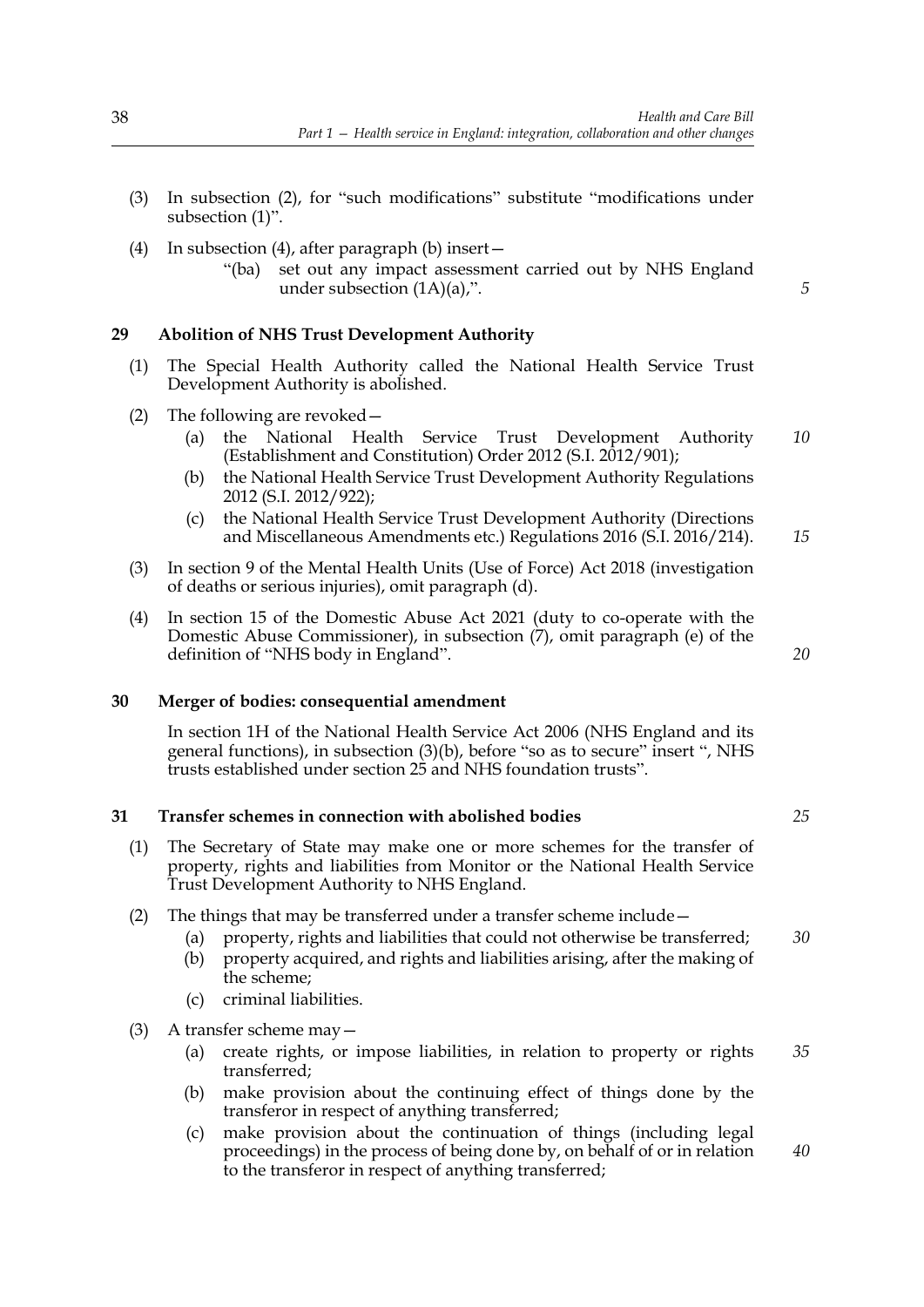- (d) make provision for references to the transferor in an instrument or other document in respect of anything transferred to be treated as references to the transferee;
- (e) make provision which is the same as or similar to the TUPE regulations;
- (f) make other consequential, supplementary, incidental or transitional provision.
- (4) In subsection (3)(e), "the TUPE regulations" means the Transfer of Undertakings (Protection of Employment) Regulations 2006 (S.I. 2006/246).
- (5) In this section references to rights and liabilities include rights and liabilities relating to a contract of employment.

*10*

*5*

## **32 Transfer schemes under section 31: taxation**

- (1) The Treasury may by regulations make provision varying the way in which a relevant tax has effect in relation to—
	- (a) anything transferred under a scheme under section 31, or
	- (b) anything done for the purposes of, or in relation to, a transfer under such a scheme. *15*
- (2) The provision which may be made under subsection (1)(a) includes in particular provision for—
	- (a) a tax provision not to apply, or to apply with modifications, in relation to anything transferred;
	- (b) anything transferred to be treated in a specified way for the purposes of a tax provision;
	- (c) the Secretary of State to be required or permitted to determine, or specify the method for determining, anything which needs to be determined for the purposes of any tax provision so far as relating to anything transferred. *25*
- (3) The provision which may be made under subsection (1)(b) includes in particular provision for—
	- (a) a tax provision not to apply, or to apply with modifications, in relation to anything done for the purposes of or in relation to the transfer;
	- (b) anything done for the purposes of, or in relation to, the transfer to have or not have a specified consequence or be treated in a specified way;
	- (c) the Secretary of State to be required or permitted to determine, or specify the method for determining, anything which needs to be determined for the purposes of any tax provision so far as relating to anything done for the purposes of, or in relation to, the transfer.
- (4) Regulations under this section are subject to annulment in pursuance of a resolution of the House of Commons.
- (5) In this section—
	- "relevant tax" means income tax, corporation tax, capital gains tax, stamp duty or stamp duty reserve tax;

"tax provision" means a provision of an enactment about a relevant tax.

*20*

*35*

*30*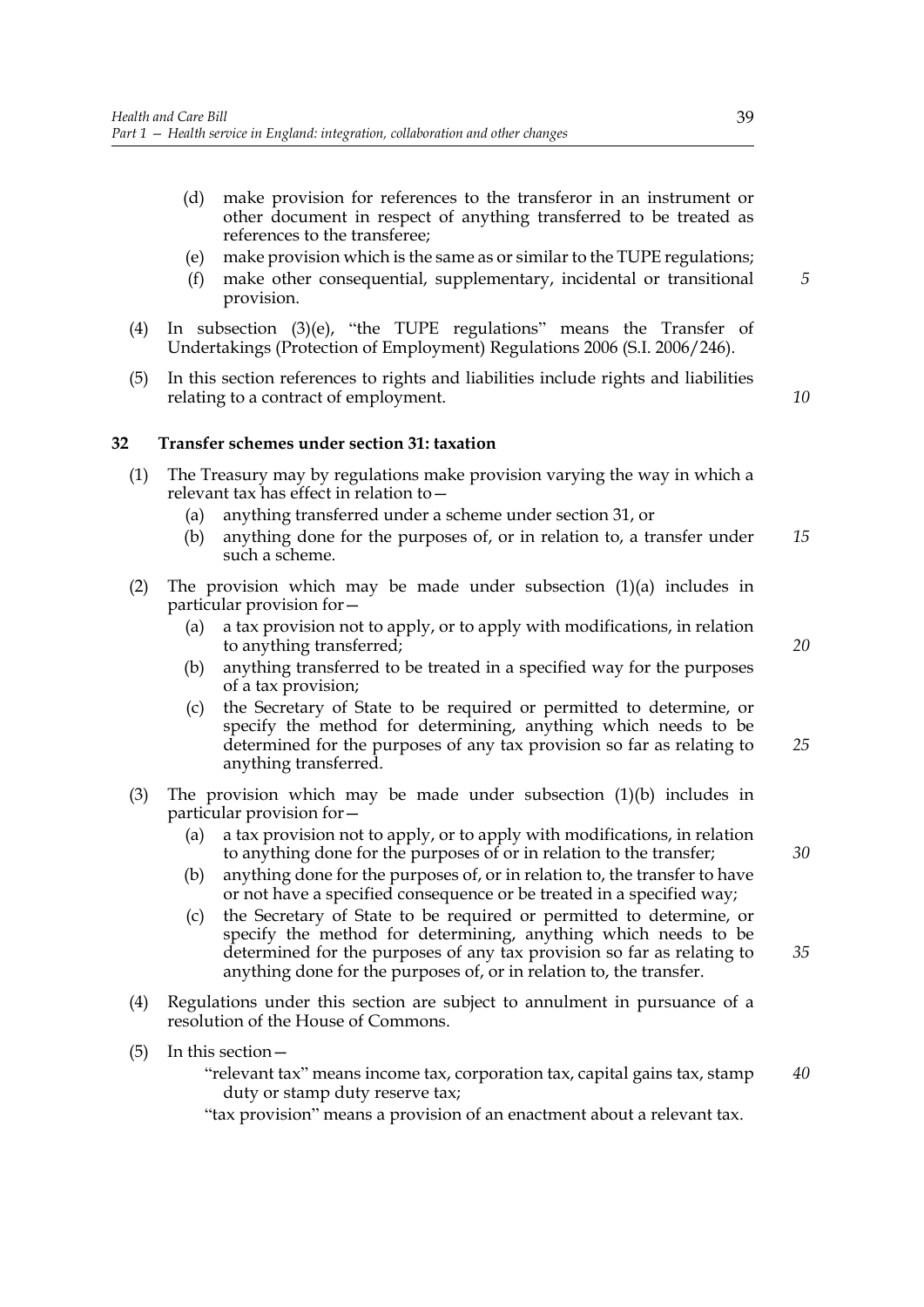## *Secretary of State's functions*

# **33 Report on assessing and meeting workforce needs**

After section 1G of the National Health Service Act 2006 (but before the italic heading after it) insert—

## **"1GA Secretary of State's duty to report on workforce systems**

- (1) The Secretary of State must, at least once every five years, publish a report describing the system in place for assessing and meeting the workforce needs of the health service in England.
- (2) NHS England and Health Education England must assist in the preparation of a report under this section, if requested to do so by the Secretary of State." *10*

## **34 Arrangements for exercise of public health functions**

For section 7A of the National Health Service Act 2006 substitute—

## **"7A Exercise of Secretary of State's public health functions**

- (1) The Secretary of State may arrange for any of the public health functions of the Secretary of State to be exercised by one or more relevant bodies. *15*
- (2) In this section "relevant body" means—
	- (a) NHS England,
	- (b) an integrated care board,
	- (c) a local authority (within the meaning of section 2B),
	- (d) a combined authority, or
	- (e) such other body as may be prescribed.

#### (3) Arrangements under this section may be made on such terms as may be agreed between the parties including—

- (a) terms as to payment;
- (b) terms prohibiting or restricting a relevant body from making delegation arrangements in relation to a function that is exercisable by it by virtue of arrangements under this section.
- (4) In subsection (3)(b) "delegation arrangements" means arrangements made by a person for the exercise of a function by someone else. *30*
- (5) Any rights acquired, or liabilities (including liabilities in tort) incurred, in respect of the exercise by a relevant body of any function by virtue of this section are enforceable by or against that body (and no other person).
- (6) The reference in subsection (1) to the public health functions of the Secretary of State includes any functions of the Secretary of State exercisable in connection with those functions (including the powers conferred by section 12)."

#### **35 Power of direction: public health functions**

(1) The National Health Service Act 2006 is amended as follows.

*20*

*5*

*25*

*35*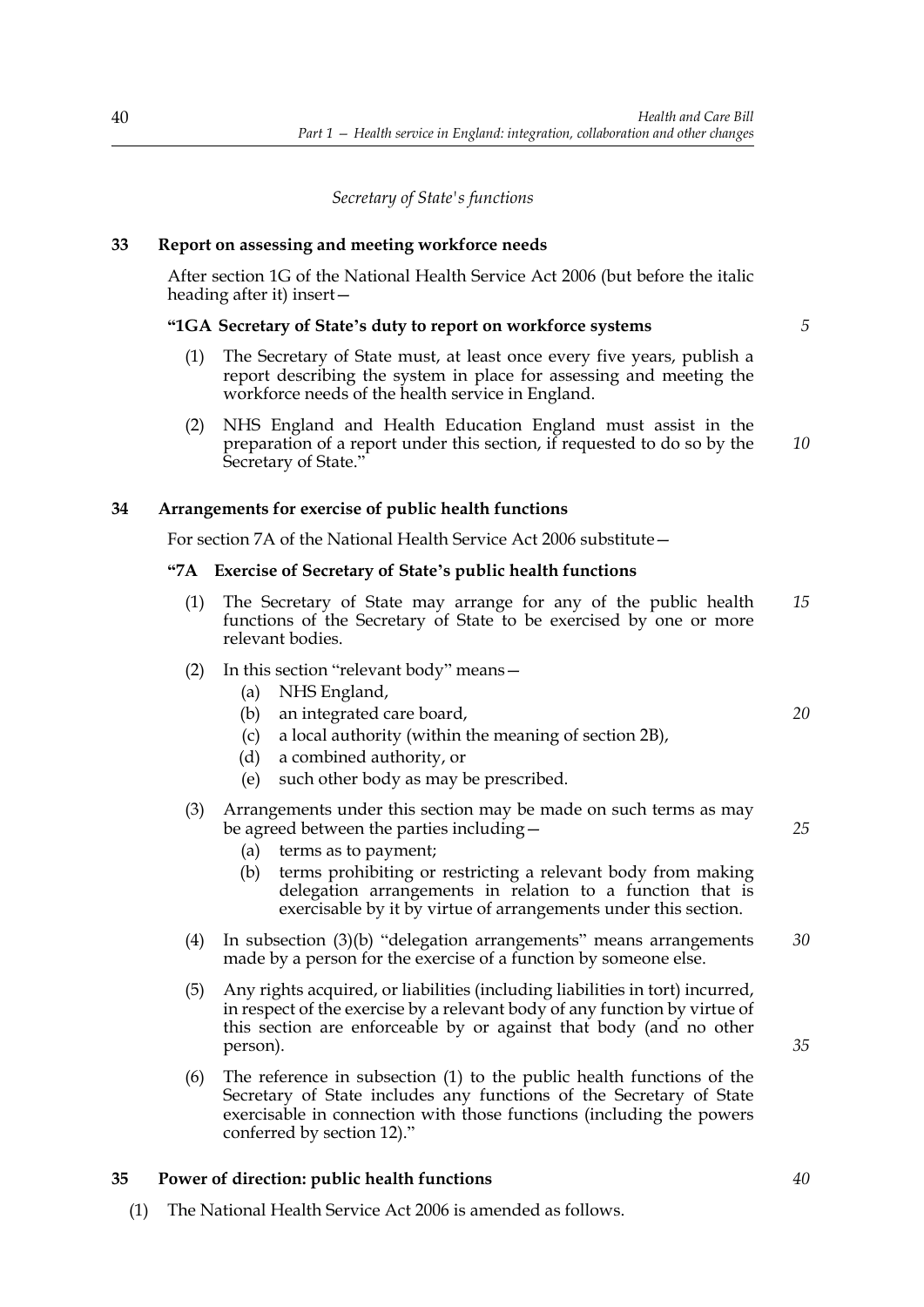(2) After section 7A (inserted by section 34 of this Act) insert—

## **"7B Directions requiring NHS bodies to exercise public health functions**

- (1) The Secretary of State may by direction provide for any of the public health functions of the Secretary of State to be exercised by one or more relevant bodies.
- (2) In this section "relevant body" means—
	- (a) NHS England, or
	- (b) an integrated care board.
- (3) A direction under subsection (1) may include provision prohibiting or restricting the relevant body from making delegation arrangements in relation to a function that is exercisable by it by virtue of the direction. *10*
- (4) In subsection (3) "delegation arrangements" means arrangements made by a person for the exercise of a function by someone else.
- (5) The Secretary of State may make payments to a relevant body in respect of the exercise by it of a function by virtue of a direction under subsection (1). *15*
- (6) The Secretary of State may give directions to an integrated care board as to the exercise by it of any functions by virtue of this section.
- (7) For power to give directions to NHS England as to the exercise of functions, see section 13ZC.
- (8) As soon as reasonably practicable after giving a direction under subsection (1) or (6), the Secretary of State must publish it.
- (9) Any rights acquired, or liabilities (including liabilities in tort) incurred, in respect of the exercise by a relevant body of any function by virtue of this section are enforceable by or against it (and no other person).
- (10) The reference in subsection (1) to the public health functions of the Secretary of State includes any functions of the Secretary of State exercisable in connection with those functions (including the powers conferred by section 12)."
- (3) In section 73 (directions and regulations under Parts 1 and 2), in subsection (1), after paragraph (a) insert— "(aa) section 7B,". *30*
	-

## **36 Power of direction: investigation functions**

- (1) The National Health Service Act 2006 is amended as follows.
- (2) After section 7B (inserted by section 35 of this Act) insert—

## **"7C Power of direction: investigation functions**

- (1) The Secretary of State may direct—
	- (a) NHS England, or
	- (b) any other public body,

to exercise any of the investigation functions which are specified in the direction. *40*

*5*

*20*

*25*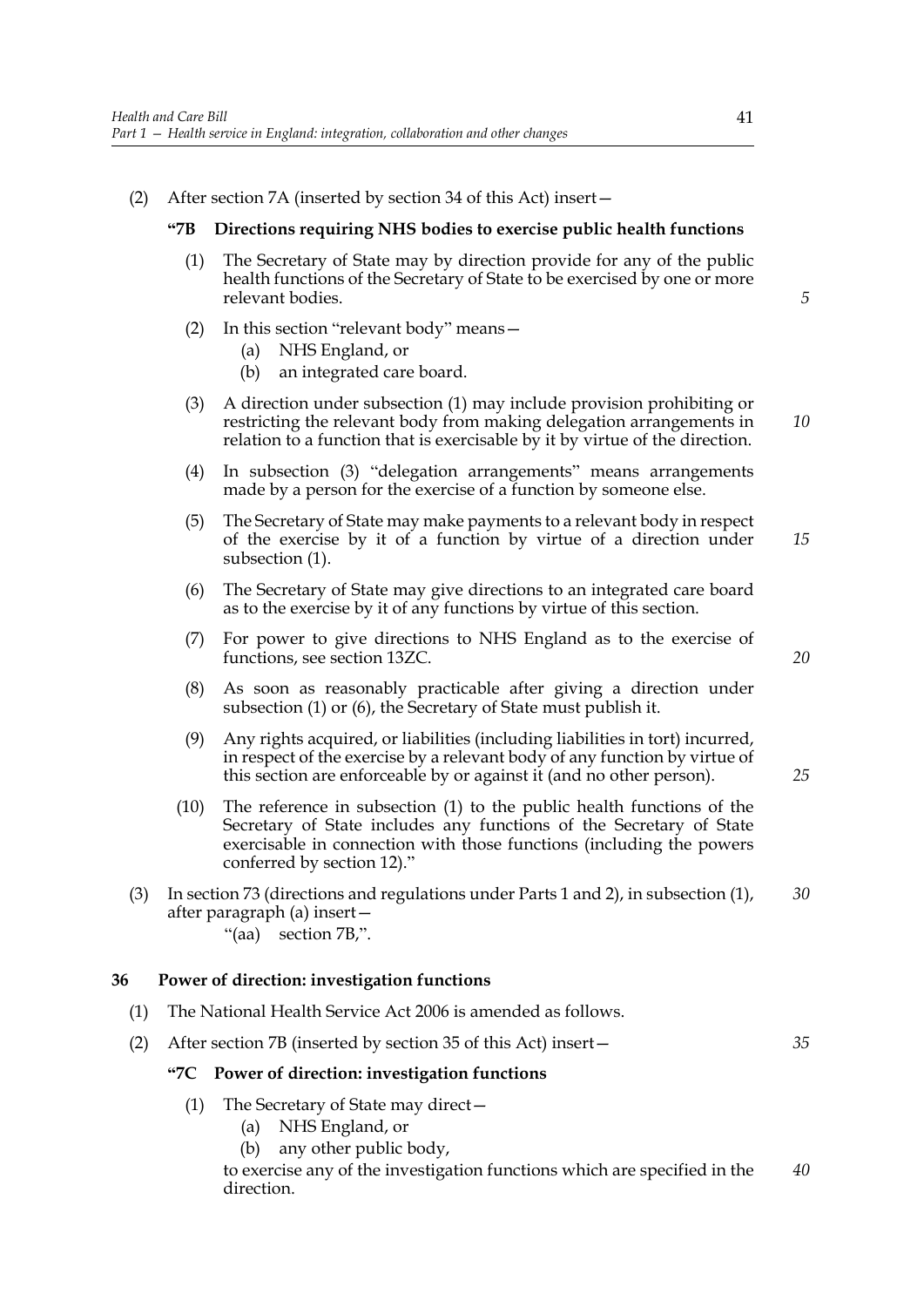- (2) A direction under subsection (1) may include provision prohibiting or restricting the body directed from making delegation arrangements in relation to a function that is exercisable by it by virtue of the direction.
- (3) In subsection (2) "delegation arrangements" means arrangements made by a person for the exercise of a function by someone else.
- (4) The Secretary of State may make payments to NHS England or any other body in respect of the exercise by it of a function by virtue of a direction under subsection (1).
- (5) The Secretary of State may give directions to any body on whom functions are conferred by virtue of subsection (1)(b) as to the exercise of those functions.
- (6) For power to give directions to NHS England as to the exercise of functions, see section 13ZC.
- (7) As soon as reasonably practicable after giving a direction under subsection (1) or (5), the Secretary of State must publish it.
- (8) Any rights acquired, or liabilities (including liabilities in tort) incurred, in respect of the exercise by NHS England or any other body of any function by virtue of this section are enforceable by or against it (and no other person).
- (9) In this section "the investigation functions" are functions which, immediately before the coming into force of section 29 of the Health and Care Act 2021, were exercised by the Special Health Authority called the National Health Service Trust Development Authority pursuant to— *20*
	- (a) the National Health Service Trust Development Authority (Healthcare Safety Investigation Branch) Directions 2016 made under sections 7 and 8 of the National Health Service Act 2006, or *25*
	- (b) the National Health Service Trust Development Authority (Healthcare Safety Investigation Branch) (Additional Investigatory Functions in respect of Maternity Cases) Directions 2018 made under sections 7 and 8 of the National Health Service Act 2006. *30*

#### **7D Transfer schemes in connection with a direction under section 7C**

- (1) The Secretary of State may, in connection with a direction under section 7C, make one or more transfer schemes. *35*
- (2) A "transfer scheme" is a scheme for the transfer to NHS England or any other public body of any property, rights or liabilities relating to the discharge of functions pursuant to any directions made by the Secretary of State under the power conferred by section 7C.
- (3) The things that may be transferred under a transfer scheme include—
	- (a) property, rights and liabilities that could not otherwise be transferred;
	- (b) property acquired, and rights and liabilities arising, after the making of the scheme;
	- (c) criminal liabilities.

*10*

*15*

*40*

*45*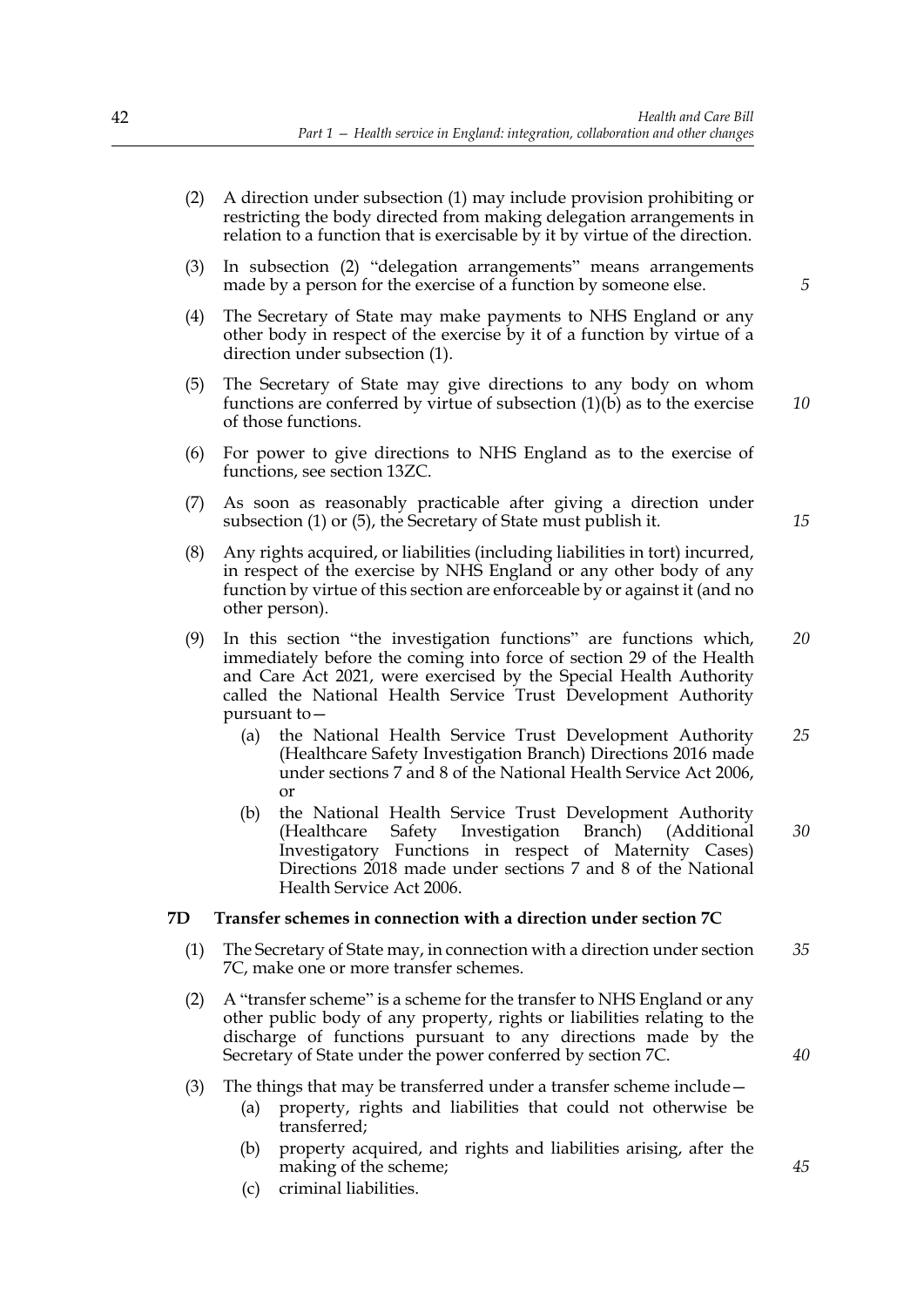- (4) A transfer scheme may—
	- (a) create rights, or impose liabilities, in relation to property or rights transferred;
	- (b) make provision about the continuing effect of things done by, or on behalf of or in relation to the transferor in respect of anything transferred;
	- (c) make provision about the continuation of things (including legal proceedings) in the process of being done by, on behalf of or in relation to the transferor in respect of anything transferred;
	- (d) make provision for references to the transferor in an instrument or other document in respect of anything transferred to be treated as references to the transferee;
	- (e) make provision for the shared ownership or use of property;
	- (f) make provision which is the same as or similar to the TUPE regulations;
	- (g) make other consequential, supplementary, incidental or transitional provision.
- (5) A transfer scheme may provide—
	- (a) for modifications by agreement;
	- (b) for modifications to have effect from the date when the original scheme came into effect. *20*
- (6) In sub-paragraph  $(4)(f)$ , "the TUPE regulations" means the Transfer of Undertakings (Protection of Employment) Regulations 2006 (S.I. 2006/ 246).

## (7) For the purposes of this paragraph—

- (a) references to right and liabilities include rights and liabilities relating to a contract of employment;
- (b) references to the transfer of property include the grant of a lease.

## (8) For the purposes of sub-paragraph  $(7)(a)$  –

- (a) an individual who holds employment in the civil service of the State is to be treated as employed by virtue of a contract of employment, and
- (b) the terms of the individual's employment in the civil service are to be regarded as constituting the terms of the contract of employment. *35*

## **7E Transfer schemes under section 7D: taxation**

- (1) The Treasury may by regulations make provision varying the way in which a relevant tax has effect in relation to—
	- (a) anything transferred under a scheme under section 7D, or
	- (b) anything done for the purposes of, or in relation to, a transfer under such a scheme.
- (2) The provision which may be made under subsection (1)(a) includes in particular provision for—
	- (a) a tax provision not to apply, or to apply with modifications, in relation to anything transferred; *45*
	- (b) anything transferred to be treated in a specified way for the purposes of a tax provision;

*5*

*10*

*15*

*25*

*30*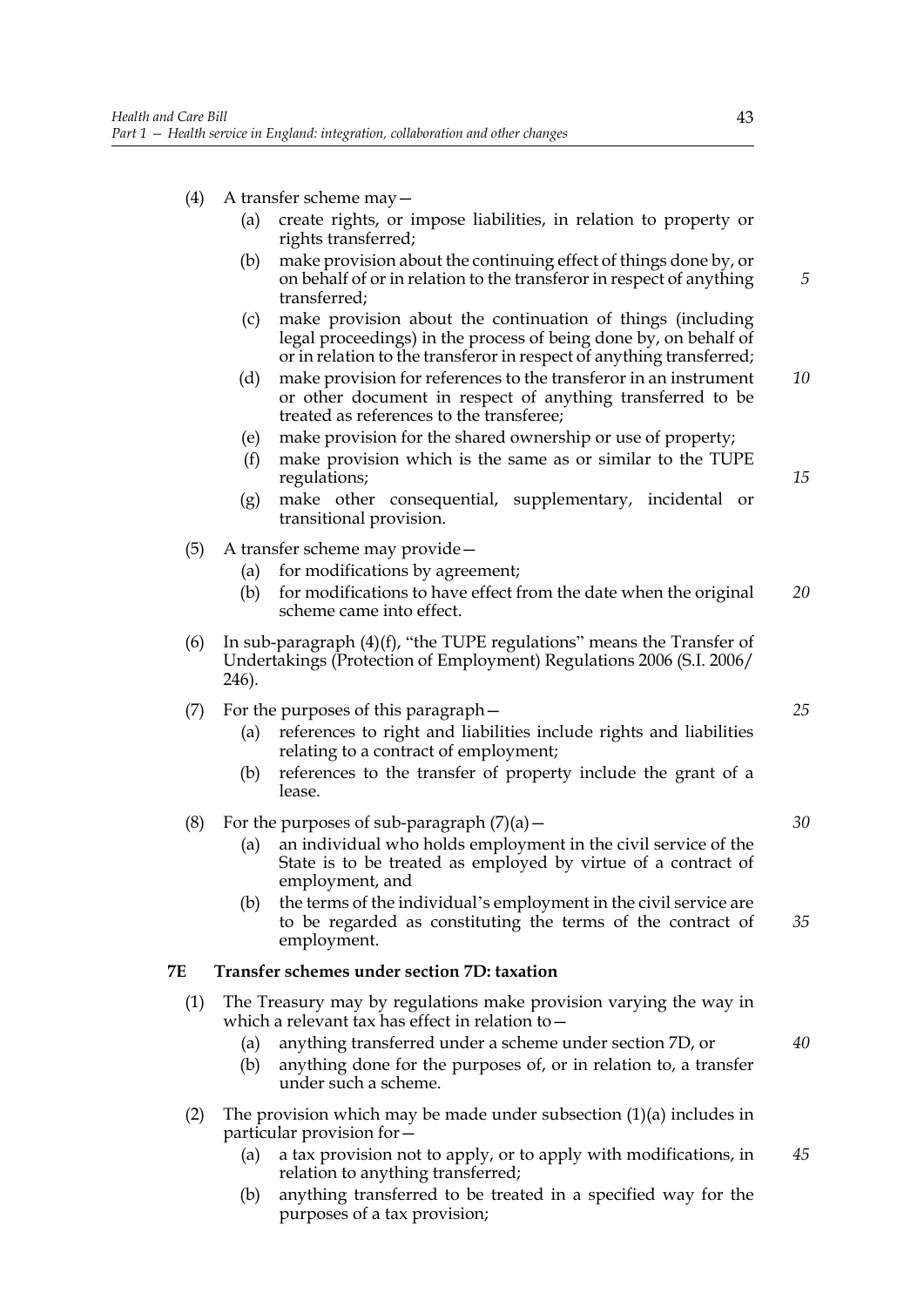- (c) the Secretary of State to be required or permitted to determine, or specify the method for determining, anything which needs to be determined for the purposes of any tax provision so far as relating to anything transferred.
- (3) The provision which may be made under subsection (1)(b) includes in particular provision for— *5*
	- (a) a tax provision not to apply, or to apply with modifications, in relation to anything done for the purposes of or in relation to the transfer;
	- (b) anything done for the purposes of, or in relation to, the transfer to have or not have a specified consequence or be treated in a specified way; *10*
	- (c) the Secretary of State to be required or permitted to determine, or specify the method for determining, anything which needs to be determined for the purposes of any tax provision so far as relating to anything done for the purposes of, or in relation to, the transfer. *15*
- (4) In this section references to the transfer of property include the grant of a lease.
- (5) In this section—
	- "relevant tax" means income tax, corporation tax, capital gains tax, stamp duty or stamp duty reserve tax;
	- "tax provision" means a provision of an enactment about a relevant tax."
- (3) In section 73 (directions and regulations under Parts 1 and 2), in subsection (1), after paragraph (aa) (inserted by section 35 of this Act) insert— "(ab) section 7C,". *25*
- (4) In section 272 (orders, regulations, rules and directions)—
	- (a) in subsection (4), after "subsections" insert "(4A),", and
	- (b) after that subsection insert—
		- "(4A) A statutory instrument containing regulations under section 7E(1) is subject to annulment in pursuance of a resolution of the House of Commons."

## **37 General power to direct NHS England**

- (1) The National Health Service Act 2006 is amended as follows. *35*
- (2) Before section 13Z1 (and the italic heading before it) insert—

#### *"Powers of direction*

## **13ZC Secretary of State directions as to exercise of NHS England functions**

- (1) The Secretary of State may give NHS England directions as to the exercise of any of its functions.
- (2) The directions that may be given include a direction as to whether a power is to be exercised or not.
- (3) The directions that may be given include a direction as to  $-$

*30*

*20*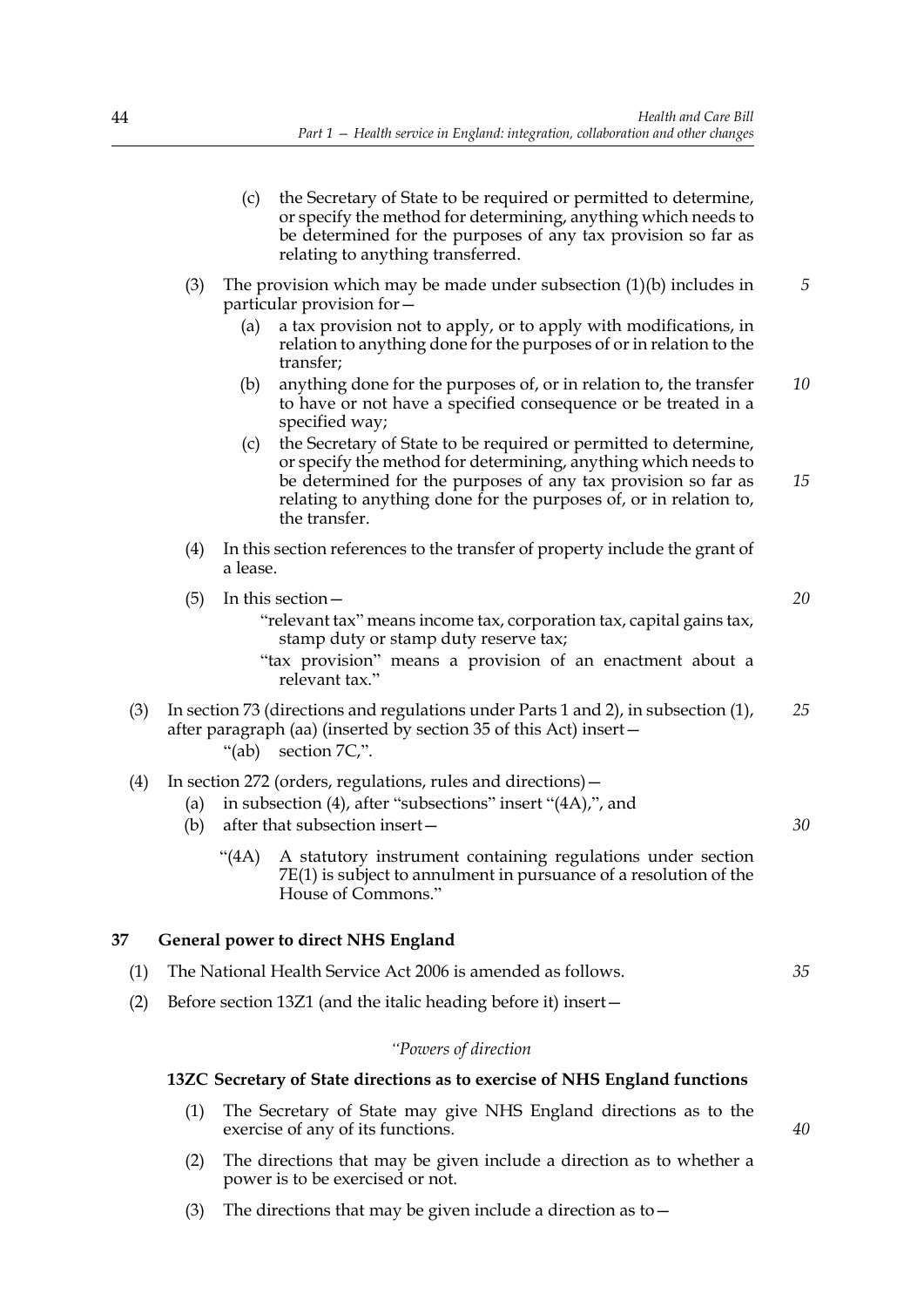- (a) when or how a function is, or is not, to be exercised;
- (b) conditions that must be met before a function is exercised (for example, conditions relating to the provision of information, consultation or approval);
- (c) matters to be taken into account in exercising a function.
- (4) For exceptions to the power to give directions under subsection (1), see section 13ZD.
- (5) A direction under subsection (1) must include a statement that the Secretary of State considers the direction to be in the public interest.
- (6) As soon as reasonably practicable after giving a direction under subsection (1), the Secretary of State must publish it. *10*
- (7) The fact that the Secretary of State has a function under any other enactment in relation to NHS England's exercise of functions is not to be read as limiting the power conferred by subsection (1).
- (8) The reference in subsection (7) to a function of the Secretary of State does not include a function of making subordinate legislation. *15*

## **13ZD Power to give directions: exceptions**

- (1) A direction under section 13ZC may not be given in relation to a function relating to the appointment or employment of a person.
- (2) A direction under section 13ZC may not be given in relation to a decision about the services to be provided to a particular individual for or in connection with the prevention, diagnosis or treatment of illness. *20*
- (3) A direction under section 13ZC may not be given in relation to the provision of any drug, medicine or other treatment, or the use of any diagnostic technique, unless NICE has made a recommendation or issued guidance as to its clinical and cost effectiveness and the direction is not inconsistent with that recommendation or guidance. *25*

#### **13ZE Compliance with directions: significant failure**

- (1) This section applies where—
	- (a) NHS England is given a direction under section 13ZC,
	- (b) the direction
		- (i) states that the Secretary of State considers that NHS England is failing or has failed to discharge any of its functions, and
		- (ii) states that the Secretary of State considers that the failure is significant and explains why, *35*
	- (c) the direction states that it is given for the purposes of addressing that failure, and
	- (d) NHS England fails to comply with the direction.
- (2) The Secretary of State may—
	- (a) discharge the functions to which the direction relates, or
	- (b) make arrangements for any other person to discharge them on the Secretary of State's behalf.
- (3) Where the Secretary of State exercises the power under subsection (2), the Secretary of State must publish the reasons for doing so.

*5*

*30*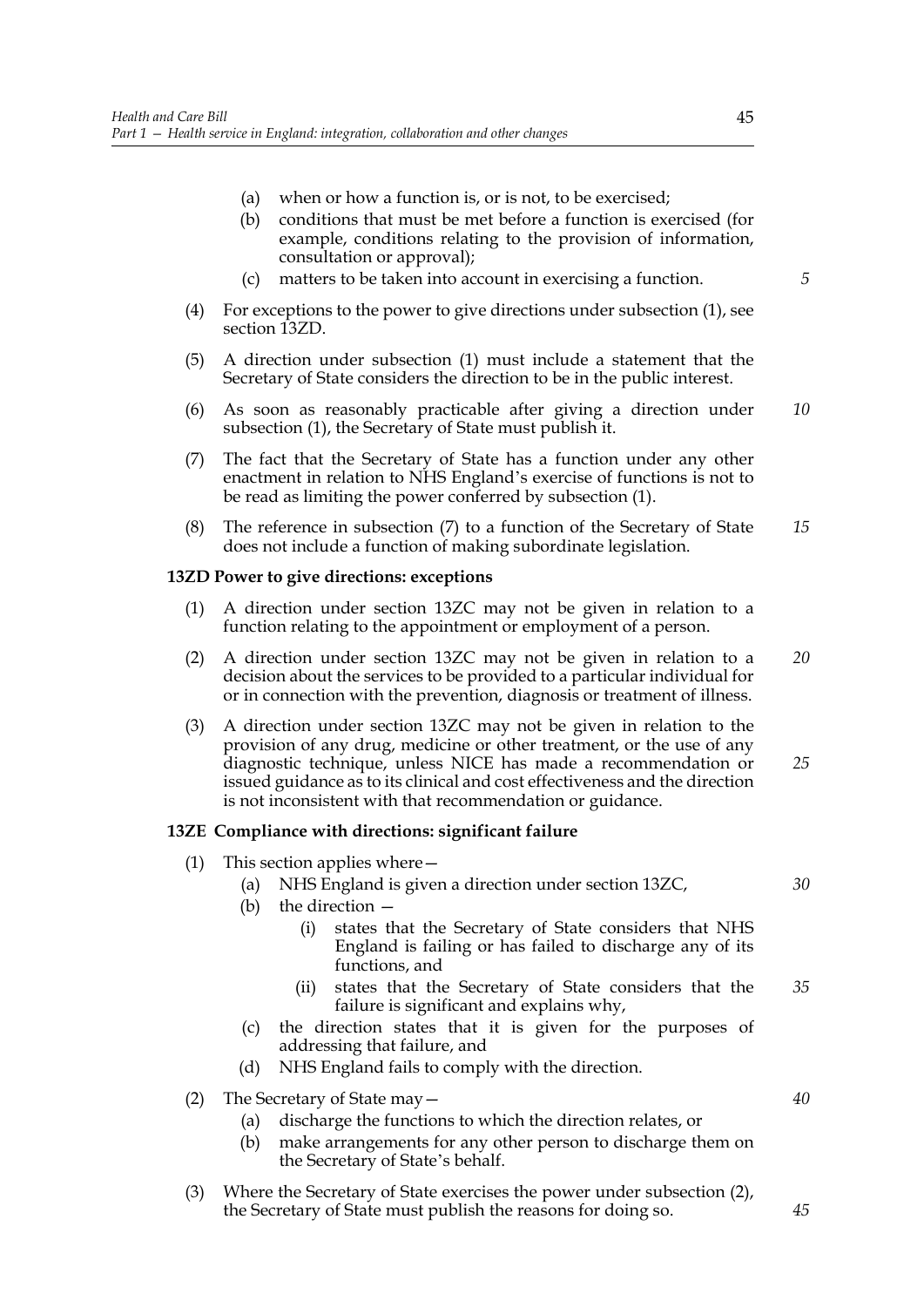- (4) For the purpose of this section—
	- (a) a failure to discharge a function includes a failure to discharge it properly, and
	- (b) a failure to discharge a function properly includes a failure to discharge it consistently with what the Secretary of State considers to be the interests of the health service.

## **13ZF Secretary of State directions to provide information**

(1) The Secretary of State may direct NHS England to provide the Secretary of State with any documents or other information that may be specified in the direction.

*10*

*20*

*25*

*5*

- (2) The directions that may be given include a direction to provide documents or other information that NHS England would need to obtain from others in the exercise of some other power.
- (3) The directions may include provision as to  $-$ 
	- (a) the form or manner in which the documents or information must be provided; *15*
	- (b) the time at which or period within which the documents or information must be provided."
- (3) Omit section 13Z2 (failure to discharge functions) and the italic heading before it.
- (4) In Schedule A1 (constitution of NHS England), omit paragraph 14 and the italic heading before it.

#### **38 Reconfiguration of services: intervention powers**

(1) After section 68 of the National Health Service Act 2006 insert—

# *"Reconfiguration of NHS services*

#### **68A Reconfiguration of NHS services**

Schedule 10A confers intervention powers on the Secretary of State in relation to the reconfiguration of NHS services."

(2) Schedule 6 inserts into the National Health Service Act 2006 a new Schedule 10A to that Act (intervention powers in relation to the reconfiguration of NHS services). *30*

## *NHS trusts*

# **39 NHS trusts in England**

In the Health and Social Care Act 2012, omit section 179 (abolition of NHS trusts in England).

*35*

#### **40 Removal of power to appoint trust funds and trustees**

In Schedule 4 to the National Health Service Act 2006, omit paragraph 10 (power to appoint trustees for an NHS trust) and the italic heading before it.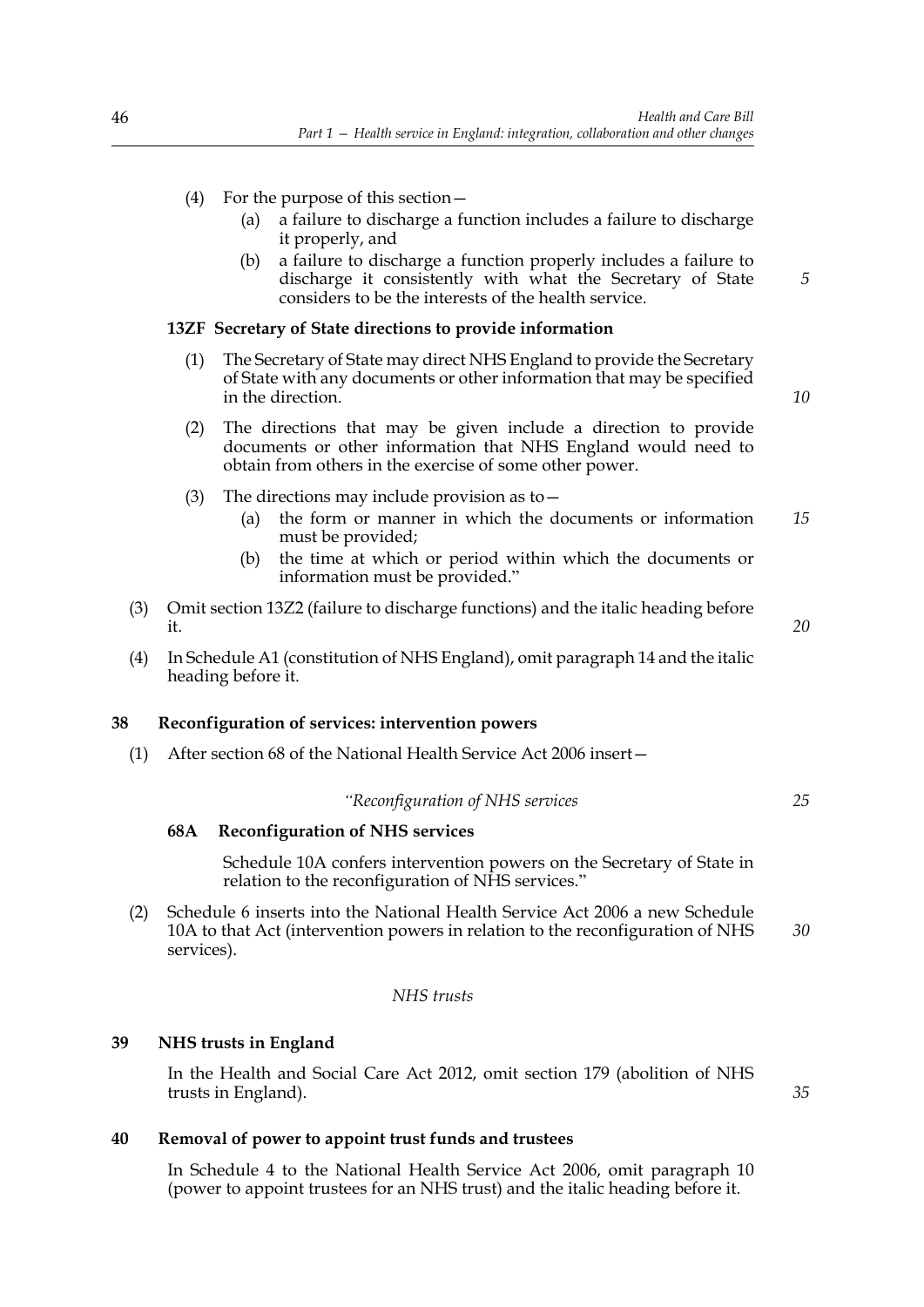## **41 Sections 39 and 40: consequential amendments**

Schedule 7 contains amendments that are consequential on sections 39 and 40.

## **42 Licensing of NHS trusts**

- (1) In the National Health Service (Licence Exemptions, etc) Regulations 2013 (S.I. 2013/2677), omit regulation 4 (which exempts NHS trusts in England from the requirement to hold a licence).
- (2) After section 87 of the Health and Social Care Act 2012 insert—

#### **"87A Application and grant: NHS trusts**

- (1) An NHS trust established under section 25 of the National Health Service Act 2006 is to be treated, on its establishment, as—
	- (a) having made an application for a licence under section 85, and
	- (b) having met the criteria for holding a licence for the time being published under section 86.
- (2) An NHS trust established under section 25 of the National Health Service Act 2006 before the day on which section 42(1) of the Health and Care Act 2021 comes into force is to be treated, for the purposes of subsection (1), as having been established on that day." *15*

## **43 NHS trusts: wider effect of decisions**

After section 26 of the National Health Service Act 2006 insert—

#### **"26A Duty to have regard to wider effect of decisions**

- (1) In making a decision about the exercise of its functions, an NHS trust established under section 25 must have regard to all likely effects of the decision in relation to—
	- (a) the health and well-being of the people of England;
	- (b) the quality of services provided to individuals—
		- (i) by relevant bodies, or
		- (ii) in pursuance of arrangements made by relevant bodies,
		- for or in connection with the prevention, diagnosis or treatment of illness, as part of the health service in England;
	- (c) efficiency and sustainability in relation to the use of resources by relevant bodies for the purposes of the health service in England. *30*
- (2) The reference in subsection (1) to a decision does not include a reference to a decision about the services to be provided to a particular individual for or in connection with the prevention, diagnosis or treatment of illness.
- (3) In discharging the duty under this section, NHS trusts must have regard to guidance published by NHS England under section 13NB.
- (4) In this section "relevant bodies" means—
	- (a) NHS England,
	- (b) integrated care boards,
	- (c) NHS trusts established under section 25, and

*20*

*25*

*5*

- *35*
- *40*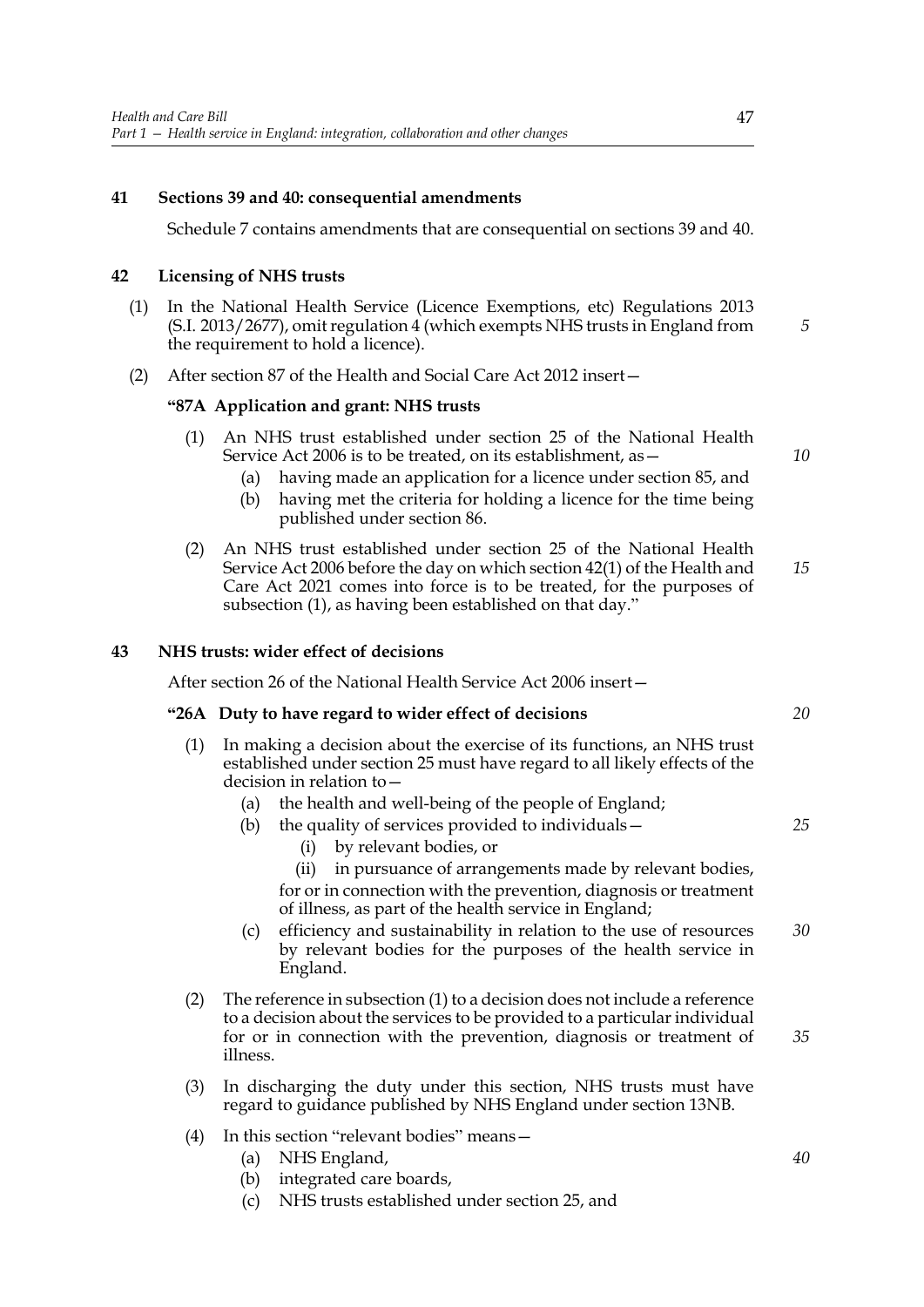(d) NHS foundation trusts."

# **44 Oversight and support of NHS trusts**

- (1) The National Health Service Act 2006 is amended as follows.
- (2) After section 27 insert—

# **"27A Oversight and support of NHS trusts**

NHS England must—

- (a) monitor NHS trusts established under section 25 in the carrying out of their functions, and
- (b) provide such advice, guidance or other support as it considers appropriate to help NHS trusts established under section 25 in the carrying out of their functions." *10*
- (3) In Schedule 4—
	- (a) in paragraph 12 (reports etc), in sub-paragraph (1), for "the Secretary of State", in both places it occurs, substitute "NHS England";
	- (b) in paragraph 13 (provision of information by NHS trusts), in subparagraph  $(1)$  (as created by section 19(4) of this Act) – *15*
		- (i) after "the Secretary of State" insert "or NHS England";
		- (ii) for "he" substitute "the Secretary of State or NHS England".

## **45 Directions to NHS trusts**

(1) The National Health Service Act 2006 is amended as follows.

(2) After section 27A (inserted by section 44 of this Act) insert—

## **"27B NHS England's directions to NHS trusts**

- (1) NHS England may give directions to an NHS trust established under section 25 about its exercise of any functions.
- (2) In so far as a direction under this section conflicts with a direction under section 8 or paragraph 25(3) of Schedule 4, it is of no effect." *25*
- (3) In section 73 (directions and regulations under Parts 1 and 2), in subsection (1), after paragraph (ba) (inserted by section 7 of this Act) insert— "(bb) section 27B,".

## (4) In Schedule 4—

- (a) in paragraph 20 (additional income), in sub-paragraph  $(2)$  -
	- (i) omit the "and" at the end of paragraph (a);
	- (ii) at the end of paragraph (b) insert ", and
		- (c) in circumstances specified in directions under section 27B, with the consent of NHS England."; *35*
- (b) in paragraph 25 (staff), in sub-paragraph (3), at the end insert "and any directions given by NHS England under section 27B".

## **46 Recommendations about restructuring of NHS trusts**

After section 27B of the National Health Service Act 2006 (inserted by section *40*

*30*

*20*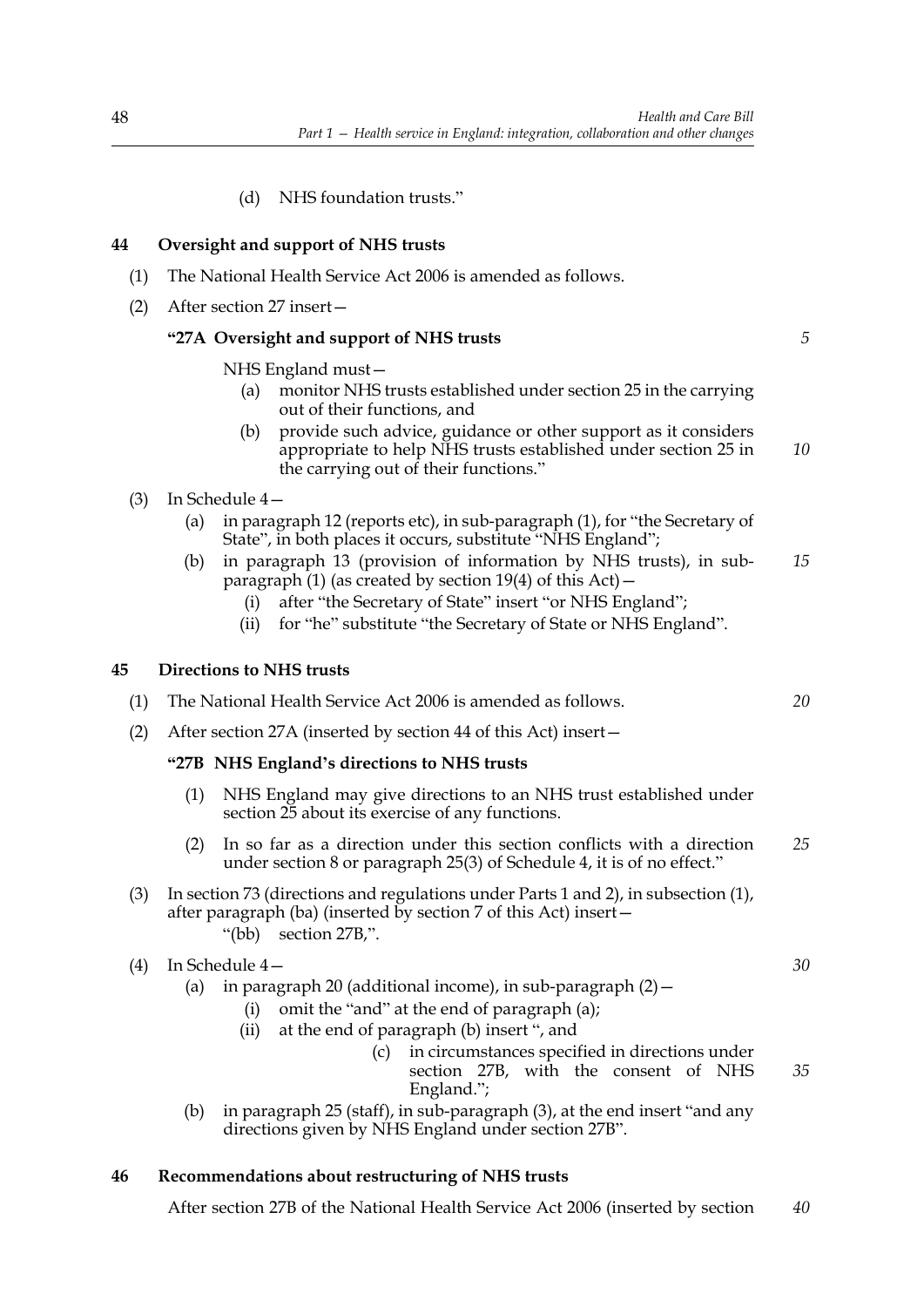45 of this Act) insert—

## **"27C Recommendations about restructuring**

- (1) NHS England may—
	- (a) make recommendations to NHS trusts for or in connection with the making of restructuring applications;
	- (b) take such other steps as it considers appropriate to facilitate restructuring applications involving NHS trusts.

#### (2) In this section "restructuring application", in relation to an NHS trust, means an application by the NHS trust under—

- (a) section 56 (mergers involving NHS foundation trusts);
- (b) section 56A (acquisitions by NHS foundation trusts);
- (c) section 69A (transfer of property etc between NHS bodies);
- (d) paragraph 28 of Schedule 4 (dissolution of NHS trusts)."

## **47 Intervention in NHS trusts**

After section 27C of the National Health Service Act 2006 (inserted by section 46 of this Act) insert— *15*

## **"27D Intervention in NHS trusts: recommendations etc by NHS England**

- (1) If NHS England considers that Secretary of State ought to make an order under section 66(2) or 68(2) in relation to an NHS trust established under section 25, NHS England must—
	- (a) make a recommendation to that effect,
	- (b) set out its reasons for the recommendation, and
	- (c) make any recommendations it considers appropriate as to the contents of the order.
- (2) NHS England must make any inquiries, and provide any other assistance, that the Secretary of State may require in connection with deciding whether to make an order section 66(2) or 68(2) in relation to an NHS trust established under section 25 and, if so, on what terms." *25*

## **48 NHS trusts: conversion to NHS foundation trusts and dissolution**

- (1) The National Health Service Act 2006 is amended as follows.
- (2) In section 33 (application by NHS trusts to become NHS foundation trusts), in subsection (1), omit ", if the application is supported by the Secretary of State".
- (3) In section 35 (authorisation of NHS foundation trusts), in subsection (1), after "if" insert "the Secretary of State approves the authorisation and".
- (4) In section 57 (supplementary provision in connection with mergers and acquisitions with NHS foundation trusts), in subsection (5), after "Secretary of State" insert "or NHS England". *35*
- (5) In Schedule 4—
	- (a) in paragraph 28 (power to dissolve NHS trusts)—
		- (i) in sub-paragraph (1), after "Secretary of State" insert "or NHS England"; *40*

*5*

*10*

*20*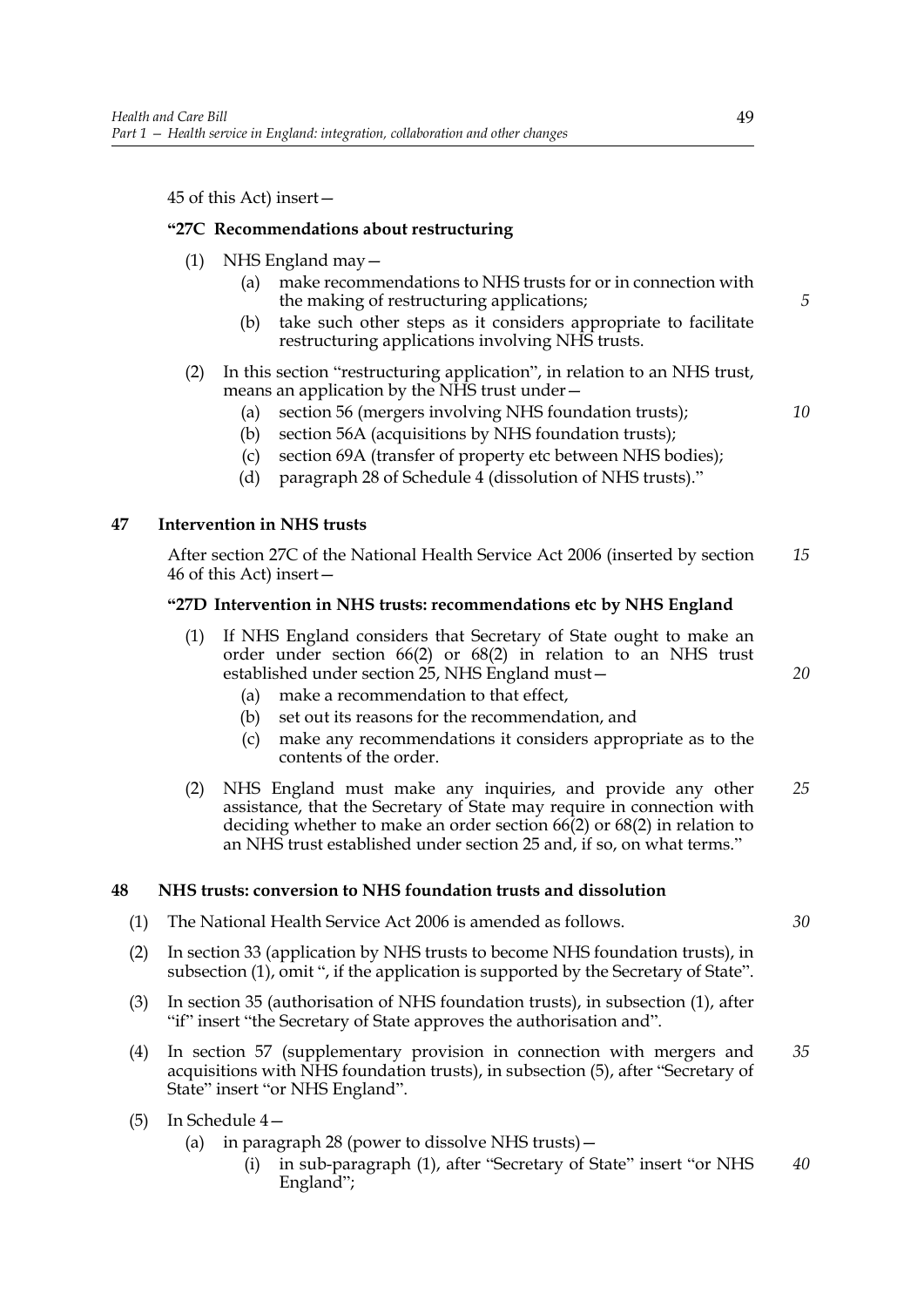- (ii) after sub-paragraph (1) insert—
	- "(1A) An order under this paragraph may be made by NHS England only with the approval of the Secretary of State.";
- (iii) in sub-paragraphs (2)(b) and (3), after "the Secretary of State" insert "or NHS England"; *5*
- (b) in paragraph 29 (transfers), for sub-paragraph (1) substitute—
	- "(1) If an NHS trust is dissolved under paragraph 28, the Secretary of State or NHS England may by order transfer, or provide for the transfer of, the property and liabilities of the NHS trust to the Secretary of State or an NHS body; and such an order may include provisions corresponding to those of paragraph 9.";
- (c) in paragraph 30 (transfers: pensions etc), in sub-paragraph (1), after "he" insert "or NHS England".

## **49 Appointment of chair of NHS trusts**

In paragraph 3(1)(a) of Schedule 4 to the National Health Service Act 2006 (appointment of chair of board of directors of NHS trust), for "the Secretary of State" substitute "NHS England".

## **50 Financial objectives for NHS trusts**

In paragraph 2 of Schedule 5 of the National Health Service Act 2006 (financial obligations of NHS trusts), for sub-paragraphs  $(2)$  and  $(3)$  substitute –

- "(2) NHS England may set financial objectives for NHS trusts.
- (3) An NHS trust must achieve any financial objectives set under subparagraph (2).
- (4) Financial objectives under sub-paragraph (2) may apply to NHS trusts generally, or to a particular NHS trust or NHS trusts of a particular description."

#### *NHS foundation trusts*

#### **51 Licensing of NHS foundation trusts**

In section 88 of the Health and Social Care Act 2012 (application and grant of licenses: NHS foundation trusts), for subsection (1) substitute—

- "(1) This section applies where  $-$ 
	- (a) an NHS trust becomes an NHS foundation trust in pursuance of section 36 of the National Health Service Act 2006 (effect of authorisation of NHS foundation trust), or
	- (b) an NHS foundation trust is established under sections 56 or 56B of that Act (mergers and separations)."

*30*

*35*

*20*

*15*

*10*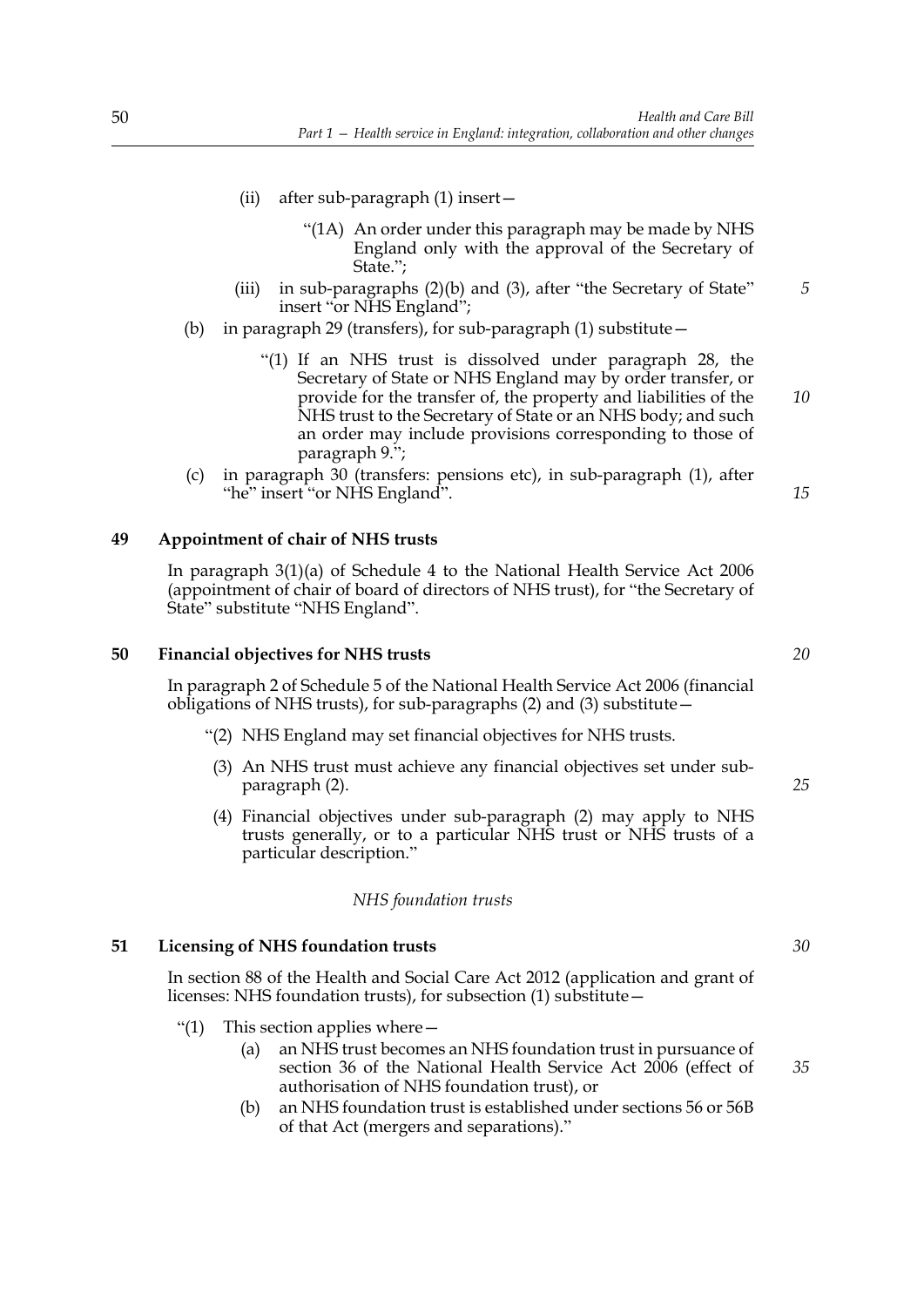# **52 Capital spending limits for NHS foundation trusts**

- (1) The National Health Service Act 2006 is amended as follows.
- (2) After section 42A insert—

## **"42B Limits on capital expenditure**

- (1) NHS England may make an order imposing a limit on the capital expenditure of an NHS foundation trust. *5*
- (2) The order must specify—
	- (a) the trust,
	- (b) the capital expenditure limit, and
	- (c) the period to which the limit relates.
- (3) NHS England must consult the trust before making the order.
- (4) NHS England must publish each order under this section.
- (5) A trust that is the subject of an order under this section must not exceed the capital expenditure limit imposed by the order during the period to which it relates.
- (6) In this section "capital expenditure", in relation to an NHS foundation trust, means expenditure of the trust which falls to be capitalised in its annual accounts.

#### **42C Guidance in relation to orders under section 42B**

- (1) NHS England must publish guidance about the exercise of its power to make orders under section 42B, including guidance about -*20*
	- (a) the circumstances in which it is likely to make an order, and
	- (b) the method it will use to determine the capital expenditure limit.
- (2) NHS England must consult the Secretary of State before it publishes guidance, or revised guidance, under this section. *25*
- (3) NHS England must have regard to the guidance in exercising its power to make orders under section 42B."
- (3) In section 64 (orders and regulations under Chapter 5), in subsection (1), after "regulations" insert ", other than the power to make an order under section 42B,". *30*

# **53 Accounts, reports and forward plans**

- (1) In the National Health Service Act 2006—
	- (a) in section 43, omit subsections (3B) and (3C) (requirements relating to content etc of forward plan for NHS foundation trusts);
	- (b) in paragraph 27 of Schedule 7, omit sub-paragraphs (2) and (3) (which require the forward plan to be prepared by the directors etc).
- (2) In the Health and Social Care Act 2012—
	- (a) omit section 155 (accounts: transfer of functions relating to accounts from the regulator to the Secretary of State);
	- (b) in section 156 omit—

*10*

*15*

*40*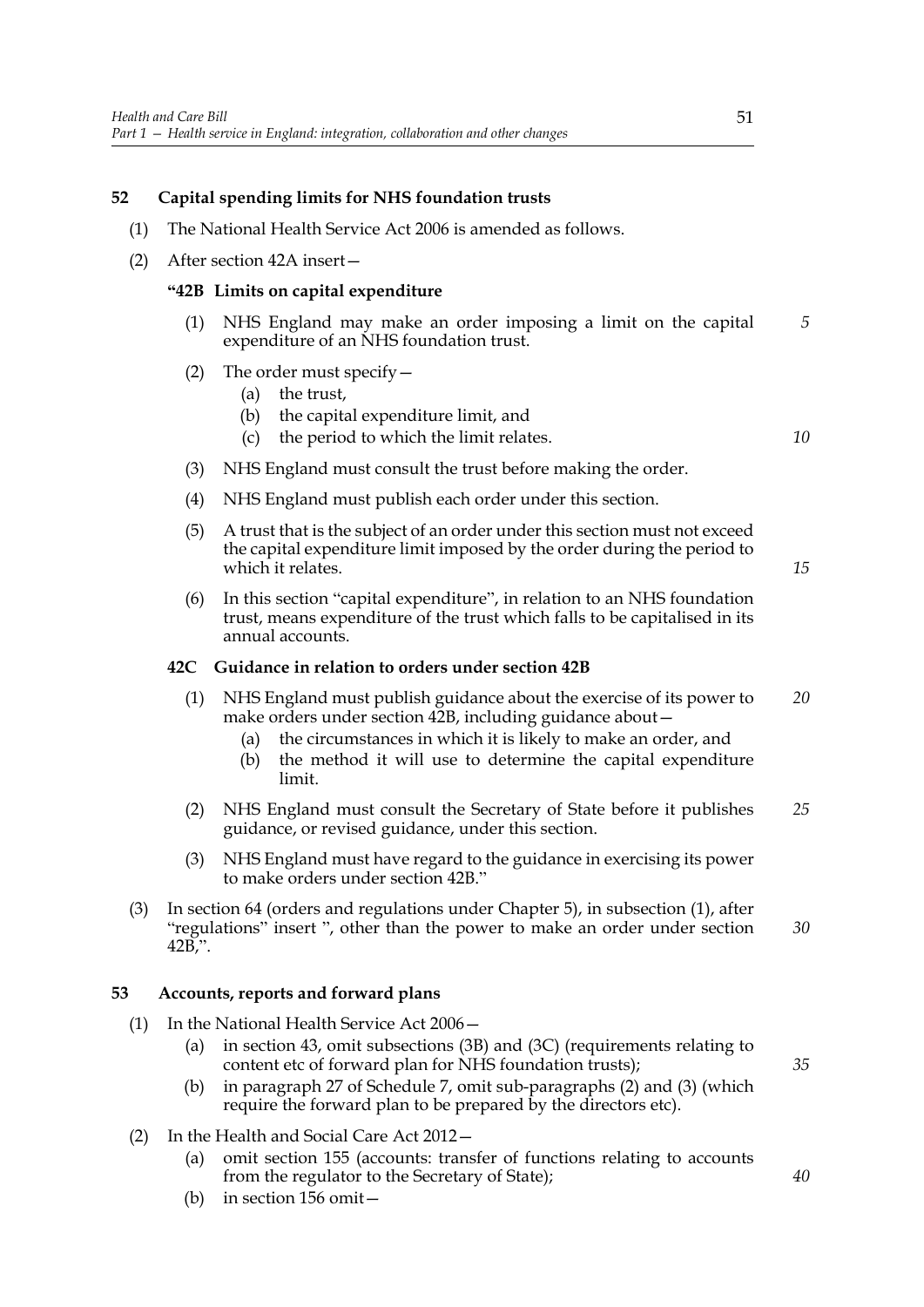|     | (i)<br>subsection (3) (power to provide for content of annual reports<br>to be prescribed by regulations rather than determined by the<br>regulator);<br>subsection (4) (duty to give forward plan to Secretary of State,<br>(ii)<br>rather than to the regulator).                                                                                    | 5  |  |  |  |
|-----|--------------------------------------------------------------------------------------------------------------------------------------------------------------------------------------------------------------------------------------------------------------------------------------------------------------------------------------------------------|----|--|--|--|
| 54  | NHS foundation trusts: joint exercise of functions                                                                                                                                                                                                                                                                                                     |    |  |  |  |
|     | After section 47 of the National Health Service Act 2006 insert -                                                                                                                                                                                                                                                                                      |    |  |  |  |
|     | "47A Joint exercise of functions                                                                                                                                                                                                                                                                                                                       |    |  |  |  |
|     | An NHS foundation trust may enter into arrangements for the carrying<br>out, on such terms as the NHS foundation trust considers appropriate,<br>of any of its functions jointly with any other person."                                                                                                                                               | 10 |  |  |  |
| 55  | NHS foundation trusts: mergers, acquisitions and separations                                                                                                                                                                                                                                                                                           |    |  |  |  |
| (1) | The National Health Service Act 2006 is amended as follows.                                                                                                                                                                                                                                                                                            |    |  |  |  |
| (2) | In section 56 (mergers) –<br>in subsection (2), omit paragraph (a);<br>(a)<br>for subsection $(4)$ substitute $-$<br>(b)                                                                                                                                                                                                                               | 15 |  |  |  |
|     | (4)<br>NHS England must grant the application if -<br>it is satisfied that such steps as are necessary to prepare<br>(a)<br>for the dissolution of the trusts and the establishment of<br>the new trust have been taken, and<br>the Secretary of State approves the grant of the<br>(b)<br>application,<br>and must otherwise refuse the application." | 20 |  |  |  |
| (3) | In section 56A (acquisitions) –<br>in subsection (3), omit paragraph (a) and the "and" at the end;<br>(a)<br>for subsection $(4)$ substitute -<br>(b)                                                                                                                                                                                                  | 25 |  |  |  |
|     | (4)<br>NHS England must grant the application if -<br>it is satisfied that such steps as are necessary to prepare<br>(a)<br>for the acquisition have been taken, and<br>the Secretary of State approves the grant of the<br>(b)<br>application,<br>and must otherwise refuse the application."                                                         | 30 |  |  |  |
| (4) | In section 56B (separations), for subsection $(4)$ substitute $-$                                                                                                                                                                                                                                                                                      |    |  |  |  |
|     | NHS England must grant the application if -<br>"(4)<br>it is satisfied that such steps as are necessary to prepare for the<br>(a)<br>dissolution of the trust and the establishment of each of the<br>proposed new trusts have been taken, and                                                                                                         | 35 |  |  |  |
|     | the Correctory of Ctate expresses the quent of the explication<br>(1)                                                                                                                                                                                                                                                                                  |    |  |  |  |

(b) the Secretary of State approves the grant of the application, and must otherwise refuse the application."

*40*

# **56 Transfers on dissolution of NHS foundation trusts**

In section 57A of the National Health Service Act 2006 (dissolution)—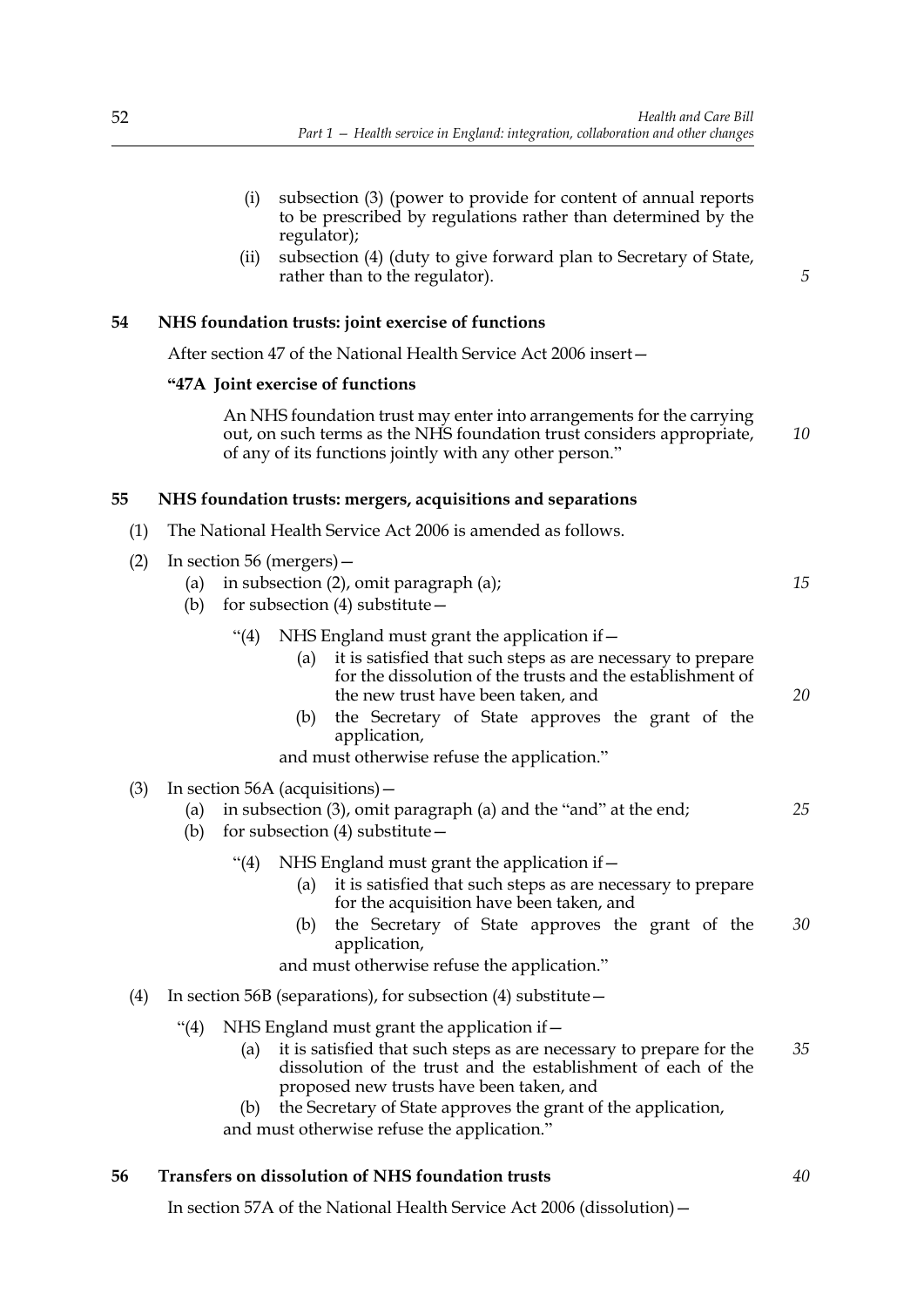- (a) in subsection (3), omit paragraph (a) and the "and" at the end;
- (b) in subsection (4), for paragraph (b) substitute  $-$ 
	- "(b) transferring, or providing for the transfer of, the property and liabilities (including criminal liabilities) to another NHS foundation trust, an NHS trust established under section 25 or the Secretary of State.";
- (c) after subsection (4) insert—
	- "(5) The order must include provision for the transfer of any employees of the NHS foundation trust that is dissolved."

## **57 NHS foundation trusts: wider effect of decisions**

*10*

*15*

*35*

*5*

In the National Health Service Act 2006, after section 63 insert—

## **"63A Duty to have regard to wider effect of decisions**

- (1) In making a decision about the exercise of its functions, an NHS foundation trust must have regard to all likely effects of the decision in relation to—
	- (a) the health and well-being of the people of England;
	- (b) the quality of services provided to individuals—
		- (i) by relevant bodies, or
		- (ii) in pursuance of arrangements made by relevant bodies, for or in connection with the prevention, diagnosis or treatment of illness, as part of the health service in England; *20*
	- (c) efficiency and sustainability in relation to the use of resources by relevant bodies for the purposes of the health service in England.
- (2) The reference in subsection (1) to a decision does not include a reference to a decision about the services to be provided to a particular individual for or in connection with the prevention, diagnosis or treatment of illness. *25*
- (3) In discharging the duty under this section, NHS foundation trusts must have regard to guidance published by NHS England under section 13NB. *30*
- (4) In this section "relevant bodies" means—
	- (a) NHS England,
	- (b) integrated care boards,
	- (c) NHS trusts established under section 25, and
	- (d) NHS foundation trusts."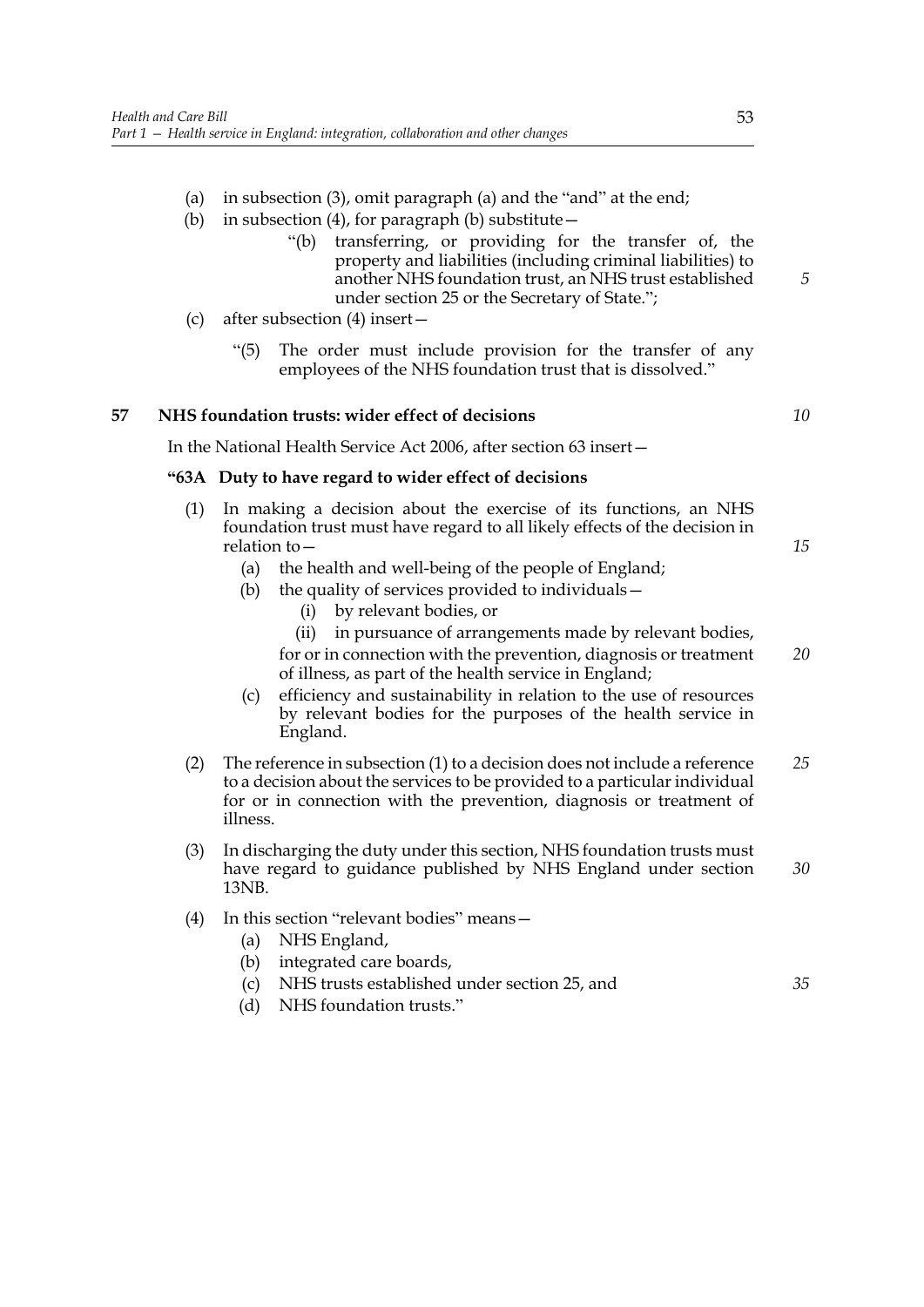## *NHS trusts and NHS foundation trusts*

## **58 Transfer schemes between trusts**

After section 69 of the National Health Service Act 2006 insert—

#### *"Transfer schemes*

## **69A Transfer schemes: NHS trusts and NHS foundation trusts** (1) NHS England may make one or more schemes for the transfer of property, rights and liabilities from a relevant NHS body to another relevant NHS body on an application made to it under this section. (2) The application must— (a) be made jointly by the relevant NHS bodies, and (b) state the property, rights or liabilities to be transferred. (3) NHS England may grant an application under this section only if it is satisfied that such steps as are necessary to prepare for the transfer have been taken. (4) The things that may be transferred under a transfer scheme include— (a) property, rights and liabilities that could not otherwise be transferred; (b) property acquired, and rights and liabilities arising, after the making of the scheme; (c) criminal liabilities. (5) A transfer scheme may— (a) create rights, or impose liabilities, in relation to property or rights transferred; (b) make provision about the continuing effect of things done by the transferor in respect of anything transferred; (c) make provision about the continuation of things (including legal proceedings) in the process of being done by, on behalf of or in relation to the transferor in respect of anything transferred; (d) make provision for references to the transferor in an instrument or other document in respect of anything transferred to be treated as references to the transferee; (e) make provision for the shared ownership or use of property; (f) make provision which is the same as or similar to the TUPE regulations; (g) make other consequential, supplementary, incidental or transitional provision. (6) A transfer scheme may provide— (a) for modifications by agreement; (b) for modifications to have effect from the date when the original scheme came into effect. (7) In this section— *5 10 15 20 25 30 35 40*

(a) references to rights and liabilities include rights and liabilities relating to a contract of employment;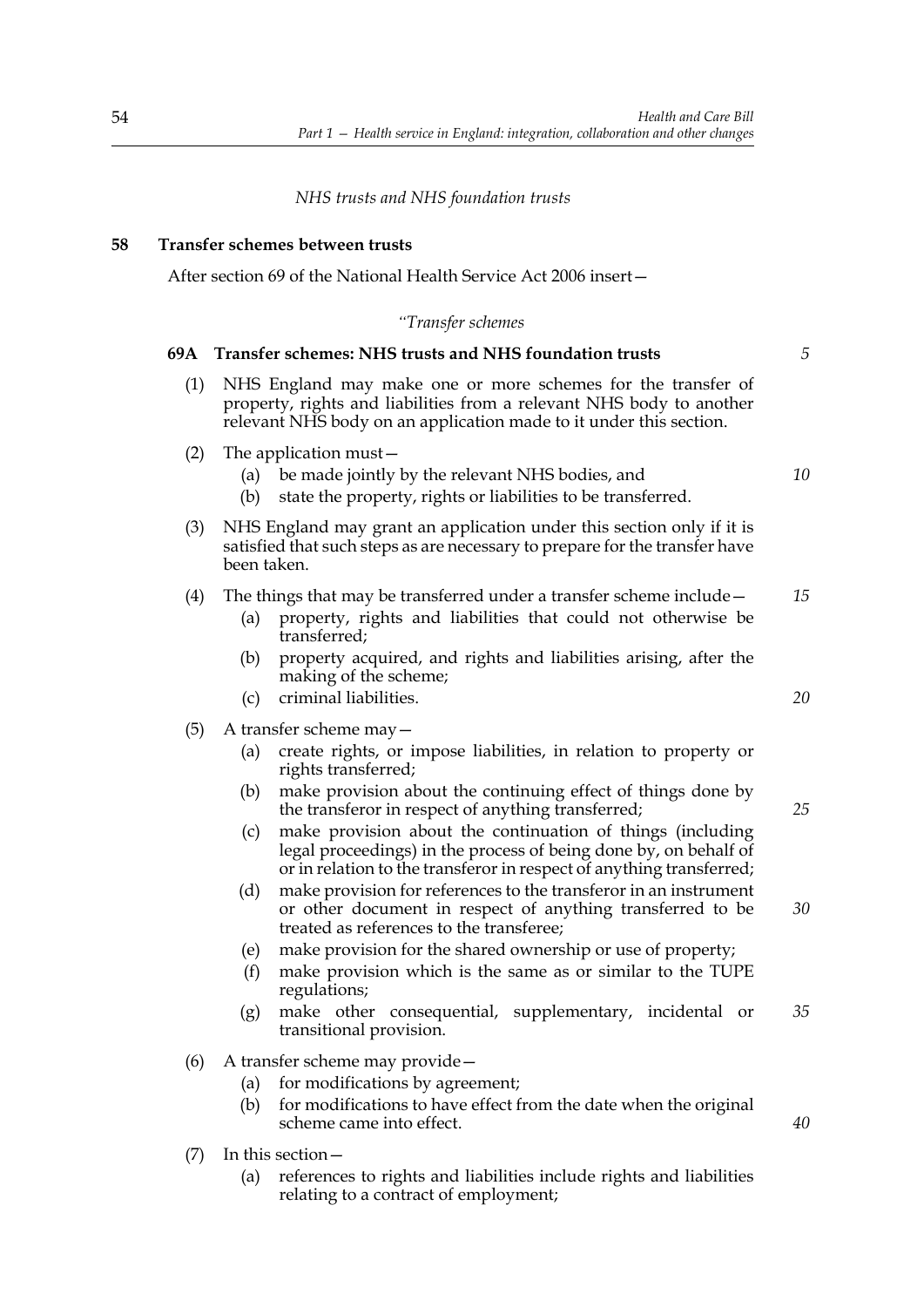(b) references to the transfer of property include the grant of a lease.

# (8) In this section—

"relevant NHS body" means—

- (a) an NHS trust established under section 25;
- (b) an NHS foundation trust;
- "the TUPE regulations" means the Transfer of Undertakings (Protection of Employment) Regulations 2006 (S.I. 2006/246)."

# **59 Trust special administrators**

Schedule 8 contains amendments to Chapter 5A of the National Health Service Act 2006 (which transfer functions to NHS England in relation to trust special administrators). *10*

*Joint working and delegation of functions*

## **60 Joint working and delegation arrangements**

| (1) | The National Health Service Act 2006 is amended as follows. |                                                                                                                                                                                                                                                                                                                                             |          |  |  |
|-----|-------------------------------------------------------------|---------------------------------------------------------------------------------------------------------------------------------------------------------------------------------------------------------------------------------------------------------------------------------------------------------------------------------------------|----------|--|--|
| (2) |                                                             | After section 65Z4 (inserted by section 8 of this Act) insert-                                                                                                                                                                                                                                                                              |          |  |  |
|     | "Joint working arrangements and delegation                  |                                                                                                                                                                                                                                                                                                                                             |          |  |  |
|     |                                                             | 65Z5 Joint working and delegation arrangements                                                                                                                                                                                                                                                                                              |          |  |  |
|     | (1)                                                         | A relevant body may arrange for any functions exercisable by it to be<br>exercised by or jointly with any one or more of the following –<br>a relevant body;<br>(a)<br>a local authority (within the meaning of section 2B);<br>(b)<br>a combined authority.<br>(c)                                                                         | 20       |  |  |
|     | (2)                                                         | In this section "relevant body" means -<br>NHS England,<br>(a)<br>an integrated care board,<br>(b)<br>an NHS trust established under section 25,<br>(c)<br>an NHS foundation trust, or<br>(d)<br>(e)<br>such other body as may be prescribed.                                                                                               | 25       |  |  |
|     | (3)                                                         | Regulations may -<br>provide that the power in subsection (1) does not apply, or<br>(a)<br>applies only to a prescribed extent, in relation to prescribed<br>functions;<br>impose conditions on the exercise of the power.<br>(b)                                                                                                           | 30       |  |  |
|     | (4)                                                         | Arrangements under this section may be made on such terms as may<br>be agreed between the parties, including -<br>(a)<br>terms as to payment;<br>terms prohibiting or restricting a body from making delegation<br>(b)<br>arrangements in relation to a function that is exercisable by it by<br>virtue of arrangements under this section. | 35<br>40 |  |  |
|     |                                                             |                                                                                                                                                                                                                                                                                                                                             |          |  |  |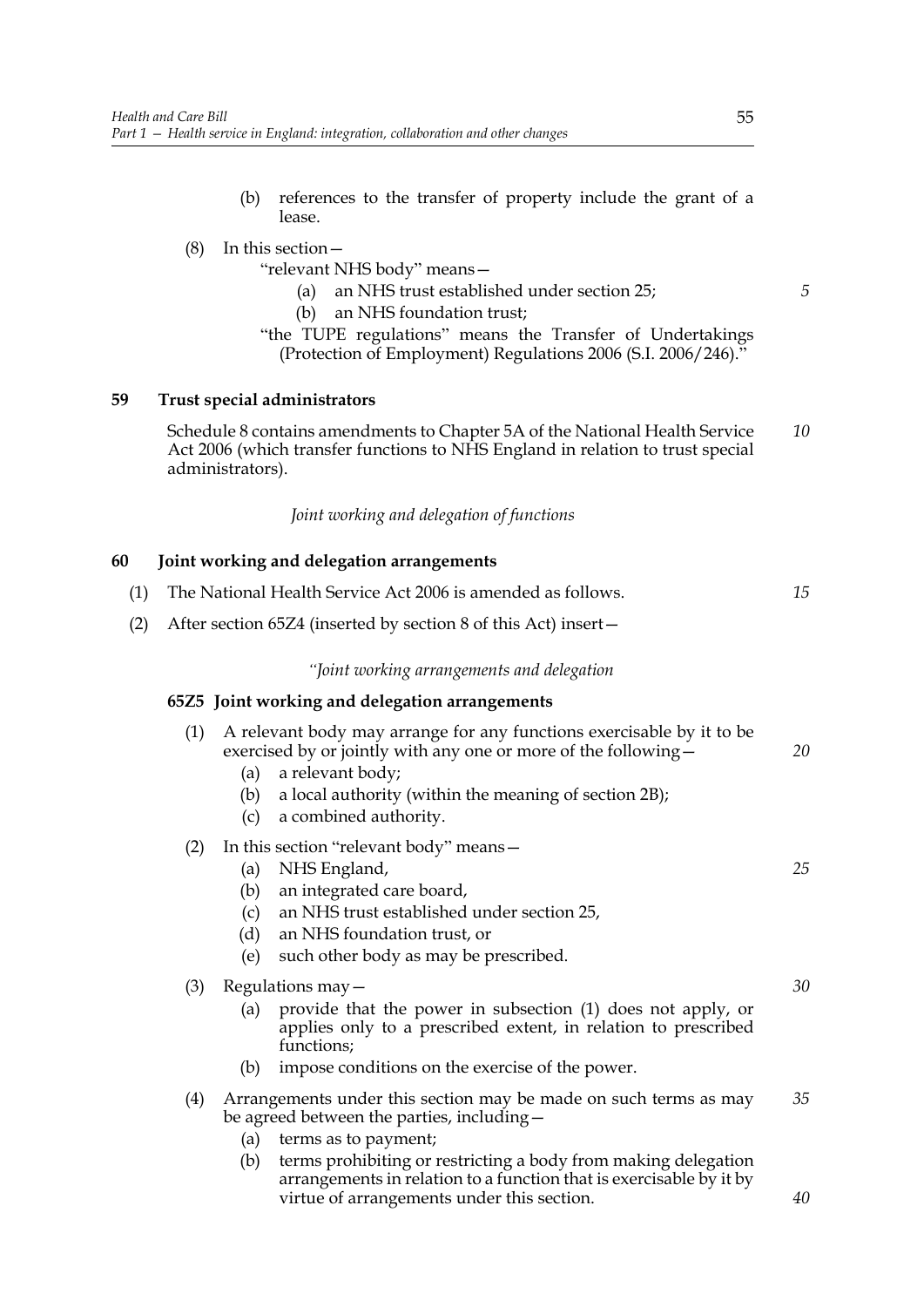- (5) In subsection (4)(b) "delegation arrangements" means arrangements made by a body for the exercise of a function by someone else.
- (6) Any rights acquired, or liabilities (including liabilities in tort) incurred, in respect of the exercise by a body of any function by virtue of this section are enforceable by or against that body (and no other person).

#### **65Z6 Joint committees and pooled funds**

- (1) This section applies where a function is exercisable jointly (by virtue of section 65Z5 or otherwise) by a relevant body and any one or more of the following—
	- (a) a relevant body;
	- (b) a local authority (within the meaning of section 2B);
	- (c) a combined authority.
- (2) The bodies by whom the function is exercisable jointly may  $-$ 
	- (a) arrange for the function to be exercised by a joint committee of theirs;
	- (b) arrange for one or more of the bodies, or a joint committee of the bodies, to establish and maintain a pooled fund.
- (3) A pooled fund is a fund  $-$ 
	- (a) which is made up of payments received in accordance with the arrangements from relevant bodies that are party to the arrangements, and *20*
	- (b) out of which payments may be made in accordance with the arrangements towards expenditure incurred in the exercise of functions in relation to which the arrangements are made.
- (4) Arrangements under this section may be made on such terms as may be agreed between the parties, including terms as to payment. *25*
- (5) In this section "relevant body" has the meaning given by section 65Z5(2).

#### **65Z7 Joint working and delegation: guidance by NHS England**

- (1) NHS England may publish guidance for relevant bodies about the exercise of their powers under sections 65Z5 and 65Z6. *30*
- (2) A relevant body must have regard to any guidance published under this section.
- (3) In this section "relevant body" has the meaning given by section 65Z5(2)."
- (3) In section 75(7B)—
	- (a) at the end of paragraph (a) insert "or";
	- (b) for paragraphs (b) and (c) substitute  $-$ 
		- "(b) section 65Z5 (joint working and delegation arrangements)."
- (4) In consequence of subsection (2), omit sections 13Z to 13ZB and the italic heading before those sections.

*10*

*5*

*15*

*35*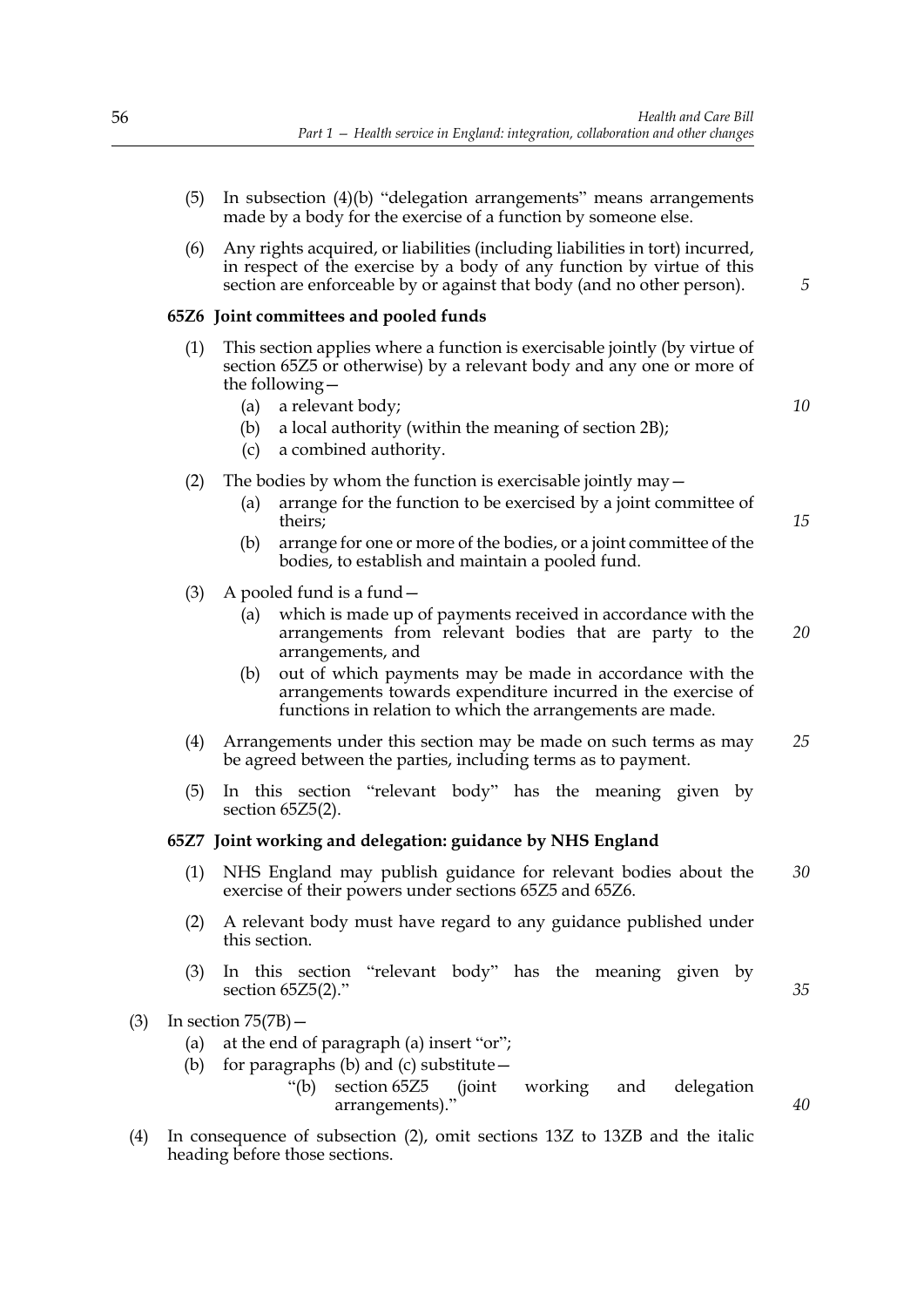## **61 References to functions: treatment of delegation arrangements etc**

(1) After section 275 of the National Health Service Act 2006 insert—

## **"275A References to functions: delegation etc**

- (1) A reference in this Act to the functions of a person includes functions of others that are exercisable by the person by virtue of any provision of any enactment (unless the context otherwise requires). *5*
- (2) Regulations may create exceptions to subsection (1)."
- (2) Schedule 9 contains—
	- (a) amendments that are consequential on this section and other provisions of this Part, and
	- (b) other related amendments.

## *Collaborative working*

## **62 Repeal of duties to promote autonomy**

- (1) In the National Health Service Act 2006 omit— (a) section 1D (Secretary of State's duty to promote of autonomy); *15*
	- (b) section 13F (NHS Commissioning Board's duty to promote autonomy).
- (2) In consequence of subsection (1), in the Health and Social Care Act 2012, omit section 5.

## **63 Guidance about joint appointments**

After section 13U of the National Health Service Act 2006 insert— *20*

#### *"Joint appointments*

## **13UA Guidance about joint appointments**

- (1) NHS England may publish guidance for a relevant NHS body about the making of a joint appointment to which this section applies.
- (2) A joint appointment to which this section applies is an appointment of a person to a position in— *25*
	- (a) one or more relevant NHS commissioner and one or more relevant NHS provider,
	- (b) one or more relevant NHS body and one or more local authority, or
	- (c) one or more relevant NHS body and one or more combined authority.
- (3) A relevant NHS body must have regard to guidance published under this section.
- (4) NHS England must consult such persons as NHS England considers appropriate— *35*
	- (a) before it first publishes guidance under this section, and
	- (b) before it publishes any revised guidance containing changes that are, in the opinion of NHS England, significant.

*10*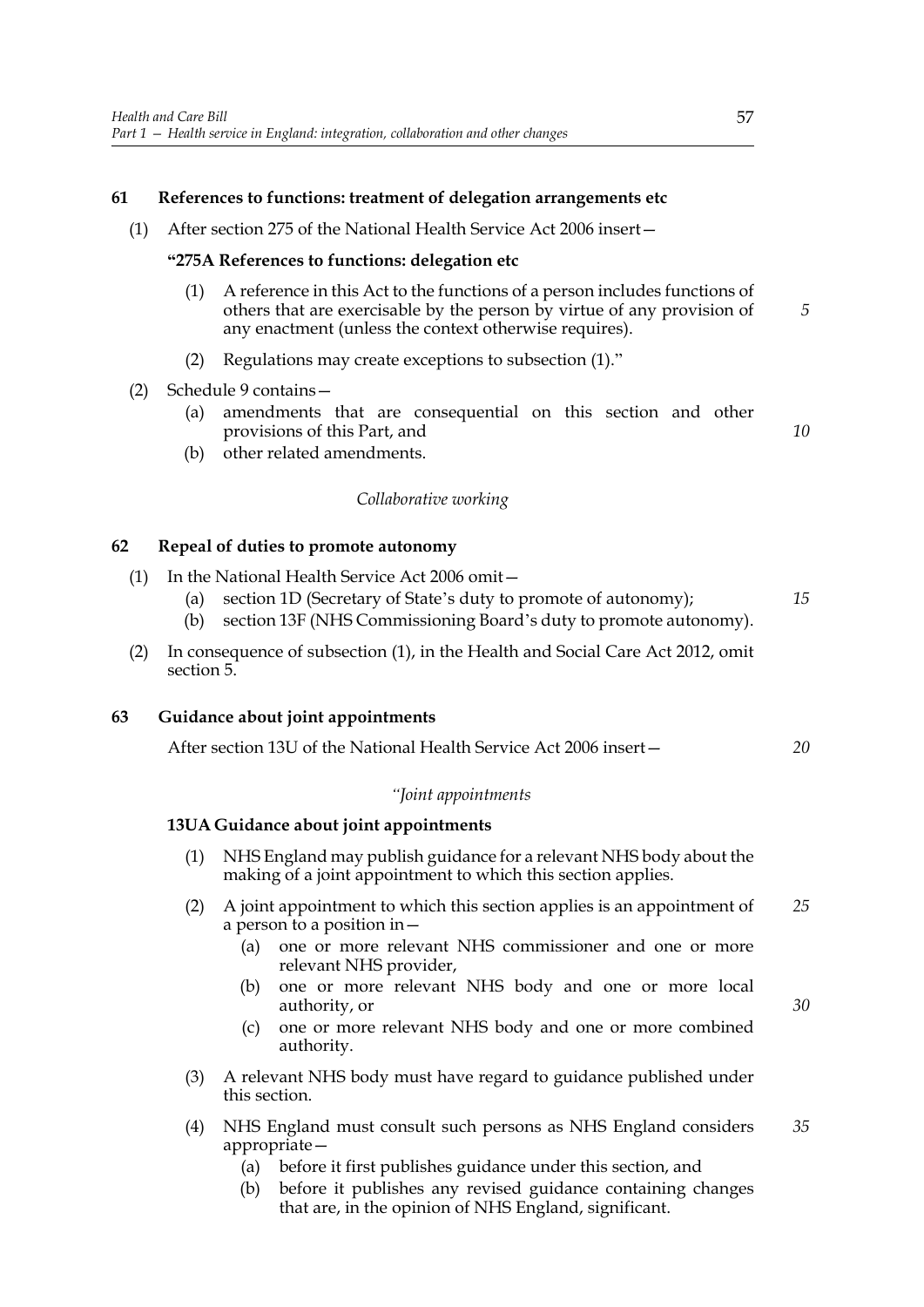|     | (5)         | In this section -<br>"local authority" has the same meaning as in section 2B;<br>"relevant NHS body" means-<br>a relevant NHS commissioner;<br>(a)<br>a relevant NHS provider;<br>(b)<br>"relevant NHS commissioner" means-<br>NHS England;<br>(a)<br>an integrated care board;<br>(b) | 5  |
|-----|-------------|----------------------------------------------------------------------------------------------------------------------------------------------------------------------------------------------------------------------------------------------------------------------------------------|----|
|     |             | "relevant NHS provider" means-<br>an NHS trust established under section 25;<br>(a)<br>an NHS foundation trust."<br>(b)                                                                                                                                                                | 10 |
| 64  |             | Co-operation by NHS bodies etc                                                                                                                                                                                                                                                         |    |
| (1) |             | The National Health Service Act 2006 is amended in accordance with<br>subsections $(2)$ and $(3)$ .                                                                                                                                                                                    |    |
| (2) | (a)         | In section 72 (co-operation between NHS bodies) –<br>after subsection $(1)$ insert –                                                                                                                                                                                                   | 15 |
|     | " $(1A)$    | The Secretary of State may publish guidance on the discharge of<br>the duty under subsection (1) in relation to England.                                                                                                                                                               |    |
|     | (1B)<br>(b) | An NHS body other than a Welsh NHS body must have regard<br>to any guidance published under subsection (1A).";<br>after subsection $(4)$ insert –                                                                                                                                      | 20 |
|     | " $(5)$     | In this section "Welsh NHS body" means -<br>an NHS trust established under the National Health<br>(a)<br>Service (Wales) Act 2006,<br>a Special Health Authority established under that Act,<br>(b)<br>or<br>a Local Health Board."<br>(c)                                             | 25 |
| (3) | (a)<br>(b)  | In section 82 (co-operation between NHS bodies and local authorities) –<br>the existing words become subsection (1);<br>after that subsection insert-                                                                                                                                  | 30 |
|     | " $(2)$     | The Secretary of State may publish guidance on the discharge of<br>the duty under this section in relation to England.                                                                                                                                                                 |    |
|     |             | The following must have regard to any guidance published<br>(3)<br>under subsection $(2)$ –<br>an NHS body other than a Welsh NHS body;<br>(a)<br>a local authority in England.<br>(b)                                                                                                 | 35 |
|     |             | In this section "Welsh NHS body" means -<br>(4)<br>an NHS trust established under the National Health<br>(a)<br>Service (Wales) Act 2006,<br>a Special Health Authority established under that Act,<br>(b)<br>or                                                                       | 40 |

(c) a Local Health Board."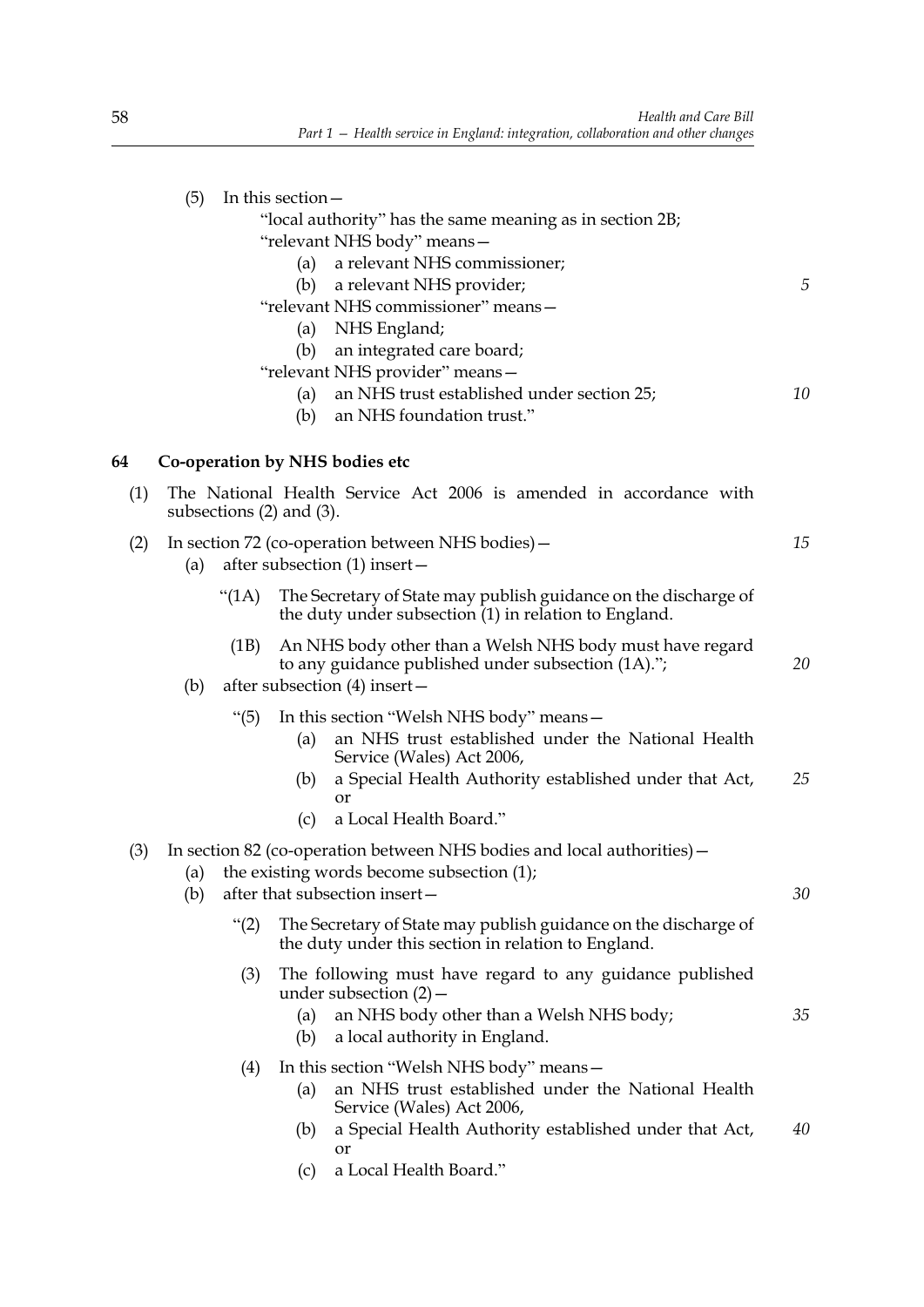- (4) In the Health and Social Care Act 2012, in section 96 (limits on functions to set or modify licence conditions)—
	- (a) in subsection (2), for paragraph (g) substitute  $-$ 
		- "(g) for the purpose of enabling, promoting or securing cooperation between providers of health care services for the purposes of the NHS, or between such providers and—
			- (i) NHS bodies, within the meaning of section 72 of the National Health Service Act 2006, or
			- (ii) local authorities in England (and for this purpose "local authority" has the meaning given by section 275(1) of the National Health Service Act 2006);"; *10*
	- (b) in subsection (3), in the words before paragraph (a), for " $(f)$  and  $(g)$ " substitute "and (f)".

# **65 Wider effect of decisions: licensing of health care providers**

In section 96 of the Health and Social Care Act 2012 (limits on functions to set or modify licence conditions)—

- (a) in subsection  $(2)$ , after paragraph  $(d)$  insert
	- "(da) for the purpose of ensuring that decisions relating to the provision of health care services for the purposes of the NHS are made with regard to all their likely effects in relation to the matters referred to in subsection (2A);"; *20*
- (b) after subsection (2) insert—

#### "(2A) The matters referred to in subsection  $(2)(da)$  are  $-$ *25*

- (a) the health and well-being of the people of England;
- (b) the quality of services provided to individuals—
	- (i) by relevant bodies, or
	- (ii) in pursuance of arrangements made by relevant bodies,

for or in connection with the prevention, diagnosis or treatment of illness, as part of the health service in England;

(c) efficiency and sustainability in relation to the use of resources by relevant bodies for the purposes of the health service in England. *35*

# (2B) In subsection (2A) "relevant bodies" means—

- (a) NHS England,
- (b) integrated care boards,
- (c) NHS trusts established under section 25, and
- (d) NHS foundation trusts."

#### *NHS payment scheme*

#### **66 The NHS payment scheme**

Schedule 10—

(a) replaces the national tariff with the NHS payment scheme, and

*5*

*15*

*30*

*40*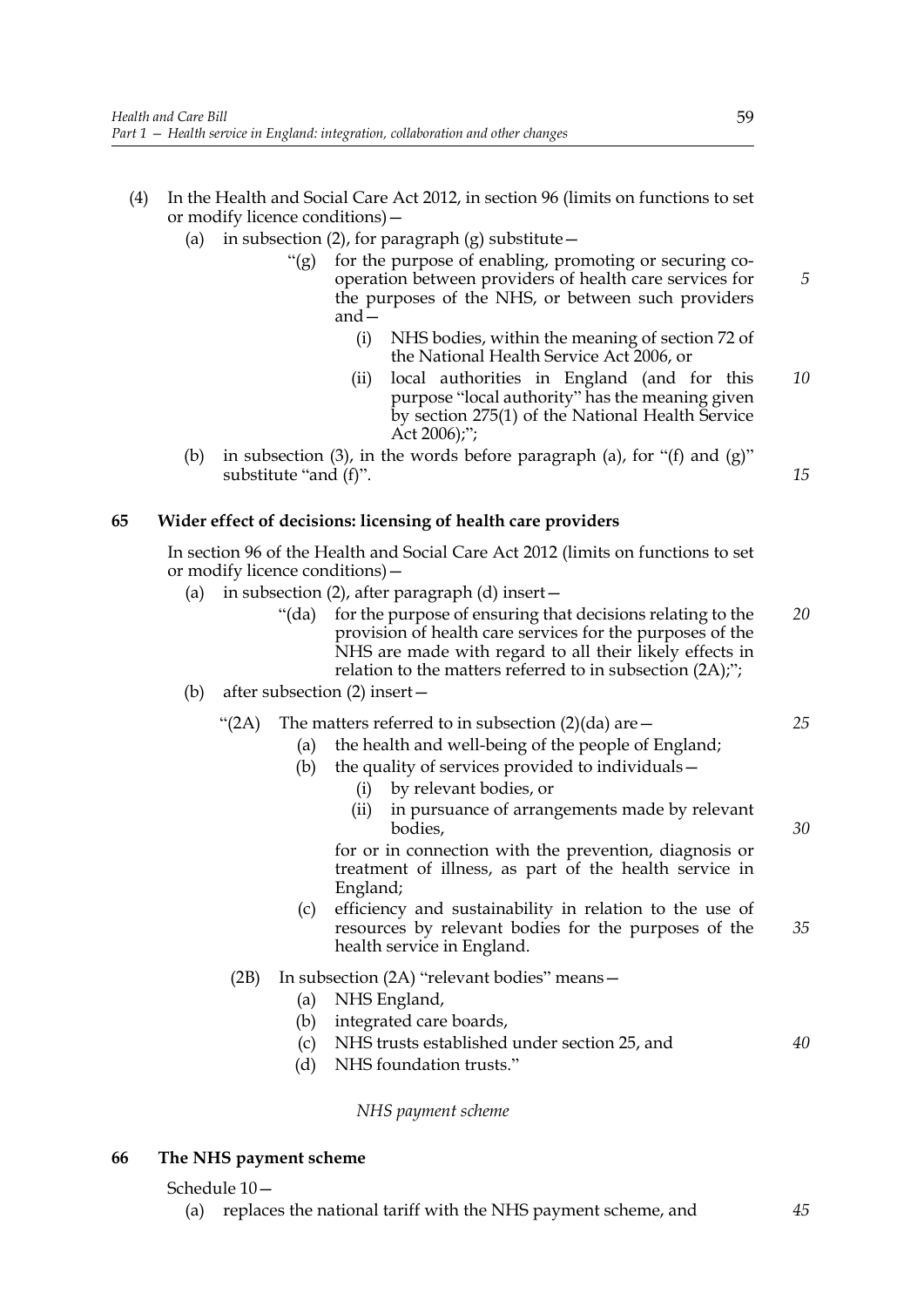# (b) makes provision relating to the NHS payment scheme.

# *Patient choice and provider selection*

# **67 Regulations as to patient choice**

- (1) The National Health Service Act 2006 is amended as follows.
- (2) In section 6E (standing rules)—
	- (a) in subsection  $(1)$  -
		- (i) for "may" substitute "must";
		- (ii) for "or" substitute "and";
	- (b) after subsection (1) insert—
		- "(1A) The regulations must make provision as to the arrangements that NHS England and integrated care boards must make, in exercising their commissioning functions, for enabling persons to whom specified treatments or other specified services are to be provided to make choices with respect to specified aspects of them. *10 15*
			- (1B) The regulations may make other provision for the purpose of securing that, in exercising their commissioning functions, NHS England and integrated care boards protect and promote the rights of persons to make choices in relation to treatments or other services, where those rights—
				- (a) arise by virtue of regulations under subsection (1A), or
				- (b) are described in the NHS Constitution.";
	- (c) omit subsection  $(2)(c)$ .
- (3) After section 6E insert—

## **"6F Enforcement of section 6E regulations relating to patient choice**

- (1) NHS England may investigate whether an integrated care board has failed or is likely to fail to comply with a requirement imposed by regulations under section  $6E(1A)$  or  $(1B)$  (a "patient choice requirement").
- (2) NHS England may direct an integrated care board—
	- (a) to put in place measures for the purpose of preventing failures to comply with patient choice requirements or mitigating the effect of such failures, or
	- (b) where an investigation under subsection (1) has been carried out, to remedy a failure to comply with patient choice requirements.
- (3) Where an investigation under subsection (1) is being or has been carried out, NHS England may accept from the integrated care board an undertaking that it will take any action falling within subsection (2)(a) or (b) that is specified in the undertaking, within a period that is so specified.
- (4) Where NHS England accepts an undertaking under subsection (3), NHS England may not—

*20*

*5*

*30*

*25*

*35*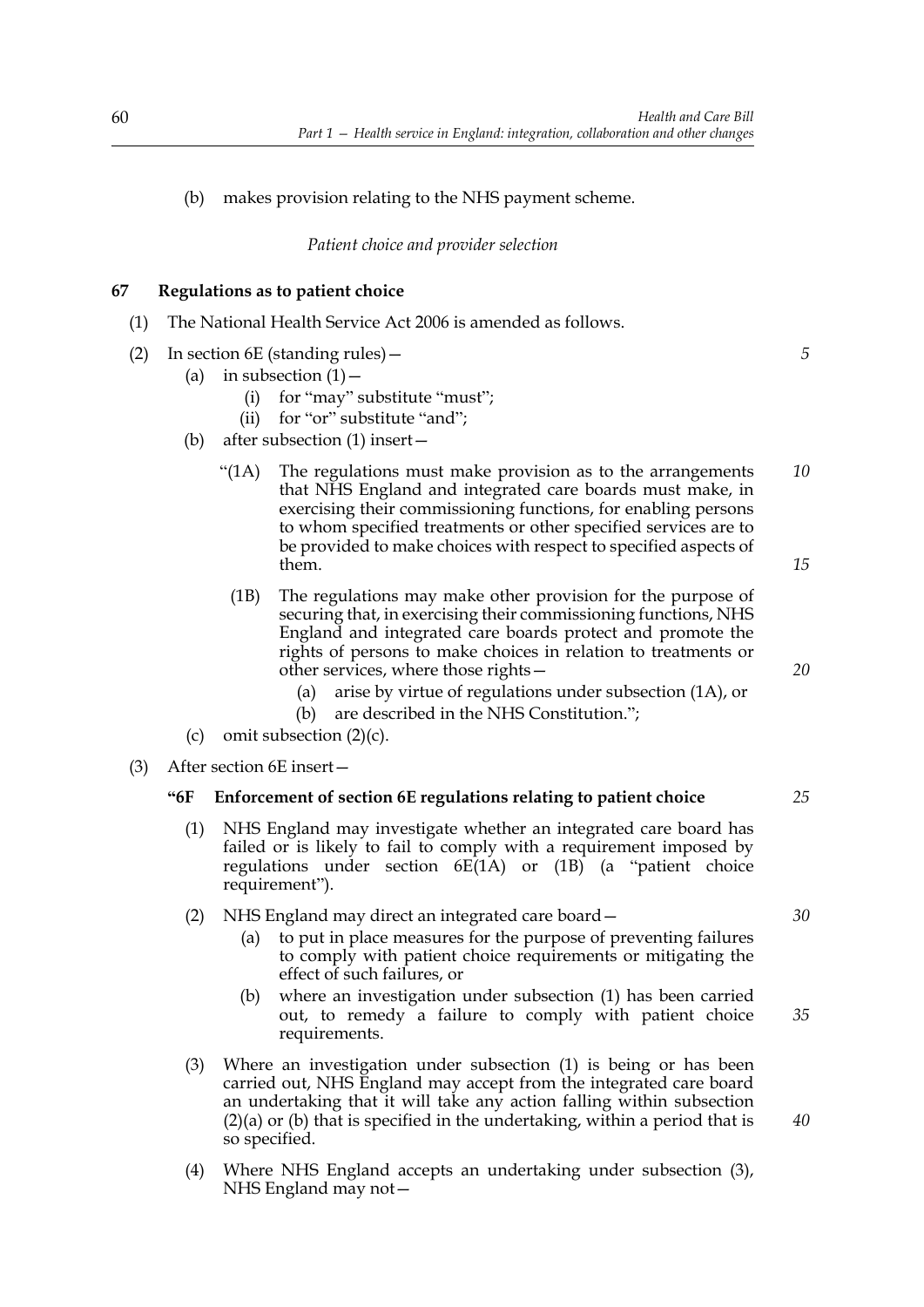(a) continue to carry out any ongoing investigation under subsection (1) so far as relating to matters to which the undertaking relates, or

(b) give a direction under subsection (2) in relation to those matters, unless the integrated care board fails to comply with the undertaking.

- (5) If an integrated care board from which NHS England has accepted an undertaking under subsection (3) complies partially with the undertaking, NHS England must take the partial compliance into account in deciding whether to do something mentioned in subsection  $(4)(a)$  or  $(b)$ .
- (6) Schedule 1ZA makes further provision about undertakings.

#### **6G Guidance relating to patient choice**

- (1) NHS England must publish guidance about how it intends to exercise powers conferred on it by section 6F and Schedule 1ZA.
- (2) Before publishing guidance under this section, NHS England must obtain the approval of the Secretary of State." *15*
- (4) In section 13U (annual report), in subsection  $(2)(c)$ , for the words from "sections" to the end substitute "or by virtue of—
	- (i) section  $6E(1A)$  and  $(1B)$ ;
	- (ii) section 13E;
	- (iii) section 13G;
	- (iv) section 13I;
	- (v) section 13Q."
- (5) Schedule 11 inserts into the National Health Service Act 2006 a new Schedule 1ZA (undertakings by integrated care boards).

#### **68 Procurement regulations**

After section 12ZA of the National Health Service Act 2006 insert—

## *"Procurement*

## **12ZB Procurement regulations**

- (1) Regulations may make provision in relation to the procurement by relevant authorities of— *30*
	- (a) health care services for the purposes of the health service in England, and
	- (b) other goods or services that are procured together with those health care services.
- (2) The regulations may, in particular, make provision in relation to  $-$ 
	- (a) general objectives of procurement;
	- (b) procurement processes.
- (3) The regulations may, in particular, make provision for the purposes  $of$ 
	- (a) ensuring transparency or fairness in relation to procurement,
	- (b) ensuring that compliance can be verified, or

*40*

*20*

*5*

*10*

*25*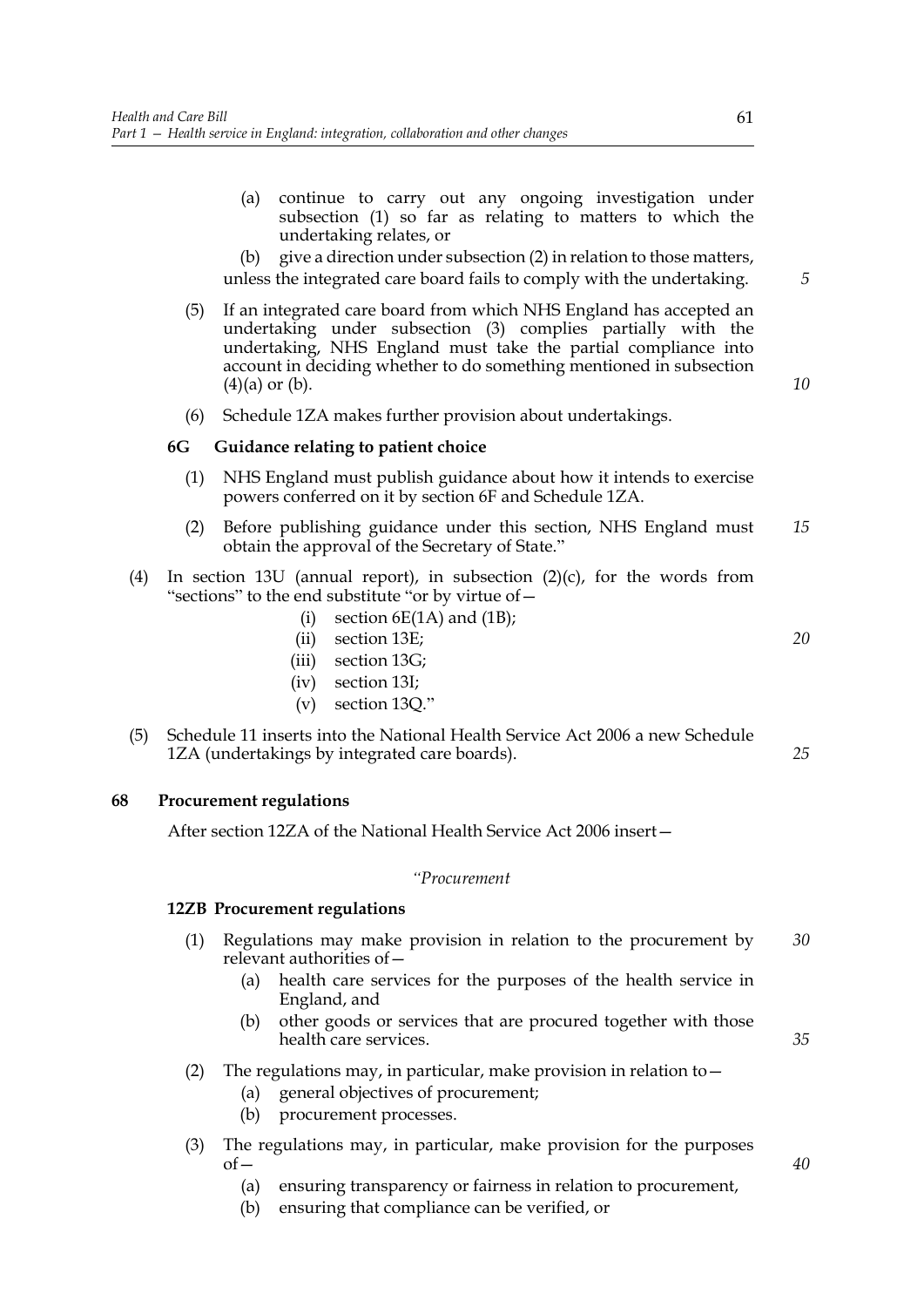- (c) managing conflicts of interest.
- (4) NHS England may publish guidance about compliance with requirements imposed by the regulations.
- (5) A relevant authority must have regard to guidance published under this section.
- (6) Before publishing guidance under this section, NHS England must obtain the approval of the Secretary of State.
- (7) In this section—
	- "health care service" has the same meaning as in Part 3 of the Health and Social Care Act 2012 (see section 150 of that Act); "relevant authority" means—
		- (a) a combined authority;
		- (b) an integrated care board;
		- (c) a local authority in England;
		- (d) NHS England;
		- (e) an NHS foundation trust;
		- (f) an NHS trust established under section 25."

#### **69 Procurement and patient choice: consequential amendments etc**

- (1) In the National Health Service Act 2006, in section 12E (Secretary of State's duty as respects variation in provision of health services), for subsection (2) substitute— *20*
	- "(2) The functions mentioned in this subsection are the functions of the Secretary of State under—
		- (a) section 6E;
		- (b) section 12ZB;
		- (c) section 13A."
- (2) Omit sections 75 to 78 of, and Schedule 9 to, the Health and Social Care Act 2012 (regulations etc relating to procurement, patient choice and competition).
- (3) In section 40 of the Small Business, Enterprise and Employment Act 2015 (investigation of procurement functions), in subsection (7), omit paragraph (b) and the "or" before it. *30*
- (4) The National Health Service (Procurement, Patient Choice and Competition) (No. 2) Regulations 2013 (S.I. 2013/500) are revoked.

#### *Competition*

## **70 Duty to provide assistance to the CMA**

(1) After section 13SA of the National Health Service Act 2006 (inserted by section 27(2) of this Act) insert—

#### **"13SB Provision of regulatory information or assistance to the CMA**

(1) NHS England must give the Competition and Markets Authority ("the  $CMA$ ") —

*25*

*5*

*10*

*15*

*35*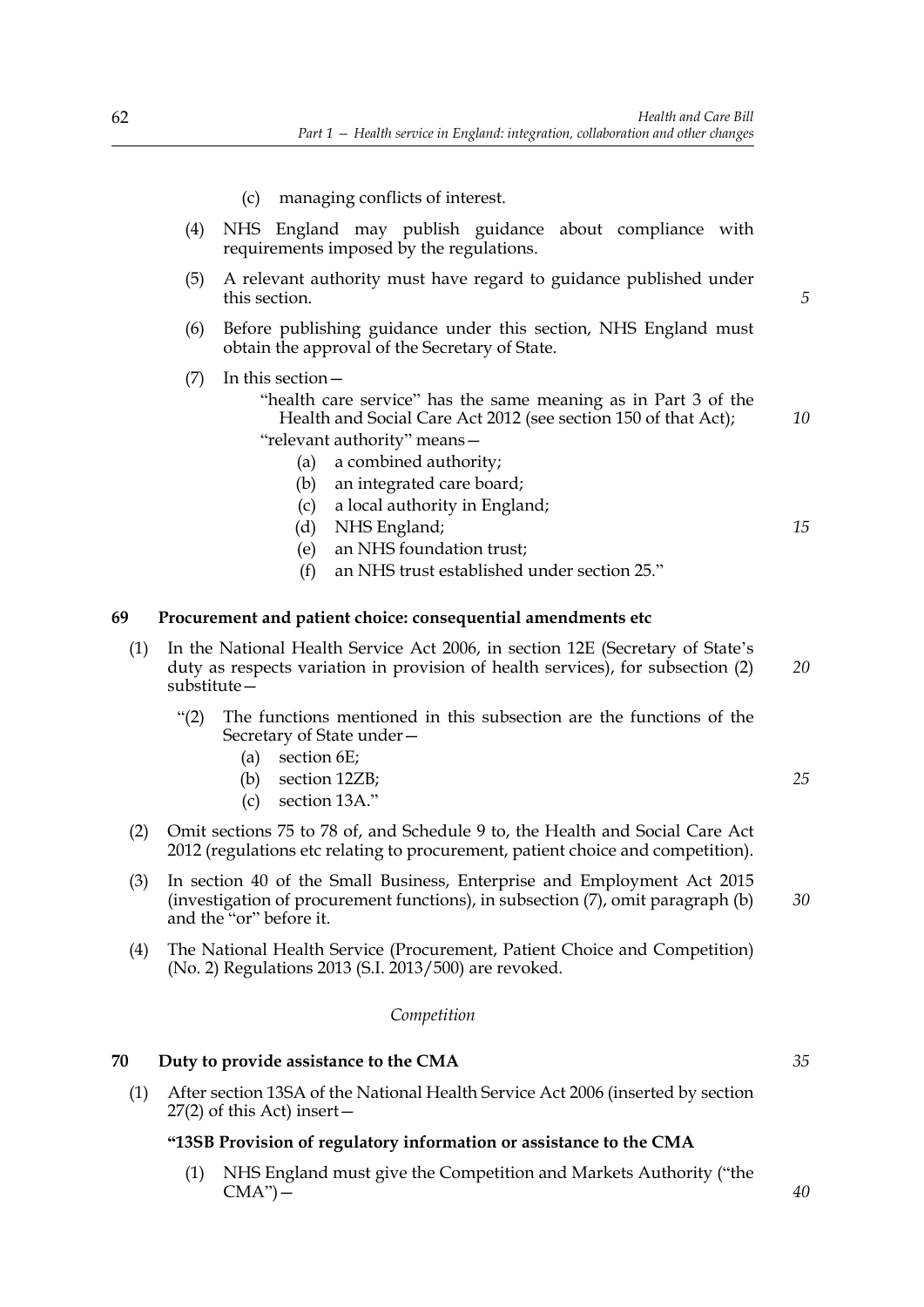- (a) any regulatory information that the CMA may require to enable the CMA to exercise its relevant functions,
- (b) any other regulatory information it considers would assist the CMA in exercising its relevant functions, and
- (c) any other assistance the CMA may require to assist the CMA in exercising its relevant functions.
- (2) In this section—
	- "regulatory information" means information held by NHS England in connection with—
		- (a) its regulatory functions falling within section 13SA(2)(a) or (b), or *10*
		- (b) its functions under—
			- (i) sections 6F and Schedule 1ZA (patient choice: enforcement);
			- (ii) sections 27A and 27C (NHS trusts: oversight and support and recommendations about restructuring); *15*
	- "relevant functions", in relation to the CMA, means its functions under the Competition Act 1998 and the Enterprise Act 2002 so far as those functions are exercisable on behalf of the CMA by the CMA Board or a CMA group (within the meaning of Schedule 4 to the Enterprise and Regulatory Reform Act 2013)." *20*
- (2) In the Health and Social Care Act 2012, omit section 80 (co-operation between monitor and CMA).

## **71 Mergers of providers: removal of CMA powers**

(1) After section 72 of the National Health Service Act 2006 insert—

*"NHS trusts and foundation trusts: exemption from merger legislation*

#### **72A Exemption from Part 3 of the Enterprise Act 2002**

- (1) For the purposes of Part 3 of the Enterprise Act 2002 (mergers), a relevant merger situation is not to be treated as having been created where two or more relevant NHS enterprises cease to be distinct enterprises. *30*
- (2) But subsection (1) does not apply to a case where two or more relevant NHS enterprises and one or more enterprises that are not relevant NHS enterprises cease to be distinct enterprises.
- (3) In this section "relevant NHS enterprise" means the activities, or part of the activities, of—
	- (a) an NHS trust established under section 25;
	- (b) an NHS foundation trust."
- (2) Omit section 79 of the Health and Social Care Act 2012 (competition: mergers involving NHS foundation trusts). *40*

*5*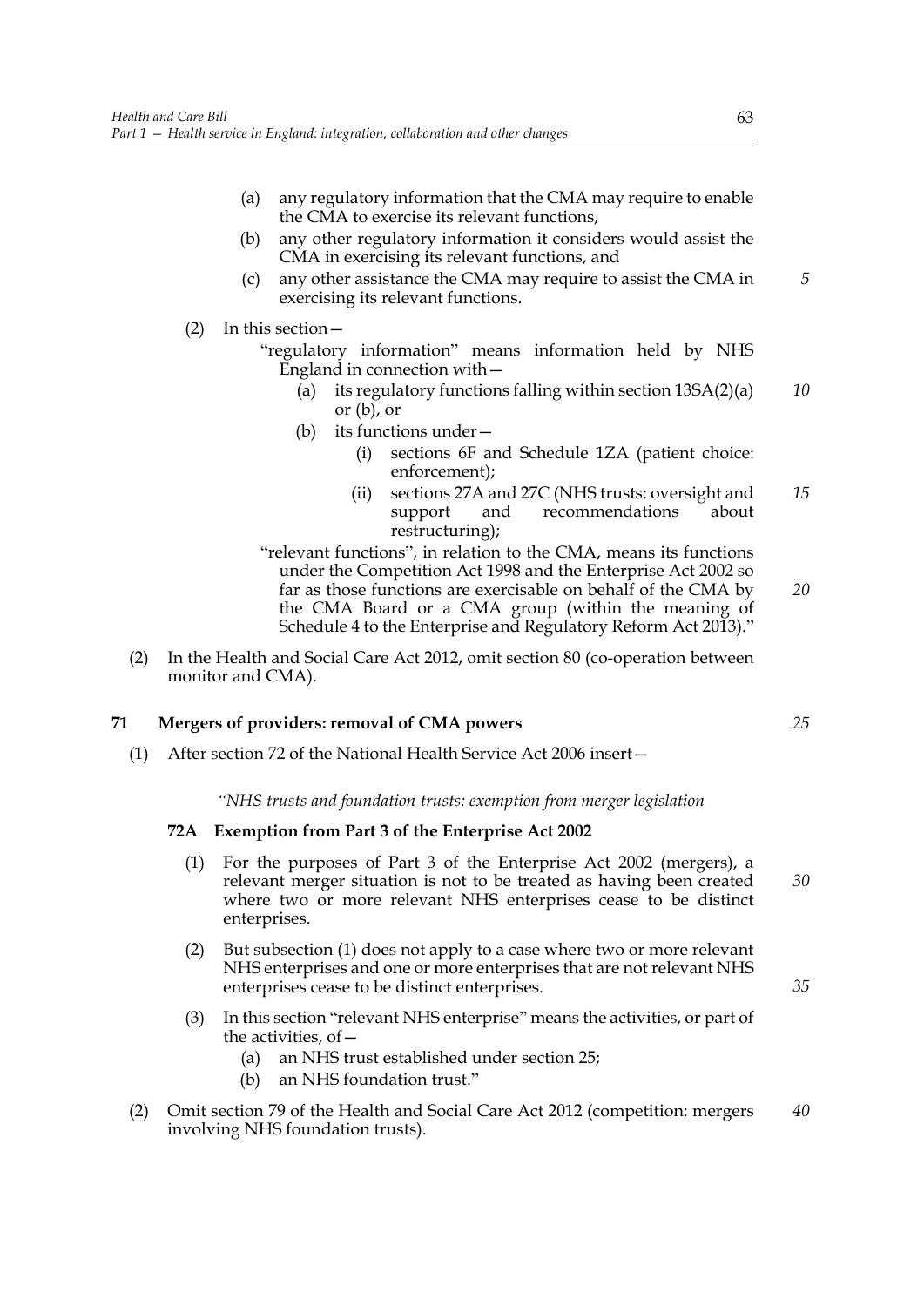| 72  | Removal of functions relating to competition etc                                                                                                                                                                                                                                |    |  |  |
|-----|---------------------------------------------------------------------------------------------------------------------------------------------------------------------------------------------------------------------------------------------------------------------------------|----|--|--|
| (1) | Omit sections 72 and 73 of the Health and Social Care Act 2012 (Monitor and<br>CMA: concurrent functions).                                                                                                                                                                      |    |  |  |
| (2) | Schedule 12 contains consequential amendments.                                                                                                                                                                                                                                  |    |  |  |
| 73  | Removal of CMA's involvement in licensing etc                                                                                                                                                                                                                                   |    |  |  |
| (1) | The Health and Social Care Act 2012 is amended as follows.                                                                                                                                                                                                                      |    |  |  |
| (2) | In section 95 (licensing: special conditions), in subsection $(1)$ –<br>in paragraph (a), omit "with the consent of the applicant,";<br>(a)<br>in paragraph (b), omit "with the consent of the licence holder,".<br>(b)                                                         |    |  |  |
| (3) | In section 100 (modification of standard conditions) –<br>omit subsections $(6)$ to $(9)$ ;<br>(a)<br>in subsection (11) omit "and section 101".<br>(b)                                                                                                                         | 10 |  |  |
| (4) | Omit section 101 (modification references to the CMA).                                                                                                                                                                                                                          |    |  |  |
| (5) | In section 103 (standard condition as to transparency of certain criteria), in<br>subsection $(3)$ –                                                                                                                                                                            | 15 |  |  |
|     | in paragraph (a), for "the powers conferred on Monitor by sections 100,<br>(a)<br>101(7) and paragraph 7(2) of Schedule 10" substitute "the power<br>conferred on NHS England by section 100";                                                                                  |    |  |  |
|     | omit paragraph (b) but not the "and" at the end.<br>(b)                                                                                                                                                                                                                         |    |  |  |
| (6) | 20<br>In section 141 (levy on providers: consultation), in subsection (8), omit "and<br>section 142".                                                                                                                                                                           |    |  |  |
| (7) | Omit section 142 (levy on providers: responses to consultation).                                                                                                                                                                                                                |    |  |  |
| (8) | In section 304 (regulations, orders and directions), in subsection (5), omit<br>paragraphs (d) and (j).                                                                                                                                                                         |    |  |  |
| (9) | Omit Schedule 10 (references by Monitor to the CMA).                                                                                                                                                                                                                            | 25 |  |  |
|     | Miscellaneous                                                                                                                                                                                                                                                                   |    |  |  |
| 74  | Special Health Authorities: removal of 3 year limit                                                                                                                                                                                                                             |    |  |  |
| (1) | In the National Health Service Act 2006-<br>omit section 28A (three year limit for special health authorities);<br>(a)<br>in section 272(6), omit paragraph (zc).<br>(b)                                                                                                        | 30 |  |  |
| (2) | In the NHS Counter Fraud (Establishment, Constitution, and Staff and Other<br>Transfer Provisions) Order 2017 (S.I. 2017/958) -<br>in article 2, omit the definition of "the abolition date";<br>(a)<br>omit Part 4 (including Schedule 3) (abolition of the authority).<br>(b) |    |  |  |

(3) In consequence of subsection (1), in the Health and Social Care Act 2012, omit section 48. *35*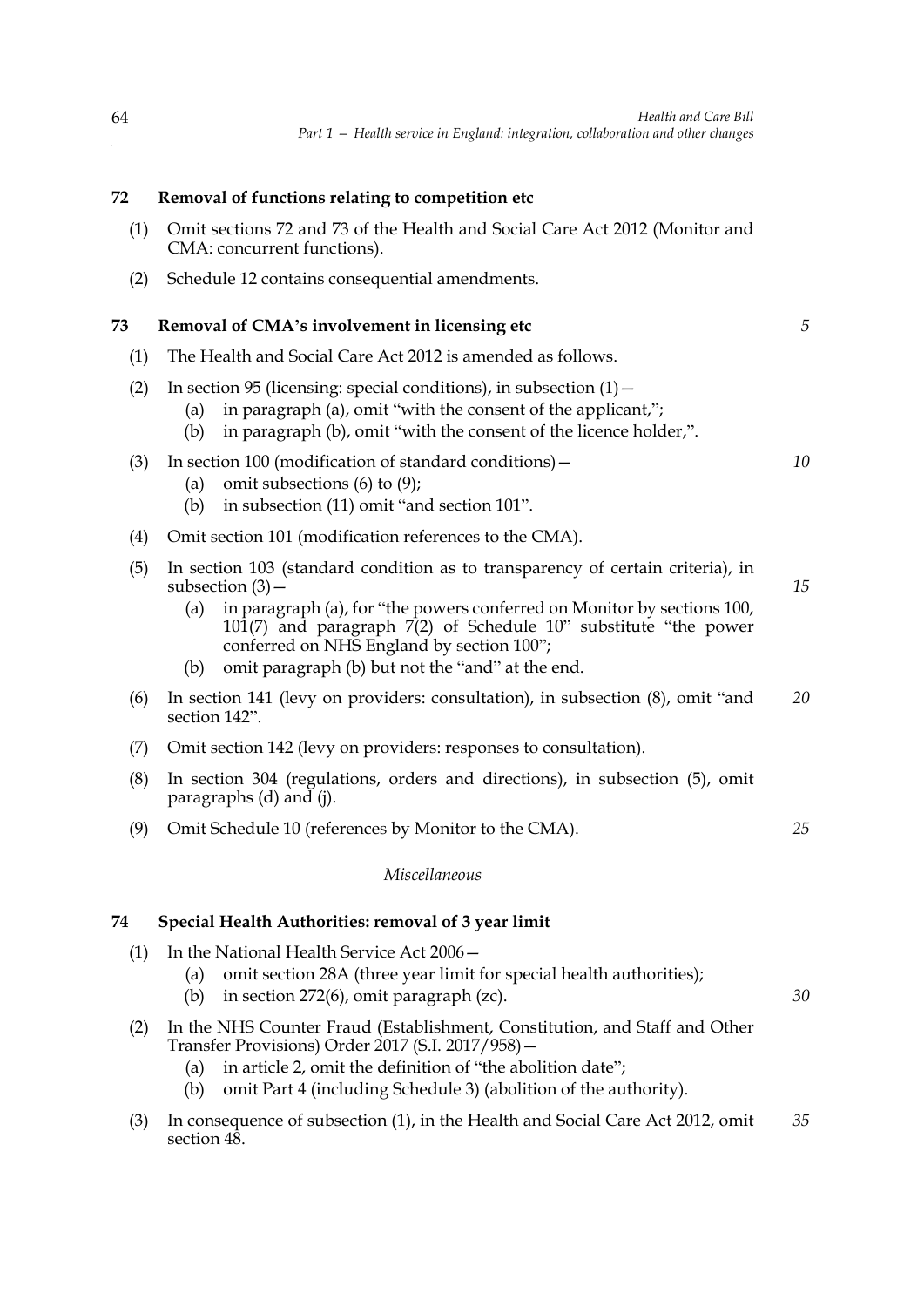## **75 Tidying up etc provisions about accounts of certain NHS bodies**

(1) After section 29 of the National Health Service Act 2006 insert—

#### **"29A Special Health Authorities: accounts and audit**

- (1) In this section a reference to a Special Health Authority is to a Special Health Authority which—
	- (a) performs functions only or mainly in respect of England, or
	- (b) neither performs functions only or mainly in respect of England, nor performs functions only or mainly in respect of Wales.
- (2) A Special Health Authority must keep proper accounts and proper records in relation to the accounts. *10*
- (3) The Secretary of State may give a Special Health Authority directions as to the form in which its accounts must be kept.
- (4) A Special Health Authority must prepare, in respect of each financial year, annual accounts in such form as the Secretary of State may direct.
- (5) A Special Health Authority must send copies of any annual accounts prepared by it under subsection  $(4)$  –
	- (a) to the Secretary of State, by such date as the Secretary of State may direct, and
	- (b) to the Comptroller and Auditor General, as soon as is reasonably practicable following the end of the financial year in question. *20*
- (6) The Comptroller and Auditor General must examine, certify and report on the annual accounts.

#### (7) The Special Health Authority must lay before Parliament—

- (a) a copy of the annual accounts, and
- (b) the Comptroller and Auditor General's report on them.
- (8) Nothing in subsection (2) requires any annual accounts prepared by a Special Health Authority to include matters relating to a charitable trust of which it is a trustee.
- (9) Nothing in subsection (4) has effect in relation to accounts relating to a charitable trust of which the Special Health Authority is a trustee."
- (2) In Schedule 4 to that Act (NHS trusts), after paragraph 11 insert—

*"Accounts and audit*

- 11A (1) An NHS trust must keep proper accounts and proper records in relation to the accounts. *35*
	- (2) The Secretary of State may give an NHS trust directions as to the form in which its accounts must be kept.
	- (3) An NHS trust must prepare, in respect of each financial year, annual accounts in such form as the Secretary of State may direct.
	- (4) For the audit of the annual accounts, see the Local Audit and Accountability Act 2014 (and, in particular, section 4 of that Act).

*5*

*15*

*40*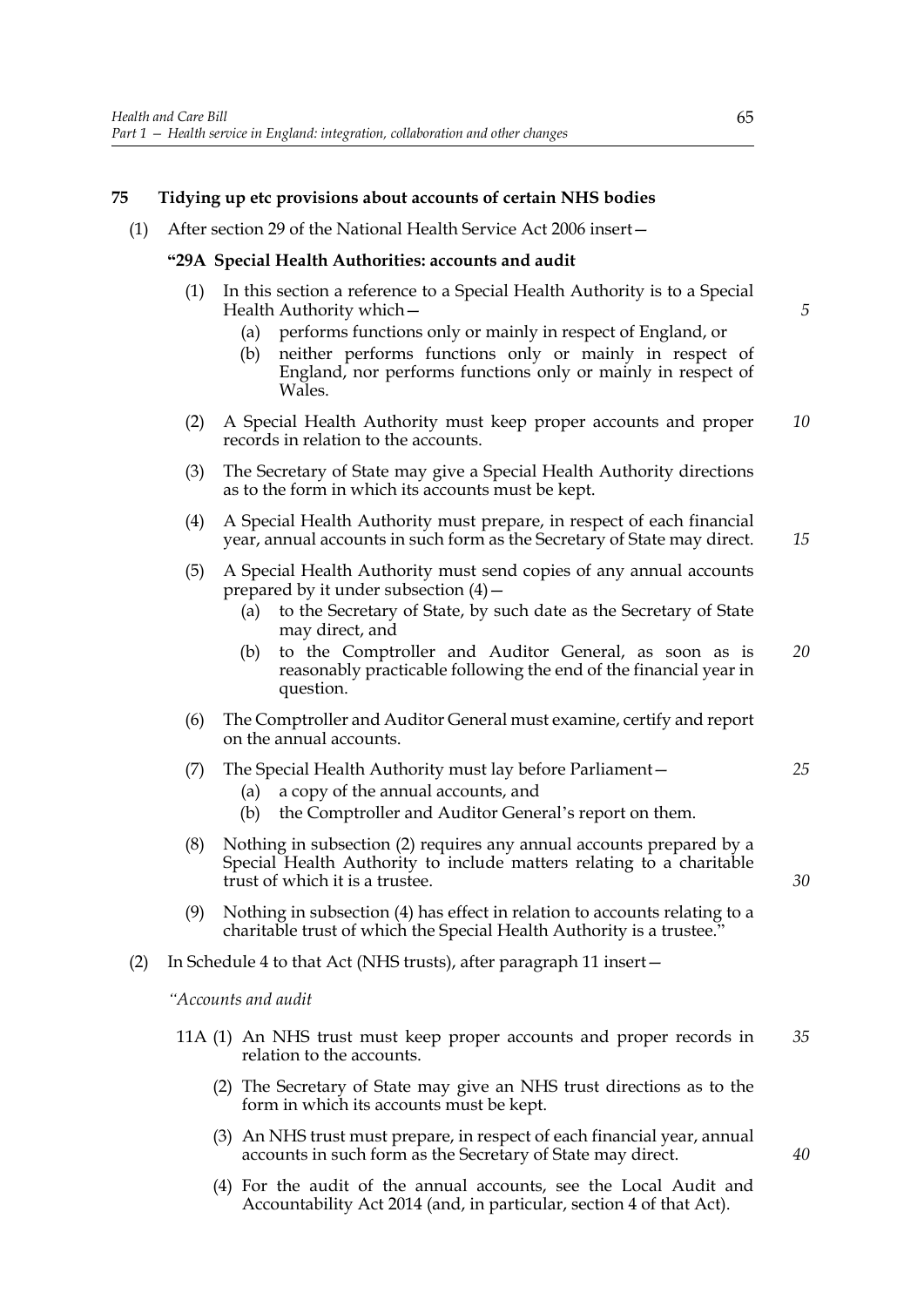|     |                   | (5) The Comptroller and Auditor General may examine –<br>the annual accounts and any records relating to them, and<br>(a)<br>any report on them by the auditor or auditors.<br>(b)                                                                                                                                                                                                     |          |
|-----|-------------------|----------------------------------------------------------------------------------------------------------------------------------------------------------------------------------------------------------------------------------------------------------------------------------------------------------------------------------------------------------------------------------------|----------|
|     |                   | (6) An NHS trust must send a copy of its audited annual accounts to<br>NHS England by such date as NHS England may direct.                                                                                                                                                                                                                                                             | 5        |
|     |                   | (7) Nothing in sub-paragraph (1) has effect in relation to accounts<br>relating to a charitable trust of which an NHS trust is a trustee.                                                                                                                                                                                                                                              |          |
|     |                   | (8) Nothing in sub-paragraph (3) requires any accounts prepared by an<br>NHS trust to include matters relating to a charitable trust of which it<br>is a trustee."                                                                                                                                                                                                                     | 10       |
| (3) | (a)               | In consequence of subsections $(1)$ and $(2)$ –<br>in section 6(3)(b) of the National Audit Act 1983, omit "Schedule 15 to<br>the National Health Service Act 2006 or";                                                                                                                                                                                                                |          |
|     | (b)               | in the National Health Service Act 2006, omit-<br>section 232 and the italic heading before it;<br>(i)<br>section $277(3)(n)$ ;<br>(ii)<br>Schedule 15;<br>(iii)                                                                                                                                                                                                                       | 15       |
|     | (c)               | in section 57(2A) of the Local Electoral Administration and Registration<br>Services (Scotland) Act 2006, omit "(apart from in Schedule 15)".                                                                                                                                                                                                                                          |          |
| 76  |                   | Repeal of spent powers to make transfer schemes etc                                                                                                                                                                                                                                                                                                                                    | 20       |
| (1) | (a)<br>(b)<br>(c) | In the Health and Social Care Act 2012, omit-<br>sections 300 and 301;<br>section $308(3)(i)$ ;<br>Schedules 22 and 23.                                                                                                                                                                                                                                                                |          |
| (2) |                   | For section 302 of that Act substitute –                                                                                                                                                                                                                                                                                                                                               | 25       |
|     |                   | "302 Transfer schemes in respect of previously transferred property                                                                                                                                                                                                                                                                                                                    |          |
|     | (1)               | This section applies in relation to any property, rights or liabilities<br>transferred under a property transfer scheme made under section<br>300(1) (before its repeal) from a Primary Care Trust, a Strategic Health<br>Authority or the Secretary of State to a Special Health Authority or a<br>qualifying company.                                                                | 30       |
|     | (2)               | The Secretary of State may make a scheme for the transfer of any such<br>property, rights or liabilities from the Special Health Authority or<br>qualifying company to any of the following -<br>a Minister of the Crown;<br>(a)<br>NHS England;<br>(b)<br>an integrated care board;<br>(c)<br>an NHS trust;<br>(d)<br>an NHS foundation trust;<br>(e)<br>(f)<br>a qualifying company. | 35<br>40 |
|     | (3)               | The things that may be transferred under a scheme under this section<br>$include -$                                                                                                                                                                                                                                                                                                    |          |

(a) property, rights and liabilities that could not otherwise be transferred;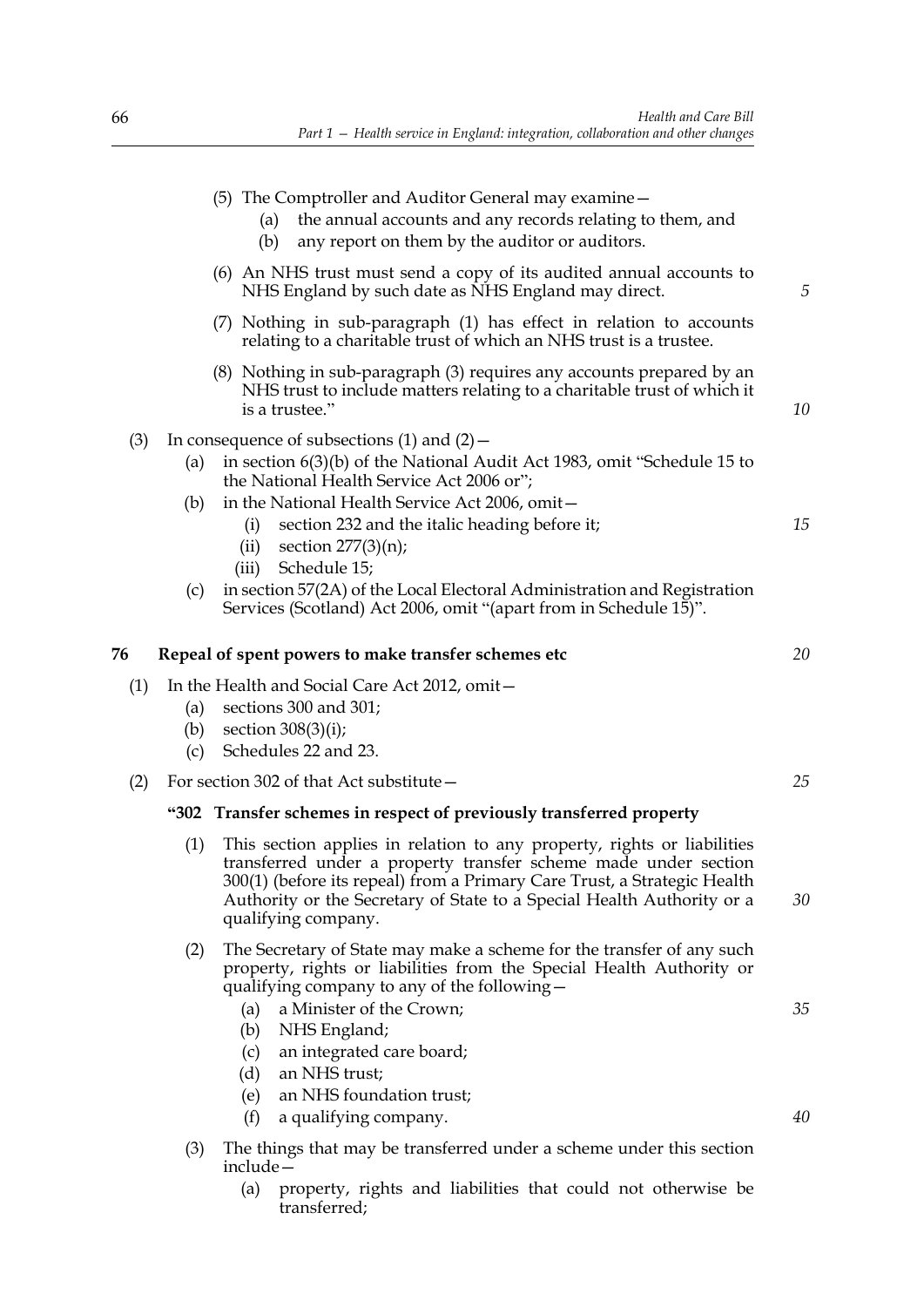- (b) property acquired, and rights and liabilities arising, after the making of the scheme;
- (c) criminal liabilities, except where transfer is to a Minister of the Crown.
- (4) A transfer scheme under this section may make supplementary, incidental, transitional and consequential provision and may in particular— *5*
	- (a) create rights, or impose liabilities, in relation to property or rights transferred;
	- (b) make provision about the continuing effect of things done by the transferor in respect of anything transferred; *10*
	- (c) make provision about the continuation of things (including legal proceedings) in the process of being done by, on behalf of or in relation to the transferor in respect of anything transferred;
	- (d) make provision for references to the transferor in an instrument or other document in respect of anything transferred to be treated as references to the transferee. *15*
- (5) A transfer scheme under this section may make provision for the shared ownership or use of property.

### (6) A transfer scheme under this section may provide—

- (a) for the scheme to be modified by agreement after it comes into effect, and
- (b) for any such modifications to have effect from the date when the original scheme comes into effect.
- (7) In this section references to the transfer of property include references to the grant of a lease. *25*
- (8) In this section "qualifying company" means—
	- (a) a company which is formed under section 223 of the National Health Service Act 2006 and wholly or partly owned by the Secretary of State or NHS England, or
	- (b) a subsidiary of a company which is formed under that section and wholly owned by the Secretary of State."
- (3) In Schedule 1 to the Public Records Act 1958 (bodies the records of which are public records), in Part 1 of the Table at the end of paragraph 3, omit "or section 300 of the Health and Social Care Act 2012".

# **77 Abolition of Local Education and Training Boards**

- (1) The committees of Health Education England called Local Education and Training Boards are abolished.
- (2) In consequence, the Care Act 2014 is amended as follows.
- (3) In section 100 (objectives, priorities and outcomes), in subsection  $(4)$ 
	- (a) after paragraph (a), insert "and";
	- (b) omit paragraph (c).
- (4) Omit sections 103 to 107 and the italic heading before them (local functions).
- (5) In section 108 (tariffs), in subsection (9), omit "an LETB or".

*35*

*30*

*20*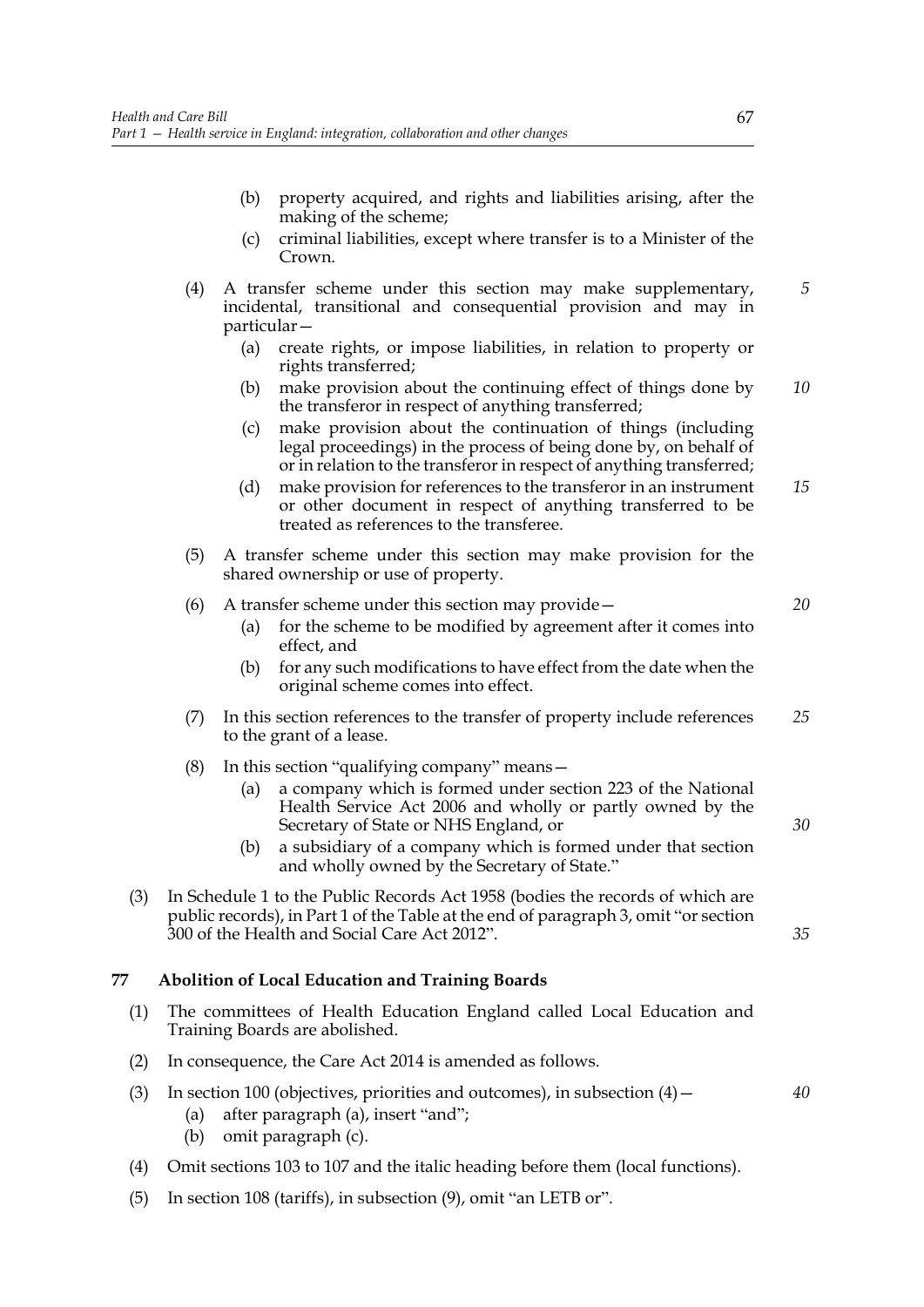| (6) |            | In section 119 (interpretation and supplementary provision), in the table in<br>subsection $(1)$ , omit the entries relating to the following $-$<br>"appointment criteria";<br>"commissioner of health services"; |    |
|-----|------------|--------------------------------------------------------------------------------------------------------------------------------------------------------------------------------------------------------------------|----|
|     |            | "LETB".                                                                                                                                                                                                            | 5  |
| (7) |            | In Schedule 5 (Health Education England) –                                                                                                                                                                         |    |
|     | (a)        | in paragraph 9, in sub-paragraph (3), omit "(including a committee<br>which HEE is required to appoint under section 103(1) (LETBs))";                                                                             |    |
|     | (b)        | in paragraph 13-<br>in sub-paragraph (2), omit "(but see sub-paragraph (5))";<br>(i)<br>omit sub-paragraph (5);<br>(ii)                                                                                            | 10 |
|     | (c)        | in paragraph 26, in sub-paragraph (2) -<br>omit paragraph (a);<br>(i)<br>in paragraph (b), omit "other";<br>(ii)                                                                                                   |    |
|     | (d)        | in paragraph 27, in sub-paragraph (2) -<br>omit paragraph (a) and the "and" at the end;<br>(i)<br>in paragraph (b), omit "other".<br>(ii)                                                                          | 15 |
| (8) |            | Omit Schedule 6 (local education and training boards).                                                                                                                                                             |    |
| 78  |            | Hospital patients with care and support needs: repeals etc                                                                                                                                                         |    |
| (1) |            | In the Care Act 2014, omit section 74 and Schedule 3 (assessment notices etc in<br>relation to the discharge of hospital patients with care and support needs).                                                    | 20 |
| (2) |            | The Community Care (Delayed Discharges etc) Act 2003 is repealed.                                                                                                                                                  |    |
| (3) | (a)<br>(b) | In consequence of subsection $(1)$ –<br>in section 14 of the Coronavirus Act 2020, omit subsection (8);<br>the Care and Support (Discharge of Hospital Patients) Regulations 2014<br>(S.I. 2014/2823) are revoked. | 25 |
| (4) | (a)        | In consequence of subsection $(2)$ –<br>in Schedule 1 to the Local Authority Social Services Act 1970, omit the<br>entry relating to the Community Care (Delayed Discharges etc) Act                               |    |
|     |            | 2003;                                                                                                                                                                                                              | 30 |
|     | (b)        | in the Children Act 1989 –<br>in section 17ZA(6)(b), omit sub-paragraph (iii);<br>(i)<br>in section $17ZD(8)(b)$ , omit sub-paragraph (iii);<br>(ii)                                                               |    |
|     | (c)        | in Schedule 2 to the Social Services and Well-being (Wales) Act 2014<br>(anaw 4), in Table $1-$<br>in the English language text, omit the entry relating to the<br>(i)                                             | 35 |
|     |            | Community Care (Delayed Discharges etc) Act 2003;                                                                                                                                                                  |    |
|     |            | in the Welsh language text, omit the entry relating to Deddf<br>(ii)<br>Gofal Cymunedol (Rhyddhau Gohiriedig etc) 2003.                                                                                            |    |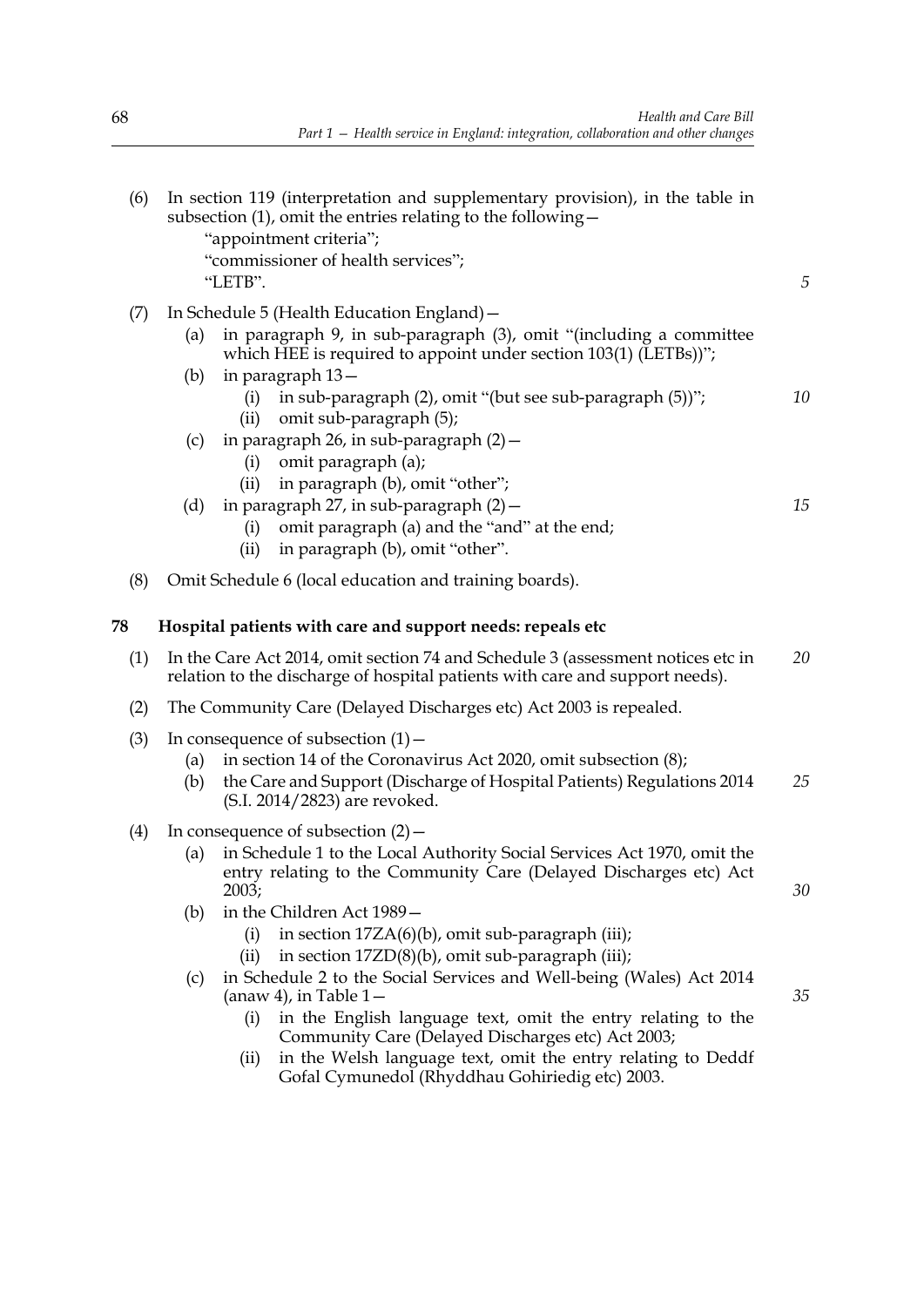### **PART 2**

### HEALTH AND ADULT SOCIAL CARE: INFORMATION

# **79 Information standards**

- (1) The Health and Social Care Act 2012 is amended as follows.
- (2) In section 250 (information standards)—
	- (a) for subsection (2) substitute—
		- "(2) For the purposes of this Part "an information standard" is a standard in relation to the processing of information.
		- (2A) An information standard must specify to whom it applies.
		- (2B) An information standard may apply to one or more persons falling within the following paragraphs— *10*
			- (a) the Secretary of State;
			- (b) NHS England;
			- (c) a public body which exercises functions in connection with the provision of health services or of adult social care in England; *15*
			- (d) any person, other than a public body, who is required to be registered under Chapter 2 of Part 1 of the Health and Social Care Act 2008 in respect of the carrying on of a regulated activity (within the meaning of Part 1 of that Act). $"$ ; *20*
	- (b) omit subsection (5);
	- (c) for subsection  $(6)$  substitute  $-$ 
		- "(6) The Secretary of State must—
			- (a) have regard to any information standard published by NHS England that applies to the Secretary of State, and *25*
			- (b) comply with any information standard published by the Secretary of State that applies to the Secretary of State.
		- (6A) Any other person to whom an information standard published under this section applies must comply with the information standard, except in so far as the requirement to comply is waived (see subsection (6B)). *30*
		- (6B) Regulations may confer on a person who publishes an information standard the power to waive a person's requirement to comply with the information standard (in whole or in part and generally or for a specific period). *35*
		- (6C) The regulations may include provision—
			- (a) limiting the circumstances in which waivers may be granted;
			- (b) setting out the procedure to be followed in connection with waivers;
			- (c) requiring an information standard to include specified information about waivers.

*5*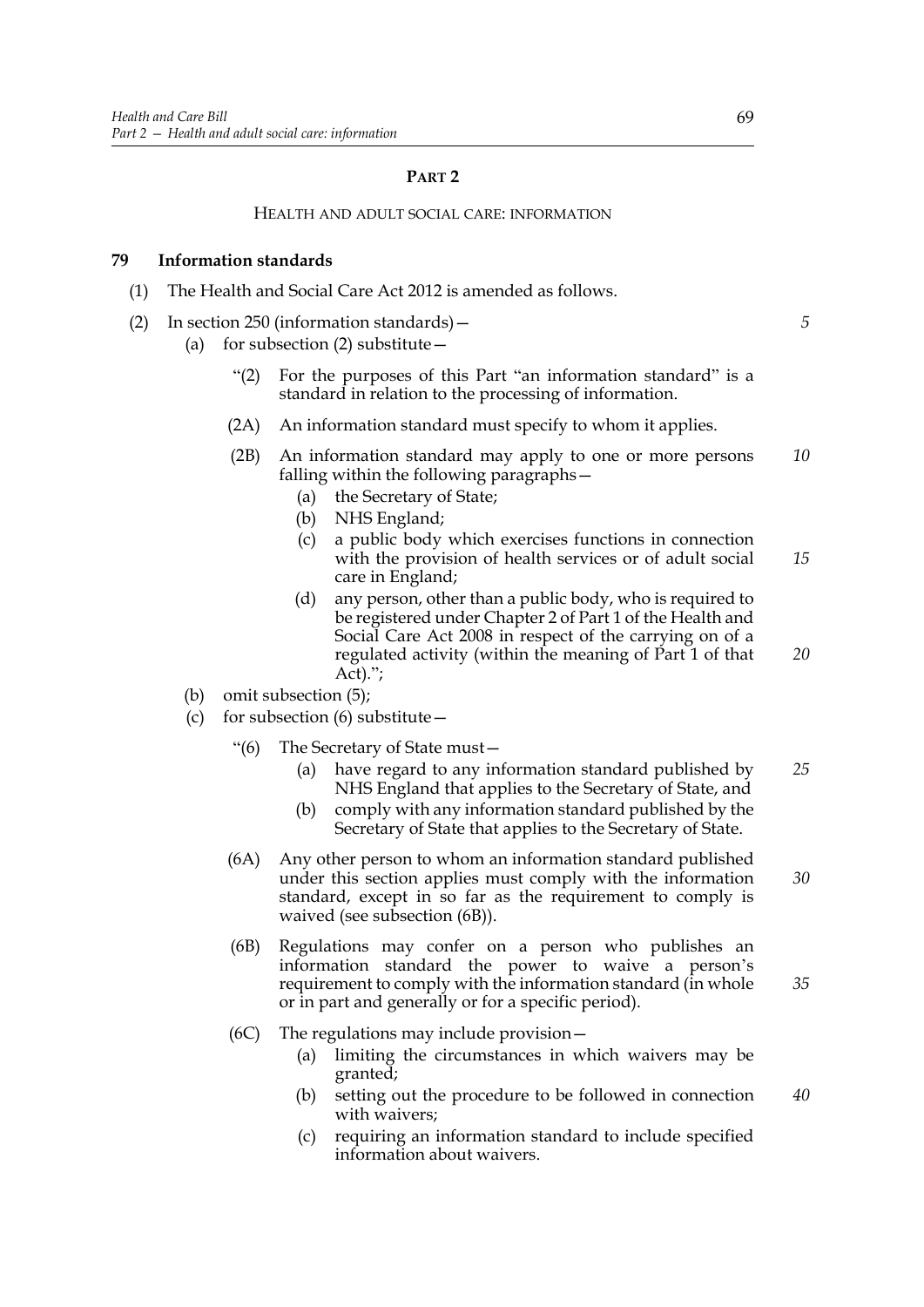- (6D) For enforcement of information standards against persons other than public bodies, see section 277E."
- (3) For section 251 substitute—

# **"251 Information standards: procedure etc**

- (1) Regulations—
	- (a) must make provision about the procedure to be followed in connection with the preparation and publication of information standards under section 250;
	- (b) may require an information standard published under section 250 to be reviewed periodically in accordance with the regulations.
- (2) Before laying a draft of regulations under subsection (1) before either House of Parliament, the Secretary of State must consult such persons as the Secretary of State considers appropriate.
- (3) For the purposes of section 250 the Secretary of State or NHS England may adopt an information standard prepared or published by another person. *15*

# **251ZA Information standards: compliance**

- (1) The Secretary of State may require a person to provide the Secretary of State with documents, records or other information for the purposes of monitoring the person's compliance with information standards published under section 250.
- (2) A requirement under subsection (1) may specify  $-$ 
	- (a) the form and manner in which information is to be provided, and
	- (b) when information is to be provided.
- (3) A requirement under subsection (1) must be in writing.
- (4) For enforcement of requirements under subsection (1) against persons other than public bodies, see section 277E."
- (4) In section 304 (regulations etc), in subsection (5), before paragraph (k) insert— *30*
	- "(ja) regulations under section 250(6B) or 251(1) (regulations about waiver of information standards and the procedure for setting standards);".

# **80 Sharing anonymous health and social care information**

After section 251C of the Health and Social Care Act 2012 insert— *35*

# **"CHAPTER 1B**

### SHARING OF ANONYMISED INFORMATION

### **251D Sharing anonymous information**

- (1) A health or social care body may  $-$ 
	- (a) require another health or social care body to provide information, other than personal information, that relates only *40*

*10*

*20*

*25*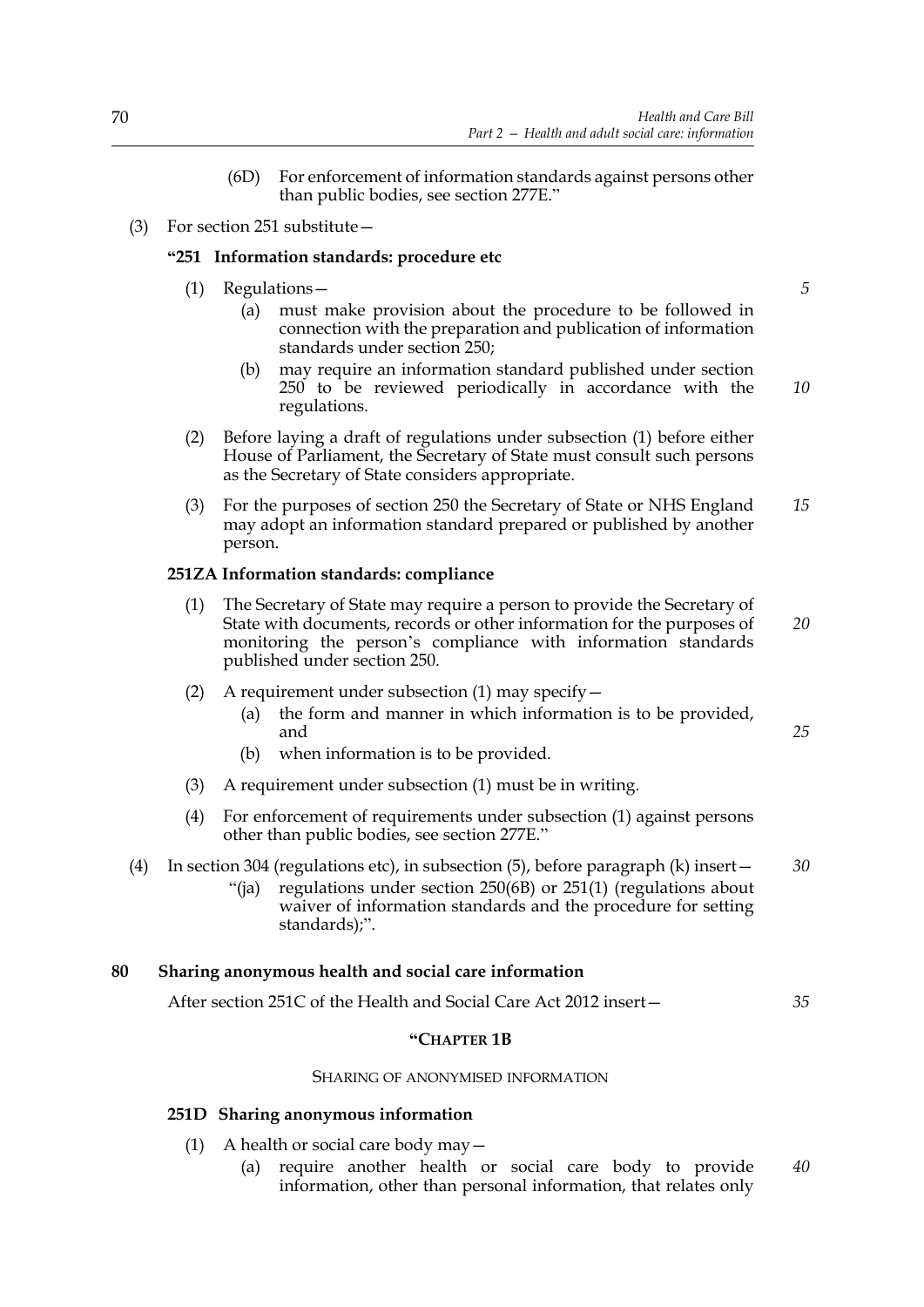to its activities in connection with the provision of health services or adult social care in England;

- (b) require a private health or social care provider to provide information, other than personal information, that relates only to its activities in connection with the provision of health services, or adult social care in England, in pursuance of arrangements made with a public body.
- (2) A health or social care body may impose a requirement under subsection (1) only for purposes related to its functions in connection with the provision of health services or adult social care in England.
- (3) Regulations may create exceptions to subsection (1), which may be framed by reference to specified bodies or descriptions of bodies, descriptions of information or otherwise.
- (4) Subsection (1) does not require a person to process information so as to render it into a form in which it must be provided.
- (5) For enforcement of requirements under subsection (1)(b), see section 277E.
- (6) For the purposes of this section—
	- "adult social care" has the meaning given by section 250(7);
	- "health services" has the meaning given by section 250(7);
	- "health or social care body" means a public body which exercises functions in connection with the provision of health services or of adult social care in England;
	- "personal information" means information which is in a form that—
		- (a) identifies any individual, or
	- (b) enables the identity of any individual to be ascertained; "private health or social care provider" means a person (other than a public body) who provides health services, or adult social care in England, pursuant to arrangements made with a health or social care body; *30*

"public body" has the meaning given by section 250(7)."

# **81 General duties of the Health and Social Care Information Centre etc**

(1) The Health and Social Care Act 2012 is amended as follows.

|  | (2) In section 253(1) (general duties of the Information Centre) $-$ |  |
|--|----------------------------------------------------------------------|--|
|--|----------------------------------------------------------------------|--|

- (a) omit the "and" at the end of paragraph (ca);
	- (b) after paragraph (ca) insert—
		- "(cb) the need to promote the effective and efficient planning, development and provision of health services and of adult social care in England,";
	- (c) at the end of paragraph (d) insert ", and
		- (e) the need to balance the needs mentioned in this subsection against one another, so far as they compete."
- (3) In section 261(1A) (other dissemination of information), for "the purposes of" substitute "purposes connected with".

*10*

*5*

*20*

*25*

*35*

*40*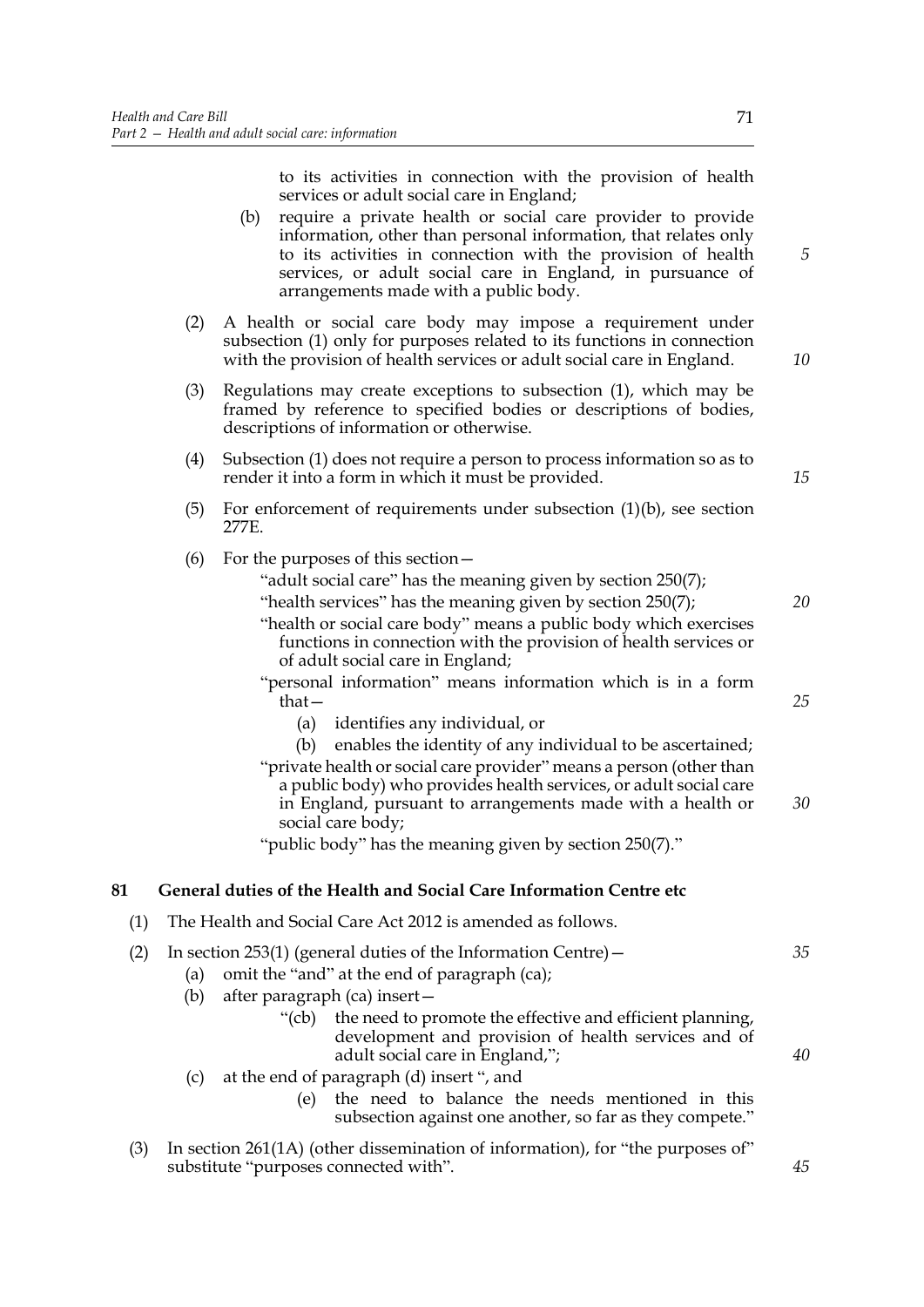# **82 Collection of information from private health care providers**

In section 259 of the Health and Social Care Act 2012 (powers to require and request provision of information), in subsection  $(1)$  -

- (a) at the end of paragraph (a) omit "and";
- (b) for paragraph (b) substitute—
	- "(aa) require any health care provider, not within paragraph (a), to provide the Centre with any information which the Centre considers it necessary or expedient to have for the purposes of complying with a direction of the Secretary of State under section 254, and
		- (b) request any person to provide the Centre with any information which the Centre considers it necessary or expedient to have for the purposes of any function it exercises by virtue of this Chapter.";
- (c) in subsection (2), for "Those persons" substitute "The persons mentioned in this subsection are"; *15*
- (d) omit subsection (4);
- (e) in subsection (5), after "subsection  $(1)(a)$ " insert "or  $(aa)$ ";
- (f) omit subsection (7);
- (g) in subsection  $(9)$ , after "subsection" insert " $(1)(aa)$  or";
- (h) after subsection (10) insert—
	- "(10A) For enforcement of requirements under subsection (1)(a) or (aa) against persons other than public bodies, see section 277E.
		- (10B) In this section "health care provider" means a person who is required to be registered under Chapter 2 of Part 1 of the Health and Social Care Act 2008 in respect of the carrying on of a regulated activity (within the meaning of Part 1 of that Act) involving or connected with the provision of health care." *25*

# **83 Collection of information about adult social care**

In Part 9 of the Health and Social Care Act 2012, after section 277 insert—

### **"CHAPTER 3**

### INFORMATION ABOUT ADULT SOCIAL CARE

### **277A Provision of adult social care information to Secretary of State**

- (1) The Secretary of State may require a relevant provider of adult social care services to provide the Secretary of State with information that relates to— *35*
	- (a) the person on whom the requirement is imposed,
	- (b) their activities in connection with the provision of adult social care in England, or
	- (c) any person to whom they have provided
		- (i) adult social care in England, or
		- (ii) adult social care, outside England, in pursuance of arrangements made by an English local authority.

*20*

*30*

*40*

*5*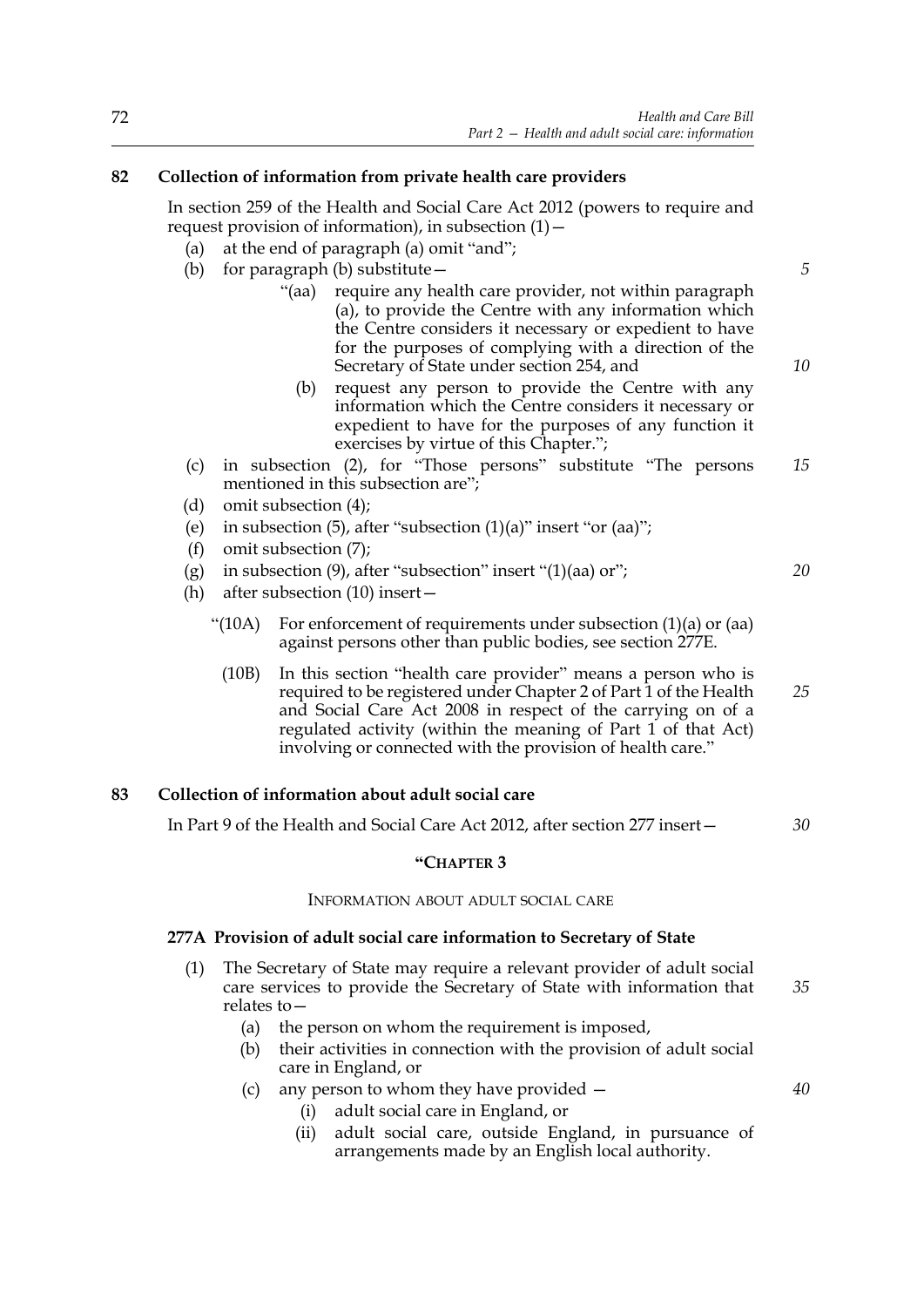- (2) The Secretary of State may impose a requirement under subsection (1) only if the information is sought for purposes connected with the health care system, or adult social care system, in England.
- (3) A requirement under subsection (1) may specify—
	- (a) the form and manner in which information is to be provided, and
	- (b) when information is to be provided.
- (4) A requirement under subsection (1) must be in writing.
- (5) The provision of information under this section—
	- (a) does not breach any obligation of confidence owed by the person providing it, but *10*
	- (b) is subject to any express restriction on disclosure imposed by any enactment (other than a restriction which allows disclosure if authorised by an enactment).
- (6) For enforcement of requirements under subsection (1), see section 277E. *15*
- (7) In this section—

"adult social care"—

- (a) includes all forms of personal care and other practical assistance provided for individuals who, by reason of age, illness, disability, pregnancy, childbirth, dependence on alcohol or drugs, or any other similar circumstances, are in need of such care or other assistance, but *20*
- (b) does not include anything provided by an establishment or agency for which Her Majesty's Chief Inspector of Education, Children's Services and Skills is the registration authority under section 5 of the Care Standards Act 2000;

"English local authority" means—

- (a) a county council in England;
- (b) a district council for an area in England for which there is no county council;
- (c) a London borough council;
- (d) the Common Council of the City of London (in its capacity as a local authority);

"relevant provider of adult social care services" means a person who is required to be registered under Chapter 2 of Part 1 of the Health and Social Care Act 2008 in respect of the carrying on of a regulated activity (within the meaning of Part 1 of that Act) involving or connected with the provision of adult social care.

### **277B Restrictions on onward disclosure of information**

- (1) Information provided under section 277A may not be disclosed by the Secretary of State except for purposes connected with the health care system, or adult social care system, in England.
- (2) Commercially sensitive information provided under section 277A may not be disclosed by the Secretary of State (even for the purposes mentioned in subsection (1)) unless the Secretary of State considers that the disclosure is appropriate, having taken into account the public *45*

*5*

*35*

*25*

*30*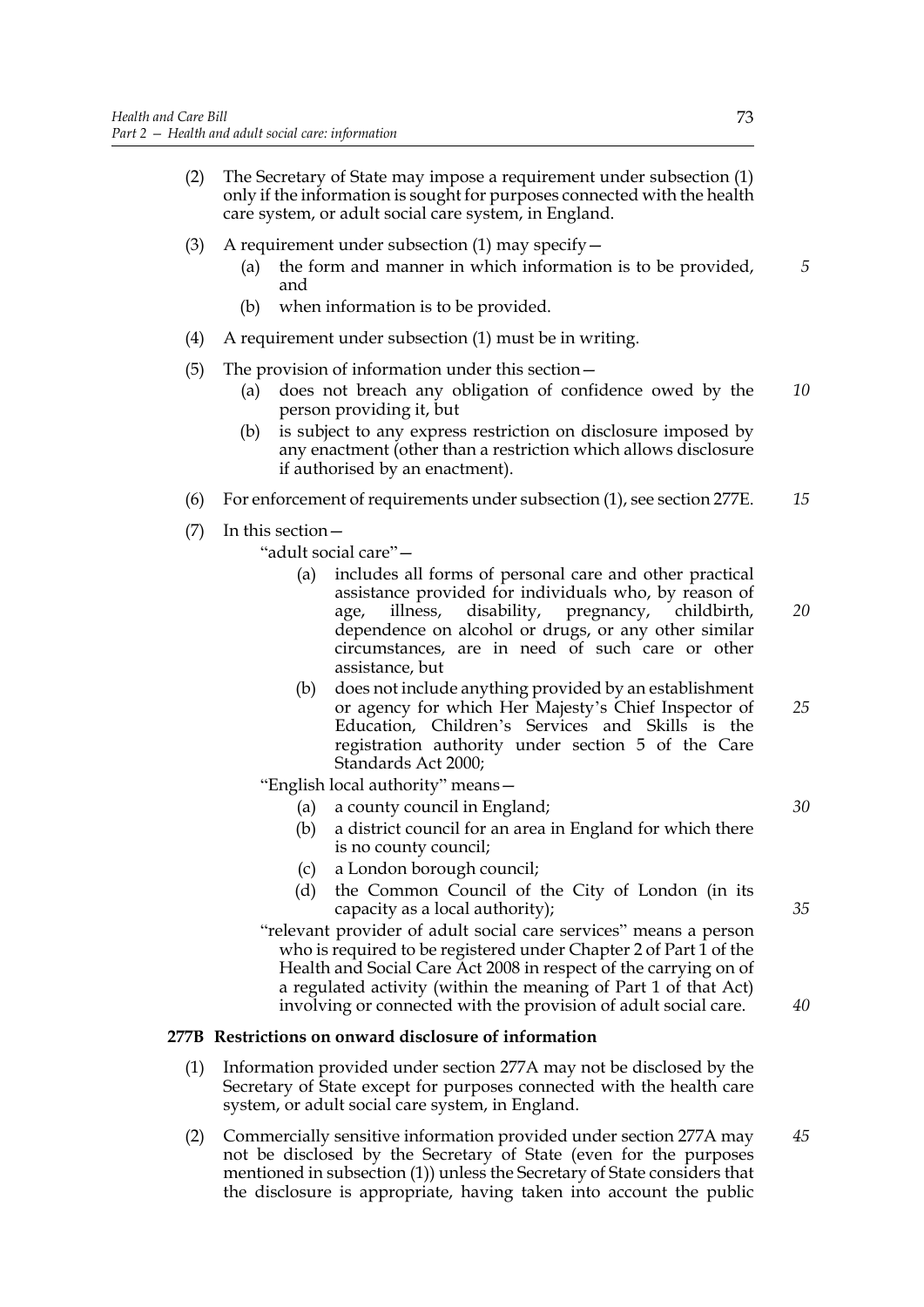interest as well as the interests of the person to whom the commercially sensitive information relates.

- (3) Subsections (1) and (2) do not restrict the disclosure of information where—
	- (a) the person to whom the information relates has consented to the disclosure.
	- (b) the information has previously been lawfully disclosed to the public,
	- (c) the disclosure is in accordance with any court order,
	- (d) the disclosure is necessary or expedient for the purposes of protecting the welfare of any individual, *10*
	- (e) the disclosure is made to any person in circumstances where it is necessary or expedient for the person to have the information for the purpose of exercising functions of that person conferred under or by virtue of any provision of this or any other Act,
	- (f) the disclosure is in connection with the investigation of a criminal offence (whether or not in the United Kingdom), or
	- (g) the disclosure is for the purpose of criminal proceedings (whether or not in the United Kingdom).
- (4) In this section "commercially sensitive information" means commercial information whose disclosure the Secretary of State thinks might significantly harm the legitimate business interests of the person to whom it relates. *20*

### **277C Directions to certain bodies to exercise functions under this Chapter**

- (1) The Secretary of State may direct the Health and Social Care Information Centre to exercise the functions of the Secretary of State under section 277A (and where a direction is given, section 277B applies accordingly). *25*
- (2) The Secretary of State may direct a Special Health Authority performing functions only or mainly in respect of England to exercise the functions of the Secretary of State under section 277A (and where a direction is given, section 277B applies accordingly). *30*
- (3) The Secretary of State may give directions to a body about the exercise of any functions that it is directed to exercise under subsection (1) or (2) (including directions as to the processing of information that the body obtains in exercising those functions). *35*

### **277D Arrangements with third parties**

- (1) The Secretary of State may make arrangements for any person prescribed by regulations under this subsection to exercise the functions of the Secretary of State under section 277A (and where arrangements are made, section 277B applies accordingly).
- (2) Arrangements under subsection (1) may—
	- (a) provide for the Secretary of State to make payments to the person;
	- (b) make provision as to the circumstances in which any such payments are to be repaid to the Secretary of State. *45*

*15*

*40*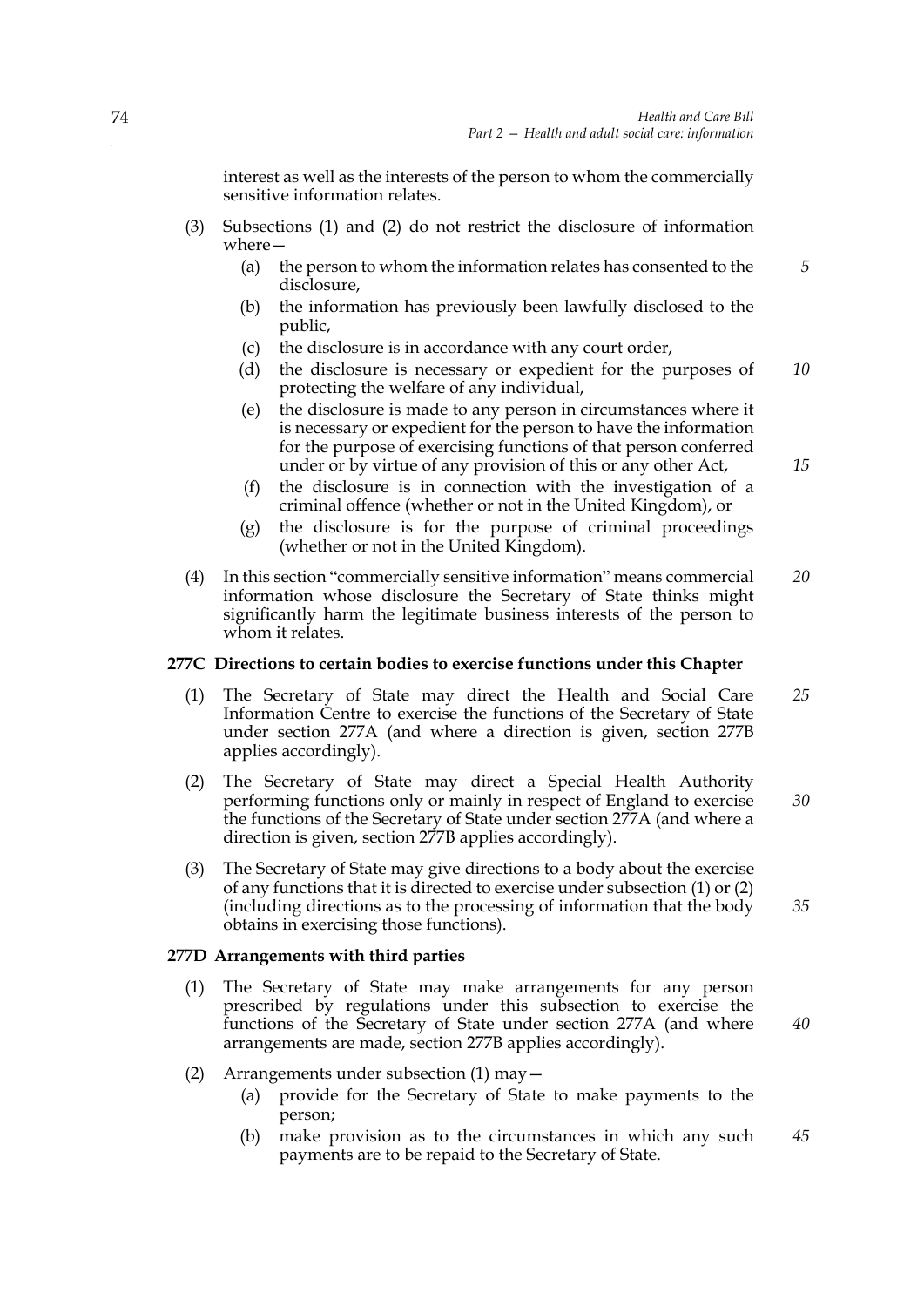(3) Section 304(9) (differential provision) applies in relation to the power to make arrangements under subsection (1) as it applies to a power of the Secretary of State to give directions under this Act."

# **84 Enforcement of duties against private providers**

- (1) The Health and Social Care Act 2012 is amended as follows.
- (2) After section 277D (inserted by section 83 of this Act) insert—

### **"CHAPTER 4**

### ENFORCEMENT

### **277E Enforcement of provisions under this Part**

- (1) Regulations may make provision conferring on the Secretary of State the power to impose a financial penalty on a person, other than a public body, who without reasonable excuse— *10*
	- (a) fails to comply with an information standard (unless the requirement for the person to comply has been waived by virtue of regulations under section 250(6B));
	- (b) fails to comply with a requirement to provide information imposed under section  $251Z\hat{A}(1)$ ,  $251D(1)(\dot{b})$ ,  $259(1)(a)$  or (aa) or 277A(1);
	- (c) provides information in response to such a requirement that is false or misleading to a material extent.
- (2) The amount of the financial penalty is to be specified in, or determined in accordance with, the regulations.
- (3) The regulations must include provision—
	- (a) requiring the Secretary of State, before imposing a financial penalty on a person, to give the person written notice (a "notice of intent") of the proposed financial penalty; *25*
	- (b) ensuring that the person is given an opportunity to make representations about the proposed financial penalty;
	- (c) requiring the Secretary of State, after the period for making representations, to decide whether to impose the financial penalty;
	- (d) requiring the Secretary of State, if the Secretary of State decides to impose the financial penalty, to give the person notice in writing (a "final notice") imposing the penalty;
	- (e) enabling a person on whom a financial penalty is imposed to appeal to the First-tier Tribunal in accordance with the regulations; *35*
	- as to the powers of the Tribunal on such an appeal.
- (4) The provision that may be made by the regulations includes provision—
	- (a) enabling a notice of intent or final notice to be withdrawn or amended;
	- (b) requiring the Secretary of State to withdraw a final notice in circumstances specified in the regulations;

*20*

*15*

*5*

*40*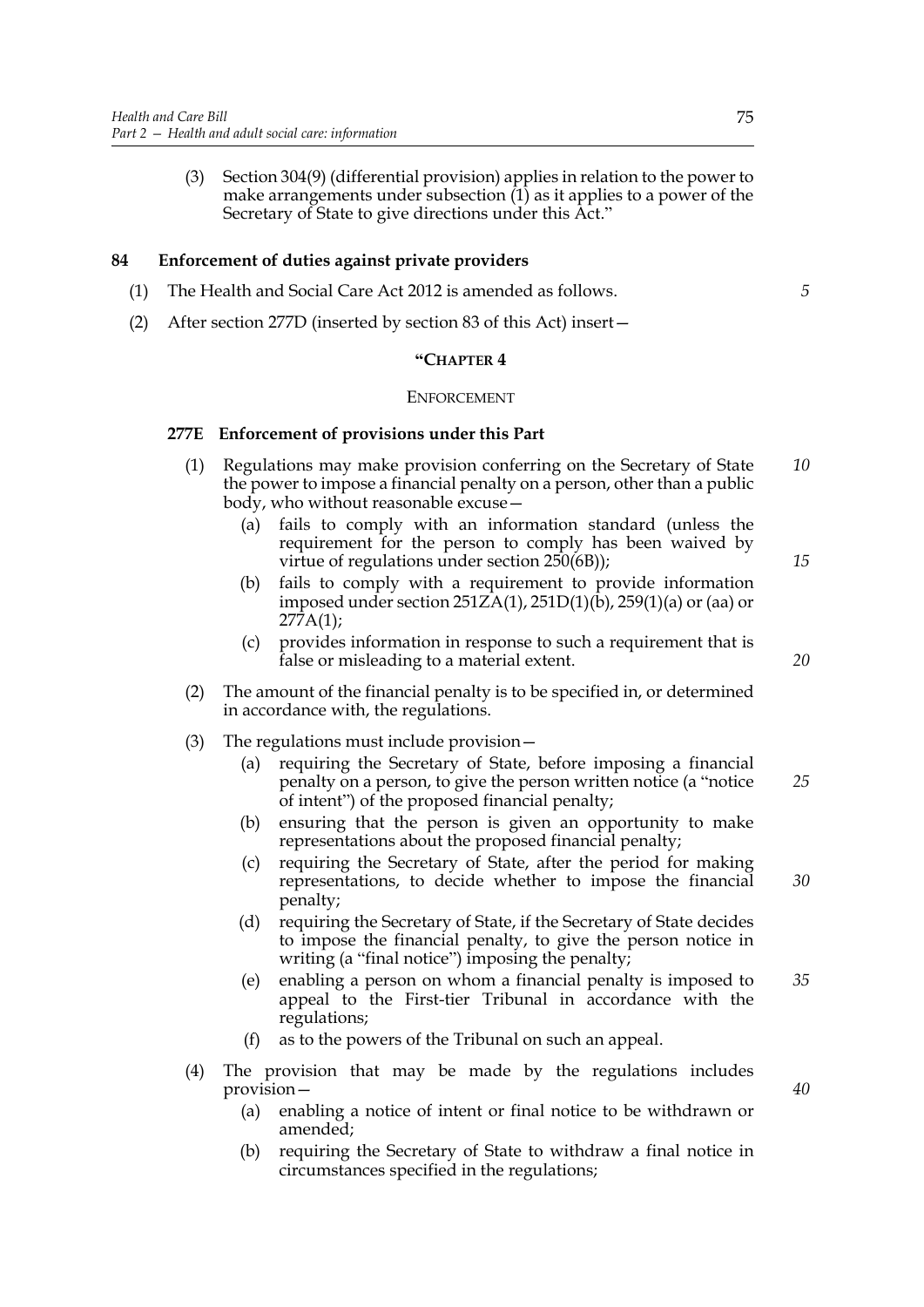- (c) for a financial penalty to be increased by an amount specified in or determined in accordance with the regulations in the event of late payment;
- (d) for the recovery of financial penalties in the county court.
- (5) In this section "public body" has the meaning given by section 250(7).

# **277F Directions to Special Health Authority to exercise functions under section 277E**

The Secretary of State may—

- (a) direct a Special Health Authority performing functions only or mainly in respect of England to exercise the functions of the Secretary of State under regulations made under section 277E;
- (b) give the Special Health Authority directions about the exercise of those functions (including directions as to the processing of information that the body obtains in exercising those functions)."
- (3) In section 304 (regulations etc), in subsection (5), after paragraph (ja) (inserted by section 79 of this Act) insert—
	- "(jb) regulations under section 277E (regulations about enforcement);".

# **85 Medicine information systems**

- (1) The Medicines and Medical Devices Act 2021 is amended in accordance with subsections (2) to (9).
- (2) In Part 2, for the heading of Chapter 1 substitute "Regulations: general".
- (3) After that Chapter insert—

### **"CHAPTER 1A**

### REGULATIONS: INFORMATION SYSTEMS

### **7A Information systems**

- (1) The appropriate authority may by regulations make provision about the establishment and operation by the Health and Social Care Information Centre ("the Information Centre") of one or more information systems for purposes relating to—
	- (a) the safety, quality and efficacy of human medicines;
	- (b) the improvement of clinical decision-making in relation to human medicines.

### (2) The regulations may (among other things) make provision—

- (a) about the information in relation to human medicines which may or must be entered or retained in an information system established under subsection (1);
- (b) requiring information to be provided to the Information Centre for the purposes of its functions under the regulations;
- (c) about the use or disclosure of information contained in an information system established under subsection (1);

*20*

*5*

*10*

*15*

*30*

*25*

*35*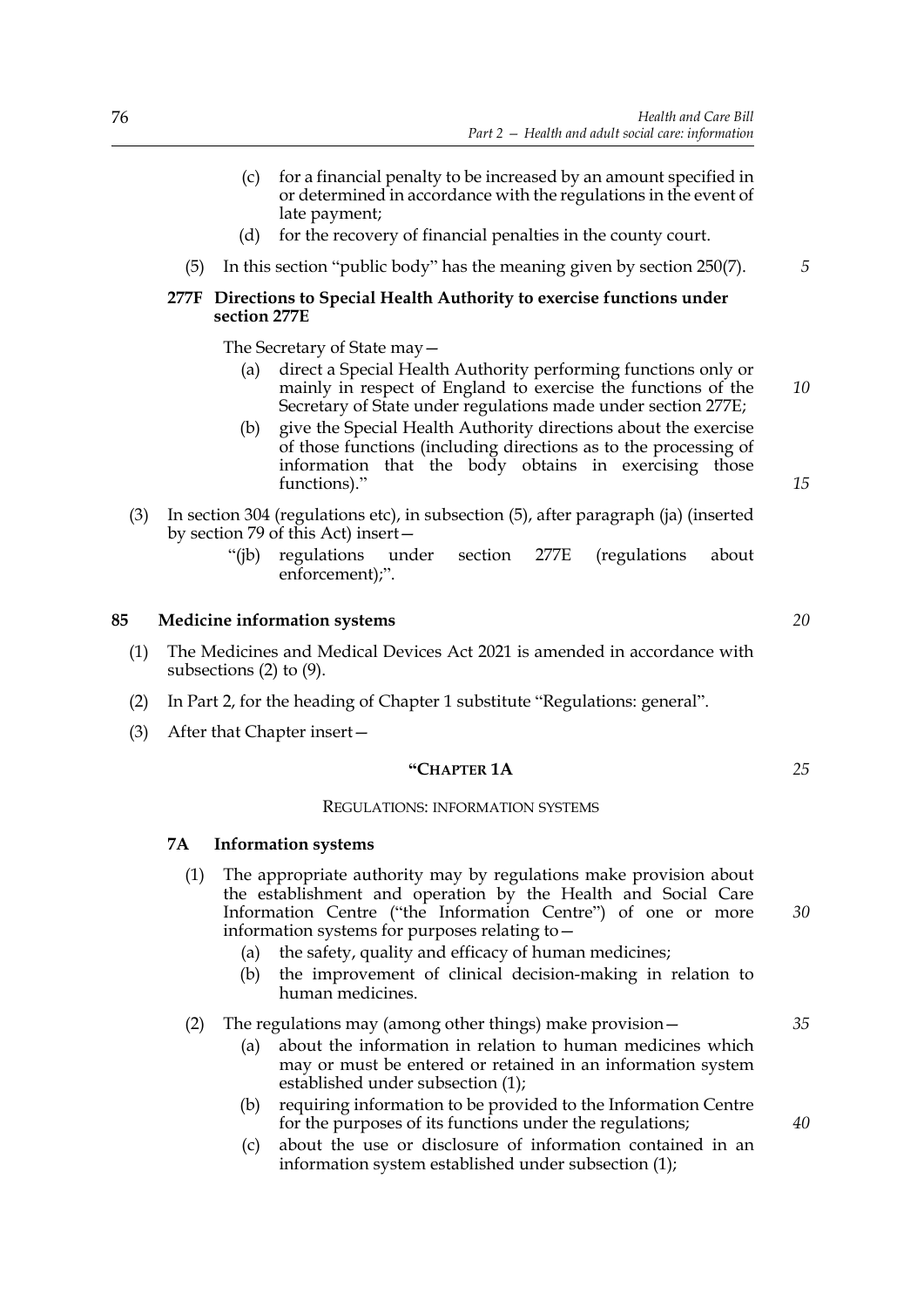- (d) requiring the Information Centre to have regard to specified matters in exercising its functions under the regulations.
- (3) The provision mentioned in subsection (2)(a) and (b) may relate to  $-$ 
	- (a) information for specified purposes,
	- (b) information that the Information Centre considers it necessary or expedient to have for the purposes of its functions under the regulations,
	- (c) information (including information relating to individuals) which is of a specified description, or
	- (d) information (including information relating to individuals) which is of a description set out in a direction in writing given by the appropriate authority. *10*
- (4) The provision mentioned in subsection  $(2)(b)$  may include provision  $-$ 
	- (a) requiring, or enabling the Information Centre to require, specified persons or descriptions of persons to whom subsection (5) applies to provide information to the Information Centre; *15*
	- (b) about the manner in which, and the time at which, those persons must provide information, or for those matters to be determined by the Information Centre;
	- (c) about any procedural steps the Information Centre must follow in requiring a person to provide information to it;
	- (d) requiring specified persons or descriptions of persons to whom subsection (5) applies to record or retain information which they are, or may be, required to provide to the Information Centre under the regulations;
	- (e) in relation to the enforcement of any requirement imposed by or under the regulations.
- (5) This subsection applies to any person who provides services, or exercises any powers or duties, relating to—
	- (a) human medicines,
	- (b) health, or
	- (c) education.
- (6) The provision mentioned in subsection  $(2)(c)$  may include provision about—
	- (a) the analysis by the Information Centre of information that is contained in an information system (whether alone or in combination with other information) for the purposes mentioned in subsection (1) or for other purposes;
	- (b) the publication by the Information Centre of information that is contained in an information system or has been analysed in combination with such information; *40*
	- (c) the disclosure (other than by way of publication) of information mentioned in paragraph (b) to specified persons or descriptions of persons, or for specified purposes;
	- (d) the use or further disclosure by any person of information disclosed to them under the regulations.
- (7) Regulations conferring on the appropriate authority a power to give a direction by virtue of subsection (3)(d) must provide that the power

*5*

*20*

*25*

*35*

*30*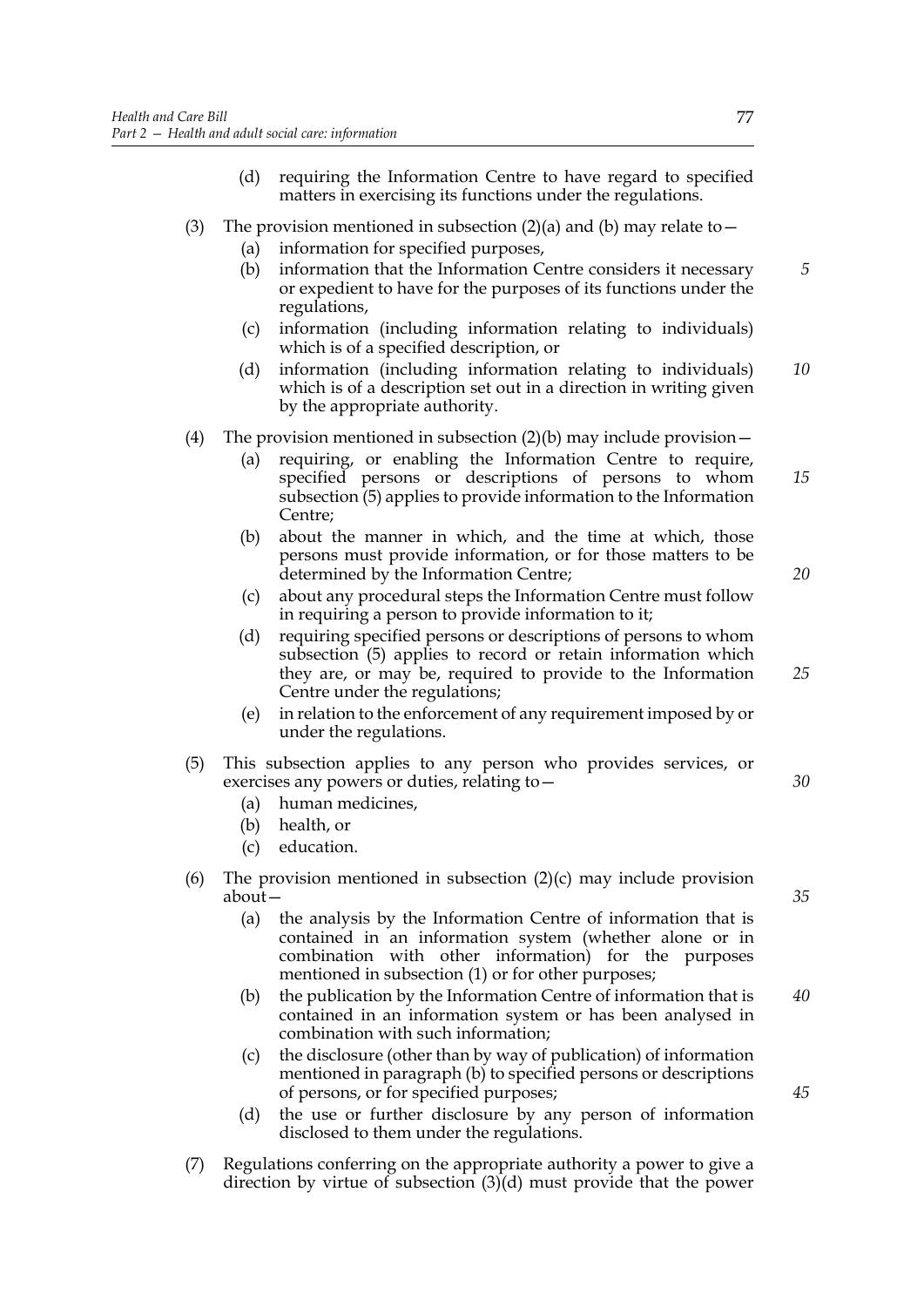includes power to vary or revoke the directions by a subsequent direction.

- (8) Regulations under subsection (1) may provide that the disclosure of information by virtue of this section does not breach—
	- (a) an obligation of confidence owed by the person making the disclosure, or
	- (b) any other restriction on the disclosure of the information (however imposed), other than a restriction imposed by the data protection legislation.
- (9) In this section—
	- "data protection legislation" has the meaning given by section 3(9) of the Data Protection Act 2018;
	- "human medicine" has the same meaning as in Part 2 (see section 9);

"specified" means specified in regulations under subsection (1).

### **7B Offence of disclosing information**

(1) A person to whom information is disclosed under regulations under section 7A(1) commits an offence if the person uses or discloses that information in contravention of the regulations.

### (2) A person guilty of an offence under this section is liable—

- (a) on summary conviction in England and Wales, to imprisonment for a term not exceeding 51 weeks, to a fine or to both;
- (b) on summary conviction in Scotland or Northern Ireland, to imprisonment for a term not exceeding 6 months, to a fine not exceeding level 5 on the standard scale or to both.
- (3) In relation to an offence committed before the coming into force of section 281(5) of the Criminal Justice Act 2003, the reference in subsection  $(2)(a)$  to 51 weeks is to be read as a reference to 6 months."

### (4) In section 19 (medical devices: information systems)—

- (a) in subsection  $(6)$  -
	- (i) in paragraph (b) for "contained in an information system" substitute "that is contained in an information system or has been analysed in combination with such information";
	- (ii) in paragraph (c) for "contained in an information system" substitute "mentioned in paragraph (b)"; *35*
- (b) after subsection (7) insert—
	- "(7A) Regulations under this section may provide that the disclosure of information by virtue of this section does not breach—
		- (a) an obligation of confidence owed by the person making the disclosure, or *40*
		- (b) any other restriction on the disclosure of the information (however imposed), other than a restriction imposed by the data protection legislation."
- (5) In section 43 (power to make consequential etc provision)—
	- (a) in subsection (1), for "This section" substitute "Subsection (2)";

*10*

*15*

*5*

*20*

*25*

*30*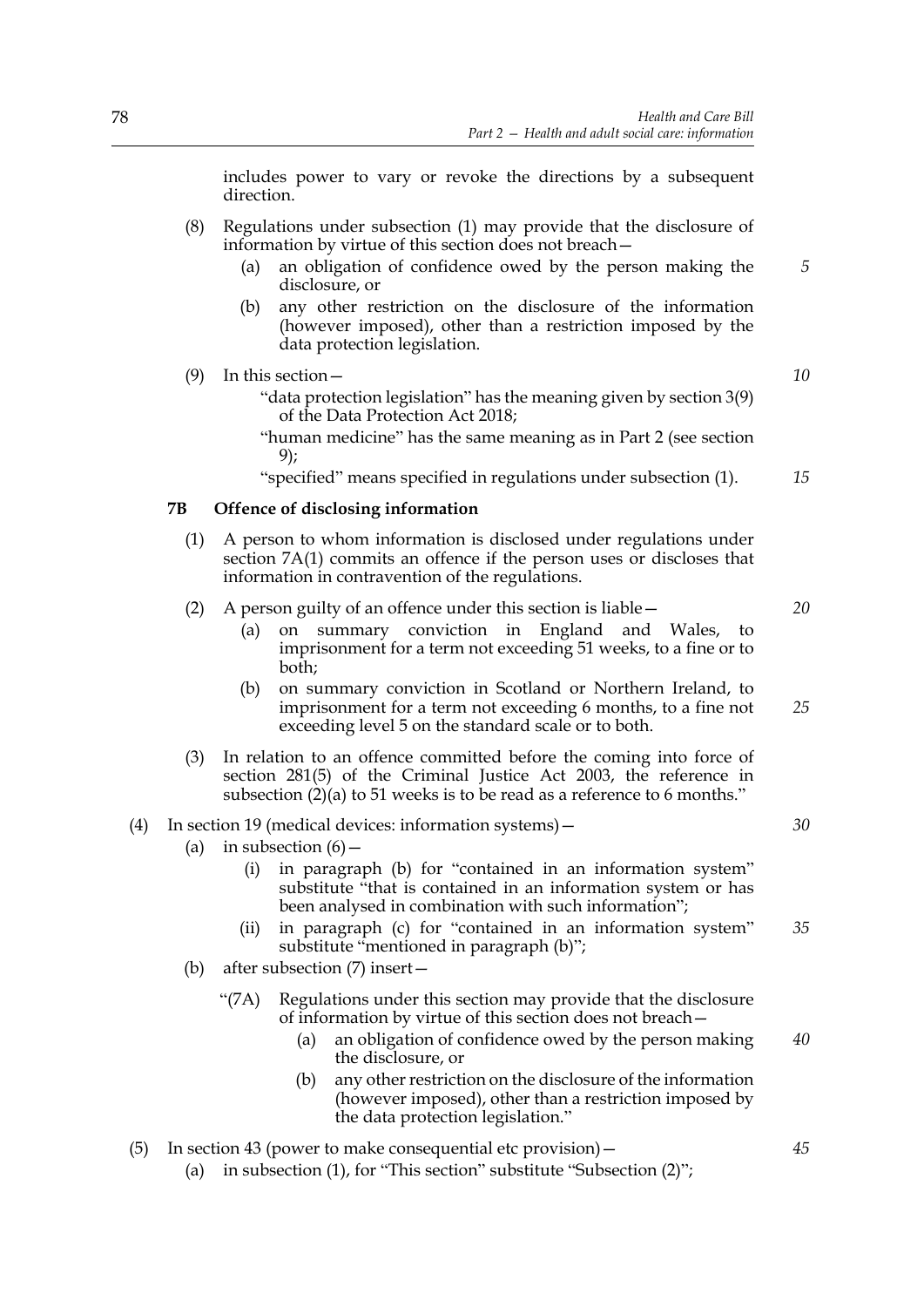- (b) after subsection (2) insert—
	- "(3) Provision made by regulations under section 7A or 19 by virtue of subsection  $(2)(a)$  may include provision –
		- changing the territorial extent of provisions of Chapter 2 of Part 9 of the Health and Social Care Act 2012 (constitution and functions etc of the Health and Social Care Information Centre), or
		- (b) otherwise amending that Chapter."
- (6) In section 44 (scope of powers of Northern Ireland departments) after "2(1)" insert ", 7A(1)".
- (7) In section 45 (consultation), in subsection (6), for paragraph (a) (but not the "and" at the end) substitute—
	- "(a) in relation to regulations made under section  $2(1)$  or  $7A(1)$ , the appropriate authority within the meaning given by section 2(6),
	- (aa) in relation to regulations made under section 10(1), the appropriate authority within the meaning given by section  $10(6)$ ,  $\overline{?}$ . *15*
- (8) In section 46 (reporting requirements)—
	- (a) in subsections (1), (3)(b) and (4)(a), after "2(1)," insert "7A(1),";
	- (b) in subsection (5), in paragraphs (a) and (b) of the definition of "relevant authority", after "2(1)" insert ",  $7A(1)$ ". *20*
- (9) In section 47 (procedure for regulations), in subsection (2), after "2(1)" insert ",  $7A(1)$ ".
- (10) In section 253 of the Health and Social Care Act 2012 (general duties of Information Centre), after subsection (2) insert—
	- "(2A) Subsections (1) and (2) do not apply in relation to the functions of the Information Centre by virtue of the Medicines and Medical Devices Act 2021."

# **PART 3**

SECRETARY OF STATE'S POWERS TO TRANSFER OR DELEGATE FUNCTIONS

# **86 Relevant bodies**

In this Part, "relevant body" means—

- (a) Health Education England,
- (b) the Health and Social Care Information Centre,
- (c) the Health Research Authority,
- (d) the Human Fertilisation and Embryology Authority,
- (e) the Human Tissue Authority, or
- (f) NHS England.

# **87 Power to transfer functions between bodies**

(1) The Secretary of State may by regulations transfer a function of a relevant body to another relevant body. *40*

*5*

*10*

*25*

*35*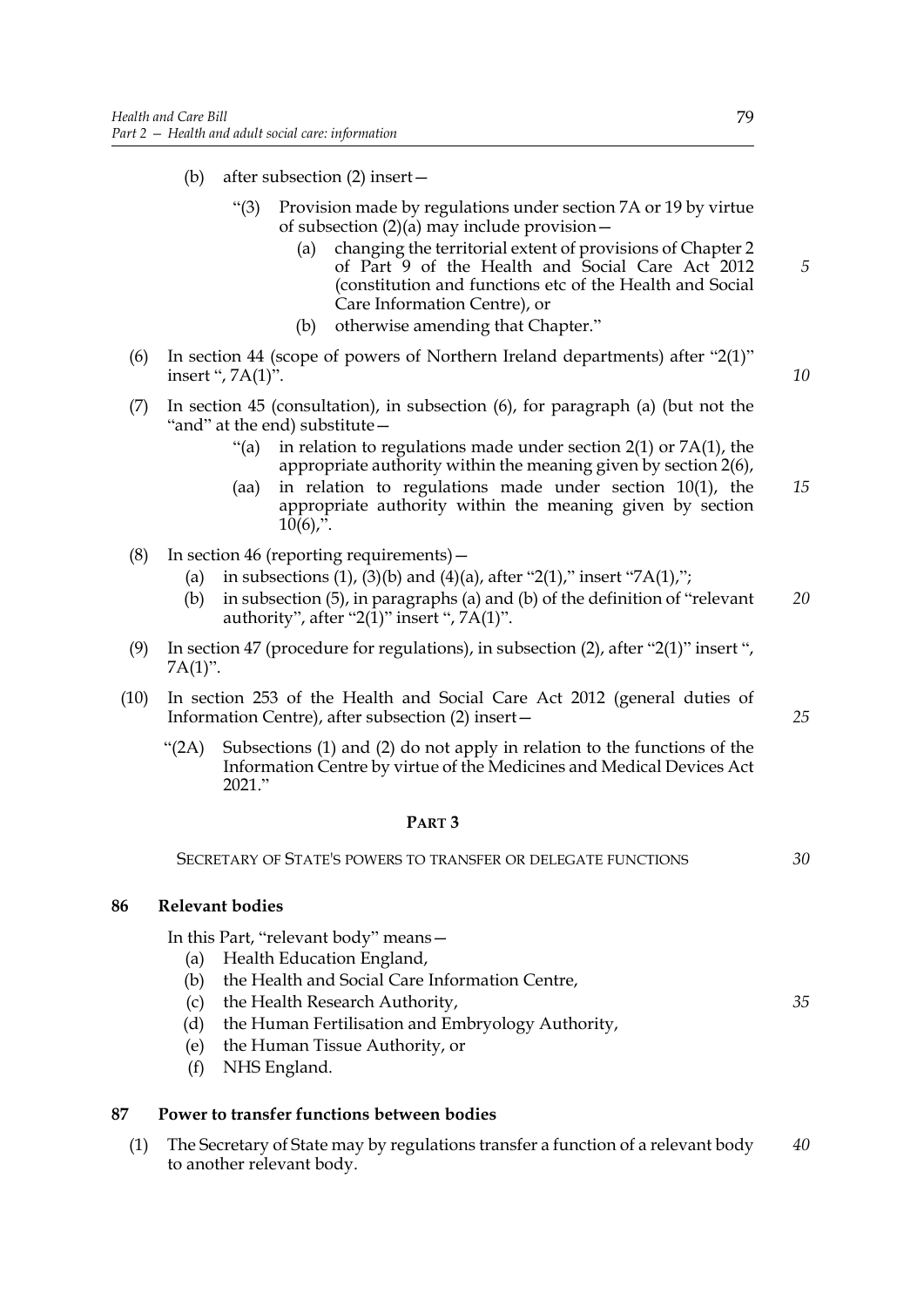- (2) Regulations under this section may be made only if the Secretary of State considers that they serve the purpose of improving the exercise of public functions, having regard to—
	- (a) efficiency,
	- (b) effectiveness,
	- (c) economy, and
	- (d) securing appropriate accountability to Ministers.
- (3) Regulations under this section may not transfer a function of NHS England if the Secretary of State considers that to do so would make NHS England redundant.
- (4) The provision which may be made by regulations under this section by virtue of section 131(1)(a) includes provision—
	- (a) modifying functions of either relevant body (see further section 89(1));
	- (b) modifying the constitutional or funding arrangements of either relevant body (see further section 89(2) and (3));
	- (c) abolishing the relevant body from which functions are transferred, where the Secretary of State considers that it is redundant as a result of the transfer of functions.
- (5) Where—
	- (a) regulations under this section contain provision for a body to exercise a function that is exercisable in relation to Scotland, Wales or Northern Ireland, *20*
	- (b) immediately before that provision takes effect, the function is exercisable by another body whose constitutional arrangements contain provision (however expressed) for the body to include a member whose experience, functions or appointment are connected with that part of the United Kingdom, and
	- (c) the Secretary of State considers that the constitutional arrangements of the body referred to in paragraph (a) do not contain corresponding provision as to membership,

the Secretary of State must make provision by virtue of section 131(1)(a) modifying the constitutional arrangements of the body referred to in paragraph (a) so that they contain corresponding provision as to membership.

(6) In this section, "Minister" means a Minister of the Crown (as defined by section 8 of the Ministers of the Crown Act 1975).

### **88 Power to provide for exercise of functions of Secretary of State**

- (1) The Secretary of State may by regulations provide for a relevant body to exercise specified functions of the Secretary of State on behalf of the Secretary of State.
- (2) The functions that may be specified are
	- (a) any functions of the Secretary of State which relate to the health service in England;
	- (b) any other functions that the Secretary of State may provide for a Special Health Authority to exercise.
- (3) The provision which may be made by regulations under this section by virtue of section  $131(1)(a)$  includes provision – *45*
	- (a) modifying functions of the relevant body (see further section 89(1));

*5*

*10*

*15*

*25*

*30*

*35*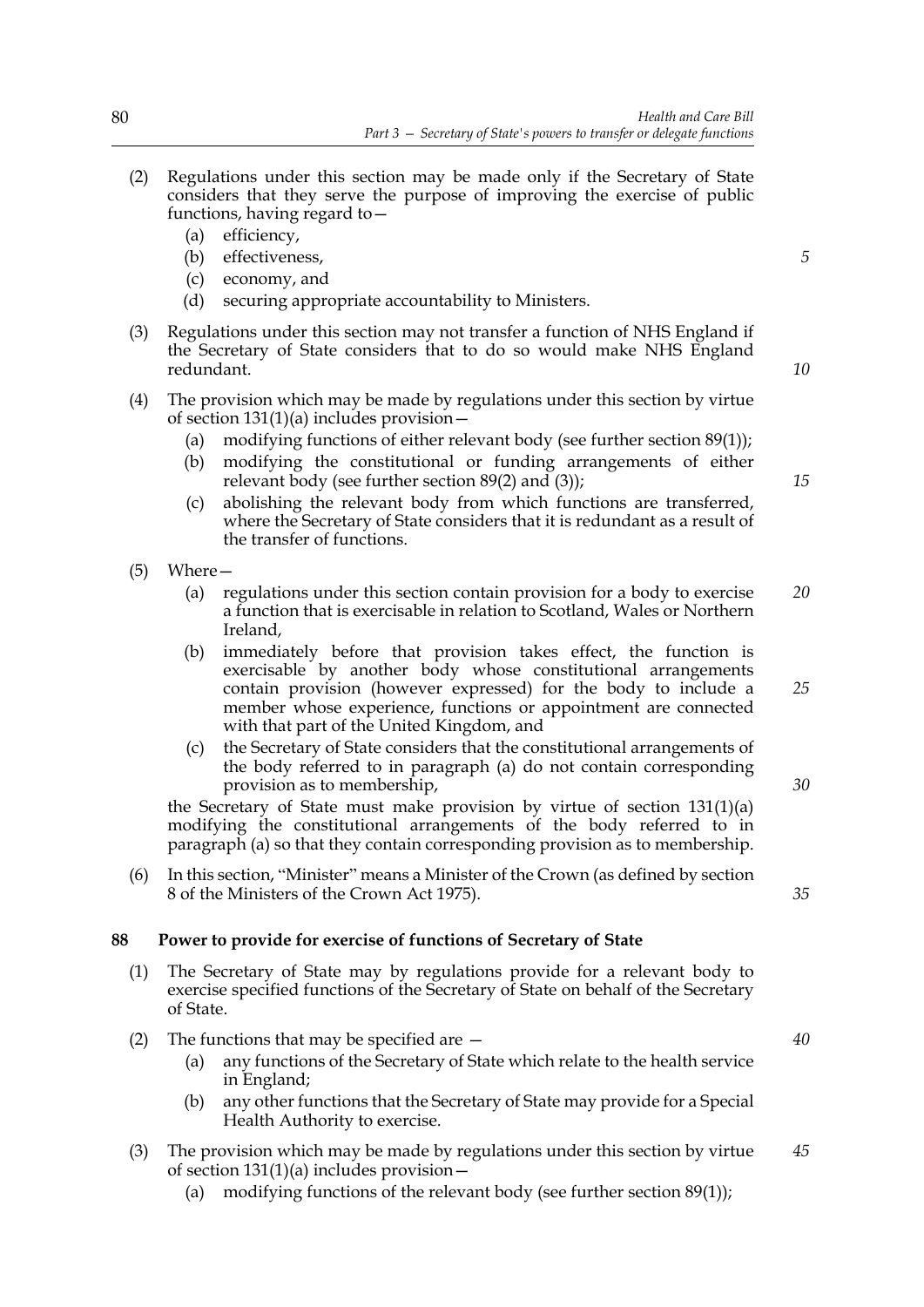- (b) modifying the constitutional or funding arrangements of the relevant body (see further section 89(2) and (3)).
- (4) Where—
	- (a) regulations under this section contain provision for a relevant body to exercise a function of the Secretary of State that is exercisable in relation to Scotland, Wales or Northern Ireland,
	- (b) immediately before that provision takes effect, the Secretary of State's function is exercisable by a body whose constitutional arrangements contain provision (however expressed) for the body to include a member whose experience, functions or appointment are connected with that part of the United Kingdom, and
	- (c) the Secretary of State considers that the relevant body's constitutional arrangements do not contain corresponding provision as to membership,

the Secretary of State must make provision by virtue of section 131(1)(a) modifying the relevant body's constitutional arrangements so that they contain corresponding provision as to membership.

- (5) Regulations under this section may make provision for determining whether and in what circumstances the Secretary of State or a relevant body is liable for the exercise of the specified functions by the relevant body.
- (6) The specification of a function in regulations under this section does not preclude the Secretary of State from exercising the function.
- (7) In this section "the health service" has the same meaning as in the National Health Service Act 2006 (see section 275(1) of that Act).

# **89 Scope of powers**

- (1) In sections 87 and 88, references to modifying the functions of a body include—
	- (a) conferring a function on the body;
	- (b) abolishing a function of the body;
	- (c) changing the purpose or objective for which the body exercises a function;
	- (d) changing the conditions under which the body exercises a function.
- (2) In sections 87 and 88, references to the constitutional arrangements of a body include matters relating to—
	- (a) the name of the body;
	- (b) the chair of the body (including qualifications and procedures for appointment and functions); *35*
	- (c) members of the body (including the number of members, qualifications and procedures for appointment and functions);
	- (d) staff of the body exercising functions on its behalf (including qualifications and procedures for appointment and functions);
	- (e) the body's powers to employ staff;
	- (f) governing procedures and arrangements (including the role and membership of committees and sub-committees);
	- (g) reports and accounts.
- (3) In sections 87 and 88, references to modifying the funding arrangements of a body include— *45*

*5*

*10*

*15*

*20*

*25*

*30*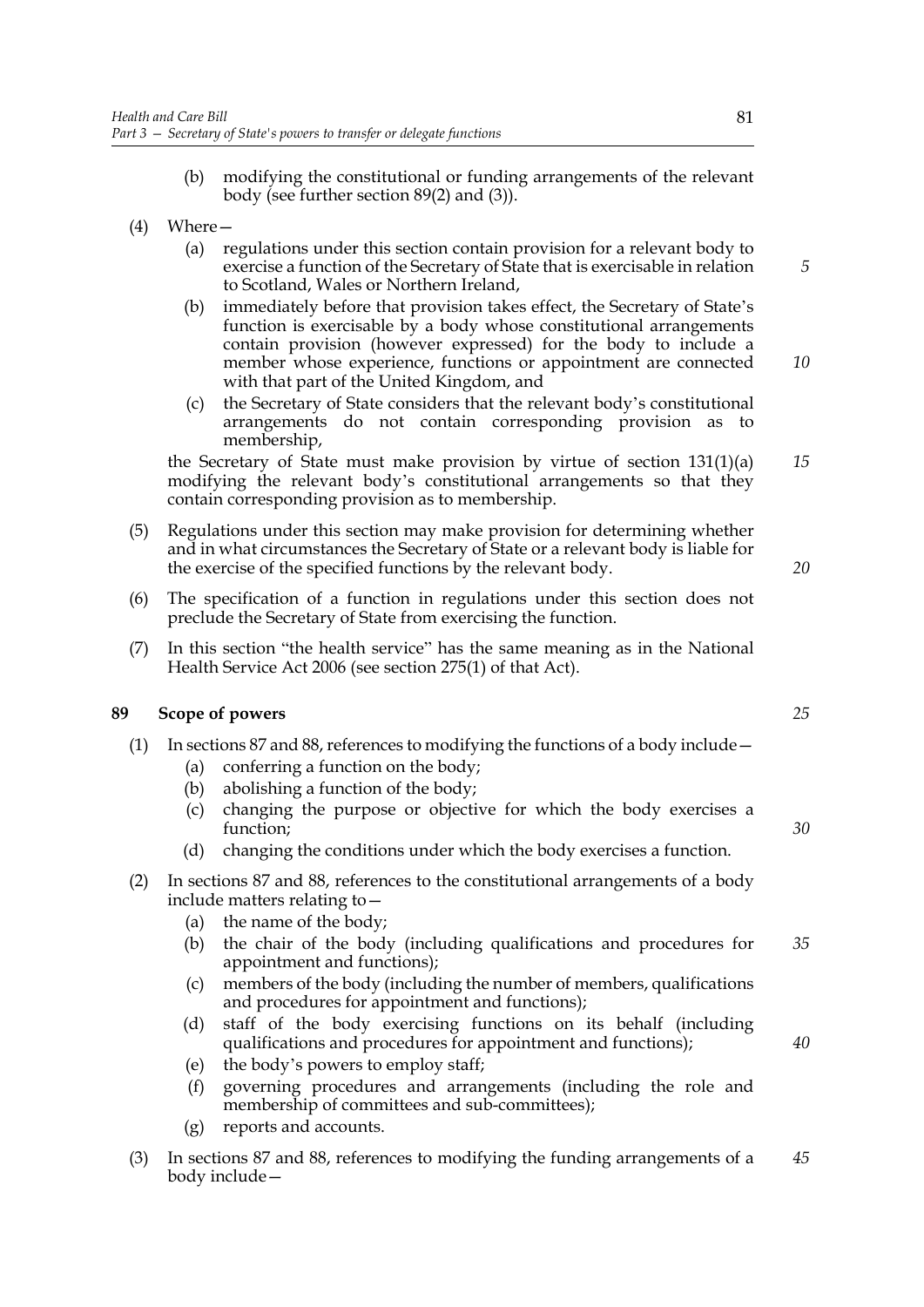- (a) modifying the extent to which it is funded by a Minister;
- (b) conferring power on the body to charge fees for the exercise of a function (and to determine their amount).
- (4) Regulations under section 87 or 88 may repeal and re-enact (but may not create)—
	- (a) a power to make subordinate legislation,
	- (b) a power of forcible entry, search or seizure,
	- (c) a power to compel the giving of evidence, or
	- (d) a criminal offence.
- (5) The provision which may be made by regulations under section 87 or 88 may be made by repealing, revoking or amending provision made by or under an Act, whenever passed or made. *10*
- (6) The provision which may be made by regulations under section 87 or 88 by virtue of section 131(1)(a) includes provision repealing, revoking or amending provision made by or under any of the following, whenever passed or made—
	- (a) an Act;
	- (b) an Act of the Scottish Parliament;
	- (c) a Measure or Act of Senedd Cymru;
	- (d) Northern Ireland legislation.
- (7) In this section, "Minister" means a Minister of the Crown (as defined by section 8 of the Ministers of the Crown Act 1975). *20*

# **90 Transfer schemes in connection with regulations**

- (1) The Secretary of State may, in connection with regulations under section 87 or 88, make one or more schemes for the transfer of property, rights and liabilities ("transfer schemes").
- (2) A transfer scheme in connection with regulations under section 87 may provide for the transfer of property, rights or liabilities to any appropriate person from the relevant body from which functions are transferred by the regulations.
- (3) A transfer scheme in connection with regulations under section 88 may provide for the transfer of property, rights or liabilities to any appropriate person from— *30*
	- (a) the Secretary of State,
	- (b) a Special Health Authority, or
	- (c) any relevant body ceasing to exercise functions of the Secretary of State as a result of the regulations. *35*
- (4) The things that may be transferred under a transfer scheme include—
	- (a) property, rights and liabilities that could not otherwise be transferred;
	- (b) property acquired, and rights and liabilities arising, after the making of the scheme;
	- (c) criminal liabilities.
- (5) A transfer scheme may—
	- (a) create rights, or impose liabilities, in relation to property or rights transferred;

*25*

*40*

*5*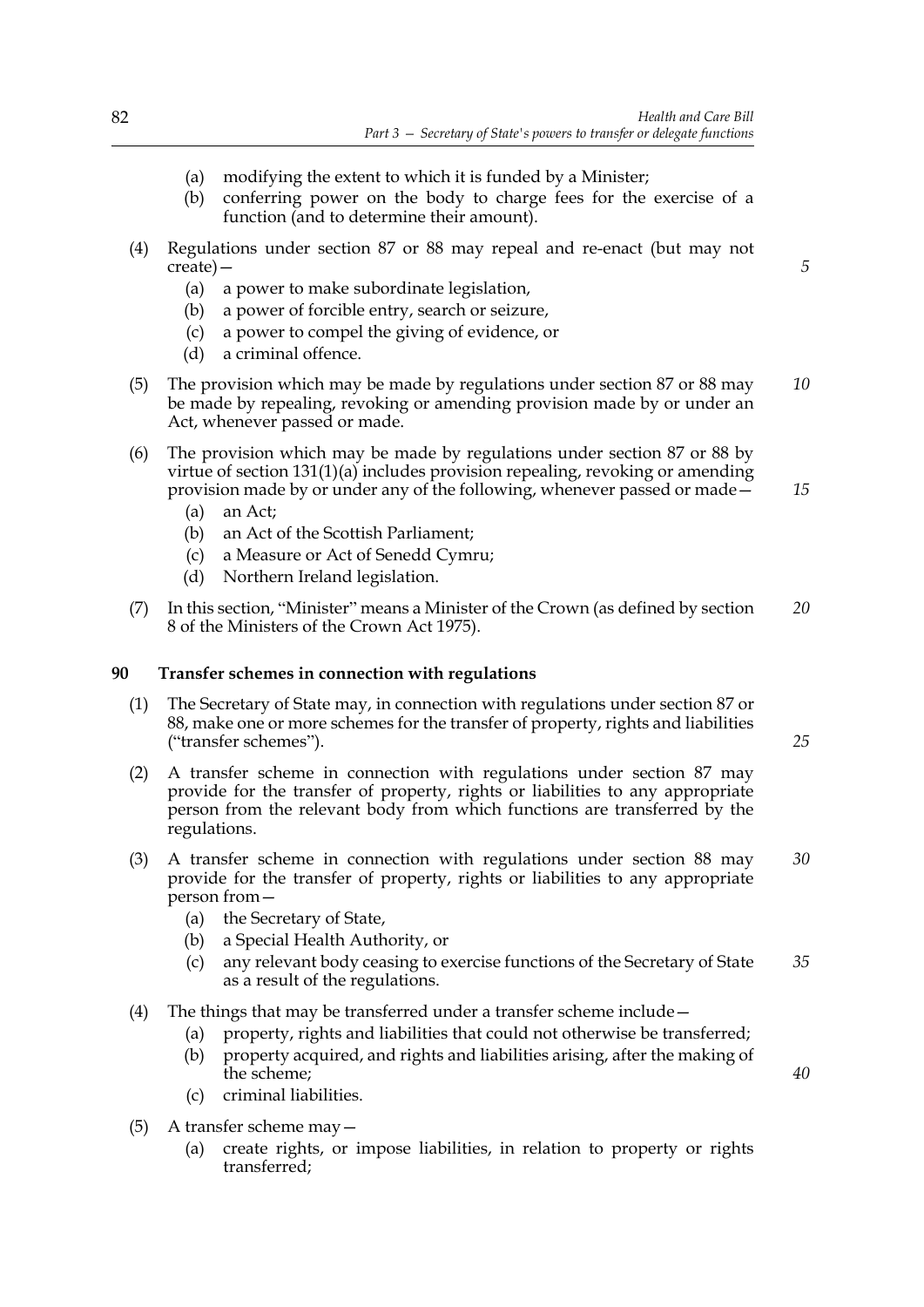|      | (b)        | make provision about the continuing effect of things done by, on behalf<br>of or in relation to the transferor in respect of anything transferred;                                                                                                                                              |    |
|------|------------|-------------------------------------------------------------------------------------------------------------------------------------------------------------------------------------------------------------------------------------------------------------------------------------------------|----|
|      | (c)        | make provision about the continuation of things (including legal<br>proceedings) in the process of being done by, on behalf of or in relation<br>to the transferor in respect of anything transferred;                                                                                          | 5  |
|      | (d)        | make provision for references to the transferor in an instrument or<br>other document in respect of anything transferred to be treated as<br>references to the transferee;                                                                                                                      |    |
|      | (e)        | make provision for the shared ownership or use of property;                                                                                                                                                                                                                                     |    |
|      | (f)<br>(g) | make provision which is the same as or similar to the TUPE regulations;<br>make other consequential, supplementary, incidental or transitional<br>provision.                                                                                                                                    | 10 |
| (6)  |            | A transfer scheme may provide-                                                                                                                                                                                                                                                                  |    |
|      | (a)<br>(b) | for modifications by agreement;<br>for modifications to have effect from the date when the original scheme<br>came into effect.                                                                                                                                                                 | 15 |
| (7)  |            | In subsection $(5)(f)$ , "the TUPE regulations" means the Transfer of<br>Undertakings (Protection of Employment) Regulations 2006 (S.I. 2006/246).                                                                                                                                              |    |
| (8)  | (a)        | For the purposes of this section –<br>references to rights and liabilities include rights and liabilities relating<br>to a contract of employment;                                                                                                                                              | 20 |
|      | (b)        | references to the transfer of property include the grant of a lease.                                                                                                                                                                                                                            |    |
| (9)  |            | For the purposes of subsection $(8)(a)$ –                                                                                                                                                                                                                                                       |    |
|      | (a)<br>(b) | an individual who holds employment in the civil service of the State is<br>to be treated as employed by virtue of a contract of employment, and<br>the terms of the individual's employment in the civil service of the State<br>are to be treated as constituting the terms of the contract of | 25 |
| (10) |            | employment.<br>In this section "appropriate person" means -                                                                                                                                                                                                                                     |    |
|      | (a)        | any relevant body,                                                                                                                                                                                                                                                                              | 30 |
|      | (b)        | the Secretary of State,<br>the Scottish Ministers,                                                                                                                                                                                                                                              |    |
|      | (c)<br>(d) | a Northern Ireland department,                                                                                                                                                                                                                                                                  |    |
|      | (e)        | the Welsh Ministers,                                                                                                                                                                                                                                                                            |    |
|      | (f)<br>(g) | an integrated care board,<br>a Special Health Authority, or                                                                                                                                                                                                                                     | 35 |
|      | (h)        | an NHS trust.                                                                                                                                                                                                                                                                                   |    |
| 91   |            | <b>Transfer schemes: taxation</b>                                                                                                                                                                                                                                                               |    |
| (1)  |            | The Treasury may by regulations make provision varying the way in which a<br>relevant tax has effect in relation to -                                                                                                                                                                           | 40 |
|      | (a)        | anything transferred under a scheme under section 90, or                                                                                                                                                                                                                                        |    |
|      | (b)        | anything done for the purposes of, or in relation to, a transfer under<br>such a scheme.                                                                                                                                                                                                        |    |

(2) The provision which may be made under subsection (1)(a) includes in particular provision for—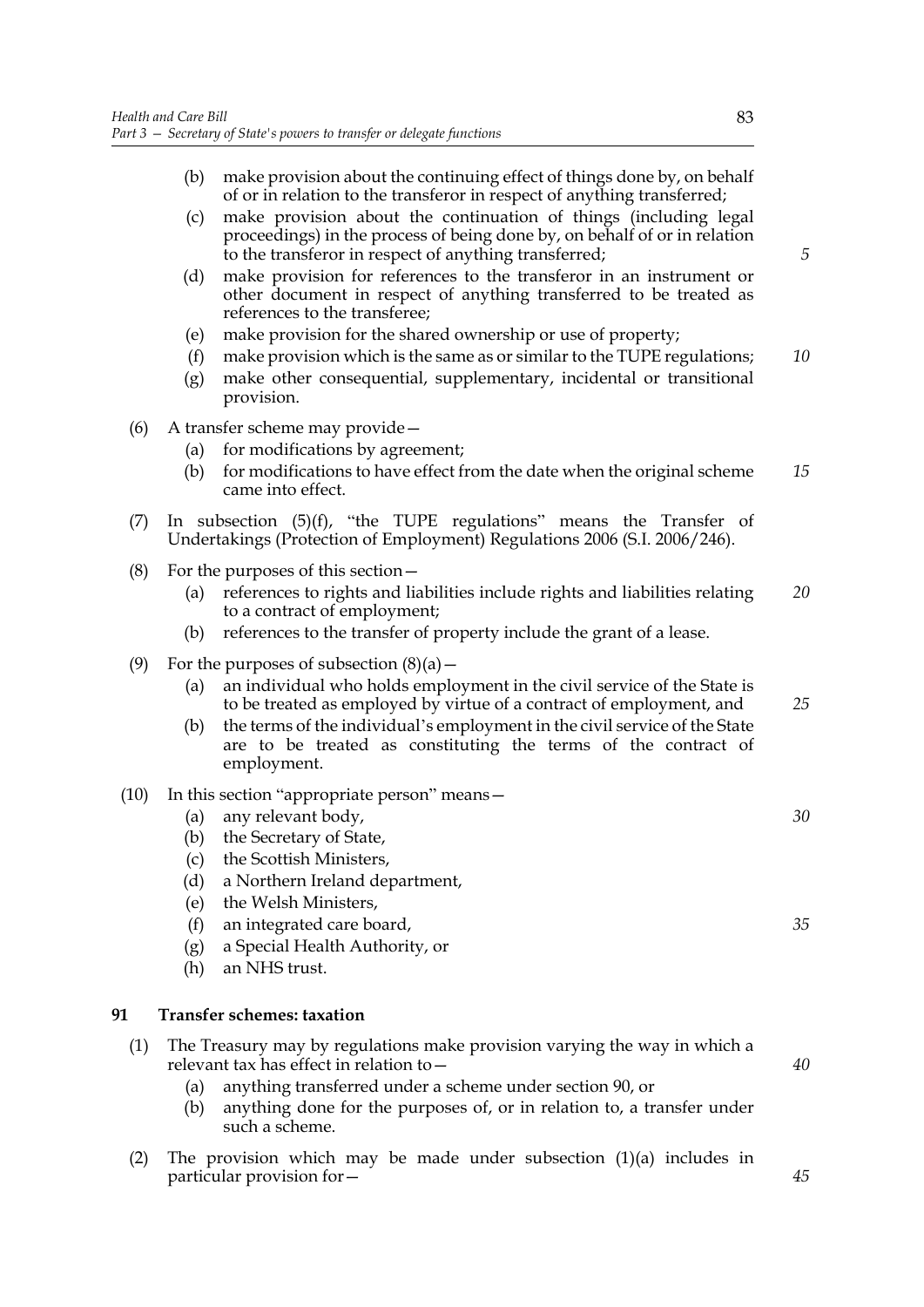- (a) a tax provision not to apply, or to apply with modifications, in relation to anything transferred;
- (b) anything transferred to be treated in a specified way for the purposes of a tax provision;
- (c) the Secretary of State to be required or permitted to determine, or specify the method for determining, anything which needs to be determined for the purposes of any tax provision so far as relating to anything transferred.
- (3) The provision which may be made under subsection (1)(b) includes in particular provision for—
	- (a) a tax provision not to apply, or to apply with modifications, in relation to anything done for the purposes of or in relation to the transfer;
	- (b) anything done for the purposes of, or in relation to, the transfer to have or not have a specified consequence or be treated in a specified way;
	- (c) the Secretary of State to be required or permitted to determine, or specify the method for determining, anything which needs to be determined for the purposes of any tax provision so far as relating to anything done for the purposes of, or in relation to, the transfer. *15*
- (4) Regulations under this section are subject to annulment in pursuance of a resolution of the House of Commons.
- (5) In this section references to the transfer of property include the grant of a lease.
- (6) In this section—
	- "relevant tax" means income tax, corporation tax, capital gains tax, stamp duty or stamp duty reserve tax;
	- "tax provision" means a provision of an enactment about a relevant tax. *25*

# **92 Consultation on draft regulations**

- (1) Before making regulations under section 87 or 88 the Secretary of State must consult the following about a draft of the regulations—
	- (a) any body to which the draft regulations relate,
	- (b) the Scottish Ministers, if the draft regulations, so far as applying in or as regards Scotland, make provision— *30*
		- (i) which would be within the legislative competence of the Scottish Parliament if contained in an Act of that Parliament, or
		- (ii) for any matter in relation to which functions are exercisable by the Scottish Ministers,
	- (c) the Welsh Ministers, if the draft regulations, so far as applying in or as regards Wales, make provision
		- which would be within the legislative competence of Senedd Cymru if contained in an Act of the Senedd, or
		- (ii) for any matter in relation to which functions are exercisable by the Welsh Ministers, *40*
	- (d) such Northern Ireland department or departments as the Secretary of State considers appropriate, if the draft regulations, so far as applying in or as regards Northern Ireland, make provision
		- which would be within the legislative competence of the Northern Ireland Assembly if contained in an Act of that Assembly, or *45*

*20*

*5*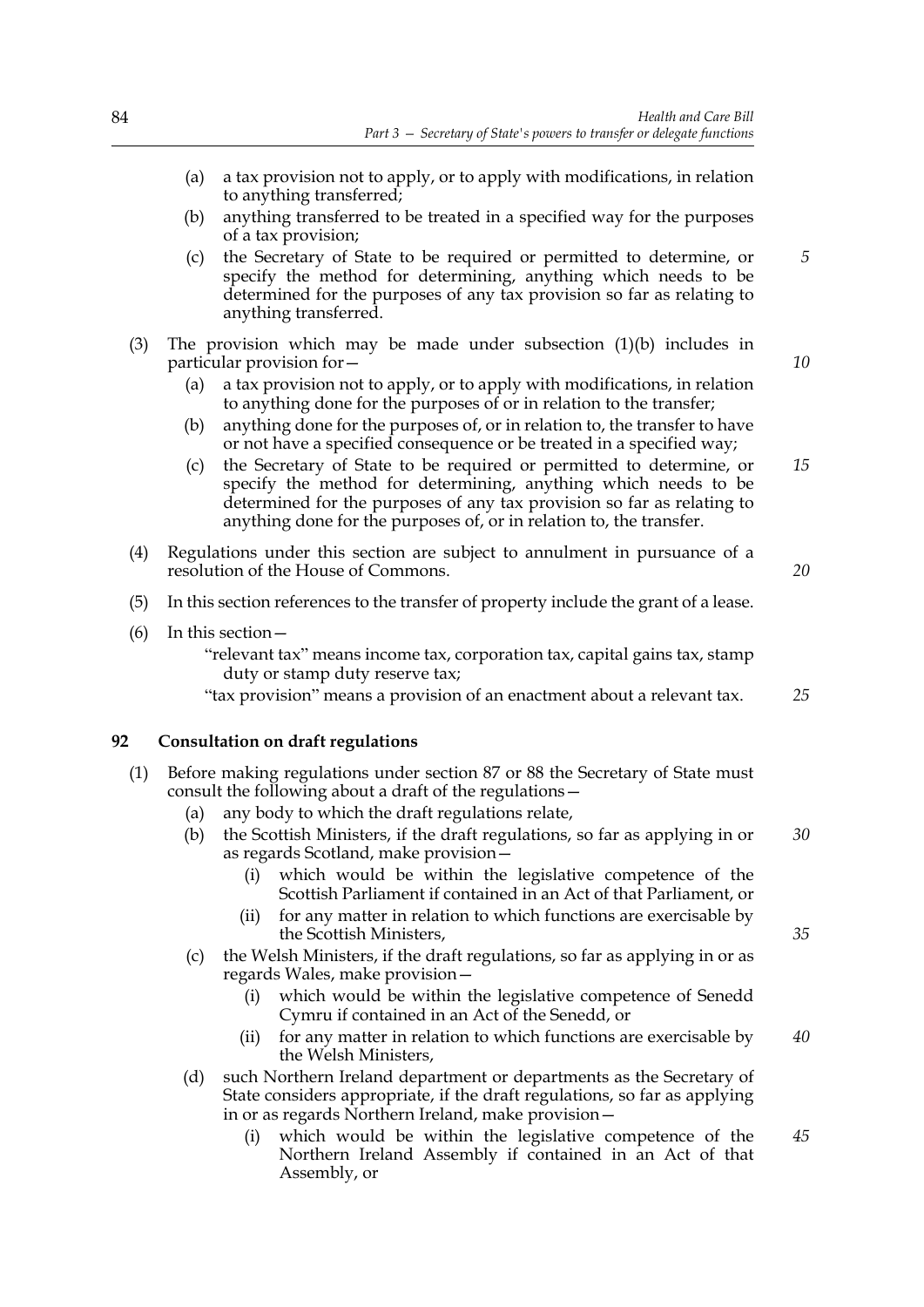- (ii) for any matter in relation to which a Northern Ireland department exercises functions, and
- (e) such other persons as the Secretary of State considers appropriate.
- (2) Consultation is not required under subsection  $(1)(d)(i)$  in relation to any provision if—
	- (a) a Bill for an Act of the Northern Ireland Assembly containing the provision would require the consent of the Secretary of State under section 8 of the Northern Ireland Act 1998, and
	- (b) the provision does not affect, other than incidentally, a transferred matter (within the meaning of that Act).
- (3) If, as a result of consultation under subsection (1), it appears to the Secretary of State appropriate to change the draft regulations, the Secretary of State must carry out such further consultation with respect to the changes as the Secretary of State considers appropriate.
- (4) It is immaterial for the purposes of this section whether consultation is carried out before or after the commencement of this section. *15*

### **PART 4**

# THE HEALTH SERVICES SAFETY INVESTIGATIONS BODY

### *Introductory*

### **93 Establishment of the HSSIB**

- (1) A body corporate called the Health Services Safety Investigations Body is established.
- (2) In this Part that body is referred to as "the HSSIB".
- (3) Schedule 13 contains further provision about the HSSIB.

| Investigations |
|----------------|
|----------------|

### **94 Investigation of incidents with safety implications**

- (1) The HSSIB has the function of investigating incidents that—
	- (a) occur in England during the provision of health care services, and
	- (b) have or may have implications for the safety of patients.
- (2) The purpose of the investigations is to  $-$ 
	- (a) identify risks to the safety of patients, and
	- (b) address those risks by facilitating the improvement of systems and practices in the provision of NHS services or other health care services in England.
- (3) In particular, where an investigation relates to an incident that did not occur during the provision of NHS services, the HSSIB must consider whether, in relation to any risks identified, the systems and practices in the provision of NHS services could be improved. *35*
- (4) The purpose of the investigations does not include assessing or determining—

*20*

*5*

*10*

*30*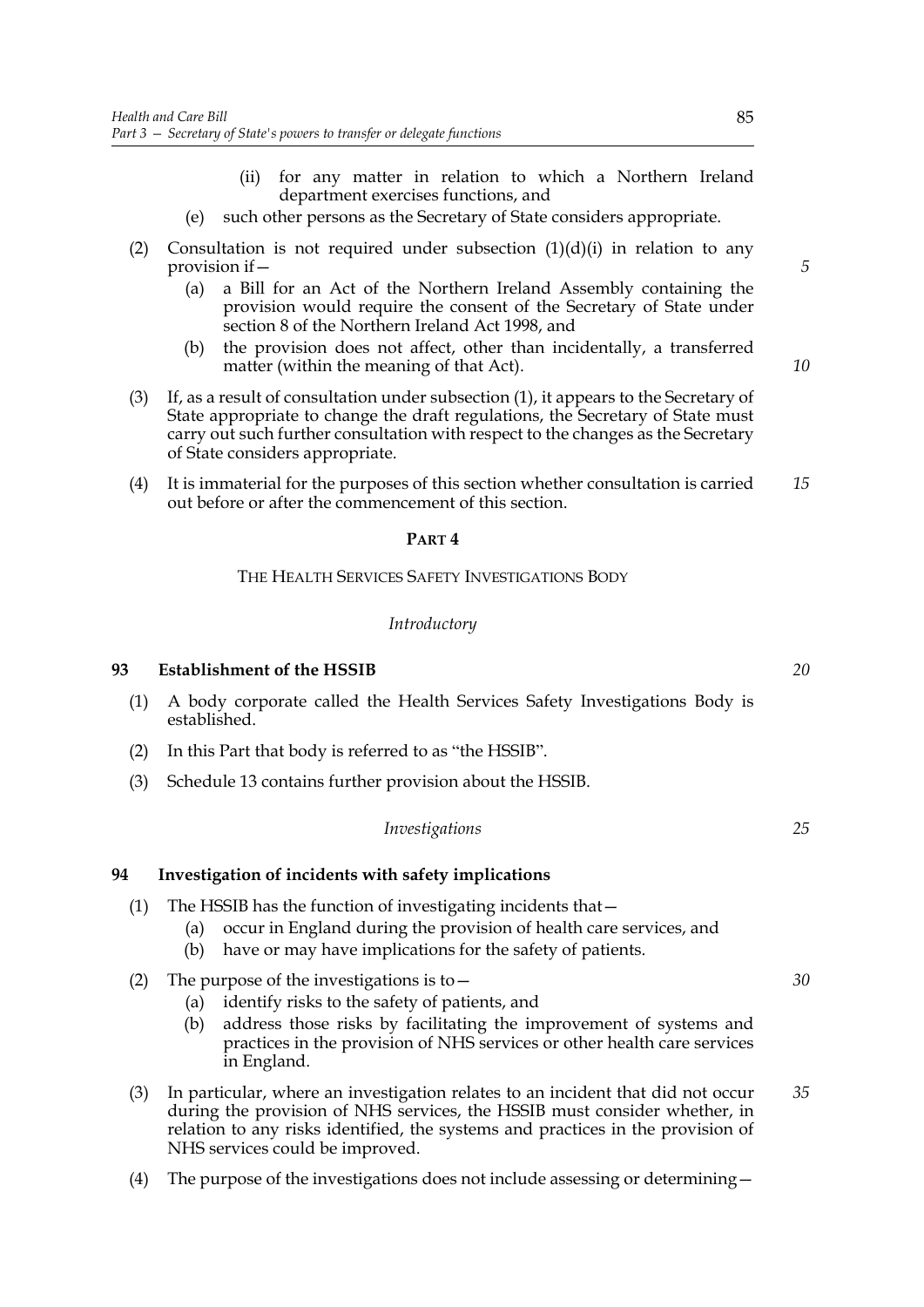*10*

*15*

*25*

*30*

- (a) blame,
- (b) civil or criminal liability, or
- (c) whether action needs to be taken in respect of an individual by a regulatory body.
- (5) In this Part, an incident within subsection (1) is called a "qualifying incident". *5*

### **95 Deciding which incidents to investigate**

(1) The HSSIB's function under section 94 includes determining which qualifying incidents it will investigate, subject to subsection (2).

### (2) The Secretary of State may direct the HSSIB to carry out an investigation of—

- (a) a particular qualifying incident that has occurred, or
- (b) qualifying incidents that have occurred and are of a particular description.
- (3) A direction under subsection (2) may specify the date by which the HSSIB must publish its final report (see section 97).

# (4) A direction under subsection (2)—

- (a) must be in writing;
- (b) may be varied or revoked by subsequent directions;
- (c) may provide for a person to exercise a discretion in dealing with any matter.

#### (5) Once the HSSIB has begun an investigation into a qualifying incident, it must, in such manner as it thinks appropriate, publish a statement which— *20*

- (a) reports that it has begun the investigation,
- (b) contains a brief description of the incident, and
- (c) sets out, in general terms, the issues that the HSSIB expects to consider in the investigation.
- (6) The HSSIB may give advance notice of a statement under subsection (5) to any person the HSSIB considers may be affected by the investigation.
- (7) Where the HSSIB discontinues an investigation, it must, in such manner as it thinks appropriate, publish a statement which—

(a) reports that it has discontinued the investigation, and

- (b) gives its reasons for doing so.
- (8) Where the HSSIB determines not to investigate a qualifying incident, it may give notice of its determination to any person the HSSIB considers to have an interest in the determination.
- (9) Notice under subsection (8) may include— (a) a brief description of the incident, and *35*
	- (b) the HSSIB's reasons for not investigating it.

# **96 Criteria, principles and processes**

- (1) The HSSIB must determine and publish—
	- (a) the criteria it will use in determining which incidents it investigates, *40*
	- (b) the principles which are to govern investigations,
	- (c) the processes to be followed in carrying out investigations, and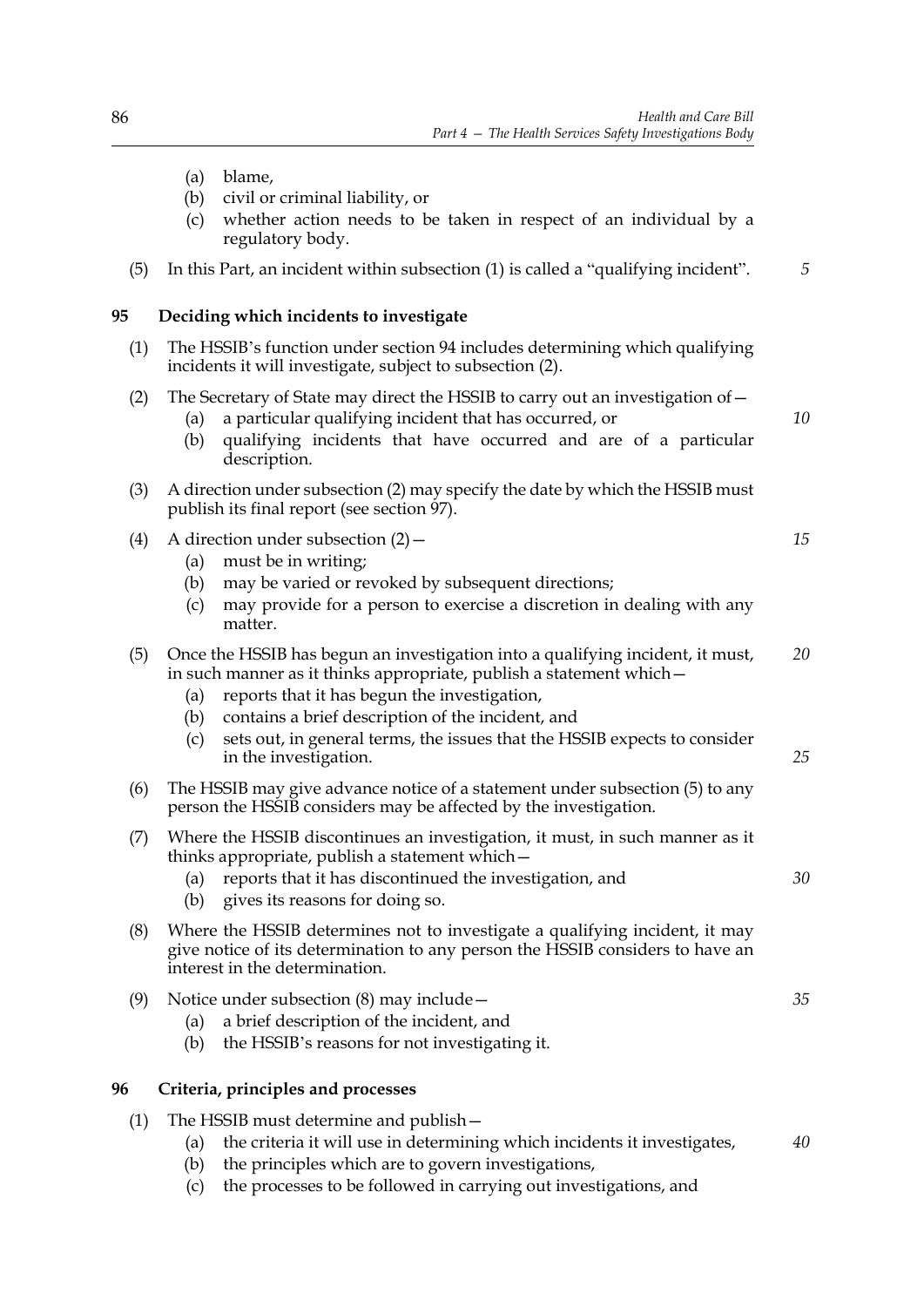- (d) the processes for ensuring that, so far as reasonable and practicable, patients and their families are involved in investigations.
- (2) The processes determined under subsection  $(1)(c)$  must include
	- (a) the procedures and methods to be used in investigations (including in the interviewing of persons), and
	- (b) the time periods within which the HSSIB aims to complete investigations.
- (3) Different processes under subsection (1)(c) or (d) may be determined for different descriptions of investigation.

# (4) Anything published under subsection  $(1)(d)$  must be  $-$

- (a) easily accessible to patients and their families, and
- (b) capable of being easily understood by them.
- (5) The HSSIB must review the criteria, principles and processes—
	- (a) within the period of three years beginning with their publication under subsection  $(1)$ , and
	- (b) subsequently within each period of five years beginning with the completion of the previous review.
- (6) If the HSSIB revises the criteria, principles and processes it must publish them as revised.
- (7) In determining or revising the criteria, principles and processes the HSSIB must consult— *20*
	- (a) the Secretary of State, and
	- (b) any other persons the HSSIB considers appropriate.

### *Reports*

### **97 Final reports**

- (1) When the HSSIB completes an investigation, it must publish a report on the outcome of the investigation (the "final report").
- (2) The final report must—
	- (a) contain a statement of findings of fact made as a result of the investigation and an analysis of those findings,
	- (b) make such recommendations as to the action to be taken by any person as the HSSIB considers appropriate, and
	- (c) set out the HSSIB's conclusions on the matters it considered in accordance with section 94(3) (but only if that provision is applicable to the investigation).
- (3) The final report must focus on ascertaining risks to the safety of patients and any recommendations as to the action to be taken by any person must focus on addressing those risks (rather than on the activities of individuals involved in the incident).
- (4) In particular, the final report may not include an assessment or determination  $of$ *40*
	- (a) blame,
	- (b) civil or criminal liability, or

*5*

*10*

*15*

*30*

*25*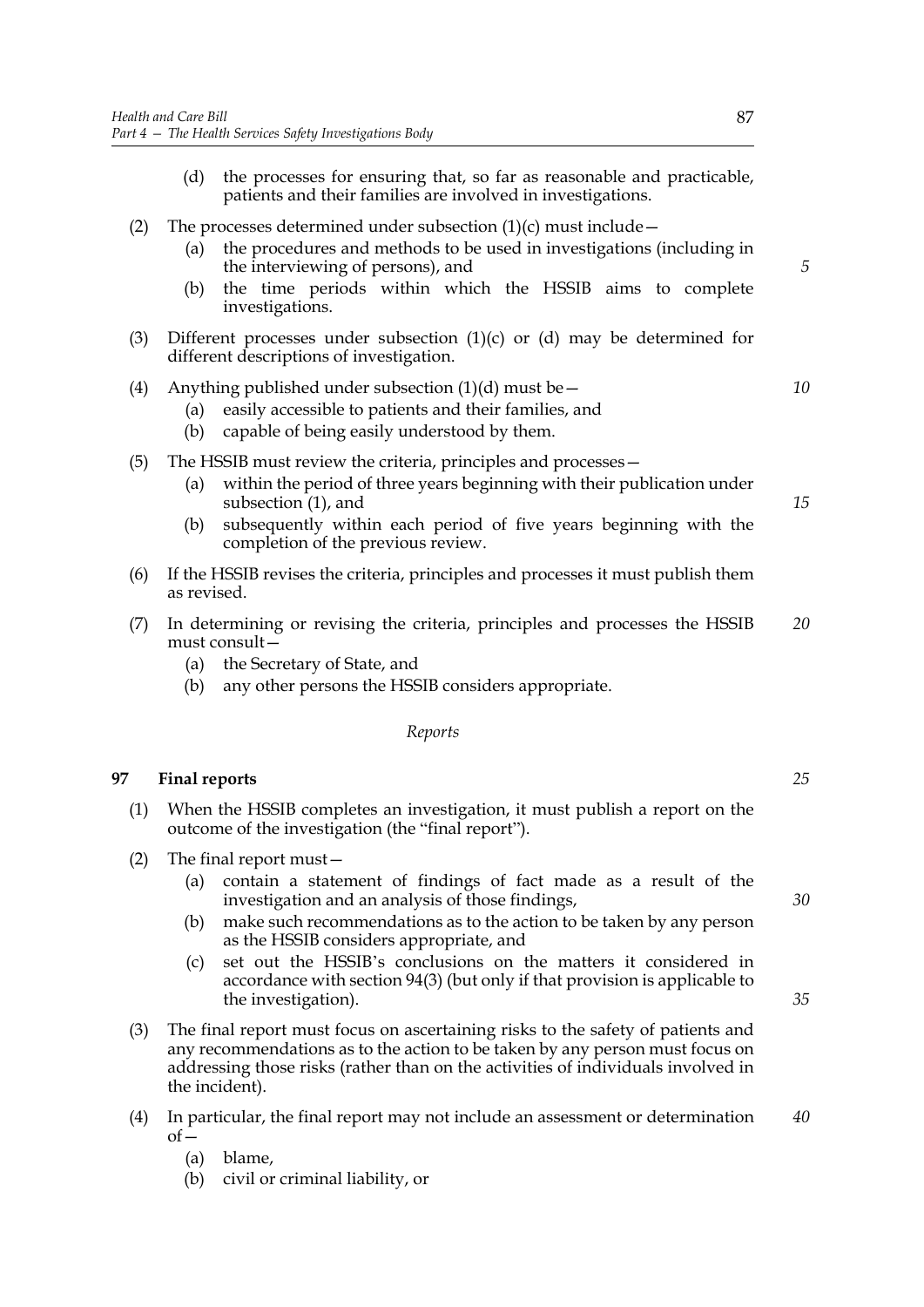- (c) whether action needs to be taken in respect of an individual by a regulatory body.
- (5) Information which is protected material (see section 106(2)) may be disclosed in a final report if the HSSIB determines that the benefits to the safety of patients served by the disclosure outweigh—
	- (a) any adverse impact on current or future investigations by deterring persons from providing information to the HSSIB, and
	- (b) any adverse impact on securing the improvement of the safety of health care services provided to patients in England.
- (6) The final report may not, without their consent, include the name of any individual— *10*
	- (a) who has provided information to the HSSIB for the purposes of the investigation, or
	- (b) who was involved in the incident being investigated.
- (7) Where an investigation is carried out pursuant to a direction under section 95, the HSSIB must send a copy of the final report to the Secretary of State. *15*

### **98 Interim reports**

- (1) While the HSSIB is carrying out an investigation, it may publish a report on any matter relating to the investigation (an "interim report").
- (2) An interim report may—
	- (a) contain a statement of findings of fact made as a result of the investigation to date and an analysis of those findings,
	- (b) make such recommendations as to the action to be taken by any person as the HSSIB considers appropriate, and
	- (c) set out the HSSIB's conclusions to date on the matters it has considered in accordance with section 94(3). *25*
- (3) Subsections (3) to (7) of section 97 apply in relation to an interim report as they apply in relation to a final report.

### **99 Draft reports**

- (1) Before it publishes a final or interim report, the HSSIB—
	- (a) must send a draft of the report to any person who the HSSIB reasonably believes could be adversely affected by the report, and
	- (b) may send a draft of the report to any other person who the HSSIB believes should be sent a draft.
- (2) If a person who the HSSIB reasonably believes could have been adversely affected by the report has died, the draft report must be sent to the person (if any) who appears to the HSSIB to best represent the interests of the person who has died. *35*
- (3) The HSSIB must notify every person to whom a draft report is sent that the person has an opportunity to comment on the draft report before the deadline specified by the HSSIB.
- (4) If a person's comments on a draft report are not taken into account in the final or interim report as published, the HSSIB must explain to the person why that is.

*20*

*5*

*30*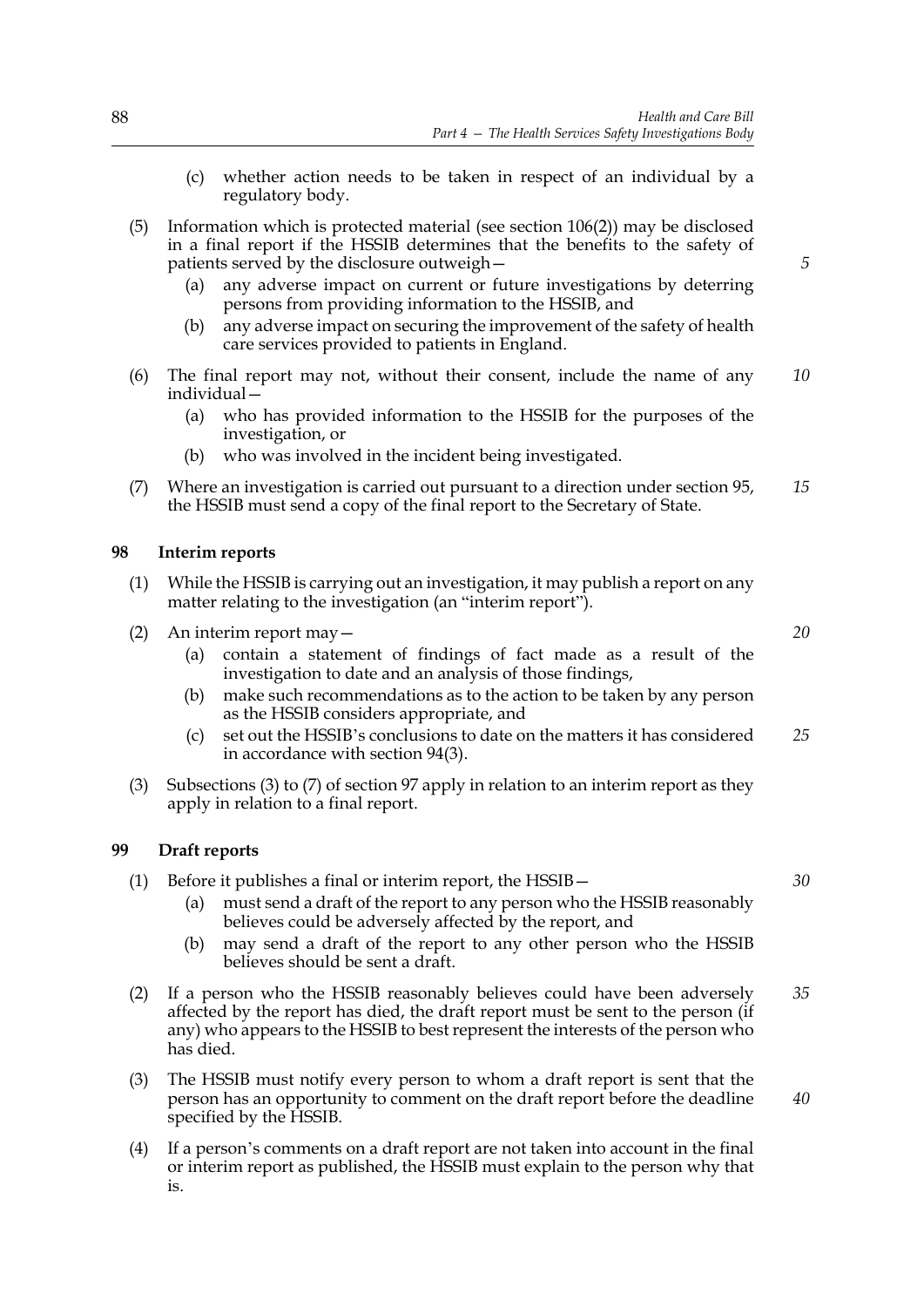### **100 Response to reports**

- (1) This section applies where a final or interim report includes recommendations as to the action to be taken by any person.
- (2) The HSSIB must, in such manner as it thinks appropriate, send the report to that person or make it available to them.
- (3) The report must specify the deadline for that person to provide a written response.
- (4) Before that deadline, the person must respond to the HSSIB in writing setting out the actions they propose to take in pursuance of the recommendations.
- (5) The HSSIB may publish the response.
- (6) Subsection (4) does not require a person to do anything that they could be required to do by an Act of Senedd Cymru made without the consent of a Minister of the Crown.

### **101 Admissibility of reports**

- (1) A final report, an interim report and the draft of a final or interim report sent to a person under section 99 are not admissible in any proceedings within subsection (2). *15*
- (2) Those proceedings are—
	- (a) proceedings to determine civil or criminal liability in respect of any matter;
	- (b) proceedings before any employment tribunal;
	- (c) proceedings before a regulatory body (including proceedings for the purposes of investigating an allegation);
	- (d) proceedings to determine an appeal against a decision made in proceedings falling within paragraphs (a) to (c).
- (3) But the High Court may order that a final or interim report is admissible in proceedings within subsection (2) on an application by a person who is a party to the proceedings or otherwise entitled to appear in them.
- (4) The HSSIB may make representations to the High Court about any application under subsection (3).
- (5) The High Court may make an order under subsection (3) only if it determines that the interests of justice served by admitting the report outweigh—
	- (a) any adverse impact on current or future investigations by deterring persons from providing information for the purposes of investigations, and
	- (b) any adverse impact on securing the improvement of the safety of health care services provided to patients in England.

### *Investigatory powers etc*

### **102 Powers of entry, inspection and seizure**

(1) If an investigator considers it necessary for the purposes of an investigation, the investigator may— *40*

*10*

*5*

*20*

*25*

*35*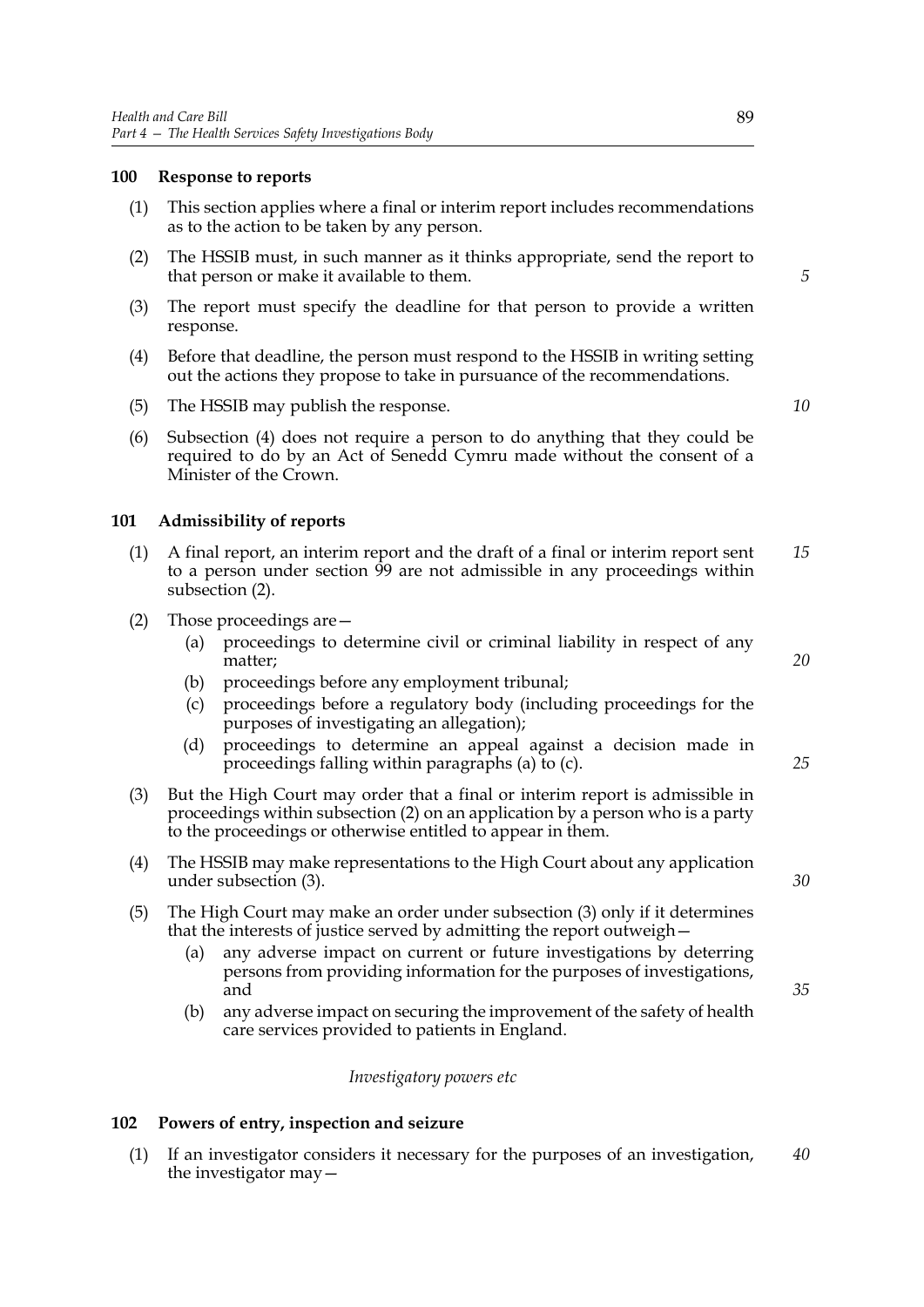- (a) enter and inspect premises in England, other than premises used wholly or mainly as a private dwelling;
- (b) inspect and take copies of any document at, or capable of being viewed using equipment at, the premises;
- (c) inspect any equipment or other item at the premises;
- (d) seize and remove from the premises any document, equipment or other item (unless that would risk the safety of any patient).
- (2) In subsection (1)(b) the reference to inspecting and taking copies of any document includes requiring any document which is kept in electronic form to be produced in a form in which it is legible and can be taken away.
- (3) Where any document, equipment or other item is seized by an investigator, or any copy of a document is taken, it may be retained by the HSSIB for so long as is necessary for the purposes of the investigation.
- (4) An investigator exercising any power conferred by this section must, if asked, produce evidence of the investigator's authority from the HSSIB to act on its behalf.
- (5) The powers conferred by subsection (1) may be exercised in relation to premises in which there is a Crown interest, but only if the HSSIB gives reasonable notice to the occupier of the premises of its intention to enter and inspect the premises.
- (6) But if the Secretary of State certifies that it appears to the Secretary of State appropriate in the interests of national security that the powers conferred by subsection (1) -
	- (a) should not be exercisable in relation to any premises in which there is a Crown interest and which are specified in the certificate, or
	- (b) should not be exercisable in relation to any such premises which are so specified except in circumstances specified in the certificate,

those powers are not exercisable in relation to those premises or (as the case may be) are not exercisable except in the circumstances specified.

# (7) In this section "Crown interest" means—

- (a) an interest belonging to a government department or held in trust for Her Majesty for the purposes of a government department;
- (b) an interest belonging to Her Majesty in right of the Crown;
- (c) an interest belonging to Her Majesty in right of the Duchy of Lancaster;
- (d) an interest belonging to the Duchy of Cornwall.

### **103 Powers to require information etc**

- (1) An investigator may by notice require any person—
	- (a) to attend at a specified time and place and to provide information by answering questions;
	- (b) to provide specified information, or information of a specified description, by a specified date; *40*
	- (c) to provide specified documents, equipment or items, or documents, equipment or items of a specified description, by a specified date.
- (2) An investigator may give a person a notice only if the investigator reasonably believes that—

*5*

*10*

*15*

*20*

*25*

*30*

*35*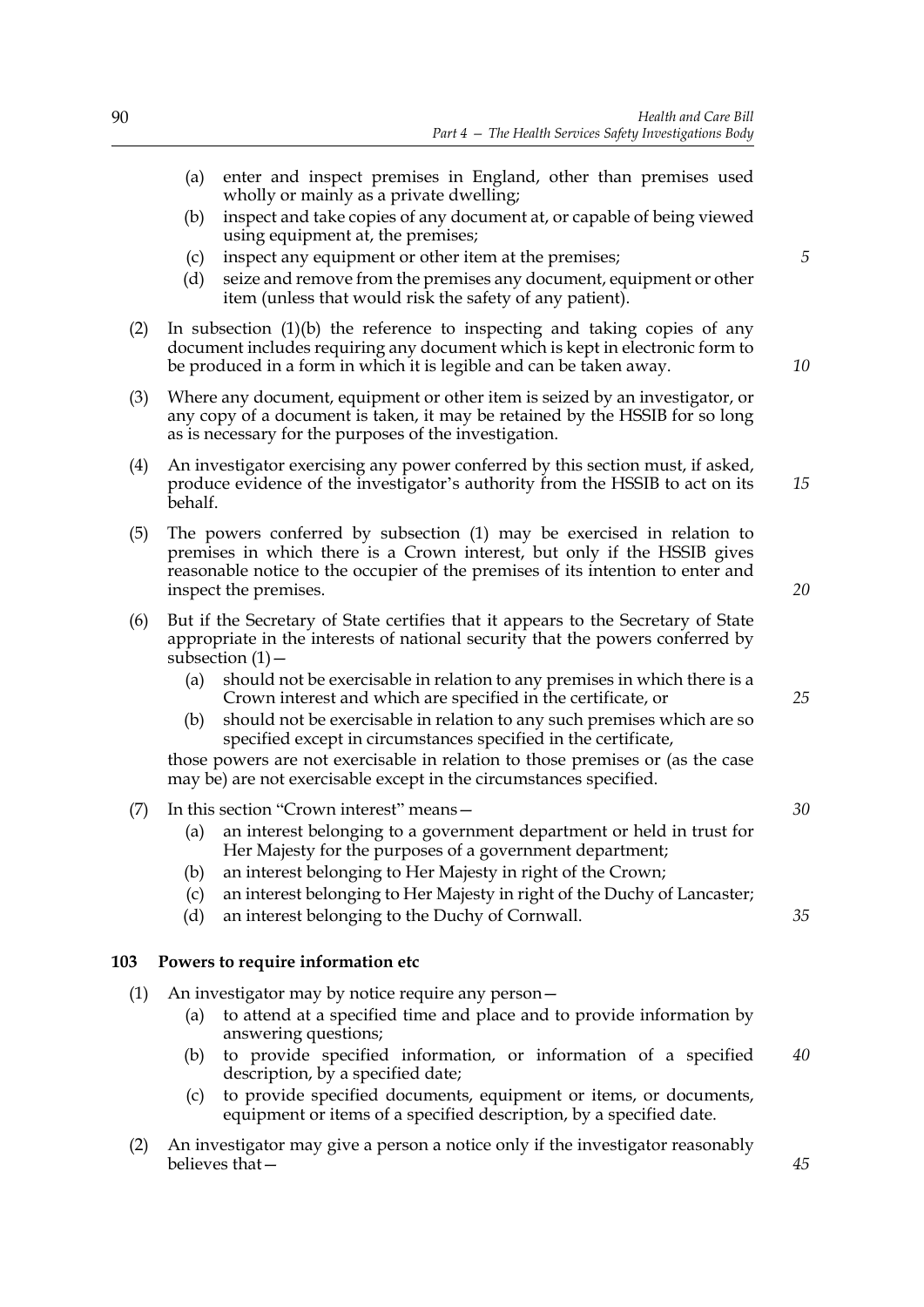- (a) in the case of a requirement under subsection  $(1)(a)$ , the person is able to provide information which is necessary for the purposes of an investigation;
- (b) in the case of a requirement under subsection  $(1)(b)$ 
	- it is necessary to obtain the information for the purposes of an investigation, and
	- (ii) the person is able to provide it;
- (c) in the case of a requirement under subsection  $(1)(c)$ 
	- it is necessary to obtain the document, equipment or other item for the purposes of the HSSIB's investigation function, and
	- (ii) the person is able to provide it.
- (3) But a person is not required by virtue of subsection (1) to provide any information, document, equipment or other item where—
	- (a) its provision would risk the safety of any patient,
	- (b) its provision might incriminate the person, or
	- (c) in the case of information or a document, the person would be entitled to refuse to provide it in any proceedings in any court on the grounds that it is the subject of legal professional privilege.
- (4) A notice must—
	- (a) specify the grounds for the investigator believing the matters in subsection (2), *20*
	- (b) give an explanation of the consequences of failing to comply with the notice (see section 105), and
	- (c) attach evidence of the investigator's authority from the HSSIB to exercise the powers conferred by this section.
- (5) If a notice requires a person to provide anything which is kept in electronic form, the notice may require it to be provided in a form in which it is legible.
- (6) An investigator may withdraw a notice under subsection (1) by giving notice of withdrawal to the person to whom the notice was given.
- (7) Where any document, equipment or other item is provided to an investigator pursuant to a notice, it may be retained by the HSSIB for so long as is necessary for the purposes of the HSSIB's investigation function, unless its retention would risk the safety of any patient. *30*
- (8) Where a person attends to answer questions pursuant to a notice under subsection  $(1)(a)$ , the HSSIB  $-$ 
	- (a) must reimburse the person the reasonable costs incurred in attending;
	- (b) may record, by any means, the answers given.
- (9) In this section "specified" means specified in the notice.

# **104 Voluntary provision of information etc**

A person may disclose any information, document, equipment or other item to the HSSIB if the person reasonably believes that the disclosure is necessary for the purpose of enabling the HSSIB to carry out its investigation function. *40*

### **105 Offences relating to investigations**

(1) A person commits an offence if the person—

*5*

*10*

*15*

*25*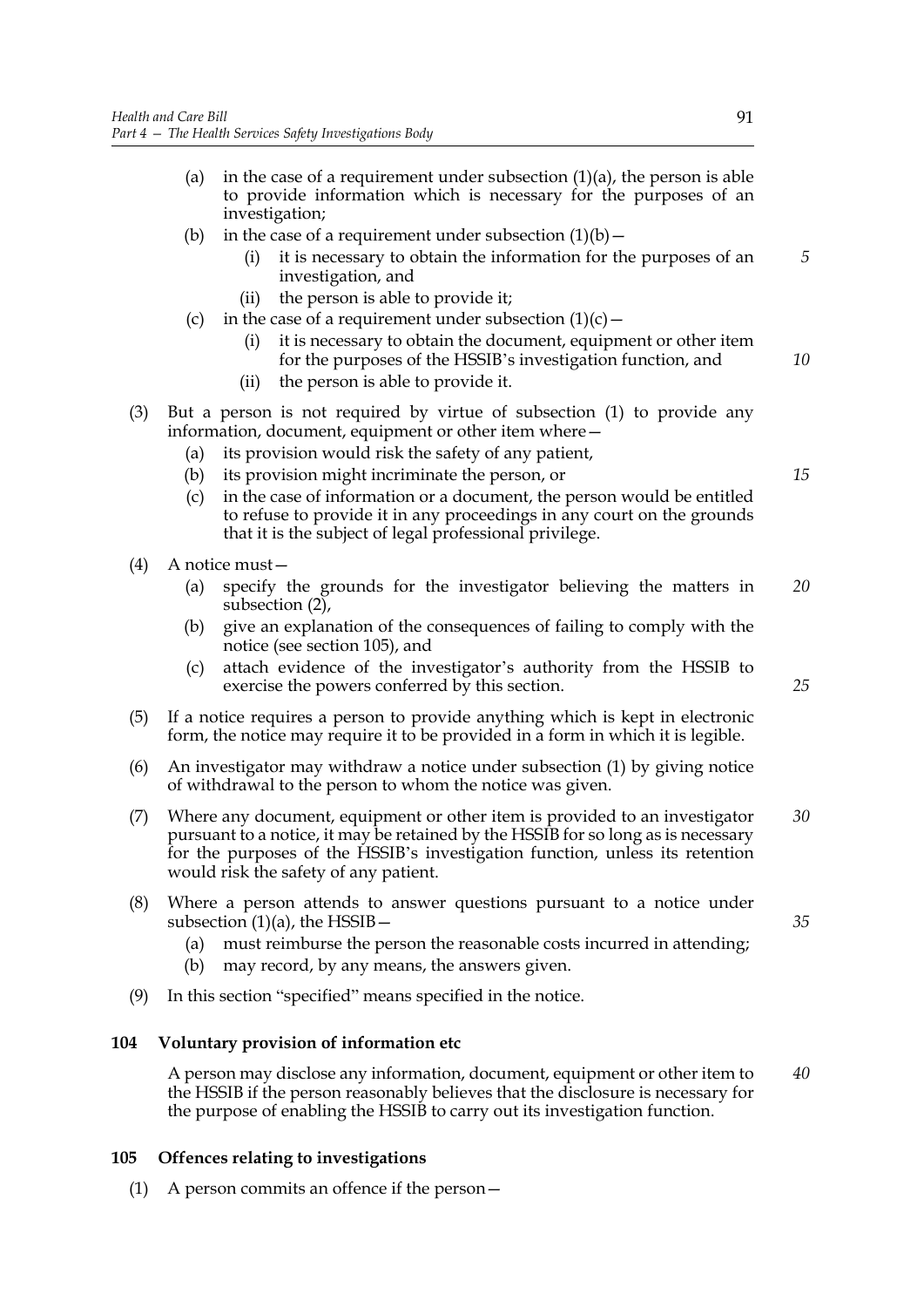- (a) intentionally obstructs an investigator in the performance of functions conferred by section 102, or
- (b) fails without reasonable excuse to comply with a notice given under section 103.
- (2) A person commits an offence if the person provides information to the HSSIB for the purposes of the HSSIB's investigation function which the person knows or suspects is false or misleading in a material respect. *5*
- (3) It is a defence for a person charged with an offence under subsection (2) to show that—
	- (a) the person reasonably believed that the information would assist the HSSIB in carrying out its investigation function, and *10*
	- (b) at the time of providing the information the person informed the HSSIB that the person knew or suspected that it was false or misleading.
- (4) If a person charged with an offence under subsection (2) relies on the defence under subsection (3), and evidence is adduced which is sufficient to raise an issue with respect to that defence, the court must assume that the defence is satisfied unless the prosecution proves beyond reasonable doubt that it is not. *15*
- (5) A person who commits an offence under this section is liable on summary conviction to a fine.
- (6) Subsections (1)(a) and (5) apply to persons in the public service of the Crown as they apply to other persons. *20*

### *Protection of material held by the HSSIB*

# **106 Prohibition on disclosure of HSSIB material**

- (1) The HSSIB, or an individual connected with the HSSIB, must not disclose protected material to any person.
- (2) In this Part "protected material" means any information, document, equipment or other item which—
	- (a) is held by the HSSIB, or an individual connected with the HSSIB, for the purposes of the HSSIB's investigation function,
	- (b) relates to a qualifying incident (whether or not investigated by the HSSIB), and *30*
	- (c) has not already been lawfully made available to the public.
- (3) In this Part "individual connected with the HSSIB" means—
	- (a) a member of the HSSIB,
	- (b) a member of a committee or sub-committee of the HSSIB,
	- (c) an investigator, or
	- (d) an individual (other than an investigator) who works for the HSSIB.
- (4) For the purposes of subsection (3)(d) an individual "works for" the HSSIB if the individual works—
	- (a) under a contract of employment with the HSSIB,
	- (b) under a contract of apprenticeship with the HSSIB,
	- (c) under a contract under which the individual undertakes to do or perform personally any work or services for the HSSIB, or

*40*

*35*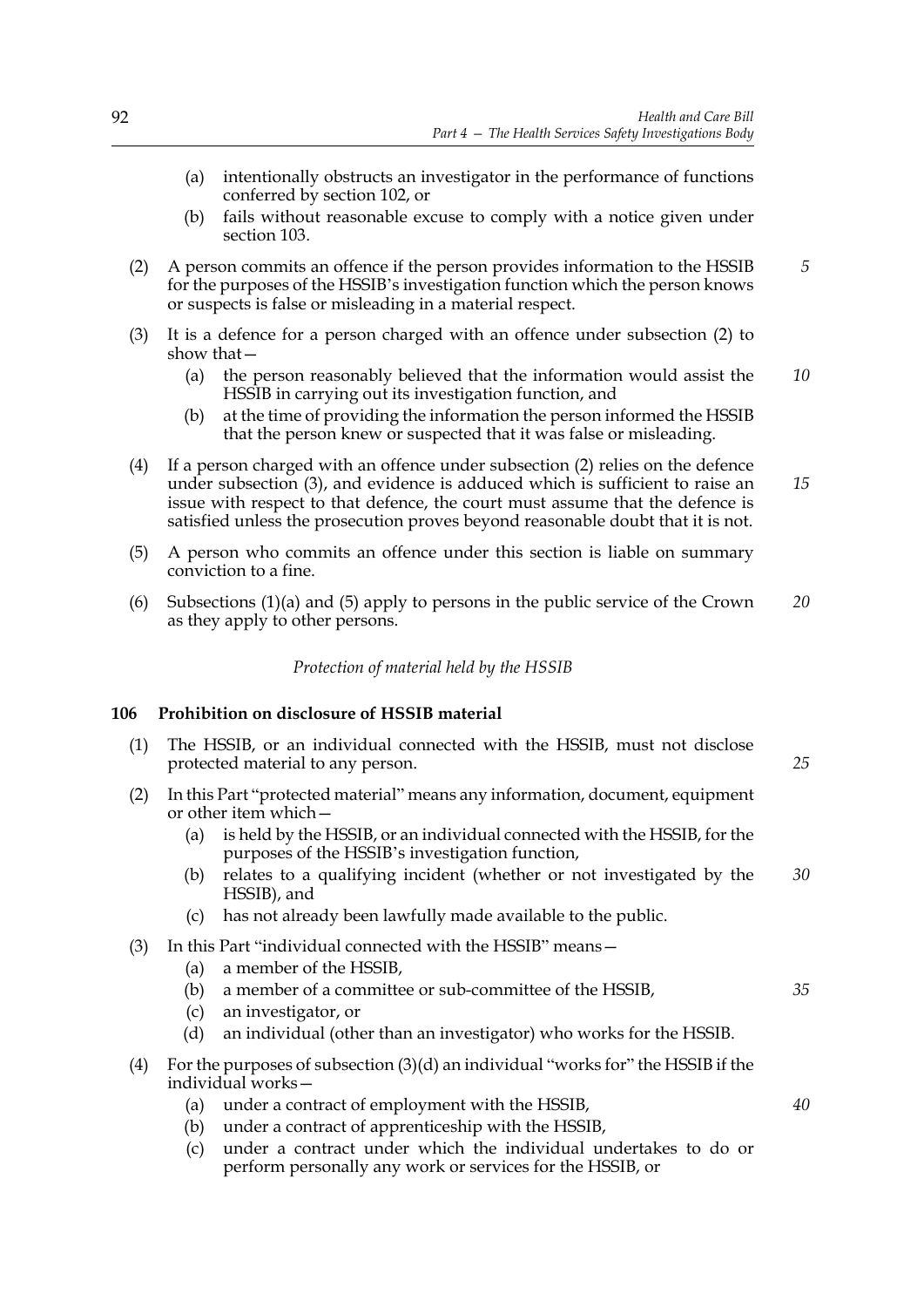- (d) as an agency worker within the meaning of the Agency Workers Regulations 2010 (S.I. 2010/93) in circumstances where the HSSIB is the hirer within the meaning of those Regulations.
- (5) An individual who was, but has ceased to be, connected with the HSSIB must not disclose to any person, other than the HSSIB or an individual connected with the HSSIB, any information, document, equipment or other item held by that individual—
	- (a) which the individual obtained because they were connected with the HSSIB,
	- (b) which, at the time they ceased to be connected with the HSSIB, was protected material, and *10*
	- (c) which has not already been lawfully made available to the public.

# **107 Exceptions to prohibition on disclosure**

- (1) Section 106(1) does not apply to a disclosure which is required or authorised  $by -$ 
	- (a) Schedule 14,
	- (b) any other provision of this Part, or
	- (c) regulations made by the Secretary of State.
- (2) Regulations under subsection  $(1)(c)$  may, for example, require or authorise disclosures of protected material by reference to—
	- (a) the kind of material that it is (for example, a particular kind of equipment),
	- (b) the matters to which it relates,
	- (c) the person from whom it was obtained,
	- (d) the purpose for which it was produced or is held, or
	- (e) the purpose for which it is disclosed.
- (3) But regulations under subsection  $(1)(c)$  may not require or authorise disclosures of protected material by reference to the qualifying incident to which the material relates.
- (4) Regulations under subsection (1)(c) may provide for a person to exercise a discretion in dealing with any matter. *30*
- (5) Subject to subsection (6), regulations under subsection (1)(c) may provide that disclosures which are required or authorised by the regulations do not breach—
	- (a) obligations of confidence owed by the person making the disclosure, or *35*
	- (b) any other restrictions on disclosure.
- (6) Nothing in regulations under subsection  $(1)(c)$  operates to require or authorise disclosures which would contravene the data protection legislation (but, for the purposes of this subsection, in determining whether any disclosure required or authorised by the regulations would do so, take the requirement or authorisation into account).

# **108 Offences of unlawful disclosure**

(1) A person commits an offence if the person—

*25*

*40*

*20*

*15*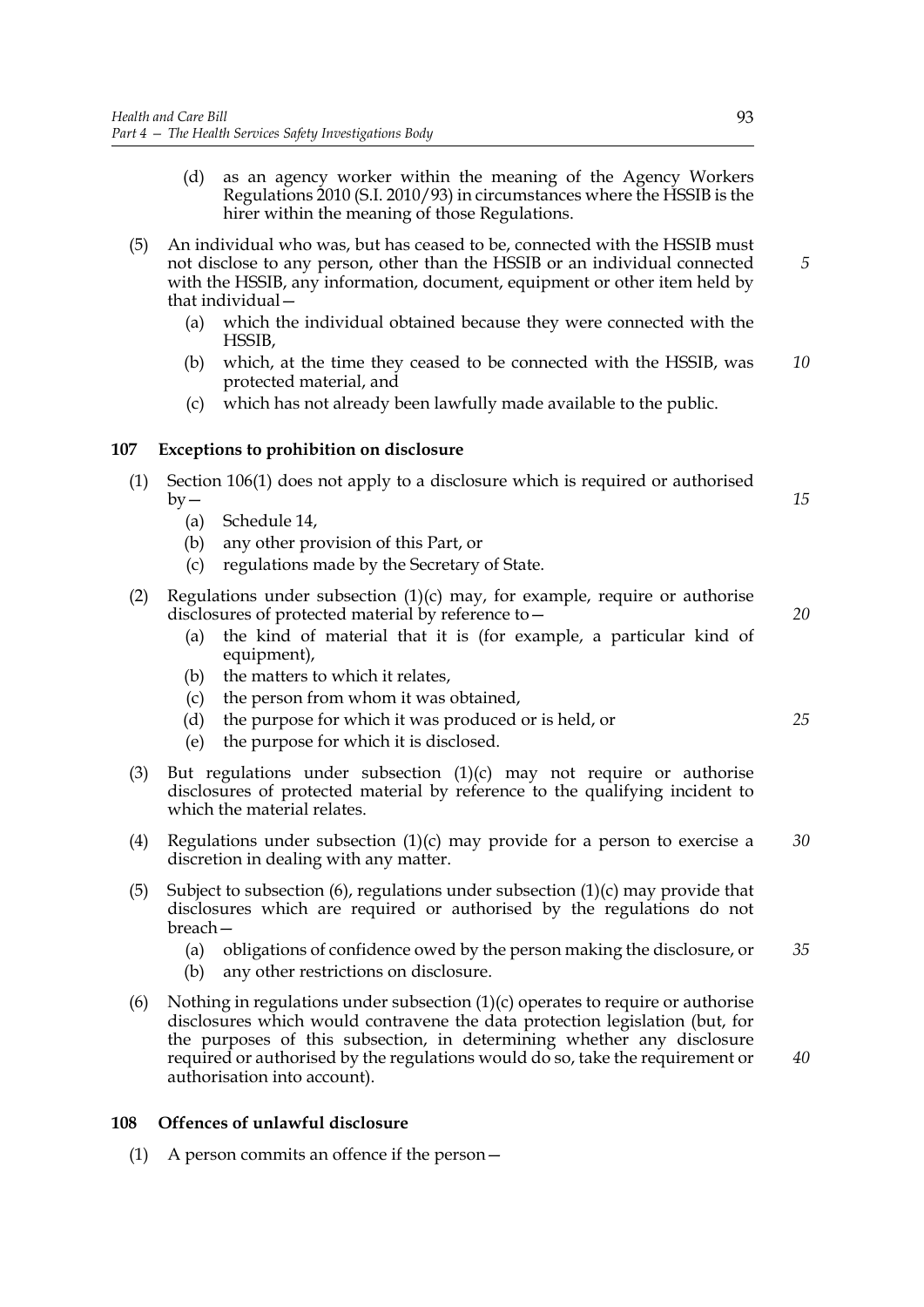|     | (a) breaches the prohibition in section $106(1)$ by knowingly or recklessly |
|-----|-----------------------------------------------------------------------------|
|     | disclosing protected material to another person, and                        |
| (b) | knows or suspects that the disclosure is prohibited.                        |

- (2) An individual who was, but has ceased to be, connected with the HSSIB commits an offence if the individual—
	- (a) breaches the prohibition in section 106(5) by knowingly or recklessly disclosing any information, document, equipment or other thing to another person, and
	- (b) knows or suspects that the disclosure is prohibited.
- (3) Subsection (4) applies where protected material is disclosed to a person not connected with the HSSIB— *10*
	- (a) in a draft report sent to the person under section 99(1),
	- (b) under paragraph 2, 3 or 4 of Schedule 14 (disclosures for purposes of an investigation, offence or safety risk), or
	- (c) under regulations under section 107(1)(c).
- (4) The person not connected with the HSSIB to whom protected material is disclosed as specified in subsection (3) commits an offence if the person—
	- (a) knowingly or recklessly discloses the protected material to another person without reasonable excuse, and
	- (b) knows or suspects that it is protected material.
- (5) A person who commits an offence under this section is liable on summary conviction to a fine.

# **109 Restriction of statutory powers requiring disclosure**

- (1) A power under any enactment (whenever passed or made) other than this Part to require the disclosure of, or to seize, any information, document, equipment or other item may not be used— *25*
	- (a) to require the disclosure of protected material by the HSSIB, or
	- (b) to seize protected material from the HSSIB.
- (2) Subsection (1) applies to a power to require disclosure, or to seize, however it is expressed (and, for example, it applies if the power is to require a person to give, supply, furnish or produce any information, document, equipment or other item). *30*
- (3) Subsection (1) does not apply to a power to the extent that the provision conferring it is within the legislative competence of a devolved legislature.

#### (4) A provision is within the legislative competence of a devolved legislature if  $-$ *35*

- (a) it would be within the legislative competence of the Scottish Parliament if it were contained in an Act of that Parliament;
- (b) it would be within the legislative competence of Senedd Cymru if it were contained in an Act of the Senedd (including any provision that could only be made with the consent of a Minister of the Crown);
- (c) the provision, if it were contained in an Act of the Northern Ireland Assembly—
	- (i) would be within the legislative competence of that Assembly, and
	- (ii) would not require the consent of the Secretary of State.

*20*

*15*

*5*

*40*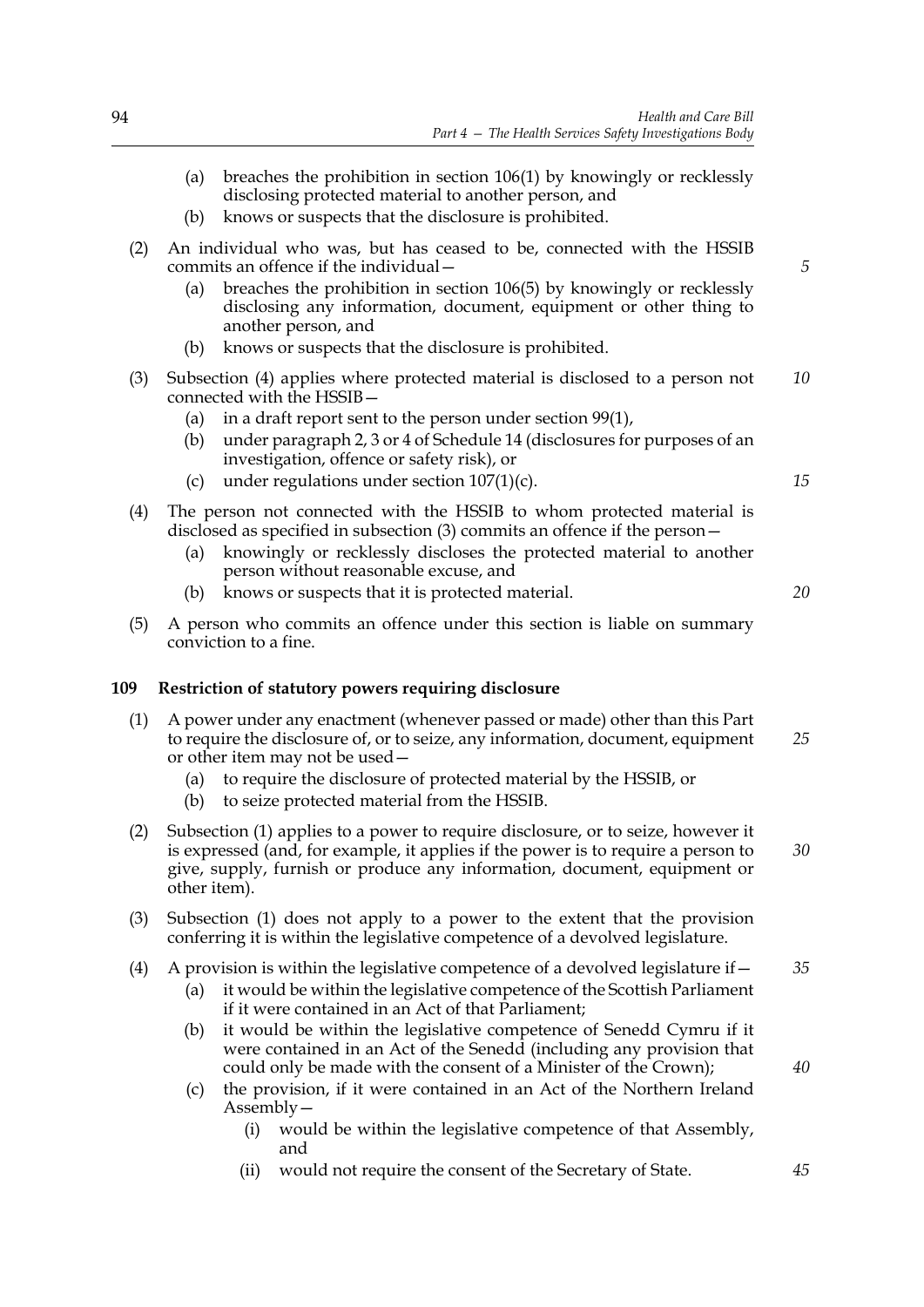- (5) In this section "enactment" includes an enactment comprised in subordinate legislation within the meaning of the Interpretation Act 1978.
- (6) References to the HSSIB in subsection (1) include—
	- (a) an individual connected with the HSSIB, and
	- (b) an individual who was, but has ceased to be, connected with the HSSIB. *5*
- (7) This section is subject to paragraph 6 of Schedule 14 (disclosure to coroners).

# *Relationship with other bodies*

# **110 Co-operation**

| (1) | This section applies where $-$                                                                                                                         |                                                                                                                                                                                                                                            |    |
|-----|--------------------------------------------------------------------------------------------------------------------------------------------------------|--------------------------------------------------------------------------------------------------------------------------------------------------------------------------------------------------------------------------------------------|----|
|     | (a)                                                                                                                                                    | the HSSIB is carrying out an investigation into a qualifying incident,<br>and                                                                                                                                                              | 10 |
|     | (b)                                                                                                                                                    | a listed person is also carrying out an investigation into the same or a<br>related incident.                                                                                                                                              |    |
| (2) |                                                                                                                                                        | The HSSIB and the listed person must co-operate with each other regarding<br>practical arrangements for co-ordinating those investigations.                                                                                                | 15 |
| (3) | (a)<br>(b)                                                                                                                                             | The following are listed persons -<br>an NHS foundation trust, an NHS trust or any other person providing<br>NHS services;<br>NHS England;                                                                                                 |    |
|     | (c)<br>(d)<br>(e)<br>(f)<br>(g)                                                                                                                        | an integrated care board;<br>a Special Health Authority;<br>the Care Quality Commission;<br>the Health Research Authority;<br>the Human Tissue Authority;                                                                                  | 20 |
|     | (h)<br>(i)<br>(i)<br>(k)<br>(1)                                                                                                                        | the Human Fertilisation and Embryology Authority;<br>Health Education England;<br>the Health Service Commissioner for England;<br>the Parliamentary Commissioner for Administration;<br>any regulatory body;                               | 25 |
|     | (m)<br>(n)                                                                                                                                             | the Health and Safety Executive;<br>the Commissioner for Patient Safety.                                                                                                                                                                   | 30 |
| (4) | The HSSIB must publish guidance about when a qualifying incident is to be<br>regarded as related to another incident for the purposes of this section. |                                                                                                                                                                                                                                            |    |
| (5) |                                                                                                                                                        | If the HSSIB revises the guidance the HSSIB must publish it as revised.                                                                                                                                                                    |    |
| 111 |                                                                                                                                                        | <b>Assistance of NHS bodies</b>                                                                                                                                                                                                            | 35 |
| (1) | (a)                                                                                                                                                    | The HSSIB must comply with -<br>any request by a relevant NHS body to provide it with assistance in<br>connection with the carrying out of investigations into incidents<br>occurring during the provision of NHS services or occurring at |    |

premises at which NHS services are provided; (b) any request by NHS England to provide any other relevant NHS body with such assistance;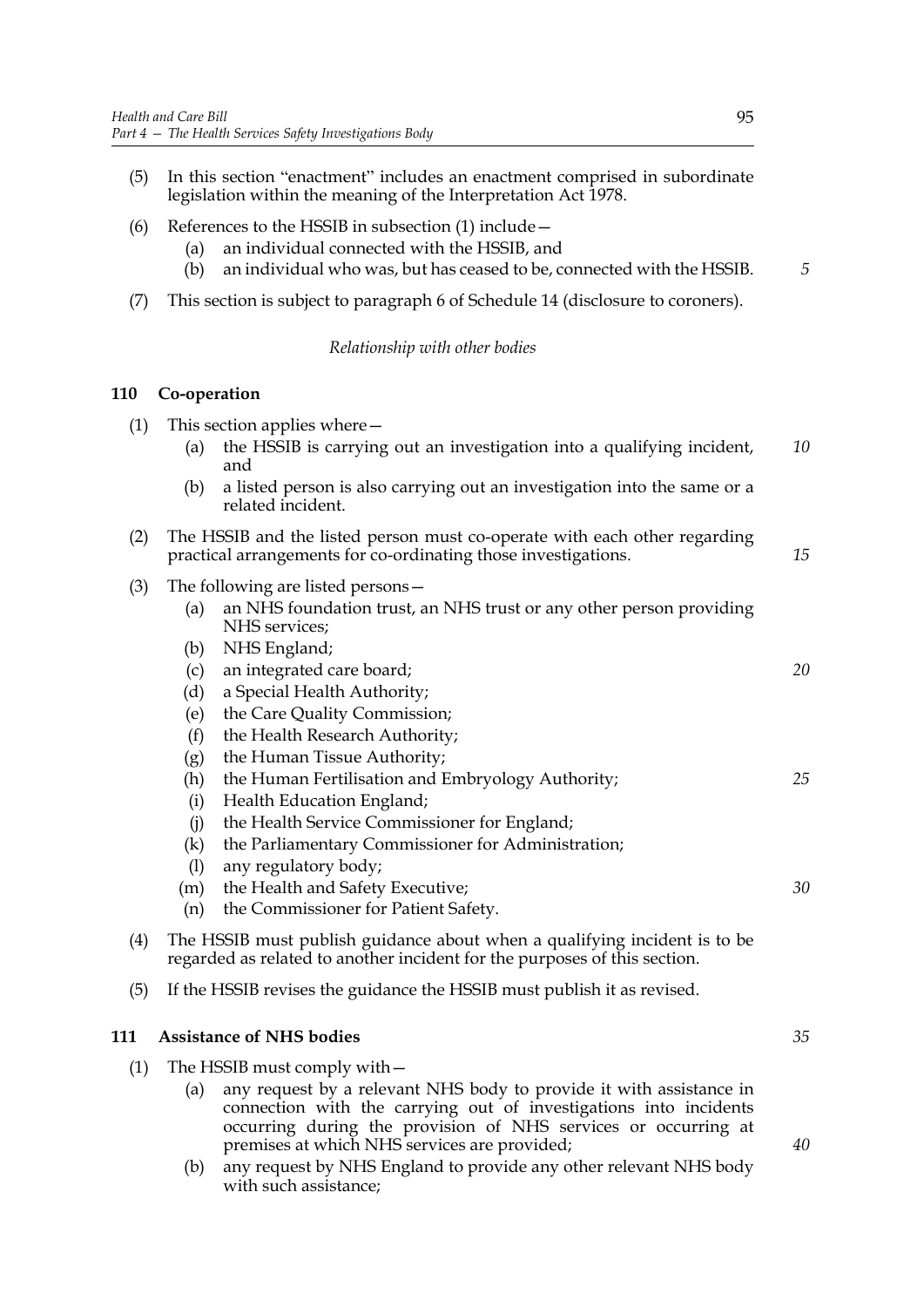- (c) any request by the Secretary of State to provide a relevant NHS body with such assistance. (2) In subsection (1) "relevant NHS body" means— (a) an NHS foundation trust; (b) an NHS trust; (c) NHS England; (d) an integrated care board. (3) For the purposes of this section giving assistance includes— (a) disseminating information about best practice, (b) developing standards to be adopted, and (c) giving advice, guidance or training. (4) Subsection (1) does not apply if  $-$ (a) the assistance requested is giving advice, guidance or training, and (b) the HSSIB determines that it is impracticable for it to give the assistance. (5) The HSSIB may give assistance to a person other than a relevant NHS body in relation to any matter connected with the carrying out of investigations if the HSSIB has been requested to provide the assistance by the person to whom it is to be given. (6) But the HSSIB may give assistance under subsection (5) only to the extent that the assistance does not to any significant extent interfere with the exercise by the HSSIB of its investigation function. (7) The activities which the HSSIB may carry out in, or in connection with, giving assistance under subsection (5) are not restricted to activities carried out in the United Kingdom. (8) The HSSIB may impose charges for or in connection with giving assistance under subsection (5). (9) Charges under subsection (8) may be calculated on the basis that the HSSIB considers to be the appropriate commercial basis. **112 Investigations relating to Wales and Northern Ireland** (1) The HSSIB may enter into an agreement with any person for the HSSIB to carry out an investigation falling within subsection (2). *5 10 20 25 30*
	- (2) An investigation falls within this subsection if  $-$ 
		- (a) it is an investigation into one or more incidents that have occurred, or are occurring, in the United Kingdom—
			- (i) during the provision of any of the services mentioned in subsection (3), or
			- (ii) at premises at which any of those services are, or were, provided,
		- (b) the incident or incidents have or may have implications for the safety of persons for whom those services are provided,
		- (c) the investigation is carried out for the purpose of identifying risks to the safety of such persons and addressing those risks by facilitating the improvement of systems and practices in the provision of any of the services mentioned in subsection (3), and

*15*

*35*

*45*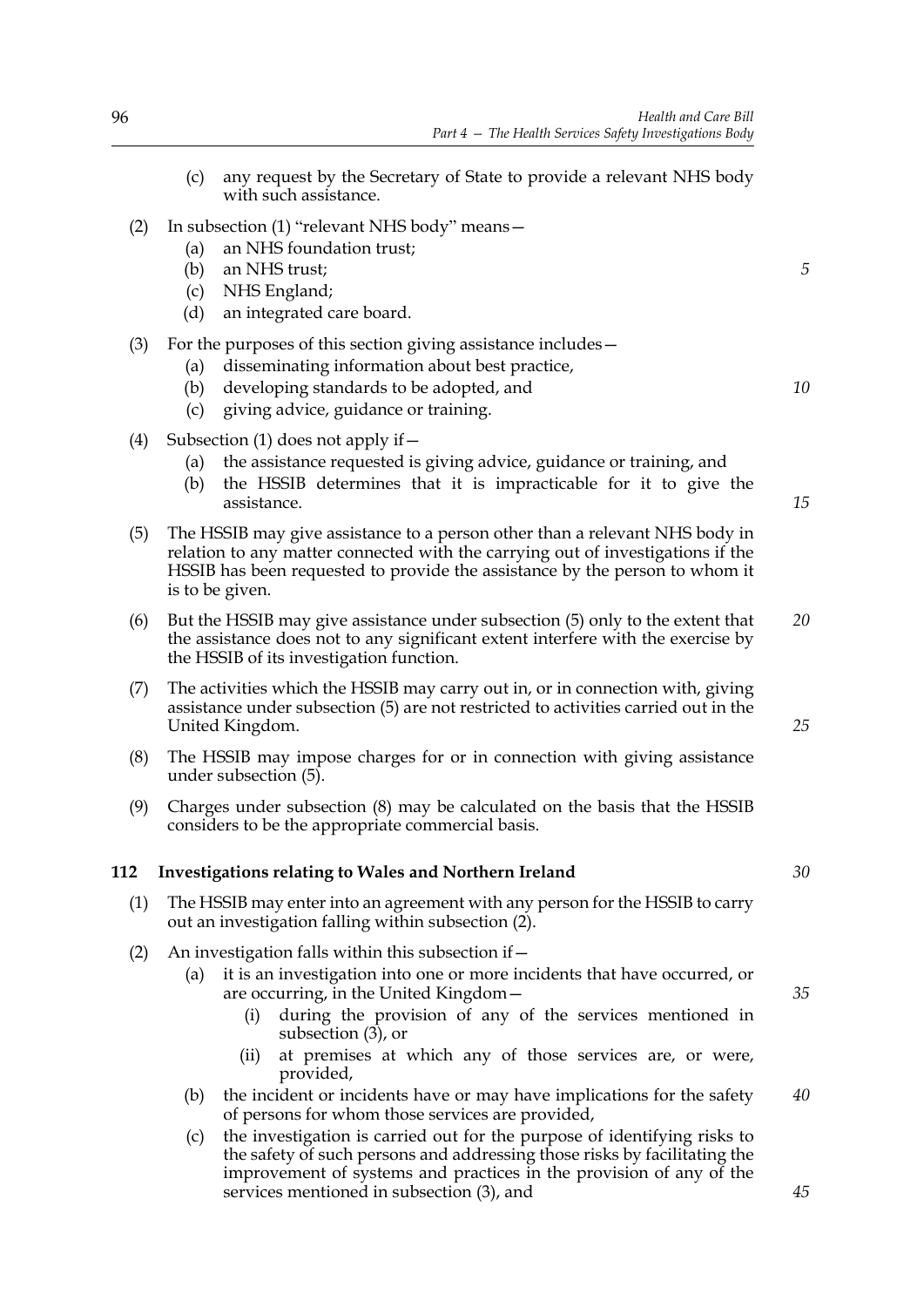- (d) the investigation does not involve the assessment or determination of blame or civil or criminal liability.
- (3) The services referred to in subsection (2) are—
	- (a) services provided for the purposes of the health service continued under section 1(1) of the National Health Service (Wales) Act 2006, and
	- (b) health care, within the meaning of the Health and Social Care (Reform) Act (Northern Ireland) 2009, provided for the purposes of the system promoted under section 2(1) of that Act.
- (4) The HSSIB may impose charges for providing services under an agreement under subsection (1).
- (5) Those charges must not exceed the costs incurred by the HSSIB in providing the services.
- (6) The HSSIB may enter into an agreement under subsection (1) only if it considers that the provision of the services under the agreement will not to any significant extent interfere with the exercise by the HSSIB of its investigation function. *15*

# *Oversight of functions*

# **113 Failure to exercise functions**

| (1) | This section applies if the Secretary of State considers that -<br>the HSSIB is failing or has failed to exercise any of its functions, and<br>(a)<br>the failure is significant.<br>(b)                                                                                      | 20 |
|-----|-------------------------------------------------------------------------------------------------------------------------------------------------------------------------------------------------------------------------------------------------------------------------------|----|
| (2) | The Secretary of State may direct the HSSIB to exercise such of its functions, in<br>such manner and within such period, as the direction specifies.                                                                                                                          |    |
| (3) | But the Secretary of State may not give a direction under subsection (2) which<br>directs the outcome of a particular investigation.                                                                                                                                          | 25 |
| (4) | If the HSSIB fails to comply with a direction under subsection (2), the Secretary<br>of State may -<br>exercise the functions specified in the direction, or<br>(a)<br>make arrangements for some other person to exercise them on the<br>(b)<br>Secretary of State's behalf. | 30 |
| (5) | The reference in subsection $(1)(a)$ to exercising a function includes a reference<br>to exercising it properly.                                                                                                                                                              |    |
| (6) | A direction under subsection $(2)$ –<br>must be in writing;<br>(a)<br>may be varied or revoked by subsequent directions.<br>(b)                                                                                                                                               | 35 |
| 114 | <b>Review</b>                                                                                                                                                                                                                                                                 |    |
| (1) | Before the end of the period mentioned in subsection (2), the Secretary of State<br>$must -$<br>review the effectiveness of the exercise by the HSSIB of its investigation<br>(a)<br>function,                                                                                | 40 |

(b) prepare and publish a report of the review, and

*5*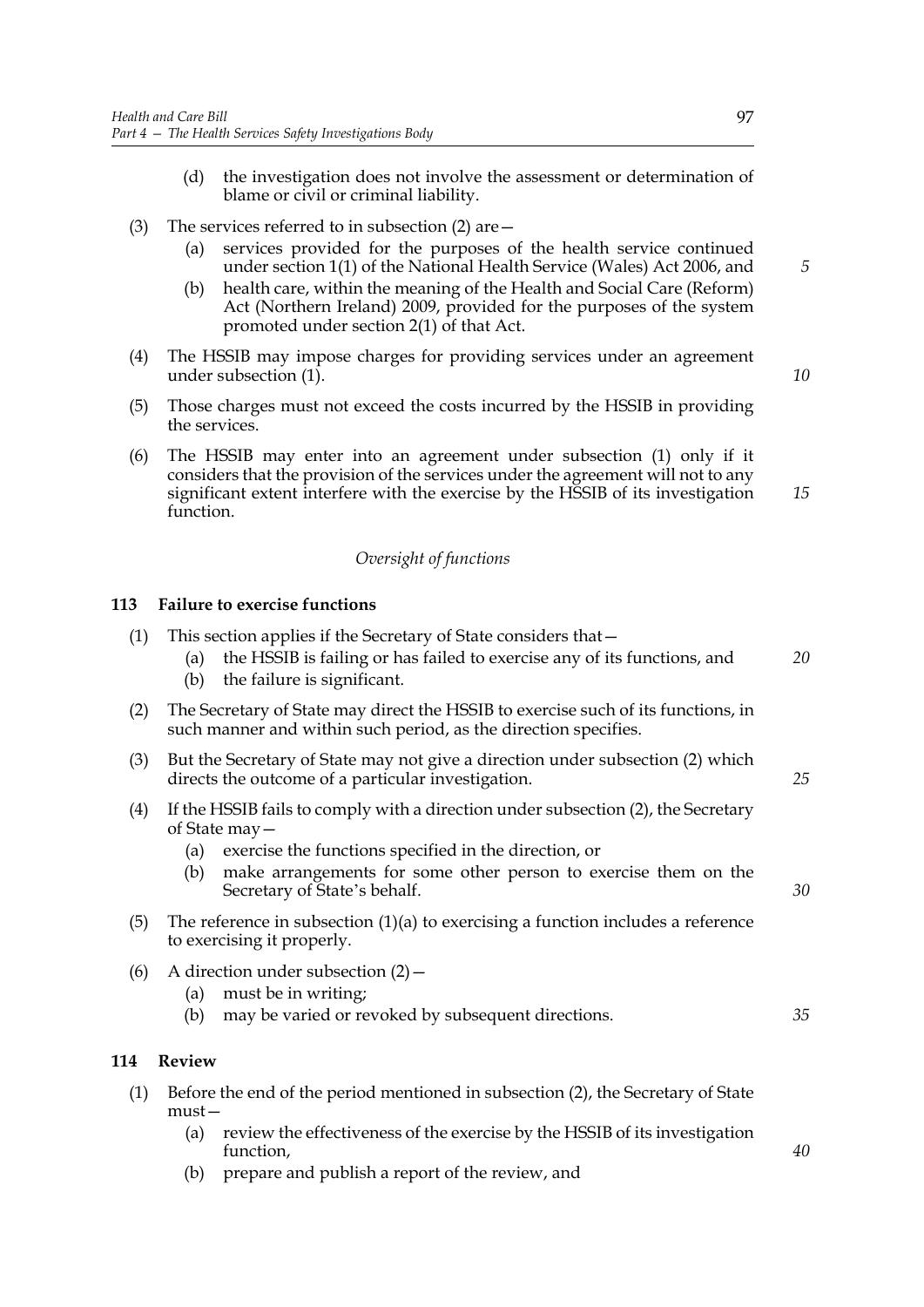- (c) lay the report before Parliament.
- (2) The period is four years beginning with the day on which section 94 comes into force.

### *Offences: supplementary*

### **115 Offences by bodies corporate**

- (1) Where an offence under this Part is committed by a body corporate and is proved—
	- (a) to have been committed with the consent or connivance of an officer of the body corporate, or
	- (b) to be attributable to any neglect on the part of an officer of the body corporate, *10*

the officer (as well as the body corporate) commits the offence and is liable to be proceeded against and punished accordingly.

- (2) In subsection (1) "officer", in relation to a body corporate, means—
	- (a) a director, manager, secretary or other similar officer, or
	- (b) any person purporting to act in any such capacity.

In paragraph (a) "director", in relation to a body corporate whose affairs are managed by its members, means a member of the body corporate.

### **116 Offences by partnerships**

- (1) Proceedings for an offence alleged to have been committed by a partnership may be brought in the name of the partnership. *20*
- (2) Rules of court relating to the service of documents have effect in relation to proceedings for an offence as if the partnership were a body corporate.
- (3) For the purposes of such proceedings Schedule 3 to the Magistrates' Courts Act 1980 applies as it applies in relation to a body corporate.
- (4) A fine imposed on a partnership on its conviction for an offence must be paid out of the partnership assets.
- (5) Where an offence is committed by a partnership and is proved—
	- (a) to have been committed with the consent or connivance of a partner, or
	- (b) to be attributable to any neglect on the part of a partner,

the partner (as well as the partnership) commits the offence and is liable to be proceeded against and punished accordingly.

### (6) In this section—

"offence" means an offence under this Part; "partner" includes a person purporting to act as a partner. *35*

*5*

*15*

*25*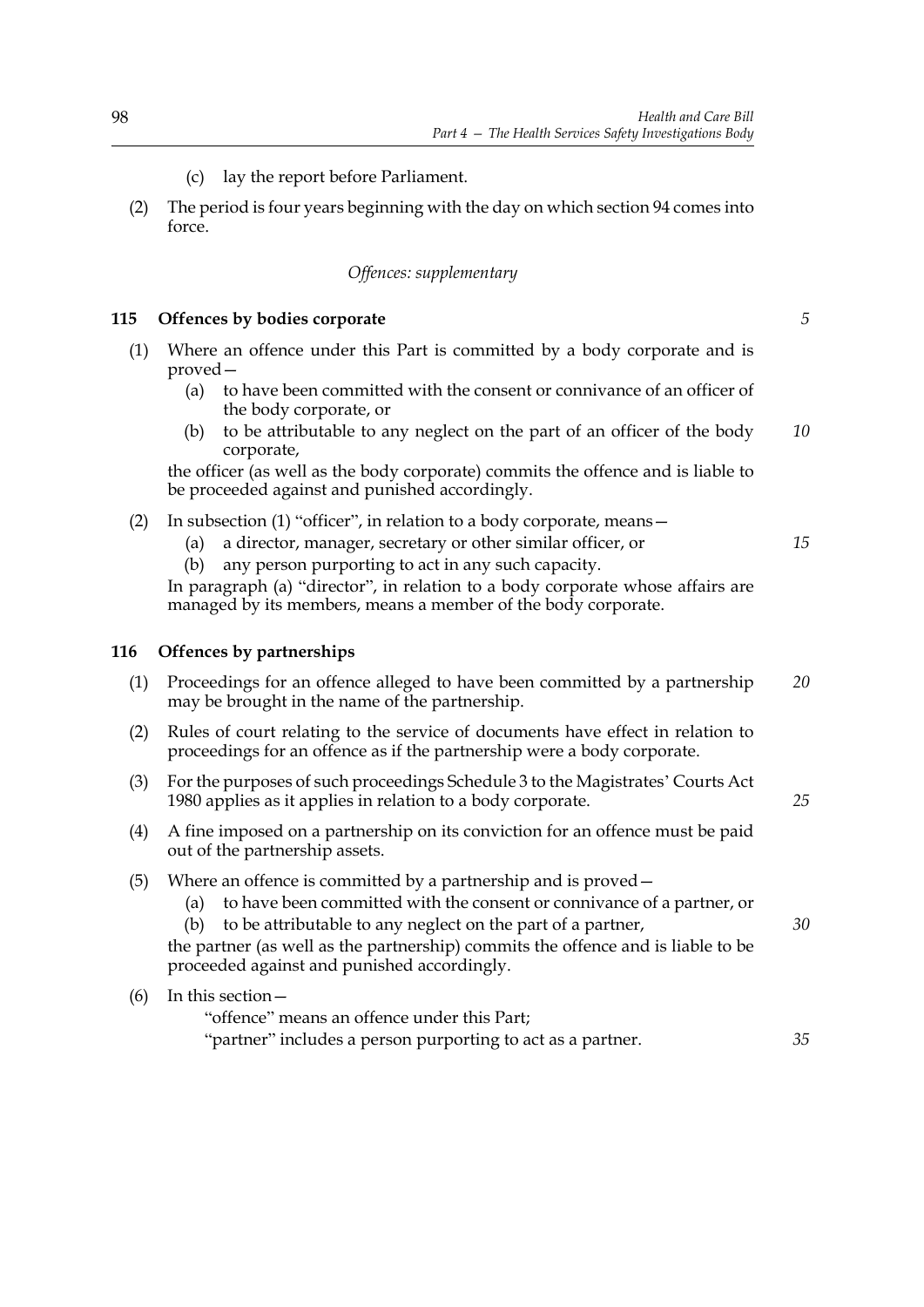### *Supplementary*

### **117 Obligations of confidence etc**

- (1) Subject to subsection (2), a disclosure of any information, document, equipment or other item which is required or authorised by or under section 103 or 104 or Schedule 14 does not breach—
	- (a) any obligation of confidence owed by the person making the disclosure, or
	- (b) any other restriction on disclosure.
- (2) Nothing in this Part operates to require or authorise a disclosure of information which would contravene the data protection legislation (but, for the purposes of this subsection, in determining whether a disclosure required or authorised by or under this Part would do so, take the requirement or authorisation into account).

### **118 Consequential amendments relating to Part 4**

Schedule 15 contains amendments consequential on this Part.

### **119 Interpretation of Part 4**

"the 2006 Act" means the National Health Service Act 2006;

- "Chief Investigator" means the person appointed in accordance with paragraph 3 of Schedule 13;
- "data protection legislation" has the same meaning as in the Data Protection Act 2018 (see section 3 of that Act);
- to "disclose", in relation to information, documents, equipment and other items includes to permit access to such things;
- "documents" includes personal and medical records;
- "final report" means a report under section 97;

"health care services" means—

- (a) all forms of health care services provided for individuals, whether relating to physical or mental health, and
- (b) procedures that are similar to forms of medical or surgical care but are not provided in connection with a medical condition; *30*

"the HSSIB" has the meaning given by section 93(2);

"interim report" means a report under section 98;

- "investigation", except in sections 110 and 111, means an investigation carried out by the HSSIB under section 94(1) and any related term is to be read accordingly; *35*
- the "investigation function" of the HSSIB is its function under section 94(1) (and see also section 95(1));
- "investigator" means a person authorised by the HSSIB to carry out functions in relation to investigations on its behalf;
- "Minister of the Crown" has the same meaning as in the Ministers of the Crown Act 1975;
- "NHS foundation trust" has the meaning given by section 30 of the 2006 Act;

*5*

*10*

*15*

*20*

*25*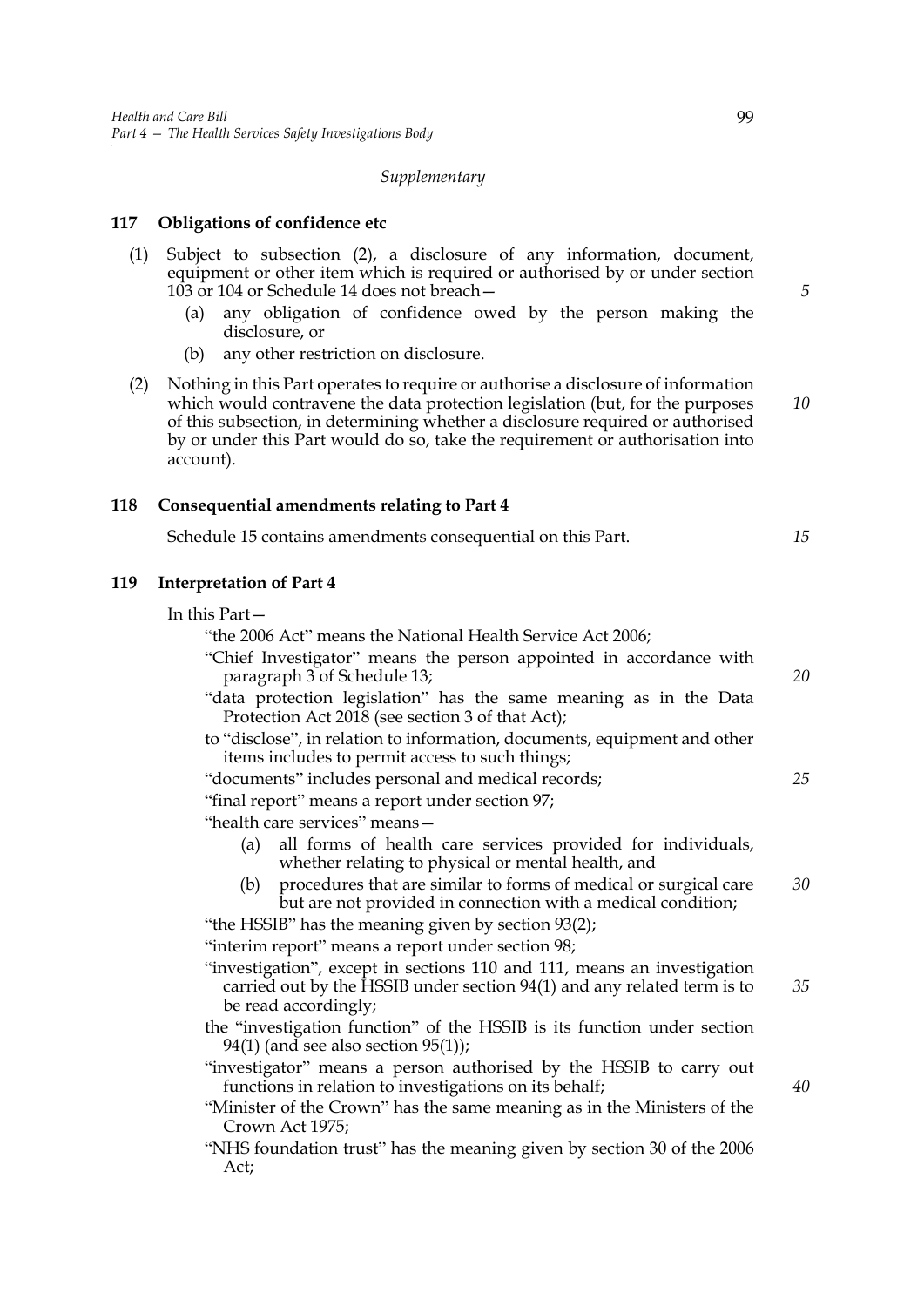| "NHS services" means health care services provided in England for the<br>purposes of the health service continued under section $1(1)$ of the 2006<br>Act; |    |  |  |
|------------------------------------------------------------------------------------------------------------------------------------------------------------|----|--|--|
| "NHS trust" means a National Health Service trust established under<br>section 25 of the 2006 Act;                                                         | 5  |  |  |
| "notice" means notice in writing;                                                                                                                          |    |  |  |
| "patients" means individuals for whom health care services are provided;                                                                                   |    |  |  |
| "premises" includes a vehicle;                                                                                                                             |    |  |  |
| "protected material" has the meaning given by section 106(2);                                                                                              |    |  |  |
| "qualifying incident" has the meaning given by section 94(5);                                                                                              | 10 |  |  |
| "regulatory body" means-                                                                                                                                   |    |  |  |
| the General Medical Council,<br>(a)                                                                                                                        |    |  |  |
| the General Dental Council,<br>(b)                                                                                                                         |    |  |  |
| the General Optical Council,<br>(c)                                                                                                                        |    |  |  |
| (d)<br>the General Osteopathic Council,                                                                                                                    | 15 |  |  |
| the General Chiropractic Council,<br>(e)                                                                                                                   |    |  |  |
| the General Pharmaceutical Council,<br>(f)                                                                                                                 |    |  |  |
| the Nursing and Midwifery Council,<br>(g)                                                                                                                  |    |  |  |
| the Health and Care Professions Council, or<br>(h)                                                                                                         |    |  |  |
| any other regulatory body, within the meaning of Schedule 3 to<br>(i)                                                                                      | 20 |  |  |
| the Health Act 1999, established at any time by an Order in                                                                                                |    |  |  |
| Council under section 60 of that Act;                                                                                                                      |    |  |  |
| "Special Health Authority" means a Special Health Authority established<br>under section 28 of the 2006 Act.                                               |    |  |  |
|                                                                                                                                                            |    |  |  |

# **PART 5**

# **MISCELLANEOUS**

# *International healthcare*

# **120 International healthcare arrangements**

- (1) The Healthcare (European Economic Area and Switzerland Arrangements) Act 2019 is renamed the Healthcare (International Arrangements) Act 2019.
- (2) That Act is amended as follows.
- (3) Omit section 1 (power to make healthcare payments).
- (4) For section 2 substitute—

# **"2 Healthcare agreements and payments**

- *(1) The Secretary of State may by regulations make provision for the purpose of giving effect to a healthcare agreement (including provision about payments). 35*
- *(2) The Secretary of State may by regulations make provision authorising the Secretary of State to make a payment (otherwise than under a healthcare agreement) in respect of healthcare provided in a relevant country or territory, but only where the Secretary of State considers that exceptional circumstances justify the payment. 40*

*25*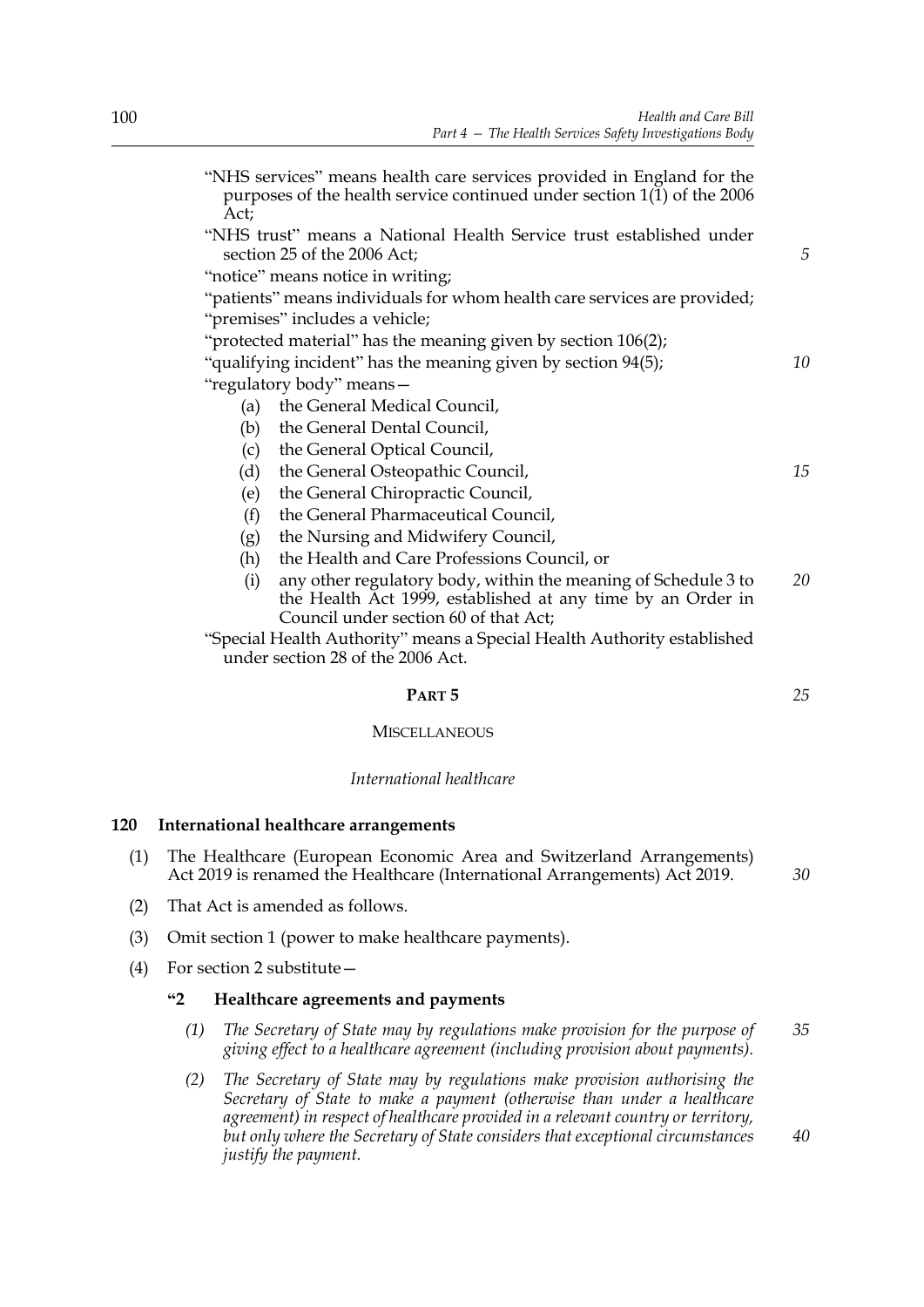- (3) In subsection (2) "relevant country or territory" means a country or territory, outside the United Kingdom, in respect of which there is a healthcare agreement.
- (4) Regulations under this section may include provision about administrative arrangements (including provision about evidential requirements).
- (5) Regulations under this section may—
	- (a) confer functions on a public authority (including discretions);
	- (b) provide for the delegation of functions to a public authority.
- (6) The Secretary of State may give directions to a person about the exercise of any functions exercisable by the person under regulations made by virtue of subsection (5) (and may vary or revoke any such directions). *10*
- (7) In this section "public authority" means a person who exercises functions of a public nature (but does not include a person who does so only because of exercising functions on behalf of another)."
- (5) In section 3 (meaning of "healthcare" and "healthcare agreement"), for the definition of "healthcare agreement" substitute—
	- ""healthcare agreement" means an agreement or other commitment between the United Kingdom and either a country or territory outside the United Kingdom or an international organisation, concerning healthcare provided anywhere in the world;".
- (6) In section 8 (short title etc), in subsection (3), for "Healthcare (European Economic Area and Switzerland Arrangements) Act 2019" substitute "Healthcare (International Arrangements) Act 2019".

*Social care: regulation and financial assistance*

# **121 Regulation of local authority functions relating to adult social care**

- (1) Chapter 3 of Part 1 of the Health and Social Care Act 2008 (quality of health and social care) is amended as follows.
- (2) In section 46 (reviews and performance assessments by the Care Quality Commission), in the heading, at the end insert ": registered service providers". *30*
- (3) After section 46 insert—

### **"46A Reviews and performance assessments: local authorities**

- (1) The Commission must, in accordance with this section—
	- (a) conduct reviews of the exercise of regulated care functions by English local authorities, *35*
	- (b) assess the performance of those authorities following each such review, and
	- (c) publish a report of its assessment.
- (2) In this section "regulated care functions" means such functions under Part 1 of the Care Act 2014 (functions relating to adult social care in England) as may be prescribed. *40*

*20*

*15*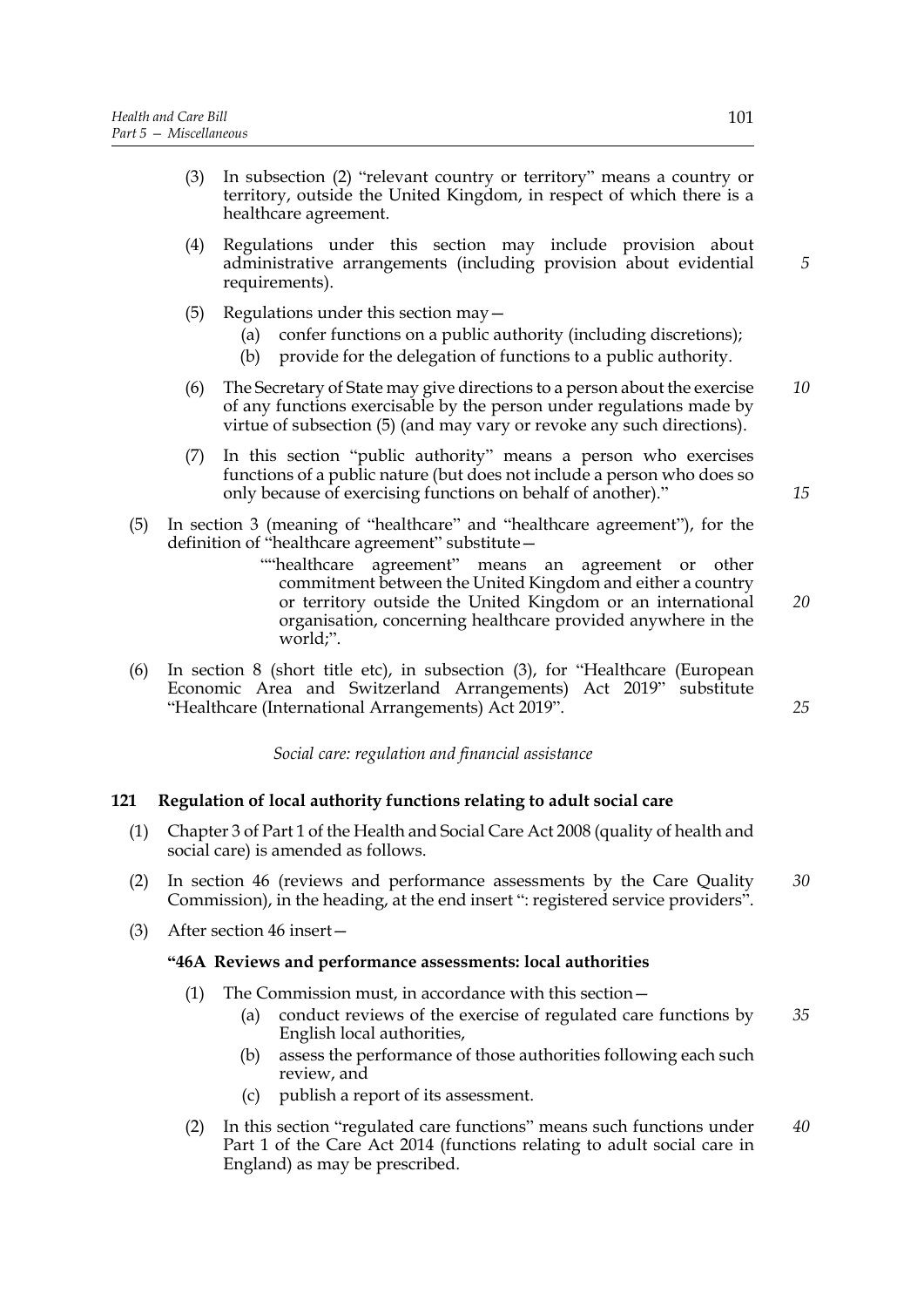|     | (3)  | Regulations under subsection (2) may prescribe -<br>all functions of English local authorities under Part 1 of the Care<br>(a)<br>Act 2014 or some of their functions under that Part;                                                                                                                                                                                                                                                                                                                    |          |
|-----|------|-----------------------------------------------------------------------------------------------------------------------------------------------------------------------------------------------------------------------------------------------------------------------------------------------------------------------------------------------------------------------------------------------------------------------------------------------------------------------------------------------------------|----------|
|     |      | the whole of a function or a particular aspect of it.<br>(b)                                                                                                                                                                                                                                                                                                                                                                                                                                              |          |
|     | (4)  | The Secretary of State -                                                                                                                                                                                                                                                                                                                                                                                                                                                                                  | 5        |
|     |      | must set, and may from time to time revise, objectives and<br>(a)<br>priorities for the Commission in relation to the assessment<br>under this section of the performance of English local<br>authorities, and<br>must inform the Commission of the objectives and priorities.<br>(b)                                                                                                                                                                                                                     | 10       |
|     | (5)  | The Commission-                                                                                                                                                                                                                                                                                                                                                                                                                                                                                           |          |
|     |      | must determine, and may from time to time revise, indicators of<br>(a)<br>quality for the purposes of the assessment under this section of<br>the performance of English local authorities, and                                                                                                                                                                                                                                                                                                           |          |
|     |      | must obtain the approval of the Secretary of State in relation to<br>(b)<br>the indicators.                                                                                                                                                                                                                                                                                                                                                                                                               | 15       |
|     | (6)  | The Secretary of State may direct the Commission to revise the<br>indicators under subsection (5).                                                                                                                                                                                                                                                                                                                                                                                                        |          |
|     | (7)  | Different objectives and priorities may be set, and different indicators<br>of quality may be determined, for different cases.                                                                                                                                                                                                                                                                                                                                                                            | 20       |
|     | (8)  | The Commission-<br>must prepare, and may from time to time revise, a statement –<br>(a)<br>setting out the frequency with which reviews under this<br>(i)<br>section are to be conducted and the period to which they<br>are to relate, and<br>describing the method that it proposes to use in<br>(ii)<br>assessing and evaluating the performance of a English<br>local authority under this section, and<br>must obtain the approval of the Secretary of State in relation to<br>(b)<br>the statement. | 25<br>30 |
|     | (9)  | The Secretary of State may direct the Commission to revise the<br>statement under subsection (8).                                                                                                                                                                                                                                                                                                                                                                                                         |          |
|     | (10) | The statement $may -$<br>make different provision about frequency and period of<br>(a)<br>reviews for different cases, and<br>describe different methods for different cases.<br>(b)                                                                                                                                                                                                                                                                                                                      | 35       |
|     | (11) | The Commission must publish –<br>the objectives and priorities under subsection (4),<br>(a)<br>the indicators of quality under subsection (5), and<br>(b)<br>the statement under subsection (8).<br>(c)                                                                                                                                                                                                                                                                                                   | 40       |
|     | (12) | For the purposes of this section "English local authority" includes the<br>Council of the Isles of Scilly only so far as references to a local authority<br>in Part 1 of the Care Act 2014 include references to that Council as a<br>result of an order under section 128(4) of that Act."                                                                                                                                                                                                               |          |
| (4) | (a)  | In section 48 (special reviews and investigations) –<br>in subsection (2), after "section 46" insert "or 46A";                                                                                                                                                                                                                                                                                                                                                                                            | 45       |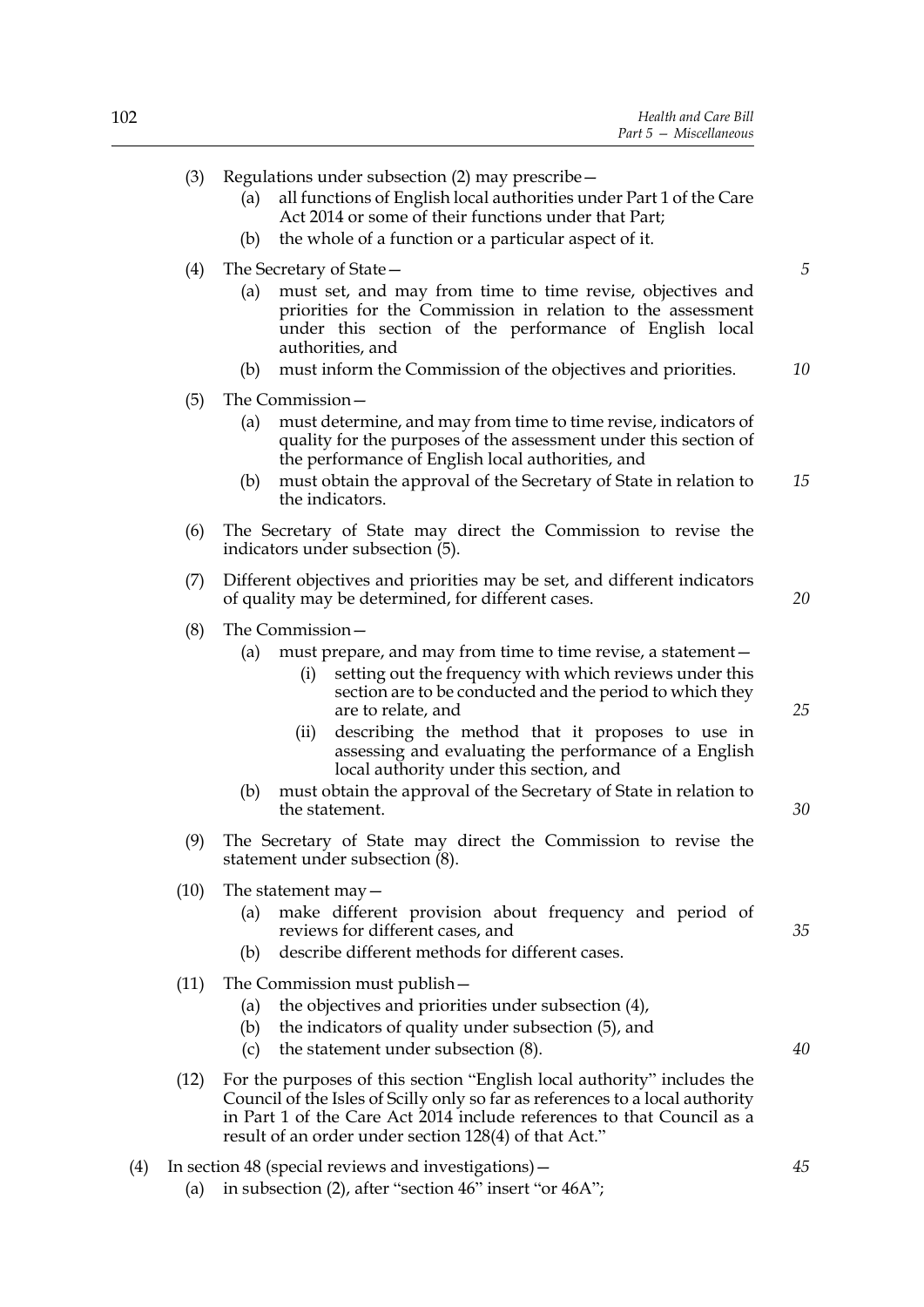- (b) in subsection (3A), after "treated as a review" insert "or investigation".
- (5) In section 50 (failings by English local authorities), in subsection (1), after "46" insert "or 46A".
- (6) In section 60 (inspections)—
	- (a) in subsection (1), after paragraph (c) (but before the "or" at the end) insert—
		- "(ca) the exercise of functions by an English local authority,";
	- (b) after subsection (2) insert—
		- "(3) In this section "English local authority" has the same meaning as in section 46A (see subsection (12) of that section)."

# **122 Provision of social care services: financial assistance**

(1) The Health and Social Care Act 2008 is amended as follows.

| (2) In section 149 (power of Secretary of State to give financial assistance in relation |  |
|------------------------------------------------------------------------------------------|--|
| to provision of health or social care services) –                                        |  |

- (a) in subsection  $(1)(a)$  and  $(b)$ , omit "or of social care services";
- (b) after subsection (1) insert—
	- "(1A) *The Secretary of State may give financial assistance to bodies which are engaged in—*
		- *(a) the provision in England of social care services, or*
		- *(b) the provision to other persons of services that are connected with the provision in England by those other persons of social care services. 20*
		- (1B) Assistance may be given to a body under subsection (1A) for the purposes of the provision of social care services only if those services are provided in England."
- (3) In section 151 (forms of assistance under section 149), in subsection (2)(d), after " $149(1)$ " insert "or  $(1A)$ ".
- (4) For section 153 substitute—

### **"153 Directions to certain NHS bodies**

- (1) The Secretary of State may direct the following to exercise any functions of the Secretary of State in relation to financial assistance under section  $149(1)$  – *30*
	- (a) a National Health Service trust all or most of whose hospitals, establishments and facilities are situated in England, or
	- (b) a Special Health Authority performing functions only or mainly in respect of England. *35*
- (2) The Secretary of State may direct any Special Health Authority to exercise any functions of the Secretary of State in relation to financial assistance under section 149(1A).
- (3) The Secretary of State may direct the following to exercise any functions of the Secretary of State in relation to financial assistance under section 149(2) so far as those functions relate to the establishment *40*

*5*

*10*

*15*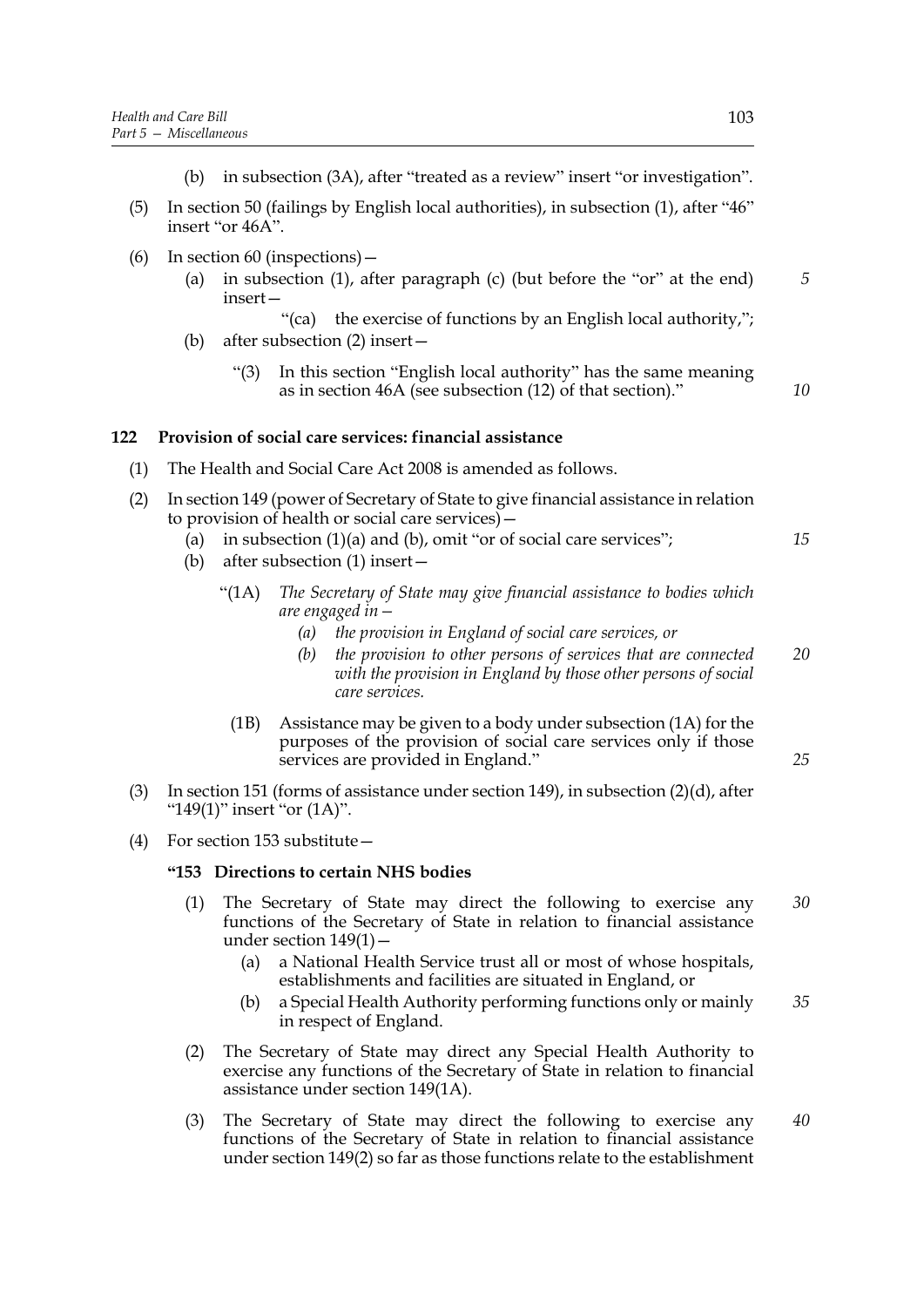of bodies which are to be wholly or mainly engaged in the provision of health services or services connected to health services—

- (a) a National Health Service trust all or most of whose hospitals, establishments and facilities are situated in England, or
- (b) a Special Health Authority performing functions only or mainly in respect of England.
- (4) The Secretary of State may direct any Special Health Authority to exercise any functions of the Secretary of State in relation to financial assistance under section 149(2) so far as they are not functions to which subsection (3) above applies.
- (5) The Secretary of State may give directions to a body about the exercise of any functions that it is directed to exercise under any of subsections  $(1)$  to  $(4)$ ."
- (5) In section 154 (arrangements with other third parties)—
	- (a) in subsection  $(1)(a)$ , after "section 149" insert " $(1)$ ";
	- (b) after subsection (1) insert—
		- "(1A) The Secretary of State may make arrangements for  $-$ 
			- (a) financial assistance under section 149(1A) to be given, or
			- (b) other functions relating to such assistance to be exercised,
			- by a person other than a Special Health Authority (as to Special Health Authorities, see section 153(2)).";
	- (c) in subsections  $(2)$ ,  $(3)$ ,  $(4)$  and  $(5)$  after "subsection  $(1)$ " insert "or  $(1A)$ ".
- (6) In section 155 (power to form company), after "section 154(1)" insert "or (1A)".

*Professional regulation*

### **123 Regulation of health care and associated professions**

- (1) The Health Act 1999 is amended as follows.
- (2) In section 60 (regulation of health professions and social care workers  $etc$ )
	- (a) in subsection (1), after paragraph (b) insert  $-$ 
		- "(bza) deregulating a profession regulated by an enactment to which subsection (2) applies if the profession does not appear to Her to require regulation for the protection of the public,"; *30*
	- (b) in subsection (1), after paragraph (bd) insert—
		- "(be) deregulating any social care workers in England who do not appear to Her to require regulation for the protection of the public,"; *35*
	- (c) for subsection (2) substitute—
		- "(2) The professions referred to in subsection  $(1)(a)$  and  $(bza)$  are the professions regulated by any of the following—
			- (a) the Medical Act 1983;
			- (b) the Dentists Act 1984;
			- (c) the Opticians Act 1989;
			- (d) the Osteopaths Act 1993;

*5*

*10*

*15*

*20*

*25*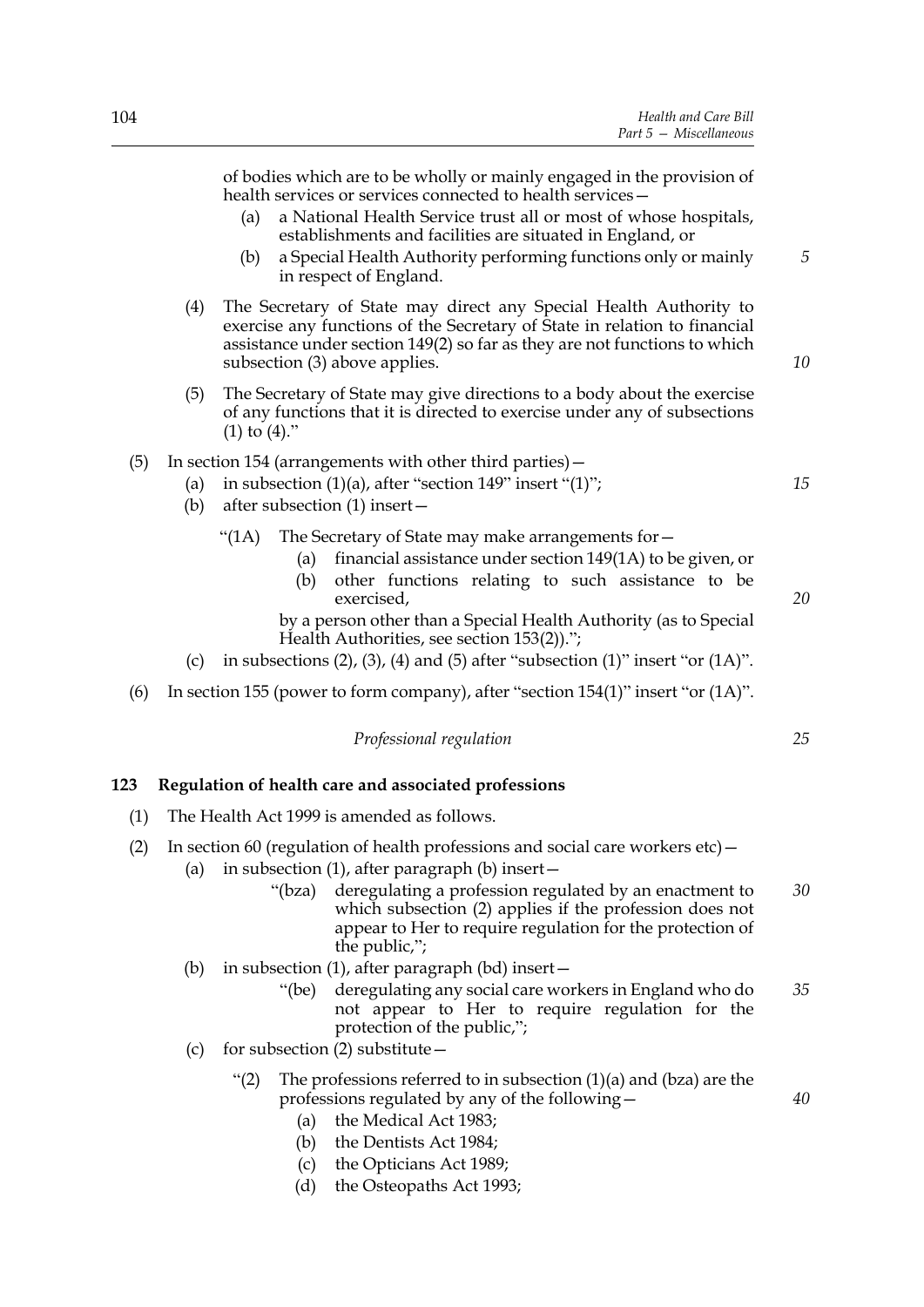- (e) the Chiropractors Act 1994;
- (f) the Nursing and Midwifery Order 2001;
- (g) the Health Professions Order 2001;
- (h) the Pharmacy Order 2010 and the Pharmacy (Northern Ireland) Order 1976;
- (i) an Order in Council under this section.";
- (d) after subsection (2) insert—
- "(2ZZA) For the purposes of subsection (1)(b) the reference to a profession is to be treated as including any group of workers, whether or not they are generally regarded as a profession (and references in this Part to a profession are to be read accordingly)."; *10*
- (e) in subsection (2ZB), for "and (bd)" substitute ", (bd) and (be)".
- (3) In Schedule 3 (power to make provision about regulation of health care and associated professions: supplementary)—
	- (a) after paragraph 1B insert—

*"Power to abolish regulatory bodies*

- 1C An Order may abolish a regulatory body if (and only if) the professions regulated by the body or social care workers in England regulated by it—
	- (a) will continue to be regulated by one or more other regulatory bodies, or
	- (b) are deregulated by provision made under section  $60(1)(bza).$ ";
- (b) in paragraph 7 (matters outside scope of the Orders), omit subparagraphs (1) and (1A); *25*
- (c) in paragraph 8 (restrictions on provision authorising regulatory body's functions to be exercised by others)—
	- (i) in sub-paragraphs (1), (2ZA) and (2A), for the words from "other than" to the end substitute "to exercise that function other than— *30*
		- (a) a regulatory body for—
			- (i) a profession to which section  $60(2)$ applies, or
			- (ii) social care workers in England, or
		- (b) the committees or officers of such a body.";
	- (ii) omit sub-paragraph (2B).

#### *Medical examiners*

#### **124 Medical examiners**

(1) Section 19 of the Coroners and Justice Act 2009 (medical examiners) is amended in accordance with subsections (2) to (6). *40*

*20*

*15*

*5*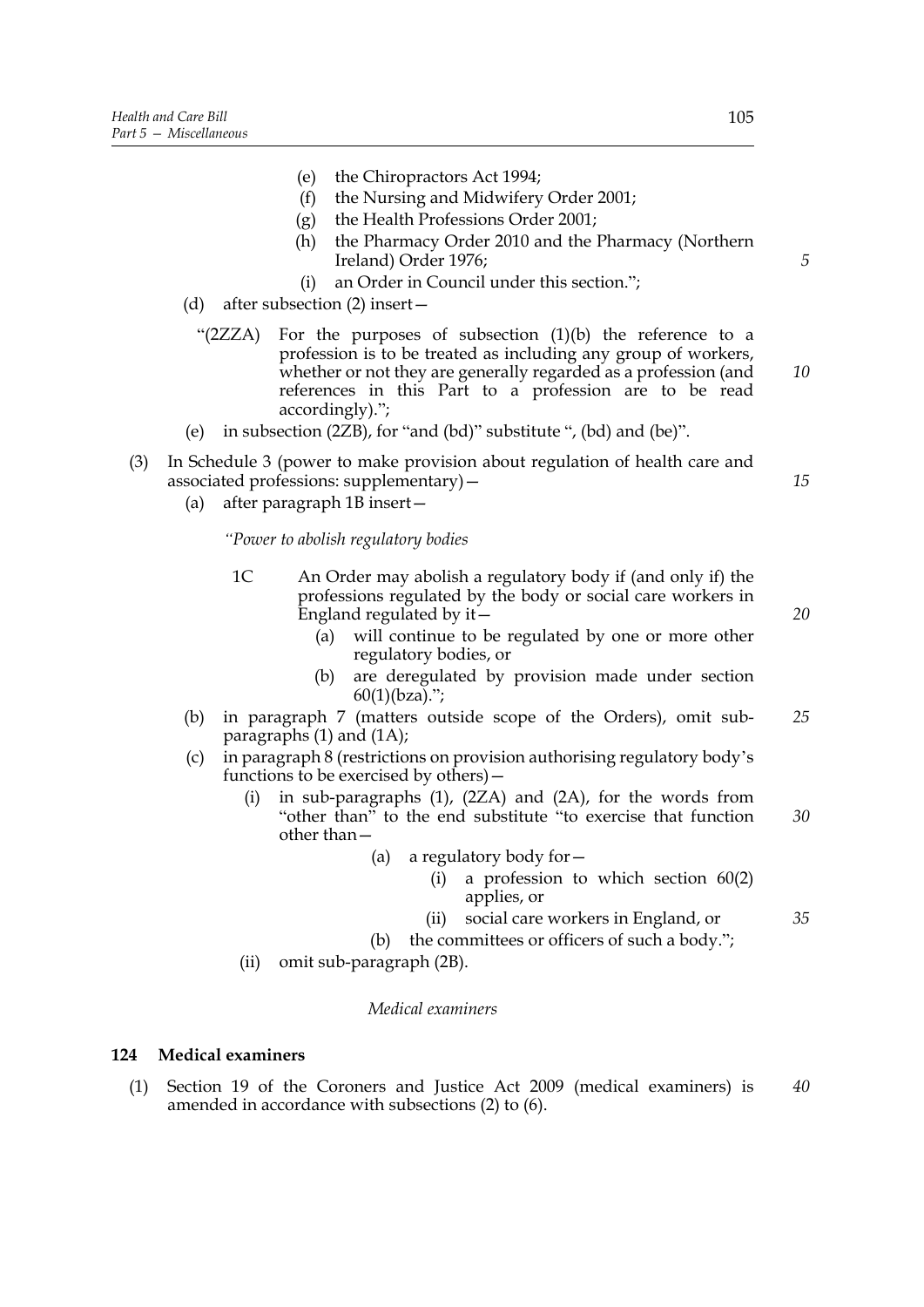- "(A1) An English NHS body may appoint persons as medical examiners to discharge in England the functions conferred on medical examiners by or under this Chapter.
- (A2) The Secretary of State must take such steps as the Secretary of State considers appropriate for the purpose of ensuring— *5*
	- (a) that enough medical examiners are appointed under subsection (A1) to enable those functions to be discharged in England,
	- (b) that the funds and other resources that are made available to such medical examiners are enough to enable those functions to be discharged in England, and *10*
	- (c) that the performance of such medical examiners is monitored by reference to any standards or levels of performance that they are expected to attain.
- (A3) For the purposes of discharging the duty in subsection (A2), the Secretary of State may give a direction to an English NHS body— *15*
	- (a) requiring the body to appoint or arrange for the appointment of one or more medical examiners,
	- (b) about the funds or other resources to be made available to a medical examiner employed by an English NHS body,
	- (c) about the steps to be taken by the body to monitor the performance of such a medical examiner, or
	- (d) about the steps to be taken by the body to monitor the performance of functions by an English NHS body in relation to such a medical examiner."
- (3) In subsection  $(1)$ 
	- (a) for "Local authorities (in England) and Local Health Boards (in Wales)" substitute "Local Health Boards", and
	- (b) after "discharge" insert "in Wales".
- (4) In subsection  $(2)$  (a) in the words before paragraph (a), for "local authority or Board" substitute "Local Health Board", and (b) in paragraph (b), for "local authority or Board" substitute "Local Health Board".
- (5) In subsection (5), for "a local authority" substitute "an English NHS body".
- (6) After subsection (5) insert—
	- "(5A) In this section "English NHS body" means—
		- (a) NHS England,
		- (b) an integrated care board established under section 14Z25 of the National Health Service Act 2006,
		- (c) a National Health Service trust established under section 25 of that Act,
		- (d) a Special Health Authority established under section 28 of that Act, or
		- (e) an NHS foundation trust within the meaning of section 30 of that Act." *45*

*25*

*20*

*30*

*35*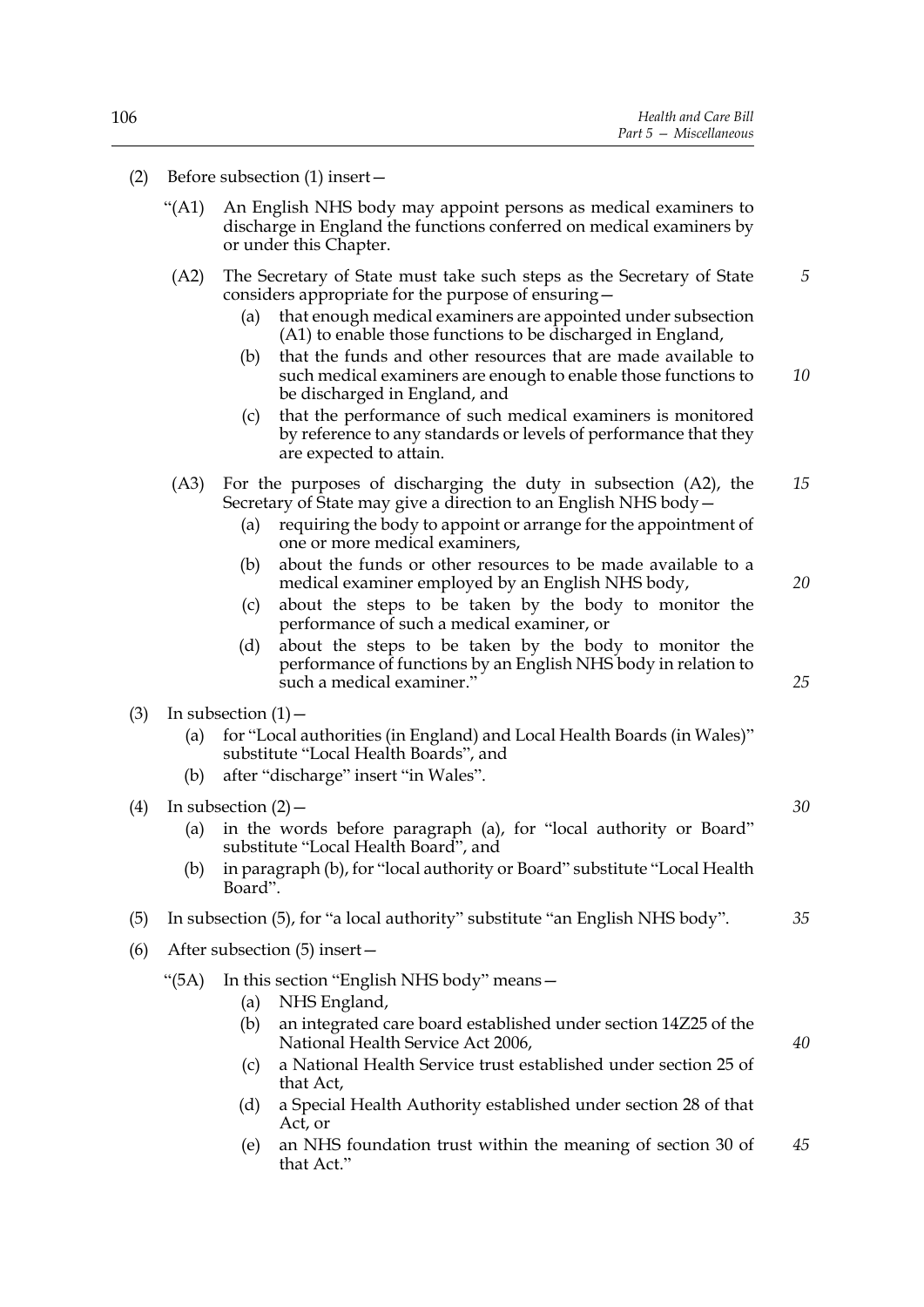- (7) Section 20 of the Coroners and Justice Act 2009 (medical certificate of cause of death) is amended in accordance with subsections (8) and (9).
- (8) In subsection (5), for "a local authority" substitute "an English NHS body".
- (9) In subsection (7), at the appropriate place insert— ""English NHS body" has the same meaning as in section 19;".
- (10) In the Health and Social Care Act 2012 omit section 54 (which inserted references to local authorities into sections 19 and 20 of the Coroners and Justice Act 2009).

### *Food and drink*

### **125 Advertising of less healthy food and drink**

Schedule 16 amends the Communications Act 2003 to restrict the advertising of certain food and drink products.

### **126 Hospital food standards**

In section 20 of the Health and Social Care Act 2008 (regulation of regulated activities)—

- (a) in subsection (3), after paragraph (d), insert  $-$ 
	- "(da) impose requirements in connection with food or drink provided or made available to any person on hospital premises in England that are used in connection with the carrying on of a regulated activity;";
- (b) after subsection (4A) insert—
	- "(4B) Regulations made under this section by virtue of subsection  $(3)(da)$  may in particular –
		- (a) specify nutritional standards, or other nutritional requirements, which are to be complied with;
		- (b) require that specified descriptions of food or drink are not to be provided or made available."
- (c) after subsection (5B) insert—
	- "(5C) In subsection (3)(da) "hospital" has the meaning given by section 275 of the National Health Service Act 2006."

#### **127 Food information for consumers: power to amend retained EU law**

- (1) In section 16 of the Food Safety Act 1990 (regulations about food labelling etc), after subsection (3) insert—
	- "(3A) Regulations under subsection  $(1)(e)$  may amend Regulation (EU) No 1169/2011 of the European Parliament and of the Council on the provision of food information to consumers.
		- (3B) The inclusion in that Regulation of savings in respect of the power to make regulations under this Act of a particular kind is not to be taken as in any way limiting the generality of the provision that may be made by virtue of subsections  $(1)$ <sup>(e)</sup> and  $(3)$ ."
- (2) In section 48 (regulations and orders)—

*30*

*35*

*15*

*20*

*10*

*5*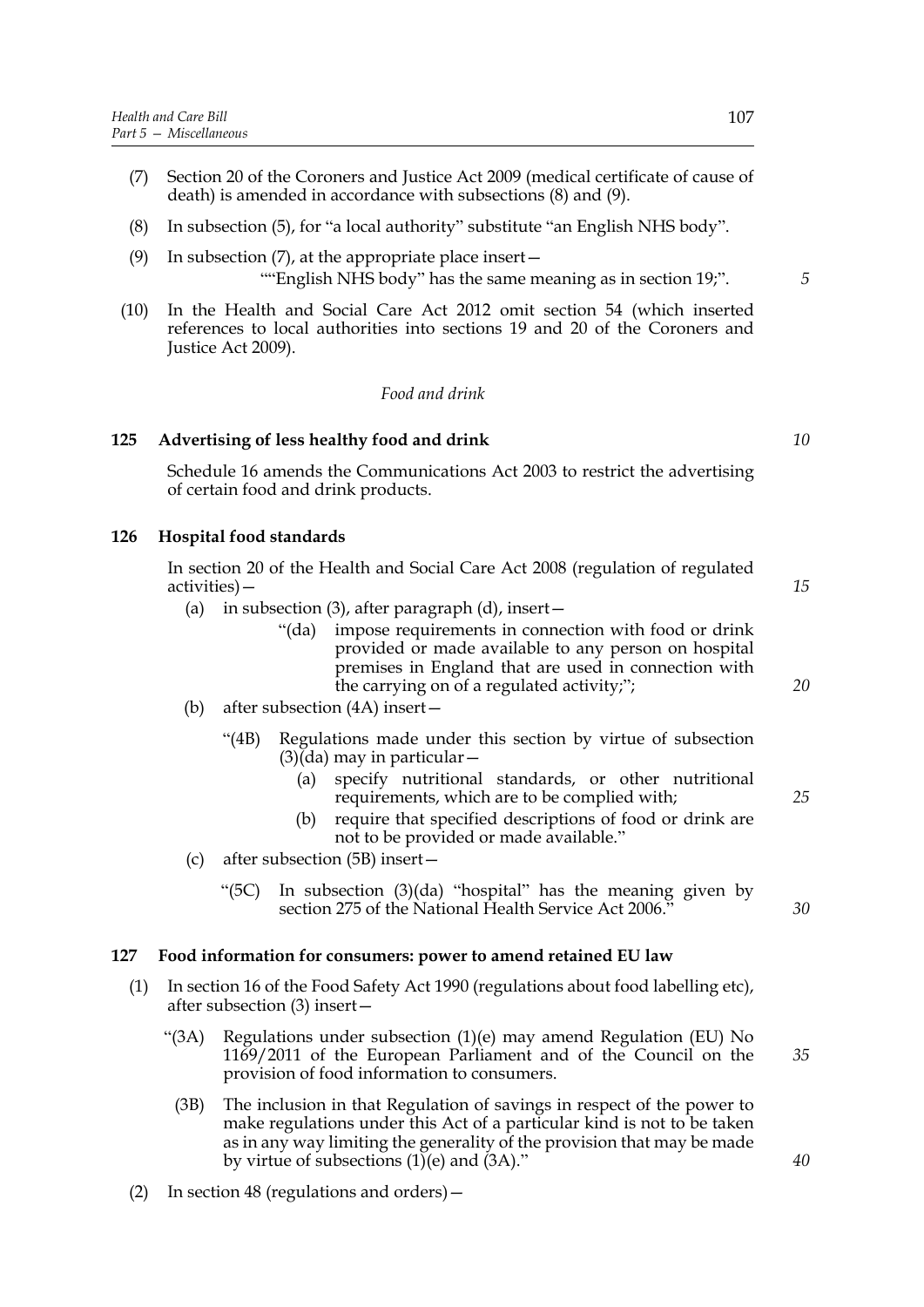- (a) in subsection (3), after "shall" insert ", unless the instrument contains regulations which include provision made by virtue of section 16(3A),";
- (b) after subsection (3) insert—
	- "(3A) A statutory instrument containing regulations which include provision made by virtue of section 16(3A) may not be made by the Secretary of State unless a draft of the instrument has been laid before and approved by a resolution of each House of Parliament.
		- (3B) A statutory instrument containing regulations which include provision made by virtue of section 16(3A) may not be made by the Welsh Ministers unless a draft of the instrument has been laid before and approved by a resolution of Senedd Cymru. *10*
		- (3C) Regulations made by the Scottish Ministers which include provision made by virtue of section 16(3A) are subject to the affirmative procedure (see Part 2 of the Interpretation and Legislative Reform (Scotland) Act 2010 (asp 10))."

### *Fluoridation of water supplies*

### **128 Fluoridation of water supplies**

- (1) The Water Industry Act 1991, as amended by the Health and Social Care Act 2012, is amended in accordance with subsections (2) to (7).
- (2) In section 87 (fluoridation of water supplies at request of relevant authorities)—
	- (a) omit subsection (3A);
	- (b) in subsection (4), in paragraph (a), for the words from "as the Secretary of State" to the end of that paragraph substitute "in England as the Secretary of State may determine"; *25*
	- (c) in subsection (6), at the beginning insert "Subject to subsection (6A)";
	- (d) after subsection (6) insert—
		- "(6A) The Secretary of State may by regulations provide that, in circumstances specified in the regulations, subsection (6)(a) is not to apply in relation to arrangements entered into by the Secretary of State.
			- (6B) The Secretary of State may by regulations require a public body specified in the regulations to make payments to the Secretary of State to meet any costs incurred by the Secretary of State under the terms of the arrangements."; *35*
	- (e) omit subsections (7A) and (7B);
	- (f) after subsection (7F) insert—
		- "(7G) Before making regulations under subsection (6A) or (6B) the Secretary of State must consult such persons as the Secretary of State considers appropriate.";
	- (g) in subsection (11), for "the Welsh Ministers" substitute "a relevant authority";

*5*

*15*

*20*

*30*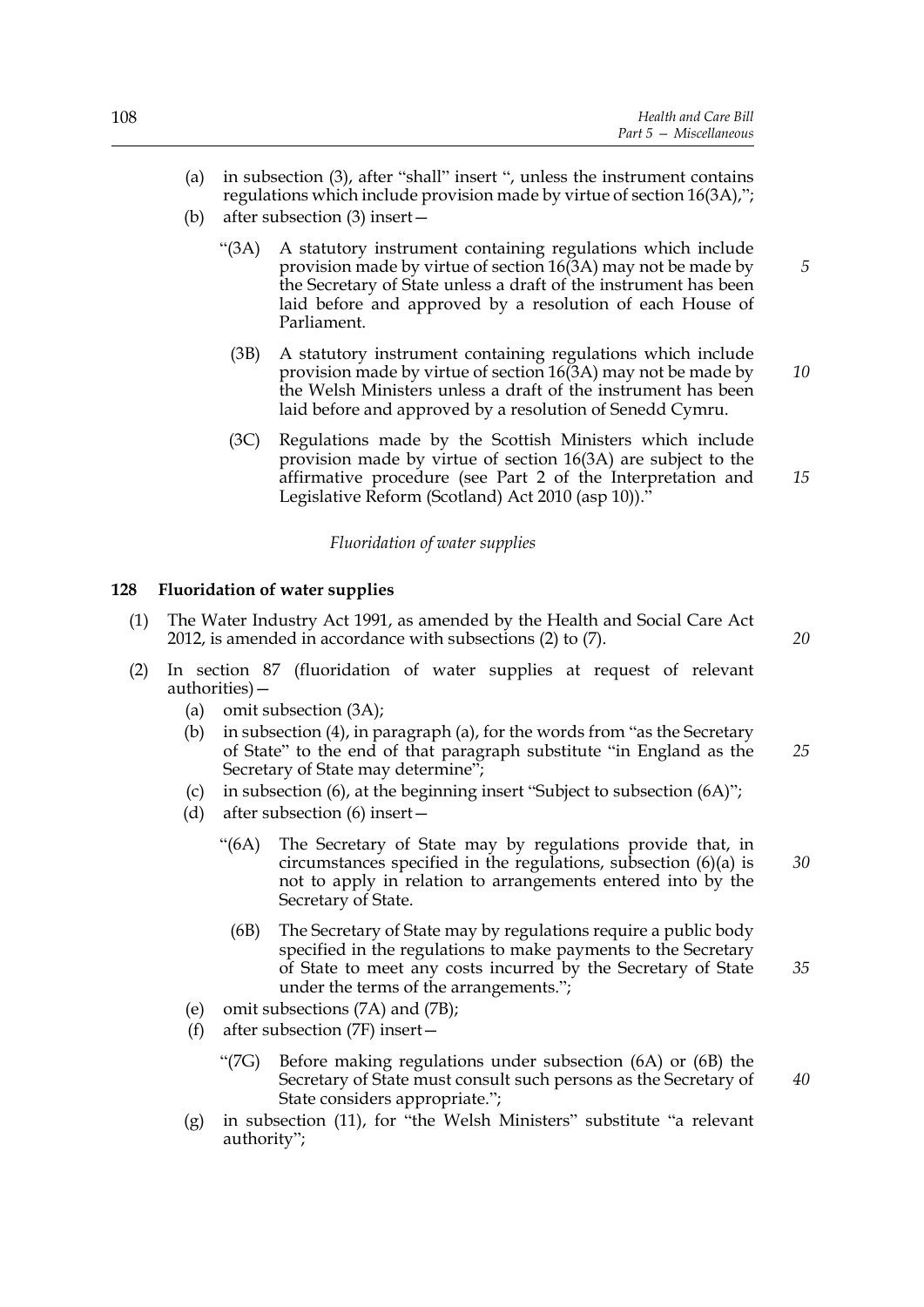- (h) after subsection (11) insert—
	- "(12) A statutory instrument containing regulations under subsection (6A) is not to be made unless a draft of the instrument has been laid before, and approved by a resolution of, each House of Parliament."
- (3) In section 87A (target concentration of fluoride), omit subsection (3A).
- (4) Omit sections 88B to 88O (procedural requirements in connection with fluoridation of water supplies).
- (5) In section 89 (consultation)—
	- (a) in the heading, omit ": Wales";
	- (b) in subsection  $(1)$ 
		- (i) in the words before paragraph (a), for "the Welsh Ministers" substitute "a relevant authority";
		- (ii) in paragraphs (a) and (b), for "the Welsh Ministers" substitute "that authority";
	- (c) in subsection (3), in paragraph (a), for "the Welsh Ministers are" substitute "the relevant authority is";
	- (d) in subsection  $(4)$ 
		- (i) for "the Welsh Ministers", in the first place it occurs, substitute "a relevant authority";
		- (ii) for "the Welsh Ministers so direct" substitute "that authority so directs".
- (6) In section 90A (review of fluoridation), omit subsection (5A).
- (7) In section 213 (power to make regulations), in subsection (1), after "36A" insert ", 87(6A)".
- (8) In consequence of the amendments made by this section, omit section 36 of the Health and Social Care Act 2012.
- (9) The reference in section 213(1A) of the Water Industry Act 1991 to the first exercise of the power to make regulations under section 89 is to be read as a reference to the first exercise of the power to make regulations under that section as amended by subsection (5).

### **129 Fluoridation of water supplies: transitional provision**

- (1) The Water Industry Act 1991 is amended in accordance with subsections (2) and (3).
- (2) After section 90A insert—

### **"90B Old English fluoridation arrangements: transitional provision**

- (1) With effect from the day on which section 129 of the Health and Care Act 2021 comes into force, old English fluoridation arrangements are to be treated for the purposes of this Chapter as if they were arrangements entered into by the water undertaker with the Secretary of State under section 87(1).
- (2) The Secretary of State may request such modifications to the arrangements as the Secretary of State considers necessary in order to

*5*

*10*

*15*

*20*

*25*

*30*

*35*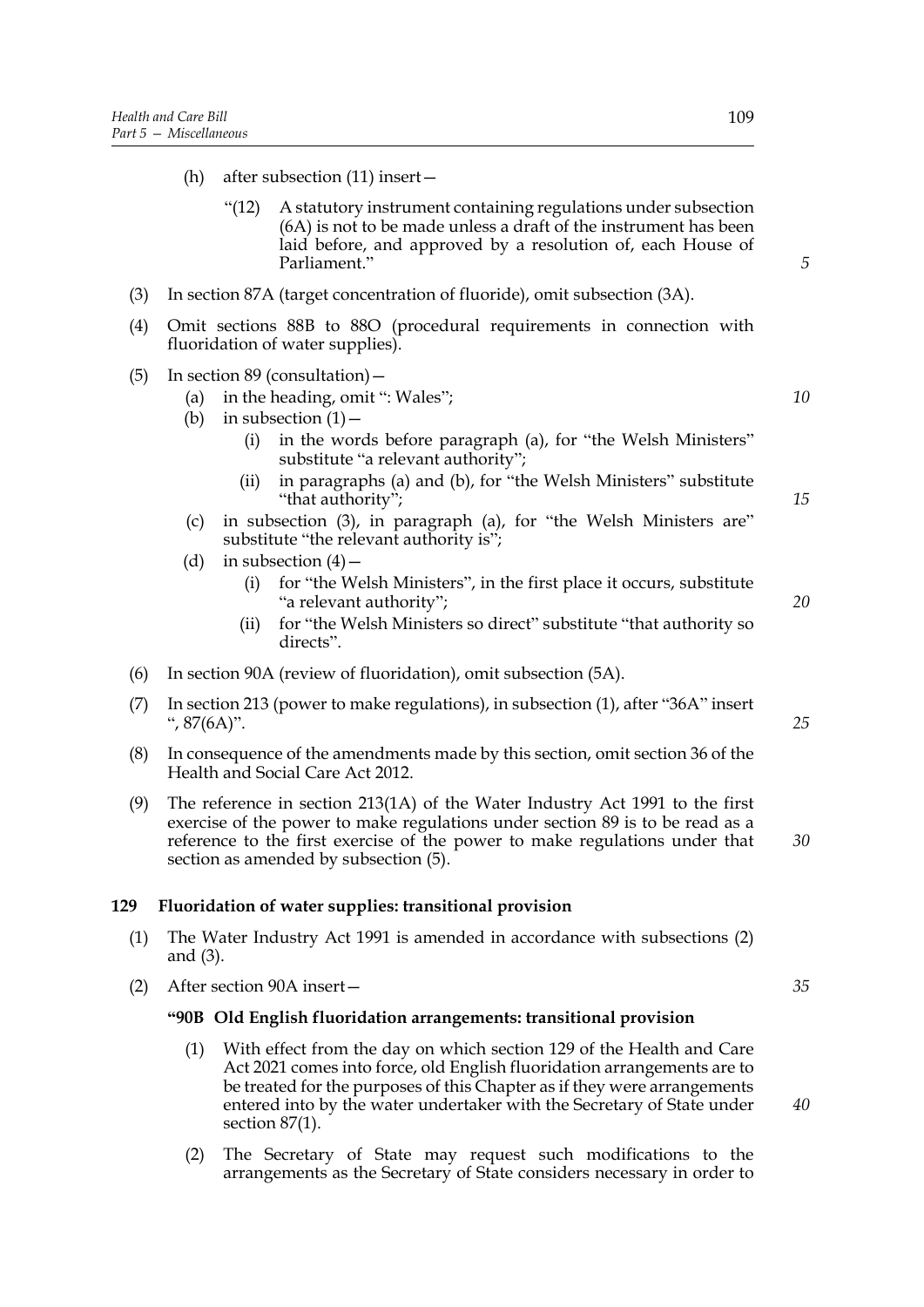give effect to subsection (1) (for example to insert the terms mentioned in section  $87(6)$ ).

- (3) If the Secretary of State and the water undertaker fail to agree the modifications requested by the Secretary of State—
	- (a) subsection (2) or, as the case may be, (4) of section 87B is to apply as if the parties had failed to agree the terms of the arrangements under section 87(1), and
	- (b) following determination of the modifications—
		- (i) the Secretary of State is to give notice of the determination to the water undertaker, and
		- (ii) the arrangements are deemed to have been modified as so determined with effect from the day after the date of notice.
- (4) Sections 87(11) and 89(1) (which relate to consultation) do not apply to the deemed entry into, and modification of, arrangements by virtue of this section. *15*
- (5) References in this Chapter to arrangements entered into under section 87(1) include arrangements entered into by a water undertaker by virtue of subsection (1).

### (6) In this section "old English fluoridation arrangements" means—

- (a) any arrangements entered into by a water undertaker with a Strategic Health Authority under section 87(1) of the Water Industry Act 1991 (before section 87(3) was amended by section 35(2) of the Health and Social Care Act 2012 in relation to England)), and
- (b) any arrangements which were treated as arrangements falling within paragraph (a) by virtue of section 91 (as that section had effect immediately before the commencement of section 37(4) of the Health and Social Care Act 2012)."

### $(3)$  In section  $91-$

- (a) for the heading substitute "Old Welsh fluoridation arrangements: transitional provision";
- (b) in subsection  $(1)$  -
	- (i) for "relevant pre-1985 arrangements" substitute "old Welsh fluoridation arrangements";
	- (ii) for "relevant authority" substitute "Welsh Ministers";
- (c) in subsection (2), for "relevant authority" substitute "Welsh Ministers";
- (d) in subsection  $(3)$ 
	- (i) for "relevant authority", in both places it occurs, substitute "Welsh Ministers";
	- (ii) in the words before paragraph (a), for "the authority" substitute "the Welsh Ministers";
	- (iii) in paragraph (a), omit  $\lq(2)$ ,";
- (e) in subsection  $(6)$ 
	- (i) in the definition of "the appointed day", after "force" insert "in relation to Wales"; *45*
	- (ii) for the definition of "relevant pre-1985 arrangements"

*30*

*35*

*40*

*25*

*20*

*5*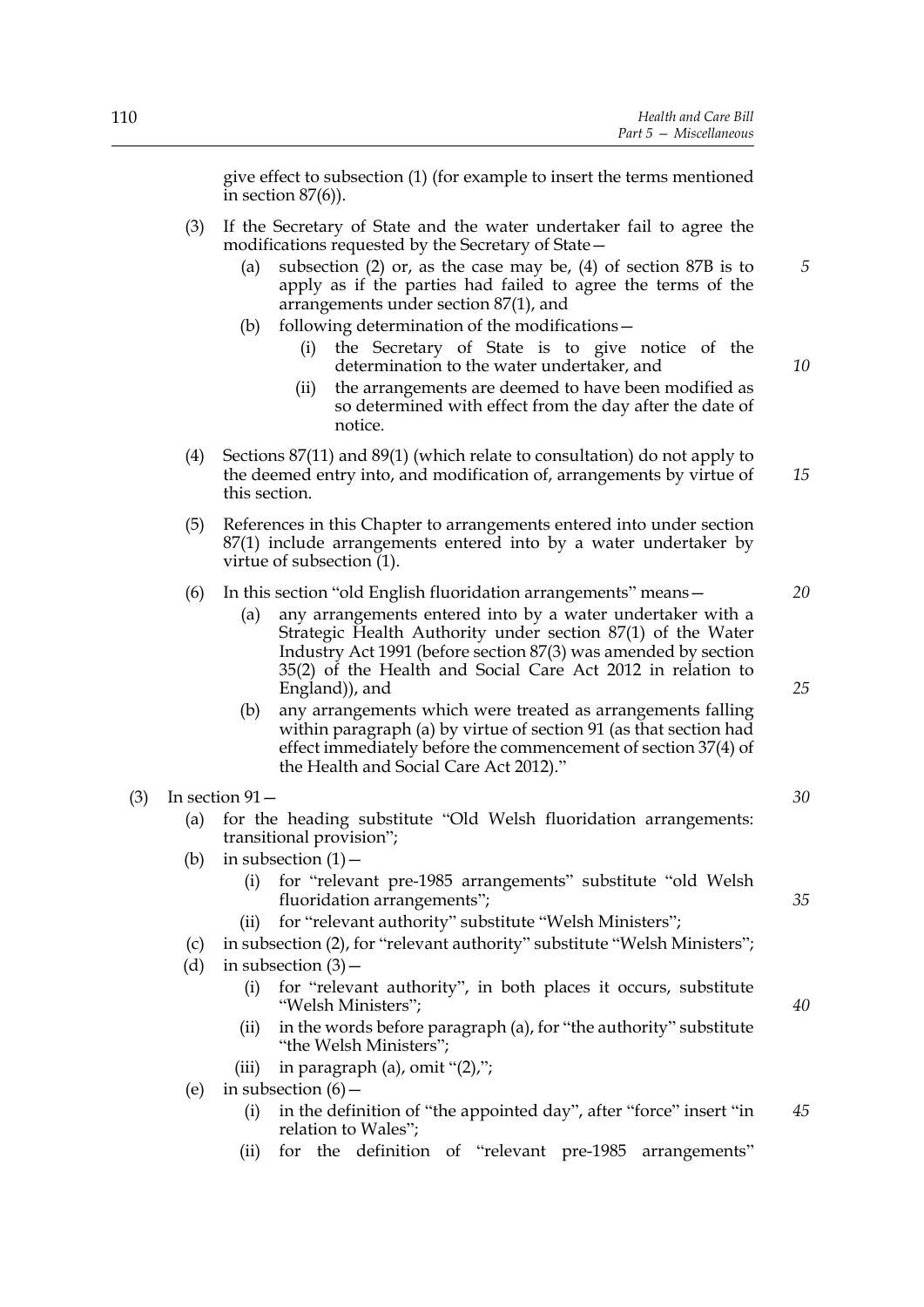#### substitute—

- ""old Welsh fluoridation arrangements" means arrangements, other than arrangements mentioned in section 90B(6), in pursuance of which a scheme for increasing the fluoride content of water was being operated by a water undertaker by virtue of paragraph 1 of Schedule 7 to this Act immediately before the appointed day."
- (4) In consequence of the amendments made by this section, omit section 37 of the Health and Social Care Act 2012. *10*

### **PART 6**

#### **GENERAL**

#### **130 Power to make consequential provision**

- (1) The Secretary of State may by regulations make provision that is consequential on this Act. *15*
- (2) Regulations under this section may amend, repeal or revoke provision made by this Act or any provision made by or under primary legislation passed—
	- (a) before this Act, or
	- (b) later in the same session of Parliament as this Act.

### (3) In this section "primary legislation" means—

- (a) an Act,
- (b) an Act or Measure of Senedd Cymru,
- (c) an Act of the Scottish Parliament, or
- (d) Northern Ireland legislation.

### **131 Regulations**

- (1) A power to make regulations under any provision of this Act includes power to make—
	- (a) consequential, supplementary, incidental, transitional or saving provision;
	- (b) different provision for different purposes.
- (2) Regulations under this Act are to be made by statutory instrument.
- (3) A statutory instrument containing any of the following (whether alone or with other provision) may not be made unless a draft of the instrument has been laid before and approved by a resolution of each House of Parliament—
	- (a) regulations under section 14(4);
	- (b) regulations under sections 87 or 88;
	- (c) regulations under section 107;
	- (d) regulations under section 130 that amend or repeal provision made by primary legislation (as defined by section 130(3)).
- (4) Any other statutory instrument containing regulations under section 130 is subject to annulment in pursuance of a resolution of either House of Parliament.

*5*

*35*

*30*

*20*

- *40*
-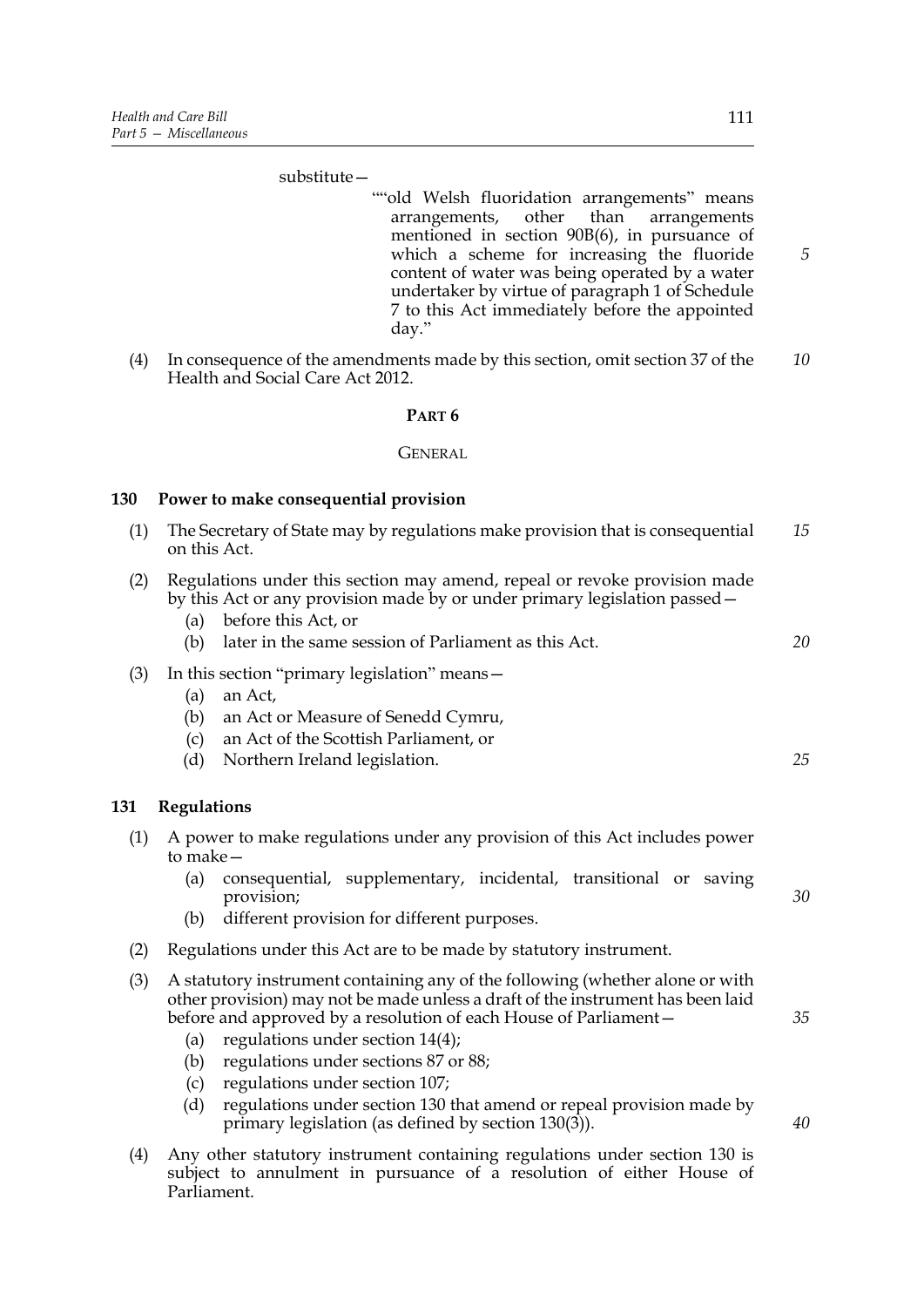*5*

*25*

*30*

# *132 Financial provision*

*There is to be paid out of money provided by Parliament—*

- *(a) any expenditure incurred by the Secretary of State under or by virtue of this Act, and*
- *(b) any increase attributable to this Act in the sums payable under any other Act out of money so provided.*

### **133 Extent**

- (1) This Act extends to England and Wales only, subject to subsections (2) and (3).
- (2) The following extend to England and Wales, Scotland and Northern Ireland— *10*
	- (a) in Part 1, paragraph 1(3) and (4) of Schedule 1 (renaming of NHS Commissioning Board);
	- (b) Part 3 (Secretary of State's powers to transfer or delegate functions);
	- (c) in Part 4, section 109 (restriction of statutory powers requiring disclosure); *15*
	- (d) this Part.
- (3) An amendment, repeal or revocation made by this Act has the same extent as the provision amended, repealed or revoked.

#### **134 Commencement**

- (1) This Part comes into force on the day on which this Act is passed. *20*
- (2) Section 125 and Schedule 16 (advertising of less healthy food and drink) come into force on 1 January 2023.
- (3) Except as mentioned in subsections (1) and (2), this Act comes into force on such day as the Secretary of State may by regulations appoint.
- (4) Different days may be appointed for different purposes.
- (5) The Secretary of State may by regulations make transitional or saving provision in connection with the coming into force of any provision of this Act.
- (6) The power to make regulations under subsection (5) includes power to make different provision for different purposes.
- (7) Regulations under this section are to be made by statutory instrument.

### **135 Short title**

This Act may be cited as the Health and Care Act 2021.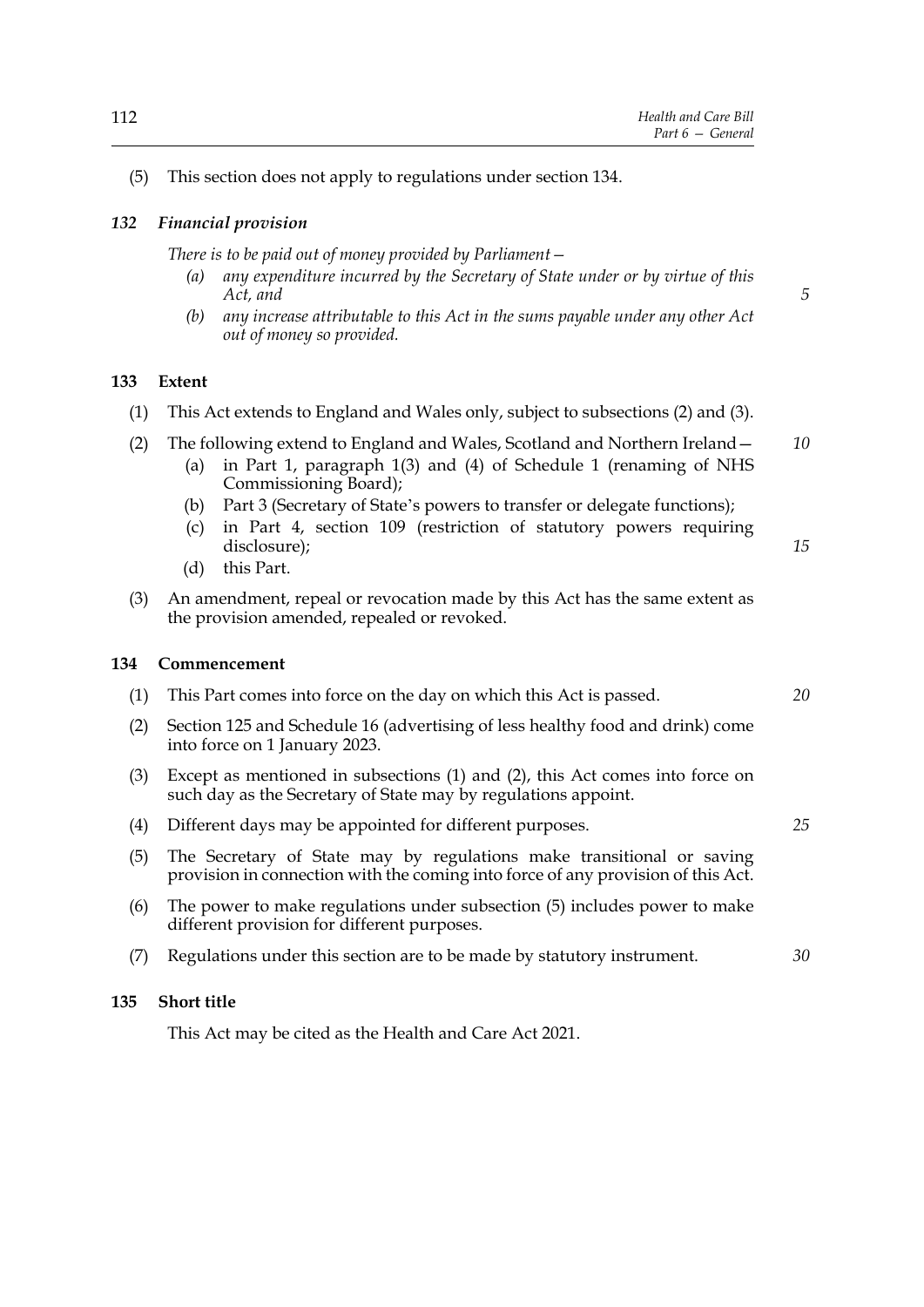# SCHEDULES

# SCHEDULE 1 Section 1

# RENAMING OF NHS COMMISSIONING BOARD

# *General*

1 (1) The enactments listed in sub-paragraph (2) are amended in accordance with the table. *5*

|     |             | For the following expression wherever it<br>occurs in those enactments (unless the<br>expression is replaced or removed by an<br>amendment elsewhere in this Act) |        |         | substitute                                                                                                                                                                                          | 10 |
|-----|-------------|-------------------------------------------------------------------------------------------------------------------------------------------------------------------|--------|---------|-----------------------------------------------------------------------------------------------------------------------------------------------------------------------------------------------------|----|
|     | "The        | National<br>Commissioning Board"                                                                                                                                  | Health | Service | "NHS England"                                                                                                                                                                                       |    |
|     | "the        | National<br>Commissioning Board"                                                                                                                                  | Health | Service | "NHS England"                                                                                                                                                                                       |    |
|     | "the        | National<br>Commissioning Board ("the Board")"                                                                                                                    | Health | Service | "NHS England"                                                                                                                                                                                       | 15 |
|     |             | "The Board"                                                                                                                                                       |        |         | "NHS England"                                                                                                                                                                                       |    |
|     | "the Board" |                                                                                                                                                                   |        |         | "NHS England"                                                                                                                                                                                       |    |
|     |             | "The Board's"                                                                                                                                                     |        |         | "NHS England's"                                                                                                                                                                                     |    |
| (2) |             | The enactments are $-$<br>1951, Schedule 2;<br>3 of Schedule 1;                                                                                                   |        |         | the Reserve and Auxiliary Forces (Protection of Civil Interests) Act<br>the Public Records Act 1958, Part 1 of the Table at the end of paragraph                                                    | 20 |
|     |             | the Leasehold Reform Act 1967, section 28;<br>and $64$ ;                                                                                                          |        |         | the Public Bodies (Admission to Meetings) Act 1960, the Schedule;<br>the Parliamentary Commissioner Act 1967, Schedule 3;<br>the Health Services and Public Health Act 1968, sections 63(1) and (2) | 25 |
|     |             |                                                                                                                                                                   |        |         | the Employers' Liability (Compulsory Insurance) Act 1969, section 3;                                                                                                                                | 30 |

the Employers' Liability (Compulsory Insurance) Act 1969, section 3; the Local Authority Social Services Act 1970, Schedule 1; the Local Government Act 1972, section 113;

the Health and Safety at Work etc. Act 1974, section 60;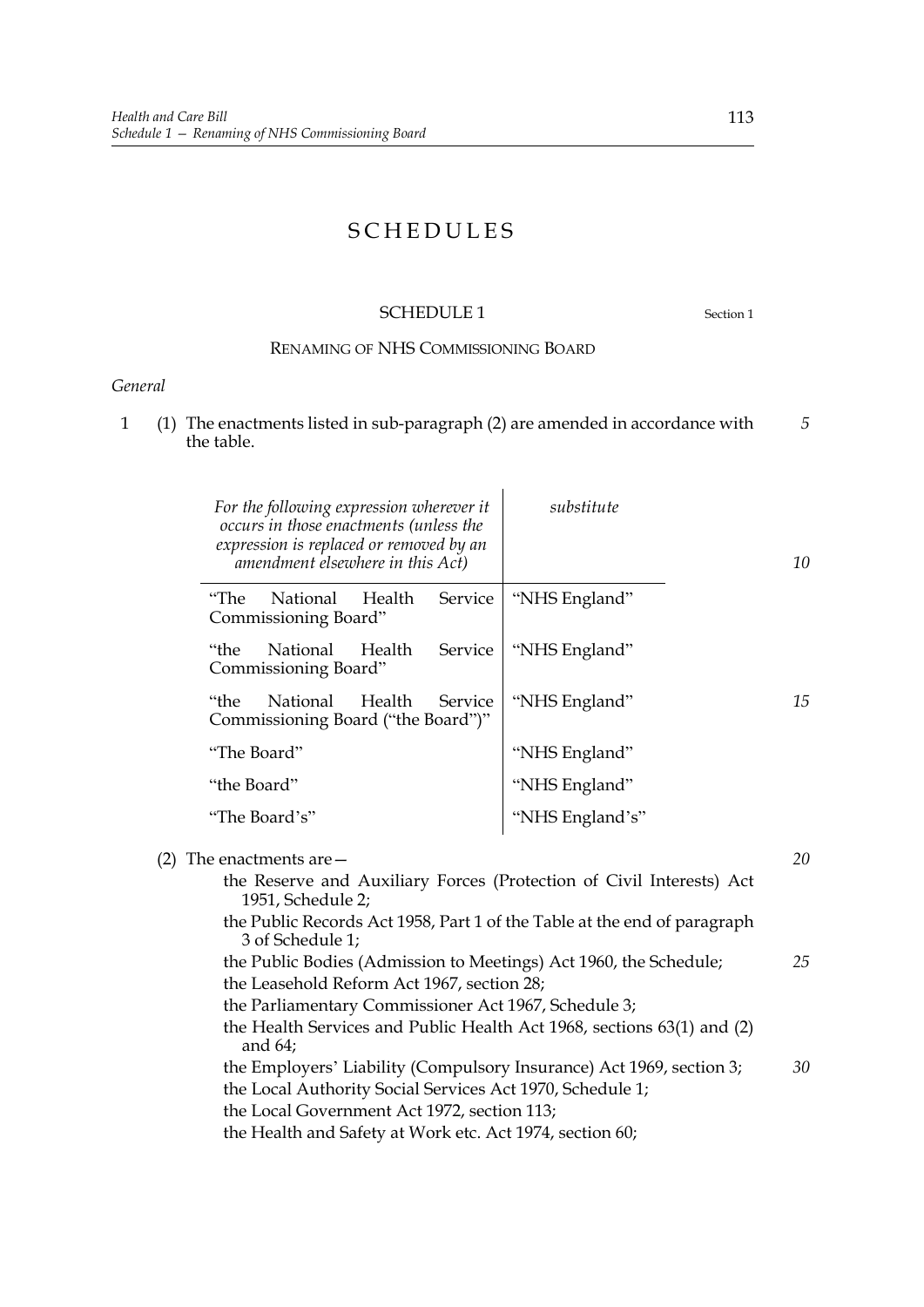| the National Health Service (Scotland) Act 1978, section 17A;                                                                                            |    |
|----------------------------------------------------------------------------------------------------------------------------------------------------------|----|
| the Acquisition of Land Act 1981, sections 16 and 17;                                                                                                    |    |
| the Mental Health Act 1983, sections 12ZB, 12ZC, 39, 117, 134 and 139;                                                                                   |    |
| the Disabled Persons (Services, Consultation and Representation) Act<br>1986, sections 2 and 7;                                                          | 5  |
| the Copyright, Designs and Patents Act 1988, section 48;                                                                                                 |    |
| the Children Act 1989, sections 21, 24, 24C, 27, 29, 47, 80, 85 and 105;                                                                                 |    |
| the London Local Authorities Act 1991 (c xiii), section 4;                                                                                               |    |
| the Health Service Commissioners Act 1993, sections 2 and 2A;                                                                                            |    |
| the Value Added Tax Act 1994, section 41 and Schedule 8;                                                                                                 | 10 |
| the Education Act 1996, section 322;                                                                                                                     |    |
| the Employment Rights Act 1996, sections 43K, 49B, 50 and 218;                                                                                           |    |
| the Housing Grants, Construction and Regeneration Act 1996, section<br>3;                                                                                |    |
| the Crime and Disorder Act 1998, section 115;                                                                                                            | 15 |
| the Greater London Authority Act 1999, section 309E;                                                                                                     |    |
| the Health Act 1999, section 61;                                                                                                                         |    |
| the Freedom of Information Act 2000, Schedule 1;                                                                                                         |    |
| the Local Government Act 2000, section 9FF;                                                                                                              |    |
| the Adoption and Children Act 2002, section 8;                                                                                                           | 20 |
| the International Development Act 2002, Schedule 1;                                                                                                      |    |
| the Nationality, Immigration and Asylum Act 2002, section 133;                                                                                           |    |
| the Criminal Justice Act 2003, section 325;                                                                                                              |    |
| the Finance Act 2003, section 67A;                                                                                                                       |    |
| the Health and Social Care (Community Health and Standards) Act<br>2003, sections 148 and 165;                                                           | 25 |
| the Children Act 2004, sections 10 and 11;                                                                                                               |    |
| the Civil Contingencies Act 2004, Schedule 1;                                                                                                            |    |
| the Domestic Violence, Crime and Victims Act 2004, section 9;                                                                                            |    |
| the Childcare Act 2006, section 4;                                                                                                                       | 30 |
| the Emergency Workers (Obstruction) Act 2006, section 1;                                                                                                 |    |
| the National Health Service Act 2006, except section 275;                                                                                                |    |
| the National Health Service (Wales) Act 2006, sections 7, 13, 17, 26, 28,<br>34, 106, 115, 162, 197, 206 and Schedule 5;                                 |    |
| the NHS Redress Act 2006, section 1;                                                                                                                     | 35 |
| the Safeguarding Vulnerable Groups Act 2006, section 6;                                                                                                  |    |
| the Corporate Manslaughter and Corporate Homicide Act 2007, section<br>6;                                                                                |    |
| the Local Government and Public Involvement in Health Act 2007,<br>sections 104, 116, 222, 224 and 227;                                                  | 40 |
| the Statistics and Registration Service Act 2007, section 42(4A);                                                                                        |    |
| the Health and Social Care Act 2008, sections 20A, 30, 39, 45A, 48, 54,<br>59, 64, 80, 81 and 97;                                                        |    |
| the Autism Act 2009, section 4;                                                                                                                          |    |
| the Health Act 2009, sections 2, 8 and 36;                                                                                                               | 45 |
| the Charities Act 2011, section 149;                                                                                                                     |    |
| the Health and Social Care Act 2012, sections 83, 84, 102, 130, 197, 234,<br>236, 237, 239, 241, 249, 250(4) and (7), 253, 254, 255, 260, 263, 265, 268, |    |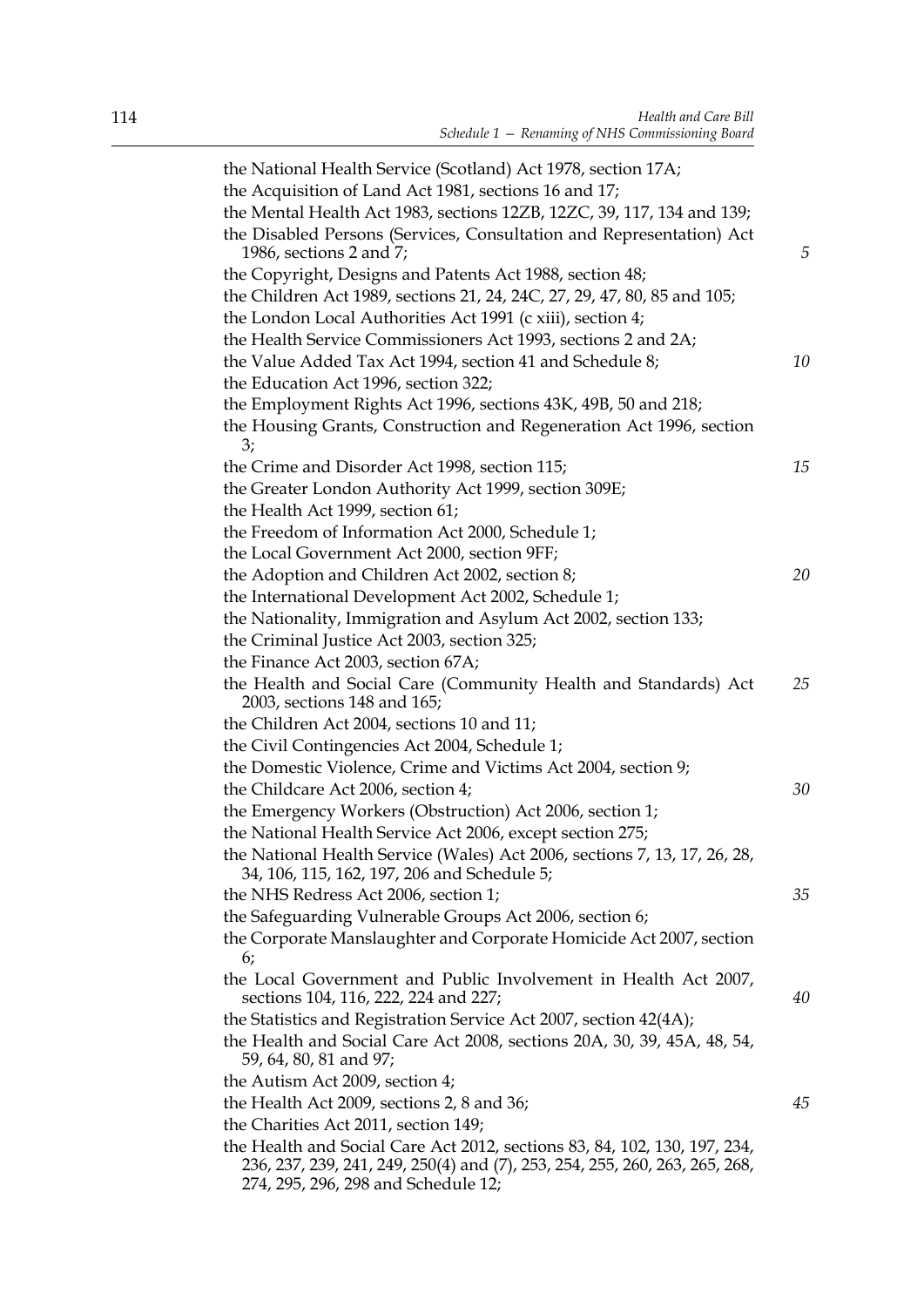|                |           | the Care Act 2014, sections 6, 22 and 101 and Schedule 1;<br>the Children and Families Act 2014, sections 26, 28, 31, 53, 56, 57 and 77;<br>the Local Audit and Accountability Act 2014, section 13 and Schedules<br>7 and 11;                                                                                                                     |
|----------------|-----------|----------------------------------------------------------------------------------------------------------------------------------------------------------------------------------------------------------------------------------------------------------------------------------------------------------------------------------------------------|
|                |           | the Immigration Act 2014, Schedule 3;<br>the Cities and Local Government Devolution Act 2016, section 18;<br>the Data Protection Act 2018, Schedule 3;<br>the Mental Health Units (Use of Force) Act 2018, section 9.                                                                                                                              |
|                |           | (3) In any other enactment (apart from this Act) passed before the day on which<br>section 1 comes into force, and in any instrument or other document made<br>before that day, any reference to the National Health Service<br>Commissioning Board is to be read, in relation to any time on or after that<br>day, as a reference to NHS England. |
|                |           | (4) In this paragraph "enactment" includes an enactment comprised in, or in an<br>instrument made under, an Act of the Scottish Parliament.                                                                                                                                                                                                        |
|                |           | House of Commons Disqualification Act 1975                                                                                                                                                                                                                                                                                                         |
| $\overline{2}$ |           | In Part 3 of Schedule 1 to the House of Commons Disqualification Act 1975,<br>in the entry relating to the chairman or non-executive member of the<br>National Health Service Commissioning Board, for "the National Health<br>Service Commissioning Board" substitute "NHS England".                                                              |
|                |           | Access to Health Records Act 1990                                                                                                                                                                                                                                                                                                                  |
| 3              |           | In section 1(2) of the Access to Health Records Act 1990 as it has effect under<br>the law of England and Wales-                                                                                                                                                                                                                                   |
|                | (a)       | in paragraph $(a)$ –<br>for "the National Health Service Commissioning Board"<br>(i)<br>substitute "NHS England";                                                                                                                                                                                                                                  |
|                |           | after "contract with" insert "NHS England";<br>(ii)                                                                                                                                                                                                                                                                                                |
|                | (b)       | in paragraph $(aa)$ –<br>for "the National Health Service Commissioning Board"<br>(i)<br>substitute "NHS England";                                                                                                                                                                                                                                 |
|                |           | after "arrangements with" insert "NHS England".<br>(ii)                                                                                                                                                                                                                                                                                            |
|                |           | Trade Union and Labour Relations (Consolidation) Act 1992                                                                                                                                                                                                                                                                                          |
| 4              | Act 1992- | In section 279(1) of the Trade Union and Labour Relations (Consolidation)                                                                                                                                                                                                                                                                          |
|                | (a)       | in paragraph (a), for "the National Health Service Commissioning<br>Board" substitute "NHS England";                                                                                                                                                                                                                                               |
|                | (b)       | in the words after paragraph (b), for "board" substitute "body".                                                                                                                                                                                                                                                                                   |

# *Employment Rights Act 1996*

5 In section 43K(2)(b) of the Employment Rights Act 1996 for "the authority or board" substitute "NHS England or the board".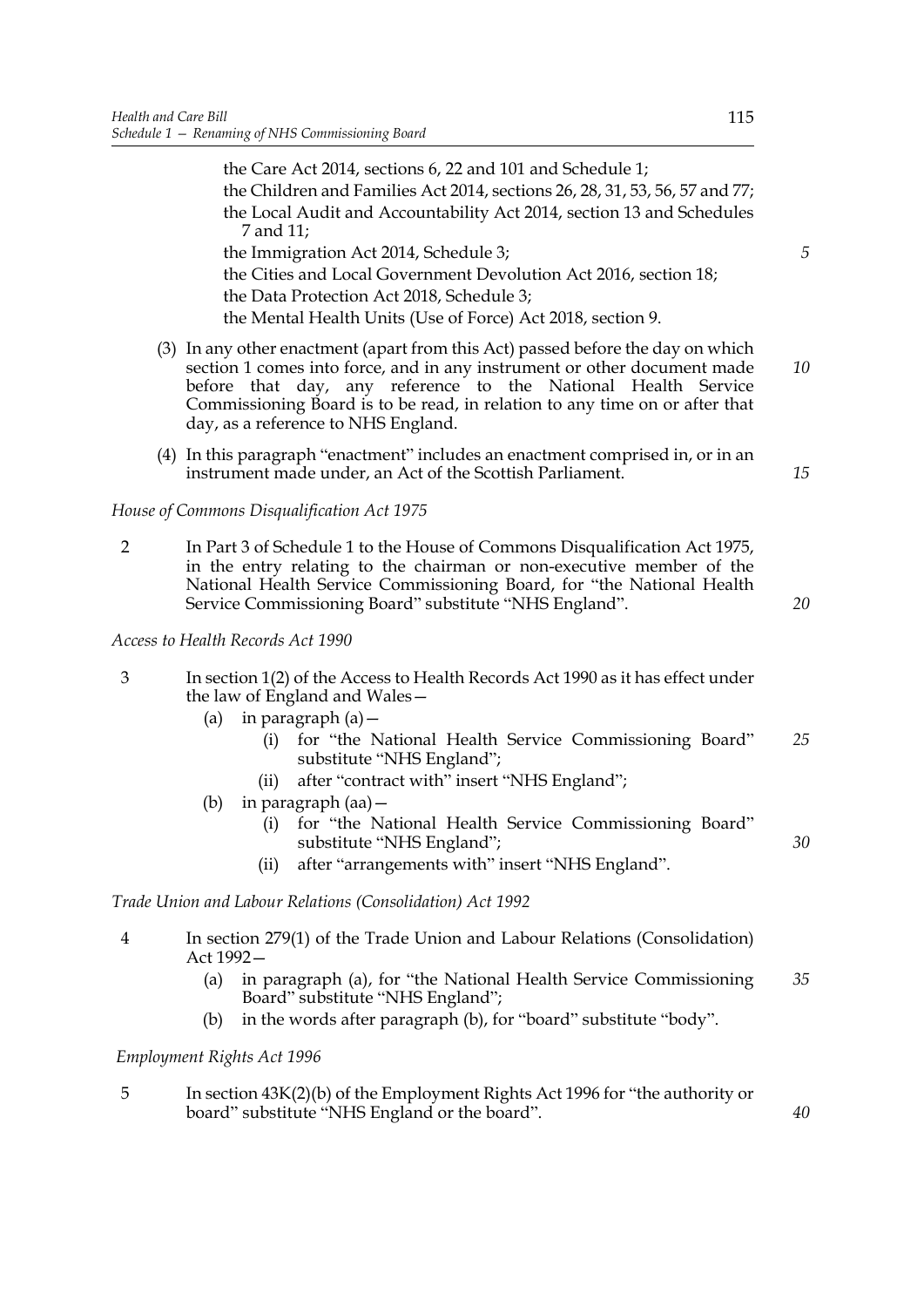*National Health Service Act 2006*

- 6 The National Health Service Act 2006 is amended as follows.
- 7 In the heading of section 3B, for "Board" substitute "NHS England"
- 8 In the heading of section 13A, for "Board" substitute "NHS England".
- 9 In the heading of section 13W, for "Board's" substitute "NHS England's". *5*
- 10 In the heading of section 13Y, for "Board's" substitute "NHS England's".
- 11 In section  $275(1)$  -
	- (a) omit the definition of "the Board";
	- (b) in the definition of "NHS body" for paragraph (a) substitute— "(a) NHS England,".
- 12 In Schedule 1A, in the italic heading before paragraph 18, for "Board" substitute "NHS England".

*Corporation Tax Act 2010*

13 In section 986 of the Corporation Tax Act 2010, in the table, for "National Health Service Commissioning Board" substitute "NHS England".

*Equality Act 2010*

14 In Part 1 of Schedule 19 to the Equality Act 2010, in the group of entries that includes entries for bodies whose functions relate to health, social care and social security, for "The National Health Service Commissioning Board" substitute "NHS England".

*Health and Social Care Act 2012*

- 15 The Health and Social Care Act 2012 is amended as follows.
- 16 In section 150, omit subsection (2).
- 17 In the heading of section 197, for "NHS Commissioning Board" substitute "NHS England".
- 18 In section 247, omit the definition of "the Board".
- 19 In section 250(1), for "the National Health Service Commissioning Board (referred to in this Chapter as "the Board")" substitute "NHS England".
- 20 In the heading of section 274, for "Board" substitute "NHS England".
- 21 In section 275, omit the definition of "the Board".
- 22 In section 304(12)(a)(iv) and (ix), for "Board" substitute "NHS England".

*Local Audit and Accountability Act 2014*

23 In Schedule 9 to the Local Audit and Accountability Act 2014, in paragraph  $4(12)$ , for paragraph (c) of the definition of "relevant NHS body" substitute – "(c) NHS England;".

*20*

*10*

*15*

*30*

*35*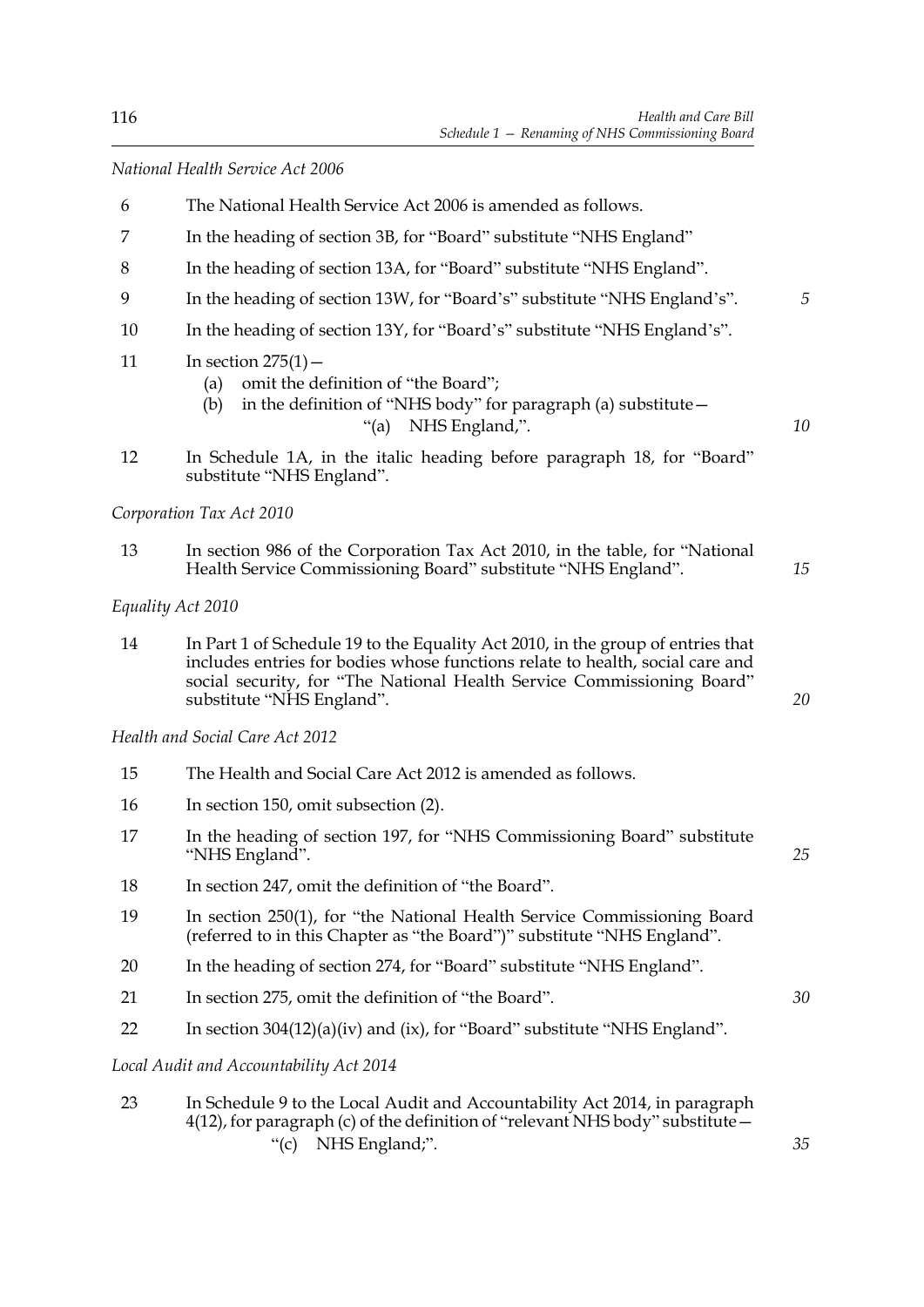*Social Services and Well-being (Wales) Act 2014 (anaw 4)*

| 24 | The Social Services and Well-being (Wales) Act 2014 is amended as follows.                                                                                                                                                                                                  |    |
|----|-----------------------------------------------------------------------------------------------------------------------------------------------------------------------------------------------------------------------------------------------------------------------------|----|
| 25 | In section $47(10)$ –<br>in the English language text-<br>(a)<br>in the definition of "English health body", for paragraph (b)<br>(i)<br>$substitute -$<br>" $(b)$<br>NHS England;";                                                                                        | 5  |
|    | in the definition of "health body", for paragraph (c)<br>(ii)<br>substitute –                                                                                                                                                                                               |    |
|    | "(c) NHS England;";<br>(b)<br>in the Welsh language text-<br>in the definition of "corff iechyd", for paragraph (c)<br>(i)<br>substitute-                                                                                                                                   | 10 |
|    | "(c) GIG Lloegr;";<br>in the definition of "corff iechyd Seisnig", for paragraph (b)<br>(ii)<br>$substitute -$                                                                                                                                                              | 15 |
|    | GIG Lloegr;".<br>" $(b)$                                                                                                                                                                                                                                                    |    |
| 26 | In section $77(4)(b)(ii)$ –<br>in the English language text, for "the National Health Service<br>(a)<br>Commissioning Board" substitute "NHS England";<br>in the Welsh language text, for "Bwrdd Comisiynu'r Gwasanaeth<br>(b)<br>Iechyd Gwladol" substitute "GIG Lloegr".  | 20 |
| 27 | In section $104(3)(d)(ii)$ –<br>in the English language text, for "the National Health Service<br>(a)<br>Commissioning Board" substitute "NHS England";<br>in the Welsh language text, for "Fwrdd Comisiynu'r Gwasanaeth<br>(b)<br>Iechyd Gwladol" substitute "GIG Lloegr". | 25 |
| 28 | In section $118(2)(c)$ –<br>in the English language text, for "the National Health Service<br>(a)<br>Commissioning Board" substitute "NHS England";<br>in the Welsh language text, for "Fwrdd Comisiynu'r Gwasanaeth<br>(b)<br>Iechyd Gwladol" substitute "GIG Lloegr".     | 30 |
| 29 | In section $164A(4)$ –<br>in the English language text, for paragraph $(c)$ substitute $-$<br>(a)<br>NHS England;";<br>" $(c)$<br>in the Welsh language text, for paragraph (c) substitute -<br>(b)<br>"(c) GIG Lloegr;".                                                   | 35 |
| 30 | In section $193(4)(c)$ –<br>in the English language text, for "the National Health Service<br>(a)<br>Commissioning Board" substitute "NHS England";<br>in the Welsh language text, for "Bwrdd Comisiynu'r Gwasanaeth<br>(b)<br>Iechyd Gwladol" substitute "GIG Lloegr".     | 40 |
| 31 | In section $197(1)$ –<br>in the English language text, for the definition of "National Health"<br>(a)                                                                                                                                                                       |    |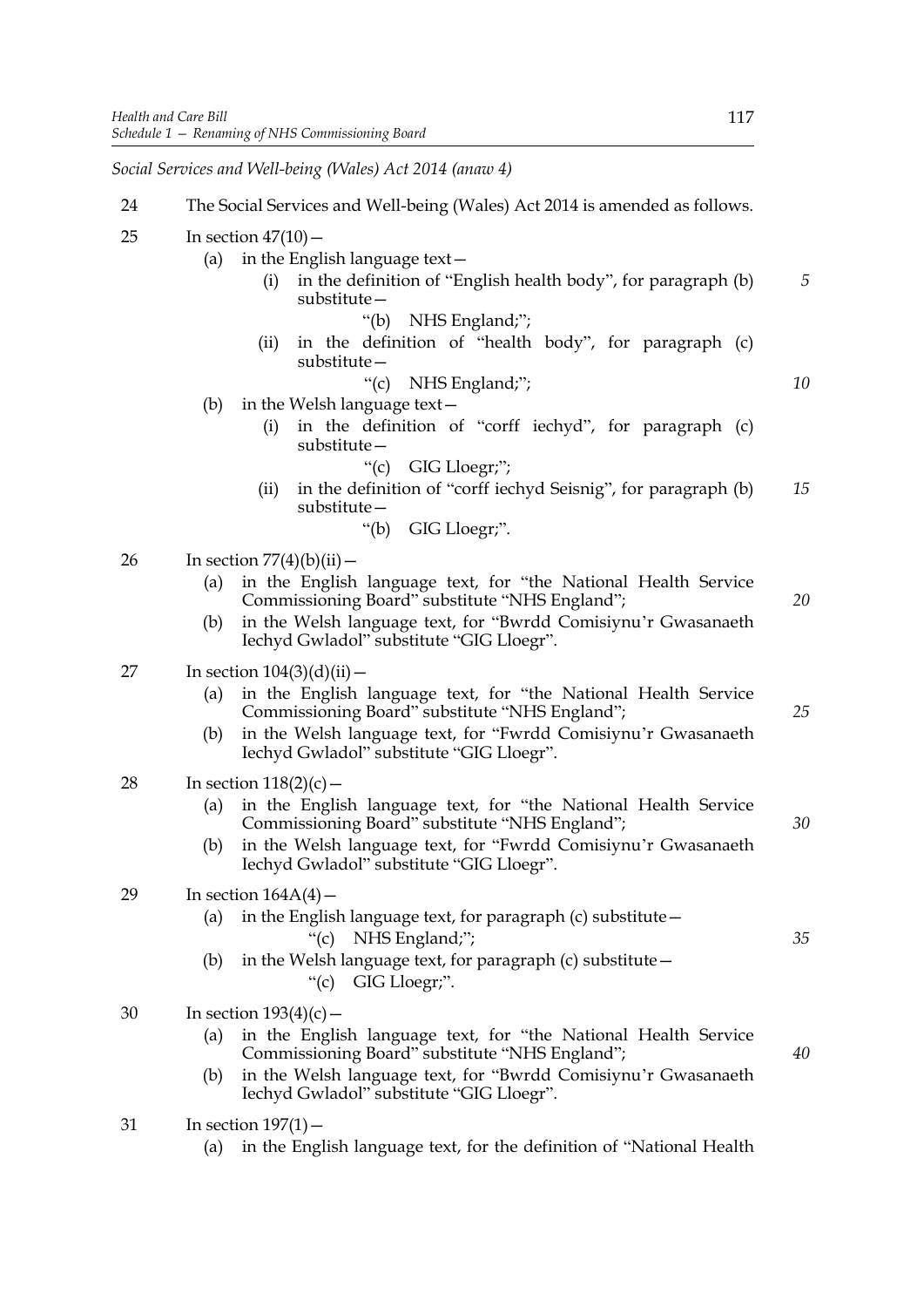*30*

*40*

|    | Service Commissioning Board" substitute-<br>""NHS England" ("GIG Lloegr") means the body<br>established under section 1H of the National Health<br>Service Act 2006;";                                                                                                                                      |    |
|----|-------------------------------------------------------------------------------------------------------------------------------------------------------------------------------------------------------------------------------------------------------------------------------------------------------------|----|
|    | in the Welsh language text, omit the definition of "Bwrdd<br>(b)<br>Comisiynu'r Gwasanaeth Iechyd Gwladol" and at the appropriate<br>place insert-                                                                                                                                                          | 5  |
|    | "ystyr "GIG Lloegr" ("NHS England") yw'r corff a<br>sefydlir o dan adran 1H o Ddeddf y Gwasanaeth<br>Iechyd Gwladol 2006;".                                                                                                                                                                                 | 10 |
|    | Housing (Wales) Act 2014 (anaw 7)                                                                                                                                                                                                                                                                           |    |
| 32 | In section $70(2)(d)(ii)$ of the Housing (Wales) Act $2014-$<br>in the English language text, for "the National Health Service<br>(a)<br>Commissioning Board" substitute "NHS England";<br>in the Welsh language text, for "Fwrdd Comisiynu'r Gwasanaeth<br>(b)<br>Iechyd Gwladol" substitute "GIG Lloegr". | 15 |
|    | Cities and Local Government Devolution Act 2016                                                                                                                                                                                                                                                             |    |
| 33 | In section $18(2)(d)$ and $(5)(b)$ of the Cities and Local Government Devolution<br>Act 2016, for "the NHS Commissioning Board" substitute "NHS England".                                                                                                                                                   |    |
|    | Additional Learning Needs and Education Tribunal (Wales) Act 2018 (anaw 2)                                                                                                                                                                                                                                  | 20 |
| 34 | The Additional Learning Needs and Education Tribunal (Wales) Act 2018 is<br>amended as follows.                                                                                                                                                                                                             |    |
| 35 | In section $4(3)$ –<br>in the English language text, for paragraph (i) substitute -<br>(a)<br>NHS England;";<br>``(i)                                                                                                                                                                                       | 25 |
|    | in the Welsh language text, for paragraph (i) substitute -<br>(b)<br>"(i) GIG Lloegr;".                                                                                                                                                                                                                     |    |

36 In section 65(4)—

- (a) in the English language text, for paragraph (j) substitute— "(j) NHS England;";
- (b) in the Welsh language text, for paragraph (j) substitute  $-$ "(j) GIG Lloegr;".

| 37 | In section $99(1)$ – |
|----|----------------------|
|----|----------------------|

- (a) in the English language text, omit the definition of "National Health Service Commissioning Board" and at the appropriate place insert— ""NHS England" ("GIG Lloegr") means the body established under section 1H of the National Health Service Act 2006;"; *35*
- (b) in the Welsh language text, omit the definition of "Bwrdd Comisiynu'r Gwasanaeth Iechyd Gwladol" and at the appropriate place insert—

"ystyr "GIG Lloegr" ("NHS England") yw'r corff a sefydlir o dan adran 1H o Ddeddf y Gwasanaeth Iechyd Gwladol 2006;".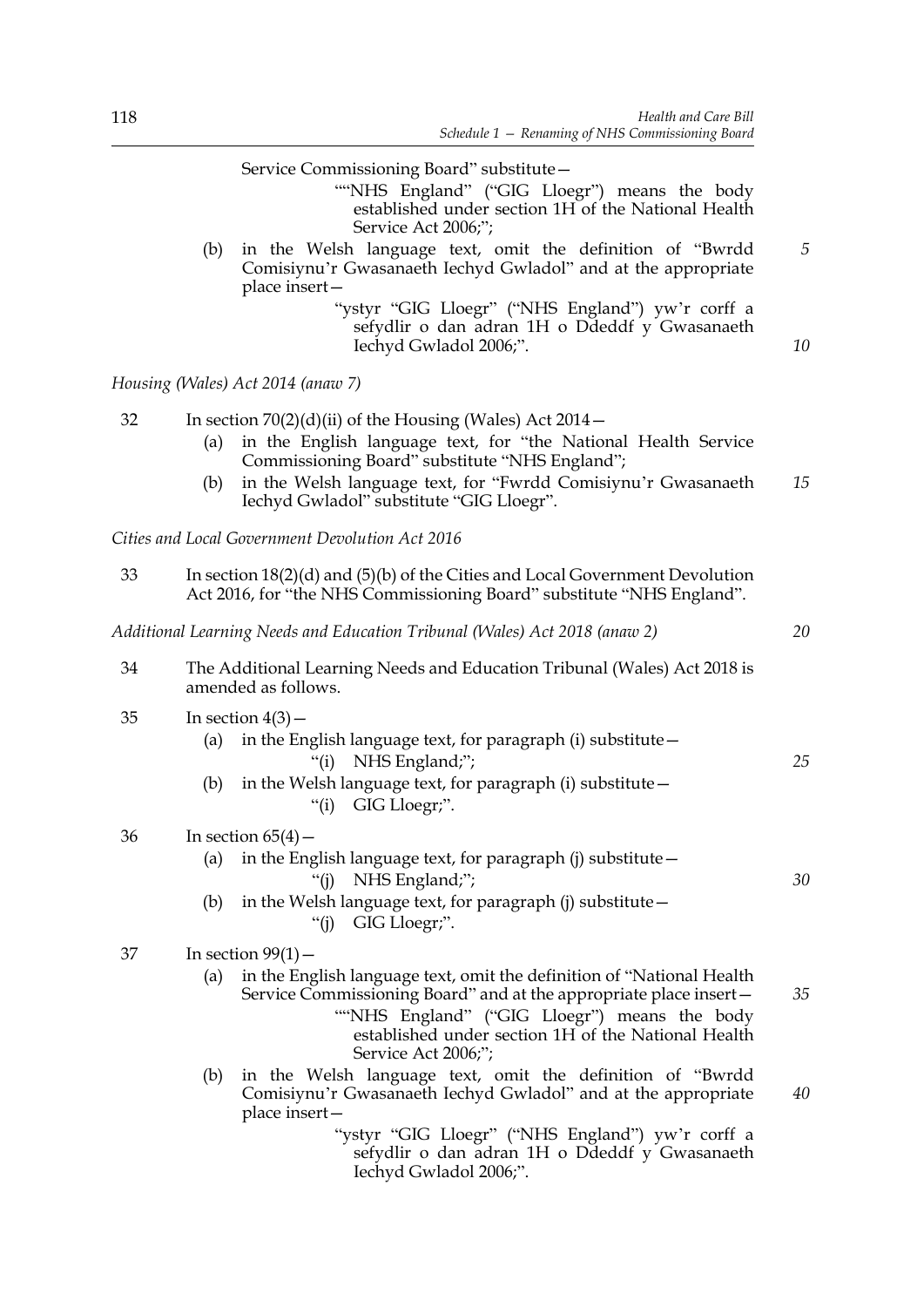*Domestic Abuse Act 2021*

### 38 In section 15 of the Domestic Abuse Act 2021 (duty to co-operate with the Domestic Abuse Commissioner), in subsection (7), for paragraph (c) of the definition of "NHS body in England" substitute— "(c) NHS England, or".

SCHEDULE 2 Section 13 INTEGRATED CARE BOARDS: CONSTITUTION ETC 1 Before Schedule 4 to the National Health Service Act 2006 insert— "SCHEDULE 1B INTEGRATED CARE BOARDS PART 1 CONSTITUTION OF INTEGRATED CARE BOARDS 1 An integrated care board must have a constitution. *Name and area* 2 The constitution must specify— (a) the name of the integrated care board, and

(b) the area for which it is established.

*Membership: general*

*Introduction*

- 3 (1) The constitution must provide for the integrated care board to consist of— *20*
	- (a) a chair (see paragraphs 4 and 5),
	- (b) a chief executive (see paragraph 6), and
	- (c) at least three other members (see paragraph 7).
	- (2) In this Part of this Schedule a reference to an "ordinary member" is to a member other than the chair or chief executive. *25*

*Chair*

- 4 The constitution must provide for the chair to be appointed by NHS England, with the approval of the Secretary of State.
- 5 The constitution may not confer power to remove the chair from office on any person other than NHS England, and any such power must be expressed to be subject to the approval of the Secretary of State. *30*

*15*

*10*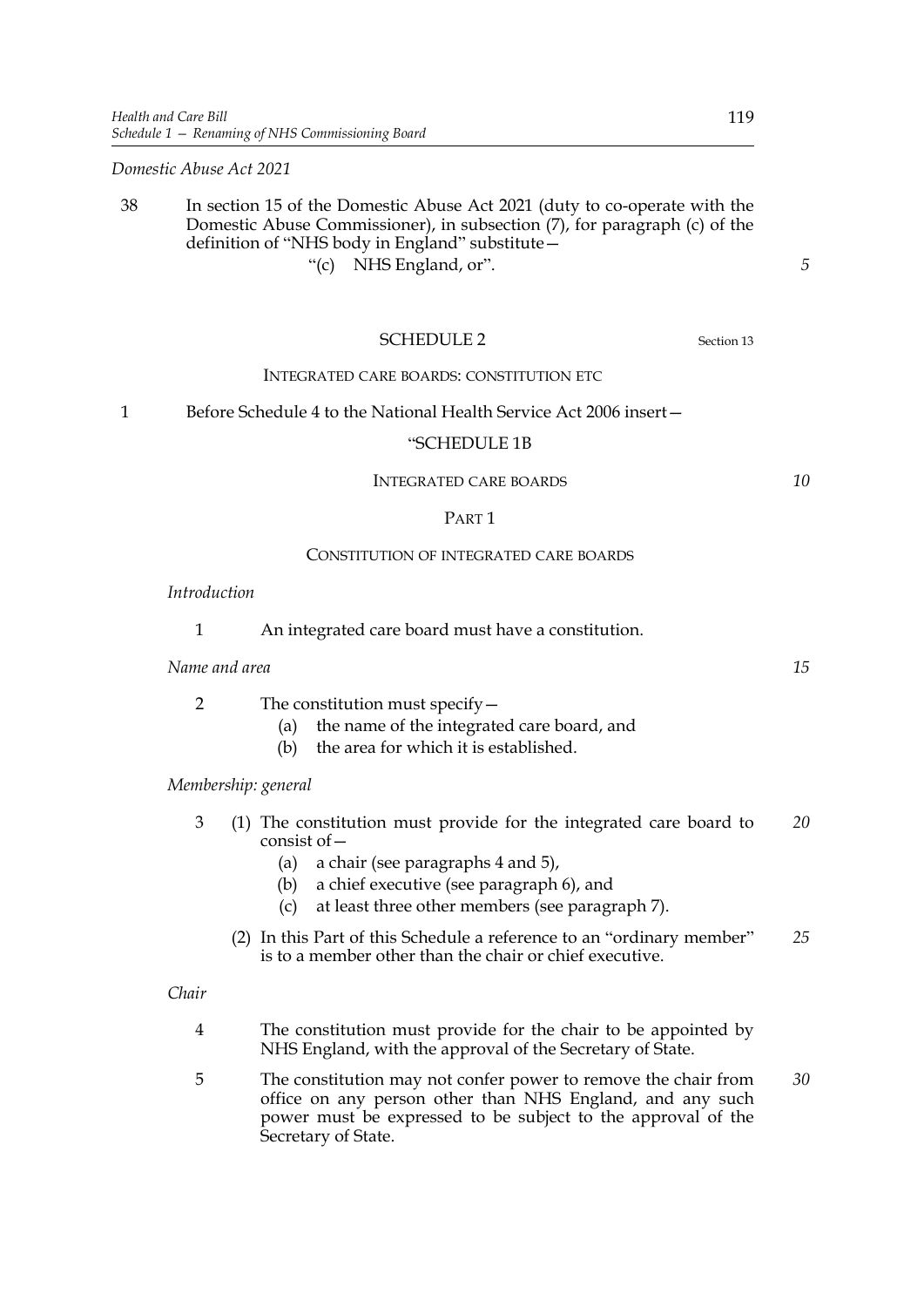*Chief executive*

- 6 (1) The constitution must provide for the chief executive to be appointed by the chair, with the approval of NHS England.
	- (2) The constitution must provide that a person is eligible to become or remain the chief executive only if the person is an employee of the integrated care board.

*Ordinary members*

- 7 (1) The constitution must—
	- (a) specify who is to appoint the ordinary members, and
	- (b) provide that the appointment of an ordinary member is subject to the approval of the chair. *10*
	- (2) The constitution must provide for the ordinary members to include—
		- (a) one member nominated jointly by the NHS trusts and NHS foundation trusts that—
			- (i) provide services for the purposes of the health service within the integrated care board's area, and
			- (ii) are of a prescribed description;
		- (b) one member nominated jointly by persons who
			- provide primary medical services for the purposes of the health service within the integrated care board's area, and
			- (ii) are of a prescribed description, and
		- (c) one member nominated jointly by the local authorities whose areas coincide with, or include the whole or any part of, the integrated care board's area. *25*
	- (3) The constitution must set out the process for nominating the ordinary members mentioned in sub-paragraph (2).
	- (4) A person participating in the process for nominating the ordinary members mentioned in sub-paragraph (2) must have regard to any guidance published by NHS England in relation to the selection of candidates.
	- (5) The descriptions of trusts or other persons that may be prescribed for the purposes of sub-paragraph  $(2)(a)$  or  $(b)$  may, in particular, be framed by reference to the nature of the services that they provide or the proportion of their services that are provided within the integrated care board's area.
	- (6) In this paragraph "local authority" has the meaning given by section 2B(5).

*Further provision in connection with membership*

- 8 The constitution may make further provision in connection with the membership of the integrated care board, including provision about—
	- (a) how members are to be appointed;

*40*

*5*

*15*

*20*

*30*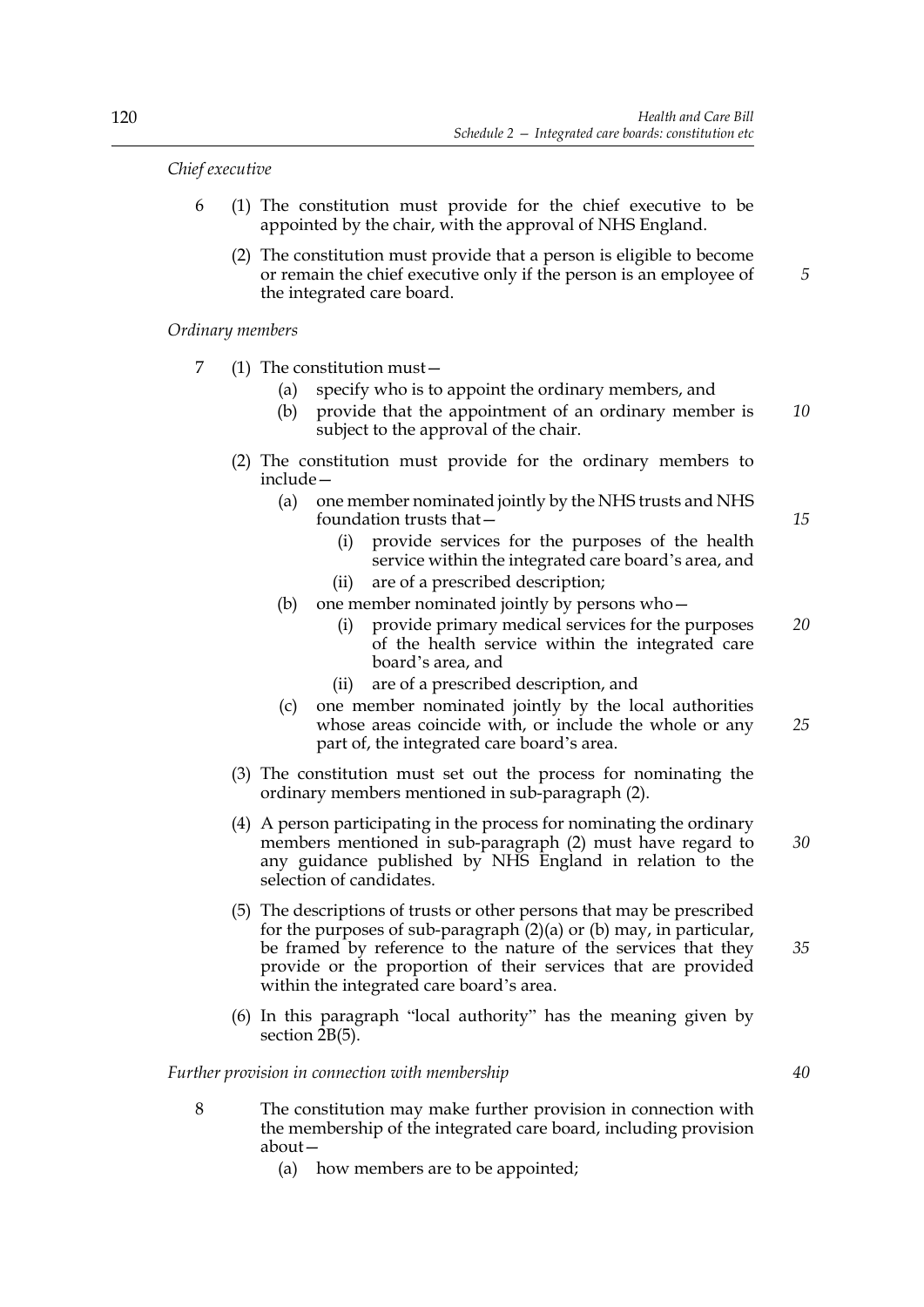- (b) qualification and disqualification for membership;
- (c) the tenure of members (including the circumstances in which a member ceases to hold office or may be removed or suspended from office);
- (d) eligibility for re-appointment;
- (e) terms of appointment (including provision about the remuneration or allowances of the chair and ordinary members);
- (f) the validation of proceedings in the event of a vacancy or defect in an appointment.
- 9 (1) The constitution of an integrated care board must comply with any requirements in connection with membership that are imposed by regulations.
	- (2) The regulations may impose requirements in connection with any provision that may be included in an integrated care board's constitution by virtue of paragraphs 3 to 8. *15*

*Arrangements for discharging functions*

- 10 (1) The constitution must specify arrangements for the exercise of the integrated care board's functions (including its functions in determining the terms and conditions of its employees).
	- (2) The arrangements may include provision—
		- (a) for the appointment of committees or sub-committees of the integrated care board, and
		- (b) for any such committees to consist of or include persons other than members or employees of the integrated care board.
	- (3) The arrangements may include provision for any functions of the integrated care board to be exercised on its behalf by—
		- (a) any of its members or employees,
		- (b) a committee or sub-committee of the board.
- 11 (1) The constitution must specify the procedure to be followed by the integrated care board in making decisions.
	- (2) The constitution must also specify the arrangements to be made by the integrated care board for securing that there is transparency about the decisions of the board and the manner in which they are made. *35*

*Arrangements for conflicts of interests*

- 12 The constitution must include—
	- (a) provision about the arrangements to be made by the integrated care board for discharging its functions under section 14Z30(1) to (4), and
	- (b) a statement of the principles to be followed by the board in implementing those arrangements.

*5*

*10*

*25*

*20*

*30*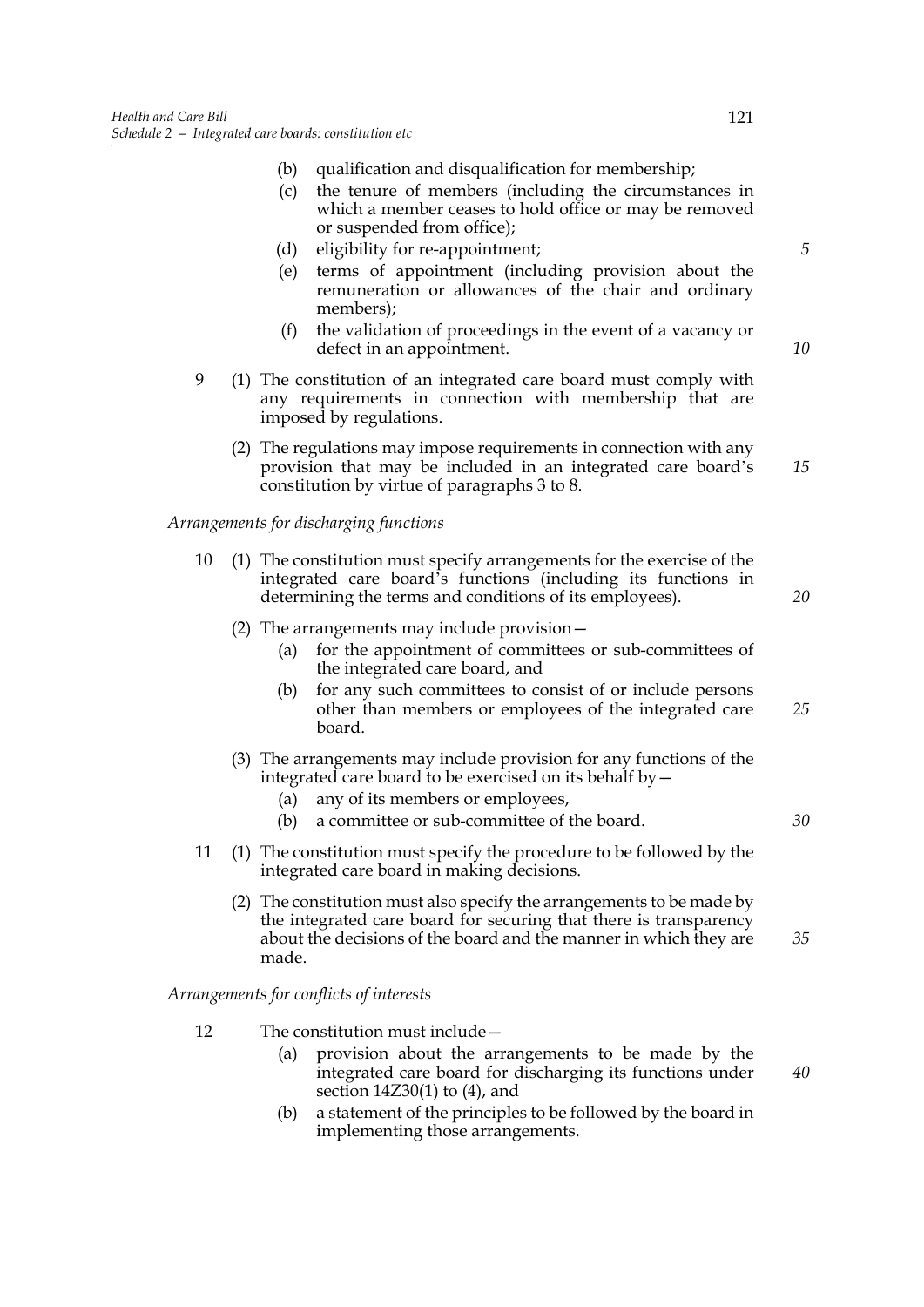*Arrangements for public involvement*

- 13 The constitution must include—
	- (a) provision about the arrangements to be made by the integrated care board for discharging its functions under section 14Z44(2), and
	- (b) a statement of the principles to be followed by the board in implementing those arrangements.

*Variation of constitution*

- 14 (1) The constitution must include a power to vary the constitution in accordance with a procedure set out there.
	- (2) The provision made by the constitution in accordance with subparagraph (1) must—
		- (a) include power for NHS England to vary the constitution on its own initiative, and
		- (b) require NHS England's approval to be obtained before any other variation is made. *15*

#### *Further provision*

15 In addition to the provision authorised or required to be included under this Part of this Schedule, the constitution may make further provision.

*20*

*30*

### PART 2

### FURTHER PROVISION ABOUT INTEGRATED CARE BOARDS

#### *Status*

- 16 (1) An integrated care board is a body corporate.
	- (2) An integrated care board is not to be regarded— *25*
		- (a) as a servant or agent of the Crown, or
		- (b) as enjoying any status, privilege or immunity of the Crown.
	- (3) An integrated care board's property is not to be regarded as property of, or property held on behalf of, the Crown.

# *Staff*

- 17 (1) An integrated care board may appoint employees.
	- (2) Employees of an integrated care board are to be paid such remuneration and allowances as the board may determine.
	- (3) Employees of an integrated care board are to be appointed on such other terms and conditions as the board may determine. *35*
	- (4) An integrated care board may pay or make provision for the payment of such pensions, allowances or gratuities as it may

*5*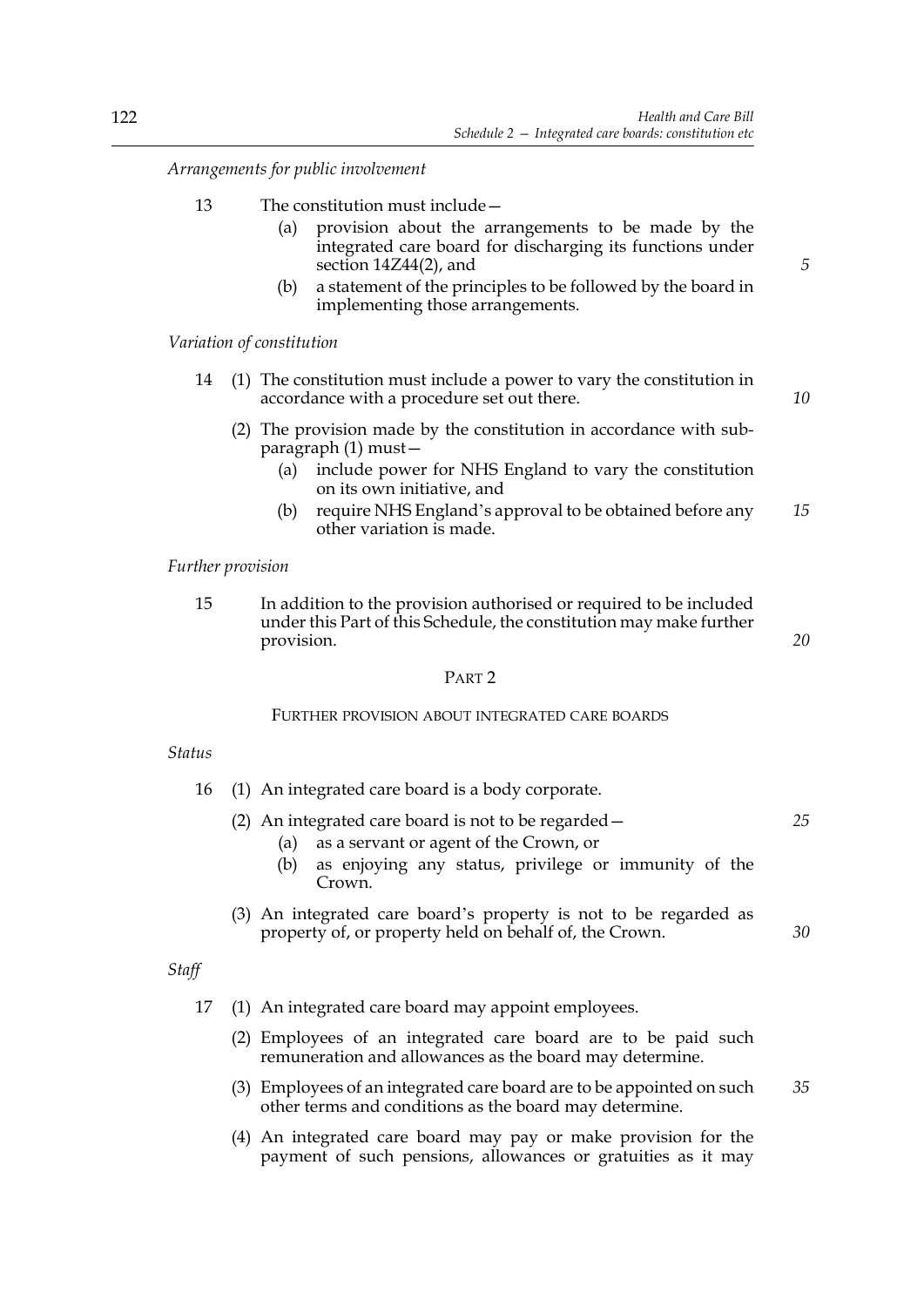determine to or in respect of any person who is or has been an employee of the board.

| 18<br>(1) An integrated care board may make arrangements for a person to<br>be seconded to the board to serve as a member of the board's staff.<br>5<br>(2) A period of secondment to an integrated care board does not affect<br>the continuity of a person's employment with the employer from<br>whose service the person is seconded.<br>(3) In paragraphs 10 and 17 a reference to an employee of an<br>integrated care board includes a person seconded to the board.<br>$(4)$ In paragraph $6(2)$ the reference to an employee of an integrated<br>care board includes any of the following seconded to the board -<br>a person employed in the civil service of the State, or<br>(a)<br>a person employed by $-$<br>(b)<br>(i)<br>NHS England,<br>an NHS trust established under section 25,<br>(ii)<br>an NHS foundation trust,<br>(iii)<br>a Special Health Authority performing functions<br>(iv)<br>only or mainly in respect of England,<br>the Care Quality Commission,<br>(v)<br>the Health and Social Care Information Centre,<br>(vi)<br>(vii)<br>the Health Services Safety Investigations Body,<br>(viii)<br>the Human Tissue Authority,<br>Human<br>Fertilisation<br>(ix)<br>the<br>and<br>Embryology<br>Authority, or<br>NICE.<br>25<br>(x)<br>(5) The Secretary of State may by regulations amend this paragraph<br>so as to provide that other references in this Act to an employee of<br>an integrated care board include persons, or persons of a<br>prescribed description, seconded to the board.<br>Additional powers in respect of payment of allowances<br>19<br>An integrated care board may pay such allowances as it considers<br>appropriate to a member of a committee or sub-committee of the |  |    |  |  |  |
|------------------------------------------------------------------------------------------------------------------------------------------------------------------------------------------------------------------------------------------------------------------------------------------------------------------------------------------------------------------------------------------------------------------------------------------------------------------------------------------------------------------------------------------------------------------------------------------------------------------------------------------------------------------------------------------------------------------------------------------------------------------------------------------------------------------------------------------------------------------------------------------------------------------------------------------------------------------------------------------------------------------------------------------------------------------------------------------------------------------------------------------------------------------------------------------------------------------------------------------------------------------------------------------------------------------------------------------------------------------------------------------------------------------------------------------------------------------------------------------------------------------------------------------------------------------------------------------------------------------------------------------------------------------------------------------------------------------------------------|--|----|--|--|--|
|                                                                                                                                                                                                                                                                                                                                                                                                                                                                                                                                                                                                                                                                                                                                                                                                                                                                                                                                                                                                                                                                                                                                                                                                                                                                                                                                                                                                                                                                                                                                                                                                                                                                                                                                    |  |    |  |  |  |
|                                                                                                                                                                                                                                                                                                                                                                                                                                                                                                                                                                                                                                                                                                                                                                                                                                                                                                                                                                                                                                                                                                                                                                                                                                                                                                                                                                                                                                                                                                                                                                                                                                                                                                                                    |  |    |  |  |  |
|                                                                                                                                                                                                                                                                                                                                                                                                                                                                                                                                                                                                                                                                                                                                                                                                                                                                                                                                                                                                                                                                                                                                                                                                                                                                                                                                                                                                                                                                                                                                                                                                                                                                                                                                    |  |    |  |  |  |
|                                                                                                                                                                                                                                                                                                                                                                                                                                                                                                                                                                                                                                                                                                                                                                                                                                                                                                                                                                                                                                                                                                                                                                                                                                                                                                                                                                                                                                                                                                                                                                                                                                                                                                                                    |  | 10 |  |  |  |
|                                                                                                                                                                                                                                                                                                                                                                                                                                                                                                                                                                                                                                                                                                                                                                                                                                                                                                                                                                                                                                                                                                                                                                                                                                                                                                                                                                                                                                                                                                                                                                                                                                                                                                                                    |  | 15 |  |  |  |
|                                                                                                                                                                                                                                                                                                                                                                                                                                                                                                                                                                                                                                                                                                                                                                                                                                                                                                                                                                                                                                                                                                                                                                                                                                                                                                                                                                                                                                                                                                                                                                                                                                                                                                                                    |  | 20 |  |  |  |
|                                                                                                                                                                                                                                                                                                                                                                                                                                                                                                                                                                                                                                                                                                                                                                                                                                                                                                                                                                                                                                                                                                                                                                                                                                                                                                                                                                                                                                                                                                                                                                                                                                                                                                                                    |  |    |  |  |  |
|                                                                                                                                                                                                                                                                                                                                                                                                                                                                                                                                                                                                                                                                                                                                                                                                                                                                                                                                                                                                                                                                                                                                                                                                                                                                                                                                                                                                                                                                                                                                                                                                                                                                                                                                    |  | 30 |  |  |  |
| integrated care board who is not a member of the board.                                                                                                                                                                                                                                                                                                                                                                                                                                                                                                                                                                                                                                                                                                                                                                                                                                                                                                                                                                                                                                                                                                                                                                                                                                                                                                                                                                                                                                                                                                                                                                                                                                                                            |  |    |  |  |  |

*Externally financed development agreements*

- 20 (1) The powers of an integrated care board include power to enter into externally financed development agreements. *35*
	- (2) For the purposes of this paragraph, an agreement is an externally financed development agreement if it is certified as such in writing by the Secretary of State.
	- (3) The Secretary of State may give a certificate under this paragraph if— *40*
		- (a) in the Secretary of State's opinion the purpose or main purpose of the agreement is the provision of services or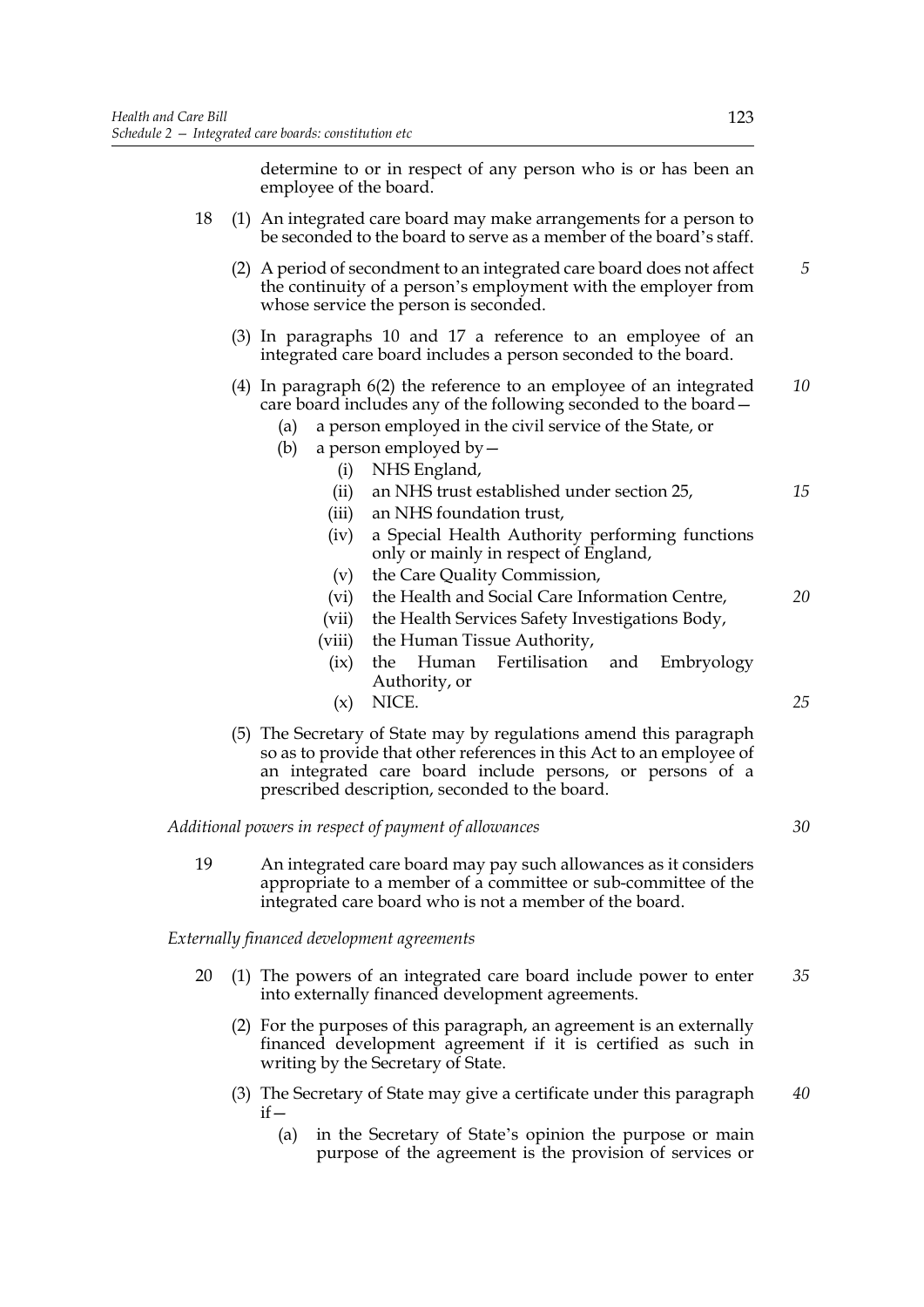facilities in connection with the exercise by an integrated care board of any of its functions, and

- (b) a person proposes to make a loan to, or provide any other form of finance for, another party in connection with the agreement.
- (4) If an integrated care board enters into an externally financed development agreement it may also, in connection with that agreement, enter into an agreement with a person who falls within sub-paragraph (3)(b) in relation to the externally financed development agreement.
- (5) In sub-paragraph (3)(b) "another party" means any party to the agreement other than the integrated care board.
- (6) The fact that an agreement made by an integrated care board has not been certified under this paragraph does not affect its validity.

*Accounts and audits*

- 21 (1) An integrated care board must keep proper accounts and proper records in relation to the accounts.
	- (2) An integrated care board must prepare annual accounts in respect of each financial year.
	- (3) NHS England may, with the approval of the Secretary of State, direct an integrated care board to prepare accounts in respect of such period or periods as may be specified in the direction. *20*
	- (4) NHS England may, with the approval of the Secretary of State, give directions to an integrated care board as to—
		- (a) the methods and principles according to which any accounts under this paragraph must be prepared, and *25*
		- (b) the form and content of any accounts prepared under this paragraph.
	- (5) For the audit of the annual accounts, see the Local Audit and Accountability Act 2014 (and, in particular, section 4 of that Act).
	- (6) Accounts prepared under sub-paragraph (3) are also to be audited under that Act if NHS England so directs.
	- (7) The Comptroller and Auditor General may examine—
		- (a) the annual accounts and any records relating to them, and
		- (b) any report on them by the auditor or auditors.
	- (8) An integrated care board must send any audited accounts prepared under this paragraph to NHS England by the date specified in a direction by NHS England.
	- (9) NHS England may direct an integrated care board to send it any unaudited accounts prepared under this paragraph by the date specified in a direction by NHS England.

*5*

*10*

*15*

*30*

*40*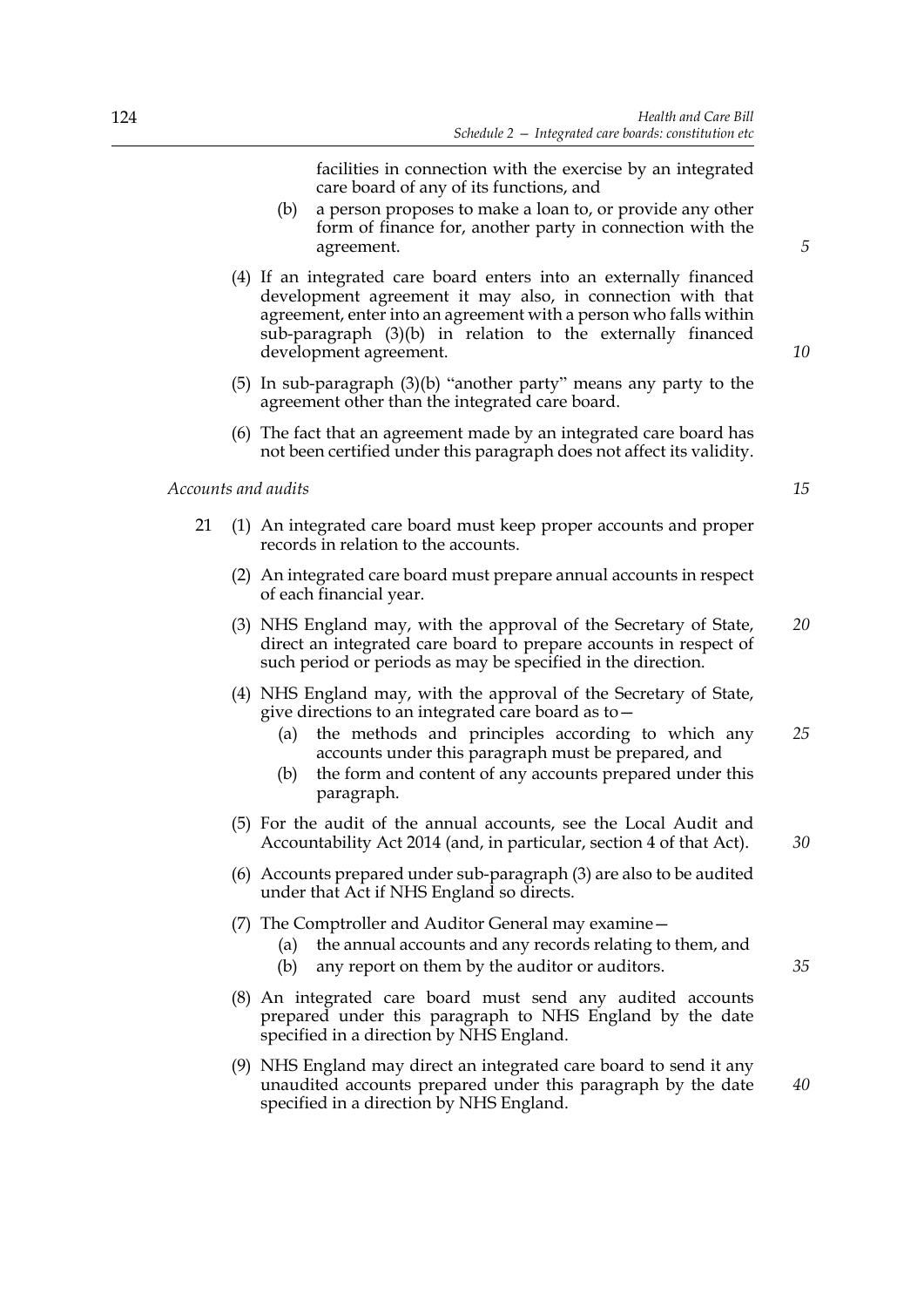### *Incidental powers*

- 22 The power conferred on an integrated care board by section 2 includes, in particular, power to—
	- (a) enter into agreements,
	- (b) acquire and dispose of property, and
	- (c) accept gifts (including property to be held on trust for the purposes of the integrated care board).

### *Seal and evidence*

- 23 (1) The application of an integrated care board's seal must be authenticated by the signature of any person who has been authorised (generally or specially) for that purpose.
	- (2) A document purporting to be duly executed under an integrated care board's seal or to be signed on its behalf must be received in evidence and, unless the contrary is proven, taken to be so executed or signed."

*15*

*10*

*5*

- 2 In section 272 of that Act (orders, regulations, rules and directions)), in subsection  $(6)$ , after paragraph  $(d)$  (inserted by section 11 of this  $\overleftrightarrow{Act}$ ), insert—
	- "(e) regulations under paragraph 18(5) of Schedule 1B."

# SCHEDULE 3 section 16

*20*

CONFERRAL OF PRIMARY CARE FUNCTIONS ON INTEGRATED CARE BOARDS ETC

### PART<sub>1</sub>

# CONFERRAL OF FUNCTIONS ETC

# *Preliminary*

| The National Health Service Act 2006 is amended as follows. | 25 |
|-------------------------------------------------------------|----|
|                                                             |    |

# *Power to require NHS England to continue to exercise certain primary care functions*

|  |  | commission services), in subsection $(1)$ – |  |  | In section 3B (Secretary of State's power to require NHS England to |    |
|--|--|---------------------------------------------|--|--|---------------------------------------------------------------------|----|
|  |  | (a) before paragraph (a) insert $-$         |  |  |                                                                     |    |
|  |  | description;";                              |  |  | "(za) primary medical services of a prescribed                      | 30 |

- (b) after paragraph (a), insert—
	- "(aa) primary ophthalmic services of a prescribed description;".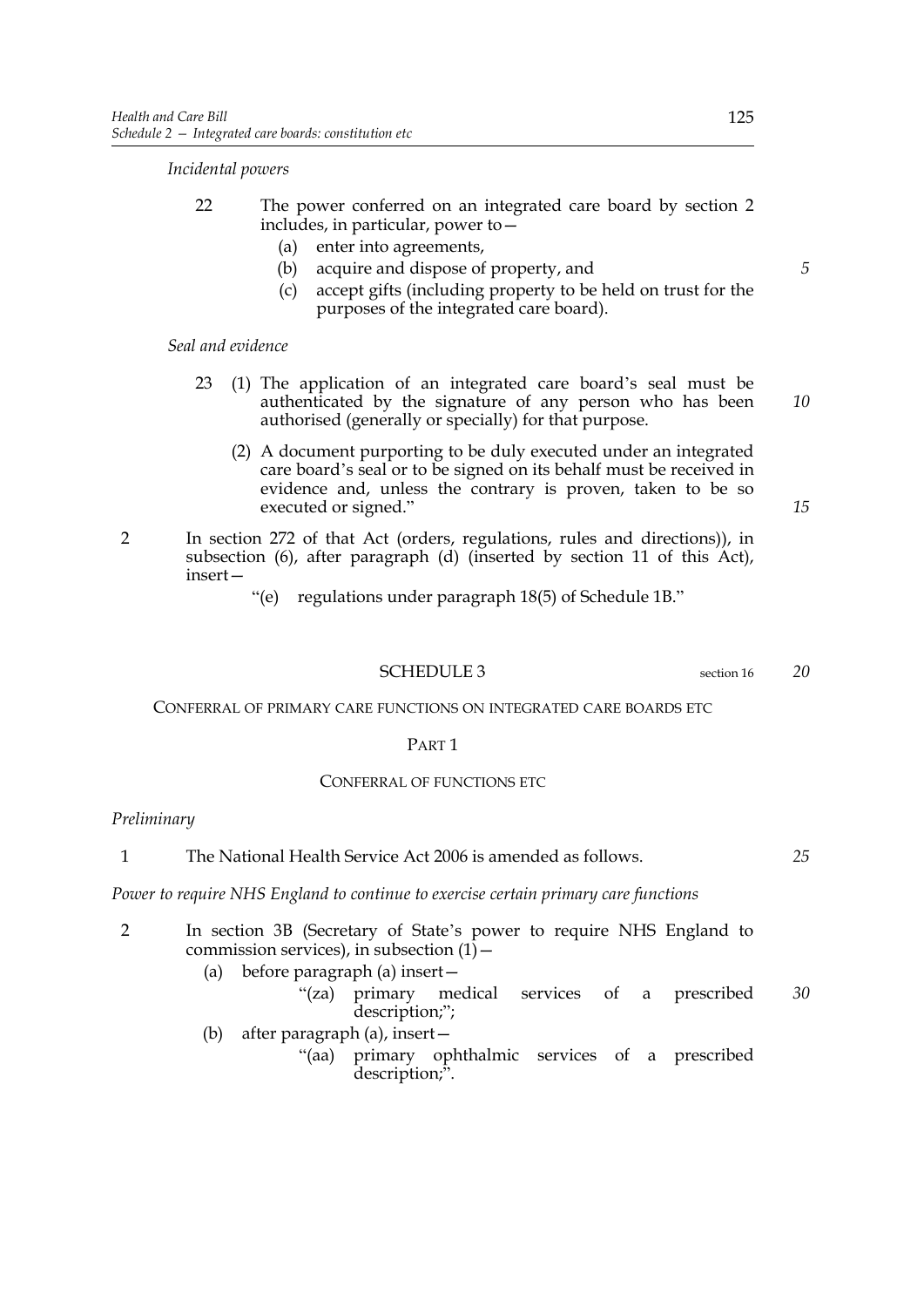# *Medical services*

3 For section 83 and the italic heading before it substitute—

*"Meaning of primary medical services*

# **82A Primary medical services for purposes of this Act**

- (1) Regulations may provide that services of a prescribed description must, or must not, be regarded as primary medical services for the purposes of this Act. *5*
- (2) Regulations under this section may, in particular, describe services by reference to the manner or circumstances in which they are provided.

*Duty of integrated care boards to arrange primary medical services*

# **82B Duty of integrated care boards to arrange primary medical services**

- (1) Each integrated care board must exercise its powers so as to secure the provision of primary medical services to such extent as it considers necessary to meet the reasonable requirements of the persons for whom it has responsibility. *15*
- (2) For the purposes of this section an integrated care board has responsibility for—
	- (a) the group of people for whom it has core responsibility (see section 14Z31), and
	- (b) such other people as may be prescribed (whether generally or in relation to a prescribed service).

### *General functions*

# **83 General power to make arrangements**

- (1) An integrated care board may make such arrangements for the provision of primary medical services as it considers appropriate for the purpose of discharging its functions under section 82B (and may, in particular, make contractual arrangements with any person). *25*
- (2) NHS England may make such arrangements for the provision of primary medical services as it considers appropriate for the purpose of discharging any functions under section 3B(1) (and may, in particular, make contractual arrangements with any person). *30*
- (3) The arrangements that may be made under this section include—
	- (a) in the case of an integrated care board, arrangements for the performance of a service outside its area (whether or not in England);
	- (b) in the case of NHS England, arrangements for the performance of a service outside England.
- (4) Arrangements under this section may confer discretions on a person with whom they are made in relation to anything to be provided under the arrangements.

*20*

*10*

*40*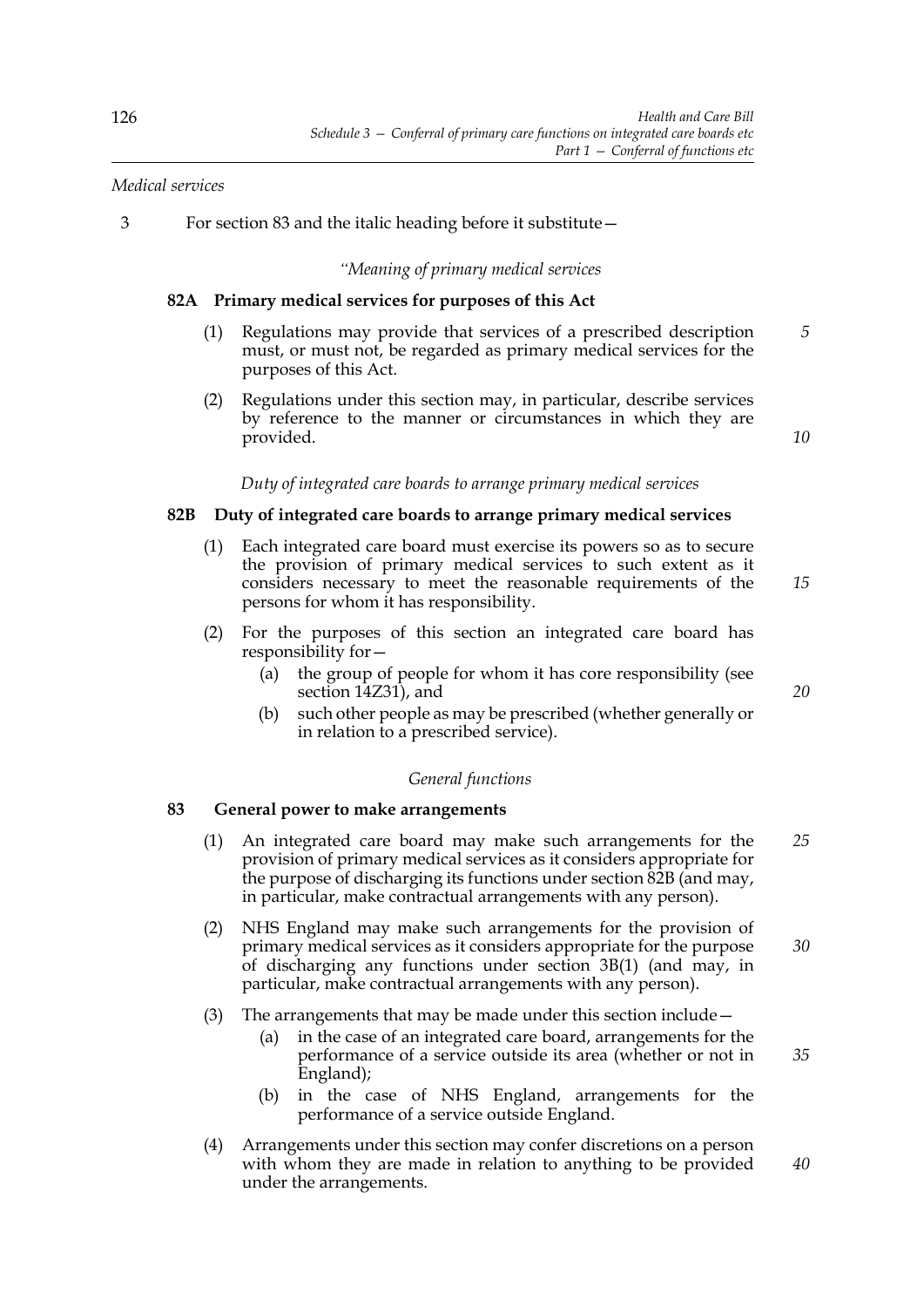(5) The powers under this section are in addition to the powers conferred by sections 84 and 92.

### **83A Publication of information**

 Each integrated care board and NHS England must publish information about such matters as may be prescribed in relation to the primary medical services provided under this Act."

- 4 (1) Section 84 (general medical services contracts: introductory) is amended as follows.
	- (2) In subsection (1), for "The Board" substitute "An integrated care board or NHS England".

*10*

*20*

*30*

- (3) In subsection (3) for "the Board" substitute "the integrated care board or NHS England (as the case may be)".
- (4) For subsection (4) substitute—
	- "(4) The services to be provided under a general medical services contract may include services which are not primary medical services. *15*
	- (4A) The services to be provided under a general medical services contract may include—
		- (a) in the case of a contract entered into by an integrated care board, services to be performed outside its area (whether or not in England);
		- (b) in the case of a contract entered into by NHS England, services to be performed outside England.
	- (4B) A general medical services contract may confer discretions on a person with whom it is made in relation to anything to be provided under the contract." *25*
- (5) In subsection (5), for "the Board" substitute "the integrated care board or NHS England".
- 5 In section 86 (persons eligible to enter into GMS contracts), in subsection (1), for "The Board" substitute "An integrated care board or NHS England".
- 6 In section 87 (GMS contracts: payments), in subsection (3)(d), for "the Board" substitute "an integrated care board or NHS England".
- 7 (1) Section 89 (GMS contracts: other required terms) is amended as follows.
	- (2) Omit subsections (1A) to (1E).
	- (3) In subsection  $(4)(a)$ , for "the Board" substitute "an integrated care board or NHS England". *35*
- 8 (1) Section 91 (persons performing primary medical services) is amended as follows.
	- (2) In subsection (1), for "the Board", in the first place it occurs, substitute "an integrated care board or NHS England".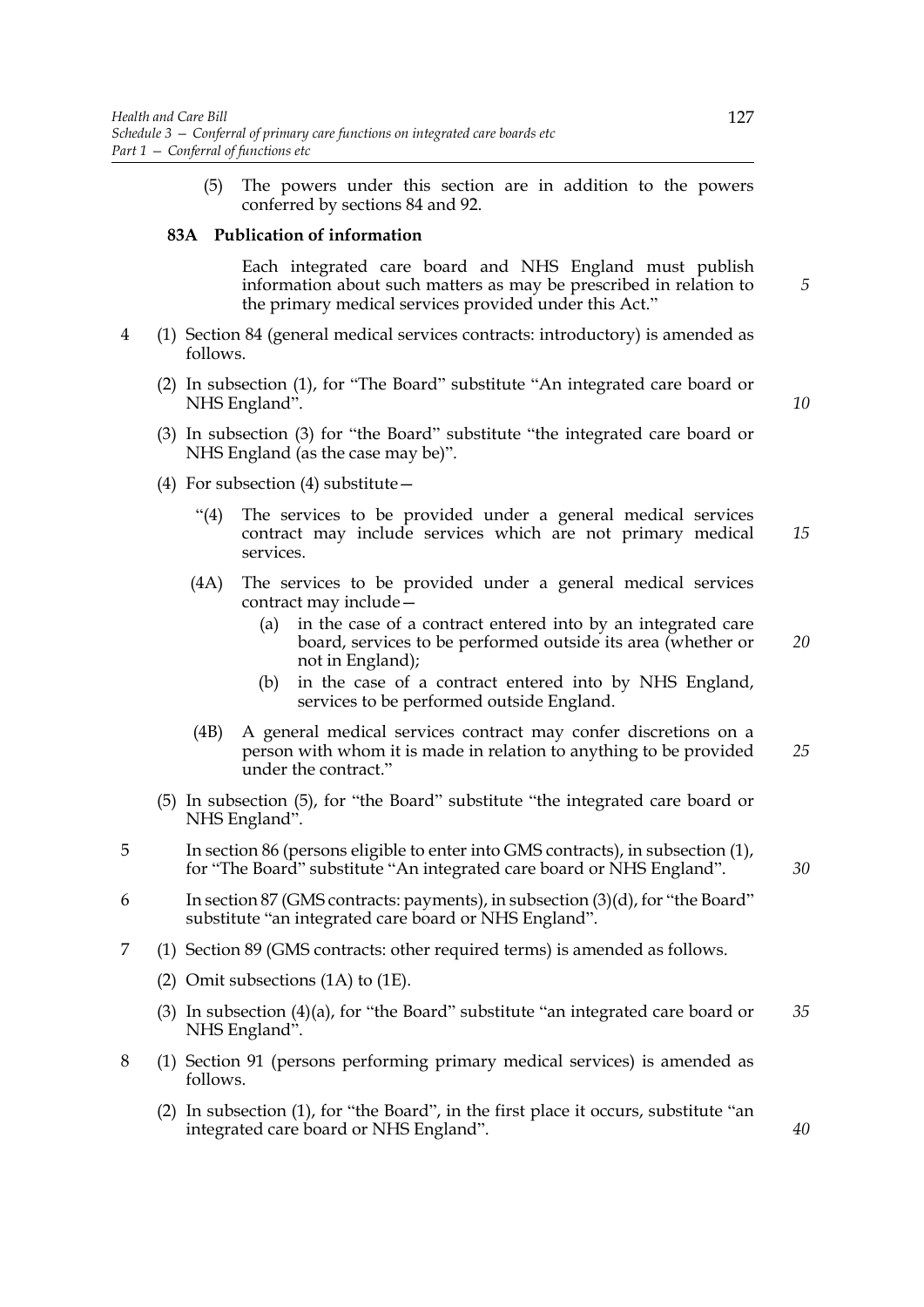- (3) In subsection (2), for paragraph (b) substitute  $-$ 
	- "(b) an integrated care board or NHS England is responsible for a primary medical service if it secures its provision under or by virtue of any enactment."
- 9 (1) Section 92 (arrangements for the provision of primary medical services) is amended as follows. *5*
	- (2) In the heading, for "the Board" substitute "an integrated care board or NHS England".
	- (3) For subsection  $(1)$ , substitute  $-$ 
		- "(1) An integrated care board or NHS England may make agreements, other than arrangements pursuant to section 83 or general medical services contracts, under which primary medical services are provided." *10*
	- (4) After subsection (5) insert—
		- "(5A) An agreement may confer discretions on a person with whom it is made in relation to anything to be provided under the agreement." *15*
- 10 In section 93 (persons with whom agreements may be made under section 92), in subsection (1), for "The Board" substitute "An integrated care board or NHS England".
- 11 (1) Section 94 (regulations about section 92 arrangements) is amended as follows. *20*
	- (2) In subsection (2), for "the Board" substitute "an integrated care board or NHS England".
	- (3) In section (3), for paragraph (ca) substitute  $-$ 
		- "(ca) provide that section 92 arrangements made by an integrated care board may be made in relation to services to be performed outside its area (whether or not in England), *25*
		- (cb) provide that section 92 arrangements made by NHS England may be made in relation to services to be performed outside England,".
	- (4) Omit subsections (3A) to (3E).
	- (5) In subsection (6), for "the Board" substitute "an integrated care board or NHS England".
	- (6) In subsection (7), omit "to" in the first place it occurs.
- 12 (1) Section 96 (assistance and support: primary medical services) is amended as follows. *35*
	- (2) In subsection  $(1)$  -
		- (a) for "The Board" substitute "An integrated care board";
		- (b) in paragraph (za), for "83(2)" substitute "83".
	- (3) In subsection  $(2)$ 
		- (a) for "the Board", in the first place it occurs, substitute "an integrated care board";

*40*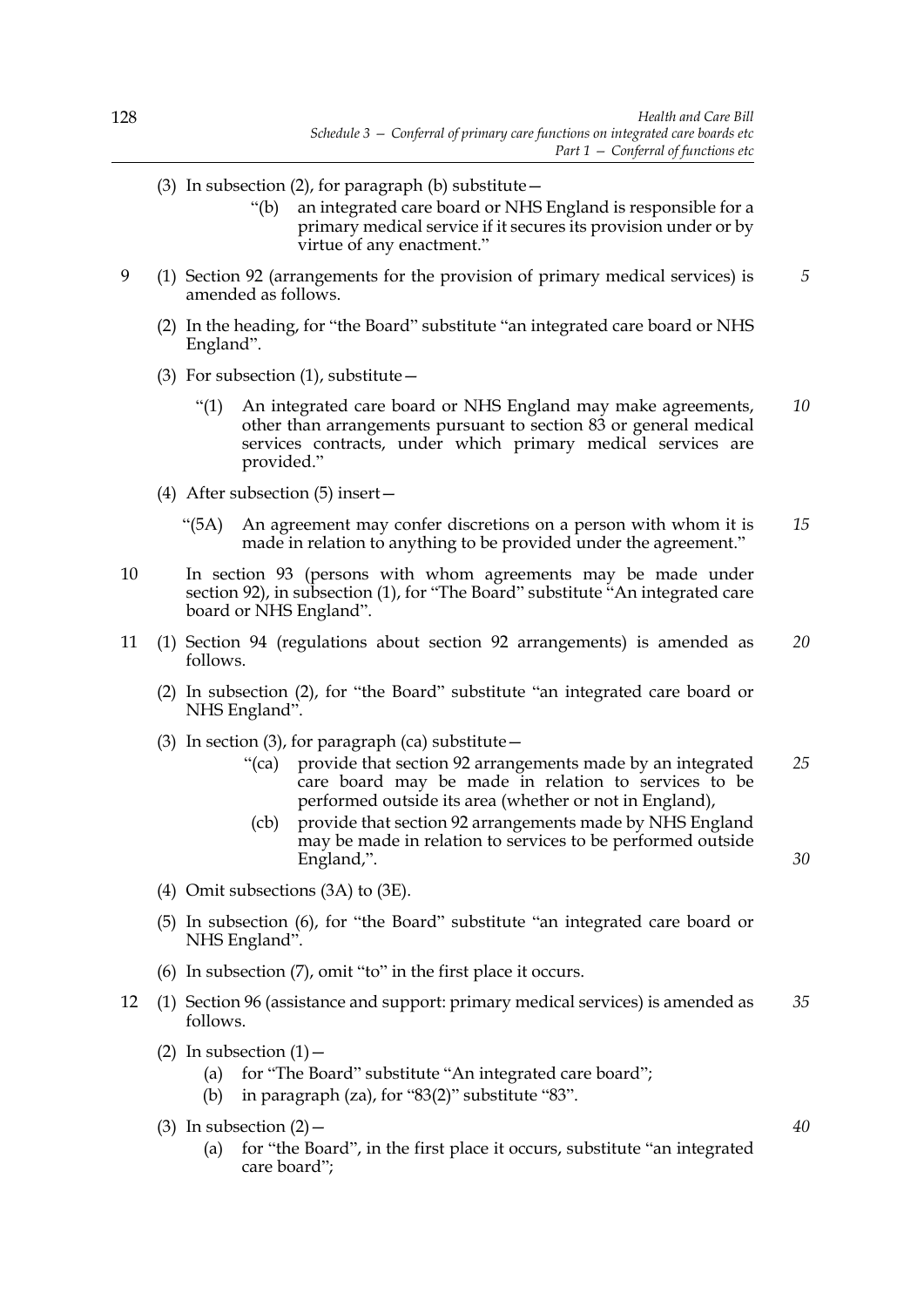- (b) for "the Board", in the second place it occurs, substitute "the integrated care board".
- 13 (1) Section 97 (Local Medical Committees) is amended as follows.
	- (2) In subsection (1), for "The Board may recognise a committee formed for an area, which it is satisfied" substitute "An integrated care board may recognise a committee formed for an area that includes the whole or part of the integrated care board's area if it is satisfied that the committee".
	- (3) In subsection (3)(b), for "the Board" substitute "the integrated care board".
	- (4) In subsection (6), for "the Board" substitute "an integrated care board".
	- (5) In subsection  $(10)$  -
		- (a) for "The Board" substitute "An integrated care board";
		- (b) in paragraphs (a) and (b), for "the Board" substitute "the integrated care board".

14 For section 98A substitute—

# **"98A Delegation of Secretary of State's functions to NHS England**

- (1) The Secretary of State may direct NHS England to exercise any of the Secretary of State's functions relating to the provision of primary medical services.
- (2) Subsection (1) does not apply to any function of the Secretary of State of making an order or regulations.

# **98B NHS England's power to direct integrated care boards**

 NHS England may give directions to an integrated care board about the exercise by it of any of its functions under this Part."

# *Dental services*

15 For section 99 and the italic heading before it substitute— *25*

#### *"Meaning of primary dental services*

### **98C Primary dental services for purposes of this Act**

- (1) Regulations may provide that services of a prescribed description must, or must not, be regarded as primary dental services for the purposes of this Act.
- (2) Regulations under this section may, in particular, describe services by reference to the manner or circumstances in which they are provided.

*Duty of integrated care boards to arrange primary dental services*

# **99 Duty of integrated care boards to arrange primary dental services**

(1) Each integrated care board must exercise its powers so as to secure the provision of primary dental services to such extent as it considers necessary to meet the reasonable requirements of the people for whom it has responsibility.

*5*

*10*

*15*

*20*

*30*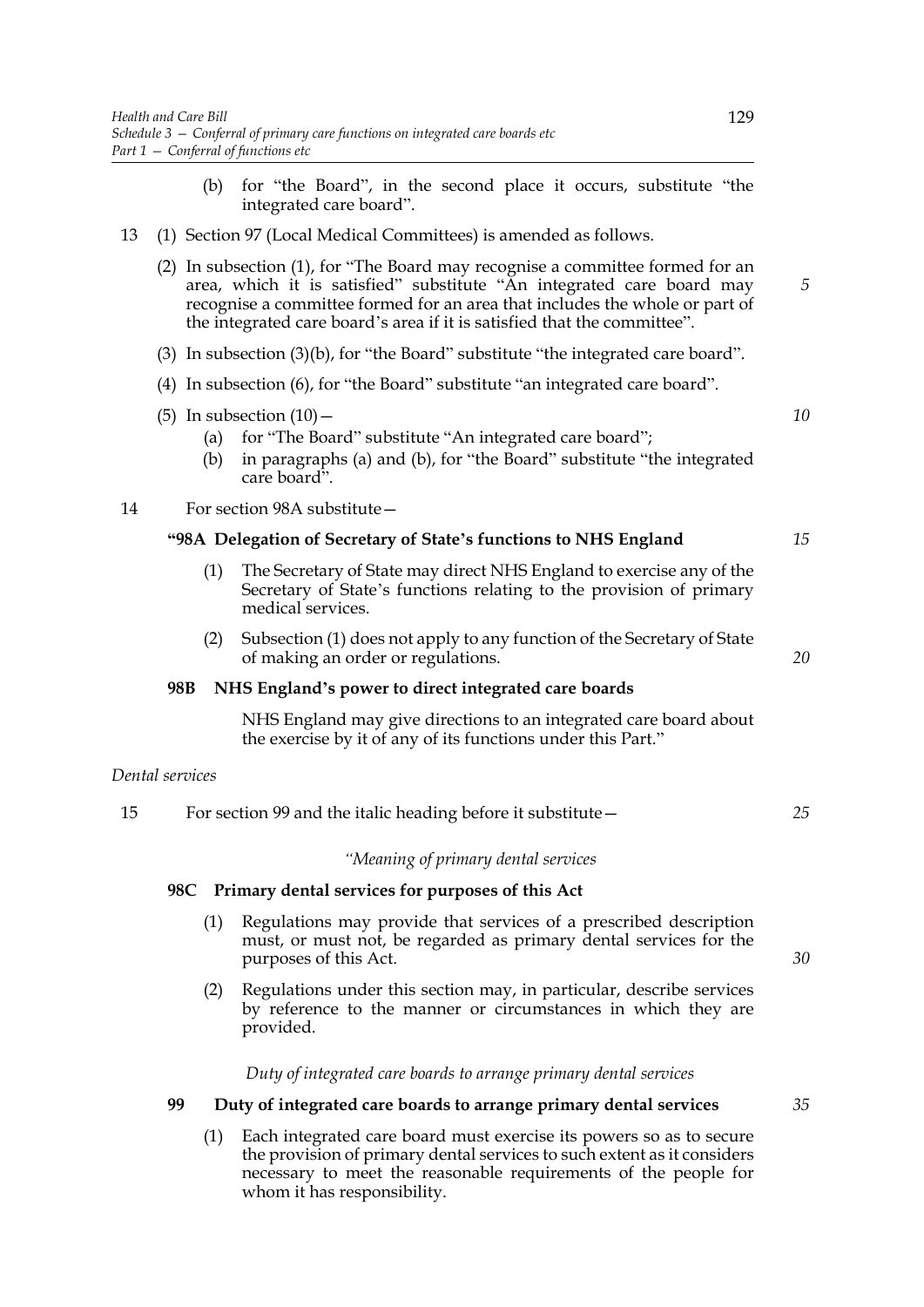- (2) For the purposes of this section an integrated care board has responsibility for—
	- (a) the group of people for whom it has core responsibility (see section 14Z31), and
	- (b) such other people as may be prescribed (whether generally or in relation to a prescribed service).

#### *General functions*

### **99A General power to make arrangements**

- (1) An integrated care board may make such arrangements for the provision of primary dental services as it considers appropriate for the purpose of discharging its functions under section 99 (and may, in particular, make contractual arrangements with any person).
- (2) NHS England may make such arrangements for the provision of primary dental services as it considers appropriate for the purpose of discharging any functions under section 3B(1) (and may, in particular, make contractual arrangements with any person).
- (3) The arrangements that may be made under this section include—
	- (a) in the case of an integrated care board, arrangements for the performance of a service outside its area (whether or not in England);
	- (b) in the case of NHS England, arrangements for the performance of a service outside England.
- (4) The powers in this section are in addition to the powers conferred by sections 100 and 107.

### **99B Publication of information**

 Each integrated care board and NHS England must publish information about such matters as may be prescribed in relation to the primary dental services provided under this Act."

- 16 (1) Section 100 (general dental services contracts: introductory) is amended as follows.
	- (2) In subsection (1), for "The Board" substitute "An integrated care board or NHS England".
	- (3) In subsection  $(3)$ 
		- (a) for "the Board" substitute "the integrated care board or NHS England (as the case may be)";
		- (b) in paragraph (a) omit the words from "(which" to the end.
	- (4) After subsection (3) insert—
		- "(3A) The services to be provided under a general dental services contract may include services which are not primary dental services.
			- (3B) The services to be provided under a general dental services contract may include— *40*
				- (a) in the case of a contract entered into by an integrated care board, services to be performed outside its area (whether or not in England);

*25*

*5*

*10*

*15*

*20*

*30*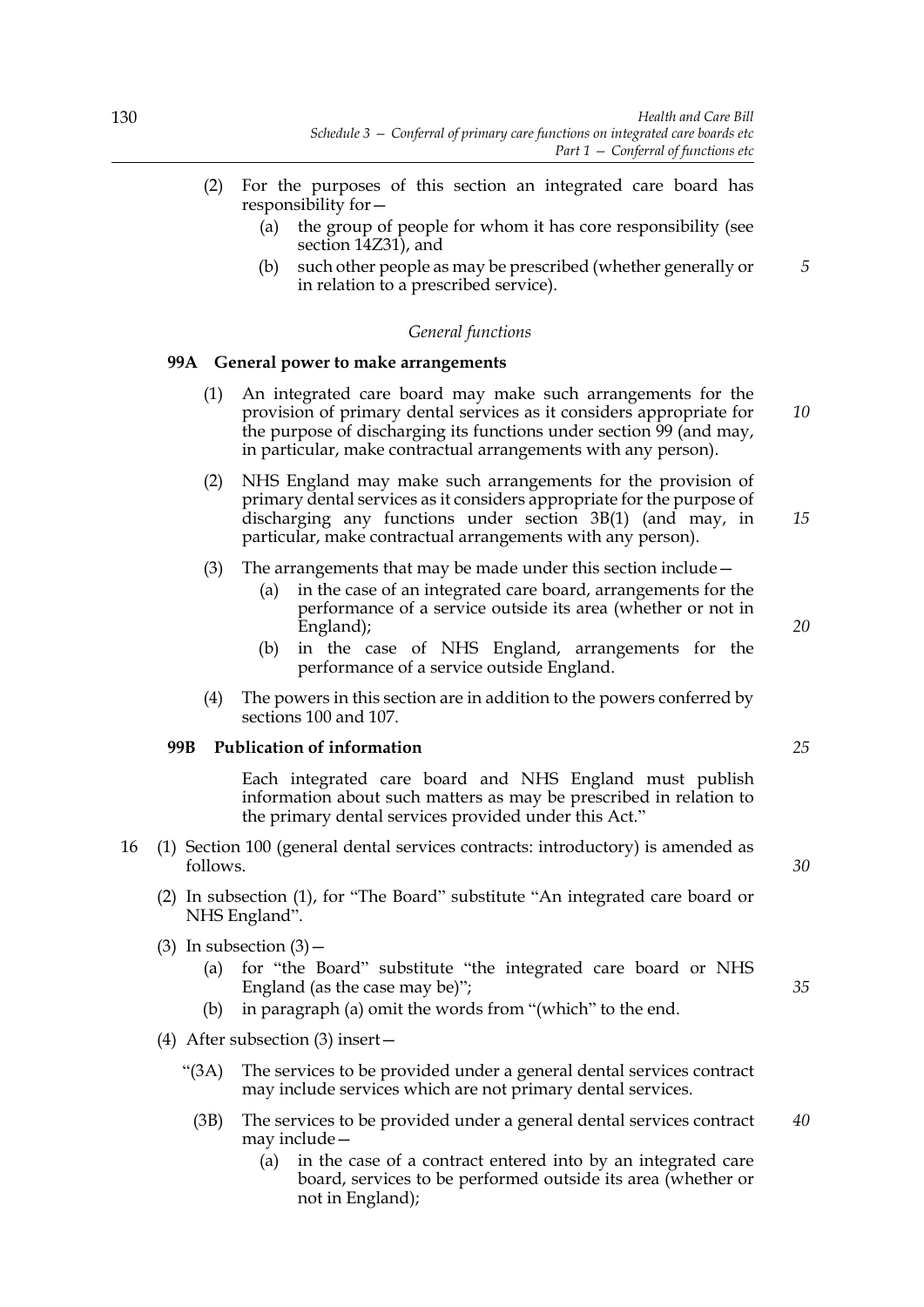- (b) in the case of a contract entered into by NHS England, services to be performed outside England."
- (5) In subsection (4), for "the Board" substitute "the integrated care board or NHS England".
- 17 In section 102 (persons eligible to enter into GDS contracts), in subsection (1), for "The Board" substitute "An integrated care board or NHS England".
- 18 In section 103 (GDS contracts: payments), in subsection (3)(d), for "the Board" substitute "an integrated care board or NHS England".
- 19 In section 104 (GDS contracts: other required terms), in subsection (3), for "the Board" substitute "an integrated care board or NHS England".
- 20 (1) Section 106 (persons performing primary dental services) is amended as follows.
	- (2) In subsection (1), for "the Board", in the first place it occurs, substitute "an integrated care board or NHS England".
	- (3) In subsection (2), for paragraph (b) substitute  $-$ 
		- "(b) an integrated care board or NHS England is responsible for a primary dental service if it secures its provision under or by virtue of any enactment."
- 21 (1) Section 107 (arrangements for the provision of primary dental services) is amended as follows.
	- (2) In the heading, for "the Board" substitute "an integrated care board or NHS England".
	- (3) For subsection  $(1)$  substitute  $-$ 
		- "(1) An integrated care board or NHS England may make agreements, other than arrangements pursuant to section 99A or general dental services contracts, under which primary dental services are provided." *25*
	- (4) Omit subsection (6).
- 22 In section 108 (persons with whom agreements may be made under section 107), in subsection (1), for "The Board" substitute "An integrated care board or NHS England".
- 23 (1) Section 109 (regulations about section 107 arrangements) is amended as follows.
	- (2) In subsection (2), for "the Board" substitute "an integrated care board or NHS England".
	- (3) In section (3), for paragraph (ca) substitute  $-$ 
		- "(ca) provide that section 107 arrangements made by an integrated care board may be made in relation to services to be performed outside its area (whether or not in England),
		- (cb) provide that section 107 arrangements made by NHS England may be made in relation to services to be performed outside England,". *40*

*5*

*10*

*15*

*20*

*35*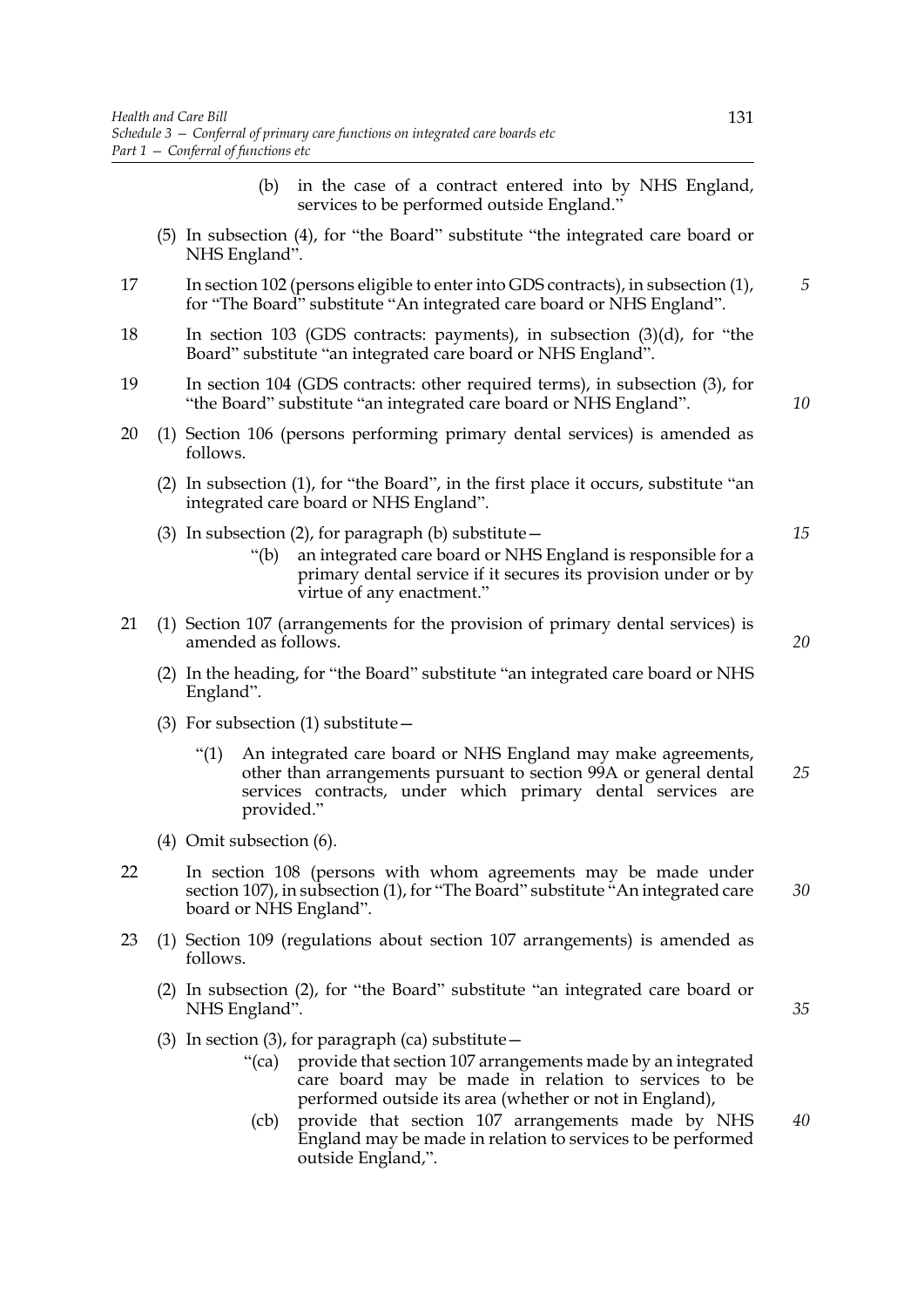- (4) In subsection (6), for "the Board" substitute "an integrated care board or NHS England".
- (5) In subsection (7), omit "to" in the first place it occurs.
- 24 (1) Section 112 (assistance and support: primary dental services) is amended as follows.
	- (2) In subsection  $(1)$  -
		- (a) for "The Board" substitute "An integrated care board";
		- (b) before paragraph (a) insert—
			- "(za) primary dental services pursuant to section 99A,".
	- (3) In subsection  $(2)$ 
		- (a) for "the Board", in the first place it occurs, substitute "an integrated care board";
		- (b) for "the Board", in the second place it occurs, substitute "the integrated care board".
- 25 (1) Section 113 (Local Dental Committees) is amended as follows.
	- (2) In subsection (1), for "The Board may recognise a committee formed for an area, which it is satisfied" substitute "An integrated care board may recognise a committee formed for an area that includes the whole or part of the integrated care board's area if it is satisfied that the committee".
	- (3) In subsection  $(3)$ 
		- (a) in paragraph (a), omit sub-paragraph (i);
		- (b) in paragraph (b), for "the Board" substitute "the integrated care board".
	- (4) In subsection (6), for "the Board" substitute "an integrated care board".
	- (5) In subsection  $(10)$  -
		- (a) for "The Board" substitute "An integrated care board";
		- (b) in paragraphs (a) and (b), for "the Board" substitute "the integrated care board".

26 For section 114A substitute—

# **"114A Delegation of Secretary of State's functions to NHS England**

- (1) The Secretary of State may direct NHS England to exercise any of the Secretary of State's functions relating to the provision of primary dental services.
- (2) Subsection (1) does not apply to any function of the Secretary of State of making an order or regulations.

### **114B NHS England's power to direct integrated care boards**

 NHS England may give directions to an integrated care board about the exercise by it of any of its functions under this Part."

*15*

*10*

*5*

*20*

*25*

*35*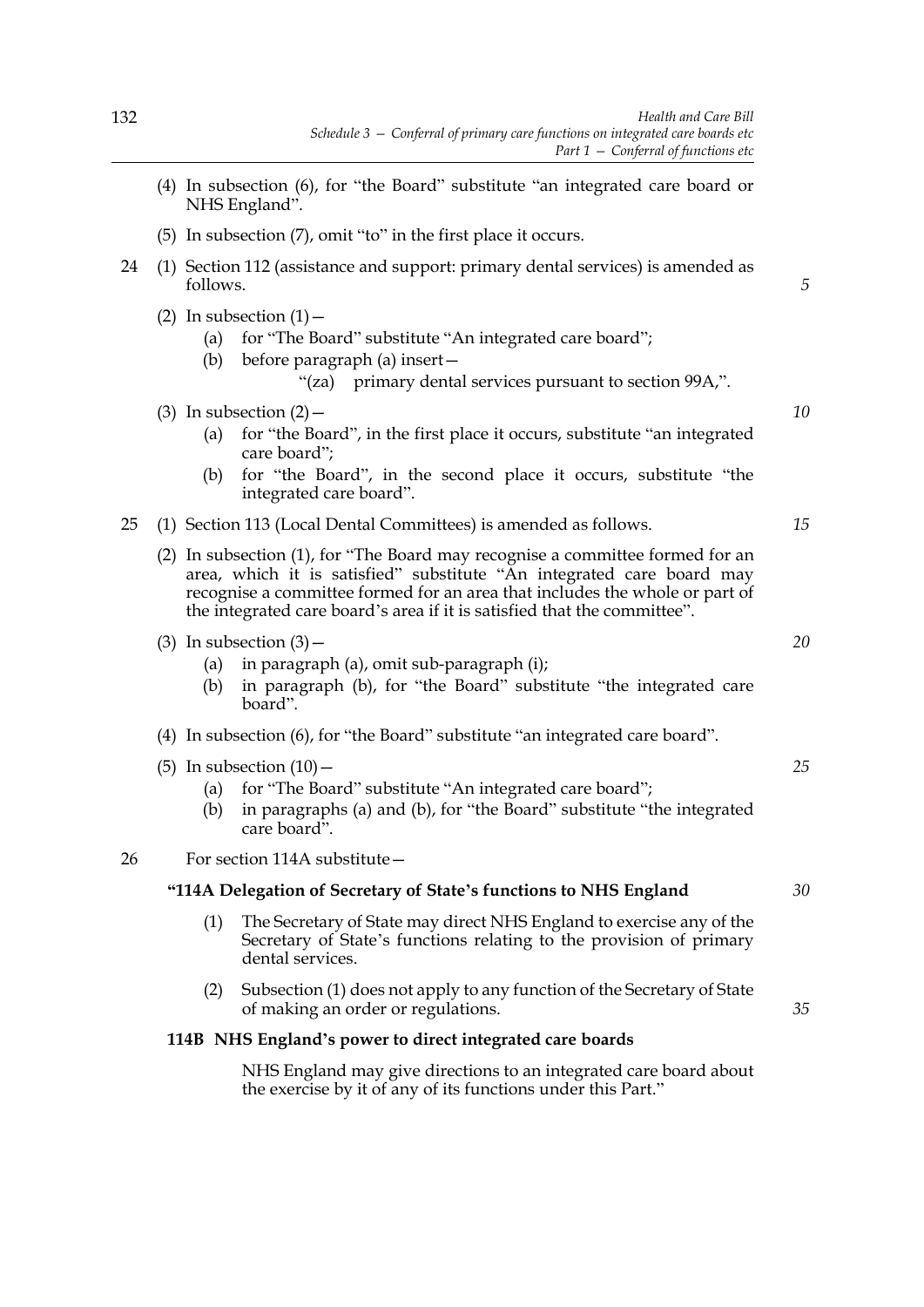### *Ophthalmic services*

27 Before section 115 (and the italic heading before it) insert—

#### *"Meaning of primary ophthalmic services*

### **114C Primary ophthalmic services for purposes of this Act**

- (1) Regulations may provide that services of a prescribed description must, or must not, be regarded as primary ophthalmic services for the purposes of this Act (but these regulations may not affect the duty in section  $115(1)(a)$ ). *5*
- (2) Regulations under this section may, in particular, describe services by reference to the manner or circumstances in which they are provided."
- 28 In the italic heading before section 115, for "the Board" substitute "integrated care boards".
- 29 (1) Section 115 (primary ophthalmic services) is amended as follows.
	- (2) For the heading substitute "Duty of integrated care boards to arrange primary ophthalmic services". *15*
	- (3) For subsections (1) and (1A) substitute $-$ 
		- "(1) Each integrated care board must exercise its powers so as to secure the provision of the following primary ophthalmic services to such extent as it considers necessary to meet the reasonable requirements of the people for whom it has responsibility— *20*
			- (a) the sight-testing service mentioned in subsection (2),
			- (b) such other primary ophthalmic services as may be prescribed, and
			- (c) to the extent that it considers necessary to meet all reasonable requirements, any further primary ophthalmic services. *25*
		- (1A) For the purposes of this section an integrated care board has responsibility for—
			- (a) the group of people for whom it has core responsibility (see section 14Z31), and
			- (b) such other people as may be prescribed (whether generally or in relation to a prescribed service)."
	- (4) Omit subsections (4), (4A), (5), (7) and (8).
- 30 After section 116 insert—

### *"General functions*

#### **116A General powers to make arrangements**

(1) An integrated care board may make such arrangements for the provision of primary ophthalmic services as it considers appropriate for the purpose of discharging its functions under section 115 (and may, in particular, make contractual arrangements with any person).

*10*

*35*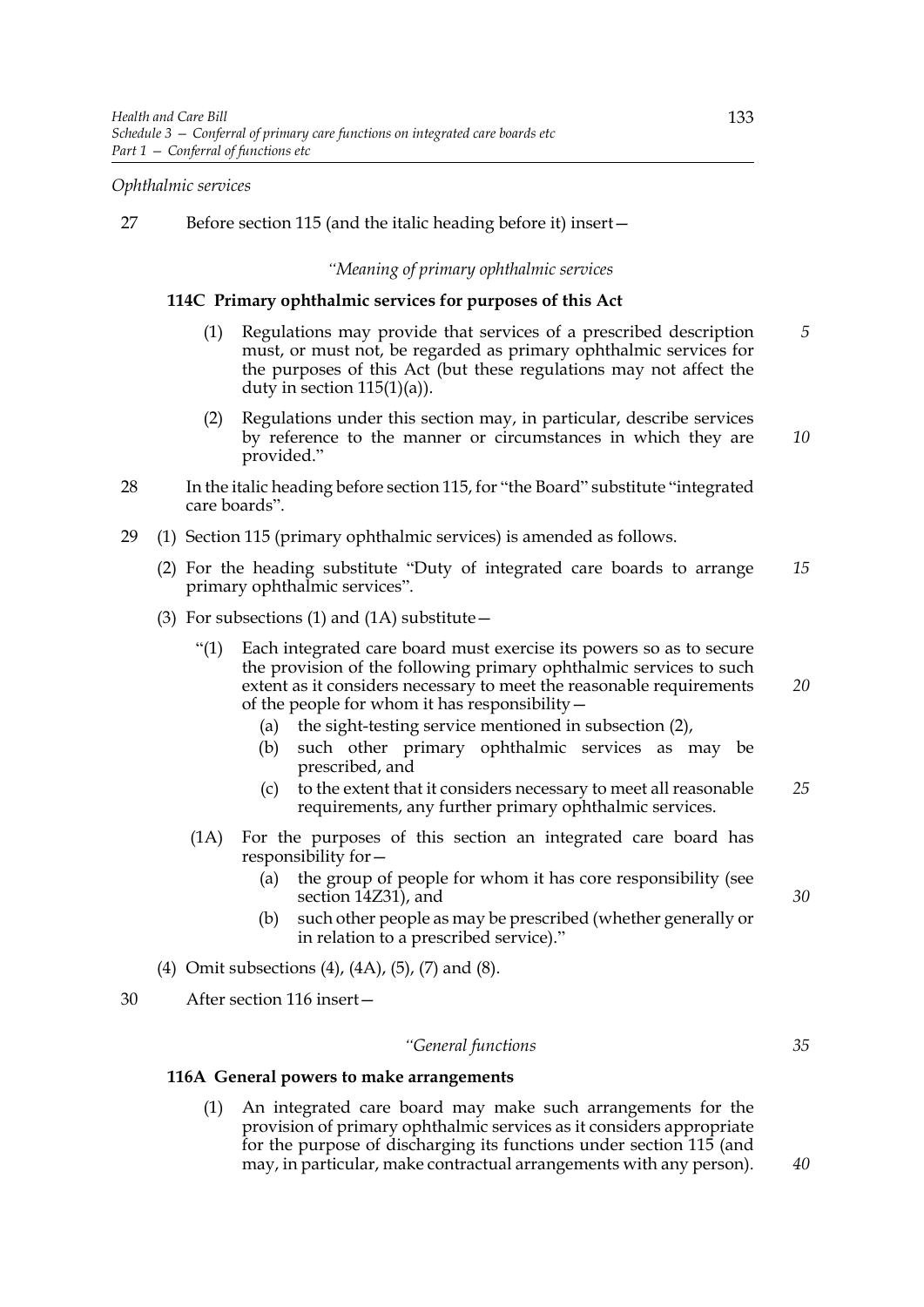- (2) NHS England may make such arrangements for the provision of primary ophthalmic services as it considers appropriate for the purpose of discharging any functions under section 3B (and may, in particular, make contractual arrangements with any person).
- (3) The arrangements that may be made under this section include—
	- (a) in the case of an integrated care board, arrangements for the performance of a service outside its area (whether or not in England);
	- (b) in the case of NHS England, arrangements for the performance of a service outside England.
- (4) The powers in this section are in addition to the power conferred by section 117.

### **116B Publication of information**

 Each integrated care board and NHS England must publish information about such matters as may be prescribed in relation to the primary ophthalmic services provided under this Act."

- 31 (1) Section 117 (general ophthalmic services contracts: introductory) is amended as follows.
	- (2) In subsection (1), for "The Board" substitute "An integrated care board or NHS England".
	- (3) In subsection (3) for "the Board" substitute "the integrated care board or NHS England (as the case may be)".
	- (4) For subsection (4) substitute—
		- "(4) The services to be provided under a general ophthalmic services contract may include services which are not primary ophthalmic services. *25*
		- (4A) The services to be provided under a general ophthalmic services contract may include—
			- (a) in the case of a contract entered into by an integrated care board, services to be performed outside its area (whether or not in England);
			- (b) in the case of a contract entered into by NHS England, services to be performed outside England."
	- (5) In subsection (5), for "the Board" substitute "the integrated care board or NHS England".
- 32 In section 118 (persons eligible to enter into GOS contracts), in subsection (1), for "The Board" substitute "An integrated care board or NHS England".
- 33 In section 119 (exclusion of contractors), in subsection (1), for "the Board" substitute "an integrated care board or NHS England".
- 34 In section 120 (GOS contracts: payments), in subsection (3)(d), for "the Board" substitute "an integrated care board or NHS England".
- 35 In section 121 (GOS contracts: other required terms), in subsection (3)(a), for "the Board" substitute "an integrated care board or NHS England".

*20*

*15*

*35*

*40*

*30*

*10*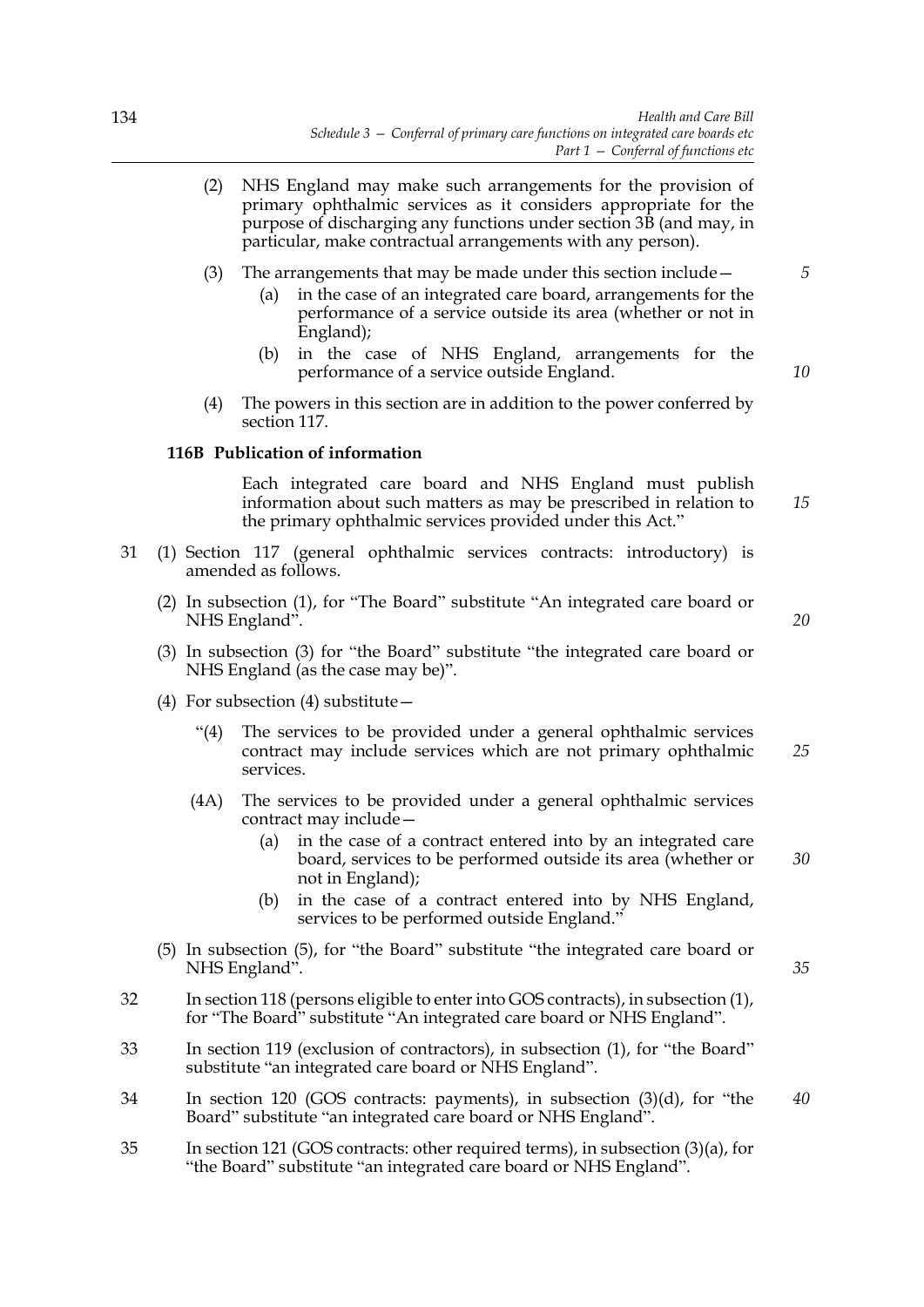- 36 (1) Section 123 (persons performing primary ophthalmic services) is amended as follows.
	- (2) In subsection (1), for "the Board", in the first place it occurs, substitute "an integrated care board or NHS England".
	- (3) In subsection (2), for paragraph (b) substitute  $-$ 
		- "(b) an integrated care board or NHS England is responsible for a primary ophthalmic service if it secures its provision under or by virtue of any enactment."
- 37 (1) Section 124 (assistance and support: primary ophthalmic services) is amended as follows.

*10*

*20*

*35*

*5*

- (2) In subsection (1), for "The Board" substitute "An integrated care board".
- (3) In subsection  $(2)$ 
	- (a) for "the Board", in the first place it occurs, substitute "an integrated care board";
	- (b) for "the Board", in the second place it occurs, substitute "the integrated care board". *15*
- 38 (1) Section 125 (Local Optical Committees) is amended as follows.
	- (2) In subsection (1), for "The Board may recognise a committee formed for an area, which it is satisfied" substitute "An integrated care board may recognise a committee formed for an area that includes the whole or part of the integrated care board's area if it is satisfied that the committee".
	- (3) In subsection (3)(b), for "the Board" substitute "the integrated care board".
	- (4) In subsection (7), for "the Board" substitute "an integrated care board".
	- (5) In subsection  $(10)$  -
		- (a) for "The Board" substitute "An integrated care board"; *25*
		- (b) in paragraphs (a) and (b), for "the Board" substitute "the integrated care board".
- 39 For section 125A substitute—

#### **"125A Delegation of Secretary of State's functions to NHS England**

- (1) The Secretary of State may direct NHS England to exercise any of the Secretary of State's functions relating to the provision of primary ophthalmic services. *30*
- (2) Subsection (1) does not apply to any function of the Secretary of State of making an order or regulations.

#### **125B NHS England's power to direct integrated care boards**

 NHS England may give directions to an integrated care board about the exercise by it of any of its functions under this Part."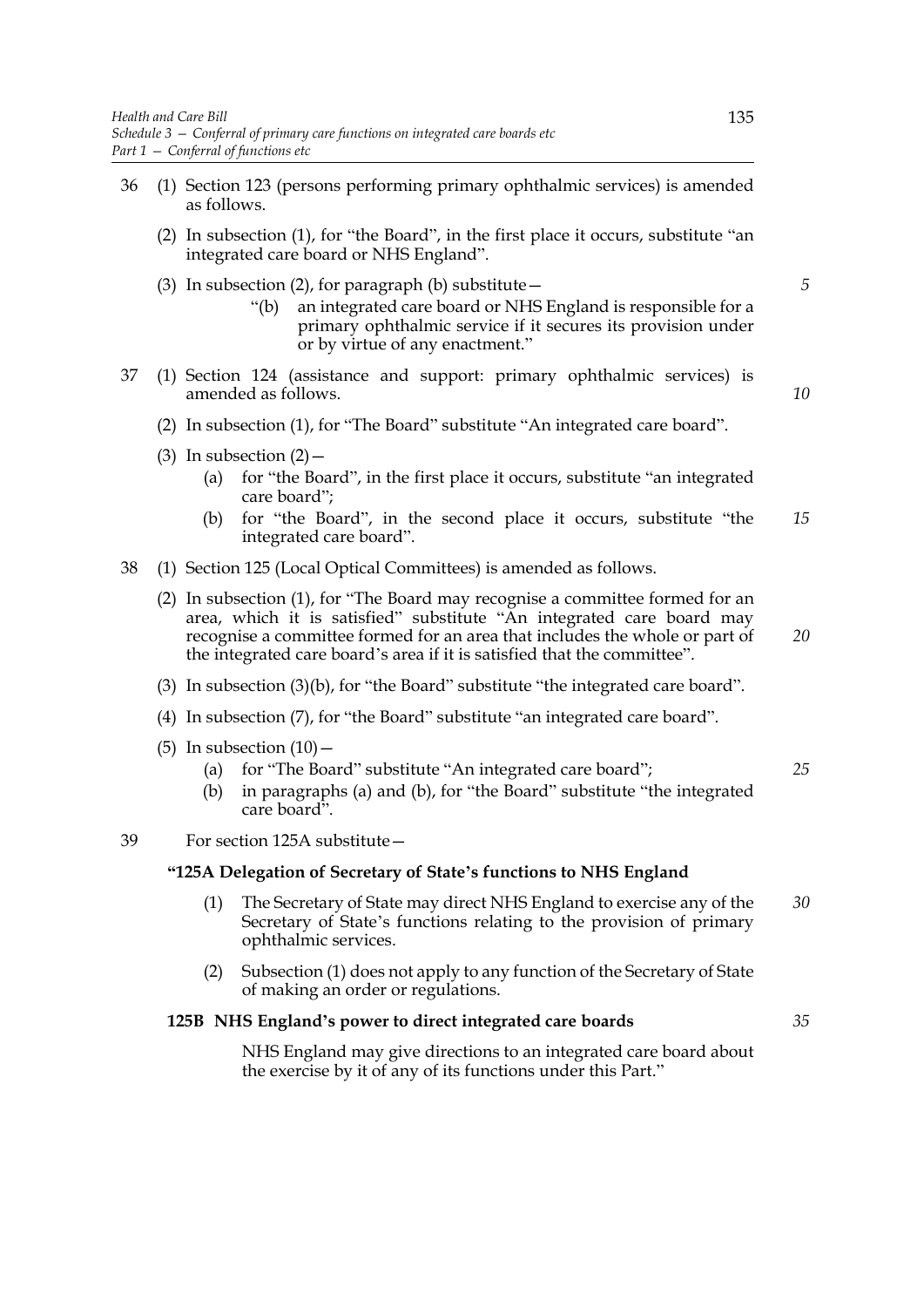*Pharmaceutical services*

40 For section 168A substitute—

### **"168A Delegation of Secretary of State's functions to NHS England**

- (1) The Secretary of State may direct NHS England to exercise any of the Secretary of State's functions relating to services that may be provided as pharmaceutical services, or as local pharmaceutical services, under this Part.
- (2) Subsection (1) does not apply to any function of the Secretary of State of making an order or regulations."

#### PART 2

#### CONSEQUENTIAL AMENDMENTS

### *Dentists Act 1984*

- 41 The Dentists Act 1984 is amended as follows.
- 42 In section 40 (definition of business of dentistry), in subsection (2)(aa), for "a contract under section 100 of the National Health Service Act 2006" substitute "arrangements under section 99A of the National Health Service Act 2006 or a contract under section 100 of that Act". *15*
- 43 In section 53 (interpretation), in subsection (3)(a)(i), for "92 or 107" substitute "83, 92, 99A or 107".

*Access to Health Records Act 1990*

- 44 In section 1 of the Access to Health Records Act 1990 ("Health record" and related expressions) as it has effect under the law of England and Wales, in subsection (2)—
	- (a) in paragraph  $(a)$  -
		- (i) before "or a Local Health Board" insert ", an integrated care board"; *25*
		- (ii) for "the Board" substitute "or the integrated care board or Local Health Board";
	- (b) after paragraph (a) insert—
		- "(aza) in the case of a record made by a health professional performing such services under a contract made with NHS England or an integrated care board under section 100 of the National Health Service Act 2006 (general dental services contracts), the person or body who entered into the contract with NHS England or the integrated care board (or, in a case where more than one person so entered into the contract, any such person);"; *30 35*
	- (c) in paragraph (aa)—
		- (i) for "92 or 107" substitute "83, 92, 99A or 107";
		- (ii) before "or a Local Health Board" insert ", an integrated care board";

*20*

*5*

*10*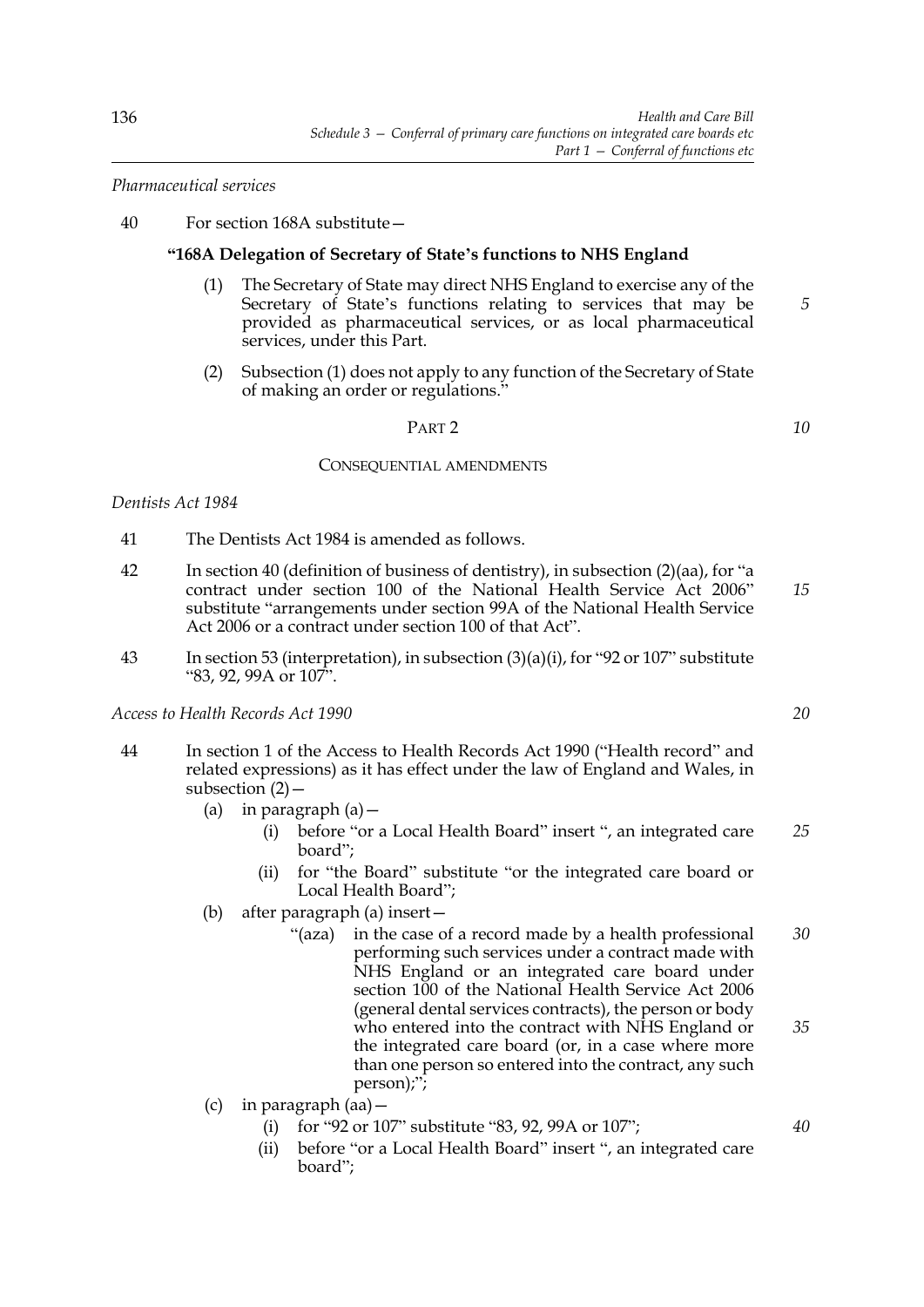(iii) for "the Board" substitute "or the integrated care board or Local Health Board".

### *Trade Union and Labour Relations (Consolidation) Act 1992*

- 45 In section 279 of the Trade Union and Labour Relations (Consolidation) Act 1992 (health service practitioners), for subsection (2) substitute—
	- "(2) In this Act "worker" also includes an individual regarded in their capacity as one who works or normally works or seeks to work as a person performing primary medical services, primary dental services or primary ophthalmic services-
		- (a) in accordance with arrangements made by NHS England or an integrated care board under section 83, 92, 99A, 107, or 116A of the National Health Service Act 2006; *10*
		- (b) in accordance with arrangements made by a Local Health Board under section 50 or 64 of the National Health Service (Wales) Act 2006;
		- (c) under a contract under section 84, 100 or 117 of the National Health Service Act 2006 entered into by the individual with NHS England or an integrated care board; or
		- (d) under a contract under section 42 or 57 of the National Health Service (Wales) Act 2006 entered into by the individual with a Local Health Board,

and "employer" in relation to such an individual, regarded in that capacity, means that body."

*Health Service Commissioners Act 1993*

46 In section 2A of the Health Service Commissioners Act 1993 (persons subject to investigation), in subsection  $(1)(c)$ , for "92 or 107" substitute "83, 92, 99A or 107". *25*

*Freedom of Information Act 2000*

47 In Part 3 of Schedule 1 to the Freedom of Information Act 2000 (NHS in England and Wales), in paragraph 43A(a), for "92 or 107" substitute "83, 92, 99A, 107 or 116A". *30*

#### *Health Act 2006*

48 In Schedule 8 to the Health Act 2006 (minor and consequential amendments), omit paragraph 30 and the italic heading above it.

*National Health Service Act 2006*

- 49 The National Health Service Act 2006 is amended as follows.
- 50 In section 80 (supply of goods and services by the Secretary of State and NHS bodies), in subsections (5) and (7), before "may" insert "or an integrated care board".
- 51 (1) Section 259 (sale of medical practices) is amended as follows.
	- (2) In subsection  $(4)(e)$ , for "83 $(2)$ " substitute "83".

*40*

*15*

*20*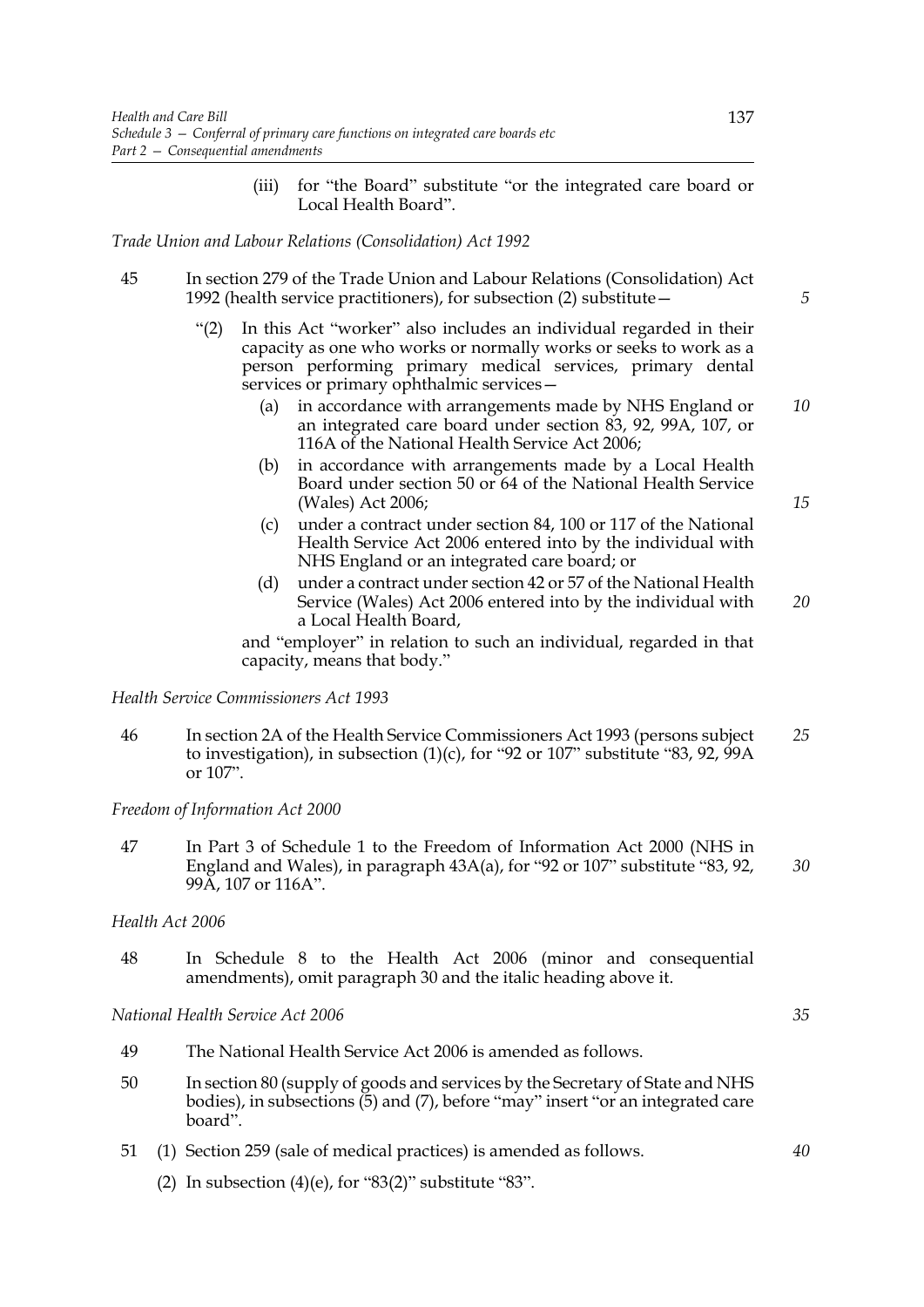- (3) In subsection (4A), for "83(2)", in the first place it occurs, substitute "83".
- 52 In section 276 (index of defined expressions)—
	- (a) in the entry relating to "primary dental services" for "section 99" substitute "section 98C";
	- (b) in the entry relating to "primary medical services" for "section 83" substitute "section 82A";
	- (c) in the entry relating to "primary ophthalmic services" for "section 115" substitute "section 114C".
- 53 In Schedule 4 (NHS trusts), for paragraph 24 and the italic heading before it substitute—

*10*

*5*

*"Provision of services under section 83, 92, 99A or 107*

- 24 An NHS trust may provide services—
	- (a) under arrangements made under section 83 (primary medical services);
	- (b) under an agreement made under section 92 (primary medical services), and may do so as a member of a qualifying body (within the meaning given by section 93); *15*
	- (c) under arrangements made under section 99A (primary dental services);
	- (d) under an agreement made under section 107 (primary dental services), and may do so as a member of a qualifying body (within the meaning given by section 108)." *20*

*National Health Service (Wales) Act 2006*

- 54 (1) Section 51 (persons with whom agreement may be made under section 50 for the provision of primary medical services) is amended as follows. *25*
	- (2) In subsection  $(1)$ 
		- (a) in paragraph (d)(ii) after "section 64 arrangements," insert "section 83 arrangements,";
		- (b) in paragraph (e) after "a section 64 employee," insert "a section 83 employee,". *30*
	- (3) In subsection  $(3)$ 
		- (a) after the definition of "section 17C employee" insert—

""section 83 arrangements" means arrangements for the provision of services made under section 83 of the National Health Service Act 2006,"; *35*

- (b) after the definition of "section 107 arrangements" insert—
	- ""section 83 employee" means an individual who, in connection with the provision of services in accordance with section 83 arrangements, is employed by a person providing or performing those services,".
- 55 (1) Section 65 (persons with whom agreement may be made under section 64 for the provision of primary dental services) is amended as follows.
	- (2) In subsection  $(1)$  –

*45*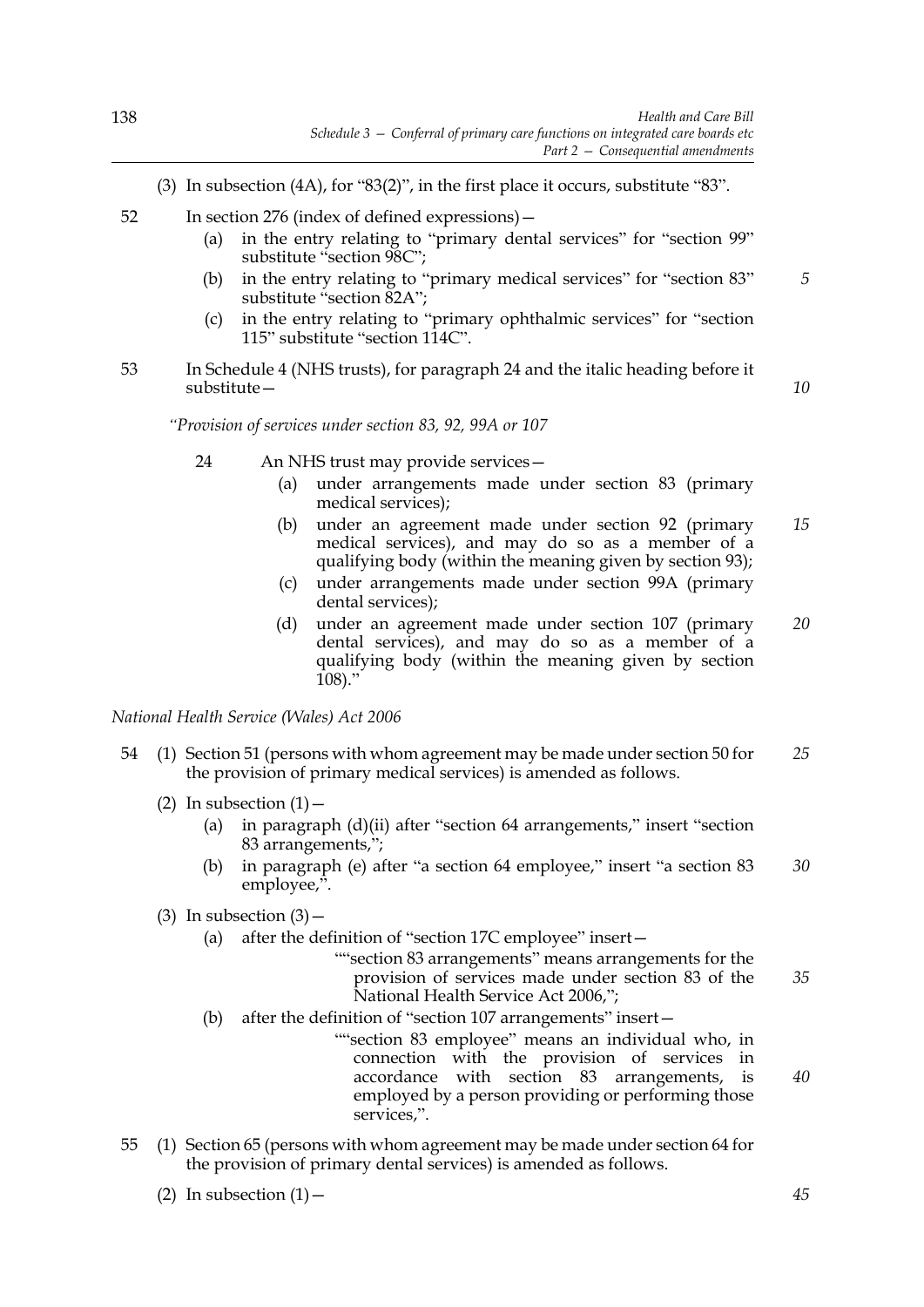- (a) in paragraph (d)(ii) after "section 92 arrangements," insert "section 99A arrangements,";
- (b) in paragraph (e) after "a section 92 employee," insert "a section 99A employee,".

| (a) | after the definition of "section 92 arrangements" insert –                                                                                                                                               |    |
|-----|----------------------------------------------------------------------------------------------------------------------------------------------------------------------------------------------------------|----|
|     | "section 99A arrangements" means arrangements for<br>the provision of services made under section 99A of<br>the National Health Service Act 2006,";                                                      |    |
| (b) | after the definition of "section 92 employee" insert -                                                                                                                                                   | 10 |
|     | "section 99A employee" means an individual who, in<br>connection with the provision of services in<br>accordance with section 99A arrangements, is<br>employed by a person providing or performing those |    |
|     | services,".                                                                                                                                                                                              | 15 |

- 56 In section 2 of the Health Act 2009 (duty to have regard to NHS constitution), in subsection  $(6)$  –
	- (a) for paragraph (a) substitute  $-$ 
		- "(a) section 83 (arrangements for provision of primary medical services);"; *20*
	- (b) after paragraph (c) insert—
		- "(ca) section 99A (arrangements for provision of primary dental services);";
	- (c) after paragraph (e) insert—
		- "(ea) section 116A (arrangements for provision of primary ophthalmic services);".

*Domestic Abuse Act 2021*

- 57 In section 80 of the Domestic Abuse Act 2021 (prohibition on charging for the provision of medical evidence of domestic abuse), in subsection  $(5)(a)$ , for sub-paragraph (ii) substitute— *30*
	- "(ii) any arrangements made under section 83 of that Act;".

Section 25

### INTEGRATED CARE SYSTEM: MINOR AND CONSEQUENTIAL AMENDMENTS

*Reserve and Auxiliary Forces (Protection of Civil Interests) Act 1951*

- 1 In Part 1 of Schedule 2 to the Reserve and Auxiliary Forces (Protection of Civil Interests) Act 1951 (capacities in respect of which payments under Part 5 of the Act may be made, and paying authorities), in paragraph 15—
	- (a) in the first column (headed "capacity"), for ", a clinical commissioning group," substitute ", an integrated care board,"; *40*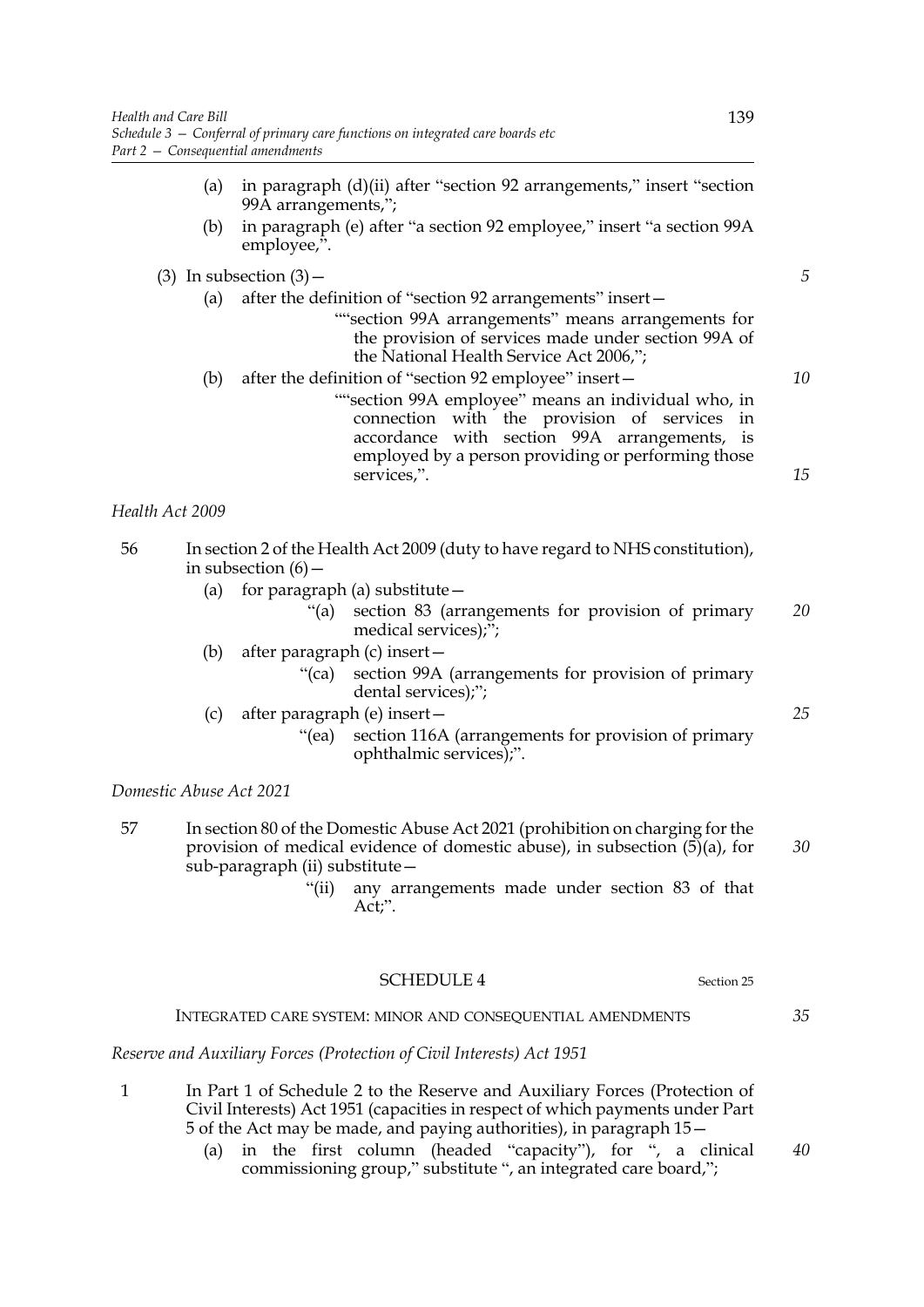(b) in the second column (headed "paying authority"), for ", clinical commissioning group," substitute ", integrated care board,".

### *Public Records Act 1958*

- 2 In Schedule 1 to the Public Records Act 1958 (bodies the records of which are public records), in Part 1 of the Table at the end of paragraph 3—
	- (a) for ", clinical commissioning groups," substitute ", integrated care boards,";
	- (b) for ", a clinical commissioning group", in both places it occurs, substitute ", an integrated care board";
	- (c) for "paragraph 20 of Schedule 1A" substitute "paragraph 22 of Schedule 1B". *10*

### *Public Bodies (Admission to Meetings) Act 1960*

- 3 In the Schedule to the Public Bodies (Admission to Meetings) Act 1960 (public authorities to which that Act applies) in paragraph 1, after paragraph (o) insert—
	- "(p) an integrated care board established under section 14Z25 of the National Health Service Act 2006;".

### *Leasehold Reform Act 1967*

- 4 (1) Section 28 of the Leasehold Reform Act 1967 (land required for public purposes) is amended as follows.
	- (2) In subsection (5)(d), for ", any clinical commissioning group," substitute ", any integrated care board,".
	- (3) In subsection  $(6)(c)$ , for ", a clinical commissioning group," substitute ", an integrated care board,".

*Parliamentary Commissioner Act 1967*

5 In Schedule 3 to the Parliamentary Commissioner Act 1967 (matters not subject to investigation), in paragraph 8(1) and (2), for "a clinical commissioning group" substitute "an integrated care board".

### *Health Services and Public Health Act 1968*

- 6 The Health Services and Public Health Act 1968 is amended as follows.
- 7 In section 63 (provision of instruction for officers of hospital authorities etc), in subsections  $(1)(a)$  and  $(2)(a)$ , for "a clinical commissioning group" substitute "an integrated care board".
- 8 In section 64 (financial assistance to certain voluntary organisations), in subsection  $(3)(b)$ , for "a clinical commissioning group" substitute "an integrated care board".

#### *Employers' Liability (Compulsory Insurance) Act 1969*

9 In section 3 of the Employers' Liability (Compulsory Insurance) Act 1969 (employers exempted from insurance), in subsection  $(2)(a)$ , for  $\cdot$ , a clinical

*20*

*15*

*5*

*25*

*35*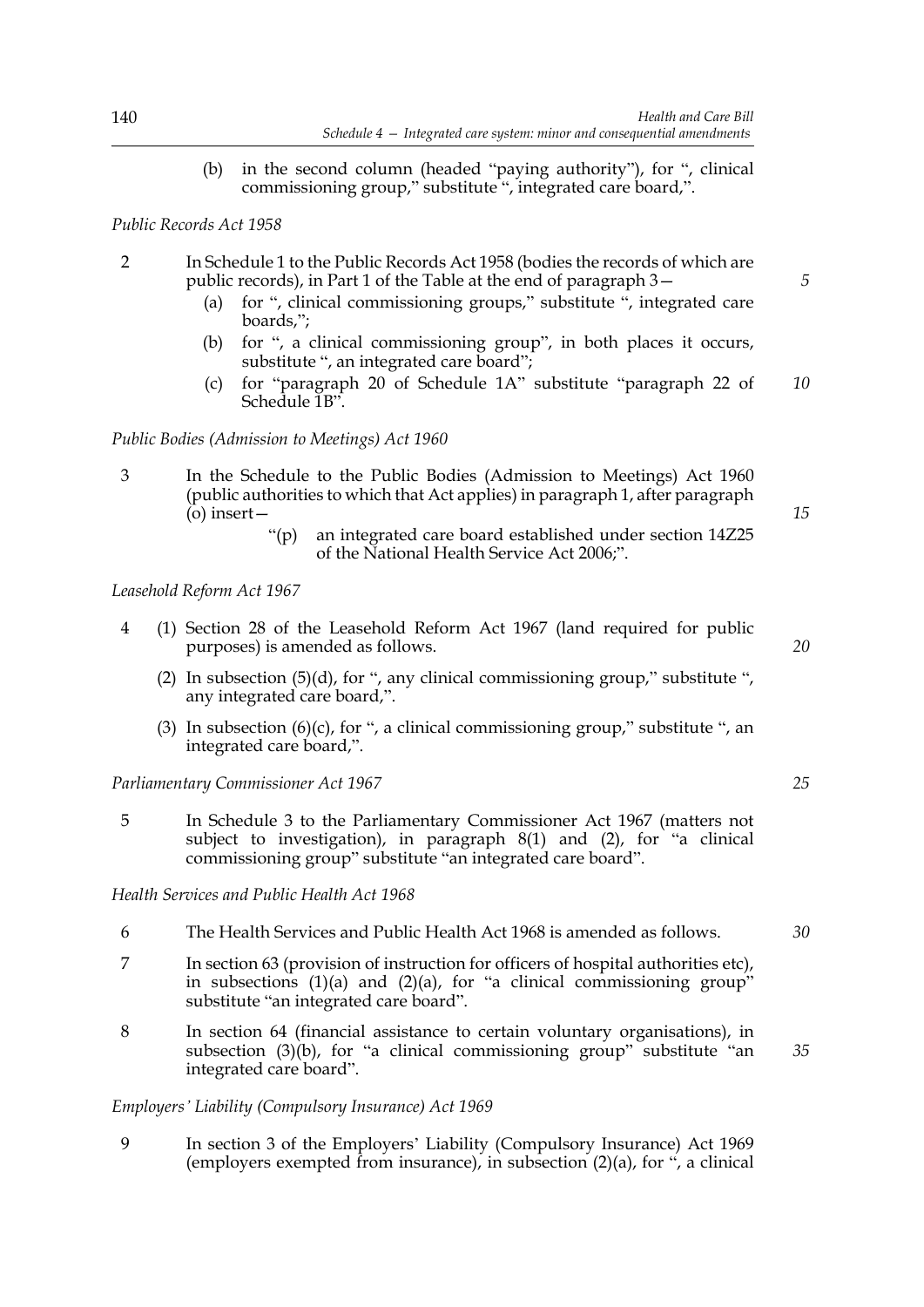commissioning group established under section 14D" substitute ", an integrated care board established under section 14Z25".

*Local Authority Social Services Act 1970* 

10 In Schedule 1 to the Local Authority Social Services Act 1970 (social services functions) in the entry relating to the Children Act 1989, in the column headed "Nature of functions", for "a clinical commissioning group" substitute "an integrated care board".

*Local Government Act 1972*

- 11 (1) Section 113 of the Local Government Act 1972 (placing of staff of local authorities at disposal of certain persons) is amended as follows.
	- (2) In subsection (1A), for "clinical commissioning group,", in each place it occurs, substitute "integrated care board,".
	- (3) In subsection (4), for ""clinical commissioning group" means a body established under section 14D" substitute ""integrated care board" means a body established under section 14Z25".

*Health and Safety at Work etc. Act 1974* 

12 In section 60 of the Health and Safety at Work etc. Act 1974 (supplementary provision about the Employment Medical Advisory Service), in subsection (1), for "clinical commissioning group" substitute "integrated care board".

*National Health Service (Scotland) Act 1978*

- 13 In section 17A (NHS contracts), in subsection (2), for paragraph (jb) substitute—
	- "(jb) integrated care boards established under section 14Z25 of the National Health Service Act 2006;".

*Mental Health Act 1983*

- 14 The Mental Health Act 1983 is amended as follows.
- 15 In section 39 (information as to hospitals), in subsection (1), for "clinical commissioning group or", in each place it occurs, substitute "integrated care board or".
- 16 In section 117 (after-care), in subsections (2), (2D), (2E), (2F) and (3), for "clinical commissioning group", in each place it occurs, substitute "integrated care board". *30*
- 17 In section 134 (correspondence of patients), in subsection (3)(e), for ", a clinical commissioning group," substitute ", an integrated care board,"
- 18 In section 139 (protection for acts done in pursuance of this Act), in subsection (4), for ", a clinical commissioning group," substitute ", an integrated care board,". *35*
- 19 In section 140 (notification of hospitals having arrangements for special cases) for "clinical commissioning group", in each place it occurs, substitute "integrated care board".

*20*

*5*

*10*

*15*

*25*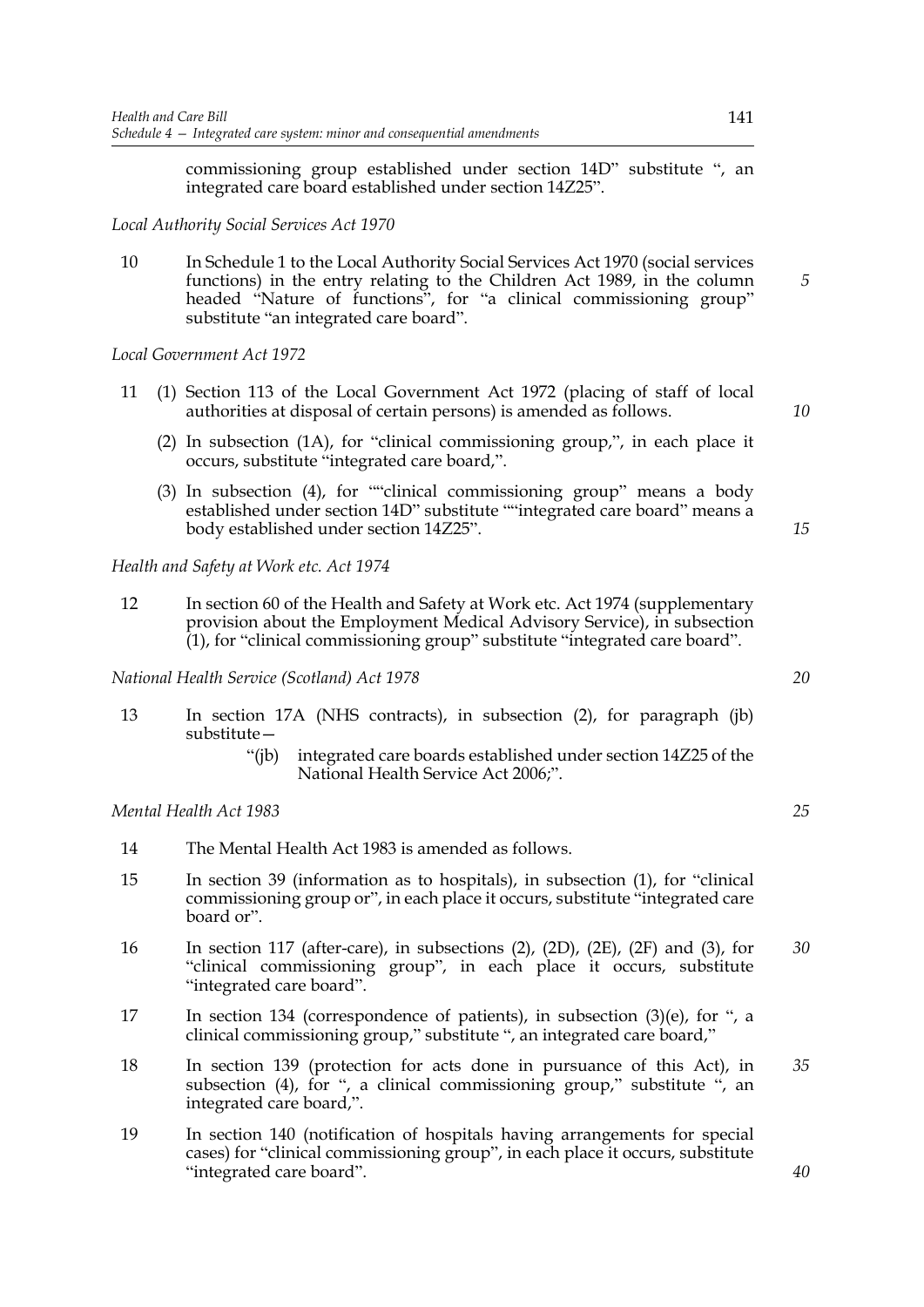*Acquisition of Land Act 1981*

- 20 The Acquisition of Land Act 1981 is amended as follows.
- 21 In section 16 (statutory undertakers' land excluded from compulsory purchase), in subsection (3), for paragraph (ab) substitute—
	- "(ab) an integrated care board established under section 14Z25 of the National Health Service Act 2006;". *5*
- 22 In section 17 (local authority and statutory undertakers' land), in subsection (4), in the definition of "statutory undertakers" for paragraph (af) substitute—
	- "(af) an integrated care board established under section 14Z25 of the National Health Service Act 2006,". *10*

*Disabled Persons (Services, Consultation and Representation) Act 1986*

- 23 The Disabled Persons (Services, Consultation and Representation) Act 1986 is amended as follows.
- 24 (1) Section 2 (rights of authorised representatives of disabled persons) is amended as follows. *15*
	- (2) In subsection  $(5)(a)$ , for "a clinical commissioning group" substitute "an integrated care board".
	- (3) In subsection (9), in paragraph (a) of the definition of "health authority", for ", a clinical commissioning group or" substitute ", an integrated care board or". *20*
- 25 (1) Section 7 (persons discharged from hospital) is amended as follows.
	- (2) In subsection  $(3A)(a)$ , for "a clinical commissioning group" substitute "an integrated care board".
	- (3) In subsection (9), in paragraph (a) of the definition of "health authority", for "a clinical commissioning group", substitute "an integrated care board". *25*

*30*

*40*

*Copyright, Designs and Patents Act 1988*

26 In section 48 of the Copyright, Designs and Patents Act 1988 (material communicated to the Crown in the course of public business), in subsection (6), for ", a clinical commissioning group established under section 14D of the National Health Service Act 2006," substitute ", an integrated care board established under section 14Z25 of the National Health Service Act 2006,".

*Children Act 1989* 

- 27 The Children Act 1989 is amended as follows.
- 28 In section 21 (provision for accommodation for children in police protection or detention or on remand, etc), in subsection (3), for "a clinical commissioning group" substitute "an integrated care board". *35*
- 29 In section 24 (persons qualifying for advice and assistance), in subsection  $(2)(d)(ii)$ , for "a clinical commissioning group" substitute "an integrated care board".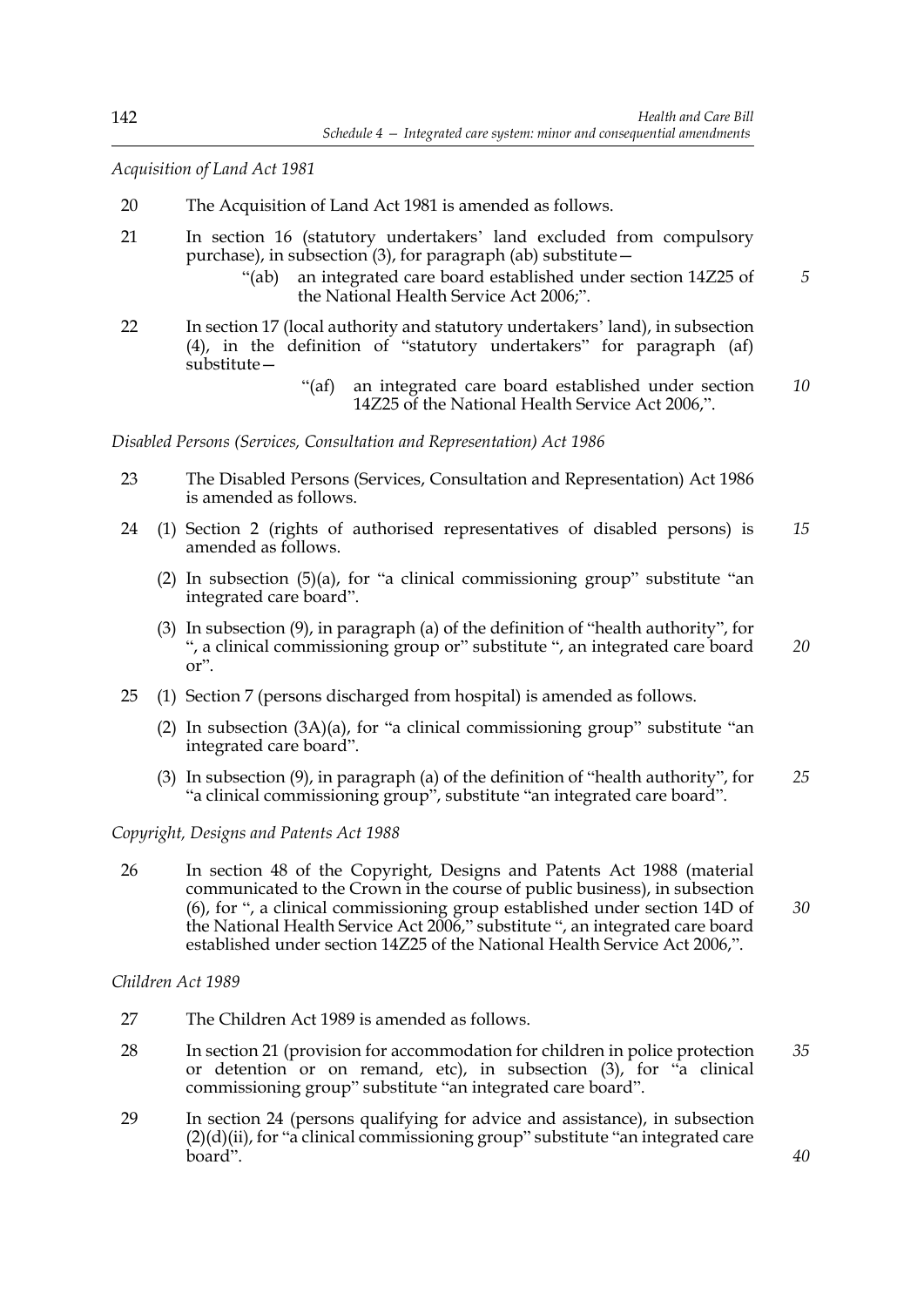- 30 In section 24C (information), in subsection (2)(c), for "a clinical commissioning group" substitute "an integrated care board". 31 In section 27 (co-operation between authorities), in subsection (3)(d), for "clinical commissioning group," substitute "integrated care board,". 32 In section 29 (recoupment of cost of providing services etc), in subsection (8)(c), for "a clinical commissioning group" substitute "an integrated care board". 33 In section 47 (local authority's duty to investigate), in subsection (11)(d), for "clinical commissioning group," substitute "integrated care board,". 34 In section 80 (inspection of children's homes etc by persons authorised by the Appropriate National Authority), in subsections (1)(d) and (5)(ea), for "a clinical commissioning group" substitute "an integrated care board". 35 In section 85 (children accommodated by health authorities and local education authorities), in subsection (2ZA)— (a) in paragraph (b), for "a clinical commissioning group" substitute "an integrated care board"; (b) in the words after paragraph (b), for "the clinical commissioning group" substitute "the integrated care board". 36 In section 105 (interpretation), in subsection (1)— (a) omit the definition of "clinical commissioning group"; (b) at the appropriate place insert— ""integrated care board" means a body established under section 14Z25 of the National Health Service Act 2006;". *National Health Service and Community Care Act 1990* 37 In section 47 of the National Health Service and Community Care Act 1990 (assessment of needs for community care services), in subsection (3), in the words after paragraph (b) for "clinical commissioning group", in both places it occurs, substitute "integrated care board". *London Local Authorities Act 1991 5 10 15 20 25 30*
- 38 In section 4 of the London Local Authorities Act 1991 (interpretation of Part 2), in paragraph (d) of the definition of "establishment for special treatment", for "a clinical commissioning group under the National Health Service Act 2006 (including by virtue of section 7A of that Act)" substitute "an integrated care board under the National Health Service Act 2006".

*Health Service Commissioners Act 1993*

39 In section 2 of the Health Service Commissioners Act 1993 (the bodies subject to investigation), in subsection (1), for paragraph (dd) substitute— "(dd) integrated care boards,".

*Value Added Tax Act 1994*

40 The Value Added Tax Act 1994 is amended as follows.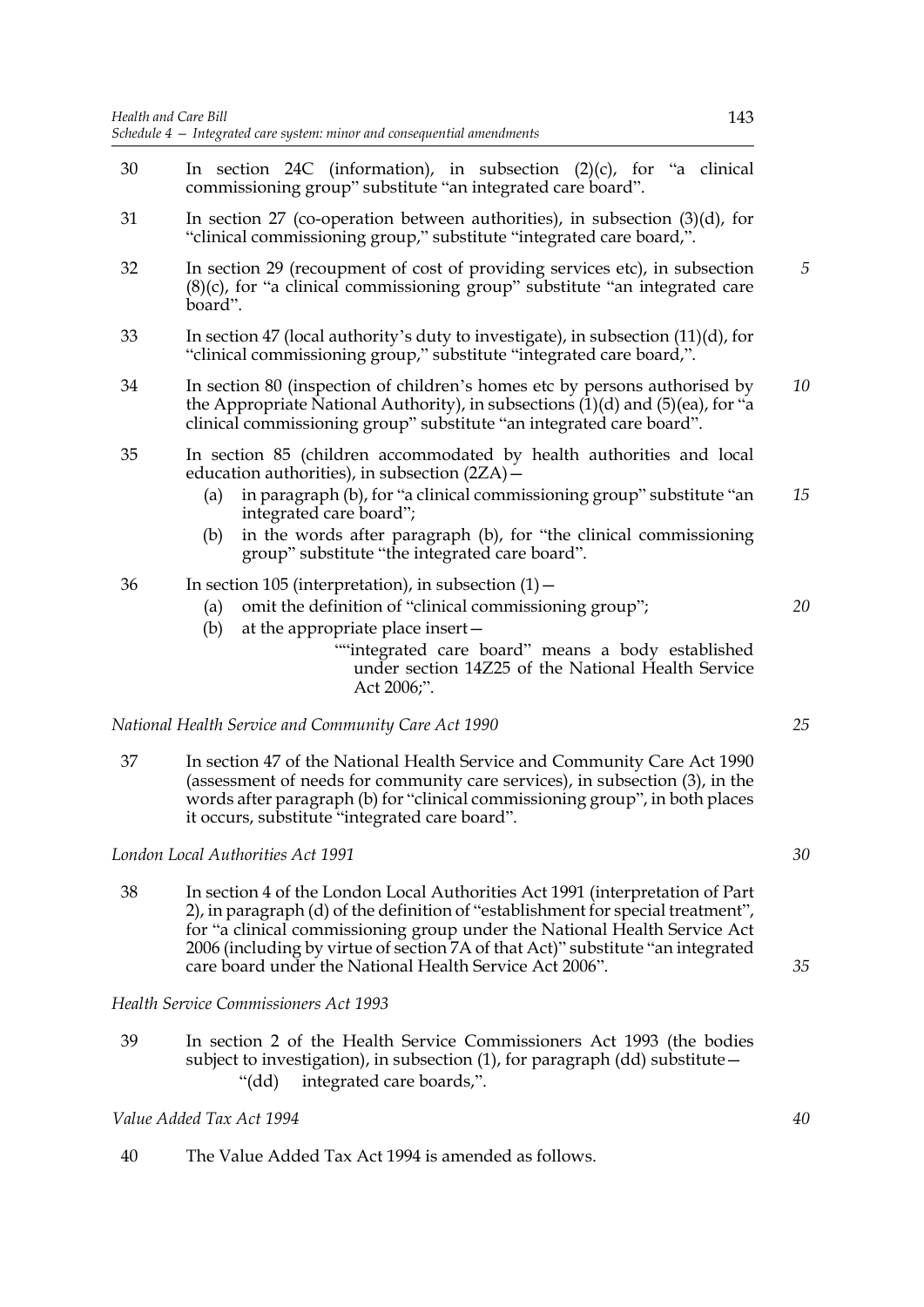- 41 In section 41 (application to the Crown), in subsection (7), for paragraph (f) substitute—
	- "(f) an integrated care board,".
- 42 (1) Schedule 8 (zero-rating) is amended as follows.
	- (2) In Group 12, in Note (5H), for paragraph (ea) substitute  $-$ 
		- "(ea) an integrated care board established under section 14Z25 of the National Health Service Act 2006;".

### (3) In Group 15, in Note  $(4)$ , for paragraph (j) substitute  $-$

"(j) an integrated care board established under section 14Z25 of the National Health Service Act 2006."

### *Education Act 1996*

- 43 The Education Act 1996 is amended as follows.
- 44 In section 322 (duty of certain bodies to help local authority), in subsections  $(1)$ ,  $(3)(a)$  and  $(4)$ , for "a clinical commissioning group" substitute "an integrated care board".
- 45 In section 332 (duty of Local Health Board, a Primary Care Trust or National Health Service trust to notify parent etc), in subsection (1), for "a clinical commissioning group," substitute "an integrated care board,".

### *Employment Rights Act 1996*

- 46 The Employment Rights Act 1996 is amended as follows.
- 47 In section 49B (the health service: regulations prohibiting discrimination because of protected disclosure), in subsection (7), for paragraph (b) substitute—
	- "(b) an integrated care board;".
- 48 In section 50 (right to time off for public duties), in subsection (8), for paragraph (zb) substitute— *25*
	- "(zb) an integrated care board established under section 14Z25 of the National Health Service Act 2006,".
- 49 In section 218 (change of employer), in subsection (10), for paragraph (zb) substitute—
	- "(zb) an integrated care board established under section 14Z25 of the National Health Service Act 2006,".

*Housing Grants, Construction and Regeneration Act 1996*

50 In section 3 of the Housing Grants, Construction and Regeneration Act 1996 (ineligible applicants for grants), in subsection  $(2)(f)$ , for ", a clinical commissioning group," substitute ", an integrated care board,".

*Crime and Disorder Act 1998*

51 The Crime and Disorder Act 1998 is amended as follows.

*20*

*5*

*10*

*15*

*35*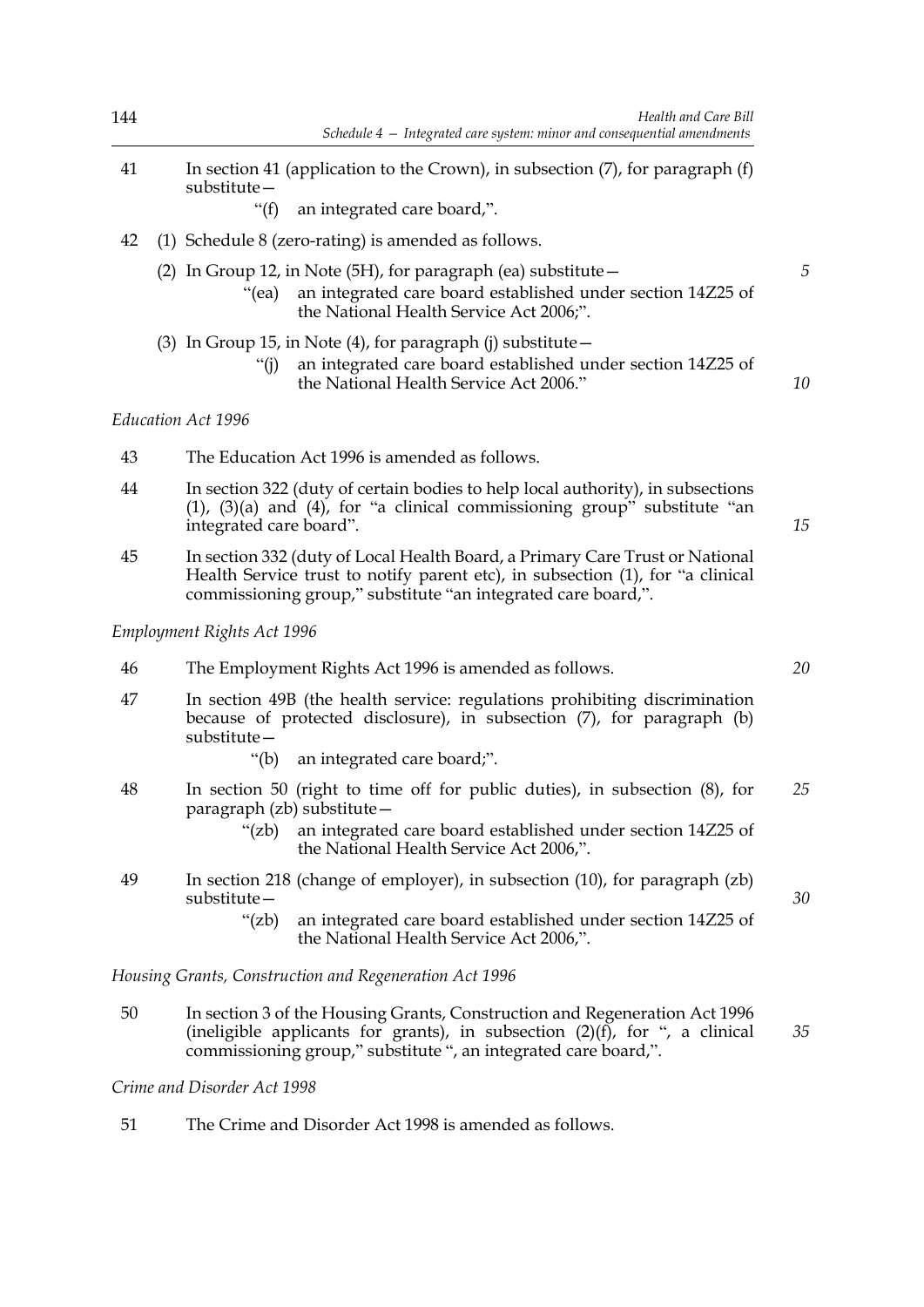- 52 In section 5 (authorities responsible for crime and disorder strategies), in subsection (1)(e), for "clinical commissioning group" substitute "integrated care board".
- 53 In section 38 (local provision of youth justice services), in subsection (2)(b), for ", clinical commissioning group or" substitute ", integrated care board or".
- 54 (1) Section 39 (youth offending teams) is amended as follows.
	- (2) In subsection (3)(b), for ", clinical commissioning group or" substitute ", integrated care board or".
	- (3) In subsection  $(5)(d)$ , for "a clinical commissioning group or" substitute "an integrated care board or". *10*
- 55 In section 41 (the Youth Justice Board), in subsection (10), for "a clinical commissioning group," substitute "an integrated care board,".
- 56 In section 42 (supplementary provision), in subsection (3), for "a clinical commissioning group," substitute "an integrated care board,".
- 57 In section 115 (disclosure of information), in subsection (2), for paragraph (fb) substitute—
	- "(fb) an integrated care board;".

#### *Greater London Authority Act 1999*

- 58 In section 309E of the Greater London Authority Act 1999 (the Mayor's health inequalities strategy), in subsection  $(5)$ , for paragraph  $(gc)$ substitute— *20*
	- "(gc) any integrated care board (established under section 14Z25 of the National Health Service Act 2006) for an area wholly or partly in Greater London,".

#### *Health Act 1999*

59 In section 61 of the Health Act 1999 (English and Scottish border provisions), in subsections (2) and (5), for "clinical commissioning group", in each place it occurs, substitute "integrated care board".

#### *Freedom of Information Act 2000*

- 60 In Part 3 of Schedule 1 to the Freedom of Information Act 2000 (NHS in England and Wales), for paragraph 37B substitute—
	- "37B An integrated care board established under section 14Z25 of the National Health Service Act 2006."

*Local Government Act 2000*

61 In section 9FF of the Local Government Act 2000 (reports and recommendations of overview and scrutiny committees: duties of certain partner authorities), in subsection (6), for paragraph (za) substitute— "(za) an integrated care board,".

*5*

*15*

*30*

*25*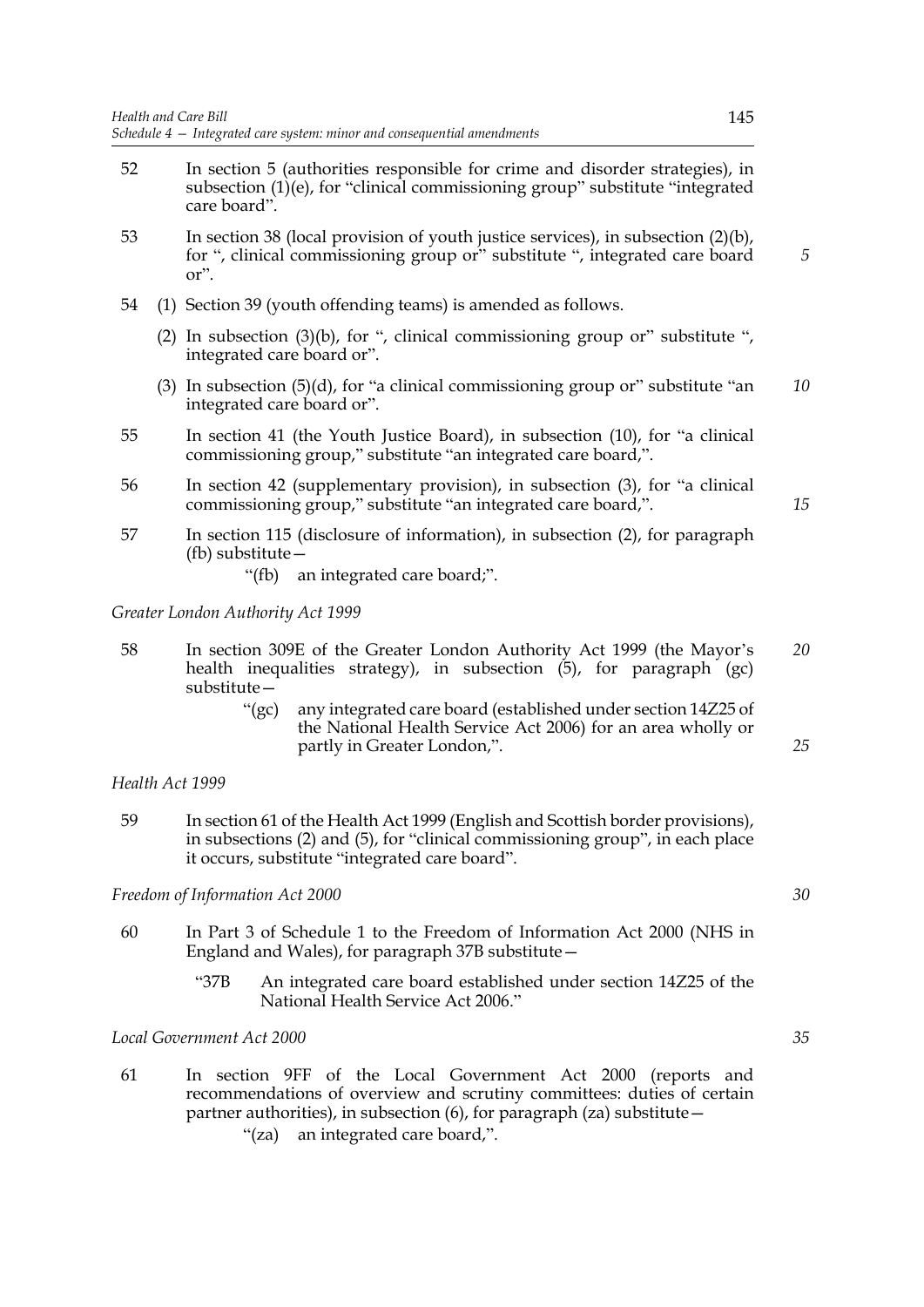*Adoption and Children Act 2002*

- 62 The Adoption and Children Act 2002 is amended as follows.
- 63 In section 4 (assessments etc for adoption support services), in subsection (9), in the words after paragraph (b), for "clinical commissioning group," substitute "integrated care board,".
- 64 In section 8 (adoption support agencies), in subsection  $(2)(d)$ , for ", clinical commissioning group" substitute ", integrated care board".

*International Development Act 2002*

- 65 In Schedule 1 to the International Development Act 2002 (statutory bodies with powers under section 9 of that  $Act)$  –
	- (a) omit the entry for a clinical commissioning group;
	- (b) before the entry for "A Health Board" insert—

"An integrated care board".

*Nationality, Immigration and Asylum Act 2002*

- 66 In section 133 of the Nationality, Immigration and Asylum Act 2002 (power of medical inspector to disclose information to health service bodies), in subsection  $(4)(\hat{a})$ , for sub-paragraph (ib) substitute – *15*
	- "(ib) an integrated care board established under section 14Z25 of the National Health Service Act 2006,".

*Criminal Justice Act 2003*

67 In section 325 of the Criminal Justice Act 2003 (arrangements for assessing etc risks posed by certain offenders), in subsection (6)(g), for "clinical commissioning group or" substitute "integrated care board or".

*Finance Act 2003*

- 68 In section 67A of the Finance Act 2003 (acquisitions by certain health service bodies), in subsection (1), for paragraph (b) substitute— *25*
	- "(b) an integrated care board established under section 14Z25 of the National Health Service Act 2006;".

*Health and Social Care (Community Health and Standards) Act 2003*

- 69 The Health and Social Care (Community Health and Standards) Act 2003 is amended as follows. *30*
- 70 In section 148 (interpretation of Part 2), in the definition of "English NHS body", for paragraph (cb) substitute—
	- "(cb) an integrated care board;".

71 In section 160 (provision of information), in subsection  $(1)(h)$  -

- (a) for "a clinical commissioning group" substitute "an integrated care board";
- (b) for "the clinical commissioning group" substitute "the integrated care board".

*20*

*35*

*5*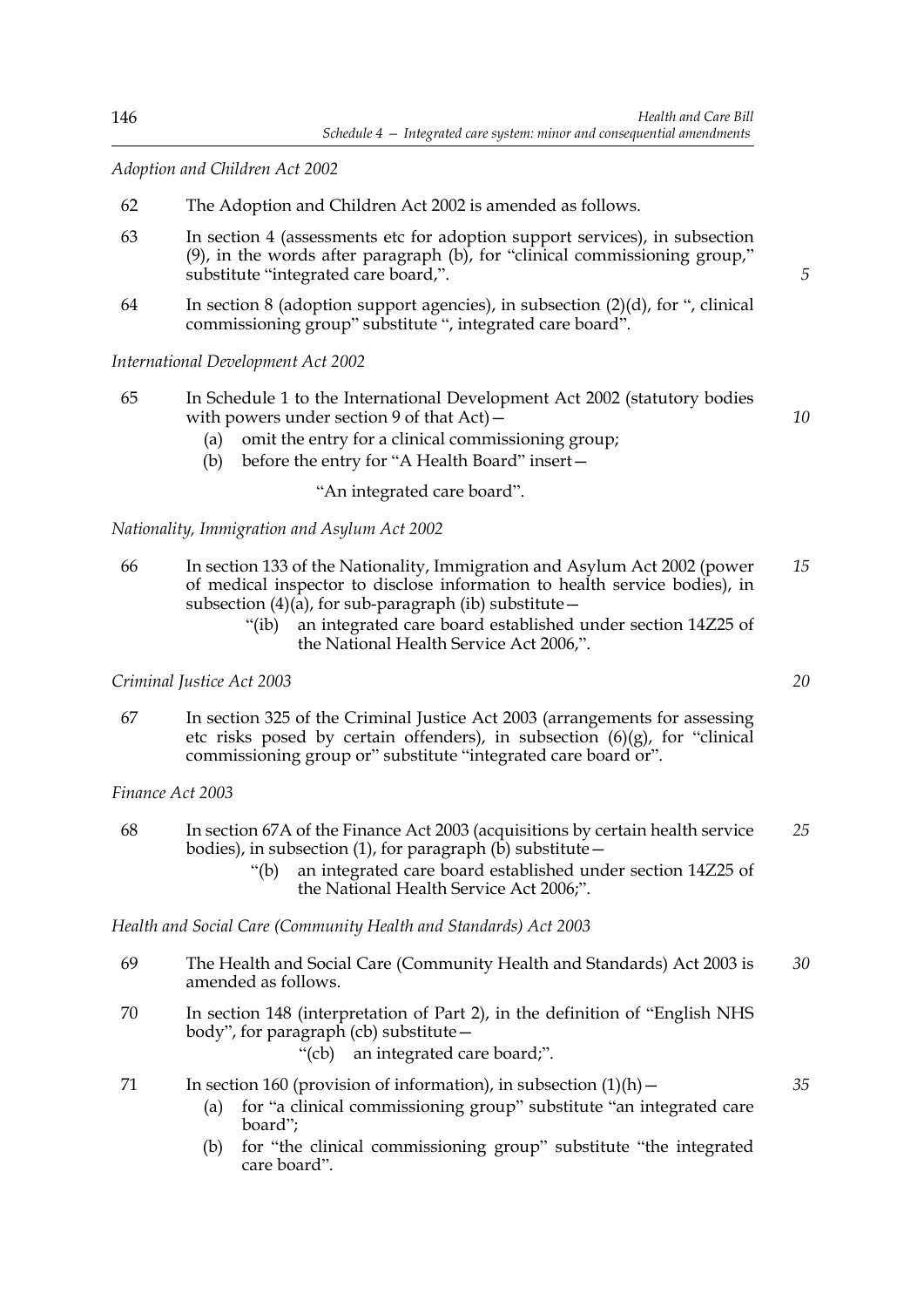72 In section 165 (power to apply provisions about recovery of charges to non-NHS hospitals), in subsection  $(3)(b)$ , for sub-paragraph (ib) substitute – "(ib) an integrated care board,".

### *Children Act 2004*

- 73 The Children Act 2004 is amended as follows. 74 In section 10 (co-operation to improve wellbeing), in subsection (4)(db), for
- "clinical commissioning group" substitute "integrated care board". 75 In section 11 (arrangements to safeguard and promote welfare), in
- subsection (1), for paragraph (bb) substitute $-$ "(bb) an integrated care board;".
- 76 In section 16E (local arrangements for safeguarding and promoting welfare of children), in subsection  $(3)$ , in paragraph  $(b)$  of the definition of "safeguarding partner" for "a clinical commissioning group" substitute "an integrated care board".
- 77 In section 16J (combining safeguarding partner areas and delegating functions), for subsection  $\left(\frac{3}{4}\right)$  substitute – *15*
	- "(4) Where an integrated care board is a safeguarding partner for the same local authority area as another integrated care board, the boards may arrange for one of them to carry out functions under sections 16E to 16I on behalf of the other."
- 78 In section 16P (combining child death review partner areas and delegating functions), for subsection  $(4)$  substitute –
	- "(4) Where an integrated care board is a child death review partner for the same local authority area as another integrated care board, the boards may arrange for one of them to carry out functions under sections 16M to 16O on behalf of the other." *25*
- 79 In section 16Q (guidance and interpretation), in subsection (2)(b), for "clinical commissioning group" substitute "integrated care board".

### *Civil Contingencies Act 2004*

- 80 (1) Schedule 1 to the Civil Contingencies Act 2004 (lists of Category 1 and 2 responders) is amended as follows. *30*
	- (2) After paragraph 4A insert—
		- "4B An integrated care board established under section 14Z25 of the National Health Service Act 2006."
	- (3) Omit paragraph 29ZA.

### *Domestic Violence, Crime and Victims Act 2004*

81 In section 9 of the Domestic Violence, Crime and Victims Act 2004 (establishment and conduct of domestic homicide reviews), in the list in subsection  $(4)(a)$ , for the entry relating to clinical commissioning groups

*35*

*10*

*5*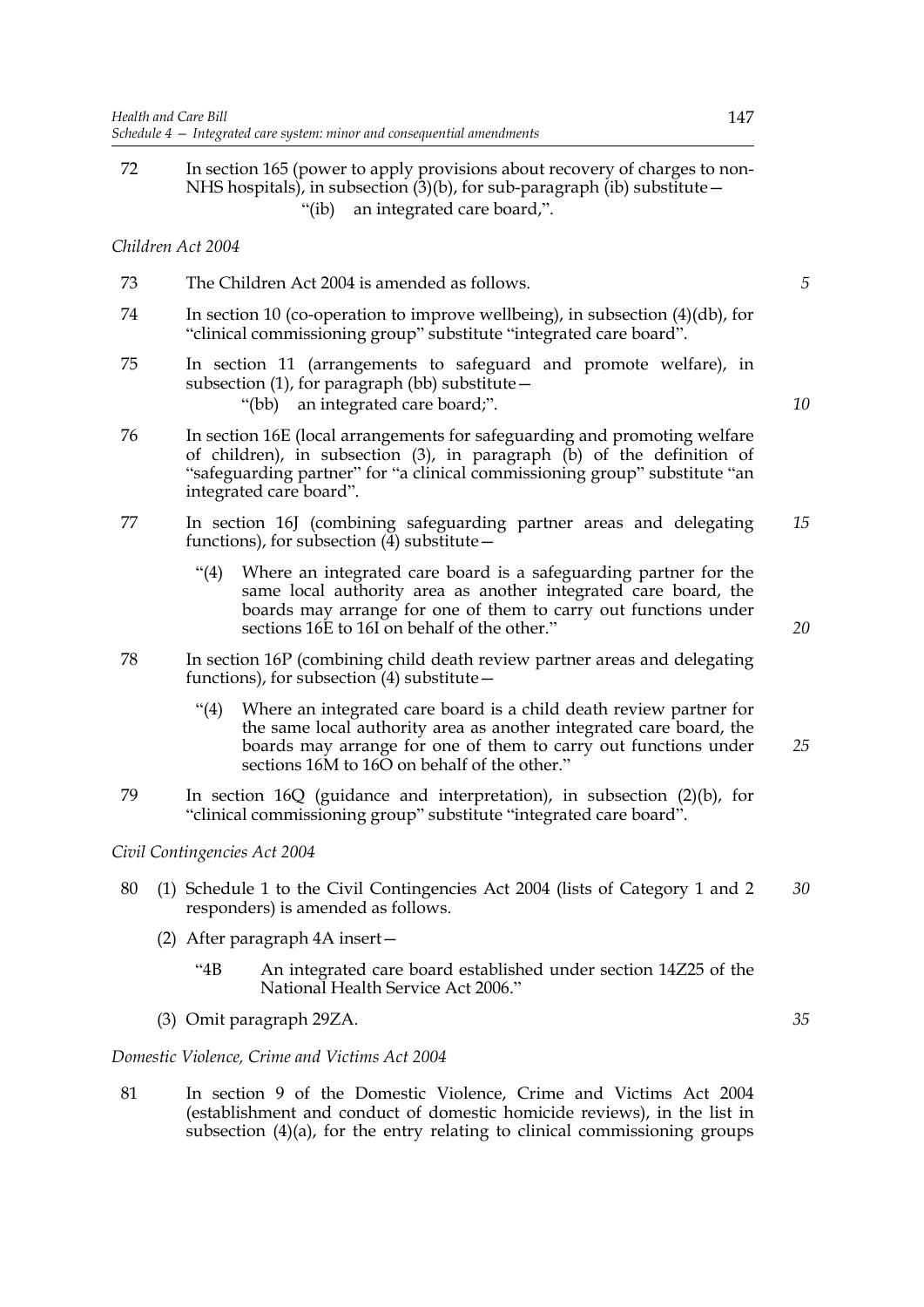#### substitute—

 "integrated care boards established under section 14Z25 of the National Health Service Act 2006;".

### *Mental Capacity Act 2005*

- 82 (1) Schedule AA1 to the Mental Capacity Act 2005 (deprivation of liberty: authorisation of arrangements enabling care and treatment) is amended as follows. *5*
	- (2) In paragraph 3—
		- (a) omit the definition of "clinical commissioning group";
		- (b) at the appropriate place insert— ""integrated care board" means a body established under section 14Z25 of the National Health Service Act 2006;".

### (3) In paragraph  $6(1)(d)$  -

- (a) in sub-paragraph (i), for "a clinical commissioning group" substitute "an integrated care board";
- (b) in the words after sub-paragraph (ii), for "clinical commissioning group" substitute "integrated care board".
- (4) In paragraph 11, for sub-paragraph (b) substitute  $-$ 
	- "(b) an integrated care board;".
- (5) In paragraph 14(1), for paragraph (b) substitute— "(b) each integrated care board;".

### *Childcare Act 2006*

83 In section 4 of the Childcare Act 2006 (duty of local authority and relevant partners to work together), in subsection  $(1)(a)$ , for "a clinical commissioning group" substitute "an integrated care board".

*Emergency Workers (Obstruction) Act 2006* 

84 In section 1 of the Emergency Workers (Obstruction) Act 2006 (obstructing emergency workers), in subsection  $(5)(a)$ , for "a clinical commissioning group," substitute "an integrated care board,".

*National Health Service Act 2006*

- 85 The National Health Service Act 2006 is amended as follows.
- 86 In section 1H (NHS England and its general functions), in subsection (3)(b), for "clinical commissioning groups" substitute "integrated care boards".
- 87 (1) Section 6 (performance of functions outside England) is amended as follows.
	- (2) In subsection (1A), for "a clinical commissioning group" substitute "an integrated care board". *35*
	- (3) In subsection (2), for "clinical commissioning groups" substitute "integrated care boards".
- 88 (1) Section 6E (regulations as to the exercise of functions) is amended as follows.

*30*

*10*

*15*

*20*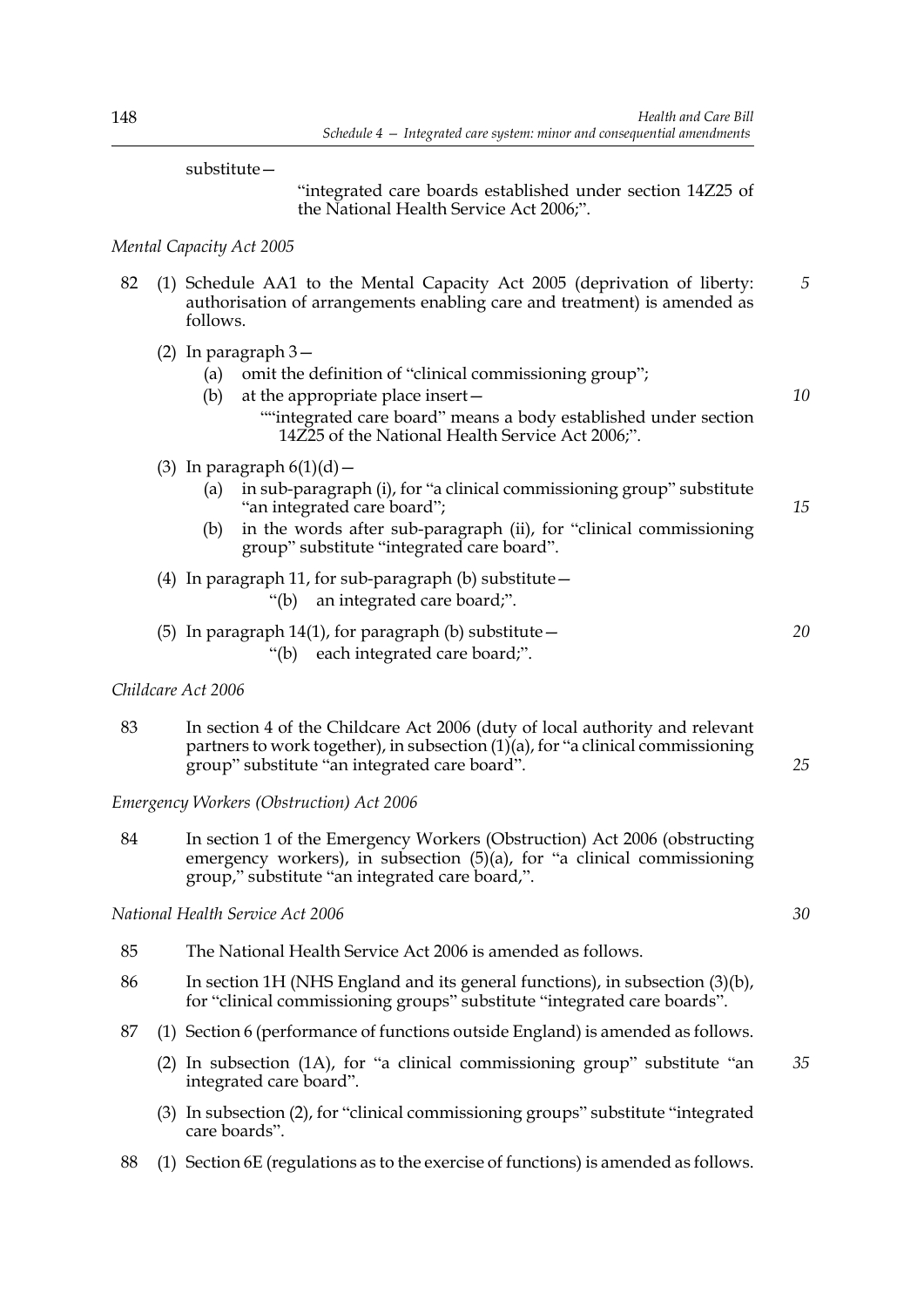- (2) In the heading, for "clinical commissioning groups" substitute "integrated care boards".
- (3) In subsections (1) and (2), for "clinical commissioning groups", in each place it occurs, substitute "integrated care boards".
- (4) In subsection (3)(a), for "a clinical commissioning group" substitute "an integrated care board". *5*
- (5) In subsections  $(4)(a)$  and  $(c)$ ,  $(5)(a)$  and  $(b)$  and  $(7)$ , for "clinical commissioning groups", in each place it occurs, substitute "integrated care boards".
- (6) In subsection (8), for "clinical commissioning group" substitute "integrated care board". *10*
- (7) In subsection (10)(a) and (b), for "clinical commissioning groups", in each place it occurs, substitute "integrated care boards".
- 89 In section 9 (NHS contracts), in subsection (4), for paragraph (zb) substitute— "(zb) an integrated care board,".
- 90 (1) Section 12 (arrangements with other bodies) is amended as follows.
	- (2) In subsection (2), for paragraph (b) substitute  $-$ "(b) integrated care boards,".
	- (3) In subsection (4), for paragraph (ab) substitute  $-$ "(ab) an integrated care board,". *20*
- 91 (1) Section 12ZA (commissioning arrangements) is amended as follows.
	- (2) In the heading, for "clinical commissioning groups" substitute "integrated care boards".
	- (3) In subsections (1), (3) and (4), for "a clinical commissioning group" substitute "an integrated care board". *25*
	- (4) In subsection (5), for paragraph (c) substitute  $-$ "(c) an integrated care board,".
	- (5) In subsection (9), in the definition of "service provider", for "a clinical commissioning group" substitute "an integrated care board".
- 92 (1) Section 12A (direct payments for health care) is amended as follows.
	- (2) In subsections (1) and (2)(aa), for "a clinical commissioning group" substitute "an integrated care board".
	- (3) In subsection  $(4)$ 
		- (a) for "a clinical commissioning group", in both places it occurs, substitute "an integrated care board"; *35*
		- (b) for "the group" substitute "the board".
- 93 In section 12B (regulations about direct payments), in subsections (2)(d), (g), (h) and (j), (4) and (5)(a) and (b), for "a clinical commissioning group", in each place it occurs, substitute "an integrated care board".

*30*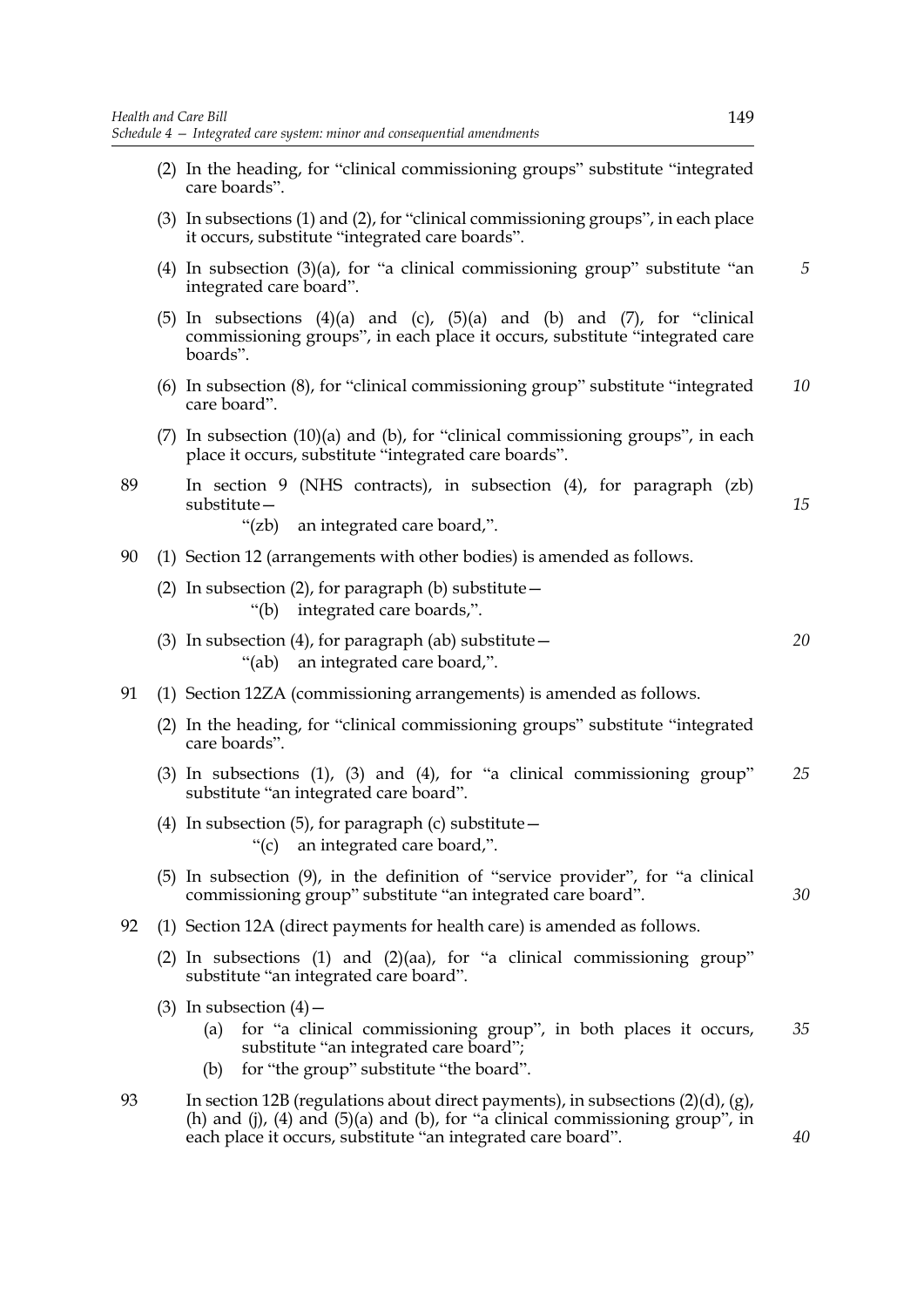| 150 | Health and Care Bill<br>Schedule 4 - Integrated care system: minor and consequential amendments                                                                                                                                                                                                      |    |  |  |
|-----|------------------------------------------------------------------------------------------------------------------------------------------------------------------------------------------------------------------------------------------------------------------------------------------------------|----|--|--|
| 94  | In section 12D (arrangements with other bodies relating to direct payments),<br>in subsections (1) and (3), for "a clinical commissioning group" substitute<br>"an integrated care board".                                                                                                           |    |  |  |
| 95  | In section 13A (mandate), in subsection (6), for "clinical commissioning<br>group" substitute "integrated care board".                                                                                                                                                                               | 5  |  |  |
| 96  | In section 13N (duty as to promoting integration), in subsection (3), for<br>"clinical commissioning groups" substitute "integrated care boards".                                                                                                                                                    |    |  |  |
| 97  | In section 13R (information on safety of services provided by the health<br>service), in subsection (6), for "A clinical commissioning group" substitute<br>"An integrated care board".                                                                                                              | 10 |  |  |
| 98  | In section 13V (pooled funds), in subsection (1), for "clinical commissioning<br>groups" substitute "integrated care boards".                                                                                                                                                                        |    |  |  |
| 99  | In Part 2, omit Chapter A2 (clinical commissioning groups).                                                                                                                                                                                                                                          |    |  |  |
| 100 | In section 71 (schemes for meeting losses and liabilities etc of certain health<br>service bodies), in subsection (2), for paragraph (zb) substitute -<br>integrated care boards,".<br>" $(zb)$                                                                                                      | 15 |  |  |
| 101 | In section 74 (supply of goods and services by local authorities), in<br>subsection (1)(a), for "clinical commissioning group" substitute "integrated<br>care board".                                                                                                                                |    |  |  |
| 102 | In section 76 (power of local authorities to make payments), in subsection<br>(1), for "a clinical commissioning group" substitute "an integrated care<br>board".                                                                                                                                    | 20 |  |  |
|     | 103 (1) Section 77 (care trusts) is amended as follows.                                                                                                                                                                                                                                              |    |  |  |
|     | (2) In subsection (1), in paragraph (a), for "an NHS trust or a clinical<br>commissioning group" substitute "an integrated care board, an NHS trust".                                                                                                                                                | 25 |  |  |
|     | (3) In subsection (10), for "NHS trust or clinical commissioning group"<br>substitute "an integrated care board, NHS trust".                                                                                                                                                                         |    |  |  |
|     | (4) In subsection (12), in the definition of "NHS functions", for "NHS trust or<br>clinical commissioning group" substitute "an integrated care board, NHS<br>trust".                                                                                                                                | 30 |  |  |
|     | 104 (1) In section 80 (supply of goods and services by the Secretary of State, the<br>Board and clinical commissioning groups) is amended as follows.                                                                                                                                                |    |  |  |
|     | (2) In the heading, for "clinical commissioning groups" substitute "integrated"<br>care boards".                                                                                                                                                                                                     |    |  |  |
|     | (3) In subsection (1), for "a clinical commissioning group" substitute "an<br>integrated care board".                                                                                                                                                                                                | 35 |  |  |
|     | (4) For subsection $(3A)$ substitute $-$                                                                                                                                                                                                                                                             |    |  |  |
|     | "(3A)<br>NHS England or an integrated care board may make available to<br>persons falling within subsection $(1)$ –<br>any facilities the provision of which is arranged by NHS<br>(a)<br>England or (as the case may be) the integrated care board in<br>pursuance of its functions under this Act; | 40 |  |  |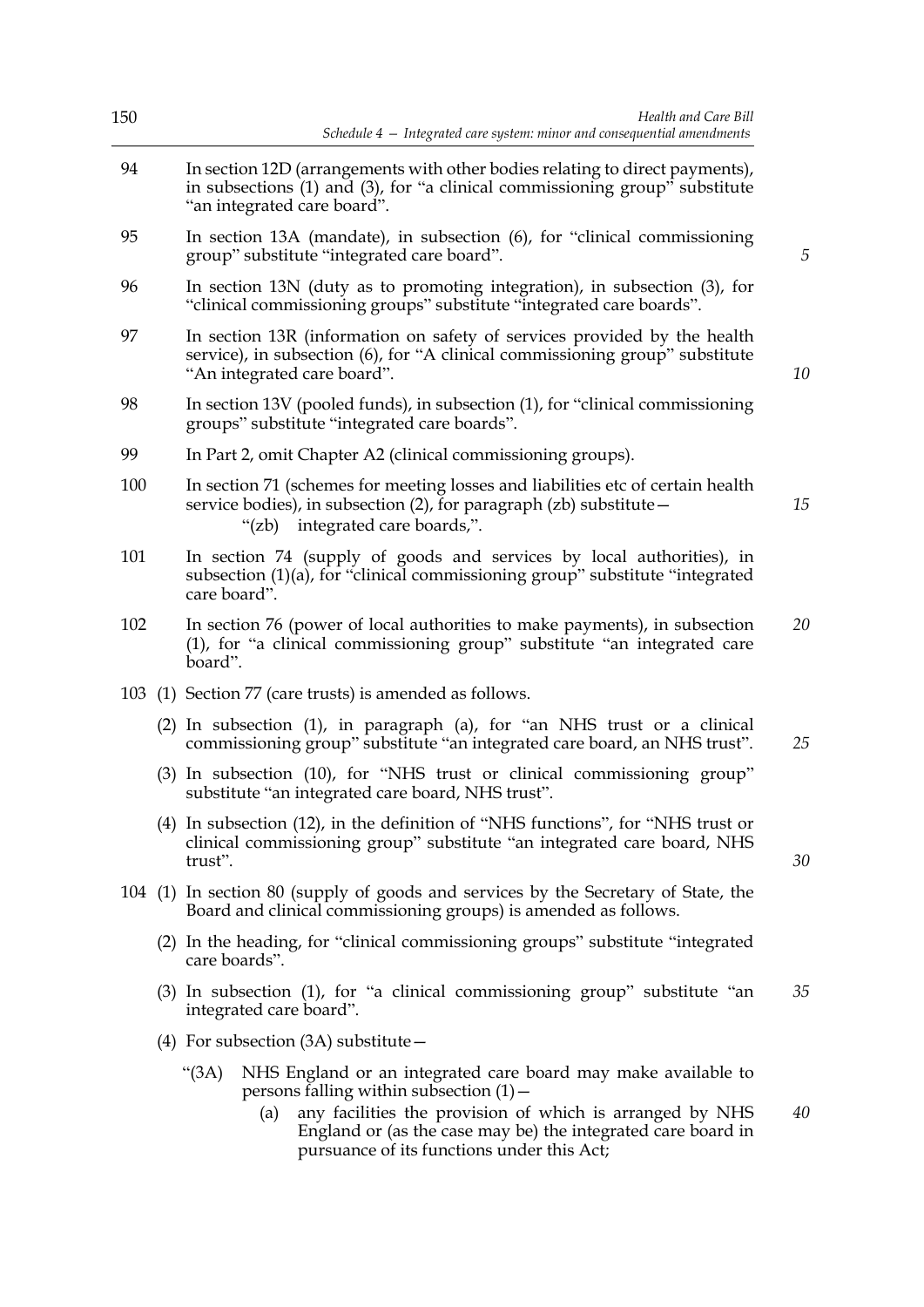- (b) any facilities of NHS England or (as the case may be) the integrated care board;
- (c) the services of persons employed by NHS England or (as the case may be) the integrated care board."
- (5) In subsection (4), for "a clinical commissioning group" substitute "an integrated care board".
- (6) For subsection  $(6A)$  substitute  $-$ 
	- "(6A) NHS England and each integrated care board must make available to local authorities—
		- (a) any services (other than the services of any person) or other facilities the provision of which is arranged by NHS England or (as the case may be) the integrated care board in pursuance of its functions under this Act; *10*
		- (b) the services of persons employed by NHS England or (as the case may be) the integrated care board;
		- (c) any facilities of NHS England or (as the case may be) the integrated care board,

so far as is reasonably necessary and practicable to enable local authorities to discharge their functions relating to social services, education and public health."

- (7) In subsection  $(9)$ 
	- (a) for "a clinical commissioning group" substitute "an integrated care board";
	- (b) for "the clinical commissioning group" substitute "the integrated care board in the exercise of its functions".
- (8) Omit subsection (10).
- 105 In section 183 (payment of travelling expenses), in paragraphs (a), (b) and (c), for "a clinical commissioning group" substitute "an integrated care board".
- 106 In section 185 (charges for more expensive supplies), in subsection (2), for "a clinical commissioning group" substitute "an integrated care board". *30*
- 107 In section 186 (charges for repairs and replacements in certain cases), in subsection (2), for "a clinical commissioning group" substitute "an integrated care board".
- 108 In section 188 (sums otherwise payable to those providing services), in subsection (2), for "a clinical commissioning group" substitute "an integrated care board". *35*
- 109 In section 196 (persons and bodies about which provision is made by this Part), in subsection  $(3)$ , for paragraph  $(zb)$  substitute – "(zb) an integrated care board,".
- 110 In section 201 (disclosure of information), in subsection (3)(a), for "a clinical commissioning group" substitute "an integrated care board".
- 111 In section 214 (transfer of functions and property to or from Welsh special trustees), in subsection (1), for "a clinical commissioning group" substitute "an integrated care board".

*15*

*20*

*5*

*25*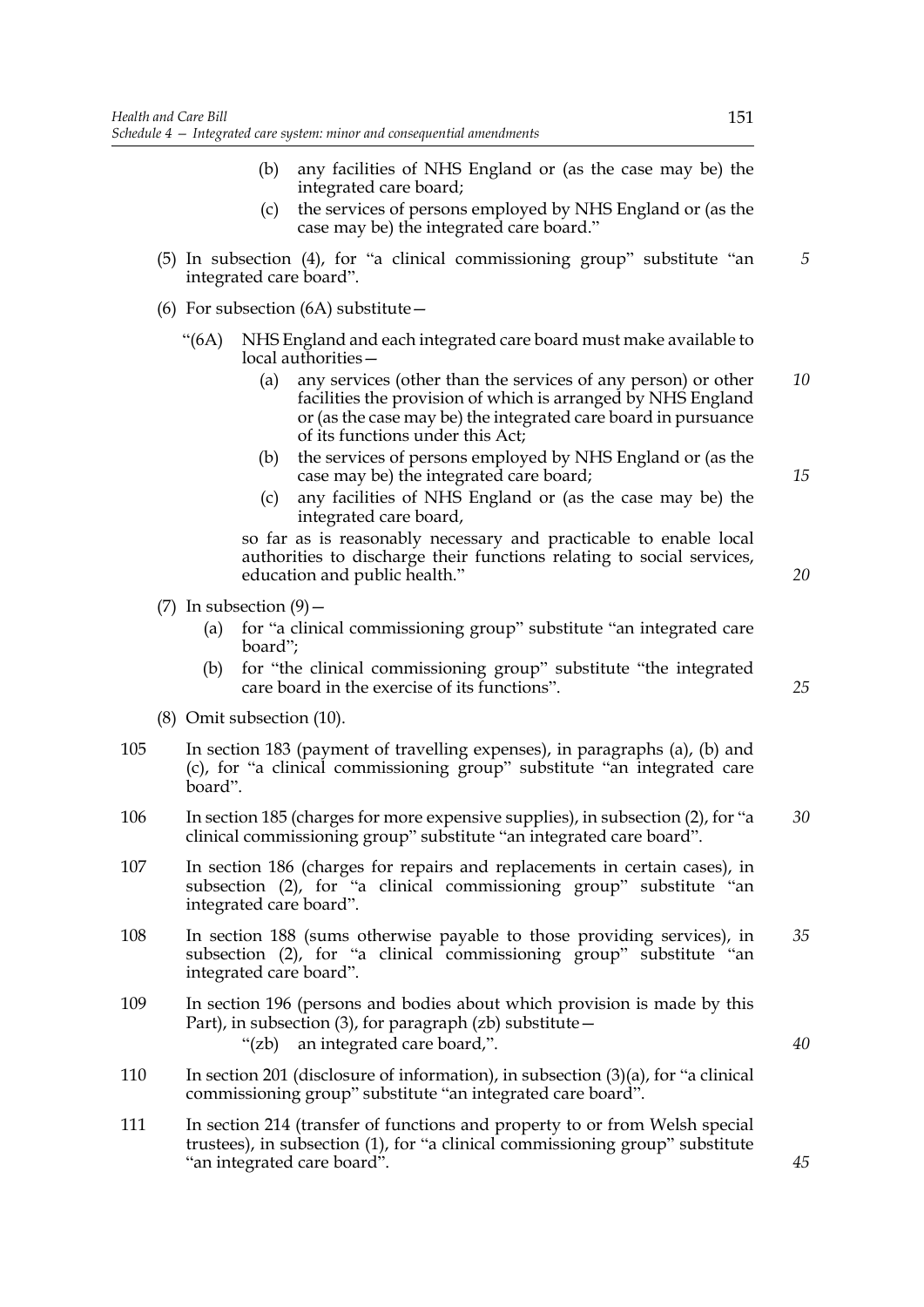| 152 | Health and Care Bill<br>Schedule $4$ - Integrated care system: minor and consequential amendments                                                                                                                                                                                                                                                                        |    |
|-----|--------------------------------------------------------------------------------------------------------------------------------------------------------------------------------------------------------------------------------------------------------------------------------------------------------------------------------------------------------------------------|----|
| 112 | In section 222 (power to raise money), in subsection $(3A)(a)$ , for "a clinical<br>commissioning group" substitute "an integrated care board".                                                                                                                                                                                                                          |    |
| 113 | section 223A (application of provision about public-private<br>For<br>partnerships) substitute -                                                                                                                                                                                                                                                                         |    |
|     | "223A Application of section 223 to integrated care boards                                                                                                                                                                                                                                                                                                               | 5  |
|     | (1)<br>Section 223 applies in relation to an integrated care board as it<br>applies in relation to NHS England.                                                                                                                                                                                                                                                          |    |
|     | But the powers conferred by that section are exercisable by an<br>(2)<br>integrated care board only for the purpose<br>of securing<br>improvement-<br>in the physical and mental health of the group of people for<br>(a)<br>whom it has core responsibility (see section 14Z31), or<br>in the prevention, diagnosis and treatment of illness in such<br>(b)<br>people." | 10 |
| 114 | In section 223B (funding of NHS England), in subsection (8), for "14Z1"<br>substitute "14Z42".                                                                                                                                                                                                                                                                           | 15 |
| 115 | In section 223F (power to establish contingency fund), in subsection $(2)(b)$ ,<br>for "a clinical commissioning group" substitute "an integrated care board".                                                                                                                                                                                                           |    |
|     | 116 (1) Section 223G (means of meeting expenditure of clinical commissioning<br>groups out of public funds) is amended as follows.                                                                                                                                                                                                                                       | 20 |
|     | (2) In the heading, for "clinical commissioning groups" substitute "integrated"<br>care boards".                                                                                                                                                                                                                                                                         |    |
|     | (3) In subsection $(1)$ –<br>for "clinical commissioning group" substitute "integrated care<br>(a)<br>board";<br>for "the group", in both places it occurs, substitute "the board".<br>(b)                                                                                                                                                                               | 25 |
|     | (4) In subsection $(2)$ –<br>for "a clinical commissioning group" substitute "an integrated care<br>(a)<br>board";<br>in paragraph (a), for "clinical commissioning group" substitute<br>(b)<br>"integrated care board".                                                                                                                                                 | 30 |
|     | $(5)$ In subsection $(3)$ –<br>for "a clinical commissioning group" substitute "an integrated care<br>(a)<br>board";<br>for "the group" substitute "the board".<br>(b)                                                                                                                                                                                                   | 35 |
|     | (6) In subsections (5) and (6), for "a clinical commissioning group" substitute<br>"an integrated care board".                                                                                                                                                                                                                                                           |    |
|     | (7) In subsection (7), for "clinical commissioning groups" substitute "integrated<br>care boards".                                                                                                                                                                                                                                                                       |    |
|     | (8) Omit subsection (8).                                                                                                                                                                                                                                                                                                                                                 | 40 |
| 117 | (1) Section 223GA (expenditure on integration) is amended as follows.                                                                                                                                                                                                                                                                                                    |    |
|     | In subsection (3), for "the group" substitute "the integrated care board".<br>(2)                                                                                                                                                                                                                                                                                        |    |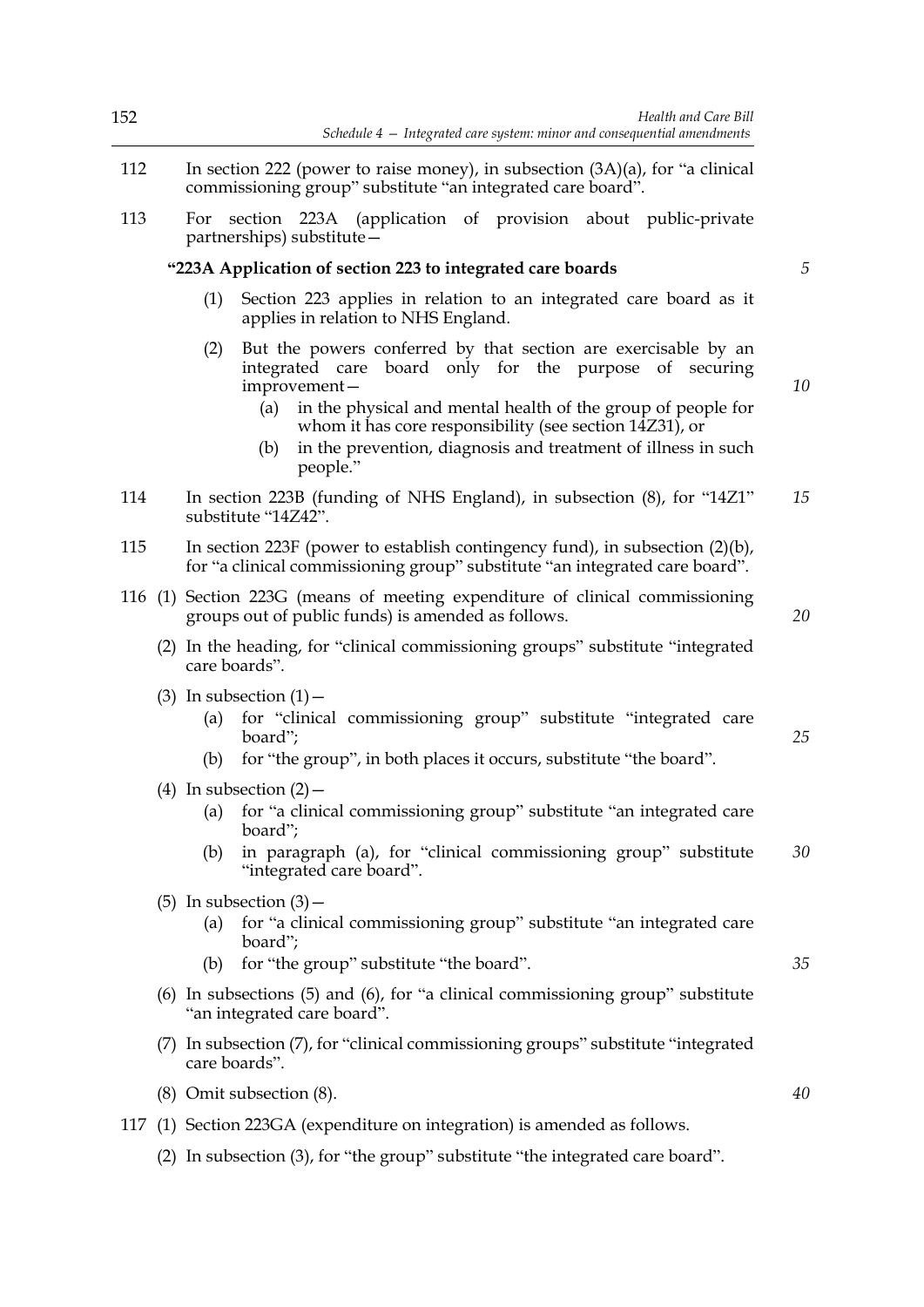(3) In subsection  $(4)(a)$  –

(a) for "the group" substitute "the integrated care board"; (b) for "clinical commissioning group" substitute "integrated care board". (4) In subsections  $(5)(c)$  and  $(6)(b)$ , for "clinical commissioning group" substitute "integrated care board". (5) In subsections  $(10)(b)$  and  $(11)$ , for "14Z1" substitute "14Z42". 118 (1) Section 223K (payments in respect of quality) is amended as follows. (2) In subsection (1), for "a clinical commissioning group" substitute "an integrated care board". (3) In subsection (6), omit the words from "(which may include" to the end. (4) In subsection  $(7)$  -(a) for "A clinical commissioning group" substitute "An integrated care board";

- (b) for "the group" substitute "the board".
- 119 (1) Section 236 (payments for certain medical examinations) is amended as follows.
	- (2) In subsection (1), for "clinical commissioning group" substitute "integrated care board".
	- (3) In subsection  $(2)(b)(ii)$ , for "a clinical commissioning group" substitute "an integrated care board". *20*
- 120 (1) Section 244 (review and scrutiny by local authorities) is amended as follows
	- (2) In subsection  $(2ZA)(c)$  and (d), for "a clinical commissioning group" substitute "an integrated care board".
	- (3) In subsection (3A), for paragraph (a) substitute  $-$ "(a) in relation to an integrated care board, includes a person who *25*
		- is not a member of the board but is a member of a committee or sub-committee of it;".
	- (4) Omit subsection (3B).
- 121 In the italic heading before section 252A, for "clinical commissioning groups" substitute "integrated care boards". *30*
- 122 (1) In section 252A (role of NHS England and clinical commissioning groups in respect of emergencies).
	- (2) In the heading, for "clinical commissioning groups" substitute "integrated care boards".
	- (3) In subsections (1), (2) and (3), for "clinical commissioning group" substitute "integrated care board".
	- (4) In subsection (6), for "clinical commissioning groups" substitute "integrated care boards".
	- (5) In subsection (10), in the definition of "relevant emergency", in paragraph  $(a)$ *40*

*5*

*10*

*15*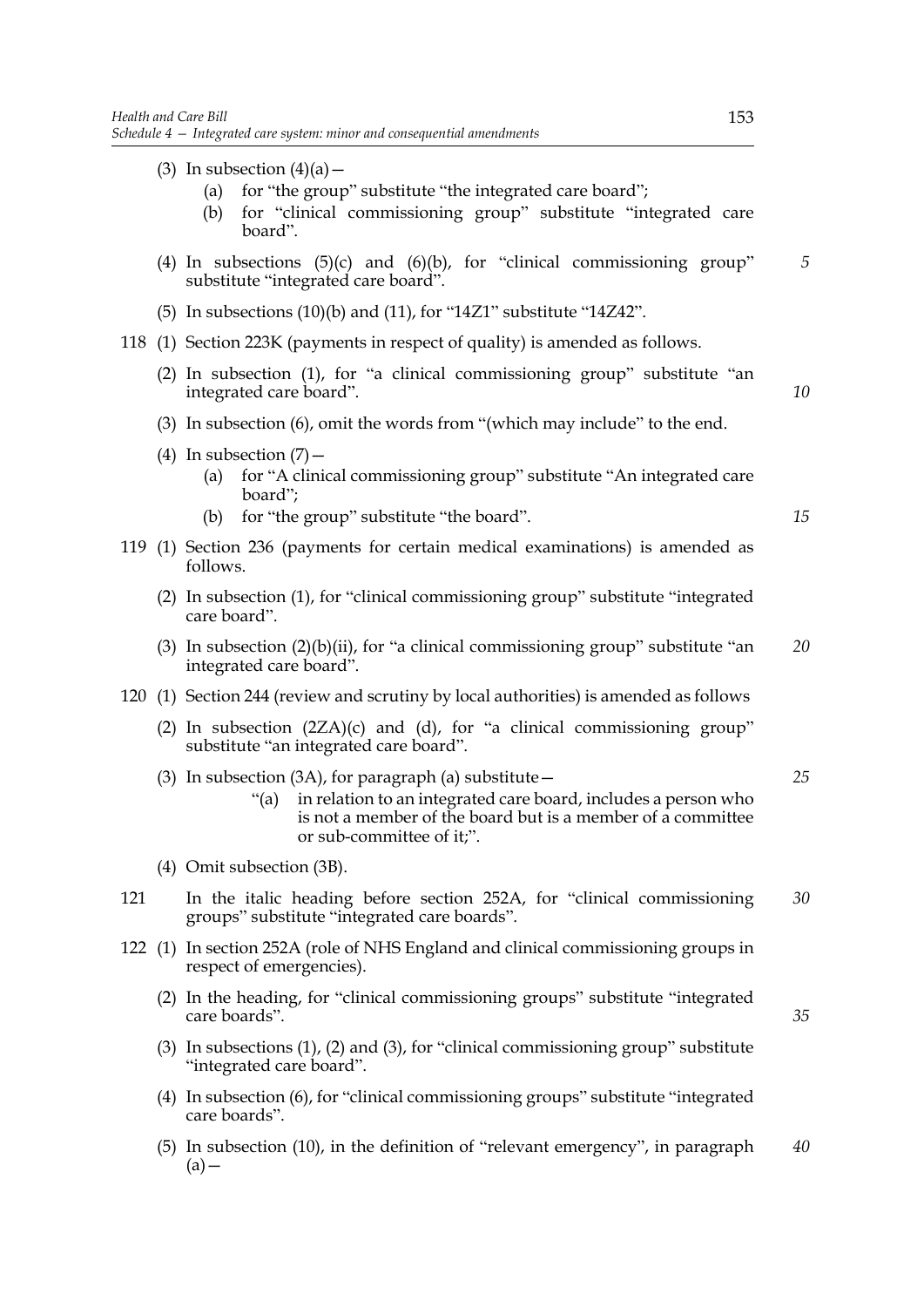- (a) for "a clinical commissioning group" substitute "an integrated care board";
- (b) for "the group" substitute "the board".
- 123 (1) Section 256 (power of NHS England or a clinical commissioning group to make payments towards expenditure on community services) is amended as follows.
	- (2) In the heading, for "a clinical commissioning group" substitute "an integrated care board".
	- (3) In subsection (1), for "a clinical commissioning group" substitute "an integrated care board".
	- (4) In subsection  $(3)$  -
		- (a) for "a clinical commissioning group" substitute "an integrated care board";
		- (b) for "the clinical commissioning group" substitute "the integrated care board".
- 124 In section 257 (payments in respect of voluntary organisations under section 256), in subsection (2), for "clinical commissioning group" substitute "integrated care board".
- 125 (1) Section 258 (university clinical teaching and research) is amended as follows.
	- (2) In subsection (1), for "clinical commissioning group", in both places it occurs, substitute "integrated care board".
	- (3) In subsection  $(2)(a)$ , for "a clinical commissioning group" substitute "an integrated care board".
- 126 In section 269 (special notices of births and deaths), in subsection (11), for paragraph (b) substitute— *25*
	- "(b) integrated care boards,".
- 127 In section 270 (provision of information by Registrar General), in subsection (1), for paragraph (c) substitute  $-$ 
	- "(c) an integrated care board,".
- 128 In section 271A (services to be treated as services of the Crown for certain purposes), in subsection (2)(a), for "a clinical commissioning group" substitute "an integrated care board".
- 129 (1) Section 272 (orders, regulations, rules and directions) is amended as follows.
	- (2) In subsection (5), omit paragraph (za).
	- (3) In subsection (6), omit paragraph (zza).

#### 130 In section 275 (interpretation), in subsection  $(1)$  -

- (a) omit the definition of "clinical commissioning group";
- (b) in the definition of "financial year", after "any year" insert "(except that in relation to an integrated care board it has the meaning given by section  $14Z50(8)$ "; *40*
- (c) at the appropriate places insert—
	- ""integrated care board" means a body established under section 14Z25,";

*15*

*10*

*5*

*20*

*30*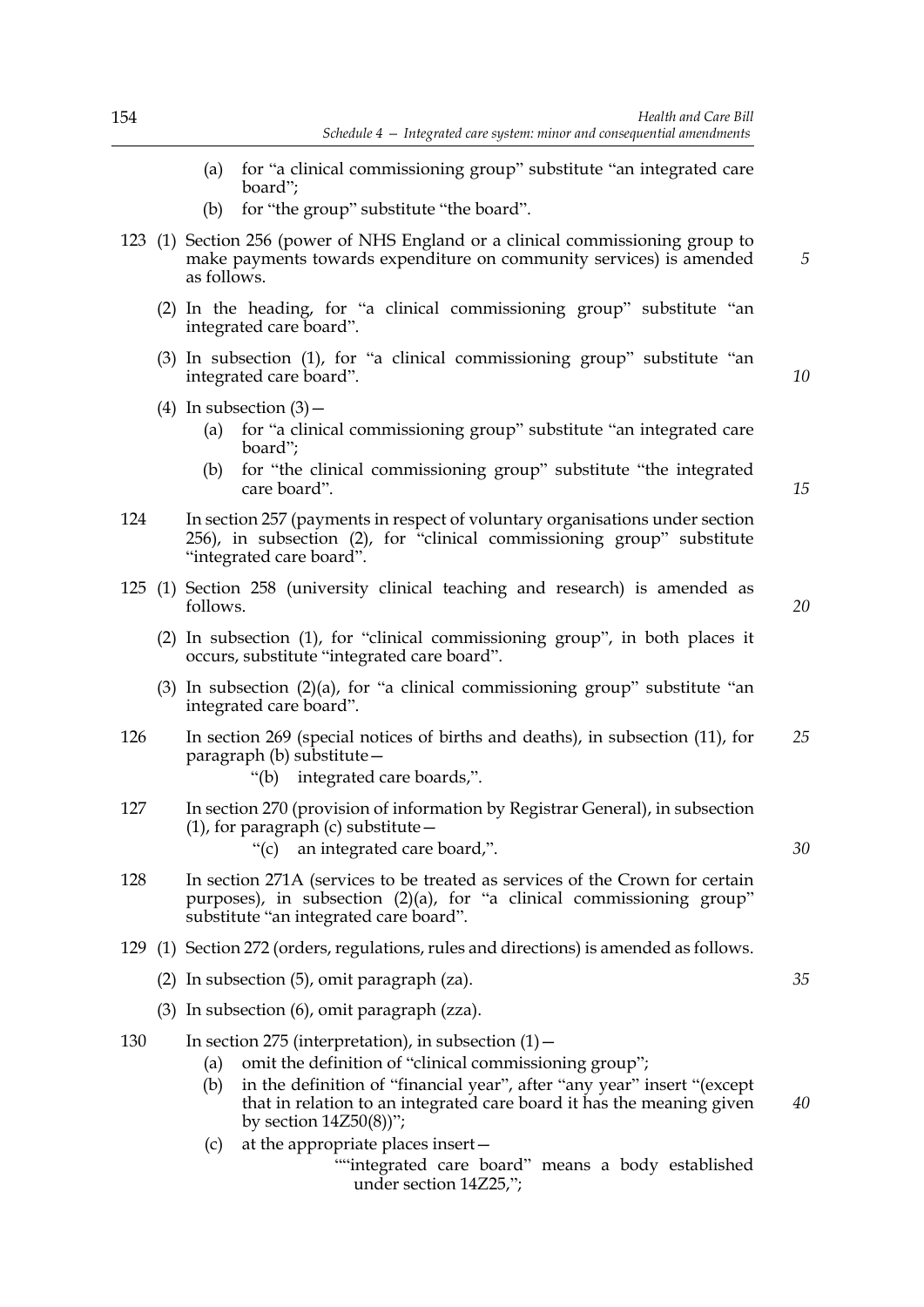""information" includes documents or records,"; (d) in the definition of "NHS body", for paragraph (b) substitute— "(b) an integrated care board,";

131 In section 276 (index of defined expressions), in the appropriate places insert—

> "group of people for whom an integrated care board has core responsibility section 14Z31" "partner, in relation to an NHS trust or NHS foundation trust section 14Z47"

and an integrated care board

- 132 (1) Schedule A1 (NHS England) is amended as follows.
	- (2) In paragraph 16(2)(b), for "clinical commissioning group" substitute "integrated care board".
	- (3) In paragraph  $17(2)(b)$  -
		- (a) for "clinical commissioning groups" substitute "integrated care boards";
		- (b) for "paragraph 17(3) of Schedule 1A" substitute "paragraph 21(3) of Schedule 1B".

### 133 (1) Schedule 1 (further provision about services) is amended as follows.

- (2) For paragraph 9 substitute—
	- "9 (1) An integrated care board may make arrangements for the provision of vehicles (including wheelchairs) for people for whom the board has responsibility and who appear to it to have a physical impairment which has a substantial and long-term adverse effect on their ability to carry out normal day-to-day activities.
		- (2) For the purposes of this paragraph an integrated care board has responsibility for—
			- (a) the group of people for whom it has core responsibility (see section 14Z31), and *30*
			- (b) such other people as may be prescribed (whether generally or in relation to a prescribed vehicle)."
- (3) In paragraph 10—
	- (a) in sub-paragraph (2), for "clinical commissioning group" substitute "integrated care board"; *35*
	- (b) in sub-paragraph (3), for "A clinical commissioning group" substitute "An integrated care board";
	- (c) in sub-paragraph (5), for "clinical commissioning group" substitute "integrated care board".
- (4) In paragraph 13—
	- (a) in sub-paragraph  $(1)$  -

*20*

*15*

*5*

*10*

*25*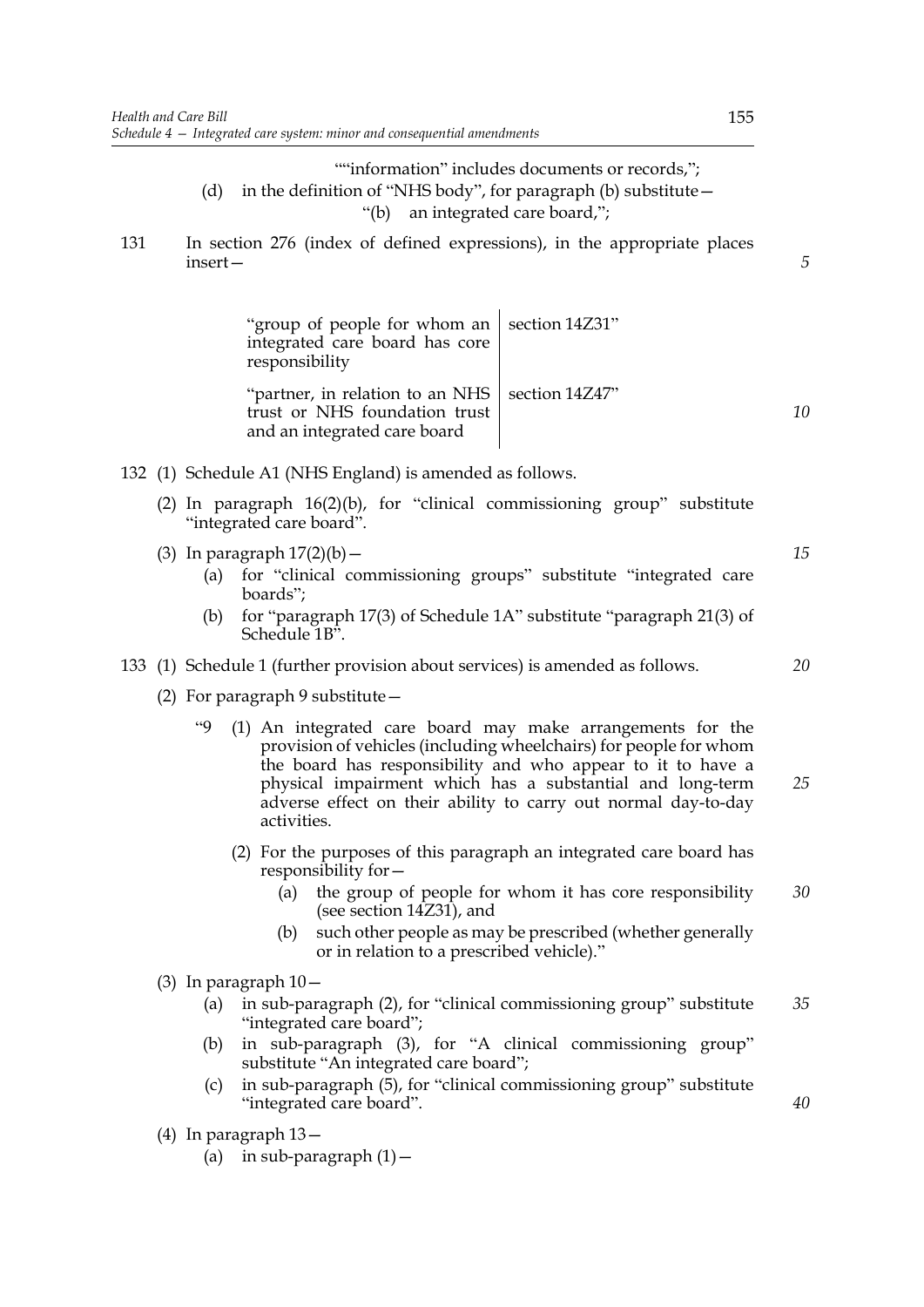- (i) for "a clinical commissioning group" substitute "an integrated care board";
- (ii) in paragraph (b), for "clinical commissioning group" substitute "integrated care board";
- (b) in sub-paragraph (3), for "a clinical commissioning group" substitute "an integrated care board".
- 134 In Schedule 4 (NHS trusts: constitution etc), in paragraph 12, after subparagraph (1) insert—
	- "(1A) The annual report must, in particular, review the extent to which the NHS trust has exercised its functions in accordance with the plans published under— *10*
		- (a) section 14Z50 (joint forward plans for integrated care board and its partners), and
		- (b) section 14Z54 (joint capital resource use plan for integrated care board and its partners)."
- 135 In Schedule 7 (constitution of public benefit corporations), in paragraph 26, after sub-paragraph (1) insert—
	- "(1A) The reports must, in particular, review the extent to which the public benefit corporation has exercised its functions in accordance with the plans published under—
		- (a) section 14Z50 (joint forward plans for integrated care board and its partners), and
		- (b) section 14Z54 (joint capital resource use plan for integrated care board and its partners)."

### 136 In Schedule 12A (pharmaceutical remuneration), in paragraph 2—

- (a) in the heading for "clinical commissioning groups" substitute "integrated care boards";
- (b) in sub-paragraph (3), for "clinical commissioning group" substitute "integrated care board";
- (c) in sub-paragraph (4), for "clinical commissioning groups" substitute "integrated care boards"; *30*
- (d) in sub-paragraph (5), for "clinical commissioning group" substitute "integrated care board";
- (e) in sub-paragraph (6)—
	- (i) for "a clinical commissioning group" substitute "an integrated care board"; *35*
	- (ii) in paragraphs (a) and (b), for "the group", in both places it occurs, substitute "the board";
- (f) in sub-paragraph (8), for "a clinical commissioning group" substitute "an integrated care board";
- (g) for sub-paragraph  $(9)$  substitute  $-$ 
	- "(9) For the purposes of sections 223GC and 223M(1)(b) and paragraph 21 of Schedule 1B, any amount of which an integrated care board is notified under sub-paragraph (6) is to be treated as expenditure of the group which is attributable to the performance by it of its functions in the year in question."

*20*

*15*

*25*

*5*

*40*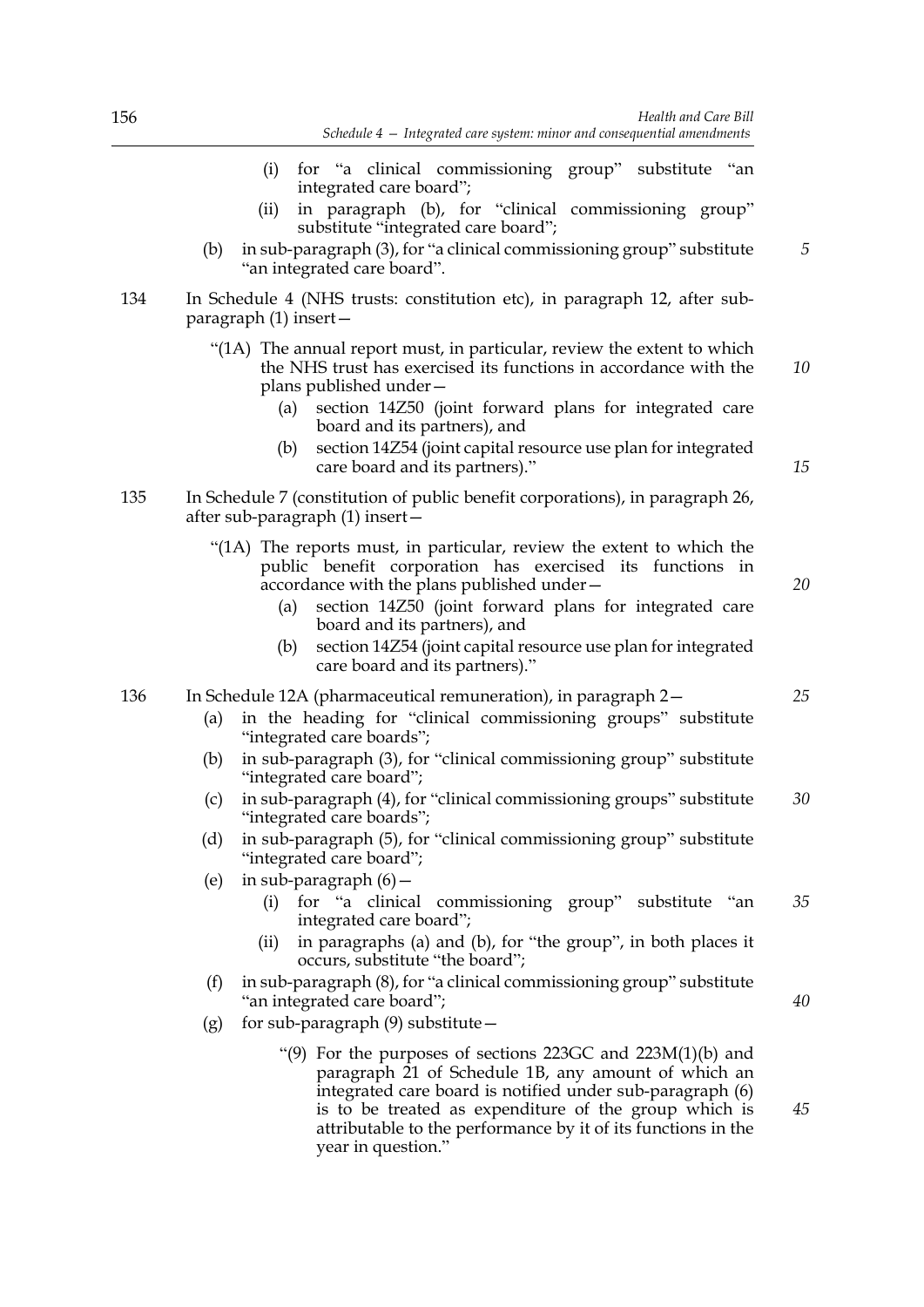*National Health Service (Wales) Act 2006*

| 137 | The National Health Service (Wales) Act 2006 is amended as follows.                                                                                                                                                                                                                                                                                                  |    |  |  |
|-----|----------------------------------------------------------------------------------------------------------------------------------------------------------------------------------------------------------------------------------------------------------------------------------------------------------------------------------------------------------------------|----|--|--|
| 138 | In section 7 (NHS contracts), in subsection (4), for paragraph (bb)<br>substitute-                                                                                                                                                                                                                                                                                   |    |  |  |
|     | " $(bb)$<br>an integrated care board,".                                                                                                                                                                                                                                                                                                                              | 5  |  |  |
| 139 | In section 13 (exercise of Local Health Board functions), in subsection (3), for<br>paragraph (ab) substitute -<br>"(ab) integrated care boards,".                                                                                                                                                                                                                   |    |  |  |
| 140 | In section 17 (plans for improving health etc), in subsection $(6)(g)$ and $(h)$ , for<br>", clinical commissioning groups," substitute ", integrated care boards,".                                                                                                                                                                                                 | 10 |  |  |
| 141 | In section 26 (intervention orders), in subsection (1), for ", clinical<br>commissioning groups and" substitute ", integrated care boards and".                                                                                                                                                                                                                      |    |  |  |
| 142 | In section 28 (default powers), in subsection (1), for ", clinical commissioning<br>groups and" substitute ", integrated care boards and".                                                                                                                                                                                                                           |    |  |  |
| 143 | In section 34 (power of local authorities to make payments), in subsection<br>(1), for ", a clinical commissioning group" substitute ", an integrated care<br>board".                                                                                                                                                                                                |    |  |  |
| 144 | In section 162 (transfer of functions and property to or from special trustees),<br>in subsection (1), for ", a clinical commissioning group," substitute ", an<br>integrated care board,".                                                                                                                                                                          | 20 |  |  |
| 145 | In section 197 (university clinical teaching and research), in subsection (2)(a),<br>for "a clinical commissioning group," substitute "an integrated care board,".                                                                                                                                                                                                   |    |  |  |
| 146 | In section 206 (interpretation), in subsection $(1)$ –<br>omit the definition of "clinical commissioning group";<br>(a)<br>(b)<br>at the appropriate place insert-<br>"integrated care board" means a body established<br>under section 14Z25 of the National Health Service<br>Act 2006,";<br>in the definition of "NHS body", for paragraph (f) substitute-<br>(c) | 25 |  |  |
|     | an integrated care board."<br>" $(f)$                                                                                                                                                                                                                                                                                                                                | 30 |  |  |
|     | NHS Redress Act 2006                                                                                                                                                                                                                                                                                                                                                 |    |  |  |
| 147 | In section 1 of the NHS Redress Act 2006 (power to establish redress<br>scheme), in subsection (3), for paragraph (ab) substitute -<br>an integrated care board,".<br>"(ab)                                                                                                                                                                                          |    |  |  |

*Safeguarding Vulnerable Groups Act 2006*

- 148 In section 6 of the Safeguarding Vulnerable Groups Act 2006 (regulated activity providers), in subsection (8E)—
	- (a) for "a clinical commissioning group" substitute "an integrated care board";
	- (b) for "the clinical commissioning group" substitute "the integrated care board". *40*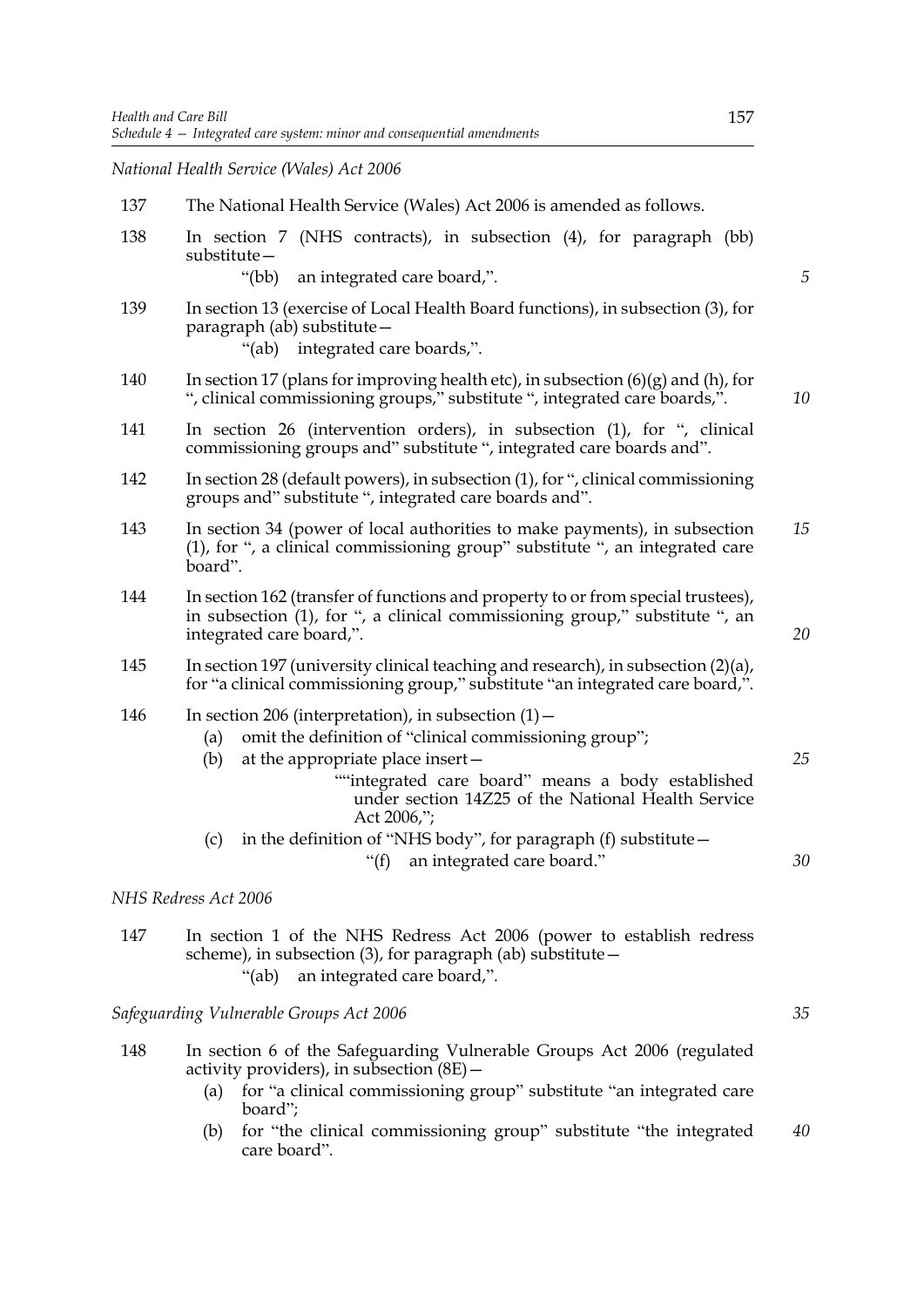*Corporate Manslaughter and Corporate Homicide Act 2007*

149 In section 6 of the Corporate Manslaughter and Corporate Homicide Act 2007 (emergencies), in subsection (7), in paragraph (a) of the definition of "relevant NHS body", for "a clinical commissioning group," substitute "an integrated care board,".

*Local Government and Public Involvement in Health Act 2007*

- 150 The Local Government and Public Involvement in Health Act 2007 is amended as follows.
- 151 Section 222 (Local Healthwatch organisations), in subsection (3), for paragraph (ca) substitute—
	- "(ca) an integrated care board;".
- 152 In section 224 (duties of services-providers to respond to local involvement networks), in subsection (2), for paragraph (zb) substitute— "(zb) an integrated care board;".
- 153 In section 227 (Local Healthwatch organisations: annual reports), in subsection (4)(ab), for "clinical commissioning group" substitute "integrated care board". *15*

*Statistics and Registration Service Act 2007*

- 154 (1) Section 42 of the Statistics and Registration Service Act 2007 (information relating to births and deaths etc) is amended as follows.
	- (2) In subsection (4A), for paragraph (d) substitute  $-$ "(d) an integrated care board,".
	- (3) In subsection (7), for ""clinical commissioning group"" substitute ""integrated care board"".

*Education and Skills Act 2008*

| 155 | The Education and Skills Act 2008 is amended as follows.                                                                                              |    |
|-----|-------------------------------------------------------------------------------------------------------------------------------------------------------|----|
| 156 | In section 16 (supply of information by public bodies), in subsection $(2)$ , for<br>paragraph (da) substitute -<br>"(da) an integrated care board,". |    |
| 157 | In section 77 (supply of information by public bodies), in subsection (2), for<br>paragraph (da) substitute -                                         | 30 |

"(da) an integrated care board,".

*Health and Social Care Act 2008*

- 158 The Health and Social Care Act 2008 is amended as follows.
- 159 In section 30 (urgent procedure for cancellation), in subsection (3)(a), for "clinical commissioning group" substitute "integrated care board". *35*
- 160 In section 39 (bodies required to be notified of certain matters), in subsection (1)(a), for "clinical commissioning group" substitute "integrated care board".

*5*

*10*

*20*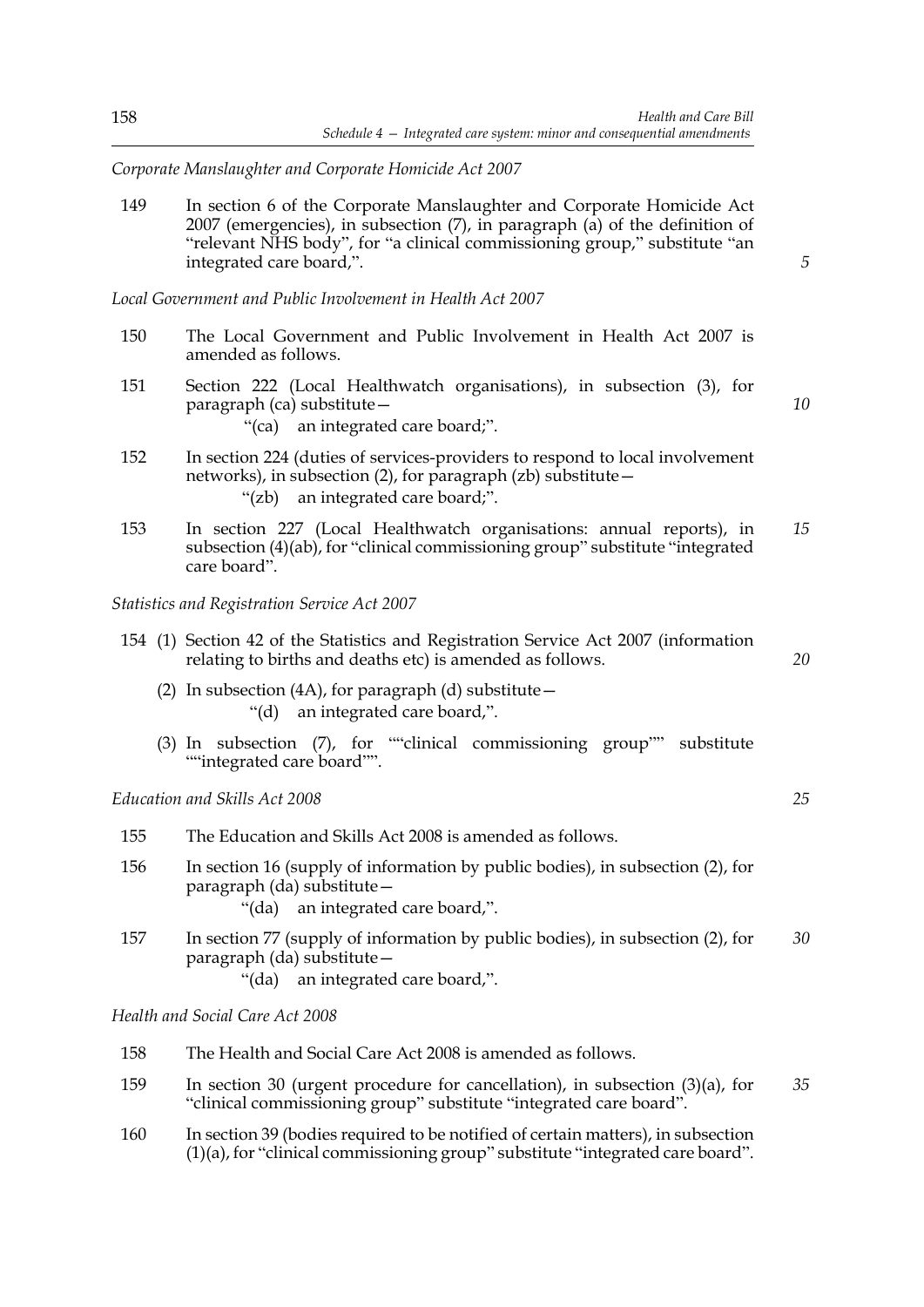| 161 | In section 48 (reviews and investigations), in subsection $(2)(ba)$ , for "a<br>clinical commissioning group" substitute "an integrated care board".                                                                      |    |  |  |  |  |
|-----|---------------------------------------------------------------------------------------------------------------------------------------------------------------------------------------------------------------------------|----|--|--|--|--|
| 162 | In section 54 (studies as to economy, efficiency etc), in subsection (5), for "a<br>clinical commissioning group or" substitute "an integrated care board or".                                                            |    |  |  |  |  |
| 163 | In section 59 (additional functions), in subsection (3), for "clinical<br>commissioning groups" substitute "integrated care boards".                                                                                      |    |  |  |  |  |
| 164 | In section 64 (power to require documents and information), in subsection<br>$(2)(b)$ , for sub-paragraph (ii) (but not the "or" at the end) substitute -<br>an integrated care board,".<br>" $(ii)$                      |    |  |  |  |  |
| 165 | In section 97 (general interpretation of Part 1), in subsection $(1)$ –<br>in the definition of "English NHS body", for paragraph (cb)<br>(a)<br>$substitute -$                                                           | 10 |  |  |  |  |
|     | "(cb) an integrated care board,";<br>in the definition of "NHS care", for "a clinical commissioning group"<br>(b)<br>substitute "an integrated care board".                                                               | 15 |  |  |  |  |
|     | Autism Act 2009                                                                                                                                                                                                           |    |  |  |  |  |
| 166 | In section 4 of the Autism Act 2009 (interpretation), in subsection (1), in the<br>definition of "NHS body", for paragraph (cb) substitute -<br>an integrated care board;".<br>" $(cb)$                                   |    |  |  |  |  |
|     | Health Act 2009                                                                                                                                                                                                           | 20 |  |  |  |  |
| 167 | The Health Act 2009 is amended as follows.                                                                                                                                                                                |    |  |  |  |  |
| 168 | (1) Section 2 (duty to have regard to NHS constitution) is amended as follows.                                                                                                                                            |    |  |  |  |  |
|     | (2) In subsection (2) for paragraph (cb) substitute $-$<br>"(cb) integrated care boards;".                                                                                                                                |    |  |  |  |  |
|     | (3) In subsection (4)(za) for "a clinical commissioning group" substitute "an<br>integrated care board".                                                                                                                  | 25 |  |  |  |  |
| 169 | In section 8 (duty of providers to publish information), in subsection (6), for<br>"a clinical commissioning group" substitute "an integrated care board".                                                                |    |  |  |  |  |
|     | Corporation Tax Act 2010                                                                                                                                                                                                  |    |  |  |  |  |
| 170 | In section 986 of the Corporation Tax Act 2010 (meaning of "health service"<br>body"), in the table $-$<br>omit the entry for a clinical commissioning group;<br>(a)<br>after the entry for a Health Board insert-<br>(b) | 30 |  |  |  |  |
|     | integrated<br>section 14Z25 of the<br>"an<br>care<br>board<br>National<br>Health                                                                                                                                          | 35 |  |  |  |  |

# *Equality Act 2010*

171 In Part 1 of Schedule 19 to the Equality Act 2010 (bodies subject to public

National Health Service Act 2006".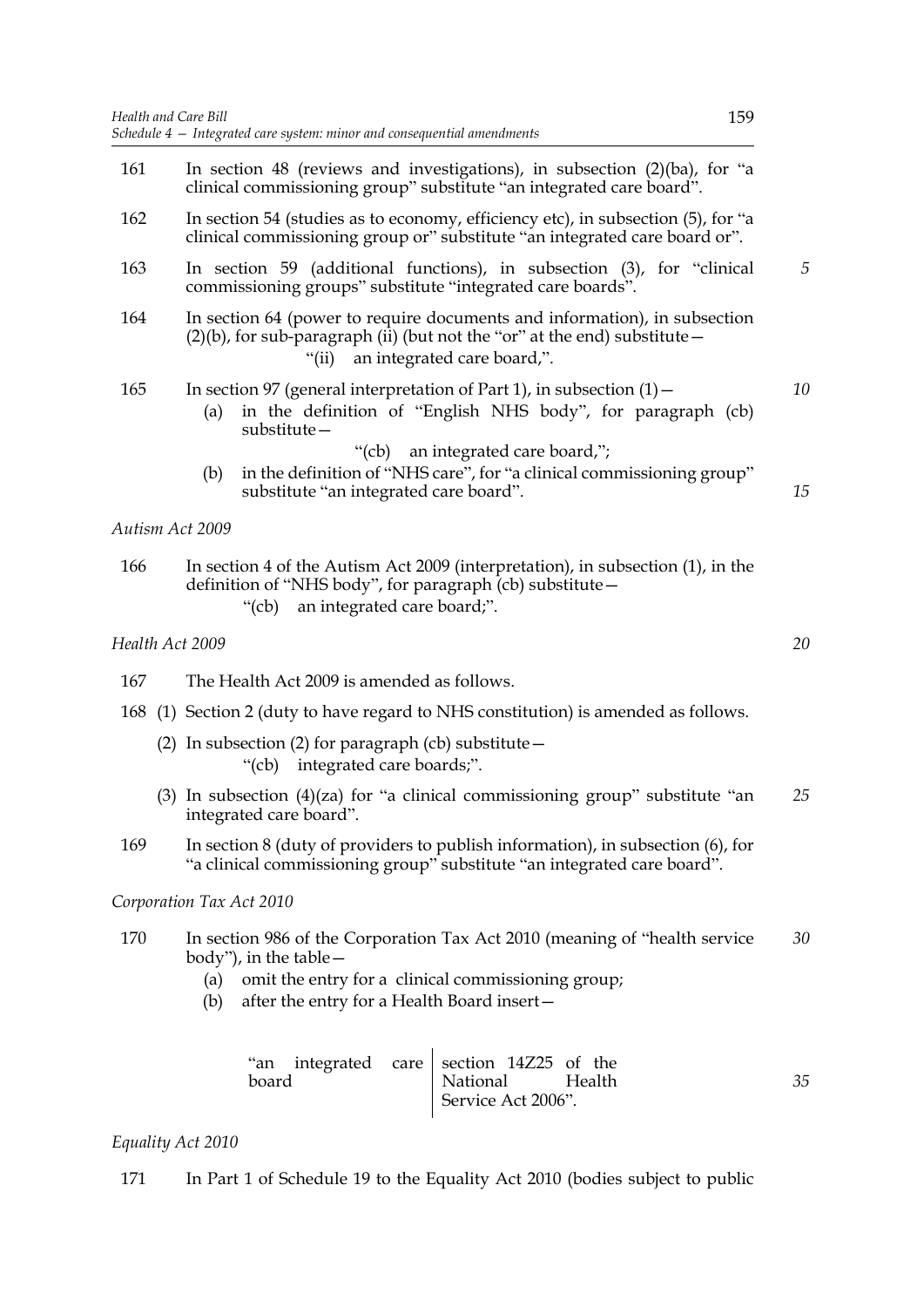sector equality duty), in the group of entries that includes entries for bodies whose functions relate to health, social care and social security, for the entry for a clinical commissioning group substitute—

> "An integrated care board established under section 14Z25 of the National Health Service Act 2006."

#### *Charities Act 2011*

172 In section 149 of the Charities Act 2011 (audit or examination of English NHS charity accounts), in subsection  $(7)$ , for paragraph (bb) substitute  $-$ "(bb) an integrated care board,".

*Health and Social Care Act 2012*

- 173 The Health and Social Care Act 2012 is amended as follows.
- 174 In section 95 (licensing: special conditions), in subsection (2)(d), for "clinical commissioning groups" substitute "integrated care boards".
- 175 In section 99 (notification of commissioners where continuation of services at risk), in subsection (5), for "clinical commissioning groups" substitute "Integrated care boards". *15*
- 176 In section 100 (modification of standard conditions), in subsection (2)(d), for "clinical commissioning group" substitute "integrated care board".
- 177 In section 102 (modification of conditions by order under other enactments), in subsection  $(4)(c)(i)$ , for "a clinical commissioning group" substitute "an integrated care board". *20*
- 178 In section 104 (power to require documents and information), in subsection  $(2)$ , for paragraph  $(f)$  substitute –
	- "(f) an integrated care board."
- 179 In section 110 (notification of enforcement action), in subsection (1)(b), for "clinical commissioning groups" substitute "integrated care boards". *25*
- 180 In section 141 (levy on providers: consultation), in subsection (3), for paragraph (c) substitute—
	- "(c) each integrated care board,".
- 181 In section 150 (interpretation, transitional provision and consequential amendments), omit subsection (3). *30*
- 182 In section 194 (establishment of Health and Wellbeing Boards), in subsections  $(2)(f)$   $(6)$ ,  $(7)$ ,  $(10)$  and  $(13)(c)$ , for "clinical commissioning group", in each place it occurs, substitute "integrated care board".
- 183 In section 196 (other functions of Health and Wellbeing Boards), in subsection (1), for "clinical commissioning groups" substitute "integrated care boards". *35*
- 184 In section 241 (commissioning guidance), in subsection (1), for "section 14Z8 of the National Health Service Act 2006" substitute "section 14Z49 of the National Health Service Act 2006 so far as relating to arrangements for the provision of services as part of the health service". *40*

*10*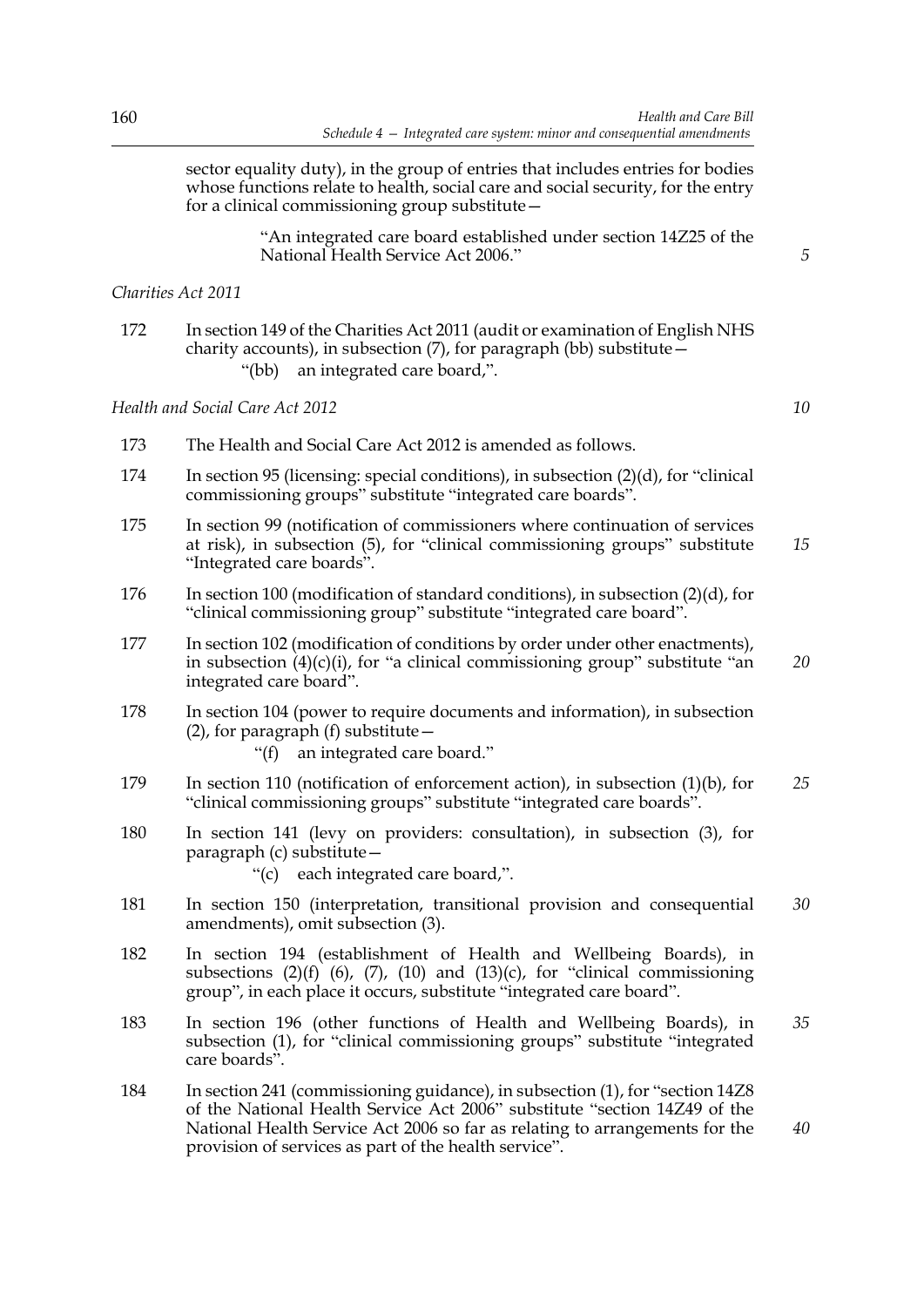- 185 (1) Section 298 (advice or assistance to public authorities in the Isle of Man or Channel Islands) is amended as follows.
	- (2) In subsection (1), for "a clinical commissioning group" substitute "an integrated care board".
	- (3) In subsection (2), for "clinical commissioning group" substitute "integrated care board". *5*
- 186 In section 306 (commencement), omit subsection (7).
- 187 Omit Schedule 6 (transitional provision in connection with clinical commissioning groups).

*Anti-social Behaviour, Crime and Policing Act 2014*

- 188 The Anti-social Behaviour, Crime and Policing Act 2014 is amended as follows.
- 189 In section 105 (ASB case reviews: interpretation), in subsection (2), for paragraph (c) of the definition of "relevant bodies" (but not the "and" at the end) substitute—
	- "(c) each integrated care board established under section 14Z25 of the National Health Service Act 2006 whose area is wholly or partly within that local government area,".
- 190 In Schedule 4 (case reviews: supplementary provision), in paragraph 5(2)(a), for sub-paragraph (iii) substitute— *20*
	- "(iii) each integrated care board established under section 14Z25 of the National Health Service Act 2006 whose area is wholly or partly within that local government area;".

#### *Care Act 2014*

- 191 The Care Act 2014 is amended as follows.
- 192 In section 6 (co-operating generally), in subsection (8)(b), for "a clinical commissioning group" substitute "an integrated care board".
- 193 (1) Section 22 (exception for provision of health services) is amended as follows. *30*
	- (2) In subsection  $(4)(a)$ , for "clinical commissioning group" substitute "integrated care board".
	- (3) In subsection  $(6)(b)$ , for "a clinical commissioning group" substitute "an integrated care board".
	- (4) In subsection (9), for "a clinical commissioning group" substitute "an integrated care board". *35*
- 194 In section 52 (sections 48 to 51: supplementary), in subsection (9)—
	- (a) for "a clinical commissioning group" substitute "an integrated care board";
	- (b) for "the group" substitute "the board".

*15*

*10*

*25*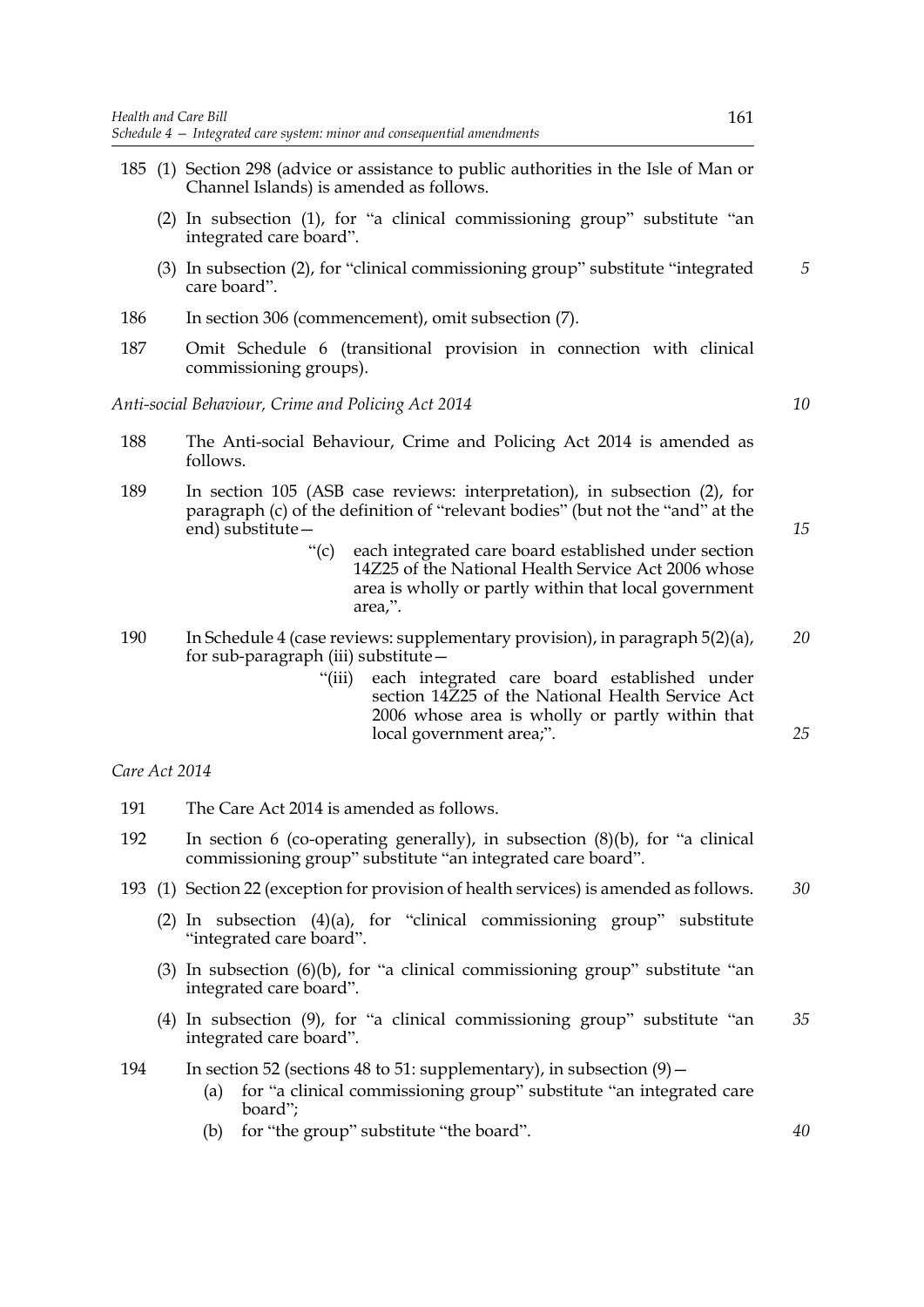- 195 In Schedule 1 (cross-border placements), in paragraph 1(5)(a)(ii), (b)(ii) and (c)(ii), for "a clinical commissioning group" substitute "an integrated care board".
- 196 (1) Paragraph 1 of Schedule 2 (Safeguarding Adults Boards) is amended as follows.
	- (2) In sub-paragraph (1)(b), for "a clinical commissioning group" substitute "an integrated care board".
	- (3) In sub-paragraph  $(5)$  -
		- (a) for "clinical commissioning group" substitute "integrated care board";
		- (b) for "clinical commissioning groups" substitute "integrated care boards".

*Children and Families Act 2014*

- 197 The Children and Families Act 2014 is amended as follows.
- 198 (1) Section 23 (duty of health bodies to bring certain children to local authority's attention) is amended as follows. *15*
	- (2) In subsection (1), for "a clinical commissioning group" substitute "an integrated care board".
	- (3) In subsections (2) to (4), for "group", in each place it occurs, substitute "board".
- 199 (1) Section 26 (joint commissioning arrangements) is amended as follows.
	- (2) In subsection (8)(b), for "clinical commissioning group" substitute "integrated care board".
	- (3) In subsection (9), for "a clinical commissioning group" substitute "an integrated care board".
- 200 In section 28 (co-operating generally: local authority functions), in subsections (2)(l) and (4), for "a clinical commissioning group" substitute "an integrated care board".
- 201 In section 31 (co-operating in specific cases: local authority functions), in subsection (1), for paragraph (e) substitute— "(e) an integrated care board;".
- 202 In section 53 (mediation: health care issues), in subsection (5), for paragraph (b) substitute—
	- "(b) an integrated care board;".
- 203 In section 56 (mediation: supplementary), in subsection (3), for paragraph (b) substitute— *35*
	- "(b) an integrated care board;".
- 204 In section 57 (resolution of disagreements), in subsection (7), for paragraph (b) substitute— "(b) an integrated care board;".
- 205 In section 77 (code of practice), in subsection (1), for paragraph (k)

*20*

*25*

*30*

*40*

*5*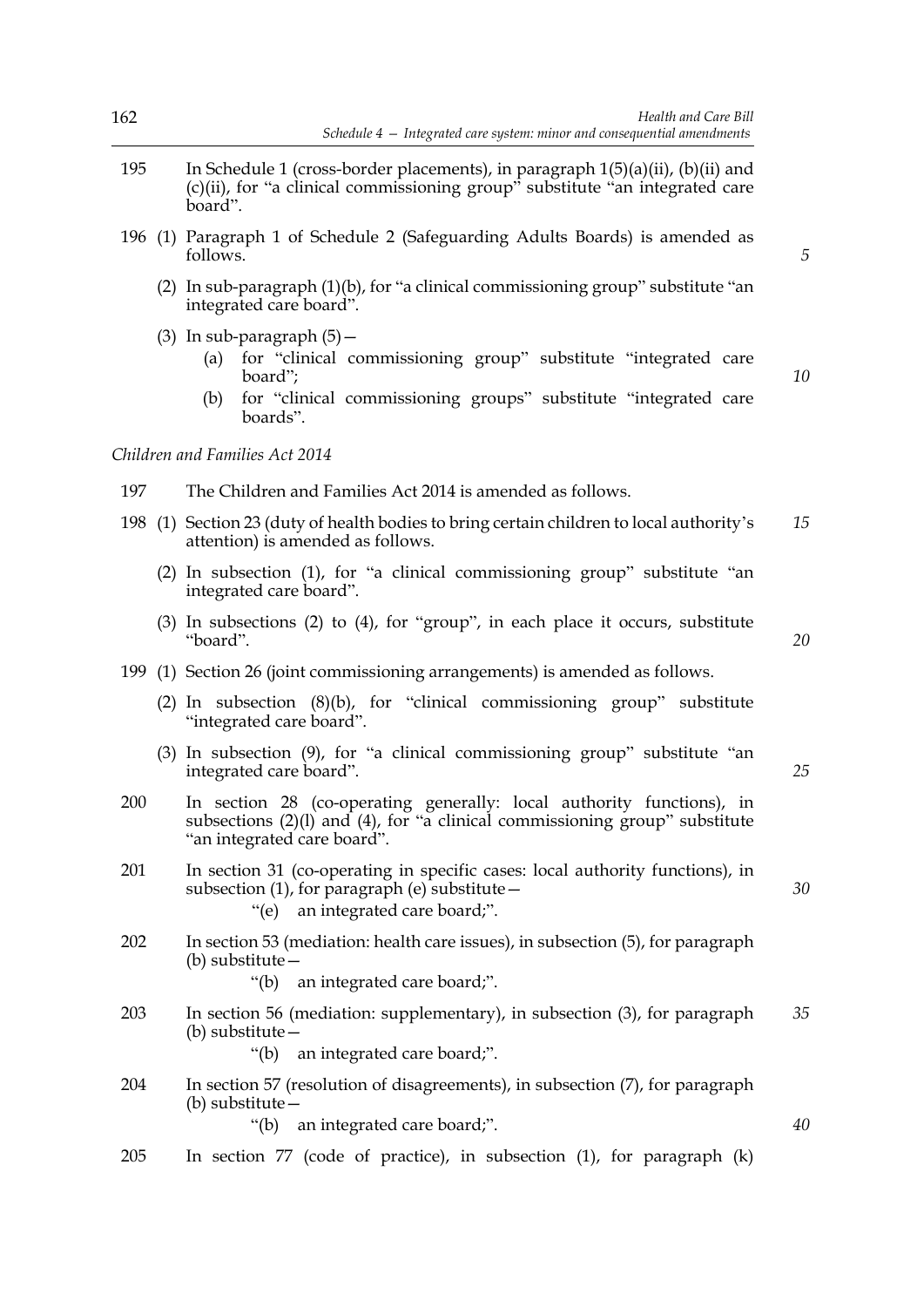### substitute—

"(k) integrated care boards;".

*Immigration Act 2014*

- 206 In Schedule 3 to the Immigration Act 2014 (excluded residential tenancy agreements), in paragraph  $\bar{5}(2)(a)$ , for sub-paragraph (i) (but not the "or" at the end) substitute—
	- "(i) an integrated care board,".

*Local Audit and Accountability Act 2014*

- 207 The Local Audit and Accountability Act 2014 is amended as follows.
- 208 In section 4 (general requirements for audit), for subsection (4) substitute— *10*
	- "(4) In relation to an integrated care board, "accounts" means—
		- (a) the annual accounts of the board prepared under paragraph 21(2) of Schedule 1B to the National Health Service Act 2006 (accounts and audit of integrated care boards);
		- (b) any accounts of the board prepared under paragraph 21(3) of that Schedule in respect of which a direction has been given under paragraph  $21(6)$  of that Schedule." *15*
- 209 In section 8 (procedure for appointment), in subsection (4), for paragraph (b) substitute—
	- "(b) in the case of an integrated care board, it publishes the notice in such manner as it thinks is likely to bring the notice to the attention of— *20*
		- (i) the group of people for whom it has core responsibility, and
		- (ii) anyone who lives within its area but does not fall within sub-paragraph (i)". *25*
- 210 In section 10 (functions of auditor panel), in subsection (10), for paragraph  $(b)$  —
	- "(b) in the case of an integrated care board, it publishes the advice in such manner as it thinks is likely to bring the advice to the attention of— *30*
		- (i) the group of people for whom it has core responsibility, and
		- (ii) anyone who lives within its area but does not fall within sub-paragraph (i);".
- 211 In section 21 (general duties of auditors of accounts of health service bodies), in subsection  $(1)$  –
	- (a) for "a clinical commissioning group" substitute "an integrated care board";
	- (b) in paragraphs (c) and (f), for "the group" substitute "the board".
- 212 (1) Section 44 (interpretation of Act) is amended as follows.

*5*

*35*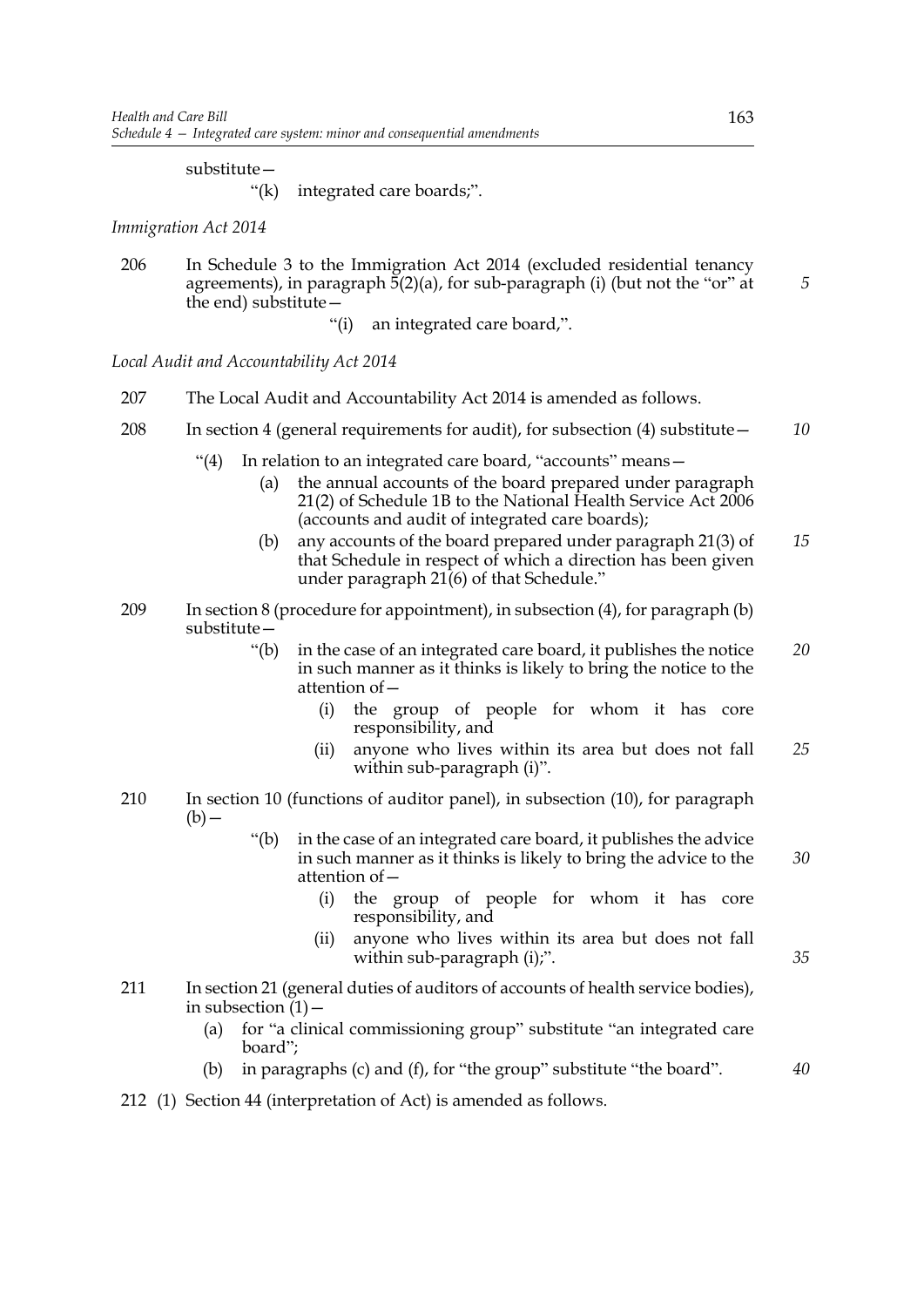- (2) In subsection (1), for paragraph (b) of the definition of "area" substitute  $-$ "(b) in relation to an integrated care board, means the area specified in the board's constitution (see Schedule 1B to the National Health Service Act 2006);". (3) For subsection  $(5)$  substitute  $-$ "(5) References in this Act to the group of people for whom an integrated care board has core responsibility are to be read in accordance with section 14Z31 of the National Health Service Act 2006." 213 In Schedule 2 (relevant authorities), for paragraph 23 substitute— "23 An integrated care board." 214 In Schedule 5 (eligibility and regulation of local auditors), in paragraph 5, in the modified section 1214 of the Companies Act 2006— (a) in subsection  $(1)$ , omit " $(3)$ ,"; (b) for subsection (3) substitute— "(3) In relation to a relevant authority that is an integrated care board, subsection  $(2)(a)$  has effect as if "or officer" were omitted." 215 In Schedule 7 (reports and recommendations), in paragraph 4(8), for paragraph (b) substitute— "(b) in the case of an integrated care board, it publishes the notice or report in such manner as it thinks is likely to bring the notice or report to the attention of— (i) the group of people for whom it has core responsibility, and (ii) anyone who lives within its area but does not fall within sub-paragraph (i)". *Social Services and Well-being (Wales) Act 2014 (anaw 4)* 216 The Social Services and Well-being (Wales) Act 2014 is amended as follows. 217 In section 47 (exception for provision of health services), in subsection (10)— (a) in the English language text  $-$ (i) in the definition of "English health body", for paragraph (a) substitute— "(a) an integrated care board;"; (ii) in the definition of "health body", for paragraph (b) substitute— "(b) an integrated care board;"; (b) in the Welsh language text— (i) in the definition of "corff iechyd", for paragraph (b) substitute— *5 10 15 20 25 30 35*
	- "(b) bwrdd gofal integredig;";

- (ii) in the definition of "corff iechyd Seisnig", for paragraph (a) substitute—
	- "(a) bwrdd gofal integredig;".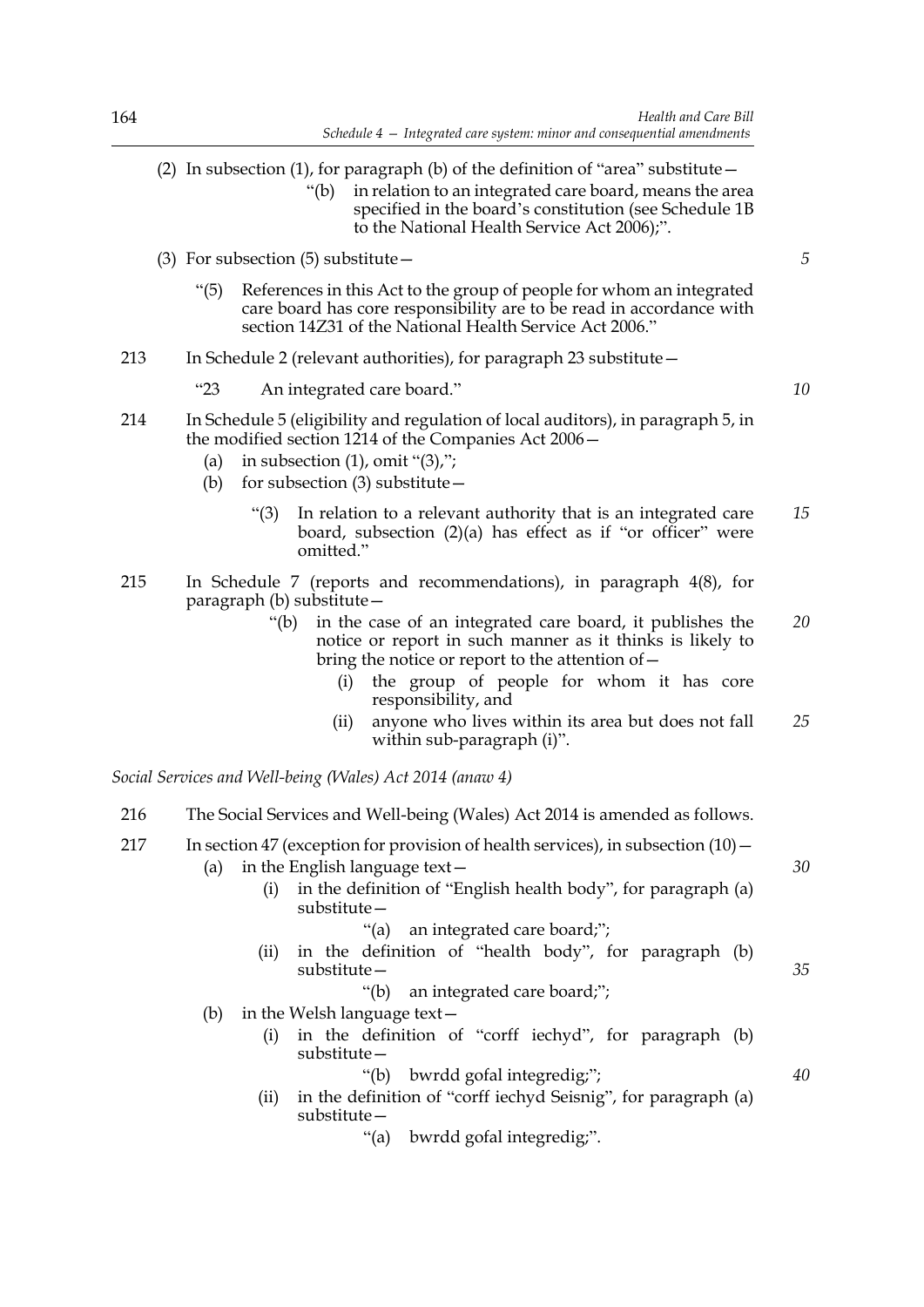- 218 In section 77 (accommodation for children in police protection or detention or on remand etc), in subsection  $(4)(b)(ii)$  –
	- (a) in the English language text, for "a clinical commissioning group" substitute "an integrated care board";
	- (b) in the Welsh language text, for "grŵp comisiynu clinigol" substitute "fwrdd gofal integredig".
- 219 In section 104 (young people entitled to support under sections 105 to 115), in subsection  $(3)(d)(ii)$  –
	- (a) in the English language text, for "a clinical commissioning group" substitute "an integrated care board";
	- (b) in the Welsh language text, for "grŵp comisiynu clinigol" substitute "bwrdd gofal integredig".

220 In section 118 (information), in subsection  $(2)(c)$  -

- (a) in the English language text, for "a clinical commissioning group" substitute "an integrated care board";
- (b) in the Welsh language text, for "grŵp comisiynu clinigol" substitute "bwrdd gofal integredig".
- 221 In section 164A (duty of other persons to co-operate and provide information), in subsection  $(4)(d)$  –
	- (a) in the English language text, for "clinical commissioning group" substitute "integrated care board"; *20*
	- (b) in the Welsh language text, for "grŵp comisiynu clinigol" substitute "fwrdd gofal integredig".
- 222 In section 193 (recovery of costs between local authorities), in subsection  $(4)(c)$  –
	- (a) in the English language text, for "a clinical commissioning group" substitute "an integrated care board";
	- (b) in the Welsh language text, for "grŵp comisiynu clinigol" substitute "fwrdd gofal integredig".
- 223 In section 197 (general interpretation and index of defined expressions), in subsection  $(1)$  – *30*
	- (a) in the English language text  $-$ 
		- (i) omit the definition of "clinical commissioning group";
		- (ii) at the appropriate place insert—
		- ""integrated care board" ("bwrdd gofal integredig") means a body established under section 14Z25 of the National Health Service Act 2006;"; *35*
	- (b) in the Welsh language text—
		- (i) omit the definition of "grŵp comisiynu clinigol";
		- (ii) at the appropriate place insert—
		- "ystyr "bwrdd gofal integredig" ("integrated care board") yw corff a sefydlir o dan adran 14Z25 o Ddeddf y Gwasanaeth Iechyd Gwladol 2006;".

*Housing (Wales) Act 2014 (anaw 7)*

224 (1) Section 70 of the Housing (Wales) Act 2014 (priority need for accommodation) is amended as follows. *45*

*5*

*10*

*15*

*25*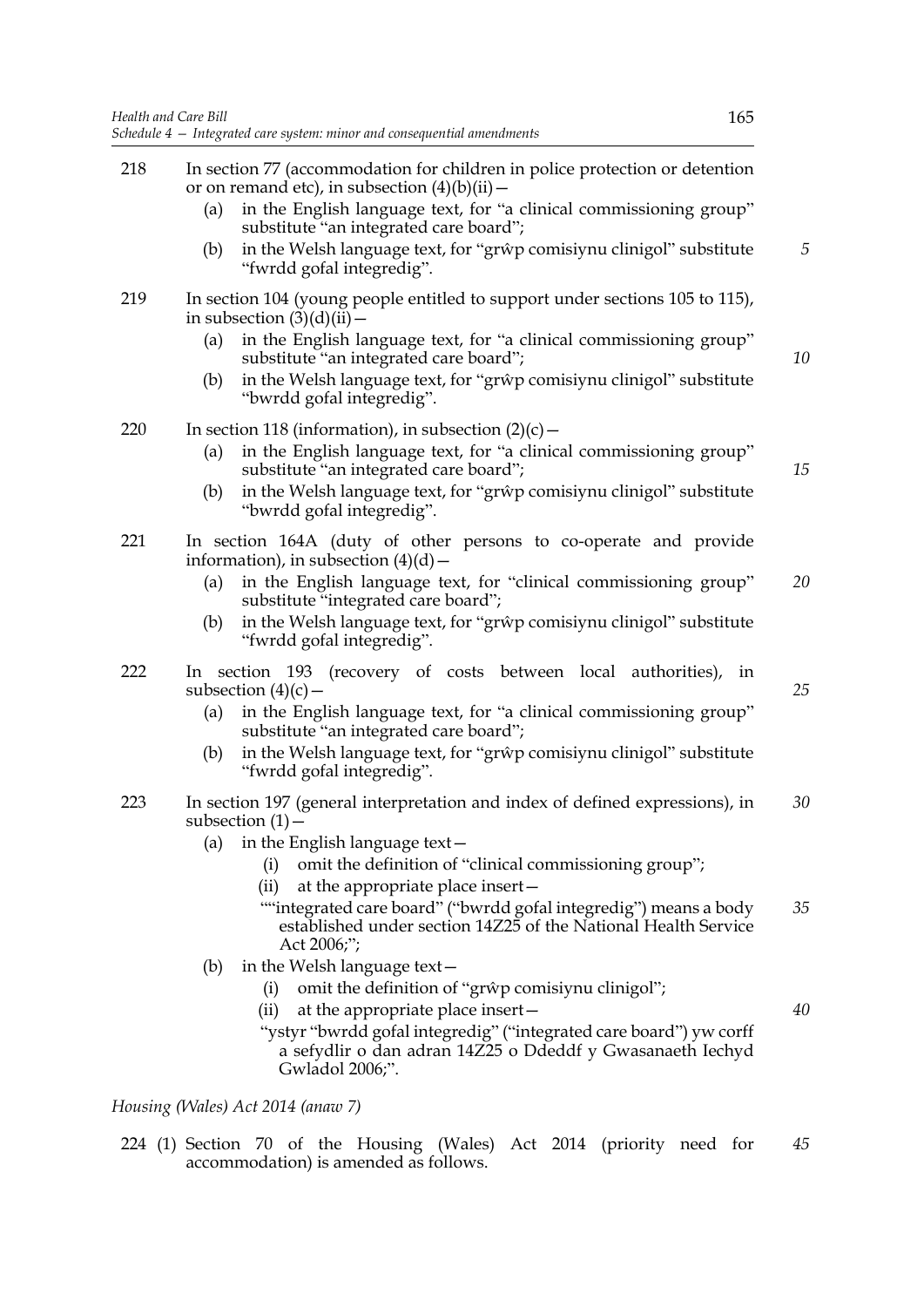- (2) In subsection  $(2)$ 
	- (a) in the English language text, in paragraph  $(d)(ii)$ , for "a clinical commissioning group" substitute "an integrated care board";
	- (b) in the Welsh language text, in paragraph  $(d)(ii)$ , for "grŵp comisiynu" clinigol" substitute "fwrdd gofal integredig".
- (3) In subsection  $(3)$ 
	- (a) in the English language text—
		- (i) omit the definition of "clinical commissioning group";
		- (ii) at the appropriate place insert—
		- ""integrated care board" ("bwrdd gofal integredig") means a body established under section 14Z25 of the National Health Service Act 2006;"; *10*
	- (b) in the Welsh language text—
		- (i) omit the definition of "grŵp comisiynu clinigol";
		- (ii) at the appropriate place insert—
		- "ystyr "bwrdd gofal integredig" ("integrated care board") yw corff a sefydlir o dan adran 14Z25 o Ddeddf y Gwasanaeth Iechyd Gwladol 2006;".

*Counter-Terrorism and Security Act 2015*

225 In Schedule 7 to the Counter-Terrorism and Security Act 2015 (partners of local panels), under the italic heading "Health and social care", for "A clinical commissioning group established under section 14D" substitute "An integrated care board established under section 14Z25". *20*

*Cities and Local Government Devolution Act 2016*

- 226 (1) Section 18 of the Cities and Local Government Devolution Act 2016 (devolving health service functions) is amended as follows. *25*
	- (2) In subsection (3)(b), for "Chapter A2 of Part 2 of the NHSA 2006 (clinical commissioning groups)" substitute "Chapter A3 of Part 2 of the NHSA 2006 (integrated care boards)".
	- (3) In subsection  $(5)$  -
		- (a) in paragraph (b), for "clinical commissioning groups" substitute "integrated care boards";
		- (b) for paragraph  $(f)$  substitute  $-$ 
			- "(f) the guidance published under section 14Z49 of the NHSA 2006 (guidance for integrated care boards);".

*Data Protection Act 2018*

227 In Schedule 3 to the Data Protection Act 2018 (social work data), in paragraph  $8(2)$ , for paragraph (d) substitute  $-$ 

> "(d) an integrated care board established under section 14Z25 of the National Health Service Act 2006;".

*Additional Learning Needs and Education Tribunal (Wales) Act 2018 (anaw 2)*

228 The Additional Learning Needs and Education Tribunal (Wales) Act 2018 is amended as follows.

*30*

*35*

*40*

*15*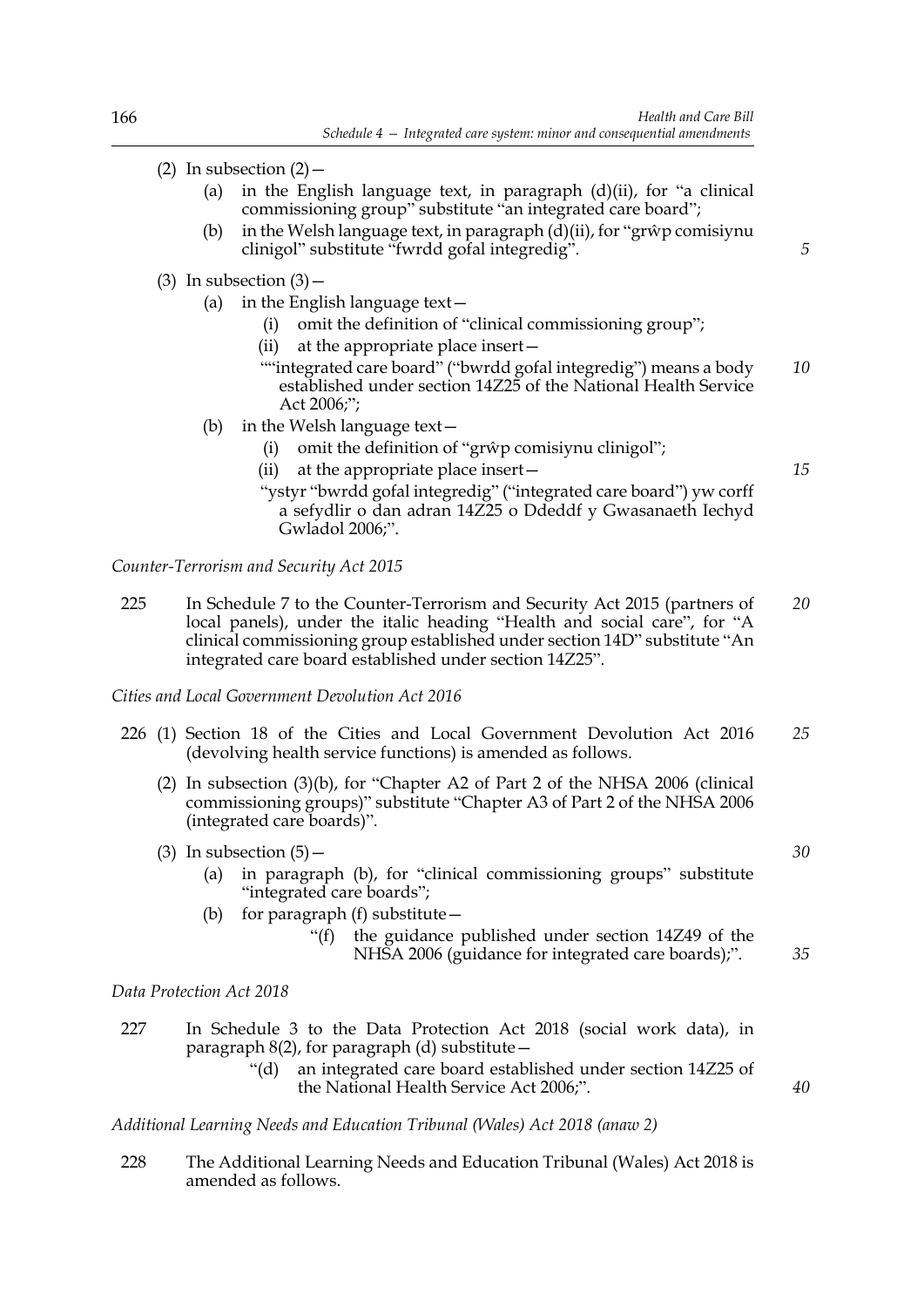|     | Health and Care Bill<br>167<br>Schedule 4 – Integrated care system: minor and consequential amendments                                                                                                                                                                                                 |  |
|-----|--------------------------------------------------------------------------------------------------------------------------------------------------------------------------------------------------------------------------------------------------------------------------------------------------------|--|
| 229 | In section 4 (additional learning needs code), in subsection $(3)$ –<br>in the English language text, for paragraph (j) substitute -<br>(a)<br>an integrated care board;";<br>" $(i)$<br>in the Welsh language text, for paragraph (j) substitute -<br>(b)                                             |  |
|     | "(j) bwrdd gofal integredig;".                                                                                                                                                                                                                                                                         |  |
| 230 | In section 64 (duty of health bodies to notify parents etc), in subsection $(2)$ -                                                                                                                                                                                                                     |  |
|     | in the English language text, for paragraph (c) substitute -<br>(a)<br>an integrated care board;";<br>``(c)                                                                                                                                                                                            |  |
|     | in the Welsh language text, for paragraph (c) substitute -<br>(b)<br>"(c) bwrdd gofal integredig;".                                                                                                                                                                                                    |  |
| 231 | In section 65 (duties to provide information and other help), in<br>subsection $(4)$ –                                                                                                                                                                                                                 |  |
|     | in the English language text, for paragraph $(k)$ substitute $-$<br>(a)<br>an integrated care board;";<br>"(k)                                                                                                                                                                                         |  |
|     | in the Welsh language text, for paragraph $(k)$ substitute $-$<br>(b)<br>"(k) bwrdd gofal integredig;".                                                                                                                                                                                                |  |
| 232 | In section 99 (general interpretation), in subsection $(1)$ –                                                                                                                                                                                                                                          |  |
|     | in the English language text-<br>(a)<br>omit the definition of "clinical commissioning group";<br>(i)<br>at the appropriate place insert-<br>(ii)<br>""integrated care board" ("bwrdd gofal integredig") means<br>a body established under section 14Z25 of the National<br>Health Service Act 2006;"; |  |
|     | in the Welsh language text-<br>(b)<br>omit the definition of "grŵp comisiynu clinigol";<br>(i)                                                                                                                                                                                                         |  |
|     | at the appropriate place insert-<br>(ii)                                                                                                                                                                                                                                                               |  |
|     | "ystyr "bwrdd gofal integredig" ("integrated care board")<br>yw corff a sefydlir o dan adran 14Z25 o Ddeddf y<br>Gwasanaeth Iechyd Gwladol 2006;".                                                                                                                                                     |  |
|     | NHS Funding Act 2020                                                                                                                                                                                                                                                                                   |  |
| 233 | In section 1 of the NHS Funding Act 2020 (funding settlement for the health<br>service in England), in subsection (2), for "section 223D(2) and (3)" substitute<br>"section $223D(1)(a)$ and $(b)$ ".                                                                                                  |  |
|     | Domestic Abuse Act 2021                                                                                                                                                                                                                                                                                |  |
| 234 | In section 15 of the Domestic Abuse Act 2021 (duty to co-operate with the<br>Domestic Abuse Commissioner), in subsection (7), for paragraph (d) of the                                                                                                                                                 |  |

paragraph substitute— "(d) an integrated care board established under section 14Z25 of that Act;".

definition of "NHS body in England" and the "or" at the end of that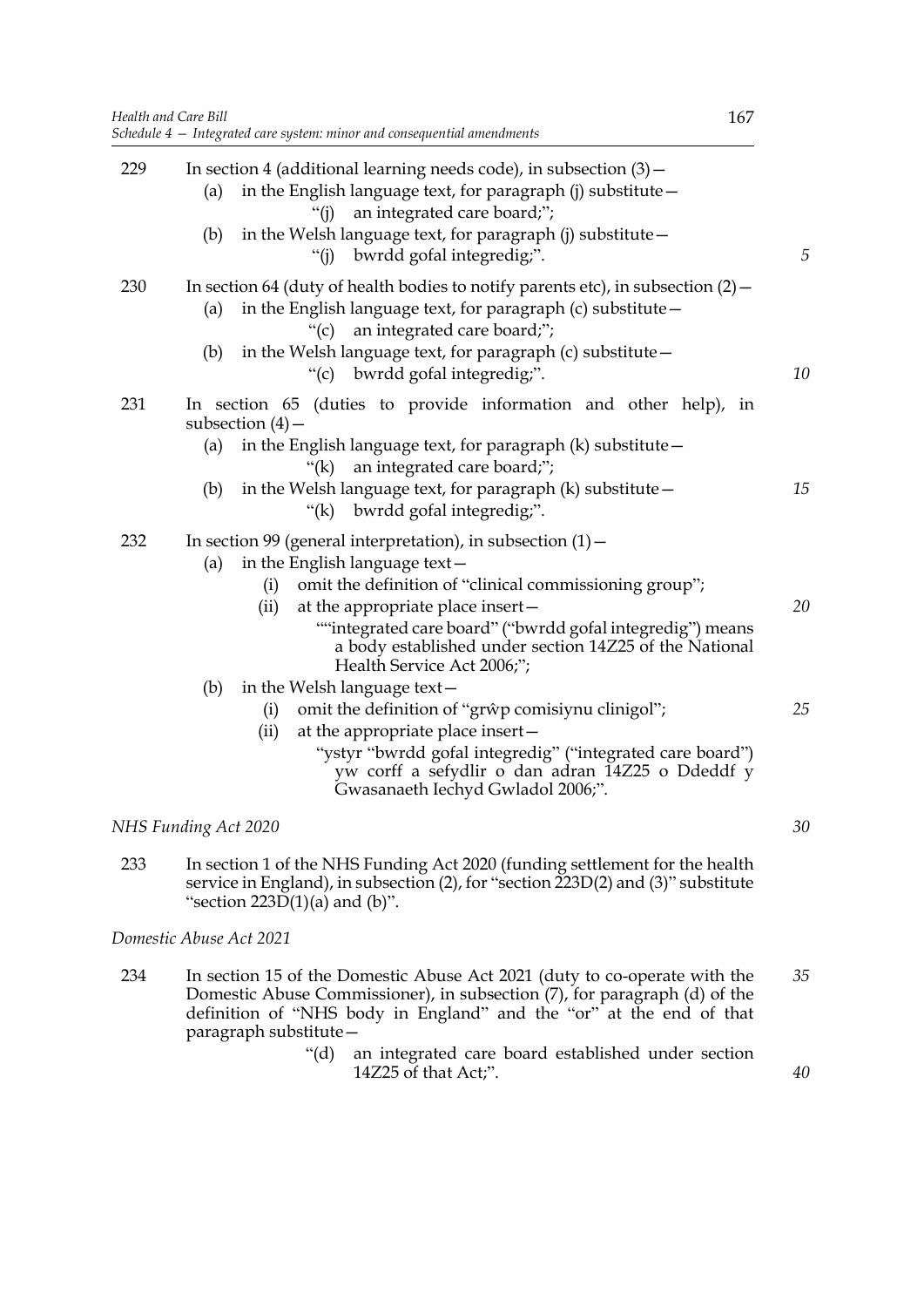### SCHEDULE 5 Section 26

*20*

*25*

*30*

#### ABOLITION OF MONITOR AND TRANSFER OF ITS FUNCTIONS

*General*

1 Any reference to Monitor in an instrument or other document made before the day on which section 26(2) comes into force is to be read, in relation to any time after that provision comes into force, as a reference to NHS England. *5*

### *Public Bodies (Admission to Meetings) Act 1960*

2 In the Schedule to the Public Bodies (Admission to Meetings) Act 1960 (bodies to which Act applies), in paragraph 1, omit sub-paragraph (bk). *10*

### *Parliamentary Commissioner Act 1967*

3 In Schedule 2 to the Parliamentary Commissioner Act 1967 (departments etc subject to investigation), omit the entry for Monitor.

*Superannuation Act 1972*

4 In Schedule 1 to the Superannuation Act 1972 (kinds of employment etc referred to in section 1), omit the entry for Monitor. *15*

*House of Commons Disqualification Act 1975*

5 In Part 3 of Schedule 1 to the House of Commons Disqualification Act 1975 (other disqualifying offices), omit the entry for the chair or other member of Monitor.

*Northern Ireland Assembly Disqualification Act 1975*

- 6 In Part 3 of Schedule 1 to the Northern Ireland Assembly Disqualification Act 1975 (other disqualifying offices)—
	- (a) at the appropriate place insert—
		- "Chair or non-executive member of NHS England.";
	- (b) omit the entry for the chair or other member of Monitor.

### *Employment Rights Act 1996*

7 In section 49B of the Employment Rights Act 1996 (the health service: regulations prohibiting discrimination because of protected disclosure), in subsection (7), omit paragraph (k).

*Freedom of Information Act 2000*

8 In Part 6 of Schedule 1 to the Freedom of Information Act 2000 (other public bodies and offices: general), omit the entry for Monitor.

## *National Health Service Act 2006*

9 The National Health Service Act 2006 is amended as follows. *35*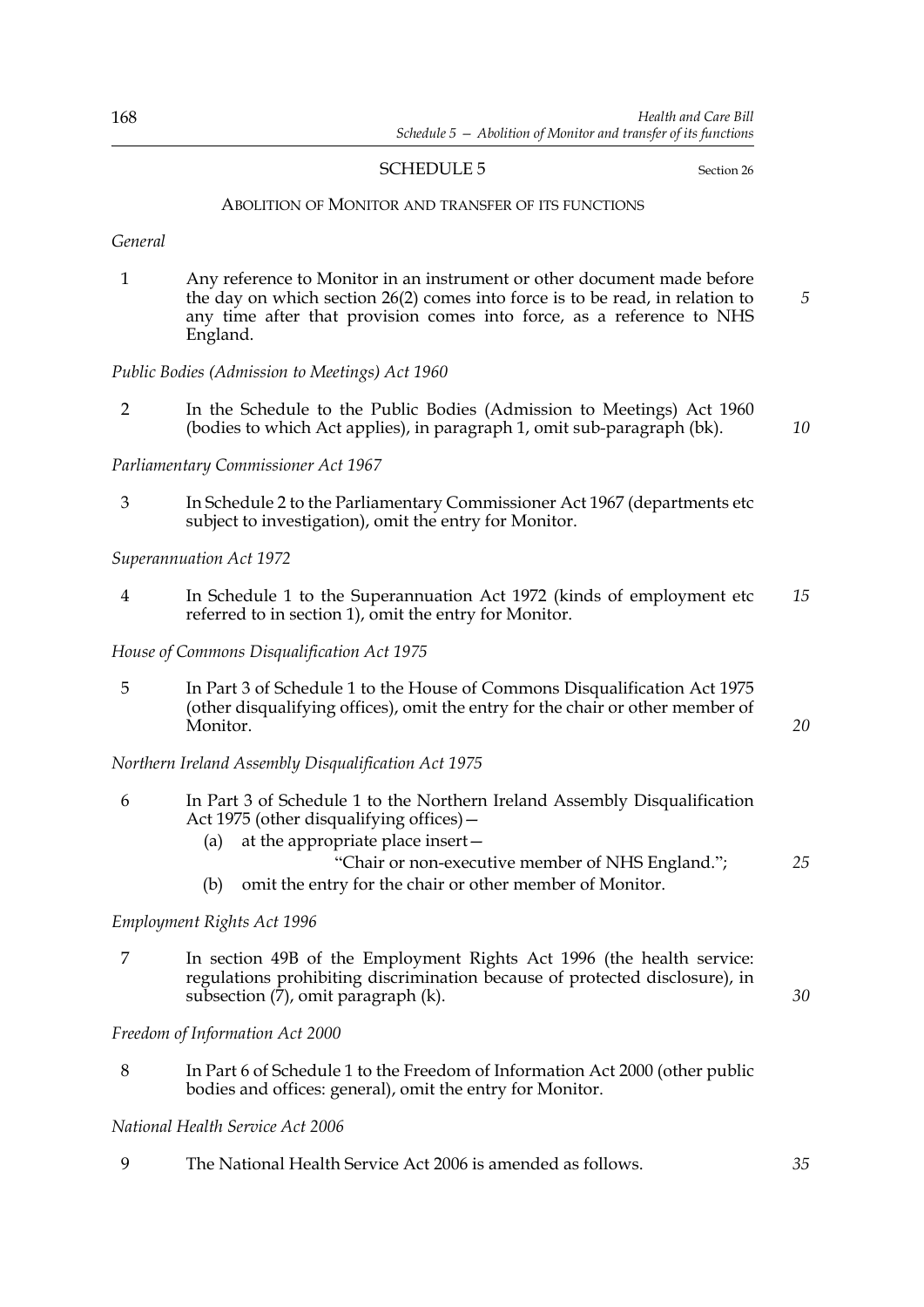10 For section 2 substitute—

## **"2 General power**

- (1) The Secretary of State may do anything which is calculated to facilitate, or is conducive or incidental to, the discharge of any function conferred on the Secretary of State by this Act.
- (2) NHS England or an integrated care board may do anything which is calculated to facilitate, or is conducive or incidental to, the discharge of any of its functions."
- 11 In section 33 (applications by NHS trusts), in each of subsections (1) to (3), for "the regulator" substitute "NHS England".
- 12 (1) Section 35 (authorisation of NHS foundation trusts) is amended as follows.
	- (2) In subsection  $(1)$ 
		- (a) for "The regulator" substitute "NHS England";
		- (b) for "the regulator" substitute "NHS England".
	- (3) In subsections (2)(f) and (3), for "the regulator" substitute "NHS England". *15*
	- (4) In subsection (3A) and (5), for "The regulator" substitute "NHS England".
	- (5) In subsection (6), for "the regulator" substitute "NHS England".
- 13 In section 37 (amendments of constitution), in subsection (4)
	- (a) for "the regulator" substitute "NHS England";
	- (b) for "the regulator's" substitute "NHS England's".
- 14 (1) Section 39 (register of NHS foundation trusts) is amended as follows.
	- (2) In subsection (1), for "The regulator" substitute "NHS England".
	- (3) In subsection (3), for "the regulator" substitute "NHS England".
- 15 In section 39A (panel for advising governors), in subsections (1) and (9), for "The regulator" substitute "NHS England".
- 16 In section 42A (criteria for making loans etc), in subsection (7)(b), for "the regulator" substitute "NHS England".
- 17 In section 50 (fees), for "the regulator", in both places it occurs, substitute "NHS England".
- 18 In section 56 (mergers), in subsection (1), for "the regulator" substitute "NHS England". *30*
- 19 (1) Section 56A (acquisitions) is amended as follows.
	- (2) In subsection (1), for "the regulator" substitute "NHS England".
	- (3) In subsection (4A), for "the regulator" substitute "NHS England".
- 20 In section 56AA (acquisitions under section 56A: supplementary), in subsection (1)(a), for "the regulator" substitute "NHS England". *35*
- 21 In section 56B (separations), in subsection (1), for "the regulator" substitute "NHS England".

*5*

*10*

*20*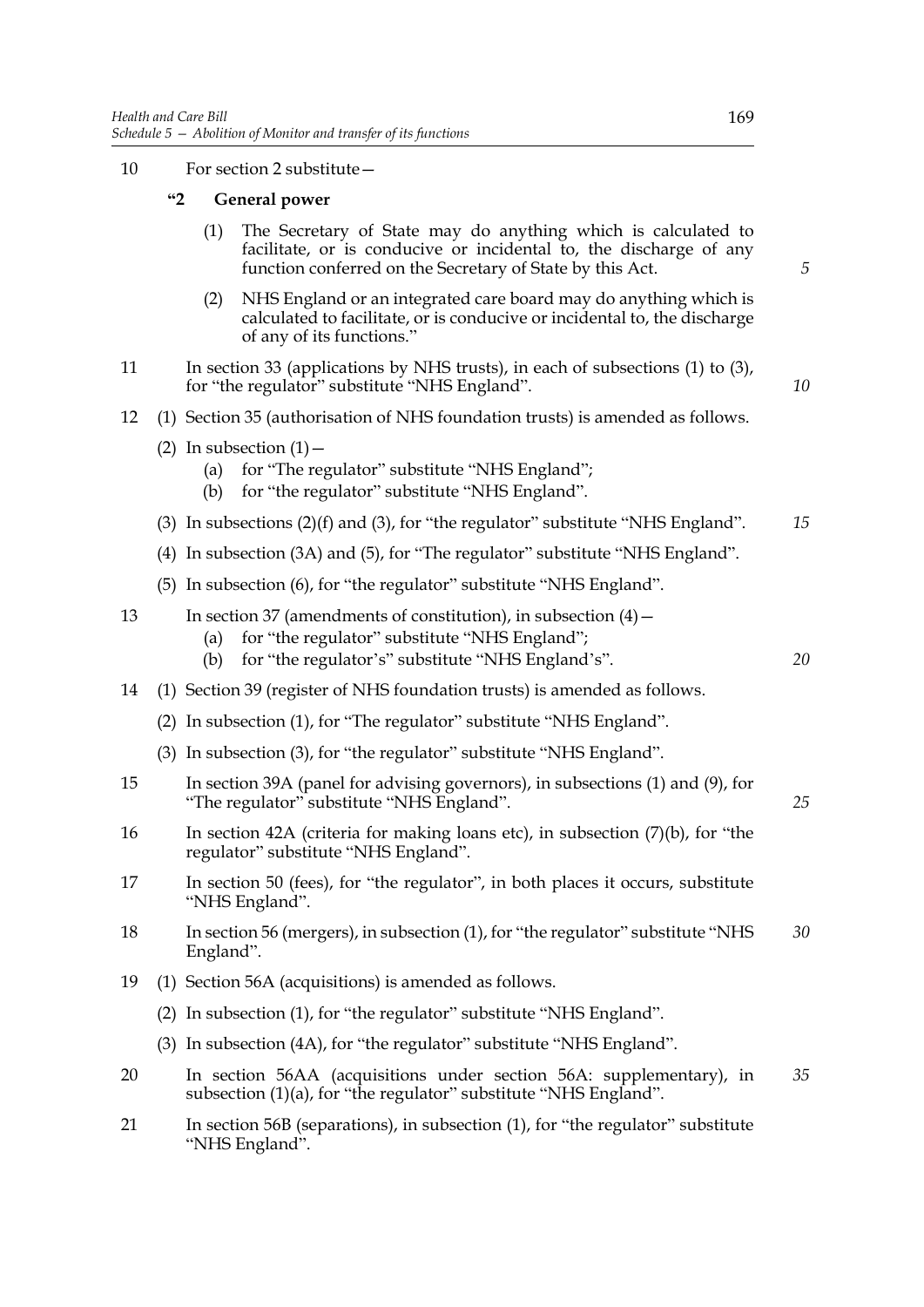| 170 | Health and Care Bill<br>Schedule $5$ – Abolition of Monitor and transfer of its functions                                                                                                                                                                                                                                        |    |  |  |  |  |
|-----|----------------------------------------------------------------------------------------------------------------------------------------------------------------------------------------------------------------------------------------------------------------------------------------------------------------------------------|----|--|--|--|--|
| 22  | In section 57 (sections 56 to 56B: supplementary), in subsections (1) and (2),<br>for "the regulator", in each place it occurs, substitute "NHS England".                                                                                                                                                                        |    |  |  |  |  |
| 23  | (1) Section 57A (dissolution) is amended as follows.                                                                                                                                                                                                                                                                             |    |  |  |  |  |
|     | (2) In subsection (1), for "the regulator" substitute "NHS England".                                                                                                                                                                                                                                                             |    |  |  |  |  |
|     | (3) In subsection (3), for "The regulator" substitute "NHS England".                                                                                                                                                                                                                                                             | 5  |  |  |  |  |
|     | (4) In subsection (4), for "the regulator" substitute "NHS England".                                                                                                                                                                                                                                                             |    |  |  |  |  |
| 24  | In section 64 (orders and regulations under Chapter), in subsection (4A), for<br>"the regulator", in both places it occurs, substitute "NHS England".                                                                                                                                                                            |    |  |  |  |  |
| 25  | (1) Section 244 (review and scrutiny by local authorities) is amended as follows.                                                                                                                                                                                                                                                |    |  |  |  |  |
|     | (2) In subsection $(2)(b)$ , for "the Secretary of State or the regulator" substitute<br>"or the Secretary of State".                                                                                                                                                                                                            | 10 |  |  |  |  |
|     | (3) In subsections $(2ZA)(a)$ and $(2ZC)$ , omit ", the regulator".                                                                                                                                                                                                                                                              |    |  |  |  |  |
| 26  | In section 247C (Secretary of State's duty to keep health service functions<br>under review), in subsection (2), omit paragraph (b).                                                                                                                                                                                             |    |  |  |  |  |
| 27  | In section 258 (university clinical teaching and research), after subsection (2)<br>insert-                                                                                                                                                                                                                                      | 15 |  |  |  |  |
|     | A reference in this section to the functions of NHS England does not<br>" $(3)$<br>include its regulatory functions."                                                                                                                                                                                                            |    |  |  |  |  |
| 28  | In section 272 (orders, regulations, rules and directions), in subsection<br>(6ZA), for "the regulator", in both places it occurs, substitute "NHS<br>England".                                                                                                                                                                  | 20 |  |  |  |  |
| 29  | In section 275 (interpretation), in subsection (1), omit the definition of "the<br>regulator".                                                                                                                                                                                                                                   |    |  |  |  |  |
| 30  | In section 276 (index of defined expressions), omit the entry for "the<br>regulator".                                                                                                                                                                                                                                            | 25 |  |  |  |  |
| 31  | (1) Schedule 7 (constitution of public benefit corporations) is amended as<br>follows.                                                                                                                                                                                                                                           |    |  |  |  |  |
|     | $(2)$ In paragraph $24-$<br>in sub-paragraph (1A), for "The regulator" substitute "NHS<br>(a)<br>England";<br>in sub-paragraph (4C), for "the regulator" substitute "NHS<br>(b)<br>England".                                                                                                                                     | 30 |  |  |  |  |
|     | (3) In paragraph $25-$<br>in sub-paragraph (1), for "the regulator" substitute "NHS England";<br>(a)<br>in sub-paragraph (1A), for "The regulator" substitute "NHS<br>(b)<br>England";<br>in sub-paragraphs $(2)$ , $(3)$ , $(4)$ and $(4A)$ , for "the regulator", in each<br>(c)<br>place it occurs, substitute "NHS England". | 35 |  |  |  |  |
|     | (4) In paragraph $26(1)$ , $(2)$ , $(2A)$ , and $(3)$ , for "the regulator", in each place it<br>occurs, substitute "NHS England".                                                                                                                                                                                               | 40 |  |  |  |  |
|     | (5) In paragraph 27(1), for "the regulator" substitute "NHS England".                                                                                                                                                                                                                                                            |    |  |  |  |  |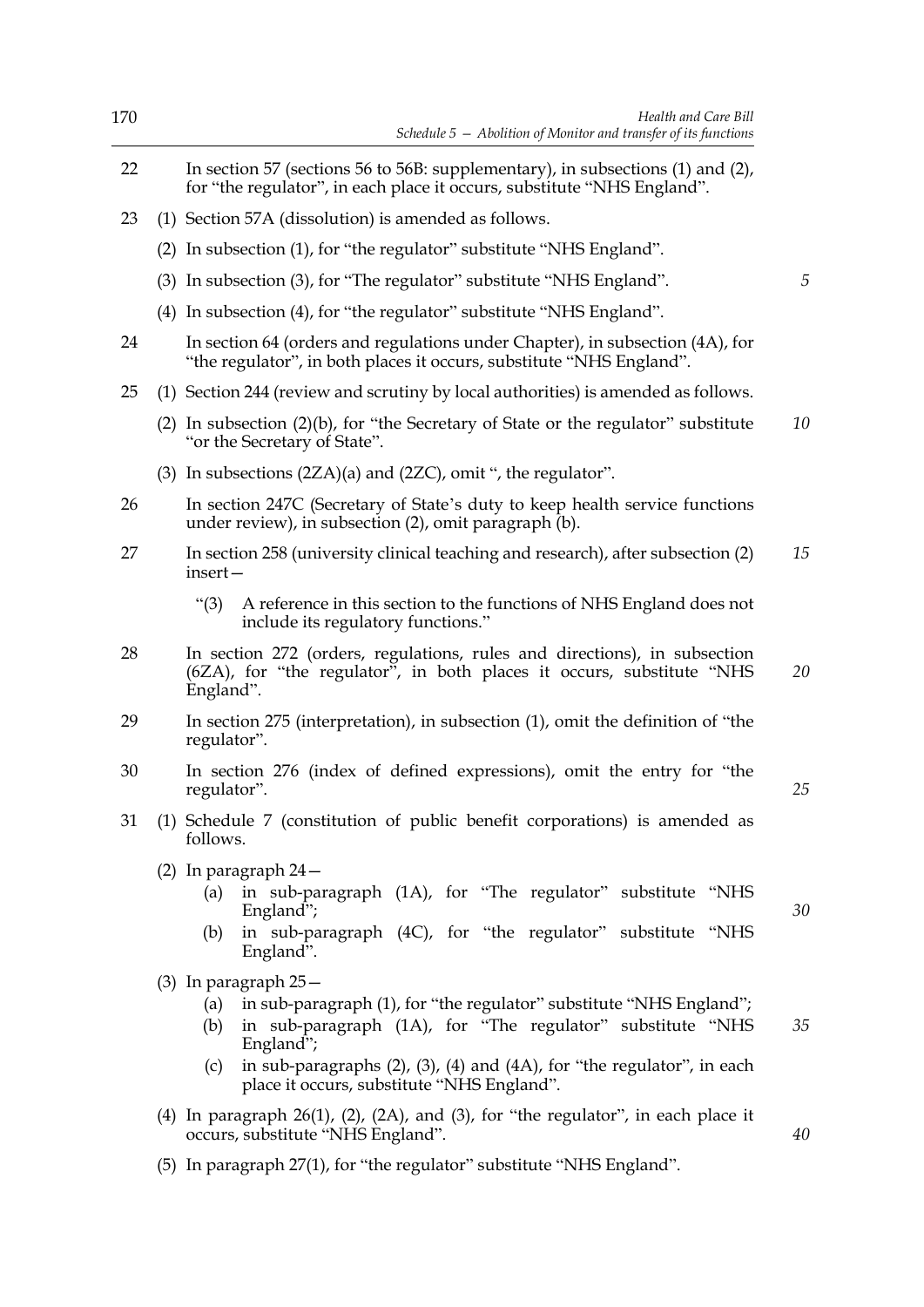- 32 In Schedule 10 (audit of accounts of NHS foundation trusts)— (a) in paragraphs 5, 6 and  $8(1)(c)$ , for "the regulator" substitute "NHS England"; (b) in the italic heading before paragraph 6, for "regulator" substitute "NHS England". *National Health Service (Wales) Act 2006* 33 In section 184 of the National Health Service (Wales) Act 2006 (functions of overview and scrutiny committees), in subsection (2)(b), for ", the Welsh Ministers or Monitor" substitute "or the Welsh Ministers". *Health and Social Care Act 2008* 34 The Health and Social Care Act 2008 is amended as follows. 35 In section 20A (functions relating to processing of information by registered persons), in subsection (1)(b), omit "and Monitor". 36 In section 30 (urgent procedure for cancellation), in subsection (3), omit paragraph (c). 37 In section 39 (bodies required to be notified of certain matters), in subsection (1), omit paragraph (c). 38 In section 45A (functions to be exercised by Healthwatch England), in subsection (6), omit paragraph (c). 39 In section 59 (additional functions), in subsection (2), for "Monitor" substitute "NHS England". 40 (1) Section 70 (Co-operation between the Care Quality Commission and Monitor) is amended as follows. (2) In the heading, for "the Monitor" substitute "NHS England". (3) In subsection (1), for "Monitor" substitute "NHS England". (4) In subsection  $(2)$  -*5 10 15 20 25*
	- (a) in paragraph  $(a)$  -
		- (i) for "Monitor", in each place it occurs, substitute "NHS England";
		- (ii) for "its functions" substitute "—
			- (i) its regulatory functions, within the meaning given by section 13SA(2) of the National Health Service Act 2006, or
			- (ii) its functions under section 27A of the National Health Service Act 2006 (NHS trusts: oversight and support)"; *35*
	- (b) in paragraph (b), for "Monitor" substitute "NHS England".

### (5) In subsection (3) for "Monitor" substitute "NHS England".

# *Health Act 2009*

41 The Health Act 2009 is amended as follows.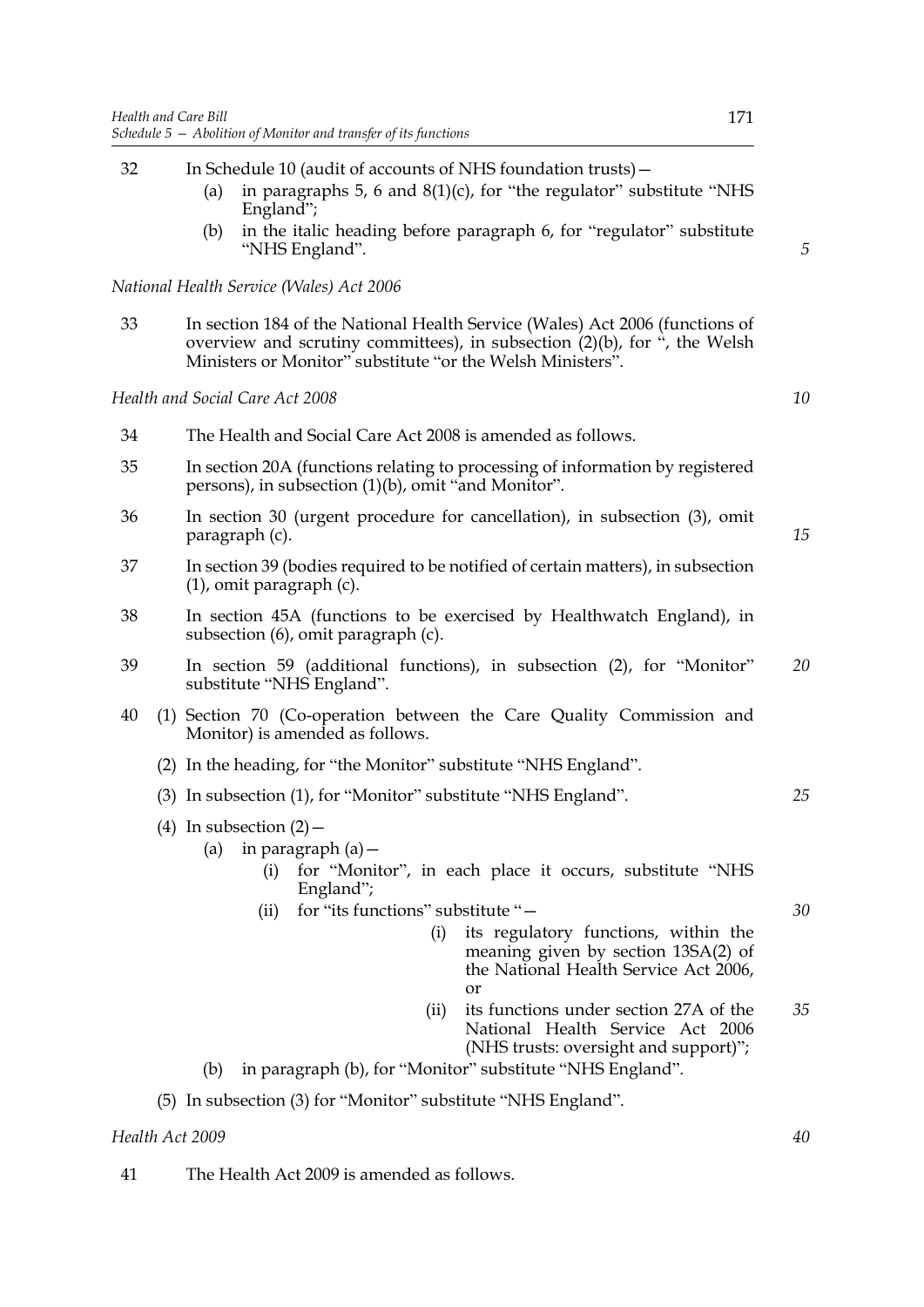| 172 | Health and Care Bill<br>Schedule $5$ – Abolition of Monitor and transfer of its functions                                                                                                                                                      |  |
|-----|------------------------------------------------------------------------------------------------------------------------------------------------------------------------------------------------------------------------------------------------|--|
| 42  | In section 2 (duty to have regard to NHS Constitution), in subsection (2),<br>omit paragraph (f).                                                                                                                                              |  |
| 43  | In section 9 (supplementary provision about the duty), in subsection (3), for<br>"Monitor" substitute "NHS England".                                                                                                                           |  |
|     | Equality Act 2010                                                                                                                                                                                                                              |  |
| 44  | In Part 1 of Schedule 19 to the Equality Act 2010 (public authorities: general),<br>in the group of entries that includes entries for bodies whose functions relate<br>to health, social care and social security, omit the entry for Monitor. |  |
|     | Health and Social Care Act 2012                                                                                                                                                                                                                |  |
| 45  | The Health and Social Care Act 2012 is amended as follows.                                                                                                                                                                                     |  |
| 46  | In Part 3, omit Chapter 1 (Monitor).                                                                                                                                                                                                           |  |
| 47  | (1) Section 83 (exemption regulations) is amended as follows.                                                                                                                                                                                  |  |
|     | (2) In subsection (3)(a), (b) and (c), for "Monitor" substitute "NHS England".                                                                                                                                                                 |  |
|     | $(3)$ In subsection $(4)$ , omit paragraph $(a)$ .                                                                                                                                                                                             |  |
| 48  | In section 84 (exemption regulations: supplementary), in subsection $(5)(a)$ ,<br>omit sub-paragraph (i).                                                                                                                                      |  |
| 49  | In section 85 (application for licence), in subsections (1) and (2), for<br>"Monitor" substitute "NHS England".                                                                                                                                |  |
| 50  | In section 86 (licensing criteria), in each of subsections $(1)$ to $(3)$ , for<br>"Monitor" substitute "NHS England".                                                                                                                         |  |
| 51  | In section 87 (grant or refusal of licence), in subsections $(2)$ and $(3)$ , for<br>"Monitor" substitute "NHS England".                                                                                                                       |  |
| 52  | In section 88 (application and grant: NHS foundation trusts), in subsection<br>(2), for "Monitor" substitute "NHS England".                                                                                                                    |  |
| 53  | In section 89 (revocation of licence), for "Monitor", in both places it occurs,<br>substitute "NHS England".                                                                                                                                   |  |
| 54  | (1) Section 90 (right to make representations) is amended as follows.                                                                                                                                                                          |  |
|     | (2) In subsection (1), for "Monitor" substitute "NHS England".                                                                                                                                                                                 |  |
|     | (3) In subsection $(2)$ –<br>in paragraph (a), for "Monitor's" substitute "NHS England's";<br>(a)<br>in paragraph (b), for "Monitor" substitute "NHS England".<br>(b)                                                                          |  |
| 55  | In section 91 (notice of decisions), in subsections $(1)$ , $(2)$ and $(4)$ , for<br>"Monitor", in each place it occurs, substitute "NHS England".                                                                                             |  |
| 56  | (1) Section 92 (appeals to the Tribunal) is amended as follows.                                                                                                                                                                                |  |
|     | (2) In subsection (1), for "Monitor" substitute "NHS England".                                                                                                                                                                                 |  |
|     | $(3)$ In subsection $(3)$ –<br>in paragraph (a), for "Monitor's" substitute "NHS England's";<br>(a)<br>in paragraph (c), for "Monitor" substitute "NHS England".<br>(b)                                                                        |  |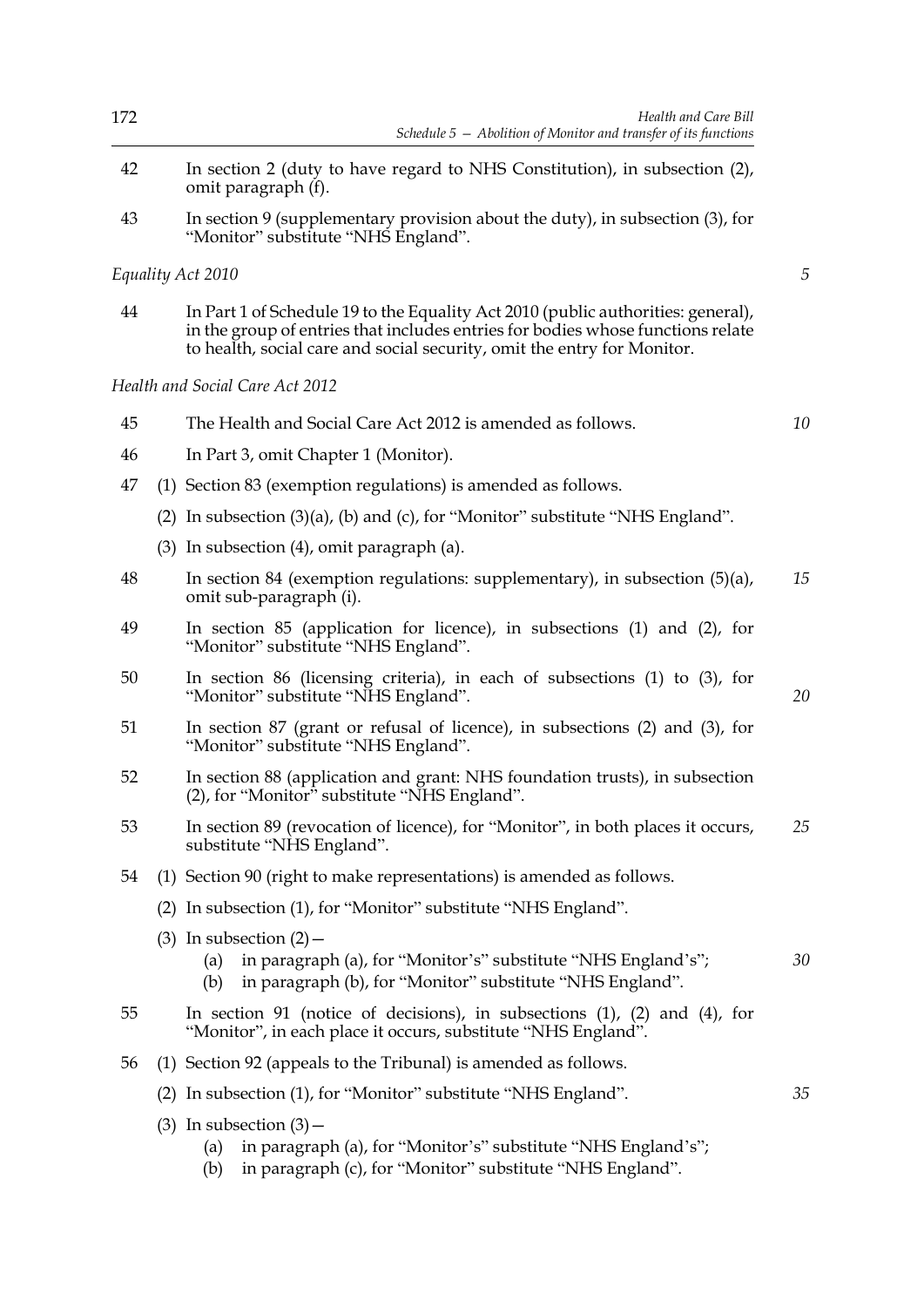| 57 | In section 93 (register of licence holders), in each of subsections (1) to (4) and<br>(6), for "Monitor", in each place it occurs, substitute "NHS England".                                            |                                                                                                                                                                                                 |    |
|----|---------------------------------------------------------------------------------------------------------------------------------------------------------------------------------------------------------|-------------------------------------------------------------------------------------------------------------------------------------------------------------------------------------------------|----|
| 58 |                                                                                                                                                                                                         | (1) Section 94 (standard conditions) is amended as follows.                                                                                                                                     |    |
|    | (2) In subsections (1) and (4), for "Monitor", in each place it occurs, substitute<br>"NHS England".                                                                                                    |                                                                                                                                                                                                 | 5  |
|    | $(3)$ Omit subsections $(7)$ to $(11)$ .                                                                                                                                                                |                                                                                                                                                                                                 |    |
| 59 |                                                                                                                                                                                                         | (1) Section 95 (special conditions) is amended as follows.                                                                                                                                      |    |
|    |                                                                                                                                                                                                         | (2) In subsection (1), for "Monitor" substitute "NHS England".                                                                                                                                  |    |
|    | $(3)$ In subsection $(2)$ –<br>(a)<br>(b)                                                                                                                                                               | for "Monitor" substitute "NHS England";<br>omit paragraph (c).                                                                                                                                  | 10 |
|    |                                                                                                                                                                                                         | (4) In subsection (3), for "Monitor" substitute "NHS England".                                                                                                                                  |    |
|    | (5) In subsection $(4)$ –<br>(c)                                                                                                                                                                        | (a) in paragraph (a), for "Monitor" substitute "NHS England";<br>(b) in paragraph (b), for "Monitor's" substitute "NHS England's";<br>in paragraph (c), for "Monitor" substitute "NHS England". | 15 |
| 60 | is amended as follows.                                                                                                                                                                                  | (1) Section 96 (limits on Monitor's functions to set or modify licence conditions)                                                                                                              |    |
|    |                                                                                                                                                                                                         | (2) In the heading for "Monitor's" substitute "NHS England's".                                                                                                                                  |    |
|    |                                                                                                                                                                                                         | (3) In subsection (1), for "Monitor" substitute "NHS England".                                                                                                                                  | 20 |
|    | (4) In subsection $(2)$ –<br>(a)<br>England";<br>(b)<br>(c)                                                                                                                                             | in the words before paragraph (a), for "Monitor" substitute "NHS<br>in paragraph (e), for "Monitor" substitute "NHS England";<br>in paragraph (f), for "Monitor" substitute "NHS England";      | 25 |
|    | (d)<br>(e)                                                                                                                                                                                              | in paragraph (i), for "Monitor's" substitute "NHS England's";<br>for paragraph (k) substitute -<br>for such other purposes as may be prescribed."<br>" $(k)$                                    |    |
|    |                                                                                                                                                                                                         | (5) In subsection (4), for "Monitor" substitute "NHS England".                                                                                                                                  |    |
| 61 | In section 97 (conditions: supplementary), in subsections $(1)(a)$ , $(b)$ , $(e)$ , $(f)$ ,<br>$(h)$ , (i)(ii) and (iii) and (3), for "Monitor", in each place it occurs, substitute<br>"NHS England". |                                                                                                                                                                                                 | 30 |
| 62 |                                                                                                                                                                                                         | (1) Section 98 (conditions relating to the continuation of the provision of<br>services etc) is amended as follows.                                                                             |    |
|    |                                                                                                                                                                                                         | (2) In subsection $(1)(a)$ , (b) and (c), for "Monitor" substitute "NHS England".                                                                                                               | 35 |
|    |                                                                                                                                                                                                         | (3) In subsection (3), for "Monitor" substitute "NHS England".                                                                                                                                  |    |
|    |                                                                                                                                                                                                         | (4) In subsection (4) for "Monitor" substitute "NHS England".                                                                                                                                   |    |

- (5) After subsection (5) insert—
	- "(5A) In subsections (4)(a) and (5) "commissioner" does not include NHS England."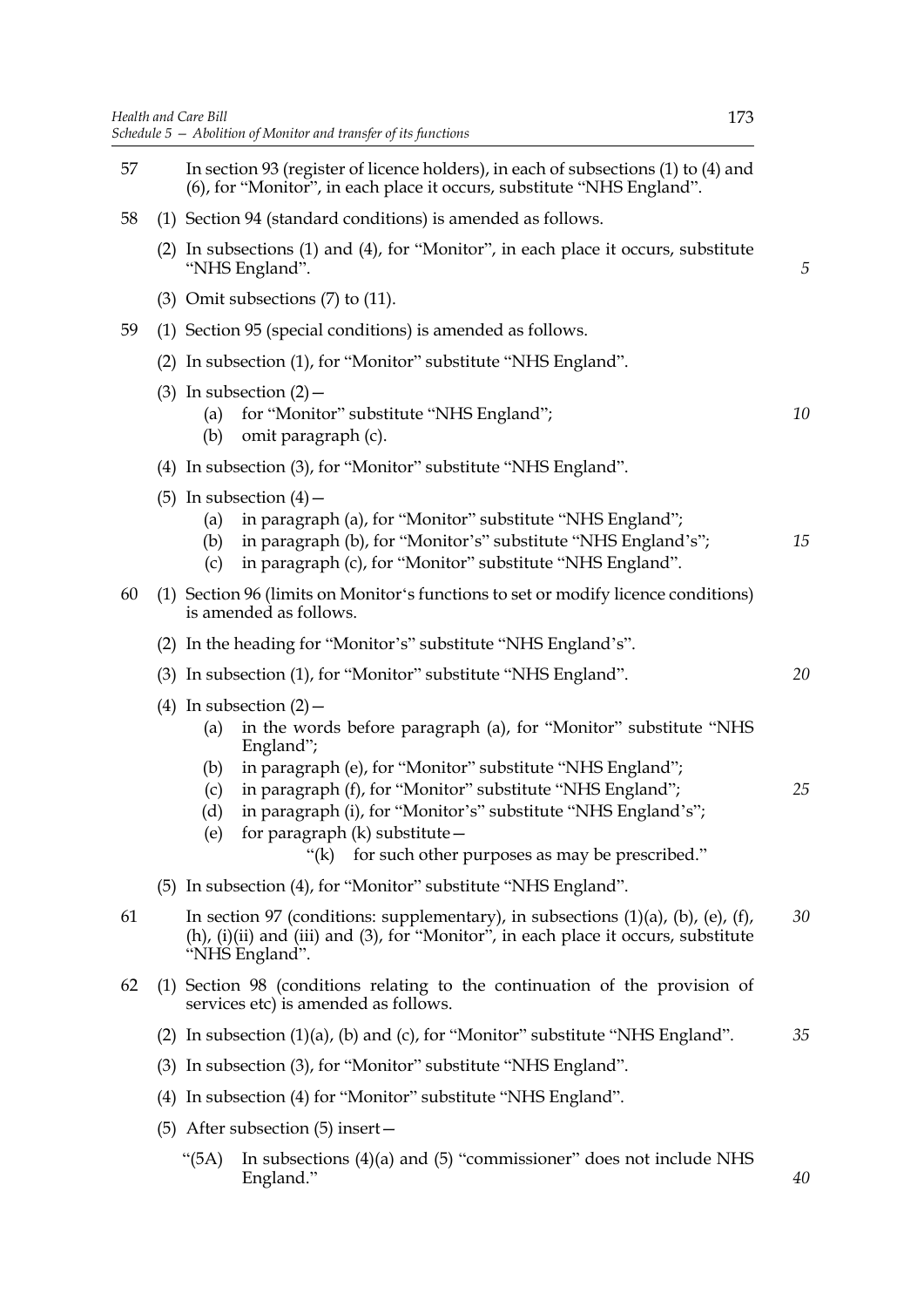|    | (6) In subsection (6), for "Monitor" substitute "NHS England".                                                                                                                                                                                                              |    |
|----|-----------------------------------------------------------------------------------------------------------------------------------------------------------------------------------------------------------------------------------------------------------------------------|----|
|    | In subsection $(7)$ –<br>(7)<br>for "Monitor" substitute "NHS England";<br>(a)<br>omit paragraph (b) and the "and" before it.<br>(b)                                                                                                                                        |    |
| 63 | (1) Section 99 (notification of commissioners where continuation of services at<br>risk) is amended as follows.                                                                                                                                                             | 5  |
|    | In subsection (1), for "Monitor" substitute "NHS England".<br>(2)                                                                                                                                                                                                           |    |
|    | (3) For subsection (3) substitute $-$                                                                                                                                                                                                                                       |    |
|    | NHS England must as soon as reasonably practicable notify such<br>" $(3)$<br>integrated care boards as NHS England considers appropriate -<br>of the action it has taken, and<br>(a)<br>of its reasons for being satisfied as mentioned in subsection<br>(b)<br>$(1)(b)$ ." | 10 |
|    | (4) In subsection $(4)$ –<br>for "Monitor" substitute "NHS England";<br>(a)<br>for "Monitor's" substitute "NHS England's".<br>(b)                                                                                                                                           | 15 |
|    | (5) In subsection (5), omit "The Board and".                                                                                                                                                                                                                                |    |
| 64 | (1) Section 100 (modification of standard conditions) is amended as follows.                                                                                                                                                                                                |    |
|    |                                                                                                                                                                                                                                                                             |    |

(2) In subsection (1), for "Monitor" substitute "NHS England".

|  | (3) In subsection $(2)$ – |  |
|--|---------------------------|--|
|--|---------------------------|--|

- (a) for "Monitor" substitute "NHS England";
- (b) omit paragraph (c).
- (4) In subsection (3), for "Monitor" substitute "NHS England".
- (5) In subsection  $(4)$ 
	- (a) in paragraph (a), for "Monitor" substitute "NHS England"; *25*

*20*

*35*

- (b) in paragraph (c), for "Monitor's" substitute "NHS England's";
- (c) in paragraph (d), for "Monitor" substitute "NHS England".
- (6) In subsection (10), for "Monitor", in both places it occurs, substitute "NHS England".
- 65 In section 102 (modification of conditions by order under other enactments), in subsection (6)(a), for "Monitor" substitute "NHS England". *30*
- 66 (1) Section 104 (power to require documents and information) is amended as follows.
	- (2) In subsection (1), for "Monitor" substitute "NHS England".

(3) In subsection (2), omit paragraph (e) (but not the "and" at the end).

- (4) For subsection (4) substitute—
	- "(4) In this section "regulatory functions", in relation to NHS England, has the meaning given by section 13SA(2) of the National Health Service Act 2006."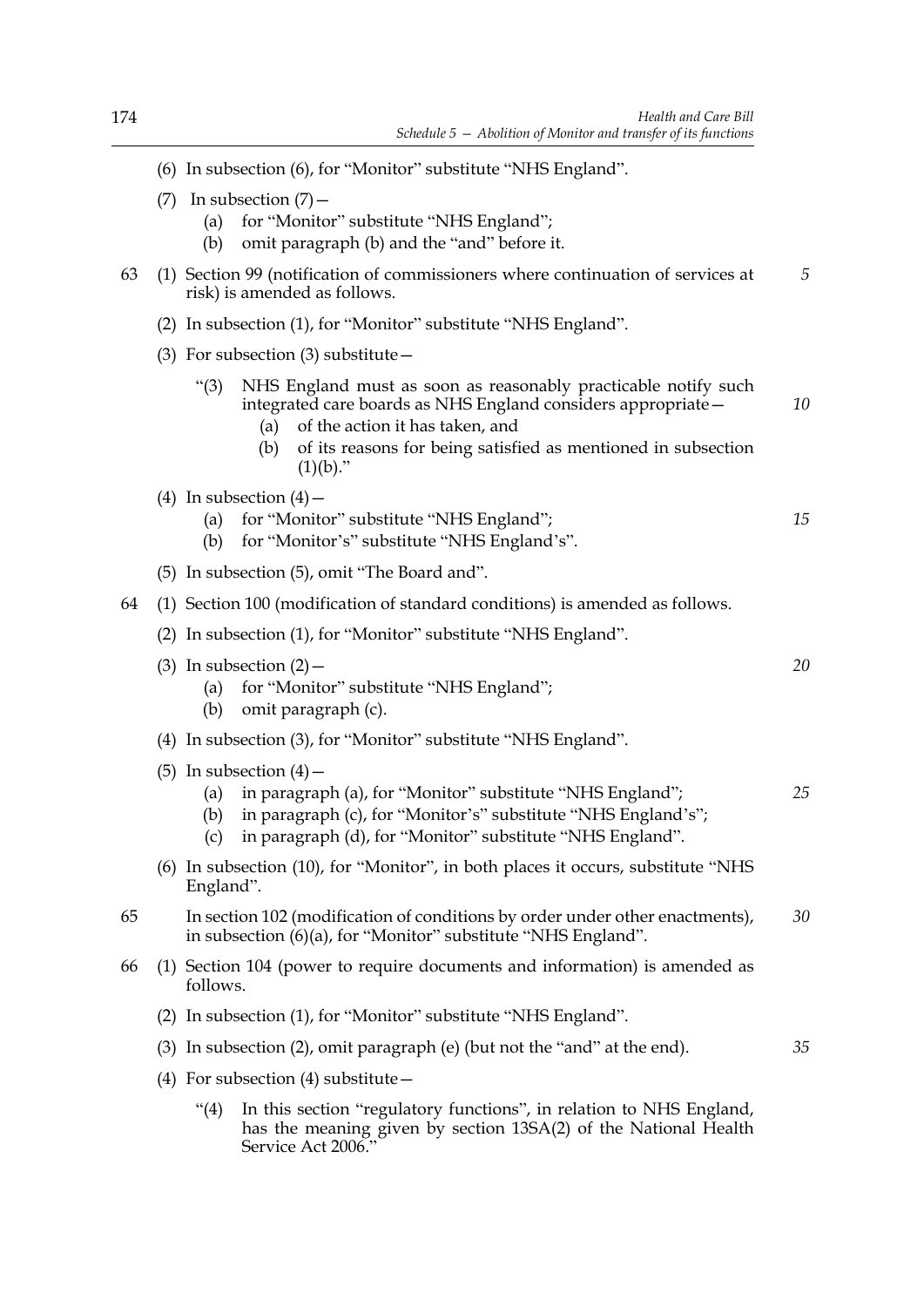- 67 In section 105 (discretionary requirements), in subsections  $(1)$ ,  $(2)(a)$ ,  $(b)$  and (c) and (3), for "Monitor", in each place it occurs, substitute "NHS England". 68 In section 106 (enforcement undertakings), in subsections (1), (4) and (5), for "Monitor", in each place it occurs, substitute "NHS England". 69 (1) Section 108 (guidance as to use of enforcement powers) is amended as follows. (2) In each of subsections (1) to (3), for "Monitor" substitute "NHS England". (3) In subsection  $(4)$  – (a) in the words before paragraph (a), for "Monitor's" substitute "NHS England's"; (b) in paragraphs (a), (b) and (c), for "Monitor" substitute "NHS England". (4) In subsection (5), for "Monitor" substitute "NHS England". 70 In section 109 (publication of enforcement action), in subsections (1) and (2), for "Monitor" substitute "NHS England". 71 In section 110 (notification of enforcement action), in subsection (1)— (a) for "Monitor" substitute "NHS England"; (b) omit paragraph (a). 72 In section 111 (imposition of licence conditions on NHS foundation trusts), in each of subsections (1) to (2A), and (4) to (9), for "Monitor", in each place it occurs, substitute "NHS England". 73 (1) Section 113 (orders under section 112: criteria for deciding applicable trusts) is amended as follows. (2) In each of subsections (1) to (5), for "Monitor", in each place it occurs, substitute "NHS England". (3) In subsection (6), for "Monitor's" substitute "NHS England's". 74 In section 128 (health special administration orders), in subsection (2), for "Monitor" substitute "NHS England". 75 (1) Section 130 (health special administration regulations) is amended as follows. (2) In subsection (5), for "Monitor" substitute "NHS England". (3) In subsection  $(6)$  – (a) in paragraphs (a) and (b), "Monitor" substitute "NHS England"; (b) in paragraph  $(c)$  — (i) for "Monitor" substitute "NHS England"; (ii) omit "and the National Health Service Commissioning Board"; (c) in paragraph (d), for "Monitor" substitute "NHS England". (4) In subsection (11), for paragraphs (a) and (b) substitute "such persons as the Secretary of State considers appropriate". *5 10 15 20 25 30 35 40*
- 76 In section 131 (transfer schemes), in subsection (2)(a), (b) and (c), for "Monitor" substitute "NHS England".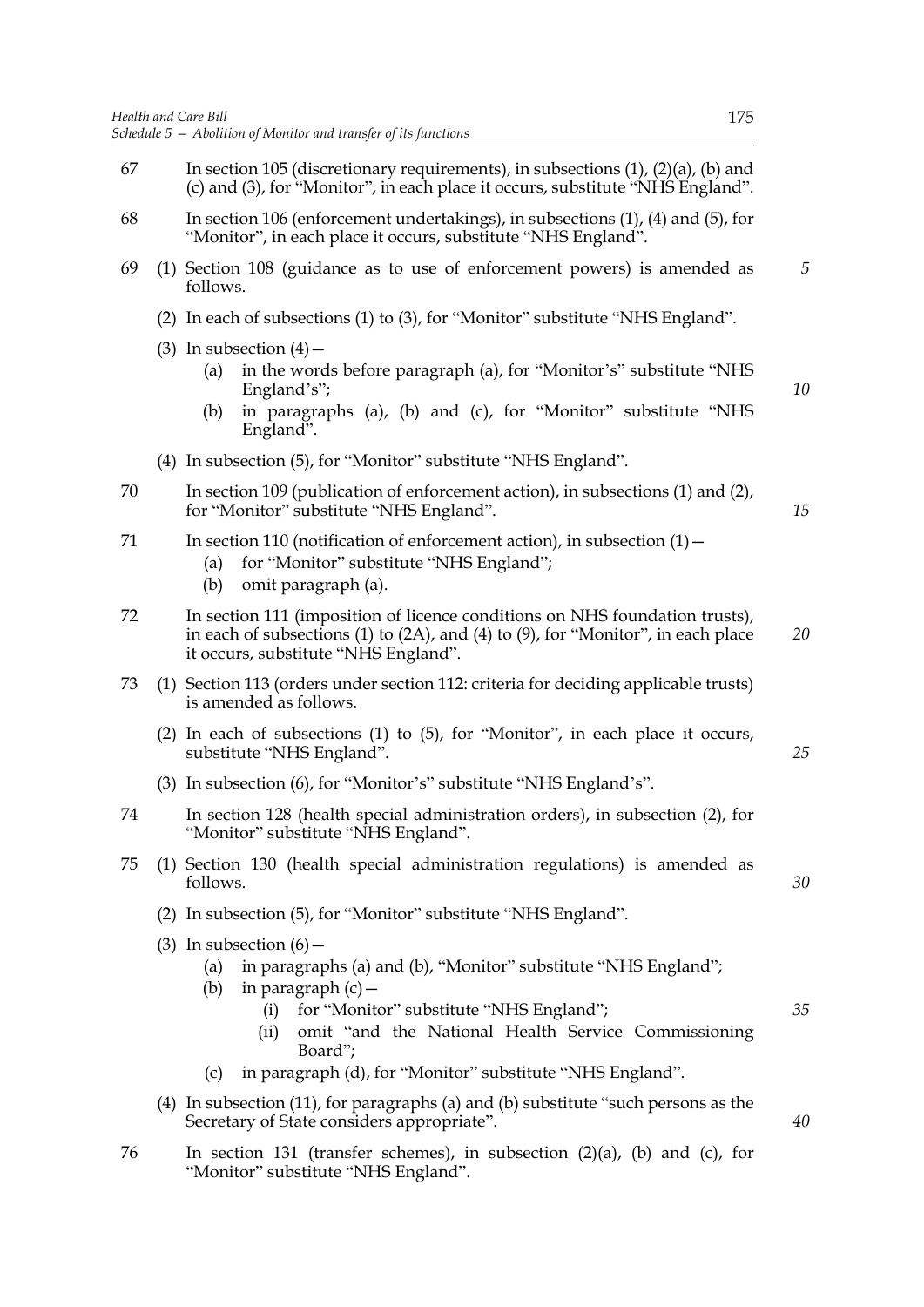| 176 | Health and Care Bill<br>Schedule $5$ – Abolition of Monitor and transfer of its functions                                                                                                                                                                                                                    |    |  |
|-----|--------------------------------------------------------------------------------------------------------------------------------------------------------------------------------------------------------------------------------------------------------------------------------------------------------------|----|--|
| 77  | In section 132 (indemnities), for "Monitor" substitute "NHS England".                                                                                                                                                                                                                                        |    |  |
| 78  | In section 134 (duty to establish mechanisms for providing financial<br>assistance), in each of subsections (1) to (6), for "Monitor", in each place it<br>occurs, substitute "NHS England".                                                                                                                 |    |  |
| 79  | (1) Section 135 (power to establish fund) is amended as follows                                                                                                                                                                                                                                              | 5  |  |
|     | (2) In subsection (1), for "Monitor" substitute "NHS England".                                                                                                                                                                                                                                               |    |  |
|     | $(3)$ In subsection $(2)$ –<br>for "Monitor" substitute "NHS England";<br>(a)<br>for "commissioners" substitute "integrated care boards".<br>(b)                                                                                                                                                             |    |  |
|     | (4) In each of subsections (3) and (5) to (8), for "Monitor" substitute "NHS<br>England"                                                                                                                                                                                                                     | 10 |  |
| 80  | In section 136 (applications), in each of subsections (1) to (3) and (6) to (9), for<br>"Monitor", in each place it occurs, substitute "NHS England".                                                                                                                                                        |    |  |
| 81  | In section 137 (grants and loans), in each of subsections $(1)$ and $(3)$ to $(5)$ , for<br>"Monitor" substitute "NHS England".                                                                                                                                                                              | 15 |  |
| 82  | (1) Section 138 (power to impose charges on commissioners) is amended as<br>follows.                                                                                                                                                                                                                         |    |  |
|     | (2) For subsection $(1)$ substitute $-$                                                                                                                                                                                                                                                                      |    |  |
|     | The Secretary of State may by regulations confer power on NHS<br>$\degree(1)$<br>England to require integrated care boards to pay charges relating to<br>such of NHS England's regulatory functions as relate to securing the<br>continued provision of health care services for the purposes of the<br>NHS. | 20 |  |
|     | In subsection (1) "regulatory functions", in relation to NHS England,<br>(1A)<br>has the meaning given by section 13SA(2) of the National Health<br>Service Act 2006."                                                                                                                                       | 25 |  |
|     | (3) In subsection (3)(c), for "Monitor" substitute "NHS England".                                                                                                                                                                                                                                            |    |  |
|     | (4) In subsection (4), for "Monitor", in both places it occurs, substitute "NHS<br>England".                                                                                                                                                                                                                 |    |  |
|     | $(5)$ For subsection $(5)$ substitute –                                                                                                                                                                                                                                                                      | 30 |  |
|     | " $(5)$<br>Before making regulations under this section, the Secretary of State<br>must consult NHS England."                                                                                                                                                                                                |    |  |
| 83  | (1) Section 139 (imposition of levy) is amended as follows.                                                                                                                                                                                                                                                  |    |  |
|     | (2) In subsection $(2)$ –<br>for "Monitor" substitute "NHS England";<br>(a)<br>in paragraph (b), for "commissioners" substitute "integrated care<br>(b)<br>boards".                                                                                                                                          | 35 |  |
|     | (3) In subsection (3), for "Monitor" substitute "NHS England".                                                                                                                                                                                                                                               |    |  |
| 84  | In section 140 (power of Secretary of State to set limit on levy and charges),<br>in subsections $(1)(a)$ and $(2)$ , for "Monitor", in each place it occurs, substitute<br>"NHS England".                                                                                                                   | 40 |  |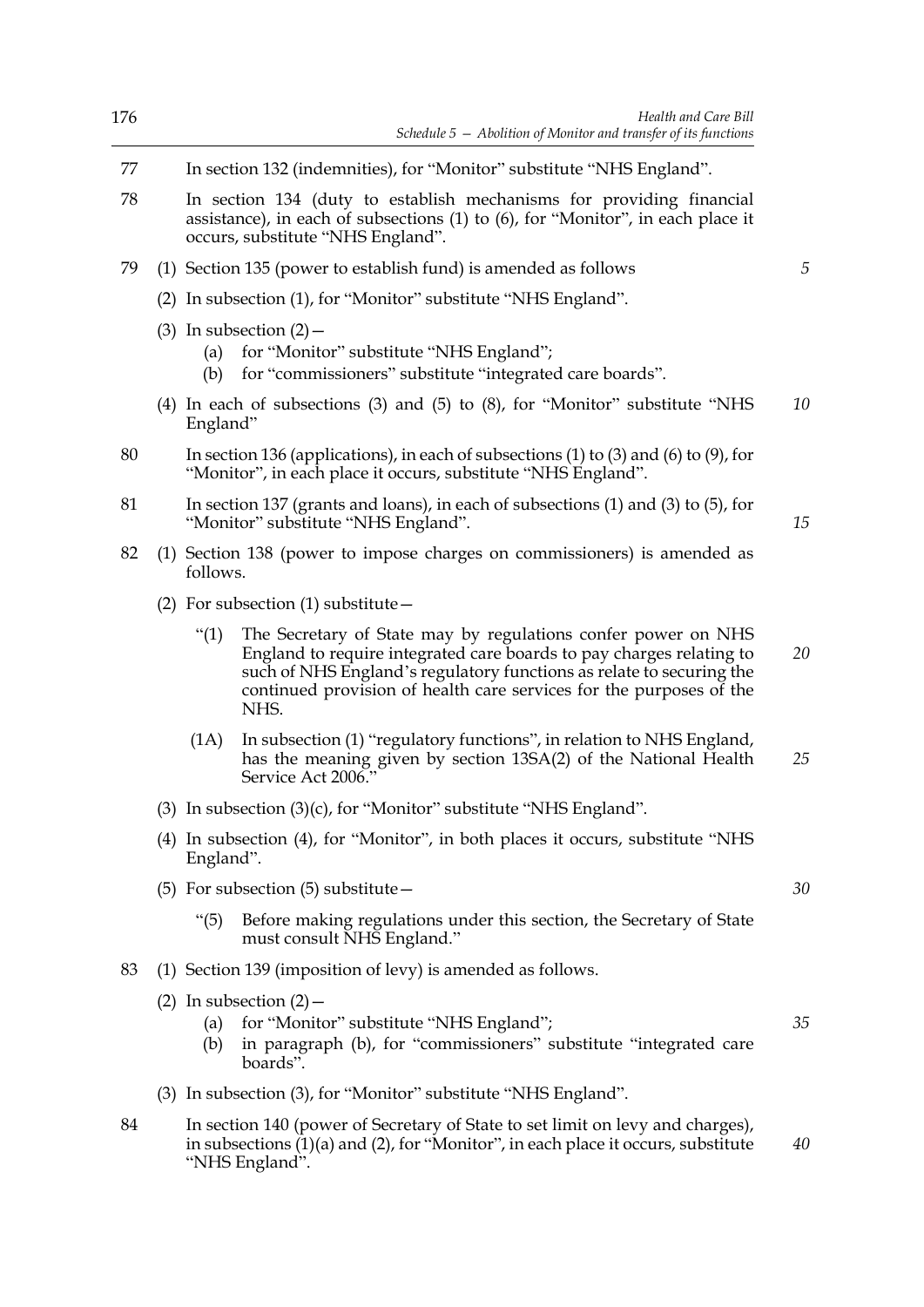- 85 (1) Section 141 (consultation) is amended as follows. (2) In subsection (1), for "Monitor" substitute "NHS England". (3) In subsection  $(3)$  -(a) for "Monitor" substitute "NHS England"; (b) omit paragraph (b). (4) In subsections (4),  $(5)(a)$ ,  $(6)$  and  $(8)$ , for "Monitor" substitute "NHS England". 86 In section 143 (amount payable), in each of subsections (1), (4) to (6) and (8), for "Monitor", in each place it occurs, substitute "NHS England". 87 In section 144 (investment principles and reviews), in each of subsections (1)
- to (3), (4)(b) and (6), for "Monitor" substitute "NHS England". *10*
- 88 In section 145 (borrowing), in subsections (1) and (2), for "Monitor" substitute "NHS England".
- 89 In section 146 (shortfall or excess of available funds, etc), in each of subsections (1) to (3), for "Monitor" substitute "NHS England".
- 90 (1) Section 148 (service of documents) is amended as follows.
	- (2) In subsection (6)(a), for "Monitor" substitute "NHS England".
	- (3) Omit subsection (9).
- 91 In section 149 (electronic communications), in each of subsections (2) to (5), for "Monitor", in each place it occurs, substitute "NHS England".
- 92 (1) Section 150 is amended as follows.
	- (2) In subsection  $(1)$ 
		- (a) for the definition of "anti-competitive behaviour" substitute  $-$ 
			- ""anti-competitive behaviour" means behaviour which would (or would be likely to) prevent, restrict or distort competition and a reference to preventing anti-competitive behaviour includes a reference to eliminating or reducing the effects (or potential effects) of the behaviour;"; *25*
		- (b) for the definitions of "health care" and "health care service" substitute— *30*
			- ""health care" means all forms of health care provided for individuals, whether relating to physical or mental health, with a reference in this Part to "health care services" being read accordingly; and for the purposes of this Part it does not matter if a health care service is also an adult social care service;";
		- (c) for the definition of "the NHS" substitute  $-$ 
			- ""the NHS" means the comprehensive health service continued under section  $1(1)$  of the National Health Service Act 2006, except the part of it that is provided in pursuance of the public health functions (within the meaning of that Act) of the Secretary of State or local authorities;".

*5*

*15*

*20*

*35*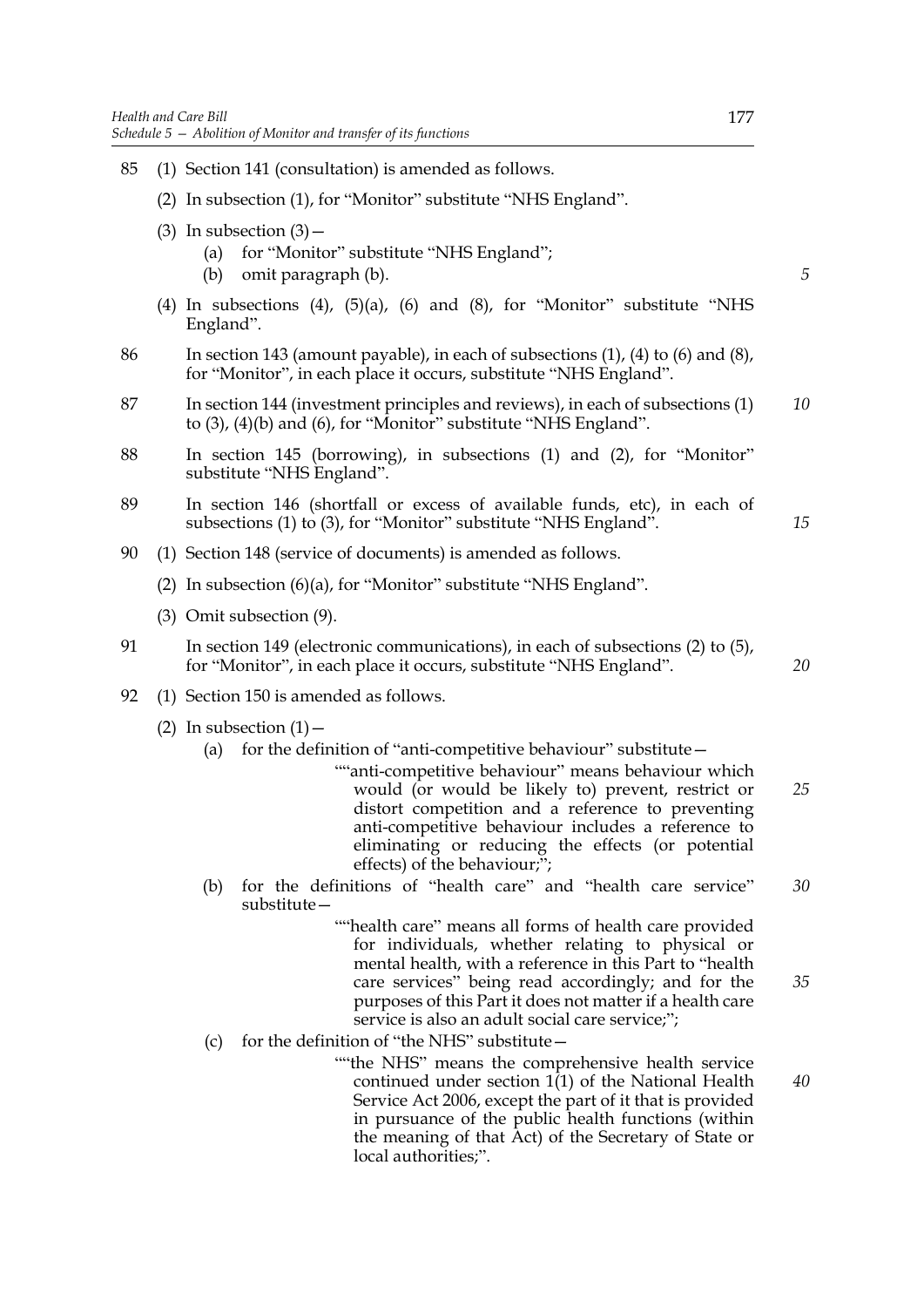*15*

*20*

*25*

*30*

*35*

- (3) After subsection (1) insert—
	- "(1A) A reference in this Part to the provision of health care services for the purposes of the NHS is a reference to their provision for those purposes in accordance with the National Health Service Act 2006."
- 93 In section 175 (objective of trust special administration), omit subsection (2). *5*
- 94 (1) Section 254 (powers to direct Information Centre to establish information systems) is amended as follows.
	- (2) In subsection (3) for "NHS Services" substitute "health services".
	- (3) Omit subsection (4).
- 95 In section 255 (powers to request Information Centre to establish information systems), in subsection (9), omit paragraph (a). *10*
- 96 (1) In section 288 (duty to co-operate with Care Quality Commission) is amended as follows.
	- (2) In subsection (1), for "Monitor" substitute "NHS England".
	- (3) In subsection  $(2)(a)$ 
		- (a) for "Monitor", in each place it occurs, substitute "NHS England";
		- (b) after "any" insert "relevant".
	- (4) After subsection (2) insert—
		- "(2A) In subsection (2)(a) "relevant information" means information held by NHS England in connection with—
			- (a) its regulatory functions, within the meaning given by section 13SA(2) of the National Health Service Act 2006, or
			- (b) its functions under section 27A of the National Health Service Act 2006 Act (NHS trusts: oversight and support)."
- 97 (1) Section 290 (other duties to co-operate) is amended as follows.
	- (2) Omit subsection (1).
	- (3) In subsection (3), omit paragraph (a).
	- (4) Omit subsections (5) and (6).

98 In section 291 (breaches of duties to co-operate), in subsection (2)— (a) in paragraph (a), for "Monitor" substitute "NHS England";

- (b) for paragraph (b), substitute—
	- "(b) the duty under section 290(2),";
- (c) in paragraph (a), for "Monitor" substitute "NHS England".
- 99 (1) Section 304 (regulations, orders and directions) is amended as follows.
	- (2) In subsection (5), omit paragraph (a).
	- (3) In subsection (12)(a), omit sub-paragraph (i).
- 100 (1) Schedule 11 (further provision about Monitor's enforcement powers) is amended as follows.
	- (2) In the heading, for "Monitor's" substitute "NHS England's".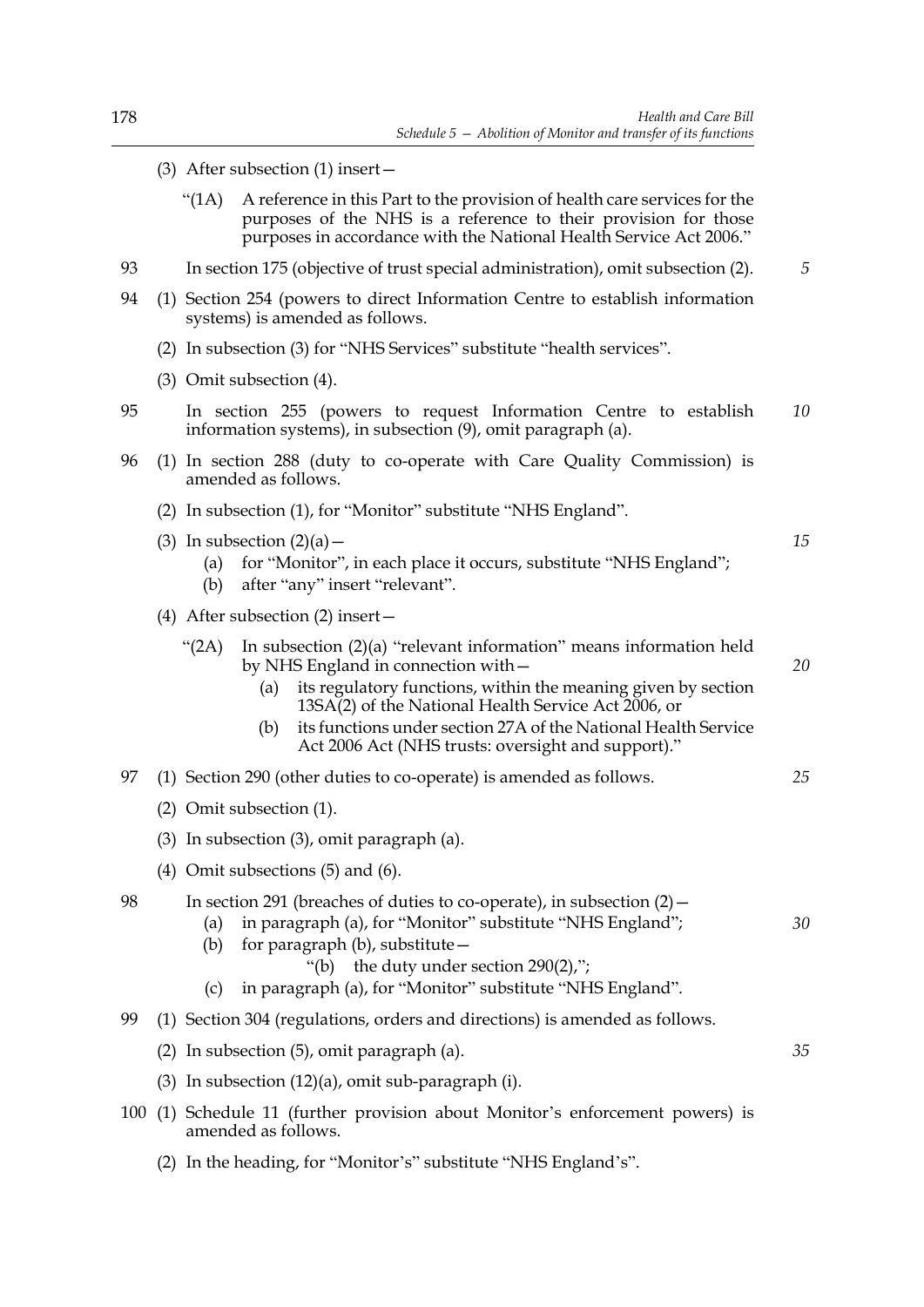|     |                         | (3) In the following provisions for "Monitor", in each place it occurs, substitute                                                                                        |  |
|-----|-------------------------|---------------------------------------------------------------------------------------------------------------------------------------------------------------------------|--|
|     |                         | "NHS England"-                                                                                                                                                            |  |
|     | (a)<br>(b)              | paragraph $1(1)$ , $(2)(a)$ , $(d)$ and $(e)$ and $(4)$ ;<br>paragraph $2(1)$ , $(2)$ , $(3)(a)$ and $(5)$ ;                                                              |  |
|     | (c)                     | paragraph $3(1)$ and $(4)(b)$ and $(c)$ ;                                                                                                                                 |  |
|     | (d)                     | paragraph 4;                                                                                                                                                              |  |
|     | (e)                     | paragraph 5(1), (2), (5) and (6);                                                                                                                                         |  |
|     | (f)                     | paragraph $6(1)$ and $(4)(b)$ ;                                                                                                                                           |  |
|     | (g)                     | paragraph 7(1);                                                                                                                                                           |  |
|     | (h)                     | paragraph 8;                                                                                                                                                              |  |
|     | (i)                     | paragraph $9(1)$ , (2) and (3);                                                                                                                                           |  |
|     | (i)                     | paragraph $10(1)$ and $(2)$ ;                                                                                                                                             |  |
|     | (k)                     | paragraph 11;                                                                                                                                                             |  |
|     | (1)                     | paragraph 12(1), (2), (3) and (4);                                                                                                                                        |  |
|     | (m)                     | paragraph 13(1);                                                                                                                                                          |  |
|     | (n)                     | paragraph 14.                                                                                                                                                             |  |
|     |                         | (4) In paragraph 13(3), for "Monitor's" substitute "NHS England's".                                                                                                       |  |
|     |                         | Local Audit and Accountability Act 2014                                                                                                                                   |  |
| 101 |                         | In Schedule 6 to the Local Audit and Accountability Act 2014 (codes of audit<br>practice and guidance), in paragraph 10(4)(a), for "Monitor" substitute<br>"NHS England". |  |
|     |                         | Mental Health Units (Use of Force) Act 2018                                                                                                                               |  |
| 102 |                         | In section 9 of the Mental Health Units (Use of Force) Act 2018 (investigation<br>of deaths or serious injuries), omit paragraph (b).                                     |  |
|     | Domestic Abuse Act 2021 |                                                                                                                                                                           |  |
| 103 |                         | In section 15 of the Domestic Abuse Act 2021 (duty to co-operate with the<br>Domestic Abuse Commissioner), in subsection (3), omit paragraph (q).                         |  |
|     |                         | <b>SCHEDULE 6</b><br>Section 38                                                                                                                                           |  |
|     |                         | INTERVENTION POWERS OVER THE RECONFIGURATION OF NHS SERVICES                                                                                                              |  |
|     |                         | In the National Health Service Act 2006, after Schedule 10 insert-                                                                                                        |  |
|     |                         | "SCHEDULE 10A<br>Section 68A                                                                                                                                              |  |
|     |                         | INTERVENTION POWERS IN RELATION TO THE RECONFIGURATION OF NHS<br><b>SERVICES</b>                                                                                          |  |
|     | Definitions             |                                                                                                                                                                           |  |
|     | $\mathbf{1}$            | In this Schedule-                                                                                                                                                         |  |
|     |                         | "NHS commissioning body" means NHS England or an                                                                                                                          |  |

integrated care board;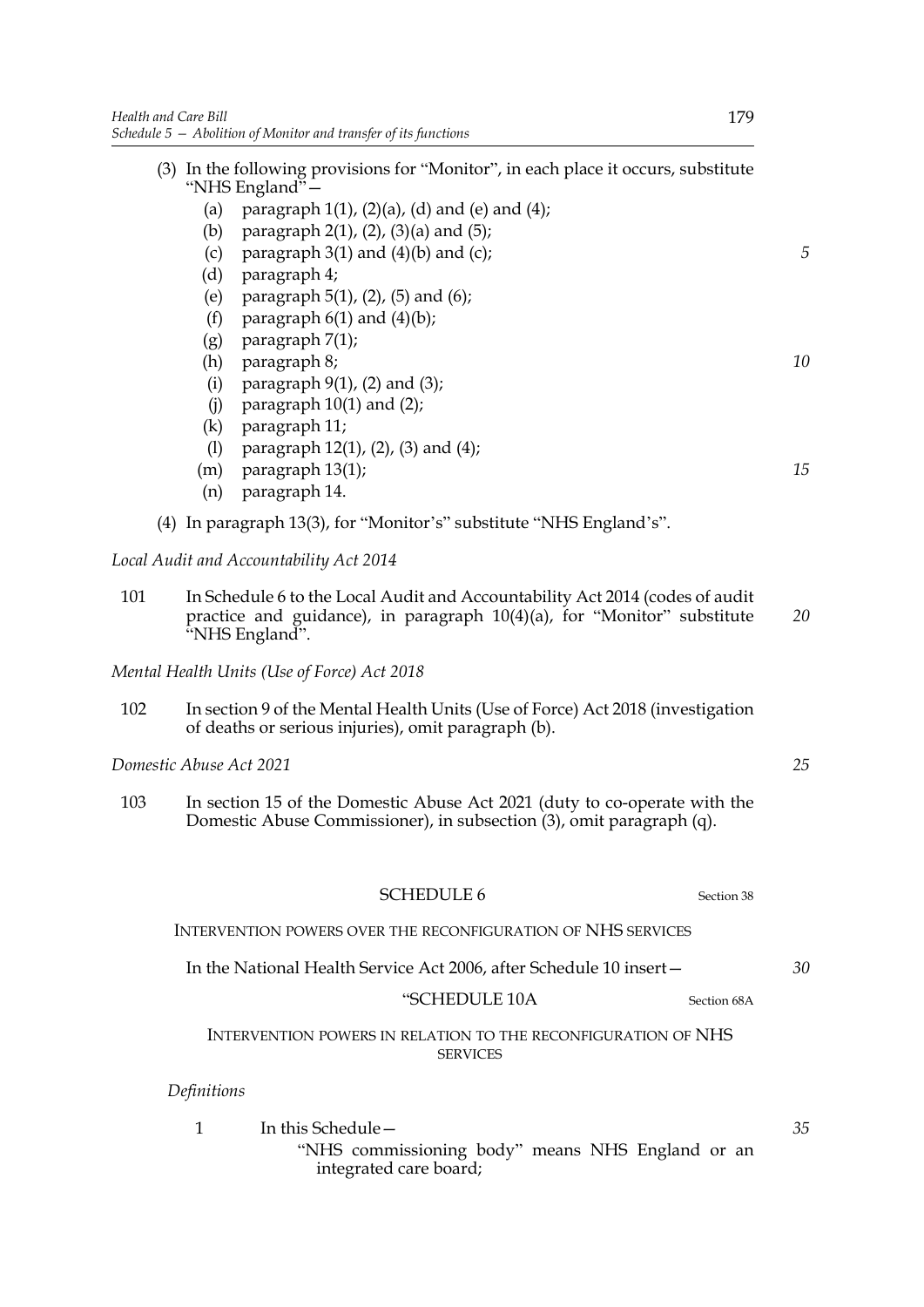- "NHS services" means services provided as part of the health service in England;
- "NHS trust" means an NHS trust established under section 25;
- "reconfiguration of NHS services" means a change in the arrangements made by an NHS commissioning body for the provision of NHS services where that change has an impact on— *5*
	- (a) the manner in which a service is delivered to individuals (at the point when the service is received by users), or *10*
	- (b) the range of health services available to individuals.

*Duty to notify Secretary of State of reconfiguration proposals*

2 If an NHS commissioning body proposes a reconfiguration of NHS services it must notify the Secretary of State.

*Duty to notify Secretary of State where reconfiguration likely to be needed*

3 If an NHS commissioning body, NHS trust or NHS foundation trust is aware of circumstances that it thinks are likely to result in a need for the reconfiguration of NHS services, it must notify the Secretary of State.

*20*

*30*

*15*

*Power to call-in proposal for reconfiguration*

- 4 (1) The Secretary of State may give an NHS commissioning body a direction calling in any proposal by the body for the reconfiguration of NHS services.
	- (2) Where a direction is given under sub-paragraph (1), the Secretary of State— *25*
		- (a) may take any decision in relation to the proposal that could have been taken by the NHS commissioning body, and
		- (b) must notify the NHS commissioning body once the Secretary of State has finished considering the proposal.
	- (3) The power of the Secretary of State to take decisions under subparagraph (2)(a) includes—
		- (a) power to decide whether a proposal should, or should not, proceed, or should proceed in a modified form;
		- (b) power to decide particular results to be achieved by the NHS commissioning body in taking decisions in relation to the proposal; *35*
		- (c) power to decide procedural or other steps that should, or should not, be taken in relation to the proposal;
		- (d) power to retake any decision previously taken by the NHS commissioning body. *40*
	- (4) The Secretary of State must—
		- (a) publish any decision under sub-paragraph (2)(a), and
		- (b) notify the NHS commissioning body of the decision.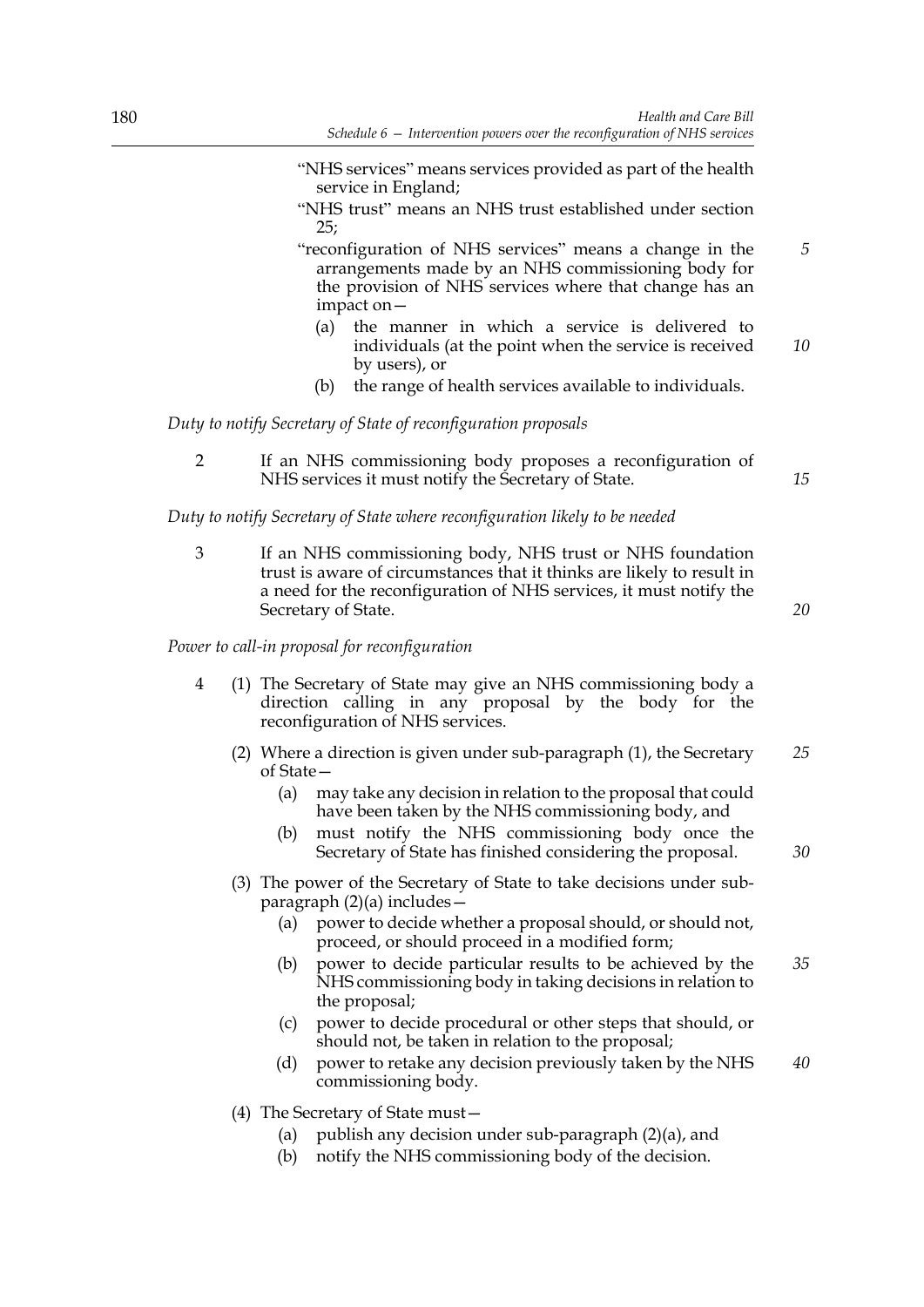- 5 (1) This paragraph applies where the Secretary of State gives a direction under paragraph 4(1) calling in a proposal for the reconfiguration of NHS services.
	- (2) Until notified that the Secretary of State has finished considering the proposal, the NHS commissioning body must not take further steps in relation to a proposal except to such extent (if any) as may be permitted by the direction.
	- (3) Once notified that the Secretary of State has finished considering the proposal, the NHS commissioning body must give effect to any decision of the Secretary of State under paragraph 4(2)(a) in relation to the proposal. *10*

*Power to require consideration of proposals for reconfiguration*

6 The Secretary of State may direct an NHS commissioning body to consider a reconfiguration of NHS services.

*Duties to provide information and other assistance*

7 An NHS commissioning body, NHS trust or NHS foundation trust must give the Secretary of State any information or other assistance that the Secretary of State requires it to give for the purposes of carrying out any functions under this Schedule.

## *Guidance*

- 8 (1) The Secretary of State must publish guidance for NHS commissioning bodies, NHS trusts and NHS foundation trusts about—
	- (a) the exercise of their functions under this Schedule, and
	- (b) how the Secretary of State proposes to exercise the Secretary of State's functions under this Schedule. *25*
	- (2) NHS commissioning bodies, NHS trusts and NHS foundation trusts must have regard to any guidance published under subparagraph (1)."

## SCHEDULE 7 Section 41

## NHS TRUSTS IN ENGLAND AND REMOVAL OF POWER TO APPOINT TRUSTEES: CONSEQUENTIAL AMENDMENTS

# *Value Added Tax Act 1994*

1 In section 33D of the Value Added Tax Act 1994 (descriptions of charities qualifying for VAT refunds), in subsection (4), before paragraph (a) insert— "(za) an NHS trust in England,".

# *Finance Act 2003*

2 In section 67A of the Finance Act 2003 (acquisitions by certain health service

*5*

*20*

*15*

*30*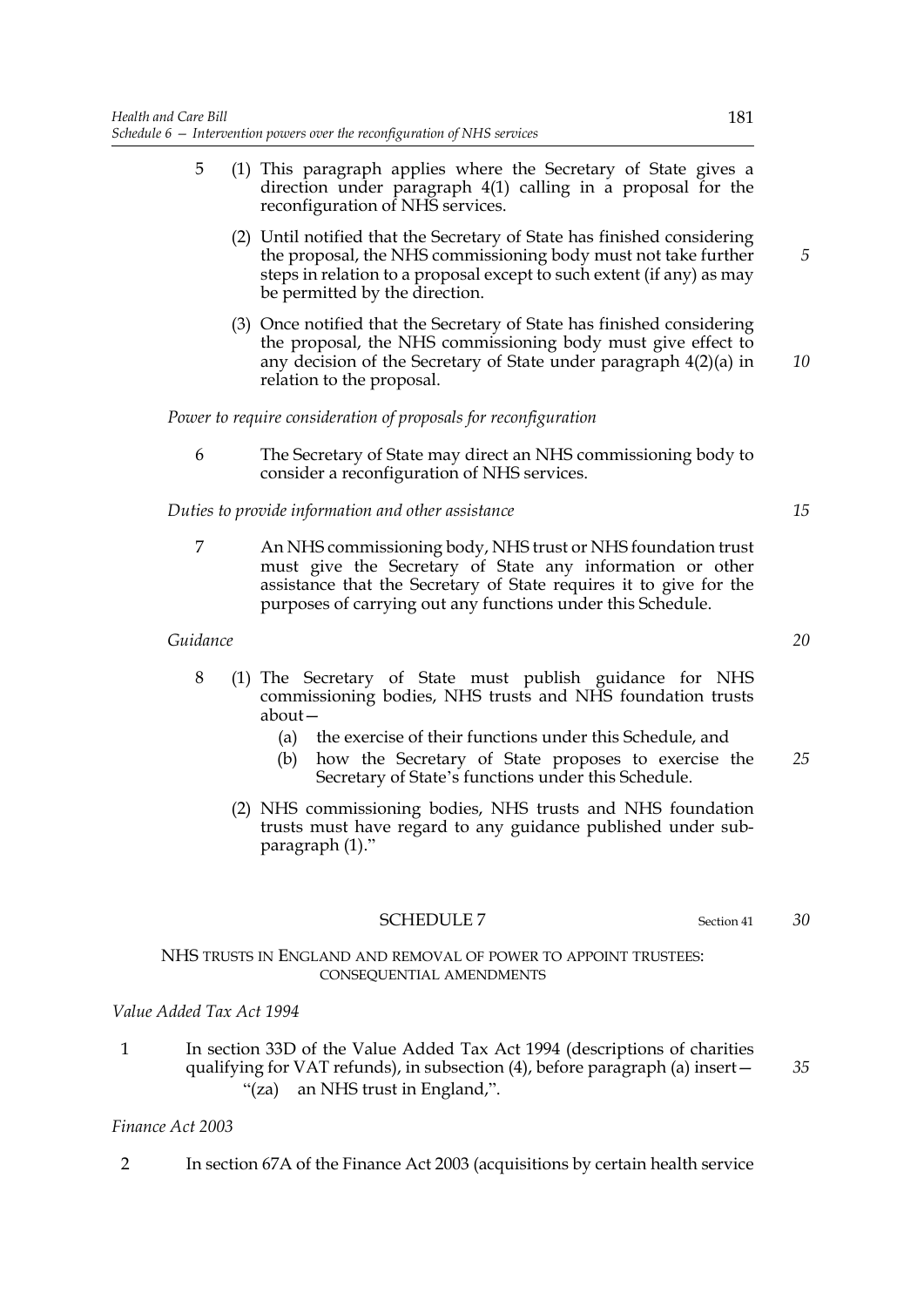## bodies), in subsection (1), after paragraph (b) insert—

"(ba) an NHS trust established under section 25 of the National Health Service Act 2006;".

## *National Health Service Act 2006*

- 3 The National Health Service Act 2006 is amended as follows. 4 In section 215 (trustees and property under section 222), in subsection (3)(b), *5*
- omit "paragraph 10 of Schedule 4, or".
- 5 In section 217 (supplementary provisions about trusts), in subsection (1), omit paragraph  $(h)$  (but not the "and" at the end).
- 6 In Schedule 4 (NHS trusts), in paragraph 12, omit sub-paragraph (2A).

## *National Health Service (Wales) Act 2006*

7 In section 163 of the National Health Service (Wales) Act 2006 (trustees and property under section 169) in subsection (3), omit ", or paragraph 10 of Schedule 4 to the National Health Service Act 2006".

# *Health and Social Care Act 2012*

- 8 The Health and Social Care Act 2012 is amended as follows.
- 9 In section 112 (transitional provision relating to abolition of NHS trusts etc), in subsection (5)(b), omit the words from "(whether because" to the end.
- 10 Omit section 180 (repeal of provisions on authorisation for NHS foundation trusts).
- 11 In section 200 (care trusts), omit subsection (15).
- 12 In Schedule 13, in paragraph 10 (saving provision: general duty of regulator), omit sub-paragraph (2).
- 13 Omit Schedule 14 (abolition of NHS trusts in England: consequential amendments).

## *Finance Act 2012*

14 In section 216 of the Finance Act 2012 (health service bodies), omit subsections (5) and (6).

*Local Audit and Accountability Act 2014*

- 15 The Local Audit and Accountability Act 2014 is amended as follows. *30*
- 16 In section 3 (general requirements for accounts), for subsection (9) substitute—
	- "(9) In this Act "health service body" means—
		- (a) an integrated care board;
		- (b) an NHS trust all or most of whose hospitals, establishments and facilities are situated in England." *35*

*15*

*10*

*20*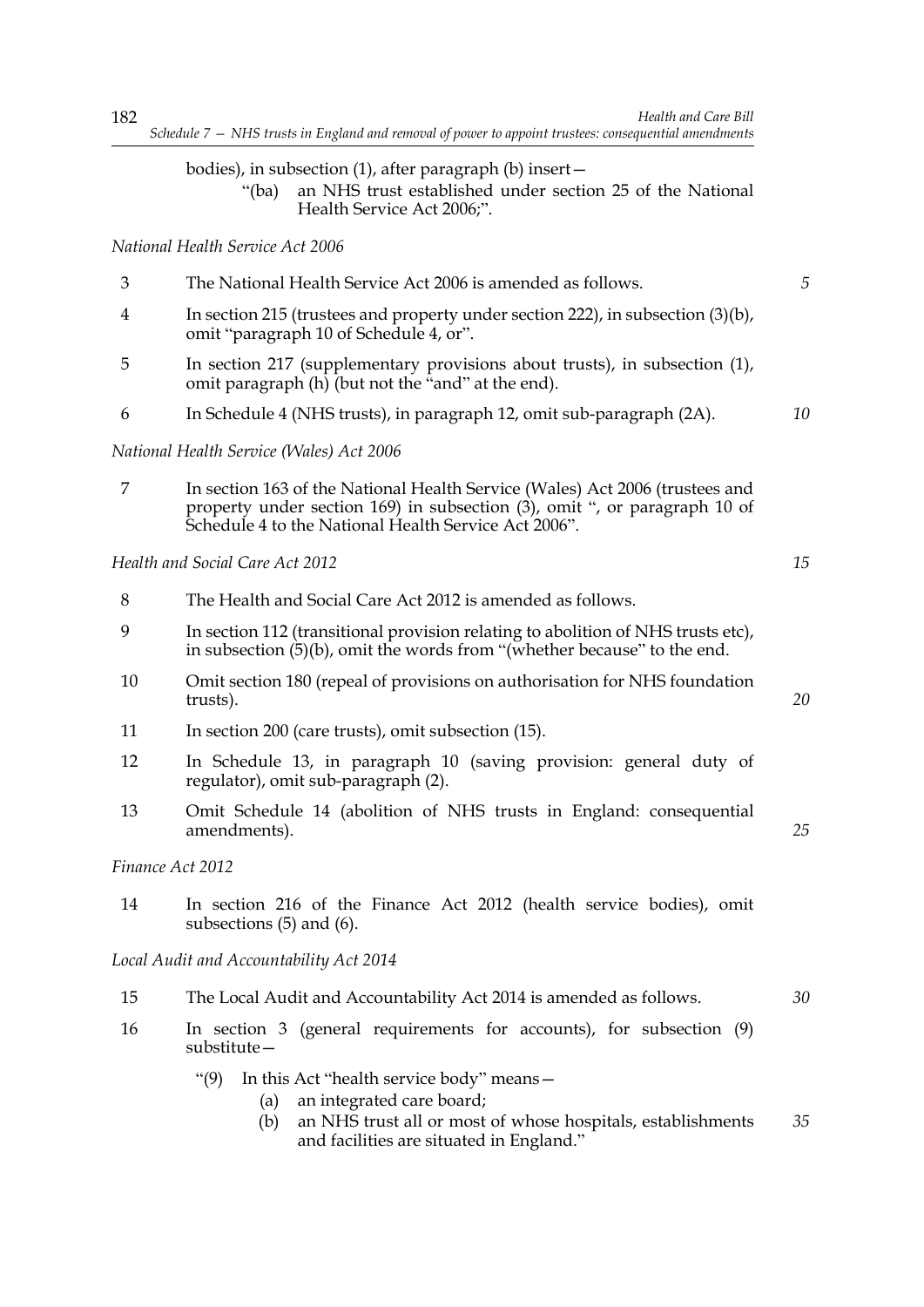- 17 In section 4 (general requirements for audit), at the end insert—
	- "(6) In relation to an NHS trust, "accounts" means the annual accounts prepared under paragraph 11A of Schedule 4 to the National Health Service Act 2006."
- 18 In section 8 (procedure for appointment), in subsection (4), at the end insert—
	- "(d) in the case of an NHS trust, it publishes the notice in such manner as it thinks is likely to bring the notice to the attention of persons to whom the trust provides services for the purposes of the health service in England."
- 19 In section 10 (functions of auditor panel), in subsection (10), at the end insert—
	- "(d) in the case of an NHS trust, it publishes the advice in such manner as it thinks is likely to bring the advice to the attention of persons to whom the trust provides services for the purposes of the health service in England."
- 20 In section 12 (failure to appoint local auditor), in subsections (1) and (2), for "a clinical commissioning group," substitute "a health service body".
- 21 (1) Section 13 (failure of clinical commissioning group to appoint local auditor) is amended as follows.
	- (2) In the heading, for "clinical commissioning group" substitute "health service bodies".
	- (3) In subsections (1) and (2), for "clinical commissioning group" substitute "health service body".
	- (4) In subsection  $(4)$ 
		- (a) in paragraph (a), for "clinical commissioning group" substitute "health service body";
		- (b) in paragraph (b), for "group" substitute "health service body".
	- (5) In subsection (5)(a), for "clinical commissioning group" substitute "health service body".
	- (6) In subsection  $(6)$ 
		- (a) in paragraph (a), for "clinical commissioning group" substitute "health service body";
		- (b) in paragraph (b), for "group" substitute "health service body".
	- (7) In subsection (7), for "clinical commissioning group" substitute "health service body". *35*
- 22 In section 21 (general duties of auditors of accounts of health service bodies), after subsection (2) insert—
	- "(2A) In auditing the accounts of an NHS trust a local auditor must, by examination of the accounts and otherwise, be satisfied—
		- (a) that the accounts present a true and fair view, and comply with the requirements of the enactments that apply to them,
		- (b) that proper practices have been observed in the preparation of the accounts, and

183

*25*

*30*

*5*

*10*

*15*

*20*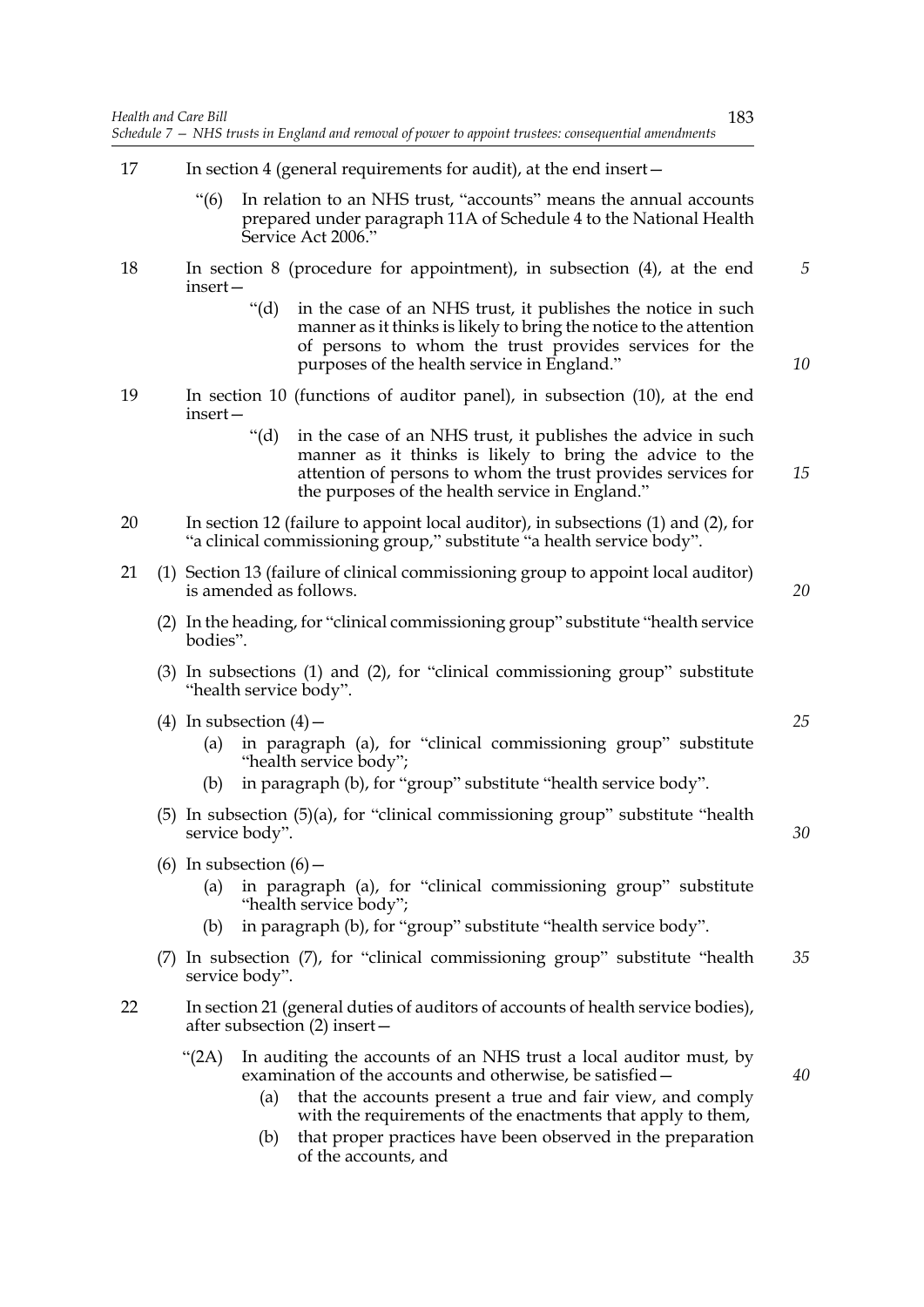| 184 | Health and Care Bill<br>Schedule 7 - NHS trusts in England and removal of power to appoint trustees: consequential amendments                                                                                                                                                                                                |    |
|-----|------------------------------------------------------------------------------------------------------------------------------------------------------------------------------------------------------------------------------------------------------------------------------------------------------------------------------|----|
|     | that the NHS trust has made proper arrangements for<br>(c)<br>securing economy, efficiency and effectiveness in its use of<br>resources."                                                                                                                                                                                    |    |
| 23  | In section 30 (unlawful expenditure or activity of health service bodies), in<br>subsection $(2)$ , for paragraph $(b)$ substitute $-$<br>notify NHS England of the matter."<br>" $(b)$                                                                                                                                      | 5  |
| 24  | In section 43 (orders and regulations), in subsection (6), omit paragraphs (b)<br>and $(c)$ .                                                                                                                                                                                                                                |    |
| 25  | In section 44 (interpretation), in the definition of "accounts", for $(5)$ "<br>substitute "(6)".                                                                                                                                                                                                                            | 10 |
| 26  | Omit section 47 (application to NHS trusts and trustees).                                                                                                                                                                                                                                                                    |    |
| 27  | In Schedule 2 (relevant authorities), after paragraph 23 insert-                                                                                                                                                                                                                                                             |    |
|     | "23A<br>An NHS trust all or most of whose hospitals, establishments and<br>facilities are situated in England."                                                                                                                                                                                                              |    |
| 28  | In Schedule 5 (eligibility and regulation of local auditors), in paragraph 5, in<br>the modified section 1214 of the Companies Act 2006 –<br>in subsection $(1)$ , after " $(3)$ ," insert " $(3A)$ ,"<br>(a)<br>after subsection $(3)$ insert –<br>(b)                                                                      | 15 |
|     | "(3A)<br>This subsection applies if $-$<br>the relevant authority is an NHS trust, and<br>(a)<br>P is a director of that NHS trust."<br>(b)                                                                                                                                                                                  | 20 |
| 29  | (1) Schedule 7 (reports and recommendations) is amended as follows.                                                                                                                                                                                                                                                          |    |
|     | (2) In paragraph 2, in sub-paragraph $(3)(d)$ , for "clinical commissioning group"<br>substitute "health service body".                                                                                                                                                                                                      |    |
|     | (3) In paragraph 3, in sub-paragraph $(2)(c)$ , for "clinical commissioning group"<br>substitute "health service body".                                                                                                                                                                                                      | 25 |
|     | (4) In paragraph 4, in sub-paragraph $(8)$ , at the end insert $-$<br>in the case of an NHS trust, it publishes the notice in such<br>" $(d)$<br>manner as it thinks is likely to bring the notice to the attention<br>of persons to whom the trust provides services for the<br>purposes of the health service in England." | 30 |
|     | Finance Act 2015                                                                                                                                                                                                                                                                                                             |    |
| 30  | In section 66 of the Finance Act 2015 (VAT refunds to certain charities), omit<br>subsection (6).                                                                                                                                                                                                                            |    |
|     | NHS (Charitable Trusts Etc) Act 2016                                                                                                                                                                                                                                                                                         | 35 |
| 31  | (1) Schedule 1 to the NHS (Charitable Trusts Etc) Act 2016 is amended as<br>follows.                                                                                                                                                                                                                                         |    |
|     | (2) In paragraph 4(b), omit paragraph (ii) (including the "and" at the end).                                                                                                                                                                                                                                                 |    |

- (3) Omit paragraph 14.
- (4) In paragraph 18, omit paragraphs (f) and (h).

*40*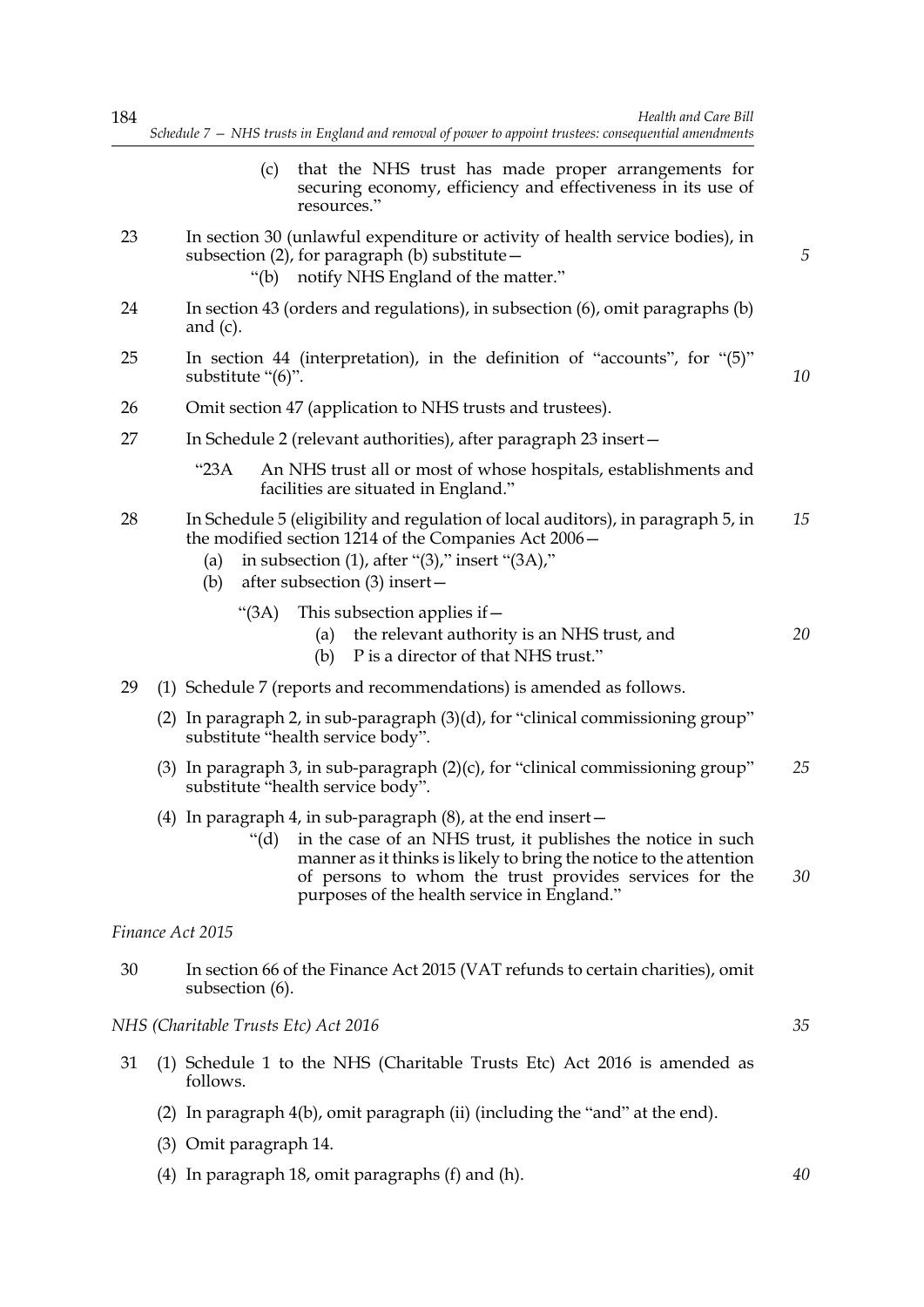(5) Omit paragraph 19.

# SCHEDULE 8 Section 59

# TRUST SPECIAL ADMINISTRATORS: NHS TRUSTS AND NHS FOUNDATION TRUSTS

## PART 1

# AMENDMENTS ABOUT TRUST SPECIAL ADMINISTRATORS

- 1 The National Health Service Act 2006 is amended as follows.
- 2 For section 65B—

## **"65B NHS trusts: appointment of trust special administrator**

- (1) NHS England may make an order in accordance with this section authorising the appointment of a trust special administrator to exercise the functions of the chair and directors of an NHS trust to which this Chapter applies. *10*
- (2) NHS England—
	- (a) must make an order under subsection (1) if required to do so by the Care Quality Commission, and
	- (b) may otherwise make an order under subsection  $(1)$  only if  $-$ 
		- (i) NHS England considers it appropriate to do so in the interests of the health service, and
		- (ii) the Secretary of State has approved the making of the order.
- (3) The Care Quality Commission may require NHS England to make an order under subsection (1) only if it is satisfied that there is a serious failure by the NHS trust to provide services that are of sufficient quality to be provided under this Act.
- (4) Before requiring NHS England to make an order under subsection (1) the Care Quality Commission must -*25*
	- (a) consult the Secretary of State and NHS England, and
	- (b) having done that, consult—
		- (i) the trust, and
		- (ii) any person to which the trust provides goods or services under this Act and which the Commission considers it appropriate to consult. *30*
- (5) Before making an order under subsection (1) in a case where it is not required to do so by the Care Quality Commission, NHS England must consult—
	- (a) the trust,
	- (b) any other person to which the trust provides goods or services under this Act and which NHS England considers it appropriate to consult, and
	- (c) the Care Quality Commission.

*40*

*35*

*5*

*15*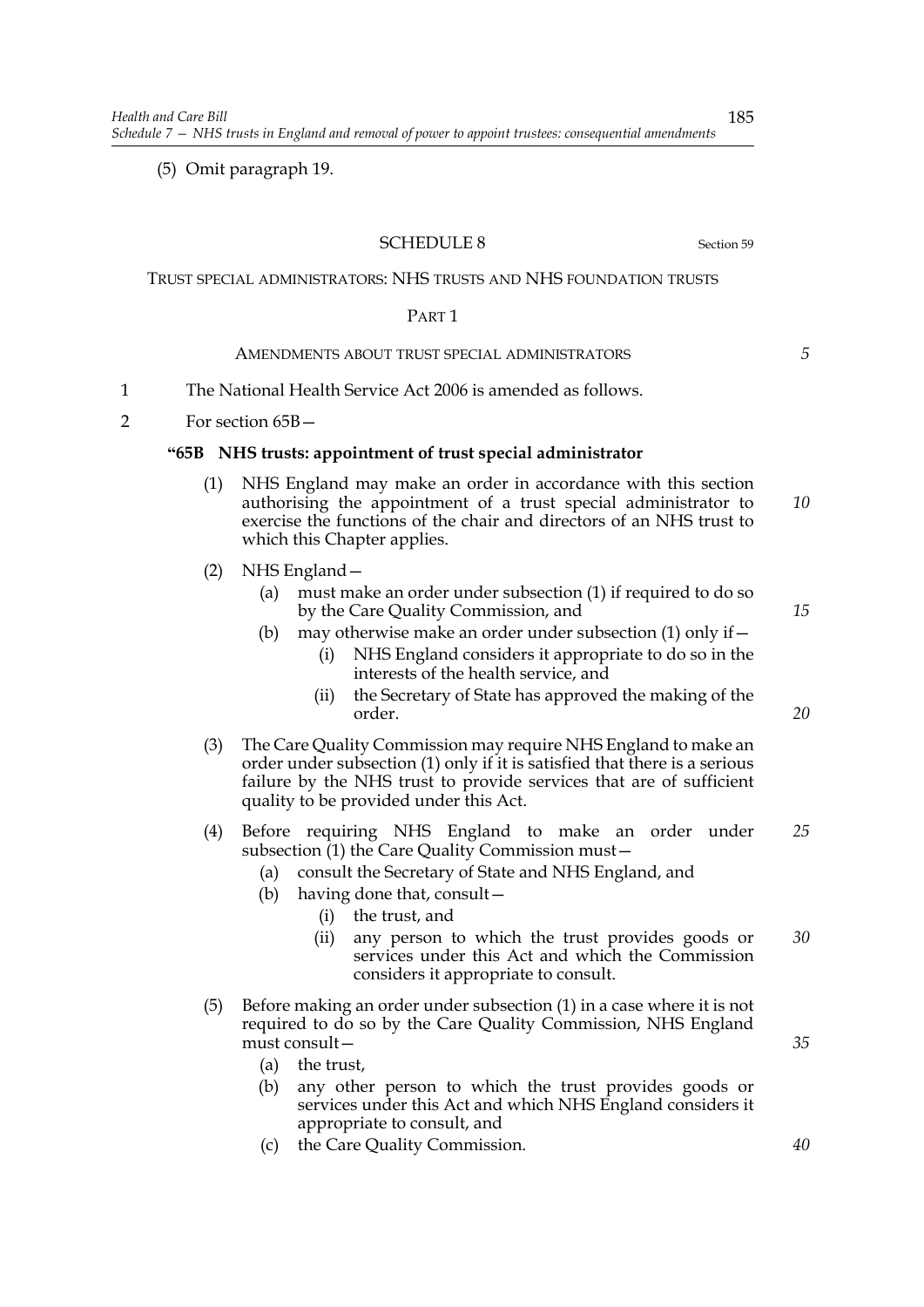- (6) An order under subsection (1) must specify the date when the appointment is to take effect, which must be within the period of 5 working days beginning with the day on which the order is made.
- (7) NHS England must lay before Parliament (with the statutory instrument containing the order) a report stating the reasons for making the order.
- (8) If an order is made under subsection (1), NHS England must—
	- (a) appoint a person as the trust special administrator with effect from the day specified in the order, and
	- (b) publish the name of the person appointed.
- (9) A person appointed as a trust special administrator holds and vacates office in accordance with the terms of the appointment.
- (10) NHS England may pay remuneration and expenses to a trust special administrator appointed under this section.

## **65BA Care Quality Commission report on safety and quality of services**

- (1) This section applies where the Care Quality Commission require NHS England to make an order under section 65B(1) in relation to an NHS trust.
- (2) The Care Quality Commission must, as soon as reasonably practicable after the making of the order, provide to NHS England and the Secretary of State a report on the safety and quality of the services that the trust provides under this Act."
- 3 (1) Section 65D (NHS foundation trusts: appointment of trust special administrator) is amended as follows.
	- (2) In subsections (1) and (1A)(b) and (c), for "the regulator", in each place it occurs, substitute "NHS England". *25*
	- (3) In subsection (2), for "The regulator" substitute "NHS England".
	- (4) After subsection (2) insert—
		- "(2A) Where NHS England is not required to make an order under this section as a result of subsection (1A), it may do so only if the Secretary of State has approved the making of the order." *30*
	- (5) In subsection (3), for "the regulator" substitute "NHS England".
	- (6) In subsection  $(3A)$ 
		- (a) in paragraph (a), for "the regulator" substitute "NHS England";
		- (b) in paragraph (b), omit sub-paragraph (ii) (but not the "and" at the end). *35*
	- (7) For subsection (4) substitute—
		- "(4) Before making an order under this section in a case where it is not required to do so as a result of subsection (1A), NHS England must consult—
			- (a) the trust,

*15*

*5*

*10*

*20*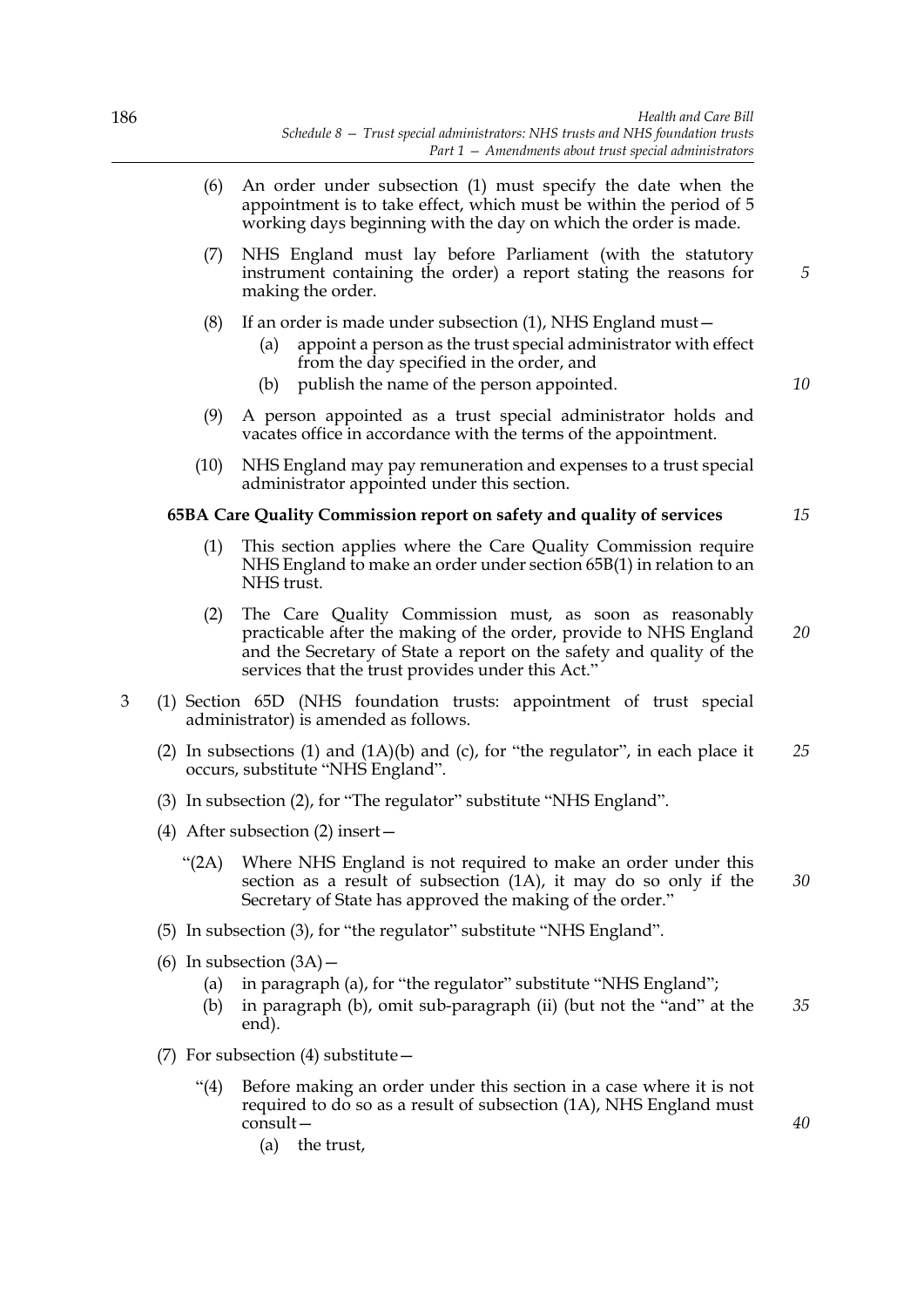(b) any person to which the trust provides services under this Act and which NHS England considers it appropriate to consult, and (c) the Care Quality Commission." (8) In subsection (6), for "The regulator" substitute "NHS England". (9) In subsection (7), for "the regulator" substitute "NHS England". (10) For subsection (12) substitute— "(12) NHS England may pay remuneration and expenses to a trust special administrator appointed under this section." 4 (1) Section 65DA (objective of trust special administration) is amended as follows. (2) In subsection  $(4)(c)$ , for "the regulator" substitute "NHS England". (3) In subsection (5), for "The regulator" substitute "NHS England". (4) In subsection (5A), for "the regulator" substitute "NHS England". (5) In subsection  $(6)$  -(a) for "the regulator" substitute "NHS England"; (b) omit paragraph (b). (6) In subsections (7), for "The Board" substitute "NHS England". (7) In subsection (8), for "the Board" substitute "NHS England". 5 (1) Section 65F (draft report) is amended as follows. (2) For subsections (1) to (3) substitute  $-$ "(1) A trust special administrator appointed in relation to an NHS trust must, within the period of 65 working days beginning with the day on which the administrator's appointment takes effect— (a) provide NHS England and the Secretary of State with a draft report recommending any action that NHS England or the Secretary of State should take in relation to the trust, and (b) publish a copy of that draft report. (1A) A trust special administrator appointed in relation to an NHS foundation trust must, within the period of 65 working days beginning with the day on which the administrator's appointment takes effect— (a) provide NHS England with a draft report recommending the action that NHS England should take in relation to the trust, and (b) publish a copy of that draft report,

unless unable to obtain the statements required by subsections (1B) and (1C).

- (1B) A trust special administrator may not provide a draft report under subsection (1A)—
	- (a) without having obtained a statement from each commissioner that the commissioner considers that the recommendation in the draft report—

*20*

*25*

*30*

*15*

*5*

*10*

*35*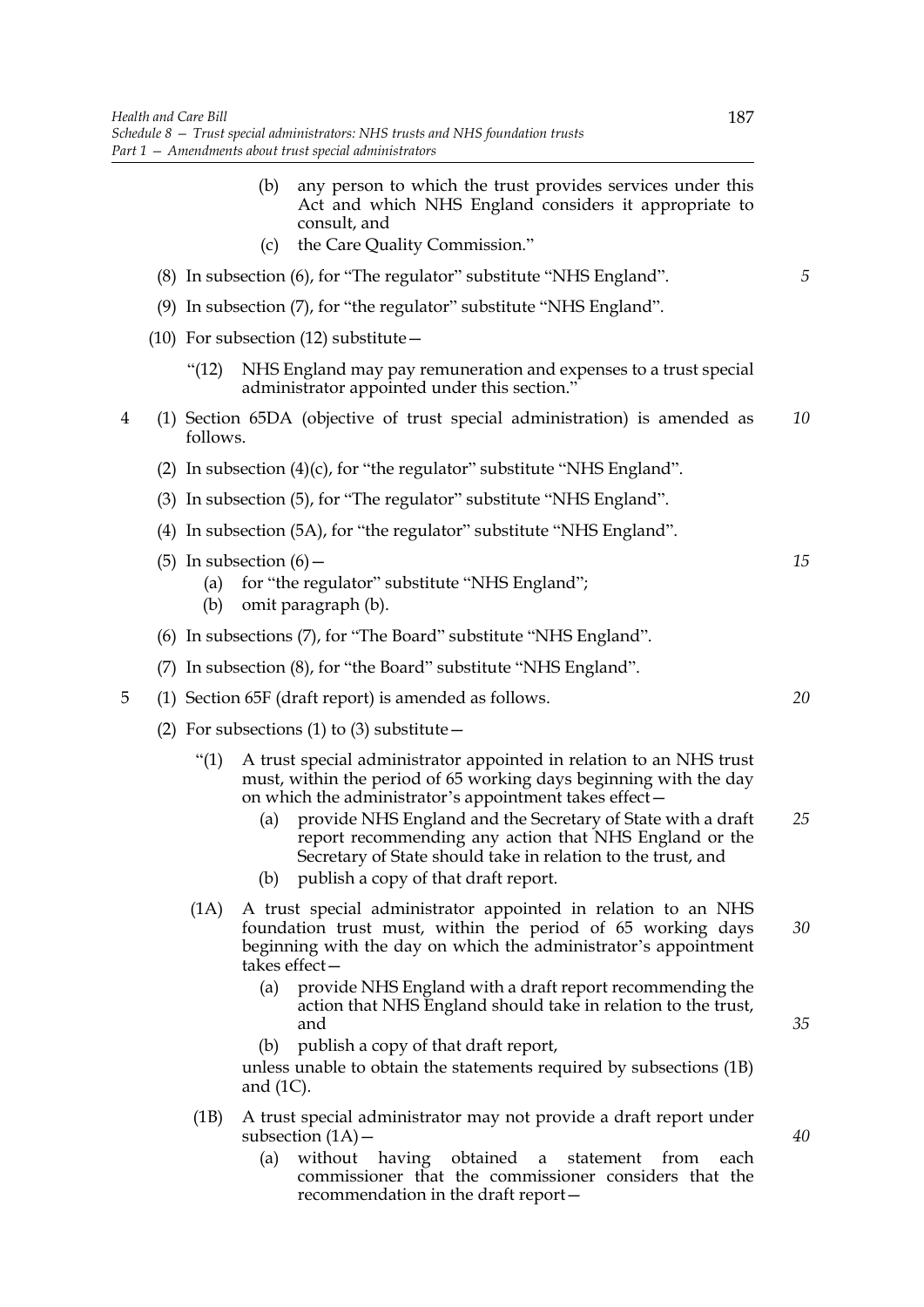- (i) would achieve the objective set out in section  $65DA(1)(a)$ , and (ii) would do so without harming essential services provided for the purposes of the NHS by any other NHS foundation trust or NHS trust that provides
- services under this Act to the commissioner, or (b) where the administrator is unable to obtain a statement to that effect from one or more of the commissioners (other than NHS England), without having obtained a statement to that effect from NHS England.
- (1C) A trust special administrator may not provide a draft report under subsection (1A) without having obtained a statement from the Care Quality Commission that it considers that the recommendation in the draft report would achieve that part of the objective set out in section 65DA(1)(aa).
	- (2) When preparing a draft report under subsection (1) or (1A), the administrator must consult—
		- (a) any person to which the trust provides goods or services under this Act and which NHS England directs the administrator to consult, and
		- (b) the Care Quality Commission.
	- (3) After receiving a draft report under subsection (1) or (1A), NHS England must lay it before Parliament."
- (3) Omit subsection  $(4)$ ,  $(5)$  and  $(5A)$ .
- (4) For subsection (6) substitute—
	- "(6) Where NHS England decides not to provide to the administrator a statement to the effect mentioned in subsection (1B)(b), NHS England must—
		- (a) give a notice of the reasons for its decision to the administrator,
		- (b) publish the notice, and
		- (c) lay a copy of it before Parliament.
	- (6A) Where the Care Quality Commission decides not to provide to the administrator a statement to the effect mentioned in subsection (1C), the Commission must—
		- (a) give a notice of the reasons for its decision to the administrator and to NHS England,
		- (b) publish the notice, and
		- (c) lay a copy of it before Parliament."
- 6 (1) Section 65G (consultation plan) is amended as follows.
	- (2) In subsection (4)(b) for "the Board", in both places it occurs, substitute "NHS England".
	- (3) For subsection  $(5)$  substitute  $-$ 
		- "(5) Where NHS England decides not to provide to the administrator a statement to the effect mentioned in subsection (4)(b), NHS England must— *45*

*20*

*5*

*10*

*15*

*25*

*30*

*35*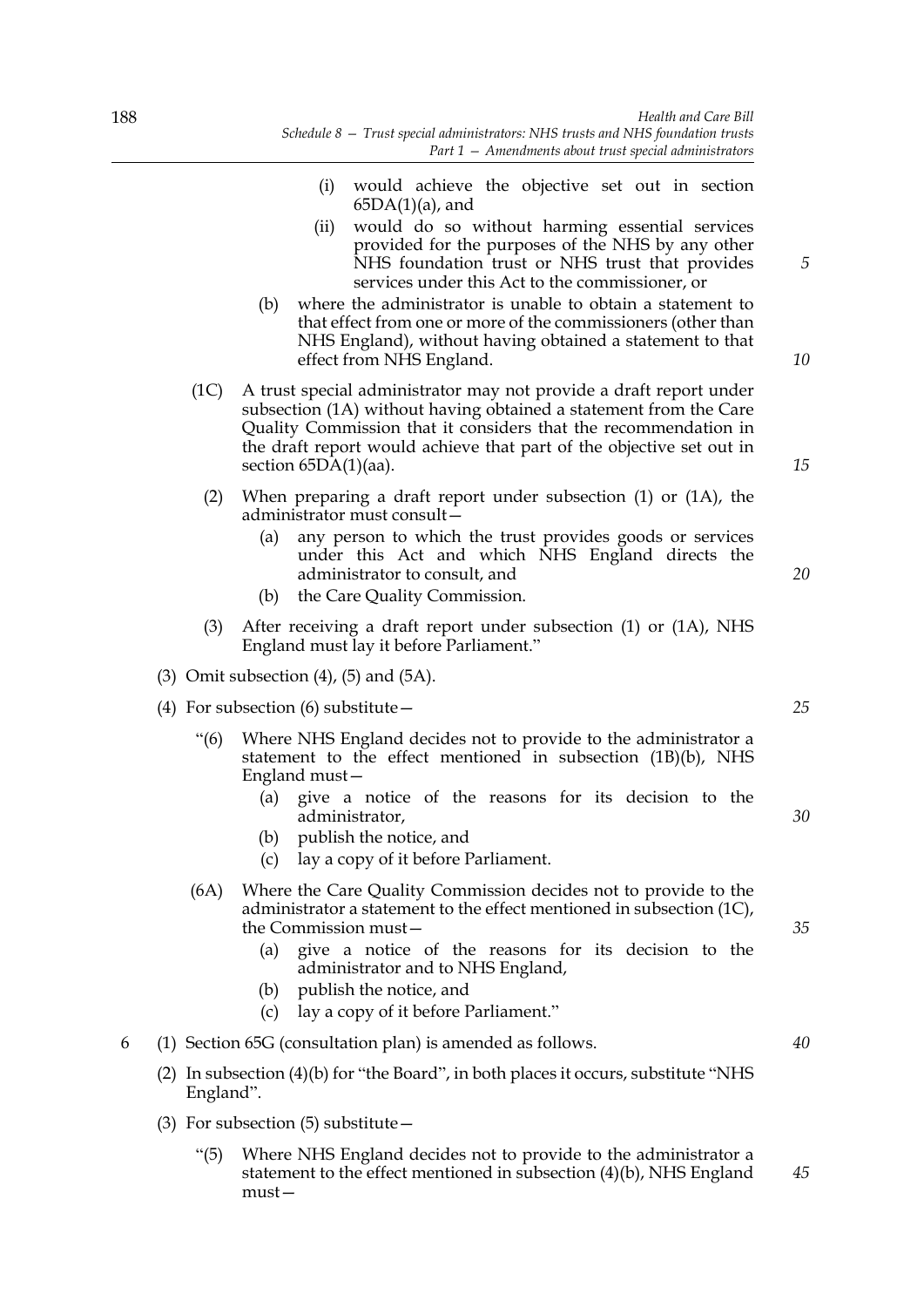|   | Health and Care Bill | 189<br>Schedule 8 – Trust special administrators: NHS trusts and NHS foundation trusts<br>Part 1 - Amendments about trust special administrators                                                                                                                                                                                                          |
|---|----------------------|-----------------------------------------------------------------------------------------------------------------------------------------------------------------------------------------------------------------------------------------------------------------------------------------------------------------------------------------------------------|
|   |                      | give a notice of the reasons for its decision to the<br>(a)<br>administrator,<br>publish the notice, and<br>(b)<br>lay a copy of it before Parliament.<br>(c)                                                                                                                                                                                             |
|   | (5A)                 | Where the Care Quality Commission decides not to provide to the<br>administrator a statement to the effect mentioned in subsection (4A),<br>the Commission must-                                                                                                                                                                                          |
|   |                      | give a notice of the reasons for its decision to the<br>(a)<br>administrator and to NHS England,<br>publish the notice, and<br>(b)<br>lay a copy of it before Parliament."<br>(c)                                                                                                                                                                         |
| 7 |                      | (1) Section 65H (consultation requirements) is amended as follows.                                                                                                                                                                                                                                                                                        |
|   | (a)<br>(b)<br>(c)    | (2) In subsection $(7)$ –<br>omit paragraph (za);<br>in paragraph (b), omit "other";<br>for paragraphs (c) and (d) substitute –<br>the member of Parliament for any constituency, if<br>``(c)<br>required by directions given by NHS England;<br>any other person specified in a direction given by<br>(d)<br>NHS England."                               |
|   |                      | $(3)$ Omit subsection $(8)$ .                                                                                                                                                                                                                                                                                                                             |
|   |                      | (4) In subsection $(9)(a)$ , omit "the Board and".                                                                                                                                                                                                                                                                                                        |
|   |                      | (5) After subsection $(9)$ insert $-$                                                                                                                                                                                                                                                                                                                     |
|   | (9A)                 | NHS England may direct the administrator to hold a meeting to seek<br>a response from any person."                                                                                                                                                                                                                                                        |
|   |                      | (6) For subsection (10) substitute $-$                                                                                                                                                                                                                                                                                                                    |
|   | " $(10)$             | The Secretary of State may direct NHS England as to the persons<br>from whom it should direct the administrator to -<br>request a written response (for NHS England's powers of<br>(a)<br>direction, see subsection $(7)(c)$ and $(d)$ );<br>seek a response by holding a meeting (for NHS England's<br>(b)<br>power of direction, see subsection (9A))." |
|   |                      | (7) Omit subsection (10A).                                                                                                                                                                                                                                                                                                                                |
|   |                      | (8) In subsection (12), omit paragraph (b) and the "and" before it.                                                                                                                                                                                                                                                                                       |
|   |                      | $(9)$ Omit subsection $(13)$ .                                                                                                                                                                                                                                                                                                                            |
| 8 |                      | (1) Section 65I (final report) is amended as follows.                                                                                                                                                                                                                                                                                                     |
|   |                      | (2) For subsection $(1)$ substitute $-$                                                                                                                                                                                                                                                                                                                   |
|   | " $(1)$              | A trust special administrator appointed in relation to an NHS trust<br>must, within the period of 15 working days beginning with the end                                                                                                                                                                                                                  |

must, within the period of 15 working days beginning with the end of the consultation period, provide NHS England and the Secretary of State with a final report stating any action that the administrator recommends that NHS England or Secretary of State should take in relation to the trust.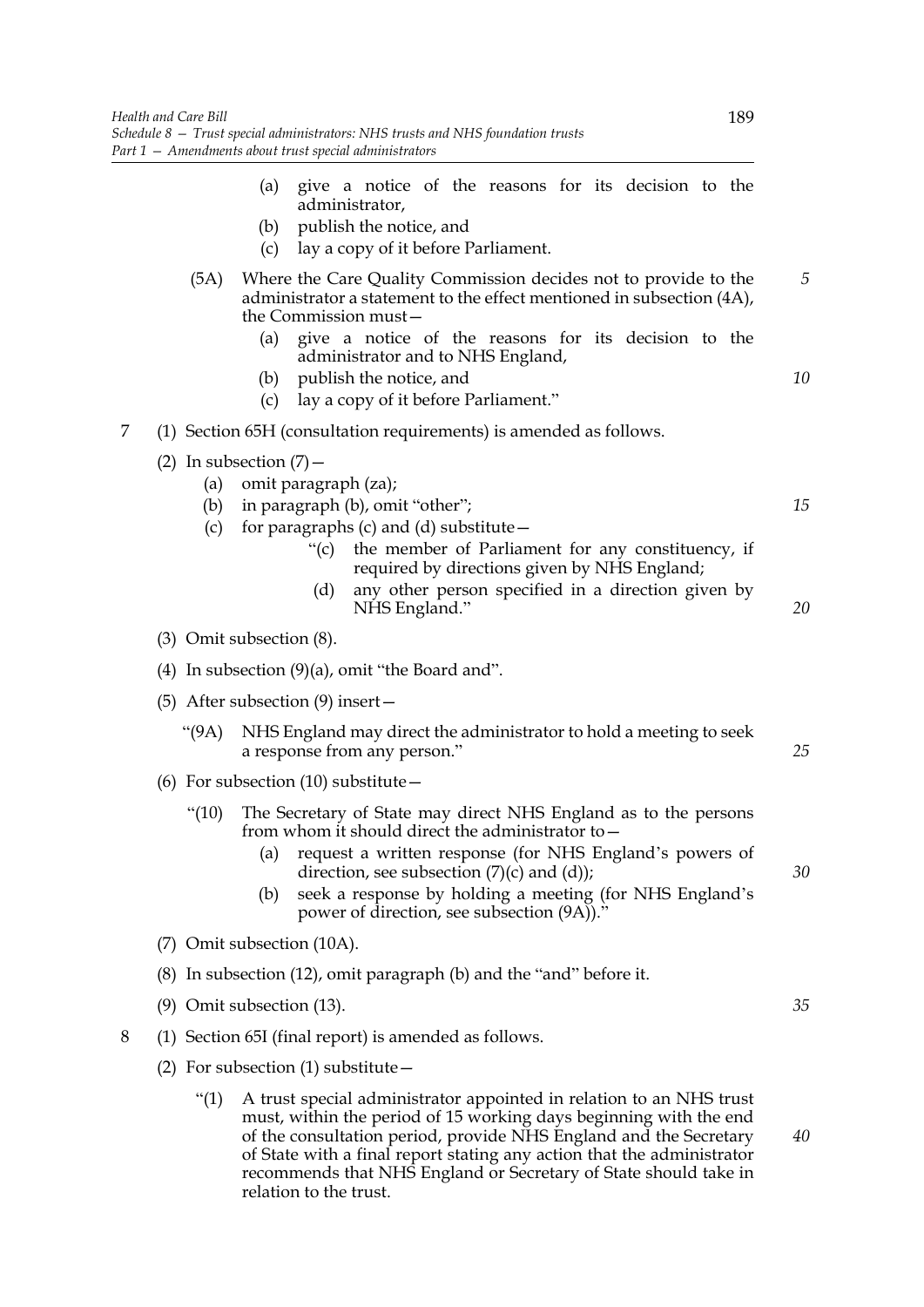- (1A) A trust special administrator appointed in relation to an NHS foundation trust must, within the period of 15 working days beginning with the end of the consultation period, provide NHS England with a final report stating the action that the administrator recommends that NHS England should take in relation to the trust."
- (3) In subsection (2), after "the final report" insert "mentioned in subsection (1) or  $(1A)$ ".
- (4) In subsection (3), for "the Secretary of State" substitute "NHS England".
- (5) Omit subsection (4).
- 9 (1) Section 65J (power to extend time) is amended as follows.
	- (2) In subsection  $(1)$  -
		- (a) in paragraph (a) after "section  $65F(1)$ " insert "or  $(1A)$ ";
		- (b) in paragraph (c), after section " $65I(1)$ " insert "or  $(1A)$ ".
	- (3) In subsection (2), for "the Secretary of State", in both places it occurs, substitute "NHS England".
	- (4) Omit subsection (5).
- 10 In the italic heading before section 65K for "the regulator" substitute "NHS England".
- 11 For section 65K substitute—

#### **"65K Decision of NHS England or Secretary of State in case of NHS trust** *20*

- (1) Within the period of 20 working days beginning with the day on which NHS England receives a final report under section 65I relating to an NHS trust, the NHS England must decide what (if any) action to take in relation to the trust.
- (2) Within the period of 20 working days beginning with the day on which the Secretary of State receives a final report under section 65I relating to an NHS trust, the Secretary of State must decide what (if any) action to take in relation to the trust. *25*
- (3) NHS England and the Secretary of State must consult one another before taking the decision under subsection (1) or (2).
- (4) After taking a decision under subsection (1) or (2) NHS England or the Secretary of State (as the case may be) must, as soon as reasonably practicable—
	- (a) publish a notice of the decision and of the reasons for it;
	- (b) lay a copy of the notice before Parliament."
- 12 (1) Section 65KA (regulator's decision in case of NHS foundation trust) is amended as follows.
	- (2) In the heading for "Regulator's" substitute "NHS England's".
	- (3) In each of subsections (1) and (3) to (5), for "the regulator", in each place it occurs, substitute "NHS England".
	- (4) In subsection (6), for "The regulator" substitute "NHS England".

*5*

*15*

*10*

*30*

*35*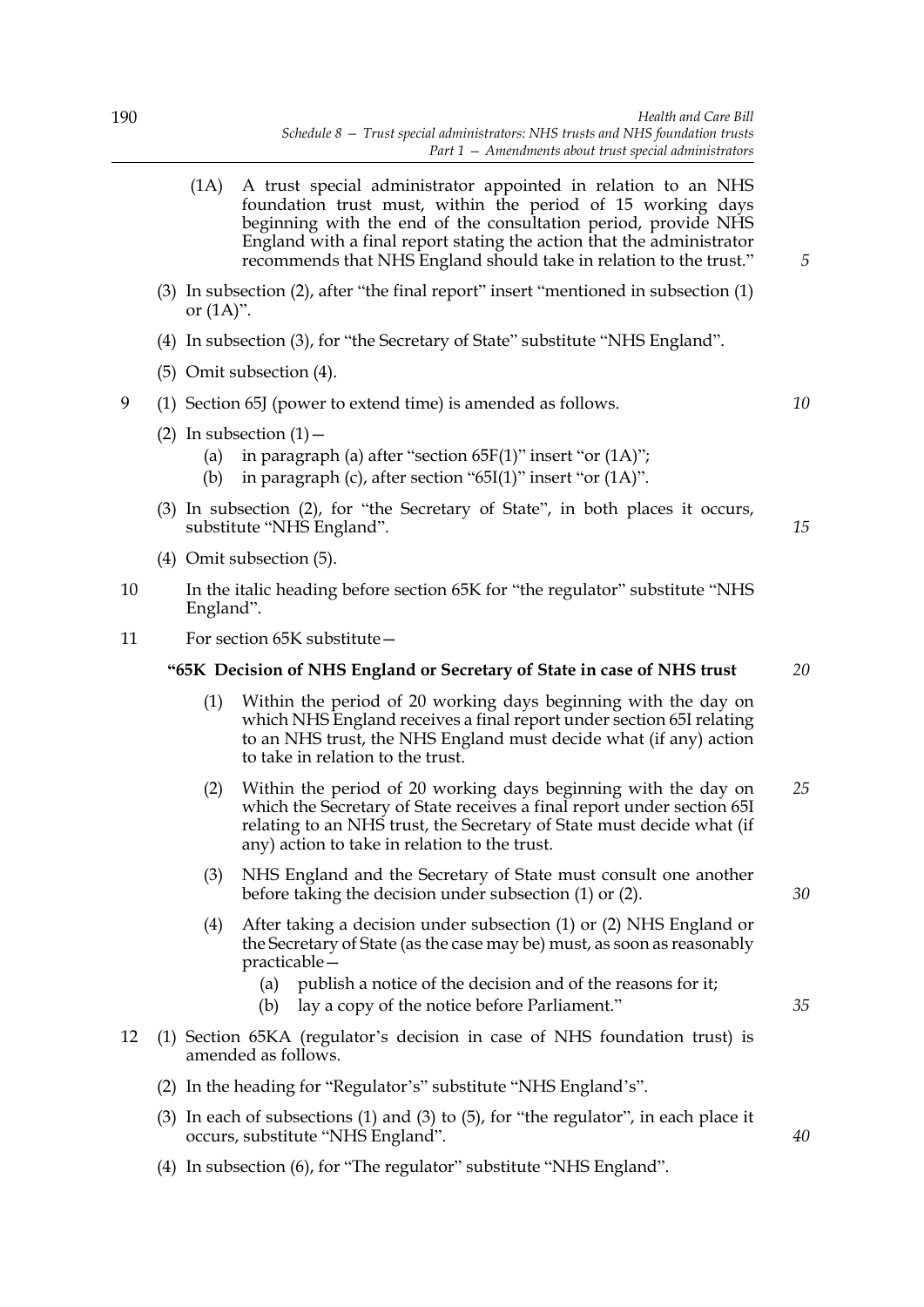- 13 (1) Section 65KB (Secretary of State's response to regulator's decision) is amended as follows.
	- (2) In the heading for "regulator's" substitute "NHS England's".
	- (3) In subsections  $(1)(c)$  and  $(2)(b)$ , for "the regulator" substitute "NHS England".
- 14 In section 65KC (action following Secretary of State's rejection of final report), in subsections (1) and (2), for "the regulator" substitute "NHS England".
- 15 (1) In section 65KD (Secretary of State's response to resubmitted report) is amended as follows.
	- (2) In subsection (3), for "(4) to" substitute " $(5)$ ,  $(6)$  and".
	- (3) Omit subsection (4).
	- (4) For subsections  $(5)$  and  $(6)$  substitute  $-$ 
		- "(5) If the notice states that an integrated care board has failed to discharge a function—
			- (a) the board is to be treated for the purposes of this Act as having failed to discharge the function,
			- (b) the Secretary of State may exercise the functions of NHS England under section  $14\overline{259(2)}$ ,  $(3)(a)$  and  $(5)(a)$ , and
			- (c) NHS England may not exercise any of its functions under section 14Z59. *20*
		- (6) Where, by virtue of subsection (5)(b), the Secretary of State exercises the function of NHS England under section 14Z59(3)(a), the integrated care board to which the direction is given must cooperate with the Secretary of State."
	- (5) Omit subsections (7) and (8).
- 16 (1) Section 65L (trusts coming out of administration) is amended as follows.
	- (2) For subsections (1) to (2B) substitute  $-$ 
		- "(1) Subsection (2) applies, in relation to an NHS trust, if NHS England and the Secretary of State both decide under section 65K not to dissolve the trust. *30*
		- (2) NHS England must make an order specifying a date when the following come to an end—
			- (a) the appointment of the trust special administrator, and
			- (b) the suspension of the chair and directors of the trust.
		- (2A) Subsection (2B) applies, in relation to an NHS foundation trust, if  $-$ 
			- (a) the Secretary of State decides under section 65KD(9) not to dissolve the trust, or
			- (b) the Secretary of State decides under section 65KB(1) or 65KD(1) that the Secretary of State is satisfied of the matters mentioned there, and the action recommended in the final report is to do something other than dissolve the trust.

*10*

*5*

*15*

*25*

*35*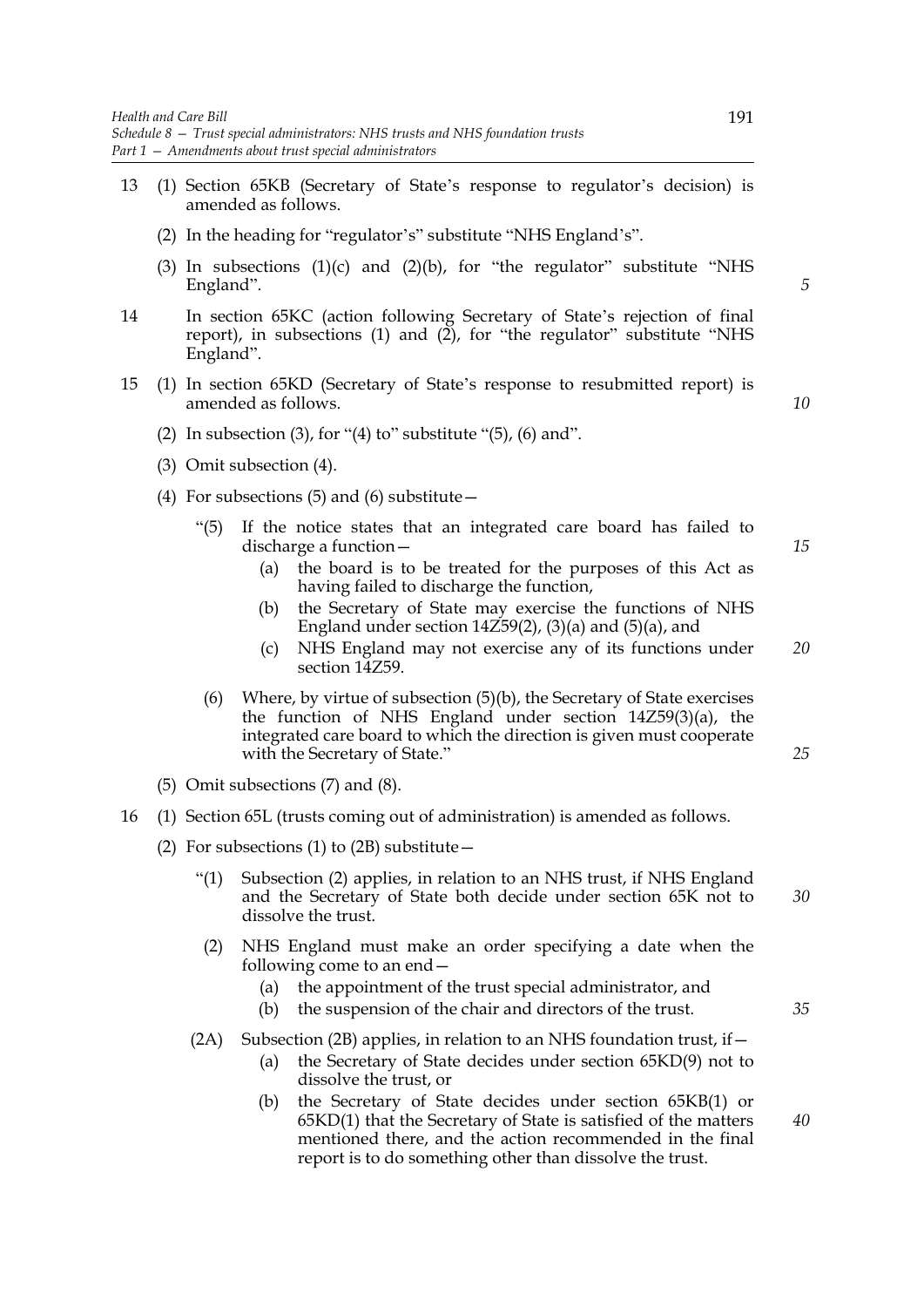- (2B) NHS England must make an order specifying a date when the following come to an end—
	- (a) the appointment of the trust special administrator, and
	- (b) the suspension of the governors, chair and directors of the trust<sup>"</sup>
- (3) In subsection (7), for "the regulator", in both places it occurs, substitute "NHS England".
- 17 In section 65LA (trusts to be dissolved), in subsection (3), for "The regulator" substitute "NHS England".
- 18 (1) Section 65M (replacement of trust special administrator) is amended as follows. *10*
	- (2) For subsection (1) substitute  $-$ 
		- "(1) If a trust special administrator ceases to hold office for any reason before an order is made under section 65L(2) or (2B) or the trust is dissolved, NHS England must—
			- (a) appoint another person as the trust special administrator, and
			- (b) publish the name of the person appointed."
	- (3) In subsection (2), for "the Secretary of State" substitute "NHS England".
	- (4) Omit subsection (3).
- 19 (1) Section 65N (guidance) is amended as follows.
	- (2) In subsection (1), for "the Secretary of State" substitute "NHS England".
	- (3) In subsection (1A), omit paragraph (b).
	- (4) In subsection (3A), for "the Secretary of State" substitute "NHS England".
	- (5) Omit subsection (4).
- 20 In section 65O (interpretation of Chapter), in subsection (1), in the definition of "trust special administrator", for "65B(6)(a)" substitute "65B(8)(a)".
- 21 In section 272 (orders, regulations, rules and directions), in subsection (5)(ab), after "65L(2)" insert ", (2B)".

#### PART 2

#### CONSEQUENTIAL AMENDMENTS

*National Health Service Act 2006*

- 22 The National Health Service Act 2006 is amended as follows.
- 23 In section 13Q (public involvement and consultation by NHS England), for subsection (4) substitute—
	- "(4) This section does not require NHS England to make arrangements in relation to matters to which a trust special administrator's draft or final report under section 65F or 65I relates before—

*20*

*15*

*5*

*25*

*35*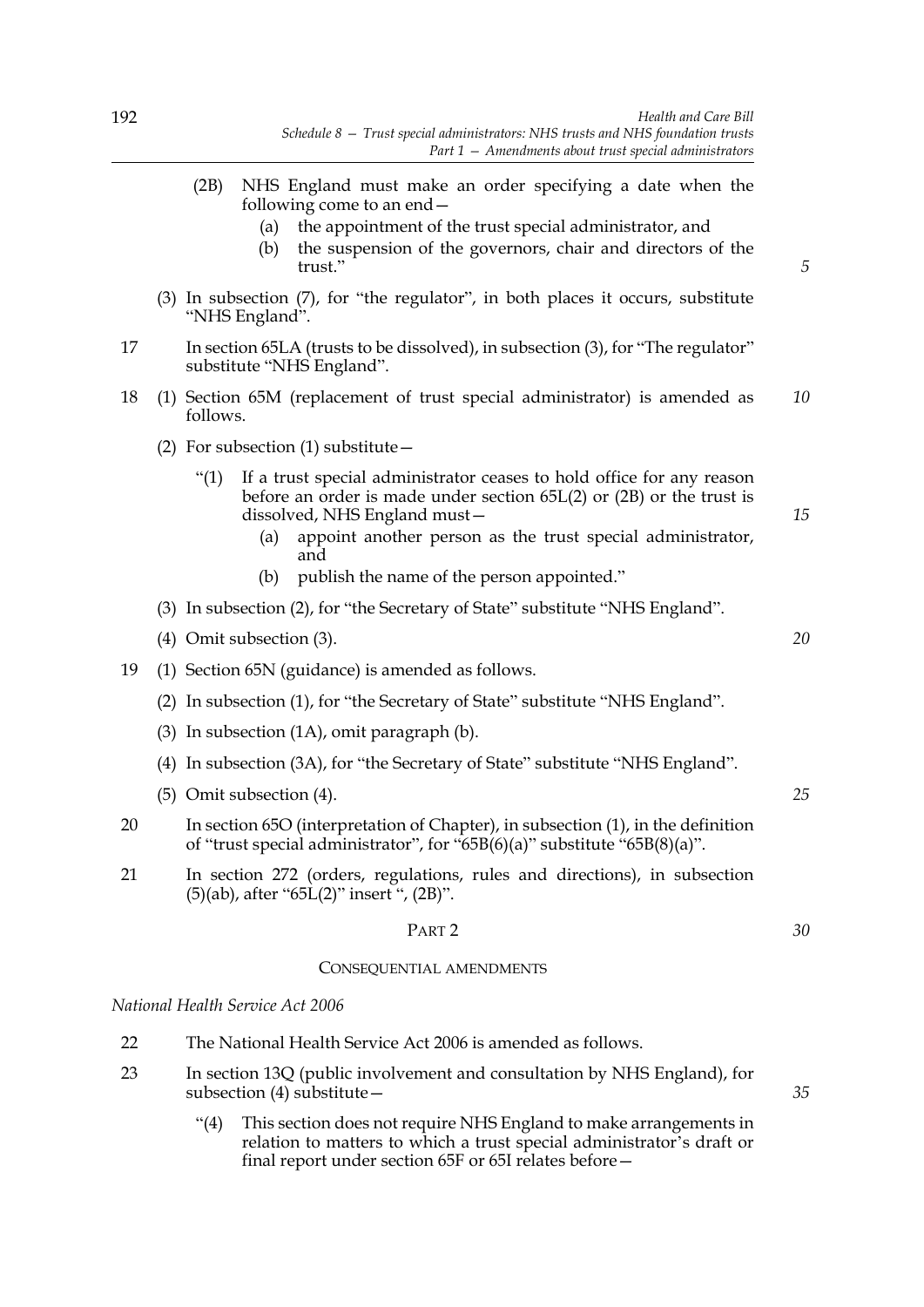- (a) in a case where the administrator's report relates to an NHS trust, NHS England and the Secretary of State have made their decisions under section 65K(1) and (2), or
- (b) in a case where the administrator's report relates to an NHS foundation trust, the Secretary of State is satisfied as mentioned in section 65KB(1) or 65KD(1) or makes a decision under section 65KD(9)."
- 24 In section 242 (public involvement and consultation by NHS trusts), for subsection (6) substitute—
	- "(6) This section does not require a body to make arrangements in relation to matters to which a trust special administrator's draft or final report under section 65F or 65I relates before— *10*
		- (a) in a case where the administrator's report relates to an NHS trust, NHS England and the Secretary of State have made their decisions under section 65K(1) and (2), or
		- (b) in a case where the administrator's report relates to an NHS foundation trust, the Secretary of State is satisfied as mentioned in section 65KB(1) or 65KD(1) or makes a decision under section 65KD(9)."

*Health and Social Care Act 2008*

- 25 In section 29A of the Health and Social Care Act 2008 (warning notice: quality of health care), in subsection (5), for paragraph (b) substitute—
	- "(b) must consider in particular whether to require NHS England to make an order under section 65B(1) or 65D(2) of the National Health Service Act 2006 (appointment of trust special administrator)."

# SCHEDULE 9 Section 61

## REFERENCES TO FUNCTIONS: TREATMENT OF DELEGATION ARRANGEMENTS ETC

# *Local Government Act 1974*

- 1 In section 26 of the Local Government Act 1974 (matters subject to investigation), in subsection  $(1)$ , for paragraph  $(d)$  substitute – *30*
	- "(d) an alleged or apparent failure in a service provided by the authority in the exercise of public health functions of the Secretary of State (within the meaning of the National Health Service Act 2006) in pursuance of arrangements made under section 7A, 65Z5 or 75 of the National Health Service Act 2006;".

## *Children Act 1989*

- 2 In section 105 of the Children Act 1989 (interpretation), for subsection (7B) substitute—
	- "(7B) References in this Act to arrangements made by NHS England or an integrated care board under the National Health Service Act 2006

*15*

*5*

*20*

*25*

*35*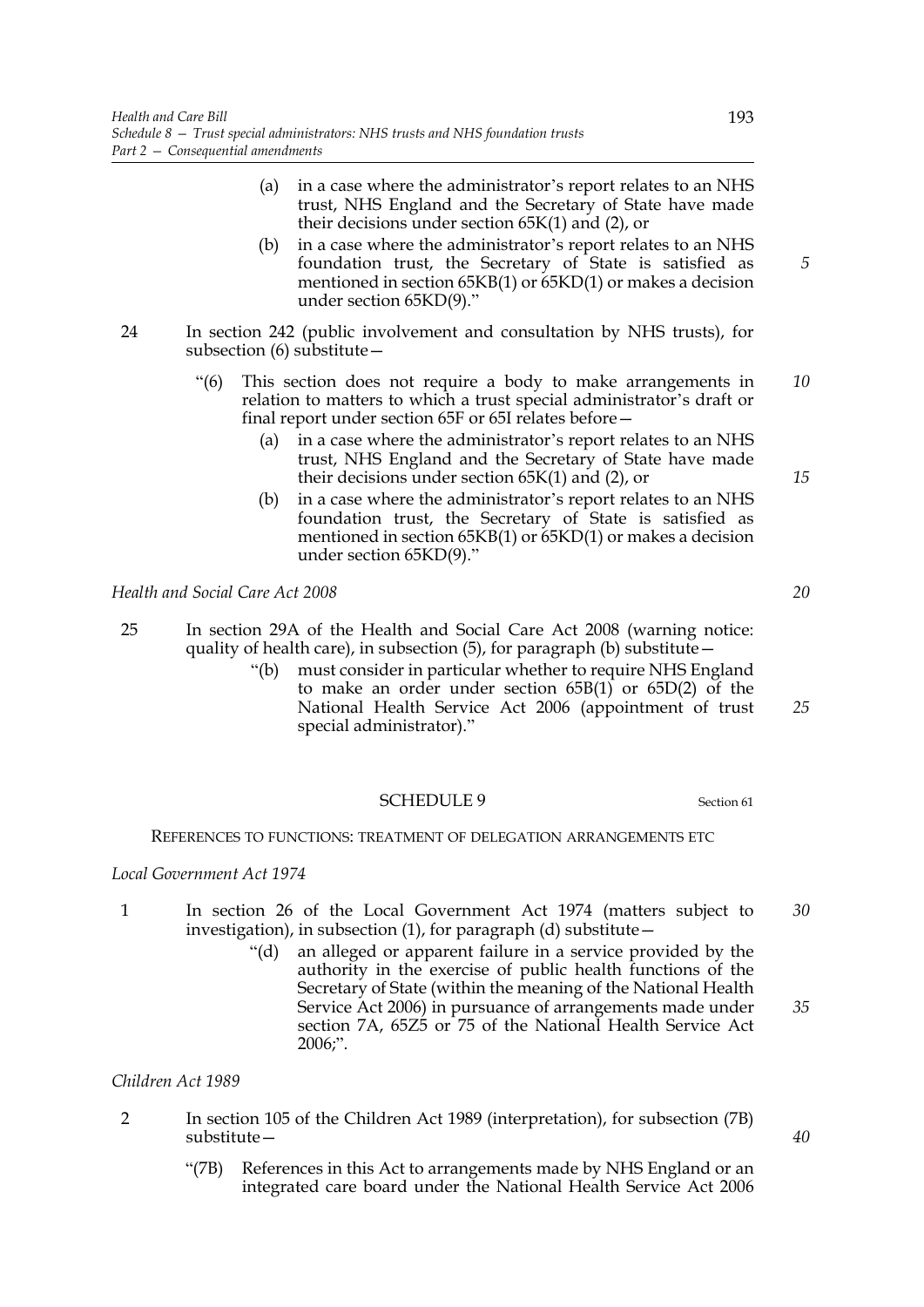include references to arrangements so made in the exercise of functions of another person by virtue of any provision of that Act."

## *National Health Service and Community Care Act 1990*

- 3 In section 47 of the National Health Service and Community Care Act 1990 (assessment of needs for community care services), in subsection (3), for paragraph (za) substitute—
	- "(za) that there may be a need for the provision of services to that person pursuant to arrangements made under the National Health Service Act 2006 by such integrated care board as may be determined in accordance with regulations (including such arrangements made by it in the exercise of functions of another person by virtue of any provision of that Act),".

# *Adoption and Children Act 2002*

4 In section 4 of the Adoption and Children Act 2002 (assessments etc for adoption support services), in subsection  $(9)$ , for paragraph (za) substitute  $-$ "(za) there may be a need for the provision to that person of services that may be provided pursuant to arrangements made by an integrated care board under the National Health Service Act 2006 (including such arrangements made by an integrated care board in the exercise of functions of another person by virtue of any provision of that Act),". *15 20*

*Health and Social Care (Community Health and Standards) Act 2003*

- 5 In section 113 of the Health and Social Care (Community Health and Standards) Act 2003 (complaints about health care), in subsection (1)—
	- (a) at the end of paragraph (a) insert "(including any function that consists of exercising the function of another person)"; *25*
	- (b) in paragraph (c), omit "section 75 of the National Health Service Act 2006 or";
	- (c) omit paragraph (d).

*National Health Service Act 2006*

- 6 The National Health Service Act 2006 is amended as follows.
- 7 In section 13Z4 (interpretation of Chapter A1 of Part 2), omit subsections (2) to (4).
- 8 In section 73A (appointment of directors of public health), in subsection (1), after paragraph (c) insert—
	- "(ca) the exercise by the authority of any public health functions of the Secretary of State in pursuance of arrangements made with another body by virtue of section 65Z5 or 75,".
- 9 In section 73B (exercise of public health functions of local authorities: further provision), in subsection  $(2)$ , after paragraph  $(c)$  insert —
	- "(ca) any public health functions of the Secretary of State exercisable by the authority in pursuance of arrangements made with another body by virtue of section 65Z5 or 75,".

*10*

*5*

*30*

*40*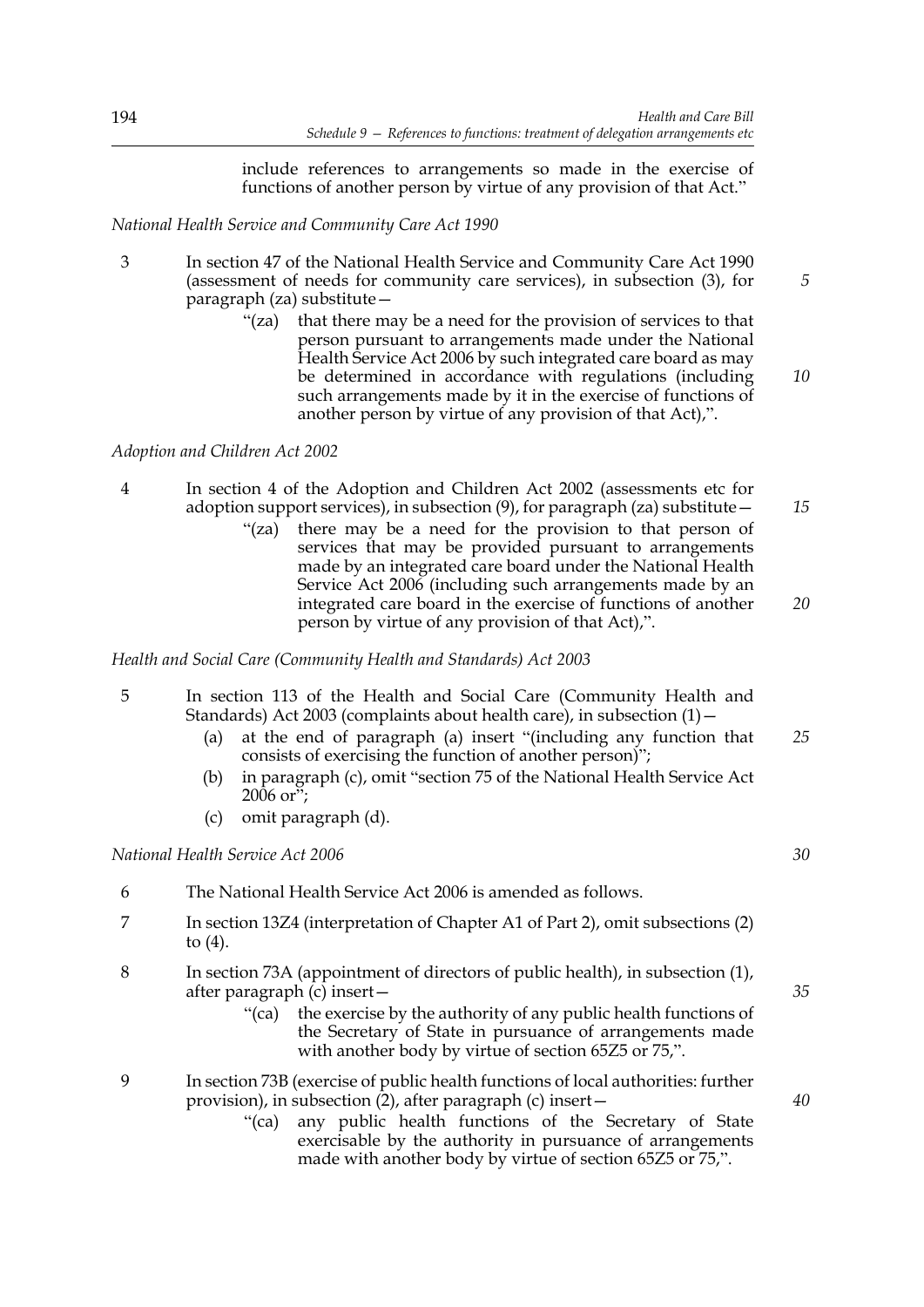- 10 In section 73C (complaints about exercise of public health functions by local authorities), in subsection (1), after paragraph (c) insert—
	- "(ca) anything done by a local authority in the exercise of public health functions of the Secretary of State in pursuance of arrangements made with another body by virtue of section 65Z5 or 75;".
- 11 In section 223K (payments in respect of quality), in subsection (8), for the definition of "relevant services" substitute—
	- ""relevant services" means services provided in pursuance of arrangements made by the integrated care board in the exercise of its functions by virtue of this Act;".
- 12 In section 244 (review and scrutiny by local authorities), in subsection (3), in the definition of "relevant health service provider", for paragraph (a) (but not the "and" at the end) substitute—
	- "(a) provides services in pursuance of arrangements made by virtue of this Act,". *15*
- 13 In section 252A (role of NHS England and clinical commissioning groups in respect of emergencies), in subsection (10), for the definition of "service arrangements" substitute—

""service arrangements" means arrangements made by virtue of this Act for the provision of services." *20*

14 In section 253 (emergency powers), in subsection (1A), in paragraph (d), for sub-paragraphs (i) to (iv) substitute "by virtue of this Act".

*Local Government and Public Involvement in Health Act 2007*

15 After section 116B of the Local Government and Public Involvement in Health Act 2007 insert— *25*

# **"116C Sections 116 to 116B: references to functions**

 Section 275A of the National Health Service Act 2006 (references to functions of a person to include delegated functions etc) applies for the purposes of sections 116 to 116B of this Act as it applies for the purposes of that Act." *30*

*Health and Social Care Act 2008*

- 16 In section 97 of the Health and Social Care Act 2008 (general interpretation of Part), for subsection (2A) substitute—
	- "(2A) Any reference in this Part to health care commissioned by NHS England or by an integrated care board is a reference to health care provided by other persons pursuant to arrangements made by NHS England or an integrated care board (including arrangements made by it in the exercise of functions of another person by virtue of any provision of the National Health Service Act 2006)." *35 40*

## *Health and Social Care Act 2012*

17 The Health and Social Care Act 2012 is amended as follows.

*5*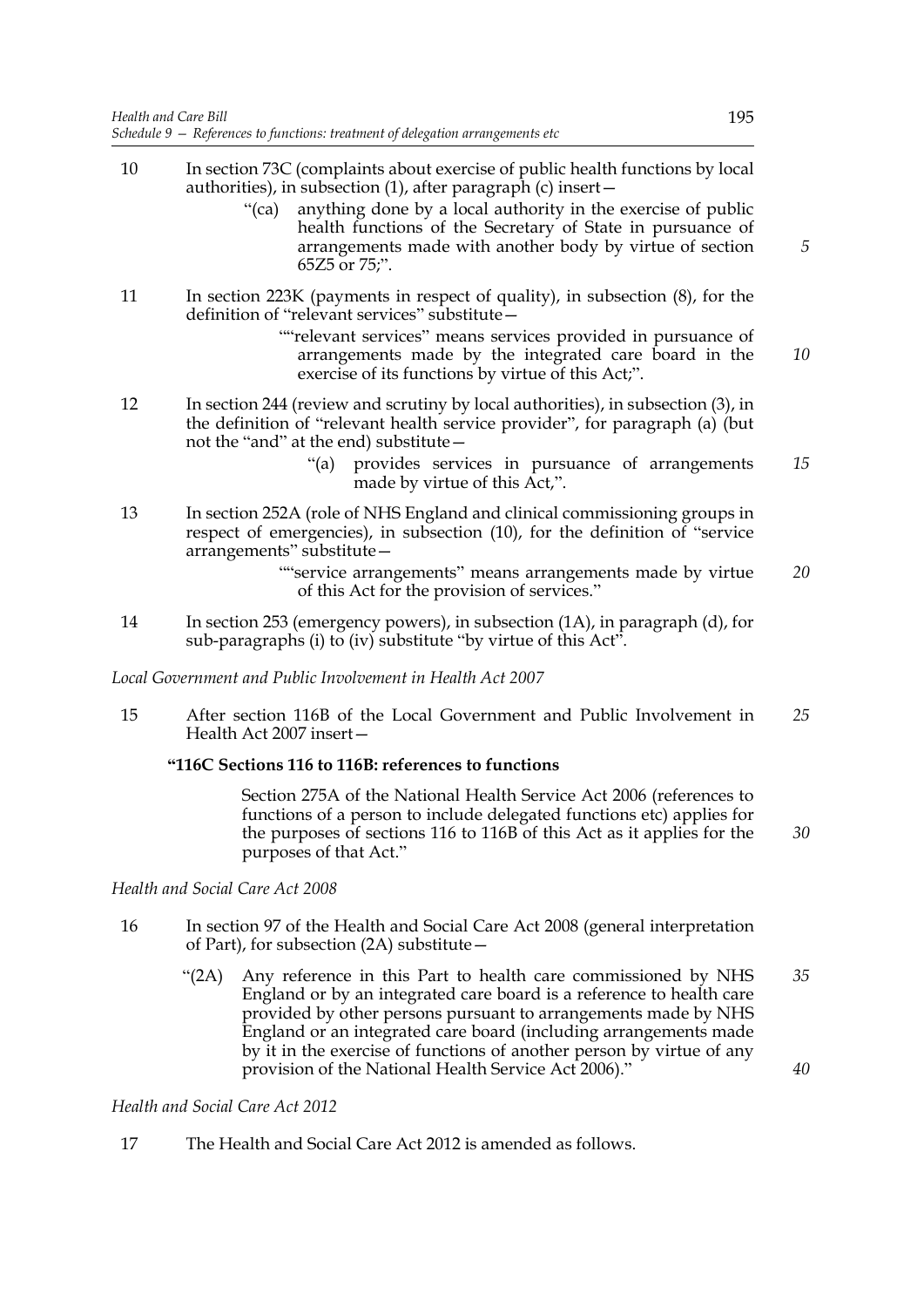| 196 | Health and Care Bill<br>Schedule 9 - References to functions: treatment of delegation arrangements etc                                                                                                                                                                                                                                                                                                                                                |    |
|-----|-------------------------------------------------------------------------------------------------------------------------------------------------------------------------------------------------------------------------------------------------------------------------------------------------------------------------------------------------------------------------------------------------------------------------------------------------------|----|
| 18  | In section 197 (participation of NHS England in Health and Wellbeing<br>Board), in the definition of "commissioning functions" in subsection (6), at<br>the end insert "(including any functions of NHS England in arranging for the<br>provision of such services in the exercise of functions of another person)".                                                                                                                                  |    |
| 19  | In section 199 (supply of information to Health and Wellbeing Boards), omit<br>subsection (4).                                                                                                                                                                                                                                                                                                                                                        | 5  |
| 20  | In section 234 (quality standards), in subsection (11), for the definition of<br>"NHS services" substitute-<br>""NHS services" means services the provision of which is<br>arranged by NHS England or an integrated care board<br>(including services the provision of which is arranged by it in<br>the exercise of functions of another person by virtue of any<br>provision of the National Health Service Act 2006);".                            | 10 |
| 21  | In section 237 (advice, guidance, information and recommendations), in<br>subsection (10), for paragraphs (b) and (c) substitute -<br>the exercise by an authority of the functions of any other<br>"(b)<br>person by virtue of any provision of that Act."                                                                                                                                                                                           | 15 |
| 22  | In section 250 (powers to publish information standards), in subsection (7),<br>for the definition of "NHS services", substitute -<br>"NHS services" means services the provision of which is<br>arranged by NHS England or an integrated care board<br>(including services the provision of which is arranged by it in<br>the exercise of functions of another person by virtue of any<br>provision of the National Health Service Act 2006);".      | 20 |
| 23  | In section 263 (code of practice on confidential information), after subsection<br>$(7)$ insert —                                                                                                                                                                                                                                                                                                                                                     | 25 |
|     | " $(8)$<br>In this section "NHS services" means services the provision of which<br>is arranged by NHS England or an integrated care board (including<br>services the provision of which is arranged by it in the exercise of<br>functions of another person by virtue of any provision of the<br>National Health Service Act 2006)."                                                                                                                  | 30 |
| 24  | In section 274 (powers of Secretary of State or Board to give directions), in<br>subsection $(9)$ , at the appropriate place insert $-$<br>"NHS services" means services the provision of which is<br>arranged by NHS England or an integrated care board<br>(including services the provision of which is arranged by it in<br>the exercise of functions of another person by virtue of any<br>provision of the National Health Service Act 2006);". | 35 |
| 25  | In section $290$ (duties to co-operate), in subsection $(2)$ , at the end insert<br>"(including any functions that consist of exercising the functions of other<br>persons)".                                                                                                                                                                                                                                                                         | 40 |
|     | <b>SCHEDULE 10</b><br>Section 66                                                                                                                                                                                                                                                                                                                                                                                                                      |    |
|     | THE NHS PAYMENT SCHEME                                                                                                                                                                                                                                                                                                                                                                                                                                |    |

1 The Health and Social Care Act 2012 is amended as follows.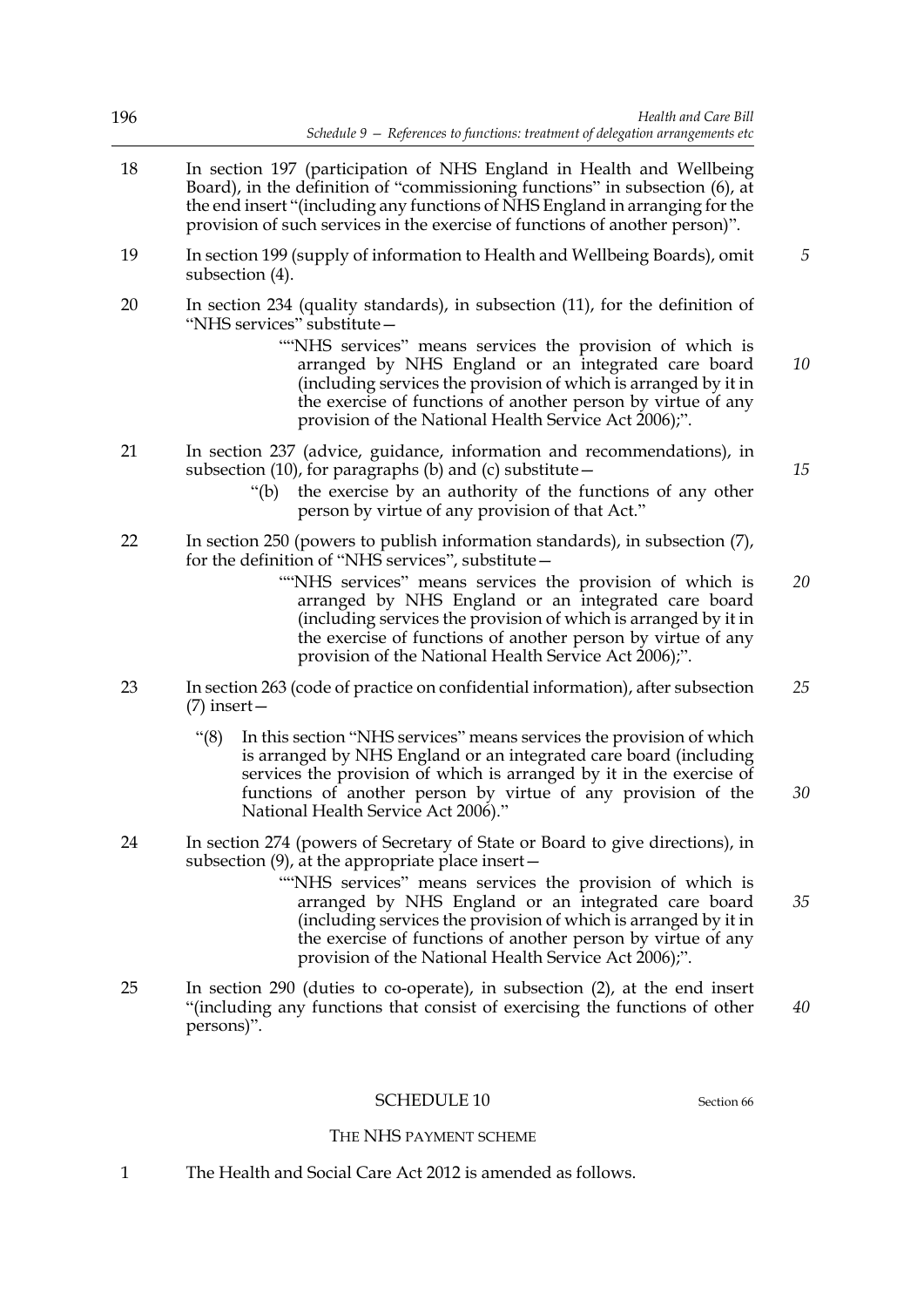- 2 In section 97 (conditions of licences for health care service providers), in subsection  $(1)(g)$ , for "the national tariff (see section 116)" substitute "the NHS payment scheme (see section 114A)".
- 3 In Part 3, for Chapter 4 substitute—

## **"CHAPTER 4**

## THE NHS PAYMENT SCHEME

## **114A The NHS payment scheme**

- (1) NHS England must publish a document, to be known as "the NHS payment scheme", containing rules for determining the price that is to be payable by a commissioner—
	- (a) for the provision of health care services for the purposes of the NHS;
	- (b) for the provision of services in pursuance of arrangements made by NHS England or an integrated care board in the exercise of any public health functions of the Secretary of State, within the meaning of the National Health Service Act 2006, by virtue of any provision of that Act. *15*
- (2) The commissioner and the provider of services mentioned in subsection (1) must comply with rules under that subsection.

## (3) Rules under subsection (1) may, in particular—

- (a) specify prices;
- (b) specify amounts, formulae or other matters on the basis of which prices are to be determined;
- (c) provide for prices to be determined for, or by reference to, components of services or groups of services;
- (d) make different provision for different services or provision for some services but not others;
- (e) make different provision for the same service by reference to different circumstances or areas, different descriptions of provider, or other factors relevant to the provision of the service or the arrangements for its provision;
- (f) confer a discretion on the commissioner of a service or on NHS England.
- (4) Rules under subsection (1) may allow or require a price to be agreed between the commissioner and the provider of a service.
- (5) Rules made by virtue of subsection  $(4)$  may  $-$ 
	- (a) make provision about how the price is to be agreed;
		- (b) allow the agreement to make any provision that could be made by rules by virtue of subsection (3);
		- (c) provide for the publication by the commissioner, the provider or NHS England of information relevant to the agreement.
- (6) For the purpose of securing that the prices payable for the provision of services mentioned in subsection  $(1)(a)$  or  $(b)$  result in a fair level of pay for providers of those services, NHS England must, in exercising functions under subsection (1), have regard to—

*10*

*5*

*20*

*25*

*30*

*35*

*40*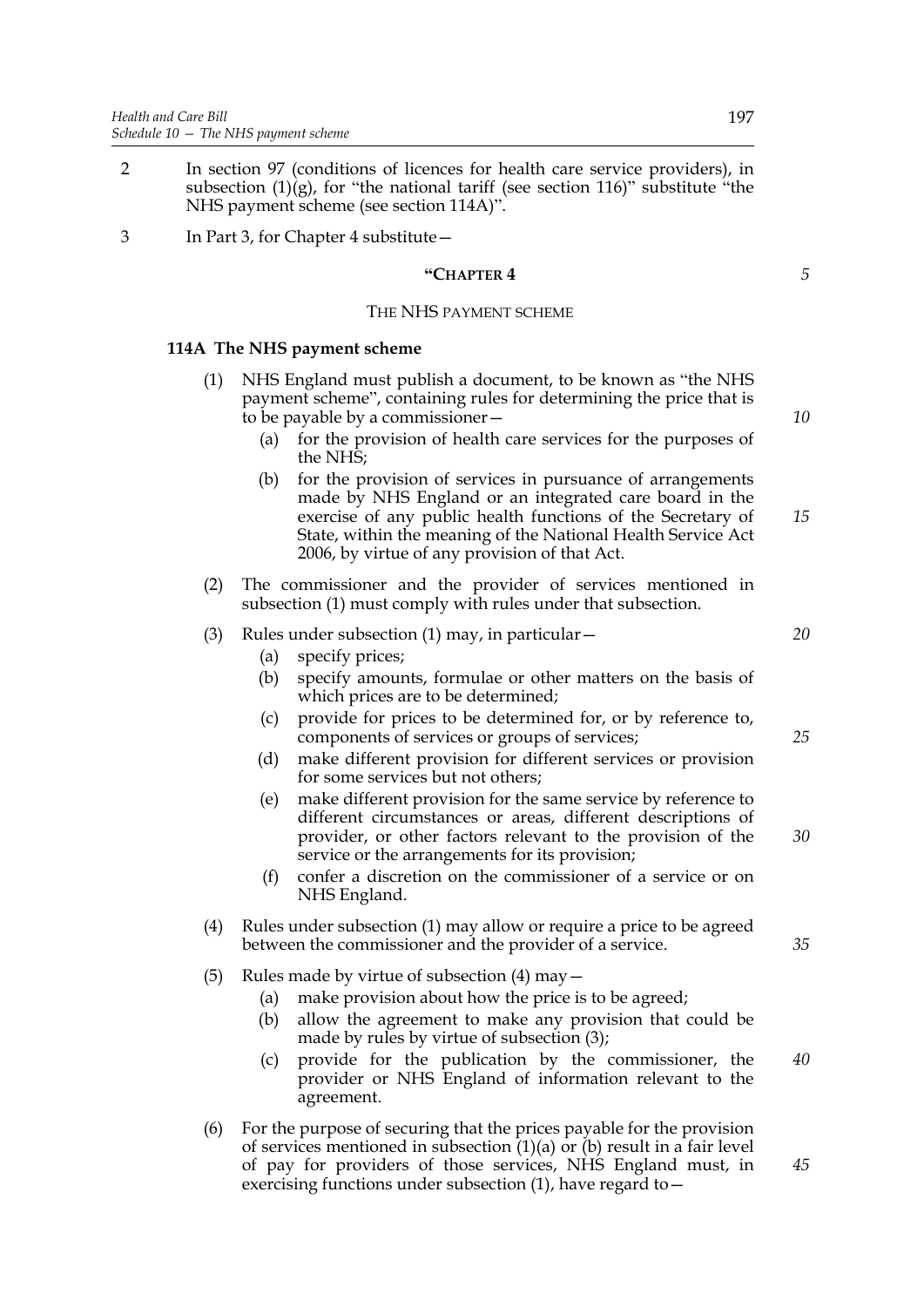- (a) differences in the costs incurred in providing those services to persons of different descriptions, and
- (b) differences between providers with respect to the range of those services that they provide.
- (7) The NHS payment scheme may contain rules relating to the making of payments to the provider of a service for the provision of that service. *5*
- (8) The NHS payment scheme may contain guidance as to the application of rules under subsection (1).
- (9) A commissioner of a service mentioned in subsection (1) must have regard to any such guidance. *10*
- (10) The NHS payment scheme has effect for the period specified in the NHS payment scheme or, where a new edition of the NHS payment scheme takes effect before the end of that period, until that new edition takes effect.

## **114B The NHS payment scheme: enforcement**

 Where the commissioner of a service fails to comply with rules contained in the NHS payment scheme, NHS England may direct the commissioner to take steps specified in the direction, within a period specified in the direction—

- (a) to secure that the failure does not continue or recur, or
- (b) to secure that the position is (so far as practicable) restored to what it would have been if the failure was not occurring or had not occurred.

## **114C The NHS payment scheme: impact assessment and consultation**

- (1) Before publishing the NHS payment scheme, NHS England must—
	- (a) carry out an assessment of the likely impact of the proposed scheme, or
	- (b) publish a statement setting out its reasons for concluding that such assessment is not needed.
- (2) Before publishing the NHS payment scheme, NHS England must consult the following—
	- (a) each integrated care board;
	- (b) each relevant provider;
	- (c) such other persons as NHS England considers appropriate. *35*
- (3) NHS England must give those persons a notice—
	- (a) describing the proposed NHS payment scheme,
	- (b) setting out any impact assessment carried out under subsection  $(1)(a)$ , and
	- (c) specifying when the period within which representations may be made about the proposed NHS payment scheme ("the consultation period") will come to an end. *40*
- (4) The consultation period is the period of 28 days beginning with the day after that on which the notice is published.
- (5) NHS England must publish the notice given under subsection (2). *45*

*15*

*20*

*25*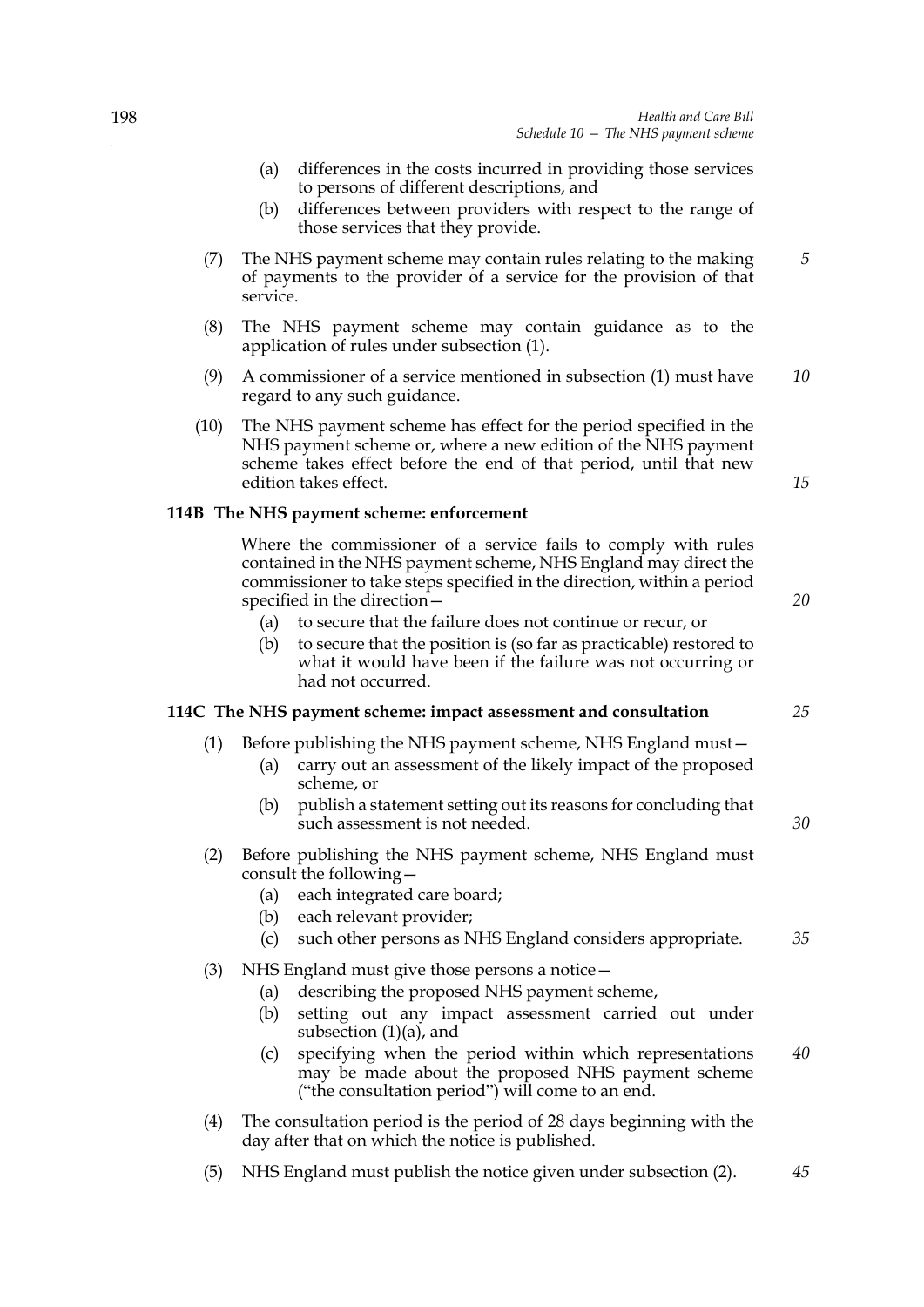- (6) If, having consulted under this section—
	- (a) NHS England decides to make amendments of the proposed NHS payment scheme that are, in its opinion, significant, and
	- (b) it would, in NHS England's opinion, be unfair to make the amendments without further consultation,

NHS England must consult again under this section.

- (7) Subsection (6) does not apply where section 114D applies.
- (8) In this section "relevant provider" means—
	- (a) a licence holder, or
	- (b) another person, of a prescribed description, that provides— *10*
		- (i) health care services for the purposes of the NHS, or
		- (ii) services in pursuance of arrangements made by NHS England or an integrated care board by virtue of section 7A or 7B of the National Health Service Act 2006 (Secretary of State's public health functions).

## **114D Objections to proposed NHS payment scheme**

- (1) This section applies where—
	- (a) within the consultation period under section 114C, NHS England receives objections to the proposed NHS payment scheme from one or more integrated care boards or relevant providers, and *20*
	- (b) either or both of the following apply—
		- (i) the objection percentage for integrated care boards exceeds the prescribed percentage;
		- (ii) the objection percentage for relevant providers exceeds the prescribed percentage. *25*
- (2) In subsection (1)(b) the "objection percentage" is the proportion (expressed as a percentage) of integrated care boards or (as the case may be) relevant providers that objected.
- (3) NHS England must consult such persons as appear to NHS England to be representative of the integrated care boards or relevant providers from whom objections were received. *30*
- (4) If, having complied with subsection  $(3)$ 
	- (a) NHS England decides to make amendments of the proposed NHS payment scheme that are, in its opinion, significant, and
	- (b) it would, in NHS England's opinion, be unfair to make the amendments without further consultation,

NHS England must consult again under section 114C.

- (5) If, having complied with subsection (3), NHS England decides not to amend the proposed NHS payment scheme, it may publish the scheme but, before doing so, must—
	- (a) publish a notice stating that decision and setting out the reasons for it, and
	- (b) send a copy of the notice to  $-$ 
		- (i) the persons consulted under subsection (3), and
		- (ii) the integrated care boards or relevant providers from whom objections were received.

*5*

*15*

*40*

*35*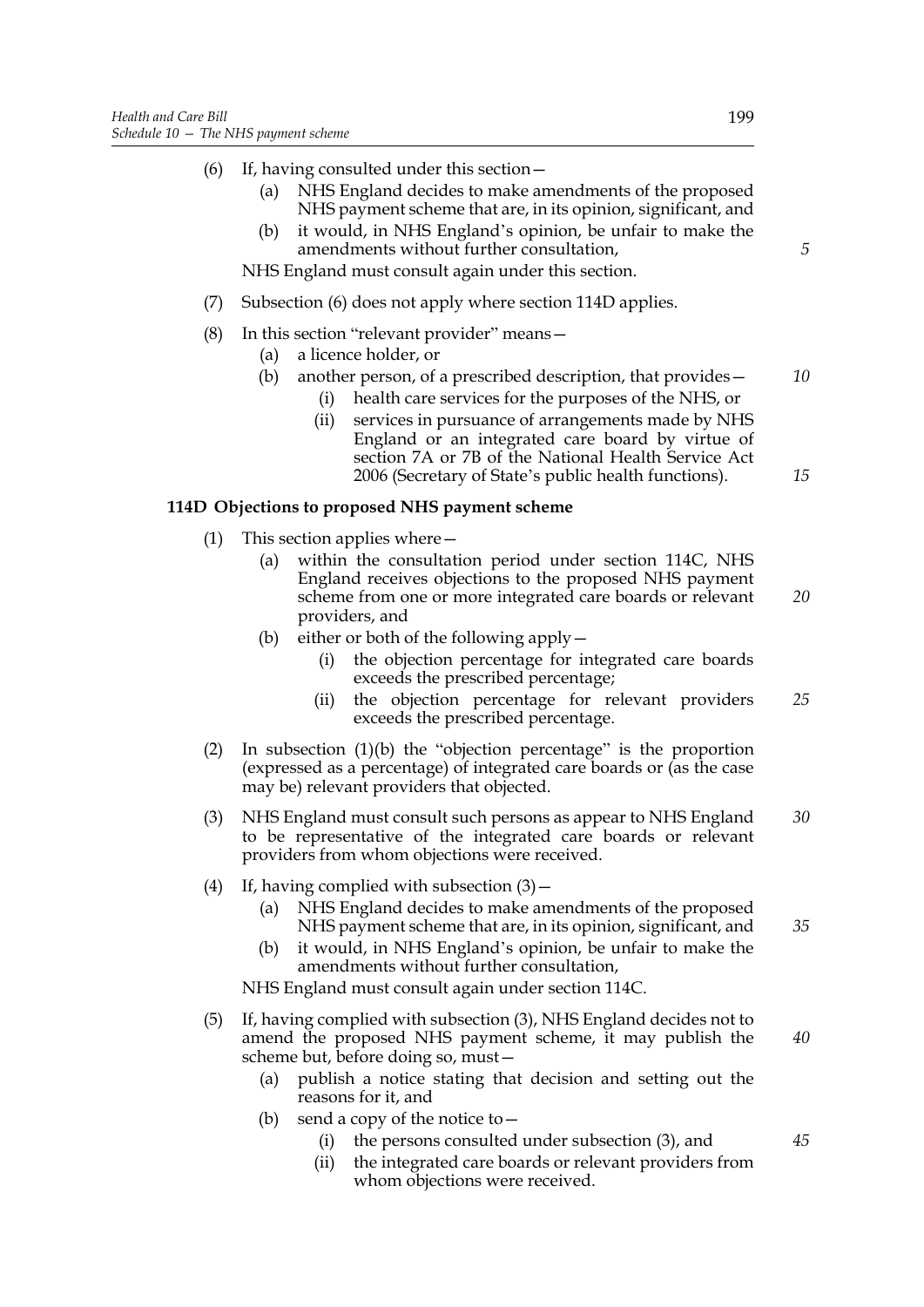# **114E Amendments of the NHS payment scheme**

| (1) NHS England may amend the NHS payment scheme during the          |
|----------------------------------------------------------------------|
| period for which it has effect, provided that, in the opinion of NHS |
| England, the amendments are not so significant as to require         |
| publication of a new edition of the NHS payment scheme.              |

- (2) In deciding whether the amendments are so significant as to require the publication of a new edition of the NHS payment scheme, NHS England must have regard to—
	- (a) the proportion of integrated care boards that would be affected by the proposed amendments;
	- (b) the proportion of relevant providers that would be affected by the proposed amendments;
	- (c) the impact that the proposed amendments would have on integrated care boards and relevant providers that would be affected by them;
	- (d) whether any integrated care boards or relevant providers would be disproportionately affected by the proposed amendments;
	- (e) the amount of any increase or decrease in prices that would result from the proposed amendments.
- (3) If NHS England amends the NHS payment scheme, it must publish the NHS payment scheme as amended.
- (4) Before amending the NHS payment scheme, NHS England must, in accordance with subsections (5) to (7), consult the following about the proposed amendments—
	- (a) any integrated care boards that would be affected by the proposed amendments;
	- (b) any relevant providers that would be affected by the proposed amendments;
	- (c) such other persons as NHS England considers appropriate.
- (5) NHS England must publish a notice specifying—
	- (a) the proposed amendments, and
	- (b) when the period within which representations may be made about the proposed amendments ("the consultation period") will come to an end.
- (6) The consultation period is the period of 28 days beginning with the day after that on which the notice is published.
- (7) NHS England must send a copy of the notice to each of the persons to be consulted under subsection (4).

## **114F Interpretation**

In this Chapter—

- "commissioner", in relation to a service, means the person who arranges for the provision of the service;
- "the NHS payment scheme" means the document published under section 114A(1);

"relevant provider" has the meaning given by section 114C(8)."

*10*

*15*

*5*

*20*

*25*

*30*

*35*

*40*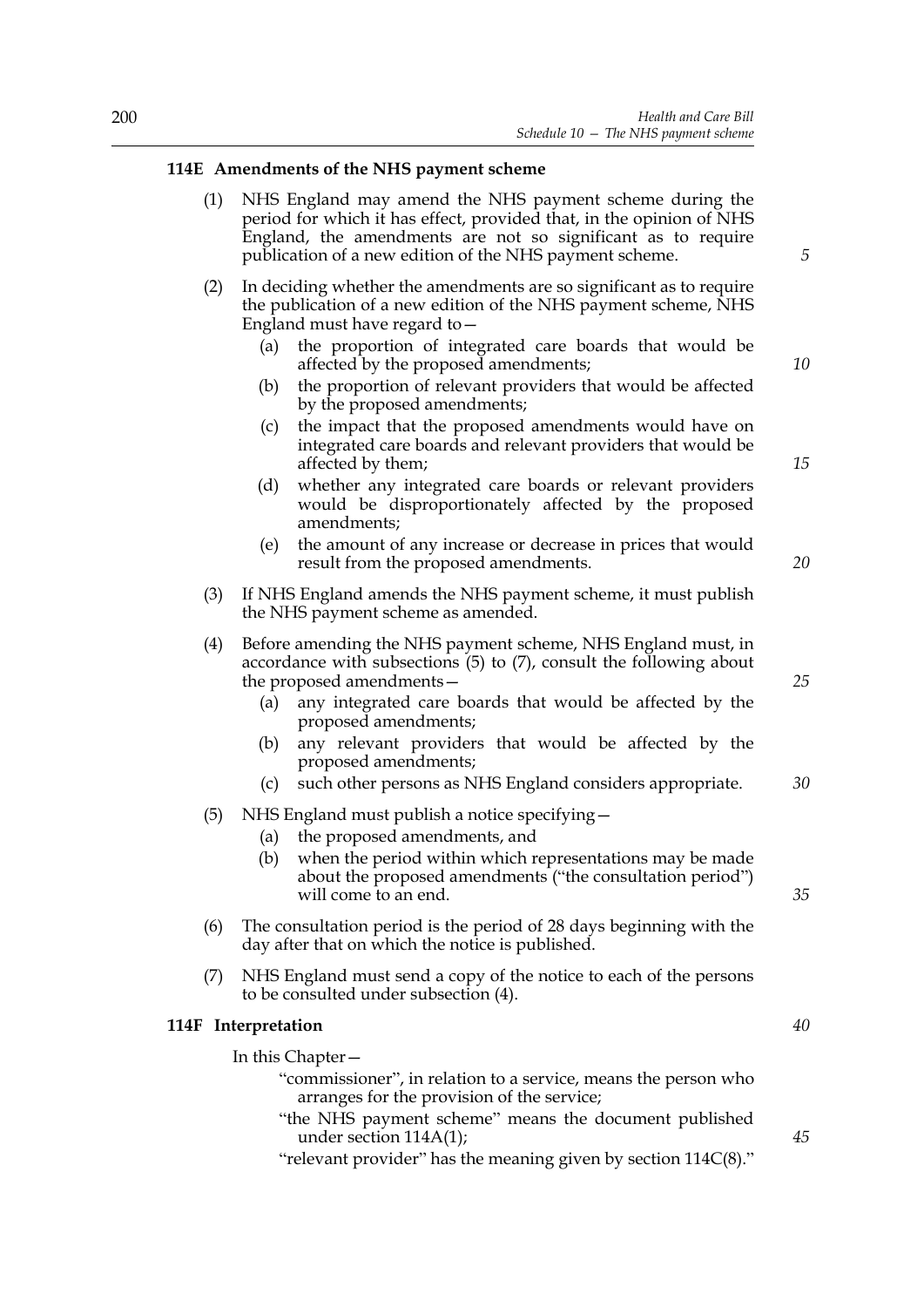- 4 In section 304 (regulations, orders and directions), in subsection (5), for paragraph (g) substitute—
	- "(g) regulations under section  $114D(1)(b)(i)$  or (ii) (percentage to be prescribed in cases of objections to proposals for NHS payment scheme);".

## SCHEDULE 11 Section 67

## PATIENT CHOICE: UNDERTAKINGS BY INTEGRATED CARE BOARDS

After Schedule 1 to the National Health Service Act 2006 insert—

#### "SCHEDULE 1ZA Section 6F

PATIENT CHOICE: UNDERTAKINGS BY INTEGRATED CARE BOARDS

## *Introductory*

1 This Schedule makes further provision about undertakings under section 6F.

#### *Procedure*

- 2 (1) NHS England must publish a procedure for entering into undertakings. *15*
	- (2) NHS England may revise the procedure and, if it does so, NHS England must publish the procedure as revised.
	- (3) NHS England must consult such persons as it considers appropriate before publishing or revising the procedure.
- 3 (1) Where NHS England accepts an undertaking, NHS England must publish the undertaking.
	- (2) But NHS England must not under sub-paragraph (1) publish any part of an undertaking which contains information which it is satisfied is—
		- (a) commercial information the disclosure of which would, or might, significantly harm the legitimate business interests of the person to whom it relates;
		- (b) information relating to the private affairs of an individual the disclosure of which would, or might, significantly harm that person's interests. *30*

*Variation of terms*

4 The terms of an undertaking (including, in particular, the action specified under it and the period so specified within which the action must be taken) may be varied if both the integrated care board giving the undertaking and NHS England agree.

*5*

*10*

*25*

*20*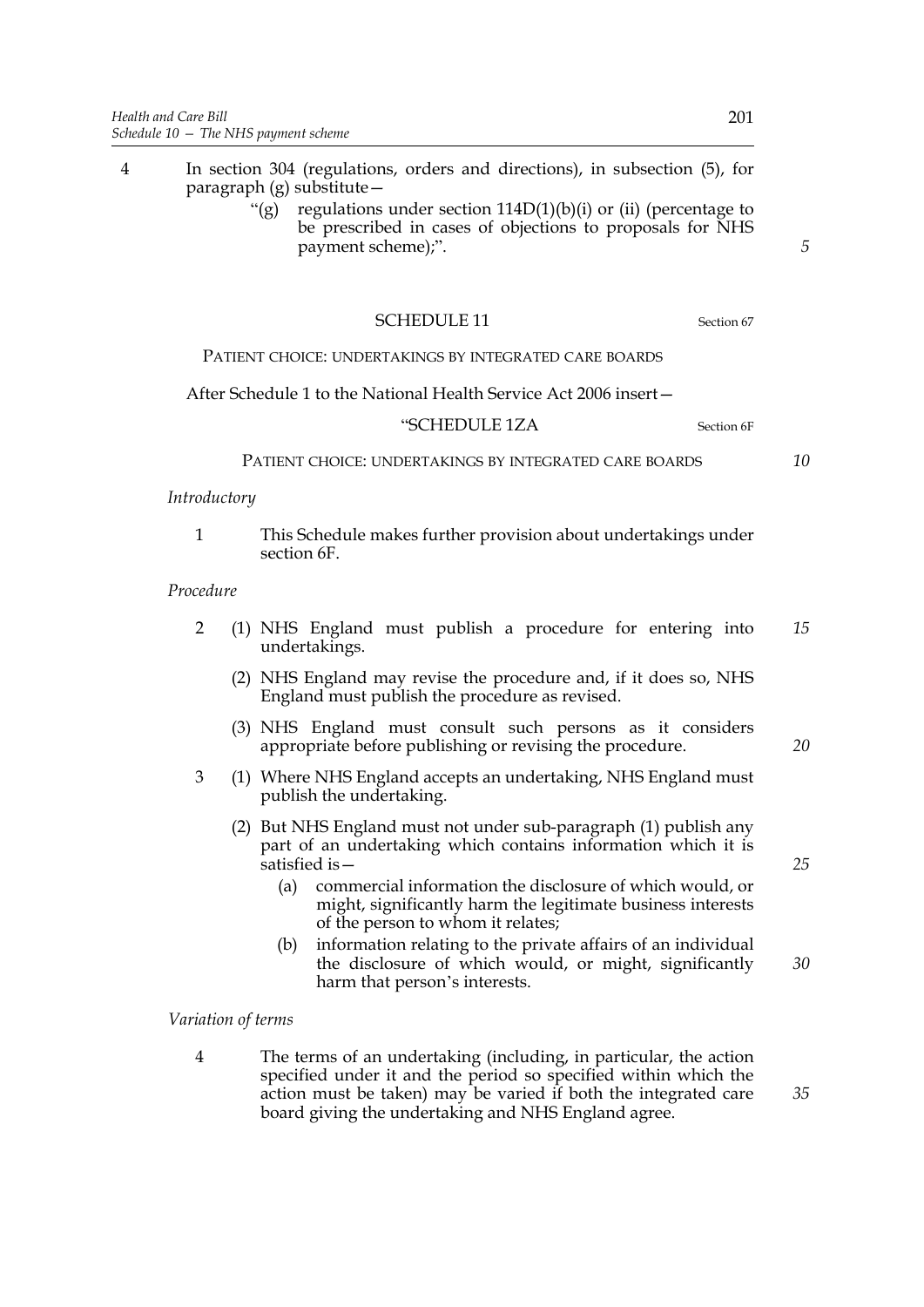*Compliance certificates*

- 5 (1) Where NHS England is satisfied that an undertaking has been complied with, NHS England must issue a certificate to that effect (referred to in this Schedule as a "compliance certificate").
	- (2) An integrated care board which has given an undertaking may at any time make an application to NHS England for a compliance certificate. *5*
	- (3) The application must be made in such form, and accompanied by such information, as NHS England requires.
	- (4) NHS England must decide whether or not to issue a compliance certificate, and give notice to the applicant of its decision, before the end of the period of 14 days beginning with the day after that on which the application is received. *10*
- 6 (1) An appeal lies to the First-tier Tribunal against a decision of NHS England to refuse an application for a compliance certificate.
	- (2) The grounds for an appeal under this paragraph are that the decision was—
		- (a) based on an error of fact,
		- (b) wrong in law, or
		- (c) unfair or unreasonable. *20*
	- (3) On an appeal under this paragraph, the Tribunal may confirm NHS England's decision or direct that it is not to have effect.

#### *Inaccurate, incomplete or misleading information*

- 7 Where NHS England is satisfied that an integrated care board which has given an undertaking has supplied NHS England with inaccurate, misleading or incorrect information in relation to the undertaking— *25*
	- (a) NHS England may treat the integrated care board as having failed to comply with the undertaking, and
	- (b) if NHS England decides so to treat the integrated care board, NHS England must by notice revoke any certificate of compliance given to that integrated care board." *30*

## SCHEDULE 12 Section 72

#### REMOVAL OF FUNCTIONS RELATING TO COMPETITION ETC

#### *Company Directors Disqualification Act 1986*

1 In section 9E of the Company Directors Disqualification Act 1986 (disqualification for competition infringements: interpretation), in subsection (2), omit paragraph (f).

*35*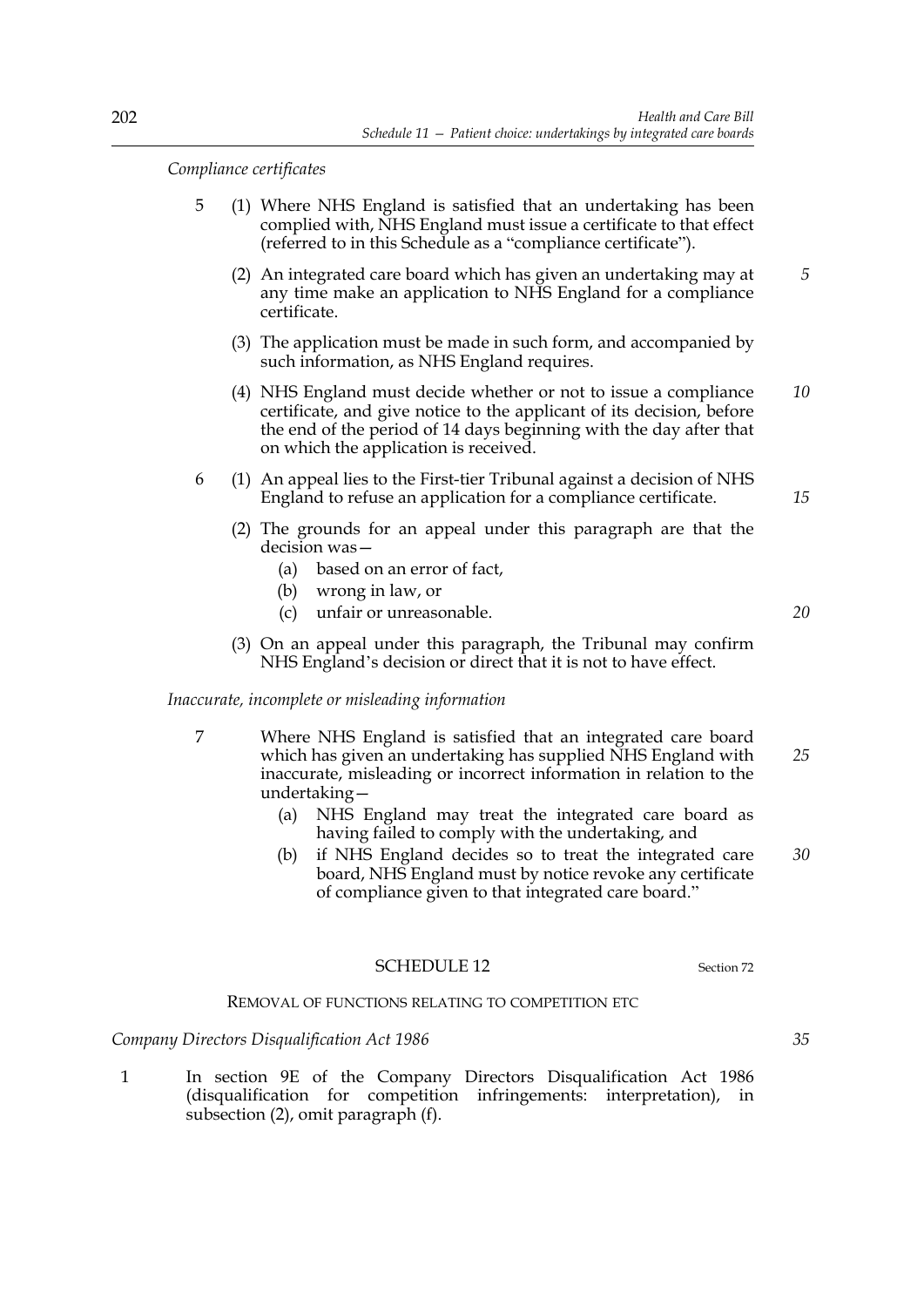*Competition Act 1998*

2 In section 54 of the Competition Act 1998 (list of regulators), in subsection (1), omit paragraph (h).

# *Enterprise Act 2002*

- 3 (1) Section 136 of the Enterprise Act 2002 (investigations and reports on market investigation references) is amended as follows. *5*
	- (2) In subsection (7), omit paragraph (i).
	- (3) In subsection (8), omit ", Monitor".

## *Health and Social Care Act 2012*

- 4 The Health and Social Care Act 2012 is amended as follows.
- 5 In section 74 (competition functions: supplementary), omit subsections (1) to (6).
- 6 In section 288 (Monitor: duty to cooperate with Care Quality Commission), omit subsection (3).

## *Enterprise and Regulatory Reform Act 2013*

- 7 The Enterprise and Regulatory Reform Act 2013 is amended as follows.
- 8 In Schedule 4 (the Competition and Markets Authority), in paragraph 16(7), omit paragraph (g).
- 9 In Schedule 14 (regulators: use of powers under the Competition Act 1998), omit paragraphs 20 to 22.

*Care Act 2014*

10 In section 92 of the Care Act 2014 (care standards: false or misleading information offence), omit subsections (7) and (8).

# SCHEDULE 13 Section 93

# THE HEALTH SERVICES SAFETY INVESTIGATIONS BODY

#### PART 1

#### **CONSTITUTION**

# *Status*

- 1 (1) The HSSIB is not to be regarded—
	- (a) as the servant or agent of the Crown, or
	- (b) as enjoying any status, immunity or privilege of the Crown.
	- (2) The HSSIB's property is not to be regarded—

*25*

*10*

*15*

*20*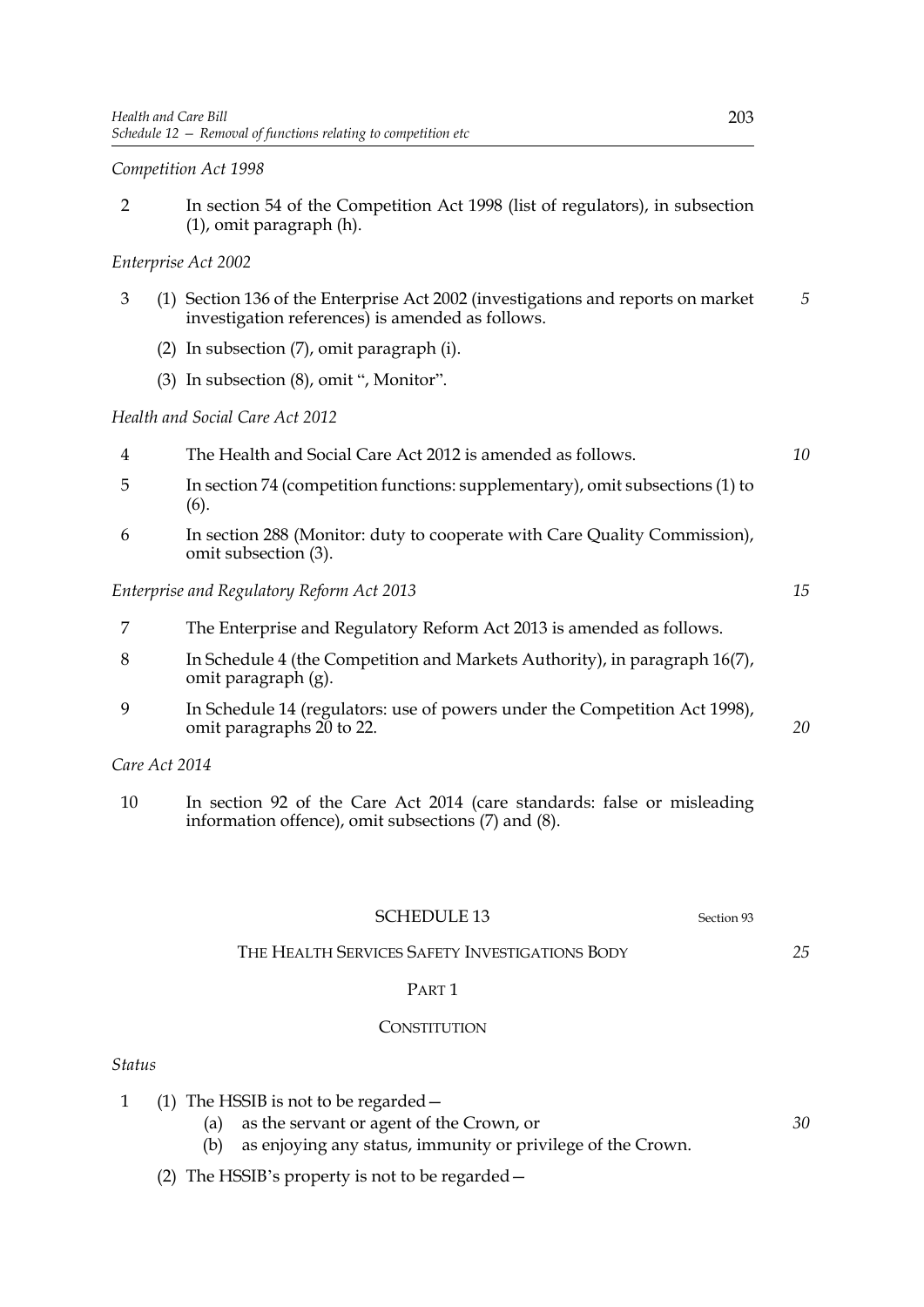- (a) as the property of the Crown, or
- (b) as property held on behalf of the Crown.

## *Membership*

- 2 (1) The HSSIB is to consist of  $-$ 
	- (a) a Chief Investigator appointed in accordance with paragraph 3,
	- (b) other members appointed in accordance with paragraph 4, and
	- (c) a chair and at least four other members appointed by the Secretary of State.
	- (2) The Chief Investigator is to be the chief executive of the HSSIB.
	- (3) The HSSIB must have more non-executive than executive members. *10*
	- (4) In this Schedule—
		- (a) references to executive members of the HSSIB are references to the members mentioned in sub-paragraph (1)(a) and (b), and
		- (b) references to non-executive members of the HSSIB are references to the members mentioned in sub-paragraph  $(1)(c)$ . *15*

## *The Chief Investigator: appointment and status*

- 3 (1) The Chief Investigator is to be appointed by the non-executive members with the consent of the Secretary of State.
	- (2) The Chief Investigator is to be an employee of the HSSIB.

## *Other executive members: appointment and status*

- 4 (1) The other executive members of the HSSIB are to be appointed by the nonexecutive members.
	- (2) The non-executive members may not appoint more than five other executive members without the consent of the Secretary of State.
	- (3) The other executive members are to be employees of the HSSIB.

## *Non-executive members: tenure*

- 5 (1) A person holds and vacates office as a non-executive member of the HSSIB in accordance with that person's terms of appointment (subject to the following provisions of this paragraph).
	- (2) A person may at any time resign from office as a non-executive member by giving notice to the Secretary of State. *30*
	- (3) The Secretary of State may at any time remove a person from office as a nonexecutive member on any of the following grounds—
		- (a) incapacity,
		- (b) misbehaviour, or
		- (c) failure to carry out the person's duties as a non-executive member.
	- (4) The Secretary of State may suspend a person from office as a non-executive member if it appears to the Secretary of State that there are or may be grounds to remove the person from office under sub-paragraph (3).

*20*

*25*

*35*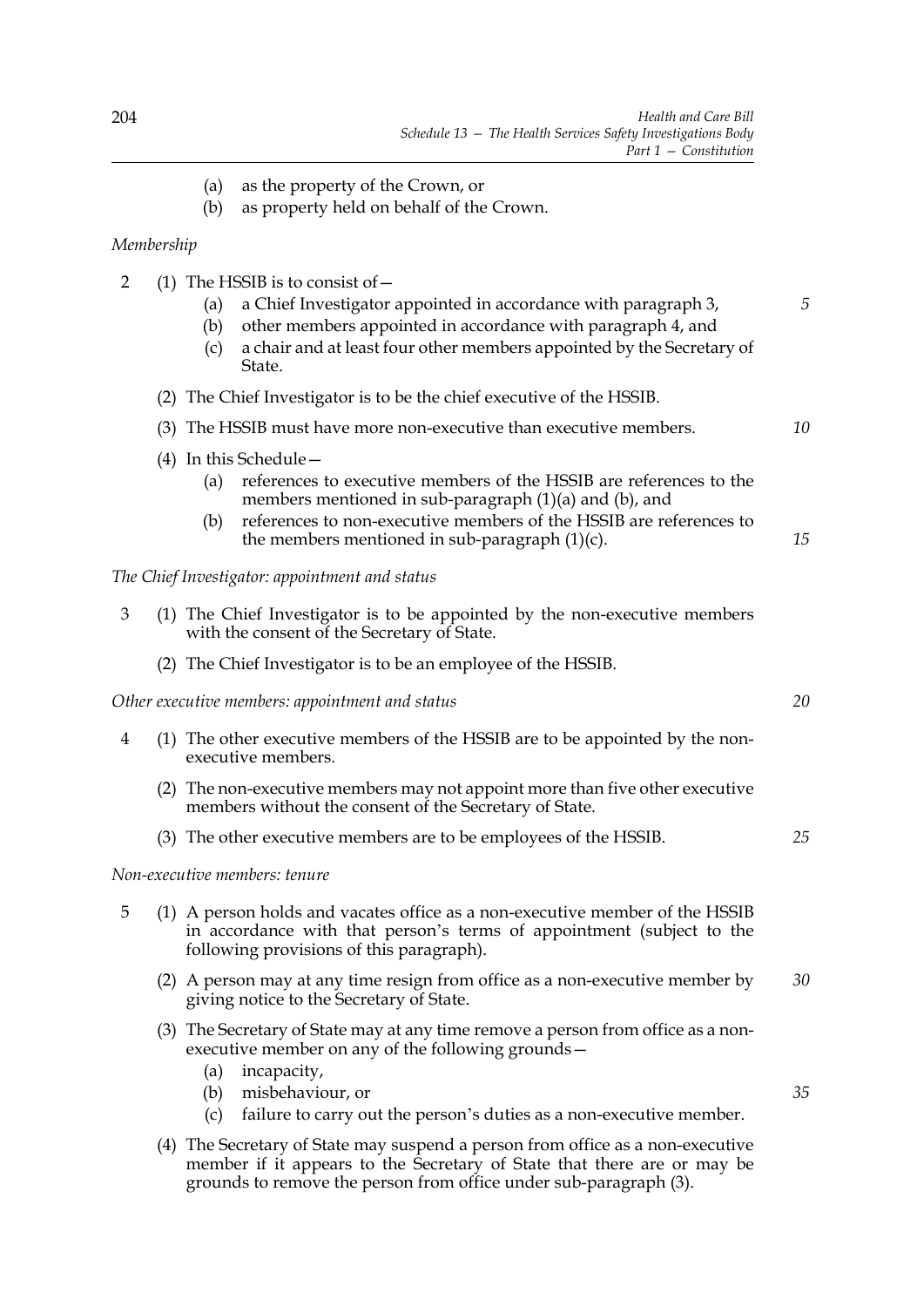- (5) A person may be appointed as a non-executive member for an initial term of up to three years.
- (6) A person who has been appointed as a non-executive member for an initial term may be re-appointed, but only for one further term of up to three years.
- (7) The further term must begin at the end of the initial term.

*Non-executive members: suspension from office*

- 6 (1) This paragraph applies where a person is suspended under paragraph 5(4).
	- (2) The Secretary of State must give notice of the decision to suspend to the person.
	- (3) The suspension takes effect on receipt by the person of the notice.
- *10*

*5*

- (4) The notice may be—
	- (a) delivered in person (in which case the person is taken to receive it when it is delivered), or
	- (b) sent by first class post to the person's last known address (in which case the person is taken to receive it on the third day after the day on which it is posted). *15*
- (5) The initial period of suspension must not exceed six months.
- (6) The Secretary of State may review the suspension at any time .
- (7) The Secretary of State—
	- (a) must review the suspension if requested in writing by the person to do so, but *20*
	- (b) is not required to review the suspension before the end of the period of three months beginning with the start of the initial period of suspension.
- (8) Following a review during a period of suspension, the Secretary of State may— *25*
	- (a) confirm the suspension,
	- (b) revoke the suspension, or
	- (c) suspend the person for another period of not more than six months beginning with the expiry of the current period.
- (9) The Secretary of State must revoke the suspension if the Secretary of State—
	- (a) decides that there are no grounds to remove the person from office under paragraph 5(3), or
	- (b) decides that there are grounds to do so but does not remove the person from office under that provision.
- 7 (1) Where a person is suspended from office as the chair under paragraph 5(4), the Secretary of State may appoint a non-executive member as interim chair to exercise the chair's functions.
	- (2) Appointment as interim chair is for a term not exceeding the shorter of  $-$ 
		- (a) the period ending with either—
			- (i) the appointment of a new chair, or
			- (ii) the revocation or expiry of the existing chair's suspension, and

*35*

*30*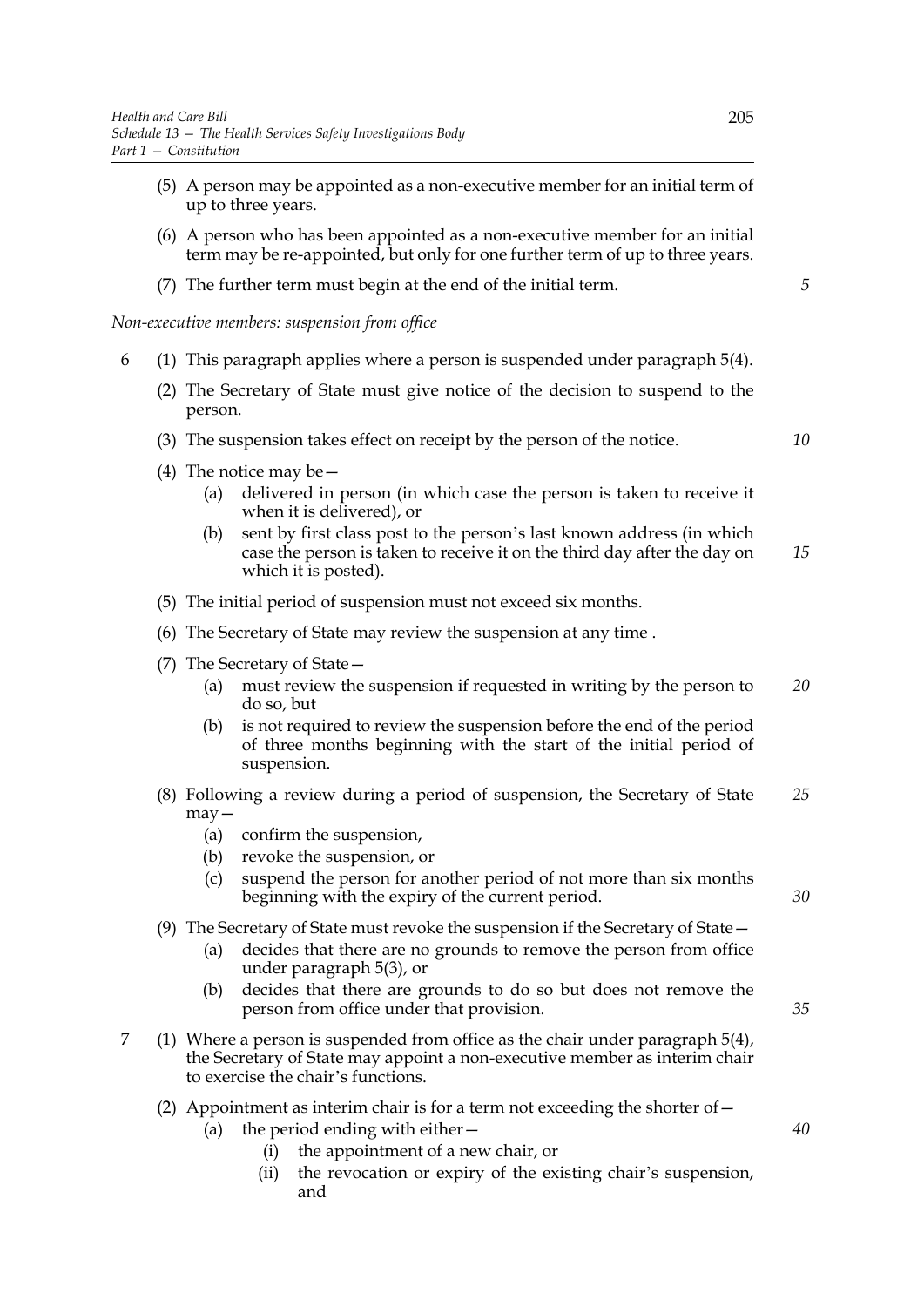- (b) the remainder of the interim chair's term as a non-executive member.
- (3) Sub-paragraph (4) applies if  $-$ 
	- (a) a person's initial term as interim chair is to cease as a result of the expiry of the person's initial term as a non-executive member, and
	- (b) that person is to be re-appointed as a non-executive member.
- (4) The person may be re-appointed as interim chair for a further term determined in accordance with sub-paragraph (2).
- (5) That further term must begin at the end of the person's initial term as interim chair.

## *Non-executive members: payment*

- 8 (1) The HSSIB must pay to the non-executive members such remuneration as the Secretary of State may determine.
	- (2) The HSSIB must pay or make provision for the payment of such pensions, allowances or gratuities as the Secretary of State may determine to or in respect of any person who is or has been a non-executive member.
	- (3) If a person ceases to be a non-executive member and the Secretary of State decides that there are exceptional circumstances which mean that the person should be compensated, the HSSIB must pay compensation to the person of such amount as the Secretary of State may determine.

# *Staff*

- 9 (1) The HSSIB may appoint such persons to be employees of the HSSIB as it considers appropriate.
	- (2) Employees of the HSSIB are to be paid such remuneration as the HSSIB may determine.
	- (3) Employees of the HSSIB are to be appointed on such other terms and conditions as the HSSIB may determine. *25*
	- (4) The HSSIB may pay or make provision for the payment of such pensions, allowances or gratuities as it may determine to or in respect of any person who is or has been an employee of the HSSIB.
	- (5) Before making a determination as to remuneration, pensions, allowances or gratuities for the purposes of sub-paragraph (2) or (4), the HSSIB must obtain the approval of the Secretary of State to its policy on that matter. *30*

#### *Procedure*

- 10 (1) The HSSIB may regulate its own procedure.
	- (2) The validity of any act of the HSSIB is not affected by any vacancy among the members or by any defect in the appointment of any member. *35*

# *Committees*

11 (1) The HSSIB may appoint such committees and sub-committees as it considers appropriate.

*20*

*15*

*5*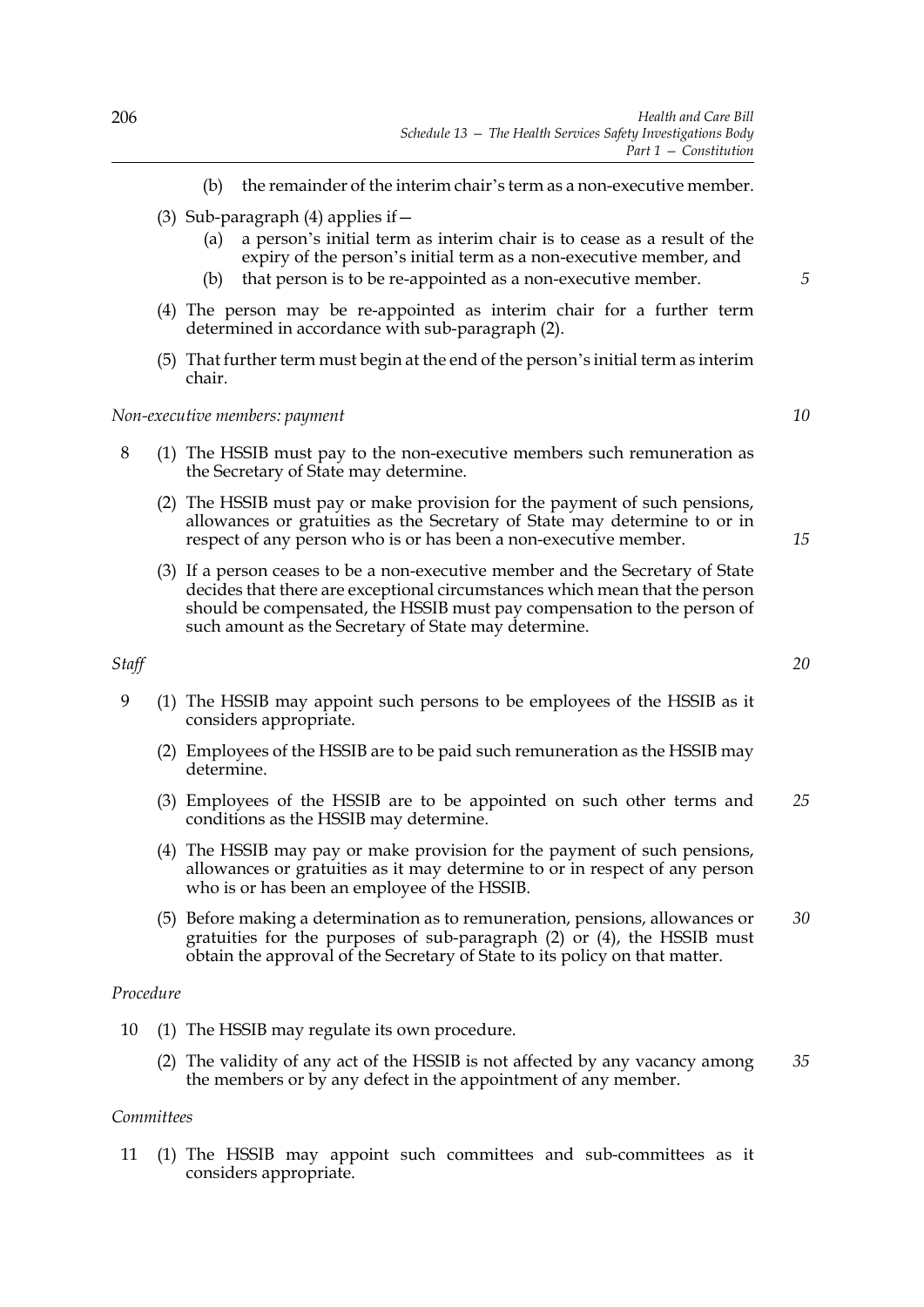- (2) A committee or sub-committee may consist of or include persons who are not members or employees of the HSSIB.
- (3) The HSSIB may pay such remuneration and allowances as it may determine to any person who—
	- (a) is a member of a committee or a sub-committee, but
	- (b) is not an employee of the HSSIB,

whether or not that person is a non-executive member of the HSSIB.

(4) Before making a determination as to remuneration or allowances for the purposes of sub-paragraph (3), the HSSIB must consult the Secretary of State.

## *Exercise of functions*

- 12 (1) The HSSIB must exercise the functions conferred on it by this Part effectively, efficiently and economically.
	- (2) The HSSIB may arrange for the exercise of any of its functions on its behalf  $by -$ 
		- (a) any non-executive member,
		- (b) any employee (including any executive member), or
		- (c) a committee or sub-committee.

## *Assistance in exercise of functions*

- 13 (1) The HSSIB may arrange for persons to assist it in the exercise of its functions in relation to— *20*
	- (a) a particular case, or
	- (b) cases of a particular description.
	- (2) Such arrangements may include provision with respect to the payment of remuneration and allowances to, or amounts in respect of, such persons. *25*

## *Funding*

- *14 (1) The Secretary of State may make payments to the HSSIB out of money provided by Parliament of such amounts as the Secretary of State considers appropriate.*
	- (2) Payments made under sub-paragraph (1) may be made at such times and on such conditions (if any) as the Secretary of State considers appropriate.

## *Supplementary powers*

- 15 (1) The HSSIB may do anything which is calculated to facilitate, or is conducive or incidental to, the discharge of any function conferred on it by this Part.
	- (2) The power under sub-paragraph (1) includes power for the HSSIB to do the following—
		- (a) enter into agreements;
		- (b) acquire and dispose of property;
		- (c) supply materials, facilities and services to any person;
		- (d) develop and exploit ideas and exploit intellectual property.

*5*

*10*

*15*

*30*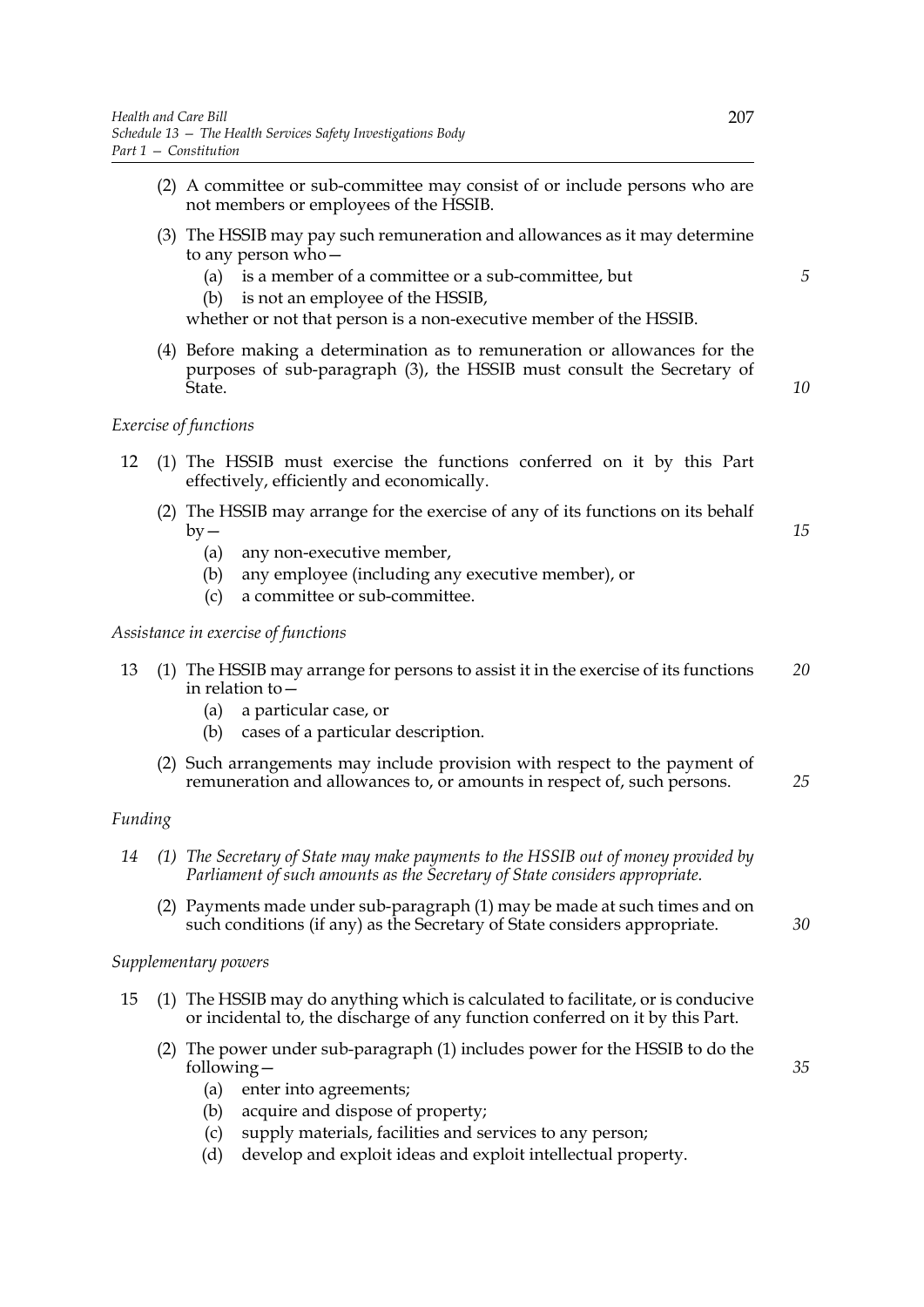(3) But the HSSIB requires the consent of the Secretary of State to borrow money temporarily by way of overdraft.

## *Use of income from charges*

16 Where the HSSIB receives income from imposing charges under section 111(8) or 112(4), it must ensure that the income is used for exercising its functions.

*Losses and liabilities etc*

- 17 (1) Section 265 of the Public Health Act 1875 (which relates to the protection of members and officers of certain authorities from personal liability) has effect as if the HSSIB were an authority of the kind referred to in that section.
- *10*

*20*

*25*

*30*

*5*

(2) In its application to the HSSIB as a result of sub-paragraph (1), section 265 of that Act has effect as if the references in that section to that Act were references to this Part of this Act.

## *Accounts*

- 18 (1) The HSSIB must keep proper accounts and proper records in relation to the accounts. *15*
	- (2) The Secretary of State may give directions to the HSSIB as to—
		- (a) the content and form of its accounts, and
		- (b) the methods and principles to be applied in the preparation of its accounts.
- 19 (1) The HSSIB must prepare annual accounts in respect of each financial year.
	- (2) The HSSIB must send copies of the annual accounts to the Secretary of State and the Comptroller and Auditor General within such period after the end of the financial year to which the accounts relate as the Secretary of State may direct.
	- (3) The Comptroller and Auditor General must—
		- (a) examine, certify and report on the annual accounts, and
		- (b) lay copies of them and the report before Parliament.
	- (4) In this paragraph and paragraph 20, "financial year" means a period of 12 months ending with 31 March.

# *Reports and other information*

- 20 (1) As soon as practicable after the end of each financial year, the HSSIB must prepare an annual report on how it has exercised its functions during the financial year to which the report relates.
	- (2) The report must, among other things, set out the measures that the HSSIB has taken to ensure that its functions are exercised effectively, efficiently and economically. *35*
	- (3) The HSSIB must send a copy of the report to the Secretary of State.
	- (4) The Secretary of State must lay a copy of the report before Parliament.
	- (5) The HSSIB must publish the report once it has been laid before Parliament. *40*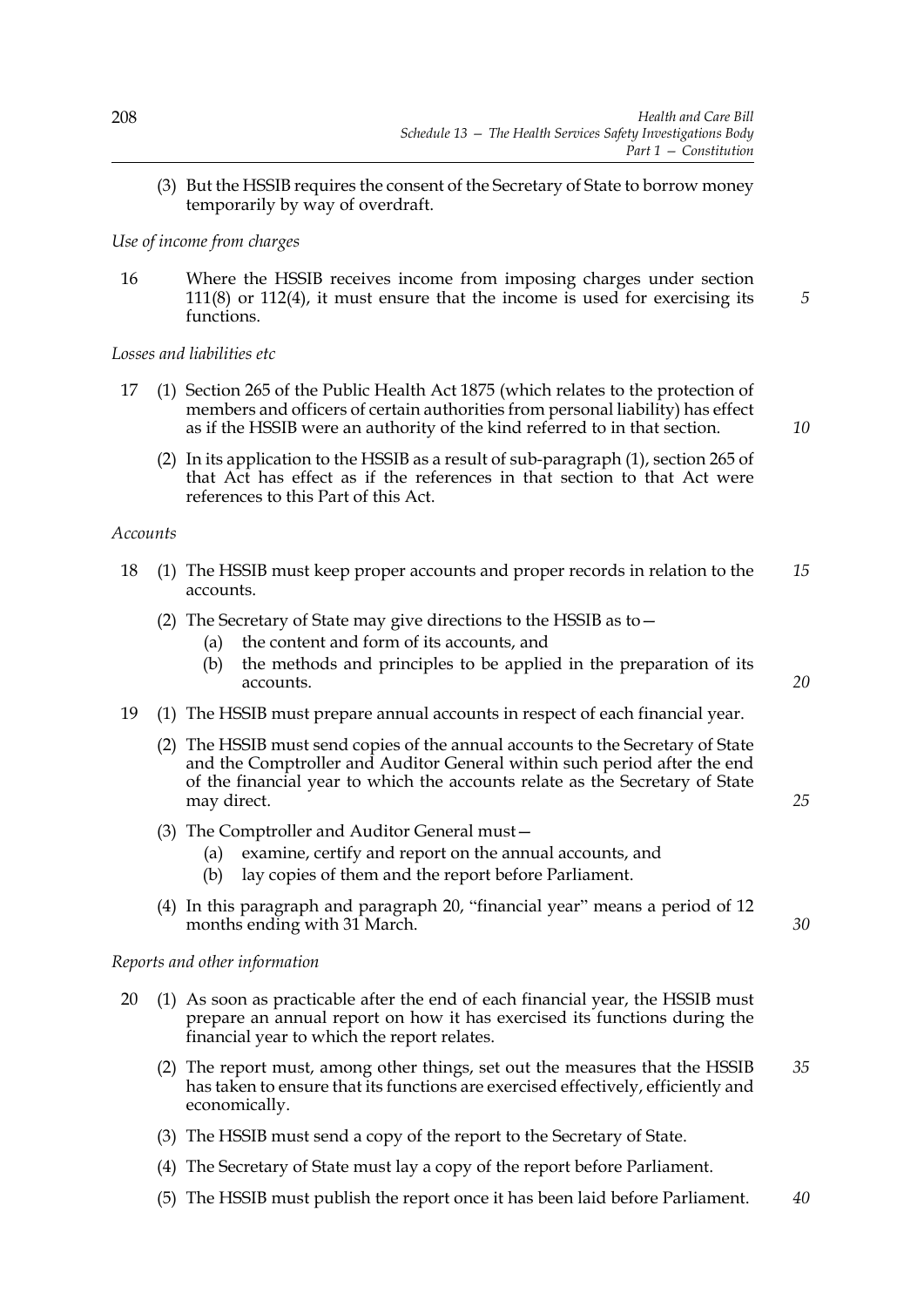- (6) Subject to sub-paragraph (7), the Secretary of State may require the HSSIB to provide to the Secretary of State such other reports and information relating to the exercise of its functions as the Secretary of State may request.
- (7) The Secretary of State may not require the HSSIB to provide any reports or information that relate to an investigation that the HSSIB is carrying out or has carried out.

## *Seal and signature*

- 21 (1) The application of the HSSIB's seal must be authenticated by the signature of any member of the HSSIB or any other person who has been authorised (generally or specially) for that purpose.
	- (2) A document purporting to be duly executed under the HSSIB's seal or to be signed on its behalf must be received in evidence and, unless the contrary is proved, taken to be so executed or signed.

#### PART 2

#### TRANSFER SCHEMES

- 22 (1) The Secretary of State may, in connection with the establishment of the HSSIB by this Act, make one or more transfer schemes.
	- (2) A "transfer scheme" is a scheme for the transfer to the HSSIB of any property, rights or liabilities of NHS England relating to the discharge of NHS England's functions pursuant to any directions made by the Secretary of State under the power conferred by section 36 which are in force at the time the scheme is made.
	- (3) The things that may be transferred under a transfer scheme include—
		- (a) property, rights and liabilities that could not otherwise be transferred;
		- (b) property acquired, and rights and liabilities arising, after the making of the scheme;
		- (c) criminal liabilities.

## (4) A transfer scheme may—

- (a) create rights, or impose liabilities, in relation to property or rights transferred; *30*
- (b) make provision about the continuing effect of things done by, on behalf of or in relation to NHS England in respect of anything transferred;
- (c) make provision about the continuation of things (including legal proceedings) in the process of being done by, on behalf of or in relation to NHS England in respect of anything transferred; *35*
- (d) make provision for references to NHS England in an instrument or other document in respect of anything transferred to be treated as references to the HSSIB;
- (e) make provision for the shared ownership or use of property;
- (f) make provision which is the same as or similar to the TUPE regulations;
- (g) make other consequential, supplementary, incidental or transitional provision.

*20*

*25*

*40*

*10*

*15*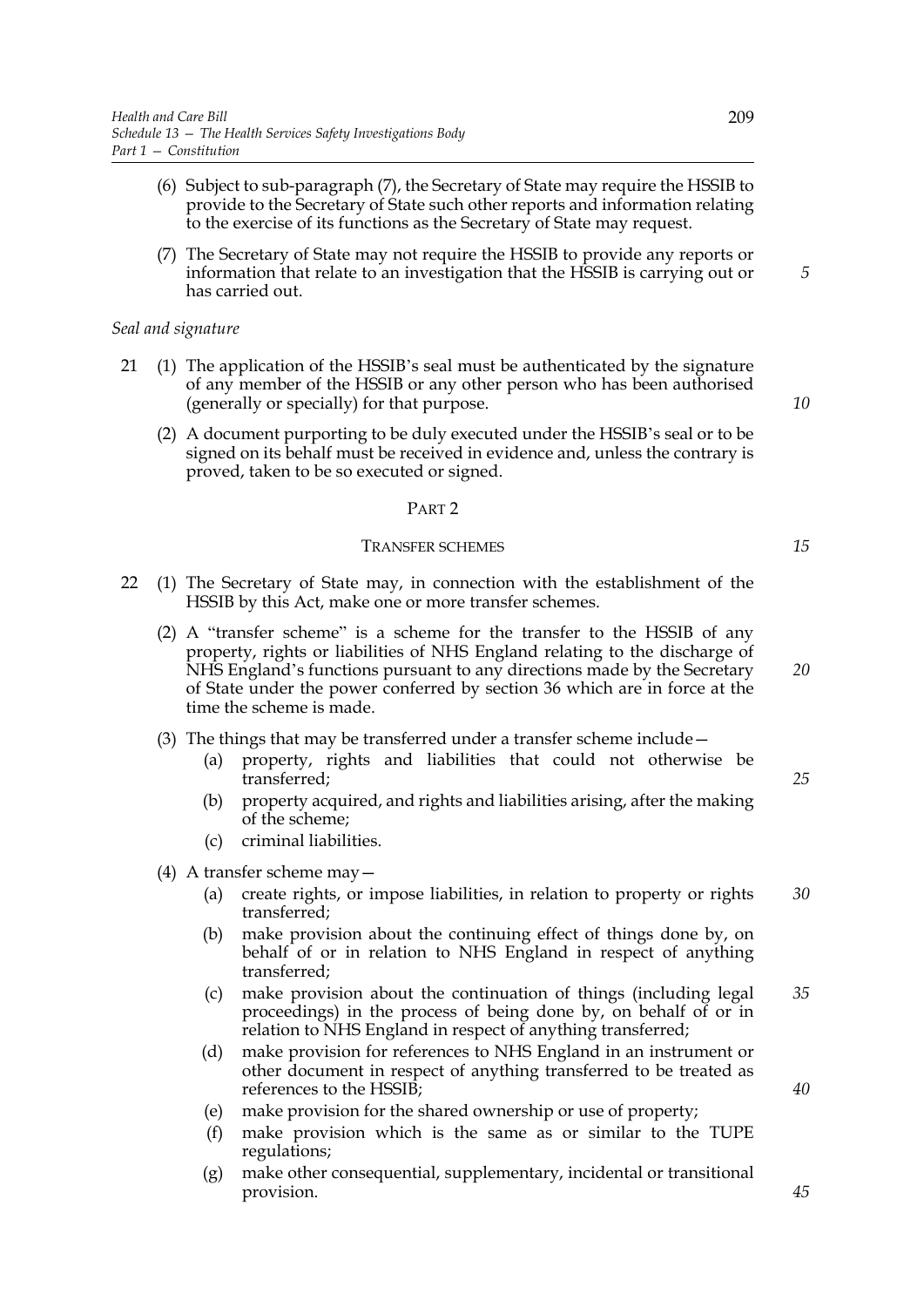- (5) A transfer scheme may provide—
	- (a) for modifications by agreement;
	- (b) for modifications to have effect from the date when the original scheme came into effect.
- (6) In sub-paragraph  $(4)(f)$ , "the TUPE regulations" means the Transfer of Undertakings (Protection of Employment) Regulations 2006 (S.I. 2006/246). *5*
- (7) For the purposes of this paragraph—
	- (a) references to right and liabilities include rights and liabilities relating to a contract of employment;
	- (b) references to the transfer of property include the grant of a lease.
- (8) For the purposes of sub-paragraph  $(7)(a)$  -
	- (a) an individual who holds employment in the civil service is to be treated as employed by virtue of a contract of employment, and
	- (b) the terms of the individual's employment in the civil service of the State are to be regarded as constituting the terms of the contract of employment. *15*
- 23 (1) The Treasury may by regulations make provision varying the way in which a relevant tax has effect in relation to—
	- (a) anything transferred under a scheme under paragraph 22, or
	- (b) anything done for the purposes of, or in relation to, a transfer under such a scheme. *20*
	- (2) The provision which may be made under sub-paragraph  $(1)(a)$  includes in particular provision for—
		- (a) a tax provision not to apply, or to apply with modifications, in relation to anything transferred;
		- (b) anything transferred to be treated in a specified way for the purposes of a tax provision;
		- (c) the Secretary of State to be required or permitted to determine, or specify the method for determining, anything which needs to be determined for the purposes of any tax provision so far as relating to anything transferred.
	- (3) The provision which may be made under sub-paragraph (1)(b) includes in particular provision for—
		- (a) a tax provision not to apply, or to apply with modifications, in relation to anything done for the purposes of or in relation to the transfer;
		- (b) anything done for the purposes of, or in relation to, the transfer to have or not have a specified consequence or be treated in a specified way;
		- (c) the Secretary of State to be required or permitted to determine, or specify the method for determining, anything which needs to be determined for the purposes of any tax provision so far as relating to anything done for the purposes of, or in relation to, the transfer. *40*
	- (4) Regulations under this paragraph are subject to annulment in pursuance of a resolution of the House of Commons.
	- (5) In this paragraph references to the transfer of property include the grant of a lease.

*30*

*35*

*10*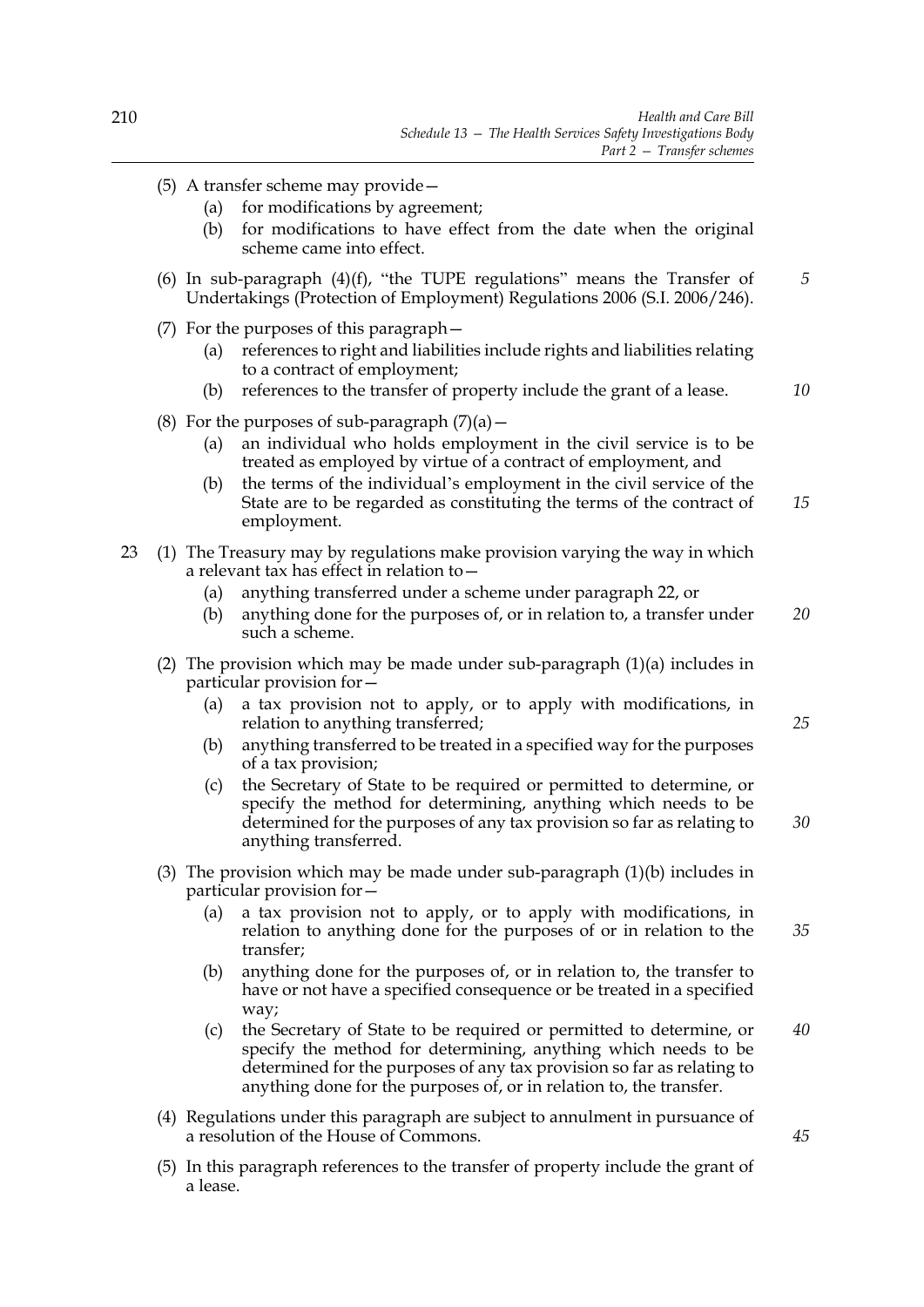# (6) In this paragraph—

- "relevant tax" means income tax, corporation tax, capital gains tax, stamp duty or stamp duty reserve tax;
- "tax provision" means a provision of an enactment about a relevant tax.

#### SCHEDULE 14 Section 106

# PROHIBITION ON DISCLOSURE OF HSSIB MATERIAL: EXCEPTIONS

#### *Disclosures for purposes of investigations*

- 1 (1) The HSSIB, or an individual connected with the HSSB, may disclose protected material to an individual connected with the HSSIB if—
	- (a) the person making the disclosure, or
	- (b) an authorised person,

reasonably believes that the disclosure is necessary for the purposes of the carrying out of the HSSIB's investigation function.

- (2) In this paragraph "authorised person" means an individual connected with the HSSIB who is authorised by the HSSIB for the purposes of this paragraph. *15*
- 2 The HSSIB, or an individual connected with the HSSIB, may disclose protected material to a person not connected with the HSSIB if the Chief Investigator reasonably believes that the disclosure is necessary for the purposes of the carrying out of the HSSIB's investigation function.

#### *Disclosures relating to prosecution or investigation of offences*

3 The HSSIB, or an individual connected with the HSSIB, may disclose protected material to a person if the Chief Investigator reasonably believes that the disclosure is necessary for the purposes of the prosecution or investigation of an offence under section 105 (offences relating to investigations) or 108 (unlawful disclosure).

# *Disclosures relating to safety risks*

- 4 The HSSIB, or an individual connected with the HSSIB, may disclose protected material to a person where—
	- (a) the Chief Investigator reasonably believes that the disclosure of the material is necessary to address a serious and continuing risk to the safety of any patient or to the public,
	- (b) the Chief Investigator reasonably believes that the person is in a position to address the risk, and
	- (c) the disclosure is only to the extent necessary to enable the person to take steps to address the risk. *35*

#### *Disclosure by order of the High Court*

5 (1) A person may apply to the High Court for an order that any protected material be disclosed by the HSSIB to the person for the purposes specified in the application.

*10*

*5*

*20*

*25*

*30*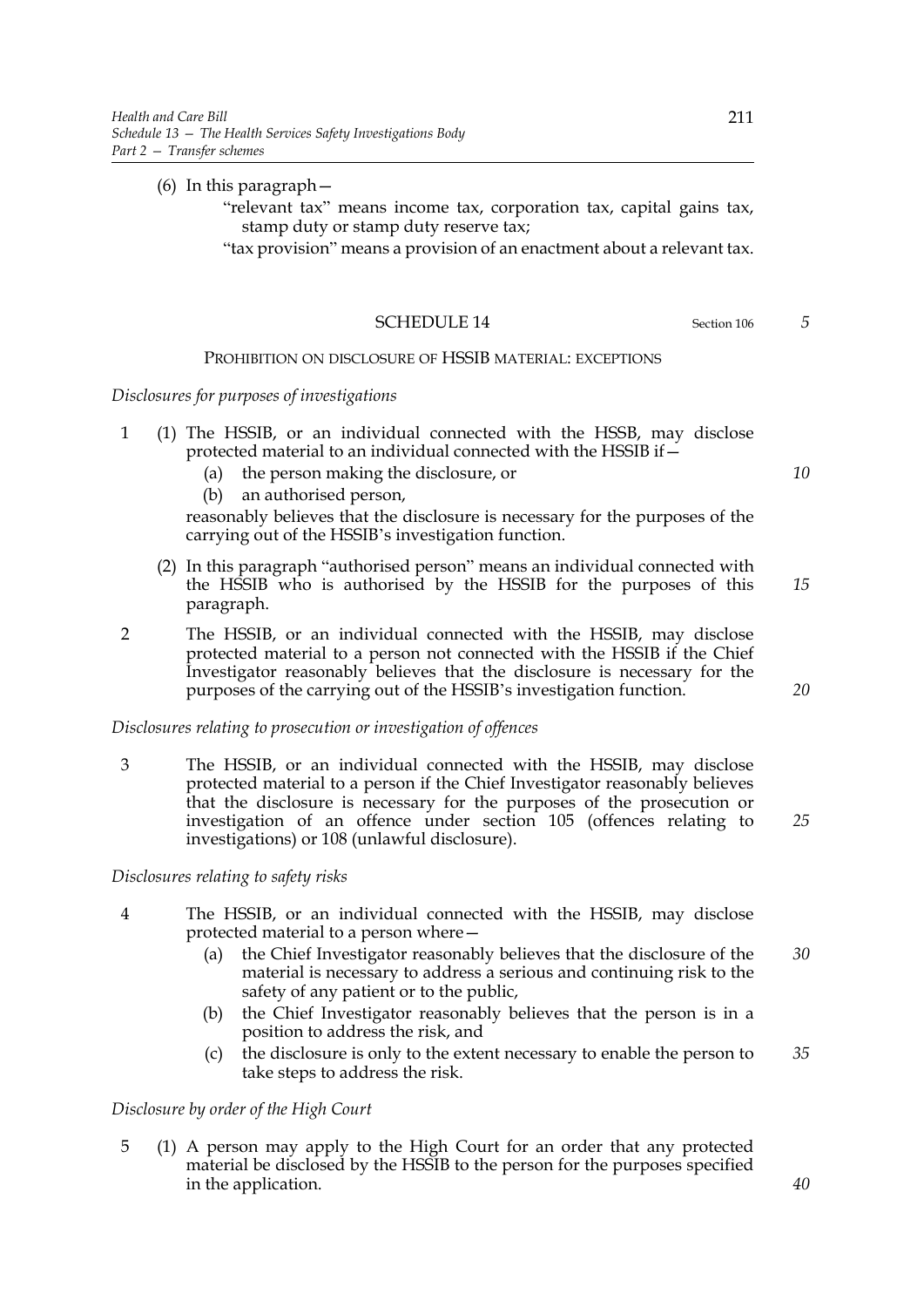- (2) Those purposes may include onward disclosure by the person making the application to a person specified in the application.
- (3) The HSSIB may make representations to the High Court about any application under this paragraph.
- (4) The High Court may make an order on an application under this paragraph only if it determines that the interests of justice served by the disclosure outweigh—
	- (a) any adverse impact on current and future investigations by deterring persons from providing information for the purposes of investigations, and
	- (b) any adverse impact on securing the improvement of the safety of health care services provided to patients in England.

#### *Coroners*

- 6 (1) A senior coroner may under paragraph 1(1)(b) or (c) or (2) of Schedule 5 to the Coroners and Justice Act 2009 (powers to require the production of evidence) require the disclosure of protected material by the HSSIB to the senior coroner in accordance with that Schedule. *15*
	- (2) The HSSIB may disclose protected material to a senior coroner for the purposes of complying with a requirement imposed under a provision mentioned in sub-paragraph (1).
	- (3) The HSSIB may disclose protected material to a senior coroner if the Chief Investigator reasonably believes that the coroner could require the HSSIB to disclose the material under a provision mentioned in sub-paragraph (1).
	- (4) If protected material is disclosed to a senior coroner under or by virtue of this paragraph, the senior coroner must not disclose that material to another person, subject to sub-paragraphs (5) to (7).
	- (5) A senior coroner may apply to the High Court for an order that protected material disclosed to the senior coroner under or by virtue of this paragraph may, for the purposes specified in the application, be disclosed by the senior coroner—
		- (a) in the course of an investigation under Part 1 of the Coroners and Justice Act 2009,
		- (b) in a report made under paragraph 7 of Schedule 5 to that Act (reports about action to prevent deaths), or
		- (c) otherwise to another person.
	- (6) The HSSIB may make representations to the High Court about any application under sub-paragraph (5).
	- (7) The High Court may make an order on an application under sub-paragraph (5) only if it determines that the interests of justice served by the disclosure outweigh—
		- (a) any adverse impact on current and future investigations by deterring persons from providing information for the purposes of investigations, and
		- (b) any adverse impact on securing the improvement of the safety of health care services provided to patients in England.

*10*

*5*

*25*

*20*

*30*

*40*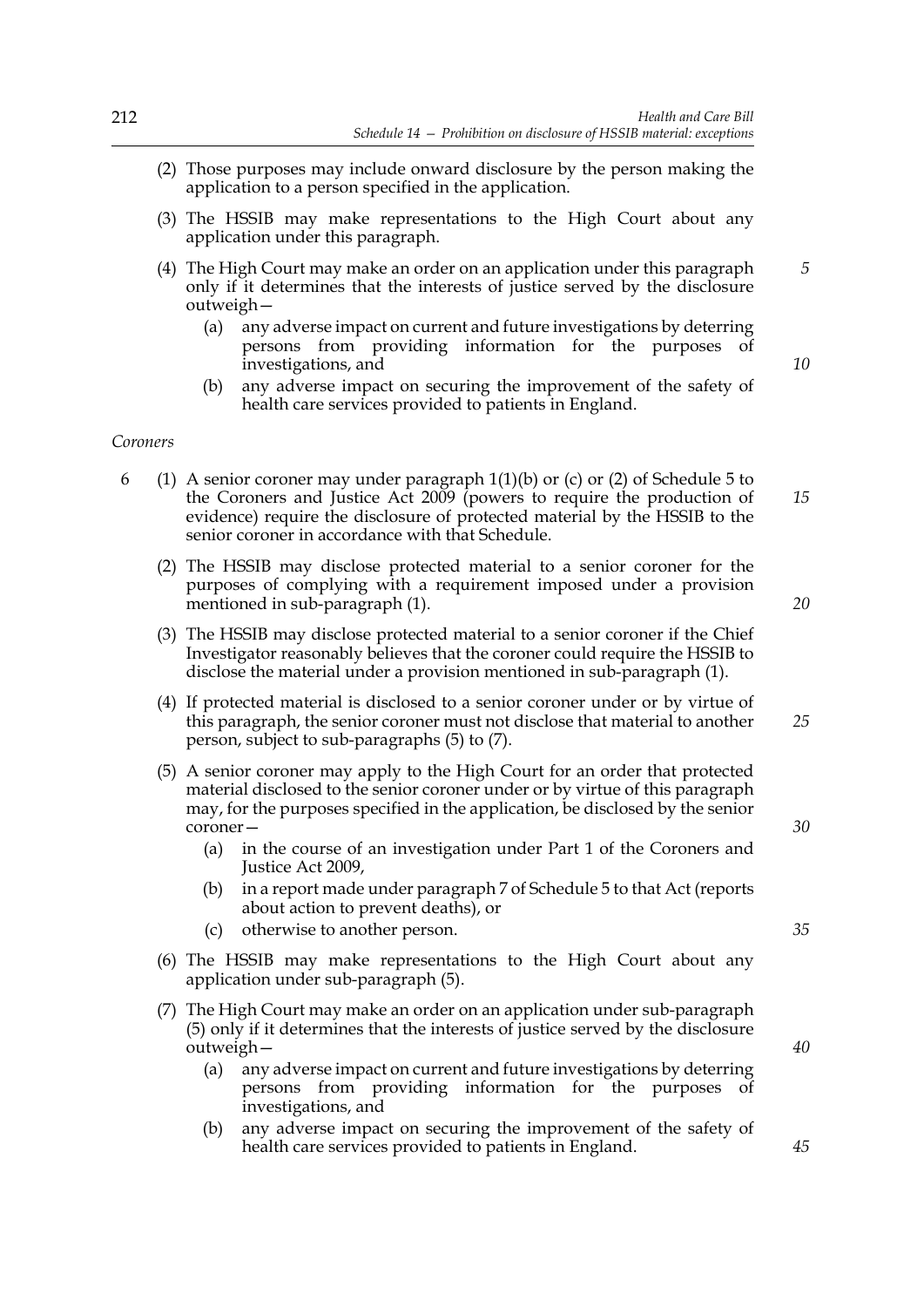(8) In this paragraph "senior coroner" means a person appointed as a senior coroner under paragraph 1 of Schedule 3 to the Coroners and Justice Act 2009.

# *Exercise of Chief Investigator's functions*

- 7 (1) The Chief Investigator may arrange for the Chief Investigator's functions under any provision of this Schedule to be exercised by an investigator.
	- (2) An arrangement under this paragraph may relate to a particular case, a particular class of case or all cases.

# *Guidance*

8 (1) The HSSIB must publish guidance as to—

- (a) when it might be appropriate for protected material to be disclosed under paragraph 2, 3, or 4,
- (b) the types of protected material which it might be appropriate to disclose under any such provision, and
- (c) the processes which should be used when disclosing protected material under any such provision. *15*

(2) If the HSSIB revises the guidance, the HSSIB must publish it as revised.

# SCHEDULE 15 Section 118

#### CONSEQUENTIAL AMENDMENTS RELATING TO PART 4

*Public Records Act 1958 (c. 51)*

1 In Schedule 1 to the Public Records Act 1958 (definition of public records) in Part 2 of the table in paragraph 3, at the appropriate place insert— "Health Services Safety Investigations Body (except for any record that is prohibited from being disclosed by section 106 of the Health and Care Act 2021)."

*Public Bodies (Admission to Meetings) Act 1960 (c. 67)*

2 In the Schedule to the Public Bodies (Admission to Meetings) Act 1960 (public authorities to which that Act applies) in paragraph 1, after paragraph (p) (inserted by Schedule 4 to this Act) insert— "(q) the Health Services Safety Investigations Body."

*Parliamentary Commissioner Act 1967 (c. 13)*

3 In Schedule 2 to the Parliamentary Commissioner Act 1967 (departments etc subject to investigation) at the appropriate place insert— "The Health Services Safety Investigations Body."

*House of Commons Disqualification Act 1975 (c. 24)*

4 In Part 3 of Schedule 1 to the House of Commons Disqualification Act 1975

*20*

*5*

*10*

*25*

*30*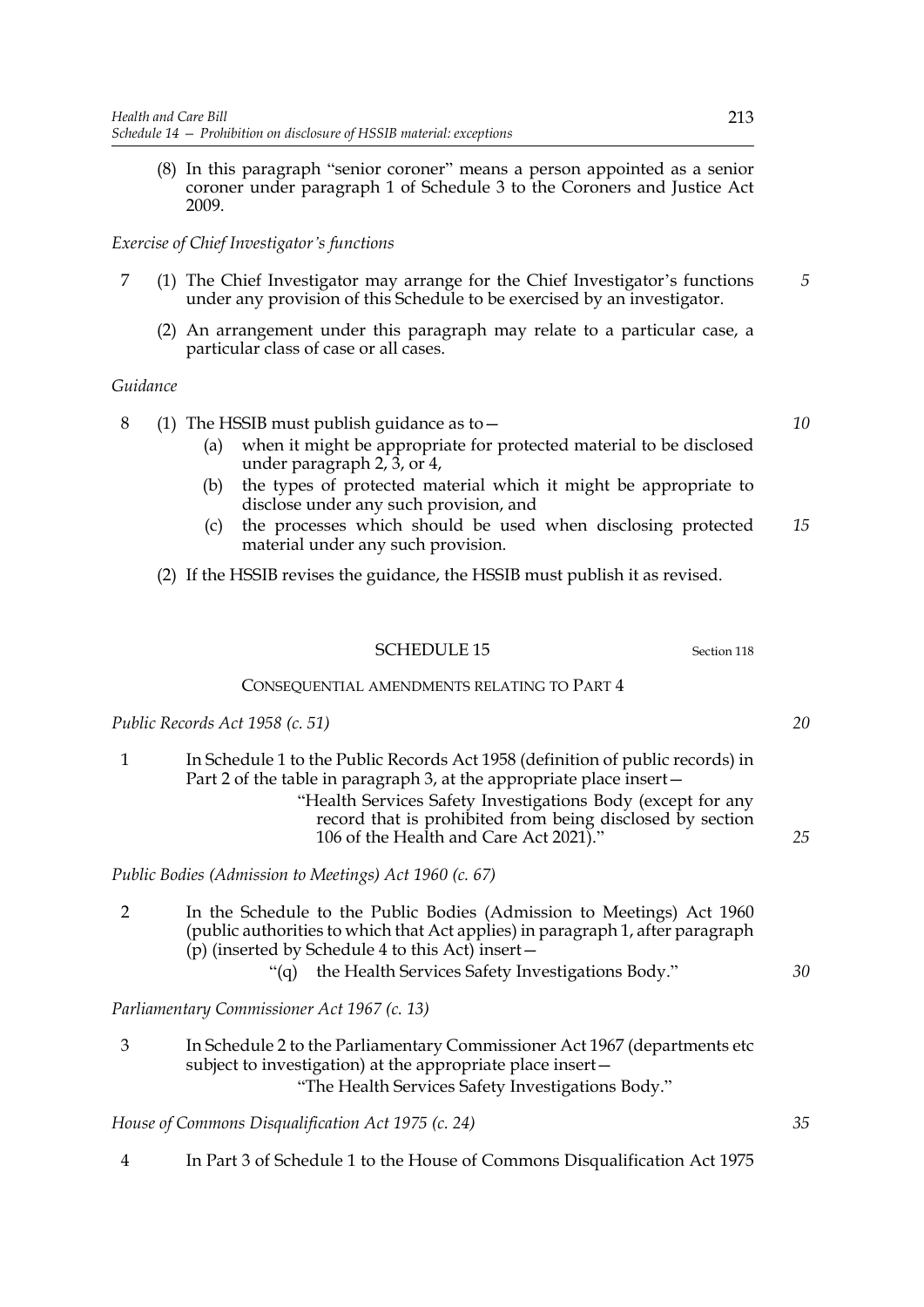(other disqualifying offices) at the appropriate place insert — "Chief Investigator, chair or other member of the Health Services Safety Investigations Body."

*Copyright, Designs and Patents Act 1988 (c. 48)*

5 In section 48(6) of the Copyright, Designs and Patents Act 1988 (material communicated to the Crown in the course of public business) after "the Care Quality Commission," insert "the Health Services Safety Investigations Body,". *5*

*Employment Rights Act 1996 (c. 18)*

| 6 | (1) The Employment Rights Act 1996 is amended as follows.                                                                                                                                              | 10 |
|---|--------------------------------------------------------------------------------------------------------------------------------------------------------------------------------------------------------|----|
|   | (2) In section 49B(7) (regulations prohibiting discrimination because of<br>protected disclosure) after paragraph (g) insert-<br>"(ga) the Health Services Safety Investigations Body;".               |    |
|   | $(3)$ In section 50 $(8)$ (right to time off for public duties) after paragraph (ad)<br>insert –                                                                                                       | 15 |
|   | "(ae) the Health Services Safety Investigations Body,".                                                                                                                                                |    |
|   | (4) In section 218(10) (change of employer) after paragraph (cd) insert-<br>"(ce) the Health Services Safety Investigations Body."                                                                     |    |
|   | Freedom of Information Act 2000 (c. 36)                                                                                                                                                                |    |
| 7 | In Part 6 of Schedule 1 to the Freedom of Information Act 2000 (public<br>authorities to which that Act applies) at the appropriate place insert-<br>"The Health Services Safety Investigations Body." | 20 |
|   | National Health Service Act 2006 (c. 41)                                                                                                                                                               |    |
| 8 | (1) The National Health Service Act 2006 is amended as follows.                                                                                                                                        |    |
|   | (2) In section $9(4)$ (NHS contracts) after paragraph (kc) insert $-$<br>"(kd) the Health Services Safety Investigations Body,".                                                                       | 25 |
|   | (3) In section 71(2) (schemes for meeting losses and liabilities etc of certain<br>health service bodies: bodies eligible to participate) after paragraph (fa)<br>insert-                              |    |
|   | "(fb) the Health Services Safety Investigations Body,".                                                                                                                                                | 30 |
|   | (4) In section 247C(2) (Secretary of State's duty to keep health service functions<br>under review) after paragraph (ea) insert-<br>"(eb) the Health Services Safety Investigations Body;".            |    |
|   | (5) In section 253 (emergency powers) -                                                                                                                                                                |    |
|   | in subsection (1A), after paragraph (c) insert-<br>(a)                                                                                                                                                 | 35 |
|   | the Health Services Safety Investigations Body;", and<br>"(ca)<br>in subsection (2) for "to (c)" substitute "to (ca)".<br>(b)                                                                          |    |
|   | Health Act 2009 (c. 21)                                                                                                                                                                                |    |

9 In section 2(2) of the Health Act 2009 (duty to have regard to NHS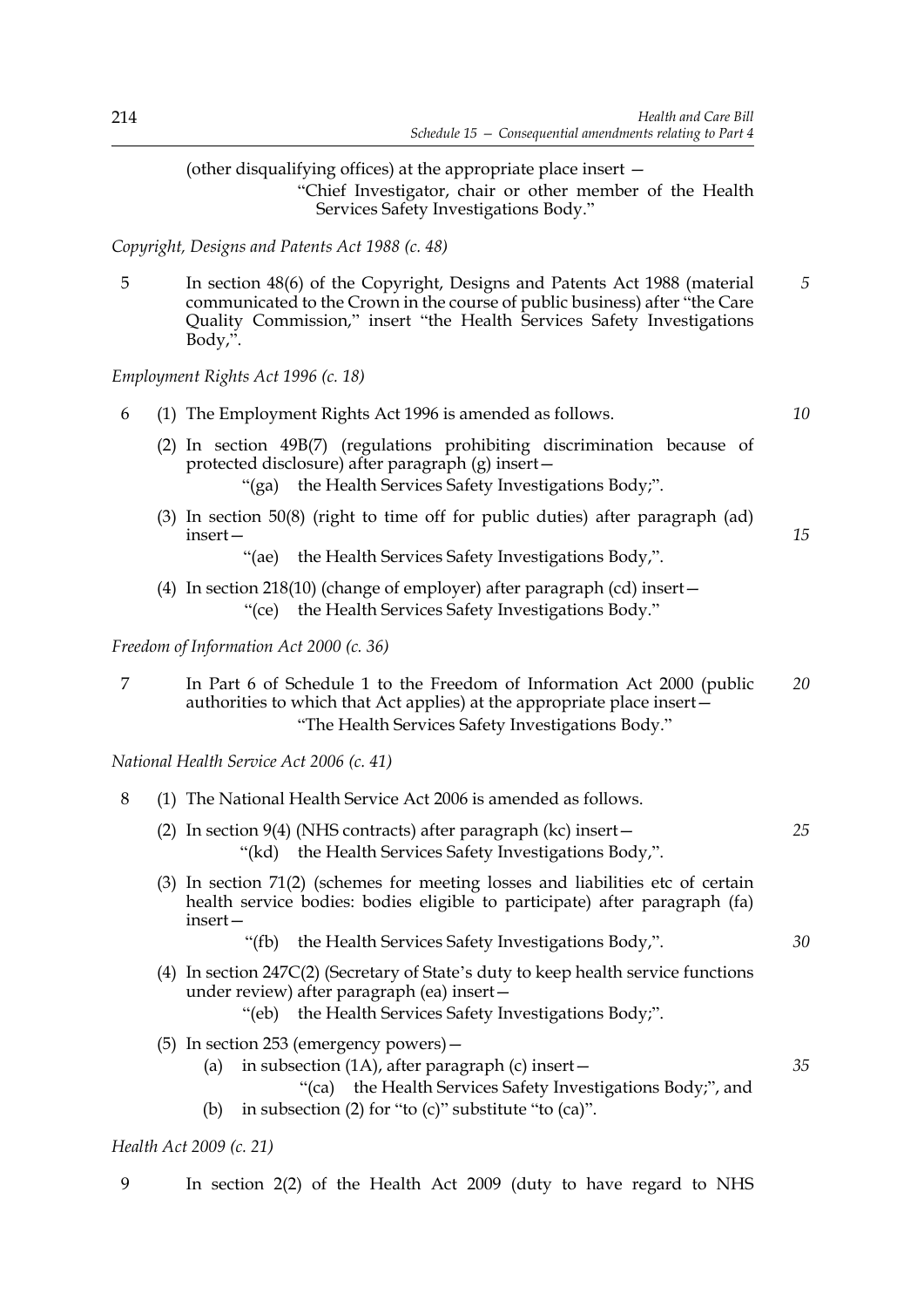Constitution) after paragraph (h) insert—

"(i) the Health Services Safety Investigations Body."

# *Equality Act 2010 (c. 15)*

10 In Part 1 of Schedule 19 to the Equality Act 2010 (public authorities to which the public sector equality duty applies) under the heading "Health, social care and social security", after the entry relating to the Health and Social Care Information Centre insert—

"The Health Services Safety Investigations Body."

#### SCHEDULE 16 Section 125

ADVERTISING OF LESS HEALTHY FOOD AND DRINK

#### PART 1

#### PROGRAMME SERVICES: WATERSHED

#### *Television programme services*

1 After section 321 of the Communications Act 2003 insert—

#### **"321A Objectives for advertisements: less healthy food and drink**

- (1) OFCOM must set standards by virtue of section 321(1)(b) prohibiting television programme services provided between 5.30 am and 9.00 pm from including advertisements for an identifiable less healthy food or drink product, except as provided for by subsection (2).
- (2) Standards set by virtue of subsection (1) must exempt from the prohibition imposed by them— *20*
	- (a) advertisements included in television programme services as a result of arrangements made by or on behalf of a person who is, at the time when the arrangements are made, a food or drink SME;
	- (b) advertisements prescribed in any regulations made by the Secretary of State under this paragraph.
- (3) Before making regulations under subsection (2)(b), the Secretary of State must consult such persons as the Secretary of State considers appropriate.
- (4) For the purposes of this section—
	- (a) "advertisements" includes advertisements under a sponsorship agreement;
	- (b) a product is "identifiable", in relation to advertisements, if persons in the United Kingdom (or any part of the United Kingdom) could reasonably be expected to be able to identify the advertisements as being for that product;
	- (c) a food or drink product is "less healthy" if  $-$ 
		- (i) it falls within a description specified in regulations made by the Secretary of State, and

*5*

*10*

*30*

*25*

*35*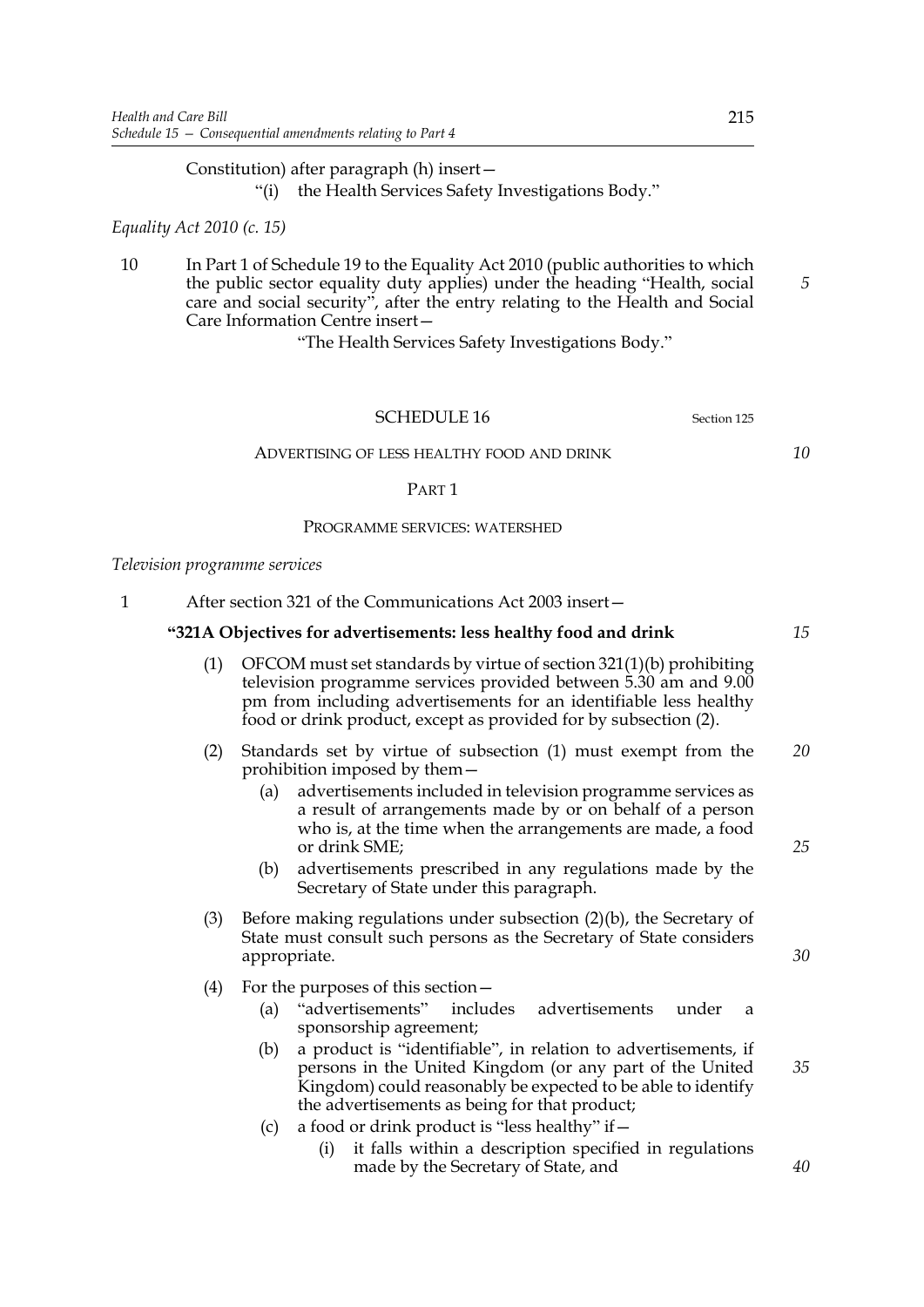- (ii) it is "less healthy" in accordance with the relevant guidance;
- (d) "the relevant guidance" is the guidance entitled "Nutrient Profiling Technical Guidance" published by the Department of Health on 1 January 2011;
- (e) "food or drink SME" means a small or medium enterprise, within the meaning given by regulations made by the Secretary of State, of a description specified in the regulations.
- (5) Regulations under subsection (4)(e) that make provision by reference to the number of members of staff of a person may make provision about who is to count as a member of staff (including members of staff of another person). *10*
- (6) The Secretary of State may by regulations amend this section to change the meaning of "the relevant guidance".
- (7) A statutory instrument containing regulations under subsection (6) may not be made unless a draft of the instrument has been laid before and approved by a resolution of each House of Parliament."

*On-demand programme services*

2 After section 368F of the Communications Act 2003 insert—

#### **"368FA Advertising: less healthy food and drink**

- (1) Between 5.30 am and 9.00 pm, on-demand programme services must not include advertisements for an identifiable less healthy food or drink product.
- (2) The prohibition imposed by subsection (1) does not apply in relation to advertisements included in on-demand programme services as a result of arrangements made by or on behalf of a person who is, at the time when the arrangements are made, a food or drink SME. *25*
- (3) The Secretary of State may by regulations provide for further exemptions from the prohibition imposed by subsection (1).
- (4) Before making regulations under subsection (3), the Secretary of State must consult such persons as the Secretary of State considers appropriate.
- (5) For the purposes of this section—
	- (a) "advertisements" includes advertisements under a sponsorship agreement; *35*
	- (b) a product is "identifiable", in relation to advertisements, if persons in the United Kingdom (or any part of the United Kingdom) could reasonably be expected to be able to identify the advertisements as being for that product;
	- (c) a food or drink product is "less healthy" if  $-$ 
		- (i) it falls within a description specified in regulations made by the Secretary of State, and
		- (ii) it is "less healthy" in accordance with the relevant guidance;

*5*

*15*

*20*

*30*

*40*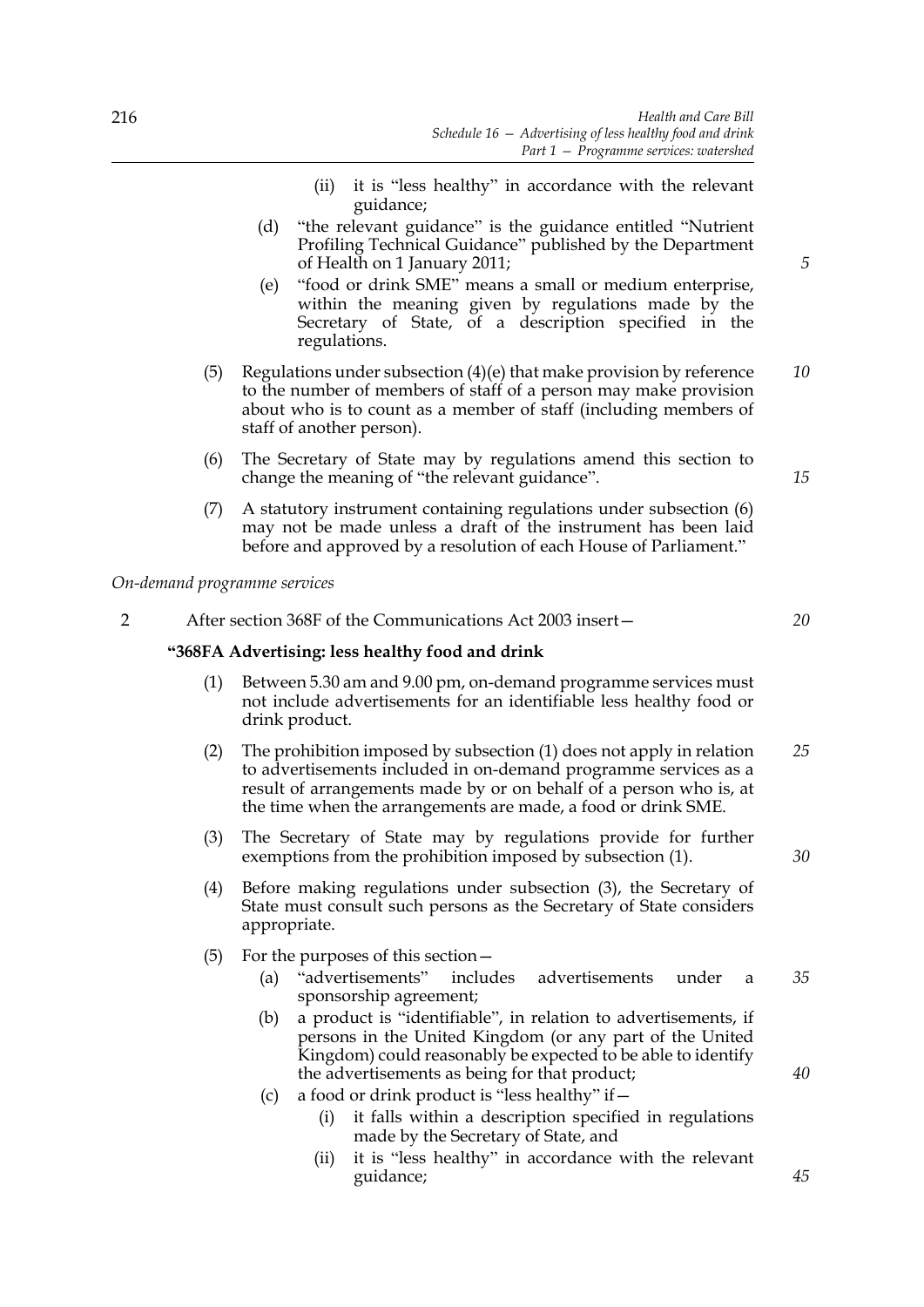- (d) "the relevant guidance" means the guidance entitled "Nutrient Profiling Technical Guidance" published by the Department of Health on 1 January 2011;
- (e) "food or drink SME" means a small or medium enterprise, within the meaning given by regulations made by the Secretary of State, of a description specified in the regulations.
- (6) Regulations under subsection (5)(e) that make provision by reference to the number of members of staff of a person may make provision about who is to count as a member of staff (including members of staff of another person).
- (7) The Secretary of State may by regulations amend this section to change the meaning of "the relevant guidance".
- (8) A statutory instrument containing regulations under subsection (7) may not be made unless a draft of the instrument has been laid before and approved by a resolution of each House of Parliament." *15*

#### PART 2

#### ONLINE SERVICES: PROHIBITION

3 In the Communications Act 2003, after Part 4B insert—

# **"PART 4C**

ONLINE ADVERTISING OF LESS HEALTHY FOOD AND DRINK

#### *Advertising of less healthy food and drink*

#### **368Z14 Prohibition of paid-for advertising of less healthy food and drink**

- (1) A person must not pay for advertisements for an identifiable less healthy food or drink product to be placed on the internet.
- (2) Subsection (1) does not apply where the person paying is, at the time when the payment is made, a food or drink SME.
- (3) Subsection (1) does not apply  $-$ 
	- (a) in relation to advertisements which are directed solely at persons who are engaged in, or employed by, a business which involves or is associated with the manufacture or sale of food or drink,
	- (b) in relation to advertisements included in on-demand programme services (as to which, see section 368FA),
	- (c) in relation to advertisements included in services connected to regulated radio services, or *35*
	- (d) in relation to payments which are made—
		- (i) by a person who does not carry on business in any part of the United Kingdom, and

*25*

# *30*

*10*

*5*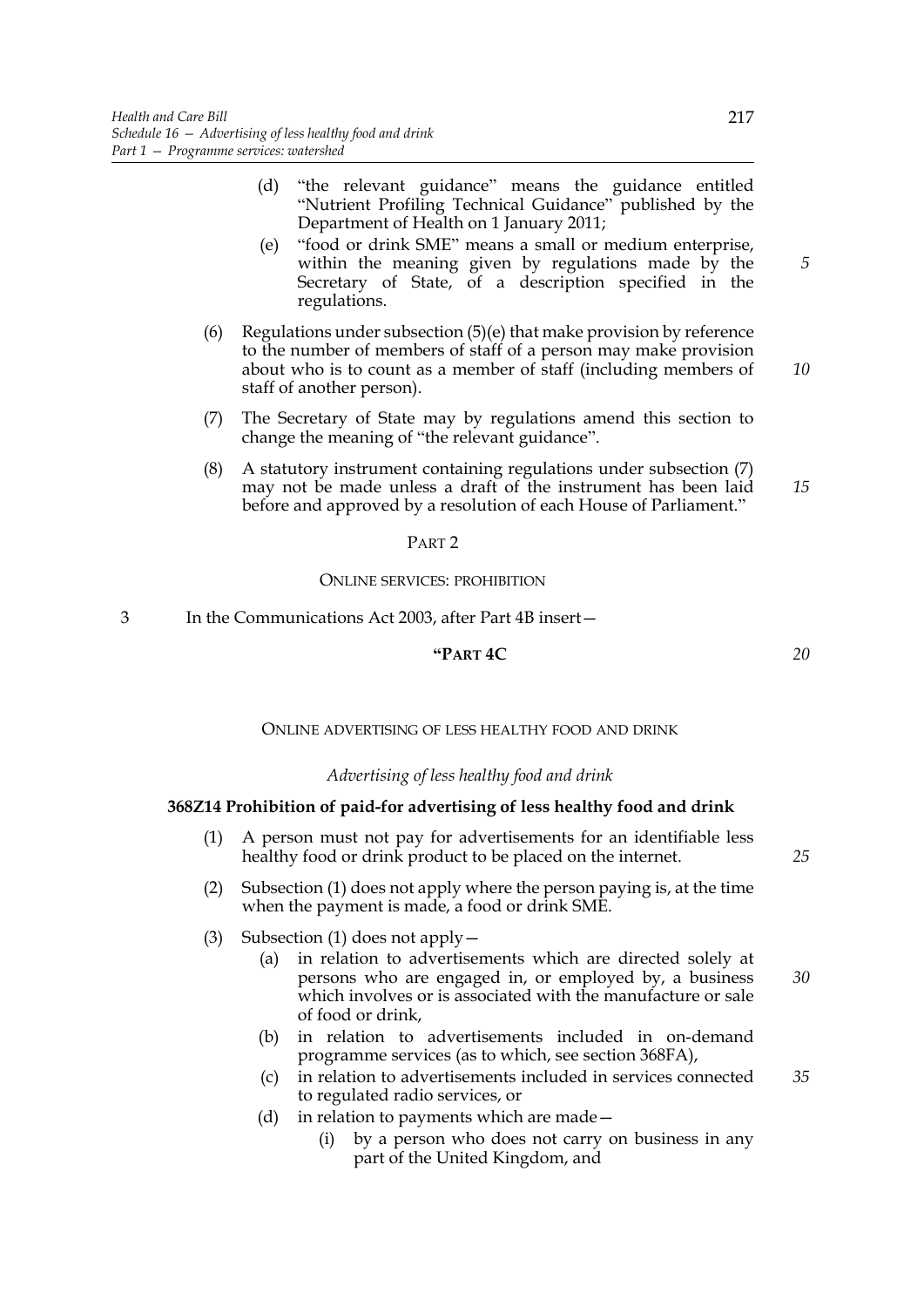- (ii) in respect of advertisements which are not intended to be accessed principally by persons in any part of the United Kingdom.
- (4) The Secretary of State may by regulations provide for further exemptions from the prohibition imposed by subsection (1).
- (5) Before making regulations under subsection (4), the Secretary of State must consult such persons as the Secretary of State considers appropriate.
- (6) For the purposes of this section—
	- (a) paying includes providing any consideration (monetary or non-monetary); *10*
	- (b) "placed" includes continues to be placed;
	- (c) paying for advertisements to be placed on the internet includes paying under a sponsorship agreement as result of which advertisements are placed on the internet;
	- (d) a product is "identifiable", in relation to advertisements, if persons in the United Kingdom (or any part of the United Kingdom) could reasonably be expected to be able to identify the advertisements as being for that product;
	- (e) a food or drink product is "less healthy" if—
		- (i) it falls within a description specified in regulations made by the Secretary of State, and
		- (ii) it is "less healthy" in accordance with the relevant guidance;
	- (f) "the relevant guidance" is the guidance entitled "Nutrient Profiling Technical Guidance" published by the Department of Health on 1 January 2011; *25*
	- (g) "food or drink SME" means a small or medium enterprise, within the meaning given by regulations made by the Secretary of State, of a description specified in the regulations; *30*
	- (h) "services connected to regulated radio services" has the meaning given by regulations made by the Secretary of State.
- (7) Regulations under subsection  $(6)(g)$  that make provision by reference to the number of members of staff of a person may make provision about who is to count as a member of staff (including members of staff of another person).
- (8) The Secretary of State may by regulations amend this section to change the meaning of "the relevant guidance".
- (9) A statutory instrument containing regulations under subsection (8) may not be made unless a draft of the instrument has been laid before and approved by a resolution of each House of Parliament. *40*
- (10) A person is to be treated as having contravened subsection (1) if  $-$ 
	- (a) at any time on or after 1 August 2021 but before 1 January 2023, the person made a payment for advertisements to be placed on the internet on or after 1 January 2023, and
	- (b) if the payment had been made on 1 January 2023, the person would have contravened subsection (1).

*20*

*35*

*45*

*15*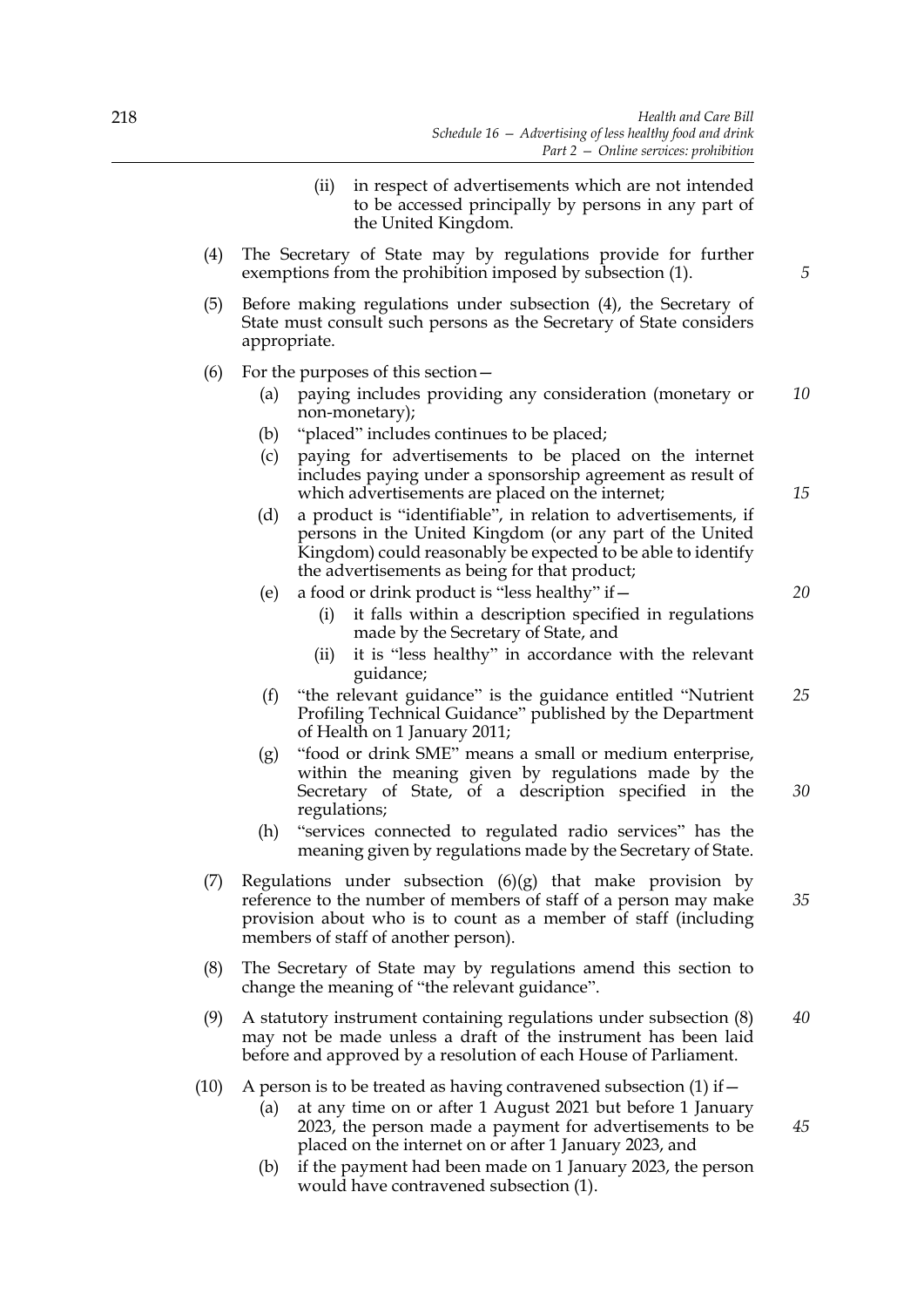|    | Subsection (10) does not apply if the person-<br>has put in place arrangements to ensure that they are entitled<br>(a)<br>to require that the advertisements are not placed on the<br>internet on or after 1 January 2023, and                                                                                          | (11) |
|----|-------------------------------------------------------------------------------------------------------------------------------------------------------------------------------------------------------------------------------------------------------------------------------------------------------------------------|------|
| 5  | uses all reasonable endeavours to ensure<br>(b)<br>that the<br>advertisements are not so placed.                                                                                                                                                                                                                        |      |
|    | 368Z15 Enforcement                                                                                                                                                                                                                                                                                                      |      |
| 10 | Where the appropriate regulatory authority determine that a person<br>is contravening or has contravened section 368Z14 they may do one<br>or both of the following $-$<br>give the person an enforcement notification;<br>(a)<br>impose a financial penalty on the person in accordance with<br>(b)<br>section 368Z16. | (1)  |
| 15 | appropriate regulatory authority must not<br>The<br>make<br>a<br>determination as mentioned in subsection (1) unless -<br>are reasonable grounds for believing that<br>(a)<br>there<br>a a<br>contravention of section 368Z14 is occurring or has occurred,<br>and                                                      | (2)  |
| 20 | they have allowed the person an opportunity to make<br>(b)<br>representations about that apparent contravention.                                                                                                                                                                                                        |      |
|    | An enforcement notification is a notification which –<br>specifies the determination made as mentioned in subsection<br>(a)<br>(1),                                                                                                                                                                                     | (3)  |
| 25 | imposes requirements on the person to take such steps for<br>(b)<br>complying with section 368Z14 and for remedying the<br>consequences of the contravention as may be specified in the<br>notification,                                                                                                                |      |
| 30 | fixes a reasonable period for the taking of those steps, and<br>(c)<br>sets out the reasons for the appropriate regulatory<br>(d)<br>authority's decision to give the enforcement notification.                                                                                                                         |      |
|    | The requirements specified in an enforcement notification may<br>include requirements to do one or more of the following.                                                                                                                                                                                               | (4)  |
| 35 | instruct or request specified persons to remove specified<br>(a)<br>advertisements from the internet;<br>arrange for specified advertisements to be modified in<br>(b)<br>specified ways.                                                                                                                               |      |
|    | A person to whom an enforcement notification is given must comply<br>with it.                                                                                                                                                                                                                                           | (5)  |
| 40 | The duty under subsection (5) is enforceable in civil proceedings by<br>the appropriate regulatory authority $-$<br>for an injunction,<br>(a)<br>for specific performance of a statutory duty under section 45<br>(b)<br>of the Court of Session Act 1988, or<br>for any other appropriate remedy or relief.<br>(c)     | (6)  |
| 45 | If a person to whom an enforcement notification has been given does                                                                                                                                                                                                                                                     | (7)  |
|    |                                                                                                                                                                                                                                                                                                                         |      |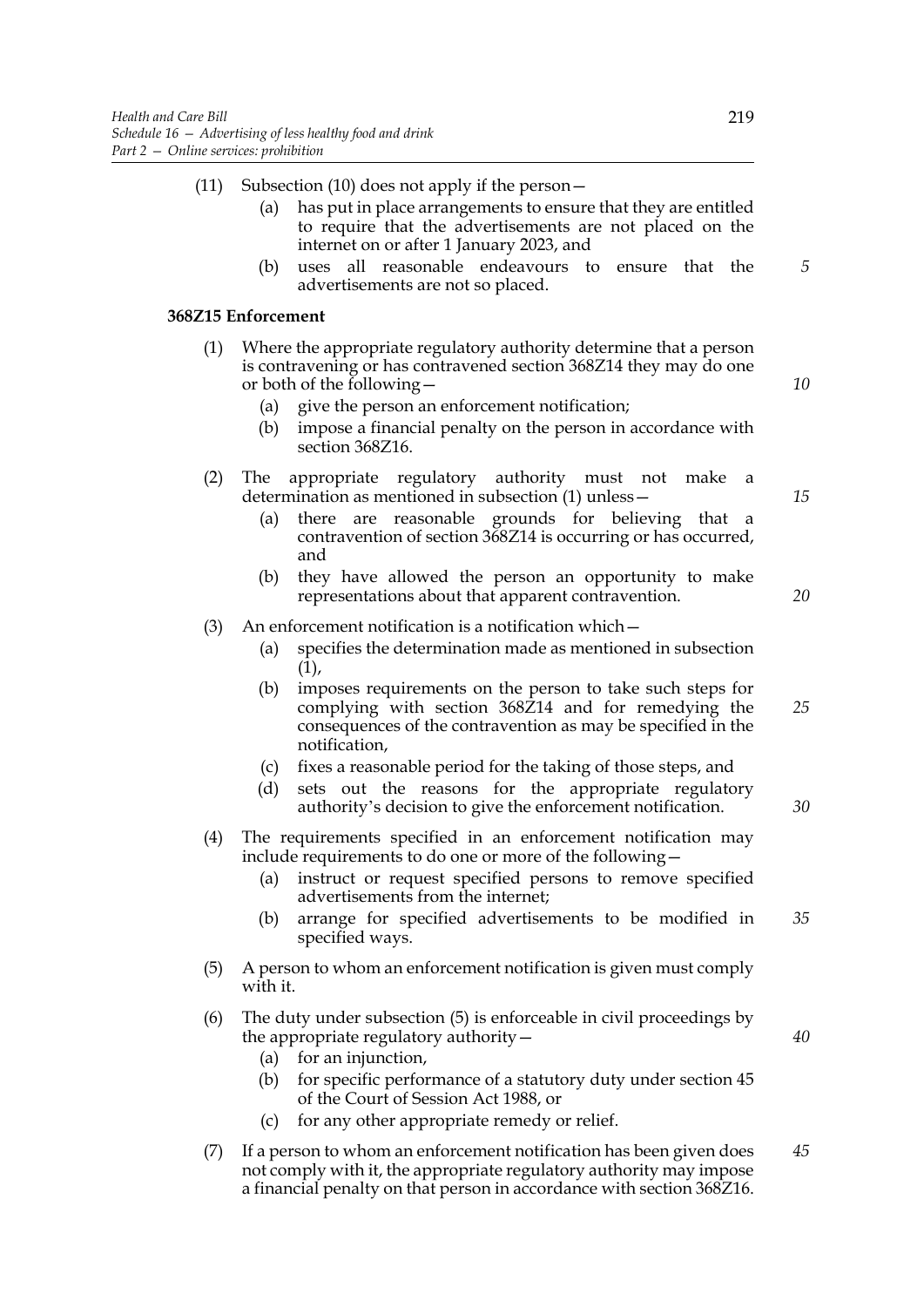# **368Z16 Financial penalties**

- (1) The amount of a penalty imposed on a person under section 368Z15 is to be such amount not exceeding the maximum penalty as the appropriate regulatory authority determine to be—
	- (a) appropriate, and
	- (b) proportionate to the contravention in respect of which it is imposed.
- (2) The maximum penalty is—
	- (a) in a case in which the person carries on a relevant business, an amount not exceeding the greater of—
		- (i) 5% of the turnover of the person's relevant business for the relevant period, and
		- (ii) £250,000;
	- (b) in any other case, £250,000.
- (3) For the purposes of this section—
	- (a) a person's "relevant business" is so much of any business carried on by the person as involves or is associated with the manufacture or sale of less healthy food or drink products;
	- (b) "relevant period", in relation to a person's relevant business, means—
		- (i) except in a case falling within sub-paragraph (ii) or (iii), the period of one year ending with the 31 March before the time at which the penalty is imposed;
		- (ii) in the case of a person who at the time at which the penalty is imposed has been carrying on that business for a period of less than a year, the period, ending with that time, during which the person has been carrying it on;
		- (iii) in the case of a person who at the time at which the penalty is imposed has ceased to carry on that business, the period of one year ending with the time when the person ceased to carry it on; *30*
	- (c) the amount of the turnover of a person's relevant business for the relevant period is to be calculated by the appropriate regulatory authority in accordance with the following subparagraphs—
		- (i) the amount is to be calculated in conformity with accounting practices and principles which are generally accepted in the United Kingdom;
		- (ii) the amount is limited to the amounts derived by the person from the relevant business after deduction of sales rebates, value added tax and other taxes directly related to turnover; *40*
		- (iii) where the person's relevant business consists of two or more undertakings that each prepare accounts, the amount is to be calculated by adding together the turnover of each, save that no account is to be taken of any turnover resulting from the supply of goods or the provision of services between them. *45*

*15*

*20*

*25*

*35*

*10*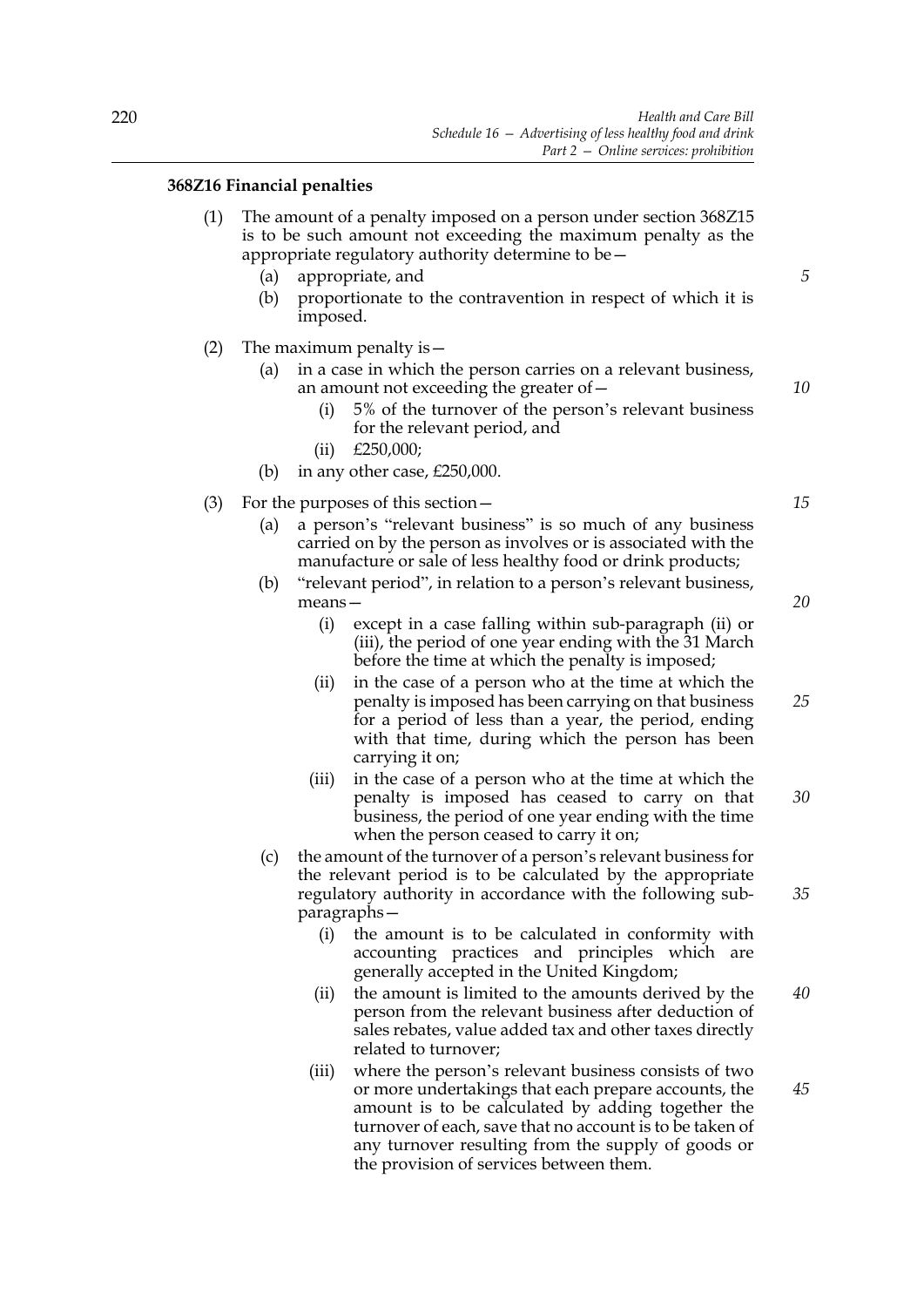- (4) In determining the amount of a penalty under subsection (1) the appropriate regulatory authority must have regard to any statement published by OFCOM under section 392 (guidelines to be followed in determining amount of penalties).
- (5) A financial penalty imposed under this section, if not paid within the period fixed by the appropriate regulatory authority, is to be recoverable by the appropriate regulatory authority as a debt due to them from the person obliged to pay it.
- (6) Where a financial penalty is imposed under this section in respect of matters appearing to OFCOM to have a connection with Northern Ireland and no connection with the rest of the United Kingdom, the penalty must be paid into the Consolidated Fund of Northern Ireland.
- (7) In any other case, a financial penalty imposed under this section is to be paid into the Consolidated Fund of the United Kingdom.

## **368Z17 Power to demand information**

- (1) The appropriate regulatory authority may give a person a notice demanding information that the authority require for the purpose of carrying out their functions under this Part.
- (2) The notice may relate to any information that the person appears to have or be able to generate. *20*
- (3) A notice under this section must—
	- (a) describe the required information,
	- (b) fix a reasonable period within which the information is to be provided, and
	- (c) set out the appropriate regulatory authority's reasons for requiring it.
- (4) A notice under this section may specify the manner in which the information is to be provided.
- (5) The appropriate regulatory authority may not require the provision of information under this section unless they have given the person from whom it is required an opportunity of making representations to them about the matters appearing to them to provide grounds for making the request. *30*
- (6) Section 368Z15 applies in relation to a failure to comply with a demand for information imposed under this section as if that failure were a contravention of section 368Z14. *35*
- (7) In this section "information" includes copies of advertisements.

# **368Z18 Guidance**

- (1) The appropriate regulatory authority must draw up and, from time to time, review and revise, guidance setting out their intentions concerning the exercise of their functions under this Part. *40*
- (2) The appropriate regulatory authority must consult the Secretary of State before drawing up or revising the guidance.

*10*

*5*

*15*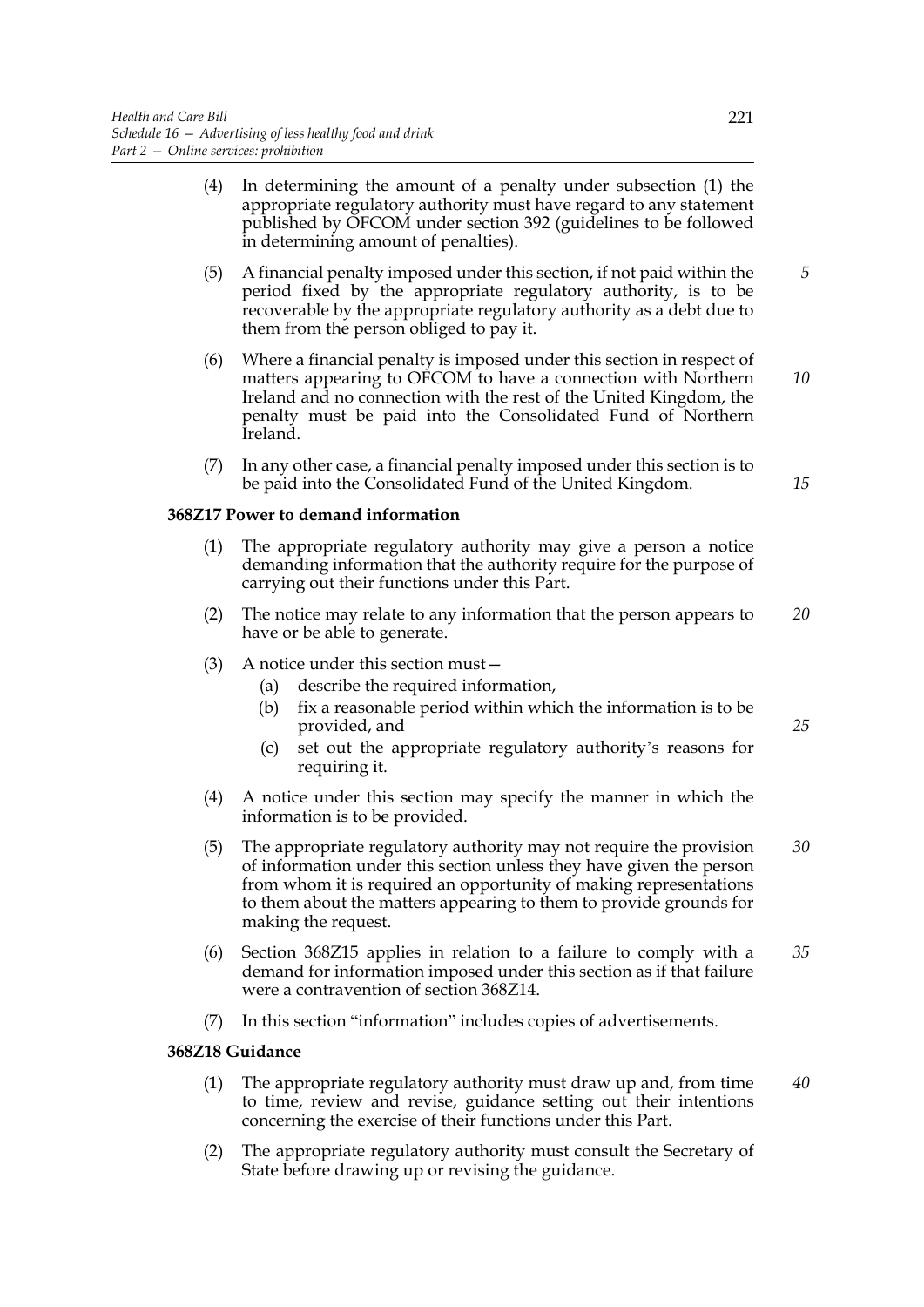(3) The appropriate regulatory authority must publish the guidance and any revised guidance in such manner as they consider appropriate for bringing it to the attention of the persons who, in their opinion, are likely to be affected by it.

## **368Z19 The appropriate regulatory authority**

- (1) OFCOM may designate any body corporate to be, to the extent provided by the designation, the appropriate regulatory authority for the purposes of any provision of this Part, subject to subsection (9).
- (2) To the extent that no body is designated for a purpose, OFCOM is the appropriate regulatory authority for that purpose. *10*
- (3) Where a body is designated for a purpose, OFCOM may act as the appropriate regulatory authority for that purpose concurrently with or in place of that body.
- *(4) OFCOM may provide a designated body with assistance (including financial assistance) in connection with any of the functions of the body under this Part. 15*
- (5) A designation may in particular—
	- (a) provide for a body to be the appropriate regulatory authority in relation to advertisements of a specified description;
	- (b) provide that a function of the appropriate regulatory authority is exercisable by the designated body—
		- (i) to such extent as may be specified;
		- (ii) either generally or in such circumstances as may be specified;
		- (iii) either unconditionally or subject to such conditions as may be specified.
- (6) The conditions that may be specified pursuant to subsection  $(5)(b)(iii)$  include a condition to the effect that a function may, generally or in specified circumstances, be exercised by the body only with the agreement of OFCOM.
- (7) A designation has effect for such period as may be specified and may be revoked by OFCOM at any time.
- (8) OFCOM must publish any designation in such manner as they consider appropriate for bringing it to the attention of persons who, in their opinion, are likely to be affected by it.
- (9) OFCOM may not designate a body unless, as respects that designation, they are satisfied that the body—
	- (a) is a fit and proper body to be designated,
	- (b) has consented to being designated,
	- (c) has access to financial resources that are adequate to ensure the effective performance of its functions as the appropriate regulatory authority (taking into account any financial assistance that OFCOM intends to provide under subsection (4)),

*5*

*20*

*25*

*35*

*30*

*40*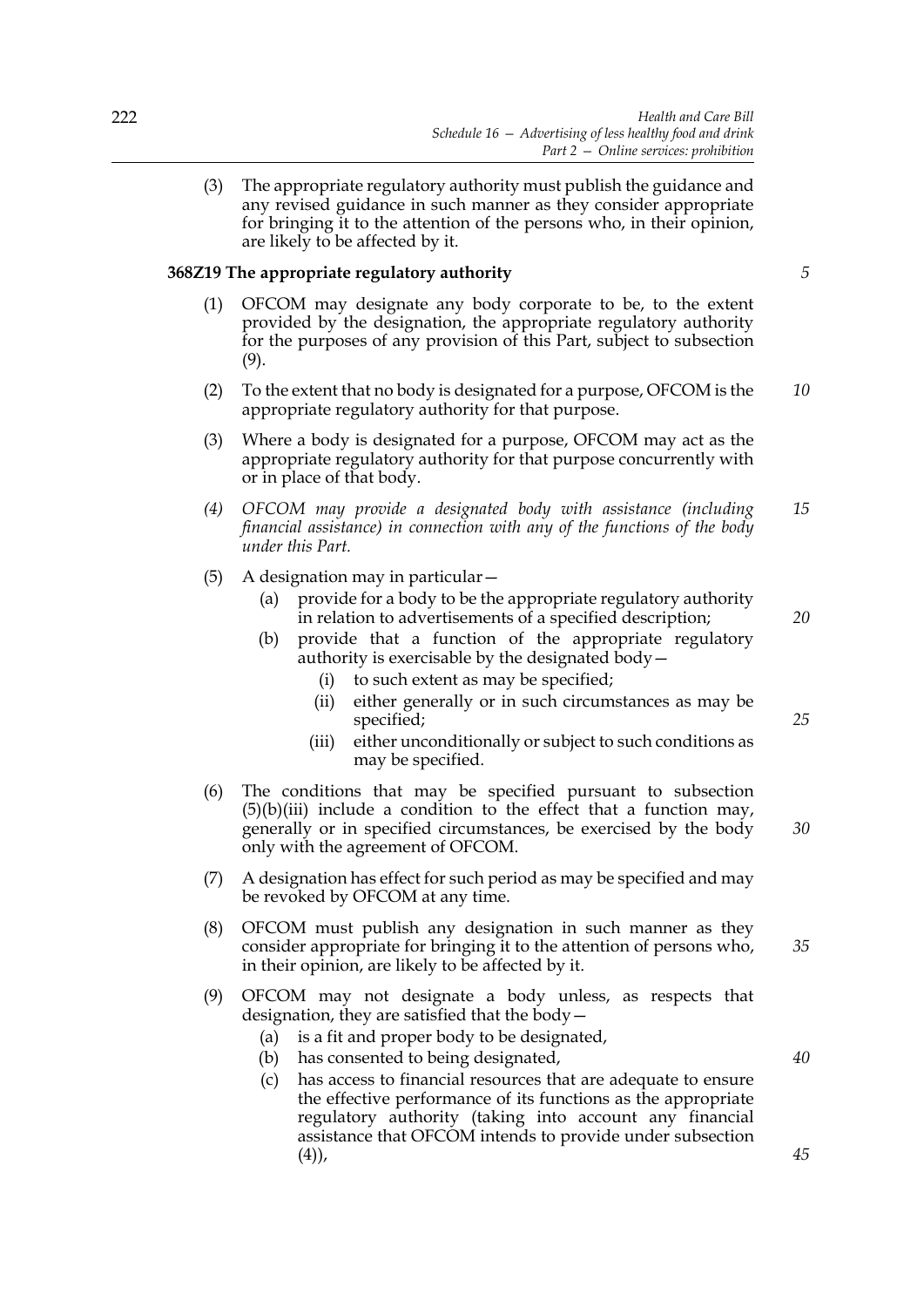- (d) is sufficiently independent of persons who carry on business that involves or is associated with the manufacture or sale of less healthy food or drink products, and
- (e) will, in performing any function to which the designation relates, have regard in all cases
	- to the principles under which regulatory activities should be transparent, accountable, proportionate, consistent and targeted only at cases in which action is needed, and
	- (ii) to such of the matters mentioned in section  $3(4)$  as appear to the body to be relevant in the circumstances. *10*
- (10) Subject to any enactment or rule of law restricting the disclosure or use of information by OFCOM or by a designated body—
	- (a) a designated body may provide information to another designated body for use by that other body in connection with any of its functions as the appropriate regulatory authority; *15*
	- (b) a designated body may provide information to OFCOM for use by OFCOM in connection with any of their functions under this Part; *20*
	- (c) OFCOM may provide information to a designated body for use by that body in connection with any of its functions as the appropriate regulatory authority.
- (11) In carrying out their functions as the appropriate regulatory authority, a designated body may carry out, commission or support (financially or otherwise) research. *25*
- (12) In this section—
	- "designation" means a designation under this section and cognate expressions are to be construed accordingly; "specified" means specified in a designation."

# **368Z20 Power to amend this Part to extend prohibition**

- (1) The Secretary of State may by regulations amend this Part for the purpose of prohibiting persons from doing either or both of the following (so far as not already prohibited) $-$ 
	- (a) placing on the internet advertisements for an identifiable less healthy food or drink product;
	- (b) making arrangements for advertisements for an identifiable less healthy food or drink product to be placed on the internet.
- (2) For the purposes of subsection  $(1)$  –

(a) an Act;

- (a) "placing" includes leaving in place;
	- (b) "placed" includes continues to be placed.
- (3) The provision which may be made by regulations under subsection (1) by virtue of section  $402(3)(c)$  includes provision repealing, revoking or amending provision made by or under any of the following whenever passed or made—

*5*

*35*

*30*

*40*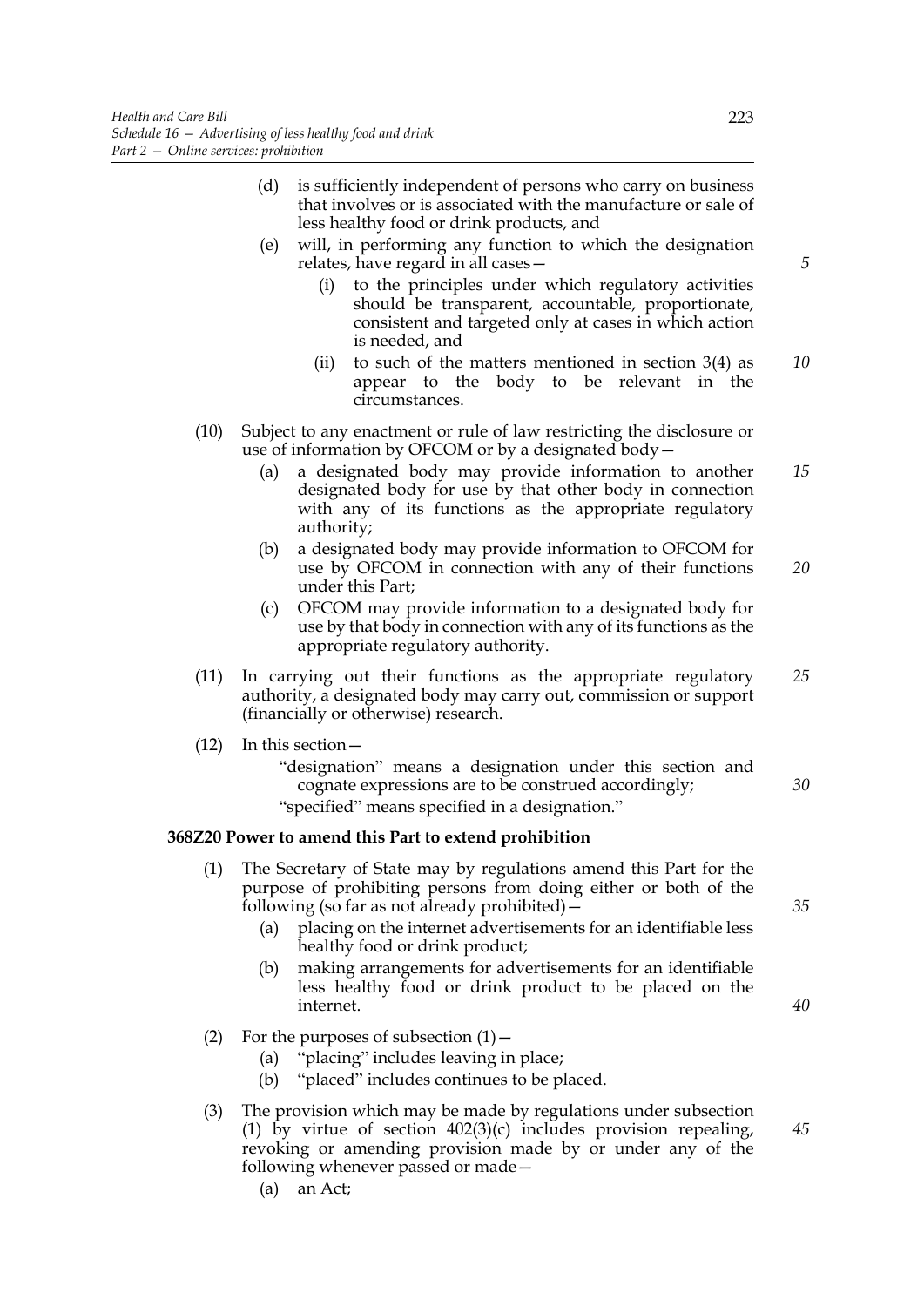- (b) an Act of the Scottish Parliament;
- (c) a Measure or Act of Senedd Cymru;
- (d) Northern Ireland legislation.
- (4) Before making regulations under subsection (1), the Secretary of State must consult such persons as the Secretary of State considers appropriate.
- (5) A statutory instrument containing regulations under subsection (1) may not be made unless a draft of the instrument has been laid before and approved by a resolution of each House of Parliament.

#### **368Z21 Interpretation**

In this Part—

- "appropriate regulatory authority" is to be construed in accordance with section 368Z19;
- "less healthy", in relation to a food or drink product, has the meaning given by section 368Z14(6)(e)."

#### PART 3

#### CONSEQUENTIAL AMENDMENTS

- 4 The Communications Act 2003 is amended as follows.
- 5 In section 368C (on-demand programme services: duties of the appropriate regulatory authority), after subsection (5) insert—
	- "(6) The appropriate regulatory authority must draw up and, from time to time, review and revise, guidance setting out their intentions concerning the exercise of their functions under this Part in relation to the prohibition imposed by section 368FA (advertising: less healthy food and drink).
	- (7) The appropriate regulatory authority must consult the Secretary of State before drawing up or revising guidance under subsection (6)."

# 6 In section 402(2) (instruments subject to negative procedure) —

- (a) in paragraph (a) omit "or regulations under section 368BC";
- (b) after paragraph (a) insert—
	- "(aza) regulations under—
- - (i) section 321A(6) (see subsection (7) of that section),
	- (ii) section 368BC (see subsection (7) of that section),
	- (iii) section 368FA(7) (see subsection (8) of that section),
	- (iv) section 368Z14(8) (see subsection (9) of that section), or
	- (v) section 368Z20 (see subsection (5) of that section),". *40*

*10*

*15*

*5*

*20*

*25*

*30*